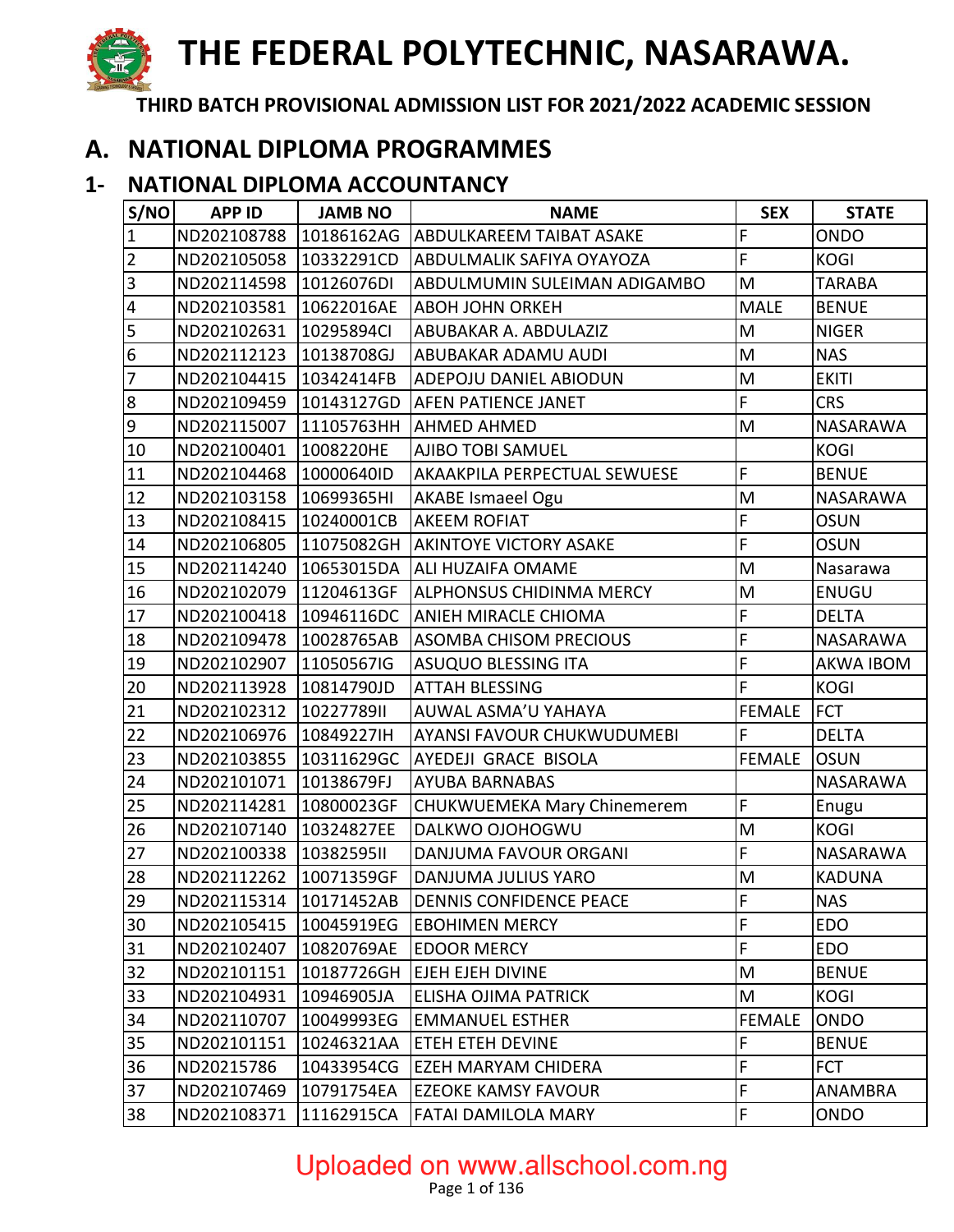| 39 | ND202106907   10668592FD  |            | <b>FOLORUNSO FAITH ADEOLA</b>   | F              | <b>EKITI</b>    |
|----|---------------------------|------------|---------------------------------|----------------|-----------------|
| 40 | ND202102905               | 10181494EC | <b>FRIDAY Joy</b>               | <b>FEMALE</b>  | <b>ABIA</b>     |
| 41 | ND202102482               | 10462166ID | <b>GAMBO NANCY</b>              | F              | Nasarawa        |
| 42 | ND202104661               | 10265666BH | <b>GODWIN ESTHER ENE</b>        | F              | <b>BENUE</b>    |
| 43 | ND202105454 10943460EG    |            | HABAKU JOSHUA ELIZABETH         | F              | <b>FCT</b>      |
| 44 | ND202I879532 11143675CF   |            | HAFSAT YAHAYA AVOSUAHI          | F              | <b>KOGI</b>     |
| 45 | ND202106532               | 10078326BJ | <b>HARRY PHOEBE</b>             |                | Nasarawa        |
| 46 | ND202103503               | 10143269GD | <b>HOTTOR LUKU MOHAMMED</b>     | M              | NASARAWA        |
| 47 | ND202105499               | 10368065BJ | <b>IBRAHIM RAHIMAT OREHACHI</b> | F              | <b>KOGI</b>     |
| 48 | ND202111334               |            | 101613112GA IBRRAHIM AISHA B.   | F              | <b>KWARA</b>    |
| 49 | ND202112376               | 10383992FJ | <b>IDRIS BALKISU</b>            | <b>FEMALE</b>  | <b>KOGI</b>     |
| 50 | ND202112757               | 10013840FJ | <b>IDRIS RONDITU JAFARU</b>     | $\mathsf{F}$   | <b>EDO</b>      |
| 51 | ND202114639               | 10948257BB | <b>IJEKWEM JOHN THANKGOD</b>    | M              | AN AM BRA       |
| 52 | ND202103449               | 1321032AA  | <b>ILIYA LUCAH ABAGA</b>        | M              | NASARAWA        |
| 53 | ND202101975               | 10638514HH | <b>ISAH MUNIRAT</b>             | F              | <b>KOGI</b>     |
| 54 | ND202103445               |            | 102299965DC ISHAYA SANDRE       | F              | <b>KADUNA</b>   |
| 55 | ND202104496               | 10479822HH | <b>ISYAKU MUBARAK</b>           | M              | <b>FCT</b>      |
| 56 | ND202114506               | 10181670JG | <b>JOHN Anebi Jesse</b>         | M              | <b>BENUE</b>    |
| 57 | ND202104534               | 10724567DF | <b>JOHN LILIAN</b>              | $\overline{F}$ | NASARAWA        |
| 58 | ND202113577               | 11275159HC | JOSEPH PRAISE SAWANI            | $\mathsf F$    | <b>FCT</b>      |
| 59 | ND202100189               | 10562264AE | KONZA USMAN ABDULLAHI           | M              | <b>NAS</b>      |
| 60 | ND202I054823   10894953GH |            | LAWAL ADESOGO SOLARIN           | M              | <b>OGUN</b>     |
| 61 | ND202113289               | 10716626JD | LAWANI JOYCE AKHERE             | $\mathsf F$    | <b>EDO</b>      |
| 62 | ND202111587               | 10065280GG | <b>MOSES ELIZABETH</b>          | $\mathsf{F}$   | <b>NAS</b>      |
| 63 | ND202113474               | 10063514CJ | MUHAMMED ABBAS HASSAN           | M              | <b>KOGI</b>     |
| 64 | ND202104898               | 10659981IE | MUSA UMAR ONECHISEOBAGHE        | M              | <b>EDO</b>      |
| 65 | ND202105576               | 10574305GC | MYER AVALUMUN SOLOMON           | ${\sf M}$      | <b>BENUE</b>    |
| 66 | ND202113672               | 10958926BE | <b>NUHU SUMMAIYA</b>            | F              | <b>KOGI</b>     |
| 67 | ND202103899               | 10189166BF | <b>OBENDE RAHINAT UKPO</b>      | <b>FEMALE</b>  | NASARAWA        |
| 68 | ND202112926 10881237IH    |            | <b>OBIECHINA AZUKA PASCHAL</b>  | <b>MALE</b>    | <b>DELTA</b>    |
| 69 | ND202114106               | 11154953EE | <b>OCHE KATE</b>                | F              | <b>BENUE</b>    |
| 70 | ND202109632               | 10948848IB | <b>OCHE PRECIOUS</b>            | $\mathsf F$    | <b>BENUE</b>    |
| 71 | ND202104442 10329796HF    |            | ODOH ROSEMARY UGOMMA            | $\mathsf F$    | <b>ENUGU</b>    |
| 72 | ND202106921               | 10096057HJ | OGWUCHE EMMANUEL OWOICHO        | M              | <b>BENUE</b>    |
| 73 | ND202101902               | 10215330JD | OKAFOR CHUKWUEMEKA DANIEL       | M              | <b>IMO</b>      |
| 74 | ND202113724   10381226BF  |            | <b>OKECHUKWU MARY</b>           | $\mathsf F$    | ENUGU           |
| 75 | ND202104126               | 10206738GH | OLADUNNI BLESSING ABIGAIL       | F              | <b>OYO</b>      |
| 76 | ND202106000               | 11284518Cl | Olamigoke Oluwatobi Victor      | Male           | Ondo            |
| 77 | ND202105344               | 10035630GH | <b>OLANIYI RACHEAL</b>          | <b>FEMALE</b>  | <b>OYO</b>      |
| 78 | ND202106561               | 10354504FJ | OLAREWAJU BABATUNDE MICHAEL     | M              | <b>OGUN</b>     |
| 79 | ND202107862               | 10769400HF | OLATEJU KEHINDE SHUKURAH        | F              | <b>OSUN</b>     |
| 80 | ND202106594               | 10593877DB | <b>OLLOH Munir Ibrahim</b>      | M              | <b>KOGI</b>     |
| 81 | ND202110095               | 10762946DH | <b>OLUKOWI SHERIFAT ADOKE</b>   | F              | <b>OGUN</b>     |
| 82 | ND202112385               | 10220474IE | OWEN C. EDOM                    | M              | C/RIVER         |
| 83 | ND202104773               | 1321032AA  | PAUL RUTH FAITH                 | $\mathsf{F}$   | <b>KADUNA</b>   |
| 84 | ND202112531               | 10552096FA | RAJI OBANSA ABDULLATEEF         | M              | <b>KOGI</b>     |
| 85 | ND202114144               | 10324036IJ | SAMUEL GIFT SHEKWOYEMI          | <b>FEMALE</b>  | <b>NASARAWA</b> |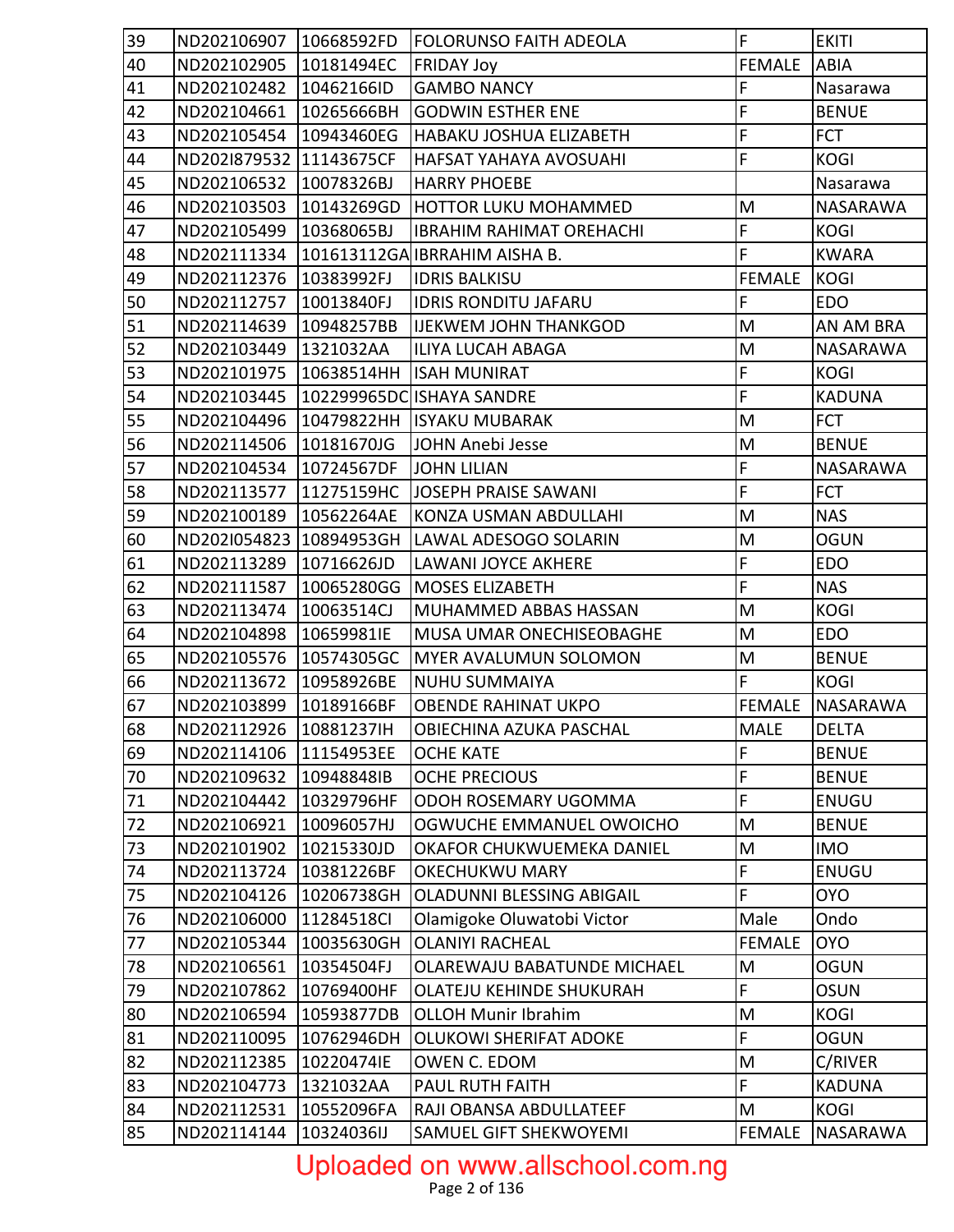| 86 | ND202109870 | 10234809FA | <b>SEIDU SHERIFATU</b>         | F | <b>NASARAWA</b>  |
|----|-------------|------------|--------------------------------|---|------------------|
| 87 | ND202105992 | 10850159GC | <b>SILAS GIFT OREACI</b>       |   | <b>Benue</b>     |
| 88 | ND202108795 | 10487539BC | SILVESTER SIBYL                | F | <b>AKWA IBOM</b> |
| 89 | ND202114593 | 10325458JB | <b>SUNDAY BLESSING AYOMIDE</b> | F | <b>ONDO</b>      |
| 90 | ND202109148 | 10342951IJ | <b>SUNDAY CHIDEBERE E.</b>     | M | <b>EBONYI</b>    |
| 91 | ND202113692 | 11280626GE | <b>SUNDAY CLINTON</b>          | M | <b>NASARAWA</b>  |
| 92 | ND202114497 | 10742403HB | <b>SUNDAY DEBORAH AGONOH</b>   | F | <b>KOGI</b>      |
| 93 | ND202105123 | 10309090BG | Udeze James Chukwudi           | M | Enugu            |
| 94 | ND202107508 | 10146552BB | <b>UKA-KALU COMFORT</b>        | F | <b>ABIA</b>      |
| 95 | ND202114530 | 10512193GB | <b>WAMGA IORVERASHE ANDREW</b> | M | <b>BENUE</b>     |
| 96 | ND202102887 | 10351382DG | YILKUR PRINCE PRIFA            | F | PLATEAU          |
| 97 | ND202110883 | 10116980GJ | <b>ZACHARIA JUSTINA</b>        | F | <b>NAS</b>       |

#### 2- NATIONAL DIPLOMA AGRIC & BIO-ENVIRONMENTAL ENGINEERING TECHNOLOGY

| S/NO           | <b>APP ID</b> | <b>JAMB NO</b> | <b>NAME</b>                     | <b>SEX</b>    | <b>STATE</b>     |
|----------------|---------------|----------------|---------------------------------|---------------|------------------|
| $\mathbf{1}$   | ND202110021   | 10065163CJ     | <b>ABAH King Oche</b>           | <b>MALE</b>   | <b>NASARAWA</b>  |
| $\overline{2}$ | ND202114906   | 10775271BJ     | <b>ABDULLAHI Shafiu Barde</b>   | <b>MALE</b>   | <b>ABUJA</b>     |
| 3              | ND202104567   | 10396092DH     | ABDUL-WAHAB Bilikisu Eniola     | <b>FEMALE</b> | <b>OYO</b>       |
| 4              | ND202100629   | 10886932HE     | <b>ABEJILA Francis Ugboha</b>   | <b>MALE</b>   | NASARAWA         |
| 5              | ND202113363   | 10660077IH     | ABIA Jacob Aforshi              | <b>MALE</b>   | <b>NASARAWA</b>  |
| 6              | ND202105185   | 10764696CF     | <b>ABOH Peter Ochai</b>         | <b>MALE</b>   | NASARAWA         |
| $\overline{7}$ | ND202102165   | 10127567CH     | <b>ADAKOLE Praise Owofu</b>     | <b>FEMALE</b> | <b>NASARAWA</b>  |
| 8              | ND202115277   | 10113082CG     | <b>ADAMS Blessing</b>           | <b>FEMALE</b> | <b>NASARAWA</b>  |
| 9              | ND202109098   | 10765440CE     | <b>ADOYI Grace Omaedo</b>       | <b>FEMALE</b> | <b>BENUE</b>     |
| 10             | ND202109459   | 10143127GD     | <b>AFEN Patience Janet</b>      | <b>FEMALE</b> | C/RIVER          |
| 11             | ND202101240   | 10004968JH     | AJIJOLA Damilola Oluwatimileyin | <b>MALE</b>   | <b>EKITI</b>     |
| 12             | ND202112578   | 10126349JH     | <b>AKECHE Akeche Abu</b>        | <b>MALE</b>   | <b>NASARAWA</b>  |
| 13             | ND202101747   | 10203737EJ     | AKOGWU Ladi Elizabeth           | <b>FEMALE</b> | ABIA             |
| 14             | ND202114719   | 11165780FI     | <b>AKOH Mbapuun</b>             | <b>FEMALE</b> | <b>BENUE</b>     |
| 15             | ND202100628   | 10090419BI     | <b>AKOR Angela Ene</b>          | <b>FEMALE</b> | <b>NASARAWA</b>  |
| 16             | ND202107198   | 10513074FB     | <b>AMINU Sadiq</b>              | <b>MALE</b>   | <b>KOGI</b>      |
| 17             | ND202108565   | 10920193AH     | <b>ANI Esther Oluchukwu</b>     | <b>FEMALE</b> | <b>EBONYI</b>    |
| 18             | ND202109628   | 10755009ID     | AOR Mngunengen Jennifer         | <b>FEMALE</b> | <b>NASARAWA</b>  |
| 19             | ND202102450   | 10032495GD     | <b>ARUBI Blessing Vera</b>      | <b>FEMALE</b> | <b>NASARAWA</b>  |
| 20             | ND202111484   | 10123147JF     | <b>AYESAKOR Evelyn Philip</b>   | <b>FEMALE</b> | <b>NASARAWA</b>  |
| 21             | ND202108031   | 10703643EI     | <b>AYINLA Sekinat Omolola</b>   | <b>FEMALE</b> | NASARAWA         |
| 22             | ND202100318   | 10789972FB     | <b>AYUBA Rita</b>               | F             | Kaduna           |
| 23             | ND202102873   | 10829140BE     | <b>EBIJE Grace Onyoiohi</b>     | <b>FEMALE</b> | <b>BENUE</b>     |
| 24             | ND202106125   | 10847733BA     | <b>EFFIONG Blessing</b>         | <b>FEMALE</b> | <b>AKWA IBOM</b> |
| 25             | ND202102349   | 10378794DG     | <b>EFFIONG Iniobong Bassey</b>  | <b>MALE</b>   | NASARAWA         |
| 26             | ND202100325   | 10008082GH     | <b>ENEJOR Johnson Inalegwu</b>  | <b>MALE</b>   | NASARAWA         |
| 27             | ND202113203   | 10041528CH     | <b>EZEKIEL Lucky</b>            | <b>MALE</b>   | <b>KADUNA</b>    |
| 28             | ND202108895   | 10906713JF     | <b>EZEKIEL Rachael Olamide</b>  | <b>FEMALE</b> | <b>OYO</b>       |
| 29             | ND202113501   | 10034529HC     | FELIX Chidimma Jecinta          | <b>FEMALE</b> | ENUGU            |
| 30             | ND202110995   | 11037325EC     | <b>GABRIEL Job</b>              | <b>MALE</b>   | <b>ABUJA</b>     |
| 31             | ND202113732   | 10821849GC     | <b>GIDEON Jephthan</b>          | <b>MALE</b>   | NASARAWA         |

# Uploaded on www.allschool.com.ng<br>
Page 3 of 136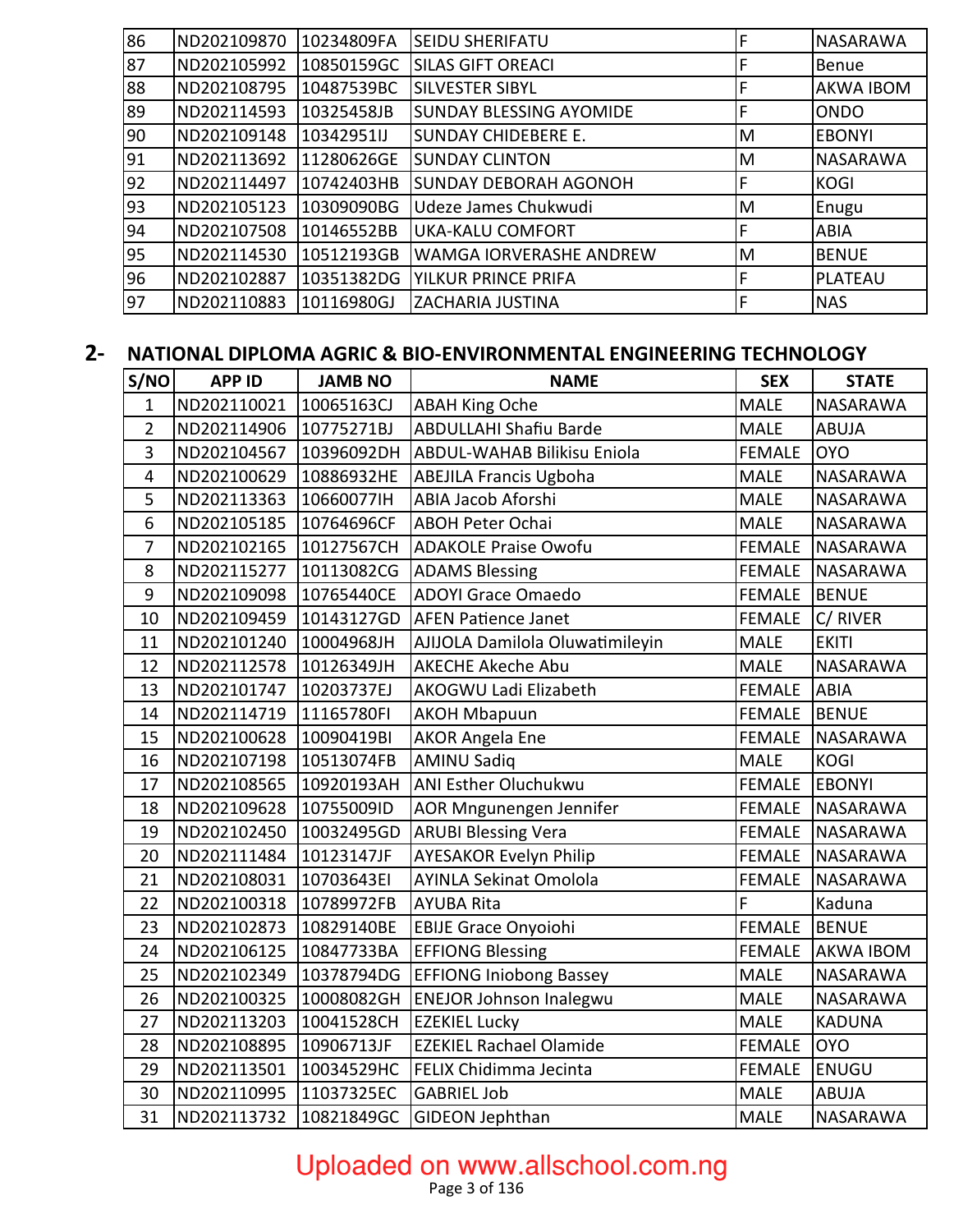| 32 | ND202115350 | 10035492JC  | <b>IBIKUNLE Tosin Joseph</b>     | <b>MALE</b>   | <b>OSUN</b>        |
|----|-------------|-------------|----------------------------------|---------------|--------------------|
| 33 | ND202108761 | 10269616AB  | <b>IGWONI Emmanuel Akpong</b>    | <b>MALE</b>   | <b>YOLA</b>        |
| 34 | ND202102712 | 10577300AB  | <b>IJIGA Regina Ene</b>          | <b>FEMALE</b> | <b>BENUE</b>       |
| 35 | ND202111140 | 10693821GB  | <b>ILIYA Philiomina Idris</b>    | <b>FEMALE</b> | <b>KADUNA</b>      |
| 36 | ND202103383 | 10558368FC  | <b>IORAMO Bem Bright</b>         | <b>MALE</b>   | NASARAWA           |
| 37 | ND202106099 | 10247110AH  | <b>IORPENDA Amos Wandoo</b>      | <b>MALE</b>   | NASARAWA           |
| 38 | ND202104432 | 10212710JG  | <b>ISHAQ Hamidat Ozavize</b>     | <b>FEMALE</b> | NASARAWA           |
| 39 | ND202111228 | 10279030ID  | <b>JACOB Silas</b>               | <b>MALE</b>   | NASARAWA           |
| 40 | ND202100841 | 10255876JD  | JIME Otsanya Kaylah              | <b>FEMALE</b> | <b>BENUE</b>       |
| 41 | ND202108680 | 11135062GC  | JOHN Godwin Akor                 | <b>FEMALE</b> | <b>NASARAWA</b>    |
| 42 | ND202102176 | 10694179BJ  | JOHN Ladi Joy                    | <b>FEMALE</b> | <b>BENUE</b>       |
| 43 | ND202112933 | 10364286HF  | <b>MARTINS Chidinma Peace</b>    | <b>FEMALE</b> | <b>IMO</b>         |
| 44 | ND202103300 | 100054932ZZ | MUFUTAU ABDULSAMAD O.            |               | <b>KWARA</b>       |
| 45 | ND202110820 | 11071593FI  | MURTALA Abdur.Rahman             | <b>MALE</b>   | <b>KADUNA</b>      |
| 46 | ND20211138  | 10820293HE  | <b>NUHU Hafsat Ohunene</b>       | <b>FEMALE</b> | <b>KOGI</b>        |
| 47 | ND202115160 | 1123761AC   | <b>OBEH Fredrick Chidiebere</b>  | <b>MALE</b>   | ENUGU              |
| 48 | ND202114980 | 10074023CH  | <b>OCHEGBUDU Rosemary Oneh</b>   | <b>FEMALE</b> | <b>NASARAWA</b>    |
| 49 | ND202114061 | 10133639FA  | <b>ODEY Onyia Agenes</b>         | <b>FEMALE</b> | <b>CROSS RIVER</b> |
| 50 | ND202103637 | 10434977HD  | <b>OGAH Alice Ogwuma</b>         | <b>FEMALE</b> | <b>NASARAWA</b>    |
| 51 | ND202108563 | 10403336DD  | <b>OGBOJI Felicia</b>            | <b>FEMALE</b> | NASARAWA           |
| 52 | ND202101713 | 10134257DG  | <b>OGLEKWU Samuel</b>            | <b>MALE</b>   | NASARAWA           |
| 53 | ND202112647 | 10907904BE  | <b>OHIMOGBO Emmanuel Agbene</b>  | <b>MALE</b>   | NASARAWA           |
| 54 | ND202102706 | 10175509FC  | <b>OIHOMA Blessing</b>           | <b>FEMALE</b> | <b>NASARAWA</b>    |
| 55 | ND202100058 | 10079380FI  | <b>OJEMAKINDE Deborah Damola</b> | <b>FEMALE</b> | <b>OYO</b>         |
| 56 | ND202104707 | 10153324GF  | <b>OJITE Precious Onahinyohe</b> | <b>FEMALE</b> | <b>ABUJA</b>       |
| 57 | ND202112667 | 10942399CI  | OJO Ibrahim                      | <b>MALE</b>   | <b>KOGI</b>        |
| 58 | ND202104710 | 10285930EE  | <b>OKEH Matthew Edo</b>          | <b>MALE</b>   | NASARAWA           |
| 59 | ND202103877 | 10367996DC  | OKEHI Khadijat Oiza              | <b>FEMALE</b> | <b>KOGI</b>        |
| 60 | ND202104354 | 10064949IJ  | <b>OLAITAN Segun Micheal</b>     | <b>MALE</b>   | <b>OGUN</b>        |
| 61 | ND202114987 | 10034526GH  | OLASUNKANMI Emmanuella Feyisayo  | <b>FEMALE</b> | <b>OYO</b>         |
| 62 | ND202105970 | 10378113EC  | <b>OLUWAFEMI Janet Tofunmi</b>   | <b>FEMALE</b> | <b>OYO</b>         |
| 63 | ND20214990  | 10001855CH  | <b>OLUWSEGUN Funmilayo</b>       | <b>FEMALE</b> | <b>OSUN</b>        |
| 64 | ND202109507 | 10499945EC  | <b>ONAJI Benedict Oche</b>       | <b>MALE</b>   | NASARAWA           |
| 65 | ND202110744 | 10858464CB  | ONU NELSON OGBONNAYA             | <b>MALE</b>   | <b>ENUGU</b>       |
| 66 | ND202109714 | 10677176AG  | <b>ONWUDIWI Chinenye Juliet</b>  | <b>FEMALE</b> | NASARAWA           |
| 67 | ND202111888 | 11067405BC  | ORESANYA SAMUEL OLAMIDE          | M             | <b>OGUN</b>        |
| 68 | ND202109096 | 10348617GB  | <b>OWO Patience Sunday</b>       | <b>FEMALE</b> | <b>NASARAWA</b>    |
| 69 | ND202104405 | 10460280BI  | PIUS Sunday                      | <b>MALE</b>   | <b>EKITI</b>       |
| 70 | ND202113105 | 10202345DJ  | PIUS Victor                      | <b>MALE</b>   | ONDO               |
| 71 | ND202112715 | 10077405GG  | <b>SIMON Faith Ene</b>           | <b>FEMALE</b> | NASARAWA           |
| 72 | ND202102354 | 11154679JA  | <b>STEPHEN Anthonia</b>          | <b>FEMALE</b> | <b>NIGER</b>       |
| 73 | ND202111527 | 11230381GB  | STEPHEN Tabitha Azi              | <b>FEMALE</b> | <b>JOS</b>         |
| 74 | ND202107206 | 10536584CG  | <b>SUNDAY Aye Junior</b>         | <b>MALE</b>   | NASARAWA           |
| 75 | ND202103976 | 11262061IB  | <b>SUNDAY Igbe Favour</b>        | <b>FEMALE</b> | <b>TARABA</b>      |
| 76 | ND202106665 | 11145373HC  | <b>SWENDE Terundu Priscilla</b>  | <b>FEMALE</b> | <b>BENUE</b>       |
| 77 | ND202114014 | 10020236HH  | <b>TSAFA Msughaondo Moses</b>    | <b>MALE</b>   | <b>BENUE</b>       |
| 78 | ND202114015 | 10008023FA  | UCHE Jeffery Somotochukwua       | <b>MALE</b>   | NASARAWA           |

# Uploaded on www.allschool.com.ng<br>Page 4 of 136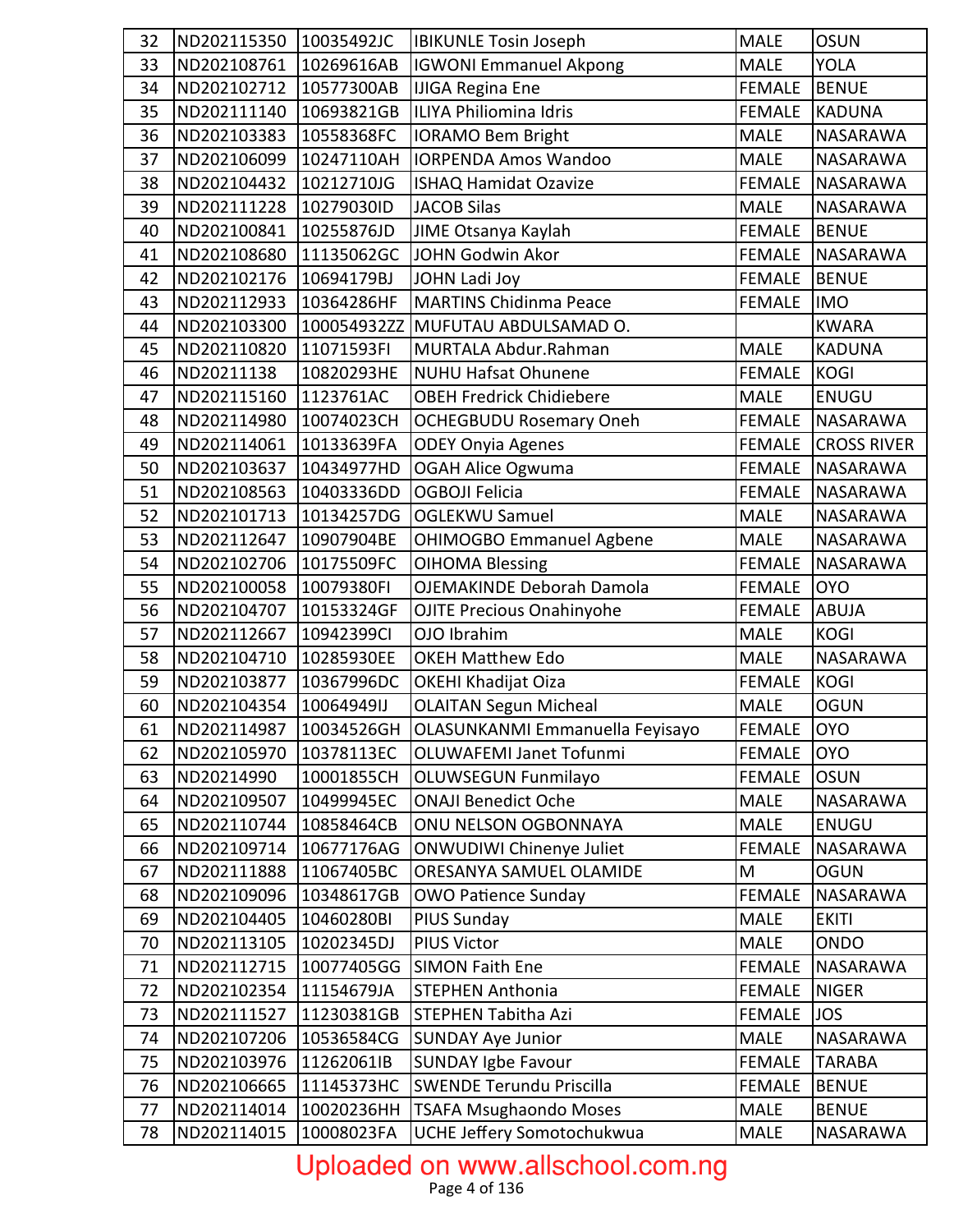| 79 | IND202107975 111229878BI           |            | <b>IUKAH Jacob</b>                         | <b>MALE</b>  | <b>IBENUE</b>       |
|----|------------------------------------|------------|--------------------------------------------|--------------|---------------------|
| 80 |                                    |            | ND202106574   10819779GE   UNDE Msuur Rita | IFEMALE      | <b>IBENUE</b>       |
| 81 | ND202106101 10421320BD UTSU Joseph |            |                                            | <b>IMALE</b> | <b>ICROSS RIVER</b> |
| 82 | ND202100843                        | 10319358FI | <b>WUESE Ushahemba Nicolas</b>             | lfEMALE      | INASARAWA           |
| 83 | IND202113682                       |            | 10497854BA YAKUBU BASHIR                   | ΙM           | <b>IFCT ABUJA</b>   |

#### **3- NATIONAL DIPLOMA AGRICULTURAL TECHNOLOGY**

| S/NO           | <b>APP ID</b>          | <b>JAMB NO</b> | <b>NAME</b>                      | <b>SEX</b>                                                                                                 | <b>STATE</b>    |
|----------------|------------------------|----------------|----------------------------------|------------------------------------------------------------------------------------------------------------|-----------------|
| $\mathbf{1}$   | ND202108889            | 10858755CB     | <b>ABIMIKU SARAH ASHEELA</b>     | M                                                                                                          | NASARAWA        |
| $\overline{2}$ | ND202112103            | 10639169FC     | <b>ABOGONYE James Otache</b>     | Male                                                                                                       | Nasarawa        |
| 3              | ND202111392            | 10241502FA     | ABUBAKAR ABDULRAHMAN             | M                                                                                                          | NASARAWA        |
| 4              | ND202110967            | 10648571HD     | ALFA Ojonugwa Excel              | M                                                                                                          | <b>KOGI</b>     |
| 5              | ND202107829            | 10861150BE     | CHUKWU AMARACH DEBORAH           | F                                                                                                          | <b>EBONYI</b>   |
| 6              | ND20213240             | 10880971BC     | DAMARIS UWASOMBAH                | F                                                                                                          | <b>KADUNA</b>   |
| $\overline{7}$ | ND202111148            | 10050126DF     | DANJUMA HASSAN                   | M                                                                                                          | <b>JIGAWA</b>   |
| 8              | ND202104242            | 10055107DA     | <b>DANLADI Chindo</b>            | Male                                                                                                       | Nasarawa        |
| 9              | ND202110026            | 10021375FF     | DANLADI IDRIS ALHUSSAINI         |                                                                                                            | Nasarawa        |
| 10             | ND202102439            | 10616700EE     | <b>EZEH Charles Pascal</b>       | M                                                                                                          | Ananmbra        |
| 11             | ND202104078            | 10281214DA     | FASHEYI JOSHUA OLUMUYIWA         | M                                                                                                          | <b>OSUN</b>     |
| 12             | ND202104681            | 11248906GH     | <b>IBRAHIM Abbas</b>             | Male                                                                                                       | Niger           |
| 13             | ND202113571            | 10159613BG     | <b>IBRAHIM ILIYASU HASSAN</b>    | M                                                                                                          | <b>NASARWA</b>  |
| 14             | ND202100776            | 10621118HJ     | <b>ISAH ABDUL MOHAMMED</b>       |                                                                                                            | <b>YOBE</b>     |
| 15             | ND202110743            | 10699055DI     | <b>ISAH ADAMU</b>                | M                                                                                                          | NASARAWA        |
| 16             | ND202100231            | 11050996GA     | <b>JOHN KELVIN</b>               | M                                                                                                          | <b>KADUNA</b>   |
| 17             | ND202104597            | 11090279GG     | <b>KOLADE Nelson Olabisi</b>     | Male                                                                                                       | Ondo            |
| 18             | ND202103095            | 11240900CJ     | MAHMUD ABDULLAHI OZOMATA         | <b>MALE</b>                                                                                                | <b>KOGI</b>     |
| 19             | ND202112662            | 10322514JG     | <b>MUHAMMAD RAFAI</b>            | M                                                                                                          | <b>KOGI</b>     |
| 20             | ND202102501            | 10272576EF     | MUSTAPHA SALISU SODANGI          |                                                                                                            | <b>NASARAWA</b> |
| 21             | ND202113405            | 11025238CF     | NWABUNWANNE CHINEDU              | M                                                                                                          | <b>ANAMBRA</b>  |
| 22             | ND202105877            | 11341917AG     | <b>OBANDE BERNARD OWOICHA</b>    | F                                                                                                          | <b>BENUE</b>    |
| 23             | ND 202104890           | 10305239CG     | <b>OCHEGBUDU John</b>            | M                                                                                                          | Benue           |
| 24             | ND202104112            | 10026010CB     | OGWUCHE BLESSING EHI             | <b>FEMALE</b>                                                                                              | <b>BENUE</b>    |
| 25             | ND202108429            | 10240001CB     | <b>OKEREKE SUNDAY EMMANUEL</b>   | M                                                                                                          | <b>ANAMBRA</b>  |
| 26             | ND202101813            | 10607063EJ     | Onumm Innocent Inalegwu          | M                                                                                                          | Benue           |
| 27             | ND202109127            | 10598375CA     | <b>ONYEJEKWE CHIDERA FRANCIS</b> | <b>MALE</b>                                                                                                | ANAMBRA         |
| 28             | ND202103100            | 10074977HF     | <b>OPARA Victory Amarachi</b>    | F                                                                                                          | Niger           |
| 29             | ND202106827 10685660GF |                | <b>OSAYEMWERE OMOSOGIE</b>       | $\mathsf{M}% _{T}=\mathsf{M}_{T}\!\left( a,b\right) ,\ \mathsf{M}_{T}=\mathsf{M}_{T}\!\left( a,b\right) ,$ | <b>EDO</b>      |
| 30             | ND202102849            | 10111028HH     | <b>OTAGBO Precious Oyineso</b>   | F                                                                                                          | Edo             |
| 31             | ND202102051            | 10255364HH     | <b>OTENE EMMANUEL</b>            | M                                                                                                          | NASARAWA        |
| 32             | ND202103402            | 10137380HG     | <b>SHAIBU Abdulhanan</b>         | Male                                                                                                       | Kogi            |
| 33             | ND202115253            |                | 103204804HF SHUAIBU MADAKI       | M                                                                                                          | NASARAWA        |
| 34             | ND202113272            | 10118664GB     | <b>UDECHUKWU KINGSLEY</b>        | M                                                                                                          | Anambra         |
| 35             | ND202108597            | 10240001CB     | UMA EZEKIEL UMA                  | M                                                                                                          | ABIA            |
| 36             | ND202110920            | 10016677IE     | <b>UWAKWE Chioma Lillian</b>     | Female                                                                                                     | Enugu           |
| 37             | ND202113743            | 10638782EJ     | Yahaya Saudat Abdullahi          | F                                                                                                          | Nasarawa        |
| 38             | ND202104530            | 10853809BI     | YUNUSA MADINAT SANI              | F                                                                                                          | <b>KOGI</b>     |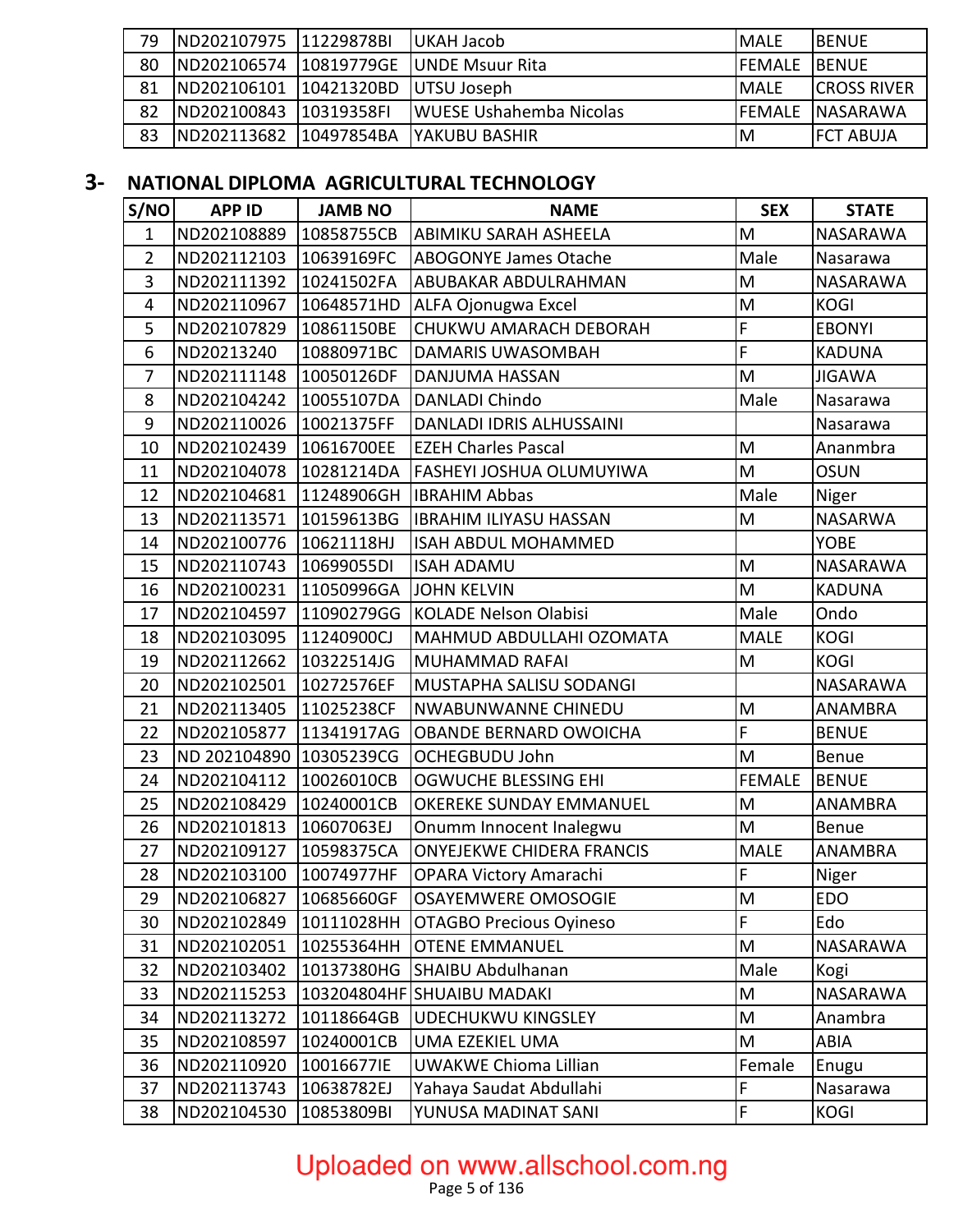#### **4- NATIONAL DIPLOMA ART AND INDUSTRIAL DESIGN**

| S/NO | <b>APP ID</b> | <b>JAMB NO</b> | <b>NAME</b>                        | <b>SEX</b>  | <b>STATE</b> |
|------|---------------|----------------|------------------------------------|-------------|--------------|
|      | ND202103521   | 10832425FD     | <b>BULUS JONATHAN</b>              | M           | <b>ABUJA</b> |
|      | ND202100133   | 10064123EF     | Adeshina Samuel K                  | <b>MALE</b> | <b>KWARA</b> |
| 3    | ND202106971   | 10305810BF     | <b>AKPETSAV AHANBEE MARY</b>       |             | <b>BENUE</b> |
| 4    | ND202112783   | 10212999AF     | <b>BAWALA SAYD ALLY ADEOY</b>      | M           | <b>OGUN</b>  |
|      | ND202107350   | 10597199FG     | MAHMUD JAMIU BALOJI                | M           | <b>OYO</b>   |
| 6    | ND202104169   | 1024532563     | <b>OBI UCHENNA PETER</b>           | M           | <b>IMO</b>   |
|      | ND202154623   | 10279952DD     | <b>OLABUKOLA MERCY OLUWANIFEMI</b> |             | <b>OSUN</b>  |

#### **5- NATIONAL DIPLOMA ARCHITECTURAL TECHNOLOGY**

| S/NO           | <b>APP ID</b>           | <b>JAMB NO</b> | <b>NAME</b>                                 | <b>SEX</b>                                                                            | <b>STATE</b>    |
|----------------|-------------------------|----------------|---------------------------------------------|---------------------------------------------------------------------------------------|-----------------|
| $\mathbf{1}$   | ND202100089             | 10036730GF     | ABDULLAHI ABDULLAHI SANUSI                  | M                                                                                     | NASARAWA        |
| $\overline{2}$ | ND202103739             | 11049864GB     | Abdullahi Aliyu Abba                        | M                                                                                     | Niger           |
| $\overline{3}$ | ND202109886             | 10181667AI     | Abubakar Abdulrahman Onum                   | M                                                                                     | Benue           |
| $\overline{a}$ | ND202112902             | 10109147JE     | ABUBAKAR HUZAIFA MAIRUGA                    | M                                                                                     | <b>FCT</b>      |
| $\overline{5}$ | ND202114091             | 10172972JH     | Abubakar Khalifa                            | M                                                                                     | Jigawa          |
| $\overline{6}$ | ND202112032             | 10489218BJ     | ABUBAKAR MUHAMMAD KABIR                     | M                                                                                     | <b>NIGER</b>    |
| $\overline{7}$ | ND202111446             | 10987140FD     | <b>ADA GOODNESS TUKWASICHUKWOBI</b>         | F                                                                                     | <b>ENUGU</b>    |
| $\overline{8}$ | ND202112602             | 10209051BF     | <b>ADAMS ADAM ABUBAKAR</b>                  | F                                                                                     | Nasarawa        |
| $\overline{9}$ | ND202113551             | 10673256CJ     | <b>ADEJO GABRIEL ODE</b>                    | <b>MALE</b>                                                                           | <b>BENUE</b>    |
| 10             | ND202114023             | 11280172GI     | Adoka Andrew                                | M                                                                                     | Abuja           |
| 11             | ND202110352             | 10808612AD     | <b>AKIVIE JUSTICE</b>                       | M                                                                                     | <b>DELTA</b>    |
| 12             | ND202114427             | 11234140DG     | <b>ALI IBRAHIM Adam</b>                     | M                                                                                     | <b>NASARAWA</b> |
| 13             | ND202109100             | 10240001CB     | <b>ALIYU NUHU</b>                           | M                                                                                     | NASARAWA        |
| 14             | ND202102025             | 10153667AG     | Aliyu Yusuf Sani                            | M                                                                                     | Nasarawa        |
| 15             | ND202115574             | 10184972IE     | <b>AMINU Kasimu Ndatsu</b>                  | M                                                                                     | Kwara           |
| 16             | ND202105322             | 10054235GH     | Augustine David Livingstine                 | M                                                                                     | Nasarawa        |
| 17             | ND202108919             | 10252821ED     | <b>AWUA SUGHNEN</b>                         | M                                                                                     | <b>BENUE</b>    |
| 18             | ND202109783             | 10068389FB     | Ayuba Khalid Bichi                          | M                                                                                     | Nasarawa        |
| 19             | ND202109178             | 10154482ID     | <b>BABA OTHMAN MUHAMMAD</b>                 | M                                                                                     | <b>NAS</b>      |
| 20             | ND2021100916 10159755HF |                | <b>BENJAMIN MONDAY VICTOR</b>               | M                                                                                     | NASARAWA        |
| 21             | ND202114571             | 10890964BF     | <b>BULAMA MUHAMMAD WAKIL</b>                | M                                                                                     | NASARAWA        |
| 22             | ND202101000             | 10146474FB     | <b>CALEB JOSEPH AMADI</b>                   | M                                                                                     | Abuja           |
| 23             | ND202105804             | 10999595DD     | DANJUMA PRAISE JOSEPH                       | M                                                                                     | PLATEAU         |
| 24             | ND202102542             | 10338838BC     | DAUDA ABRAHAM OKUDU                         | M                                                                                     | NASARAWA        |
| 25             | ND202113149             | 10435414CD     | DIOGO AONDONGU DANIEL                       | M                                                                                     | NASARAWA        |
| 26             | ND202109365             | 10647797GH     | <b>ERIOMOLA VICTORIA IFE</b>                | F                                                                                     | <b>DELTA</b>    |
| 27             | ND202114480             | 10351820GA     | <b>ESTHER IBRAHIM</b>                       | F                                                                                     | <b>KADUNA</b>   |
| 28             | ND202107944             | 10437903CF     | Fawaz Shehu Nayawa                          | M                                                                                     | Nasarawa        |
| 29             |                         |                | ND202100324   10451532HC   Festus Hope Oche | $\mathsf{M}% _{T}=\mathsf{M}_{T}\!\left( a,b\right) ,\ \mathsf{M}_{T}=\mathsf{M}_{T}$ | Benue           |
| 30             | ND202111145             | 10165324AA     | Francis Gloria Onyinyechi                   | F                                                                                     | Imo             |
| 31             | ND202103759             | 10235475IJ     | <b>GYOR Benedict Gbegbe</b>                 | M                                                                                     | <b>BENUE</b>    |
| 32             | ND202114573             | 10079721ID     | Hamza Abdukadir                             | M                                                                                     | Osun            |
| 33             | ND202114573             | 10240001CB     | <b>HAMZA ABDULKADIR</b>                     | ${\sf M}$                                                                             | <b>OSUN</b>     |
| 34             | ND202107048             | 10096700JA     | HASHIM FAISA MUHAMMED                       | $\mathsf F$                                                                           | <b>PLATUE</b>   |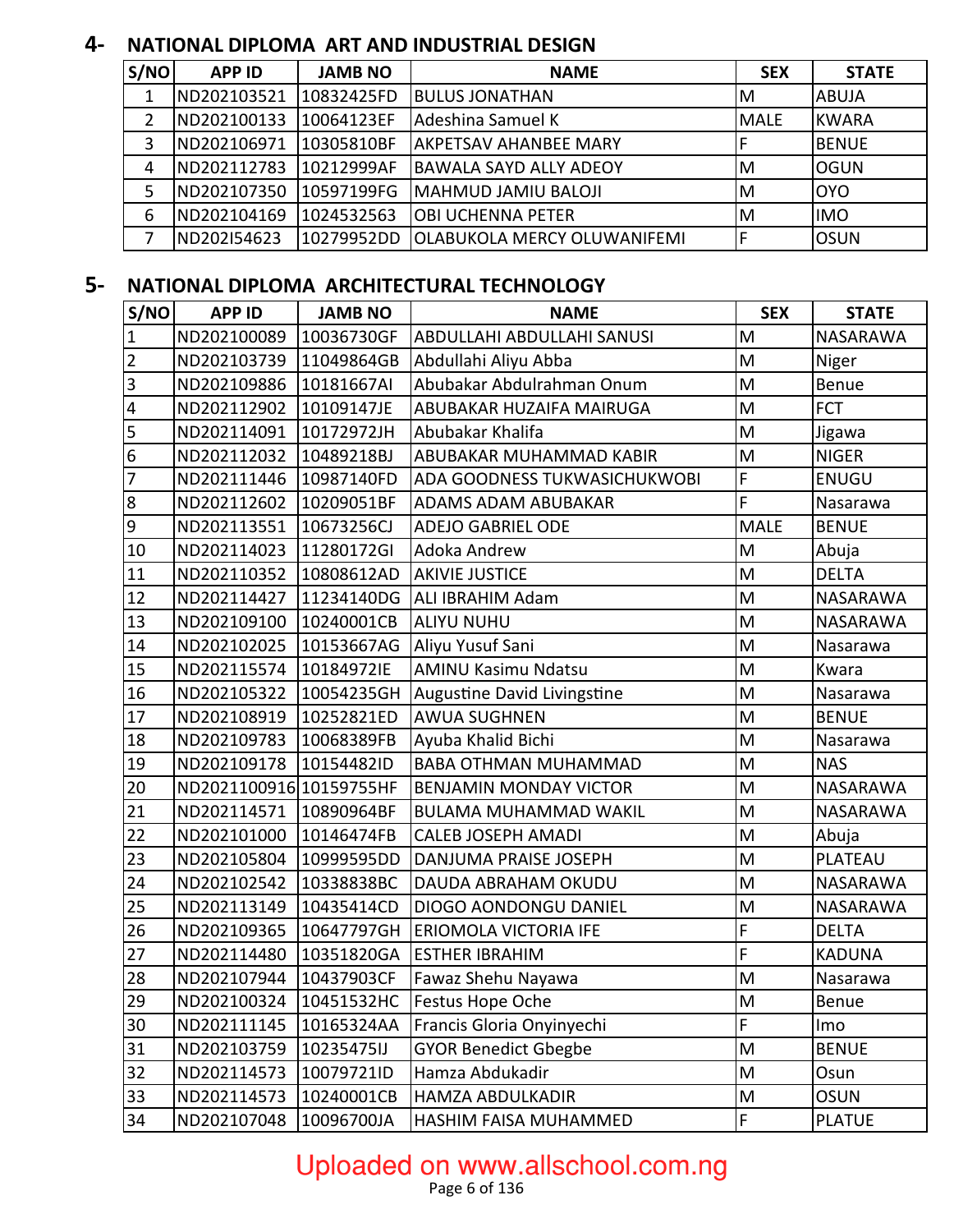| 35 | ND202104145             | 11219557DI  | <b>ILIYA ISA IBRAHIM</b>                     | M | Nasarawa        |
|----|-------------------------|-------------|----------------------------------------------|---|-----------------|
| 36 | ND202105212             | 10112901IE  | <b>LUKA MICHI</b>                            | M | <b>TARABA</b>   |
| 37 | ND202113532             | 10310778JD  | Mac Darlington Junior                        | M | Edo             |
| 38 | ND202112558             | 10467946AJ  | MOHAMMED AHMED SULEIMAN                      | M | <b>NASARAWA</b> |
| 39 | ND202102056             | 10567204CF  | <b>MOSES NATANIEL</b>                        | M | <b>KOGI</b>     |
| 40 | ND202107480             | 1254620AD   | MUHAMMAD YUSUF IBRAHIM                       | M | <b>NASARAWA</b> |
| 41 | ND202111195             | 10755493IG  | Musa Joseph Akolo                            | M | Nasarawa        |
| 42 | ND202112286             | 10301707EJ  | <b>MUSA SADIQ</b>                            |   | NASARAWA        |
| 43 | ND202105044             | 11039088II  | <b>MYINA TERFA SADIQ</b>                     | M | <b>BENUE</b>    |
| 44 | ND202111446             |             | 100032441BA NWOKOLO GOODNESS TUKWASICHUKWU F |   | <b>ENUGU</b>    |
| 45 | ND202102692             | 10419467ED  | <b>ODO GRACE MOKU</b>                        | F | C/RIVER         |
| 46 | ND202110958             | 10416097GF  | <b>OKWOLI PETER</b>                          | M | <b>BENUE</b>    |
| 47 | ND202104709             | 10471726BI  | Olajide Ayomide Chukwuemeka                  | M | Оуо             |
| 48 | ND202102490             | 10414471JD  | <b>Philip Moses</b>                          | M | Plateau         |
| 49 | ND202103402             | 10137380HG  | Shuibu Abdullahi                             | M | Kogi            |
| 50 | ND202114012             | 11237942HG  | Stephen Yadzugwa Zira                        | M | Adamawa         |
| 51 | ND202113939             | 10094102TH  | <b>TERNGU AONDOUNGWA BASIL</b>               | M | <b>BENUE</b>    |
| 52 | ND2021001123 11211953FF |             | UGWU CHIDERA MODESTER                        | F | <b>ENUGU</b>    |
| 53 | ND202114608             | 10486349CA  | USMAN AHMAD RUFAI BALA                       | M | NASARAWA        |
| 54 | ND202106178             | 11230128EEE | <b>USMAN SAFIYAN SHEREK</b>                  | M | <b>YOBE</b>     |
| 55 | ND202100508             | 10178136Cl  | WURANGTEP FWANLONG CLEMENT                   | F | <b>PLATUE</b>   |
| 56 | ND202102320             | 10643730EG  | <b>YUSUF AHAAD</b>                           | M | <b>EDO</b>      |

#### **6- NATIONAL DIPLOMA BANKING AND FINANCE**

| S/NO            | <b>APP ID</b> | <b>JAMB NO</b> | <b>NAME</b>                       | <b>SEX</b>    | <b>STATE</b>    |
|-----------------|---------------|----------------|-----------------------------------|---------------|-----------------|
| $\overline{1}$  | ND202100629   | 10886932HE     | <b>ABEJILA Francis Ugboha</b>     | <b>MALE</b>   | NASARAWA        |
| $\overline{2}$  | ND202109341   | 10111004FC     | <b>ABULE Victor Samuel</b>        | <b>MALE</b>   | PLATEAU         |
| 3               | ND202107727   | 11111836JE     | <b>ADEDOTUN TOBI MERCY</b>        | <b>FEMALE</b> | <b>OSUN</b>     |
| $\overline{4}$  | ND202103167   | 10145735DH     | <b>ADEMOLA AMIDAT ADUNNI</b>      | <b>FEMALE</b> | <b>OYO</b>      |
| $\overline{5}$  | ND202100337   | 11240089DH     | <b>ADETUNJI Moyinoluwa Samuel</b> | <b>MALE</b>   | <b>OYO</b>      |
| $6\overline{6}$ | ND202110083   | 10388835IA     | <b>ADEYI SAMUEL ABAH</b>          | M             | <b>BENUE</b>    |
| 7               | ND202106989   | 10555024JD     | <b>ADUKPE Ene Goodness</b>        | <b>FEMALE</b> | NASARAWA        |
| 8               | ND202111856   | 10536982JDF    | <b>AFE DORCAS OLUWAFUNMILAYO</b>  | <b>FEMALE</b> | <b>EKITI</b>    |
| $\overline{9}$  | ND202100628   | 10090419BI     | <b>AKOR Angela Ene</b>            | <b>FEMALE</b> | <b>BENUE</b>    |
| 10              | ND202108912   | 10948694FI     | <b>AKPAN Precious Ofonime</b>     | <b>FEMALE</b> | <b>ABUJA</b>    |
| 11              | ND202100714   | 11050300BE     | <b>ALECHENU Mathias</b>           | <b>MALE</b>   | <b>NASARAWA</b> |
| 12              | ND202103675   | 10617862FA     | ALIYU Aisha Onize                 | <b>FEMALE</b> | <b>KOGI</b>     |
| 13              | ND202105149   | 10438307HE     | <b>ALIYU Hairat Simbiyat</b>      | <b>FEMALE</b> | <b>KOGI</b>     |
| 14              | ND202106974   | 10675174JF     | <b>AMOS ABIGAIL</b>               | F             | <b>PLATAEU</b>  |
| 15              | ND202110084   | 10120766GA     | <b>ANANDE Doowuese Miriam</b>     | <b>FEMALE</b> | <b>BENUE</b>    |
| 16              | ND202114041   | 10006282DF     | <b>ANYA Favour Uchechi</b>        | <b>MALE</b>   | <b>EBONYI</b>   |
| 17              | ND202109953   | 10871012BD     | <b>AONDOWASE EMMANUEL</b>         | <b>MALE</b>   | <b>OYO</b>      |
| 18              | ND202111484   | 10123147JF     | <b>AYESAKOR Evelyn Philip</b>     | <b>FEMALE</b> | NASARAWA        |
| 19              | ND202107842   | 10965075JE     | <b>AYOOLA Babatunde Peace</b>     | <b>MALE</b>   | <b>OSUN</b>     |
| 20              | ND202112901   | 10809498GB     | <b>BABA WAHEED</b>                | M             | <b>KOGI</b>     |
| 21              | ND202112901   | 1809498GB      | <b>BABA Waheed Onimisi</b>        | <b>MALE</b>   | <b>KOGI</b>     |
| 22              | ND202110860   | 10505817IA     | <b>BONIFACE Hanatu</b>            | <b>FEMALE</b> | NASARAWA        |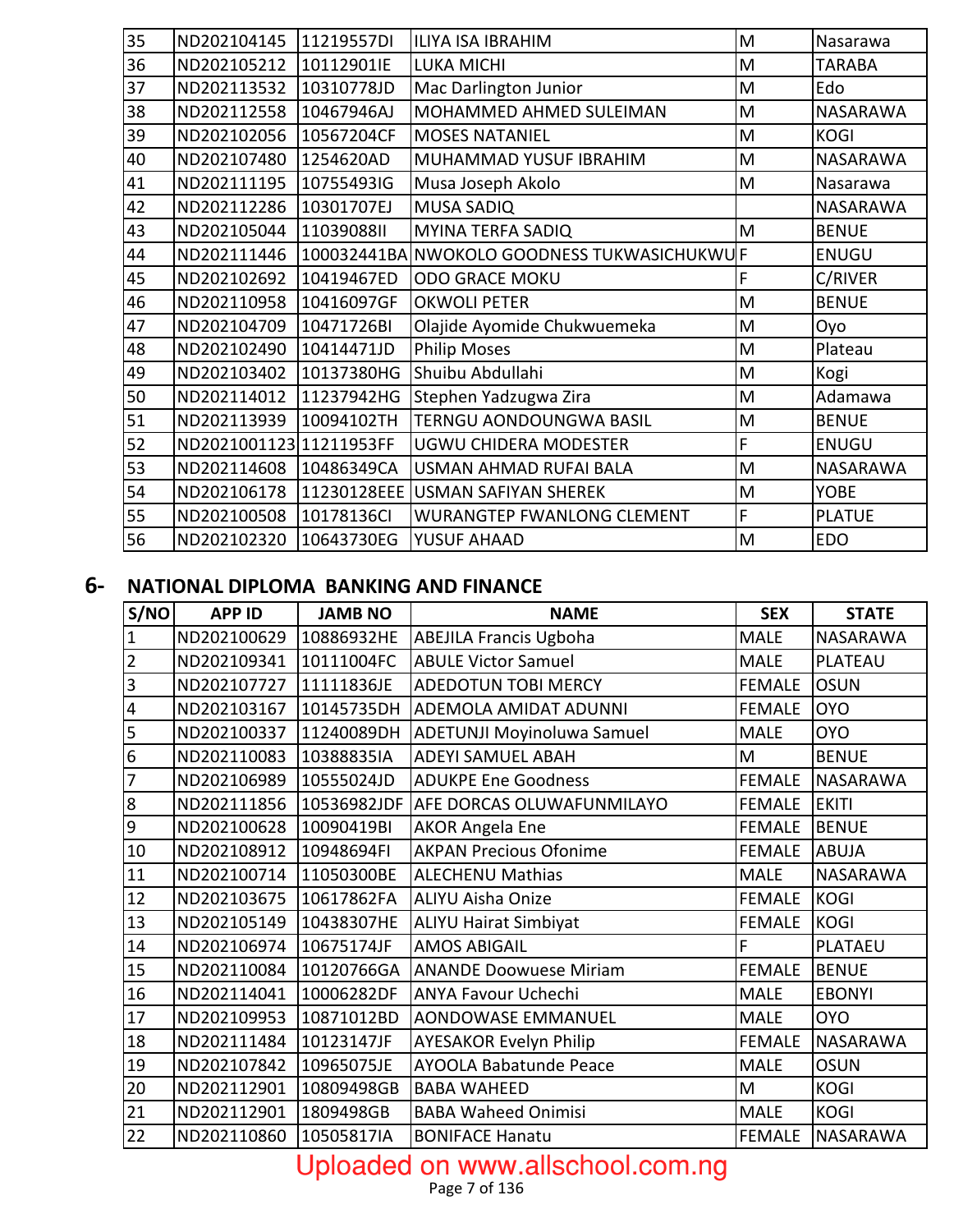| 23 | ND202100406            | 10377461FI | CHUKWU RACHEAL UGOCHI                | <b>FEMALE</b> | <b>EBONYI</b>      |
|----|------------------------|------------|--------------------------------------|---------------|--------------------|
| 24 | ND202101508            | 10327868DJ | DANJUMA Ibrahim                      | <b>MALE</b>   | ABUJA              |
| 25 | ND202102873            | 10829140BE | <b>EBIJE Grace Onyolochi</b>         | <b>FEMALE</b> | <b>BENUE</b>       |
| 26 | ND202103729            | 10674448EC | <b>EDEH Chisom Jennifer</b>          | <b>FEMALE</b> | ENUGU              |
| 27 | ND202111490            | 11277841HH | <b>EDEH Gift Amarachi</b>            | <b>FEMALE</b> | <b>ENUGU</b>       |
| 28 | ND202106125            | 10847733BA | <b>EFFIONG Blessing</b>              | <b>FEMALE</b> | <b>AKWA IBOM</b>   |
| 29 | ND202102349            | 10378794DG | <b>EFFIONG Iniobong Bassey</b>       | <b>MALE</b>   | <b>CROSS-RIVER</b> |
| 30 | ND202108815            | 10423891GA | <b>EJEH MARY ENE</b>                 | <b>FEMALE</b> | <b>BENUE</b>       |
| 31 | ND202112827            | 10107407HG | <b>EJEH PATIENCE ENE</b>             | <b>FEMALE</b> | <b>BENUE</b>       |
| 32 | ND202105435            | 10847970HF | <b>EKPENYONG Christiana John</b>     | <b>FEMALE</b> | <b>CROSS-RIVER</b> |
| 33 | ND202113114            | 10958657EF | <b>ELIJAH Shekinah</b>               | <b>FEMALE</b> | <b>EDO</b>         |
| 34 | ND202103155            | 11096104GA | <b>ENEBELI Precious</b>              | <b>FEMALE</b> | <b>ABUJA</b>       |
| 35 | ND202113860            | 10954350GF | <b>EZEKIEL SAMUEL</b>                | <b>MALE</b>   | <b>KADUNA</b>      |
| 36 | ND202113843            | 11148394DA | EZIAGU Tobechukwu William            | <b>MALE</b>   | ANAMBRA            |
| 37 | ND202111221            | 1032523GH  | <b>GREGORY Esther</b>                | <b>FEMALE</b> | <b>KADUNA</b>      |
| 38 | ND202109998            | 11272810DI | HARUNAH Abdulmalik Itopa             | <b>MALE</b>   | <b>KOGI</b>        |
| 39 | ND202102423            | 10507419CH | Ibrahim Mukthar O.                   | M             | Nasarawa           |
| 40 | ND202108761            | 10269616AB | <b>IGWONI Emmanuel Akpong</b>        | <b>MALE</b>   | ADAMAWA            |
| 41 | ND202102712            | 10577300AB | <b>IJIGA Regina Ene</b>              | <b>FEMALE</b> | <b>BENUE</b>       |
| 42 | ND202104948            | 11001686GF | <b>JACOB Veronica</b>                | <b>FEMALE</b> | NASARAWA           |
| 43 | ND202108113            | 10563378FH | JAMES TREASURE AGBENU                | <b>FEMALE</b> | <b>BENUE</b>       |
| 44 | ND202107418            | 10625174BD | JOB BLESSING OJOCHENEMI              | <b>FEMALE</b> | <b>KOGI</b>        |
| 45 | ND202101720            | 10260424CJ | <b>JOHN Alheri</b>                   | <b>FEMALE</b> | PLATEAU            |
| 46 | ND202110307            | 11494488BF | <b>JOHN Alice</b>                    | <b>FEMALE</b> | <b>BENUE</b>       |
| 47 | ND202113346            | 10263674HG | <b>KEHIND Simon</b>                  | <b>MALE</b>   | NASARAWA           |
| 48 | ND202111292            | 10247693AE | LAM MAUSHI EMMANUEL                  | <b>FEMALE</b> | <b>BENUE</b>       |
| 49 | ND202107897            | 10423091DF | <b>LUTSO Blessing Iveren</b>         | <b>FEMALE</b> | <b>NASARAWA</b>    |
| 50 | ND202112972            | 10987450JD | <b>MADAKI NIGYE BALA</b>             | M             | <b>KADUNA</b>      |
| 51 | ND202105334            | 10168455GI | MUHAMMED Abdulhameed Onoruoyiza      | <b>MALE</b>   | <b>KOGI</b>        |
| 52 | ND202111092 11284430AB |            | MUSA Latifat Ayobami                 | FEMALE ONDO   |                    |
| 53 | ND202101018            | 10638019BA | MYINA EUCHERIA MLUMUM                | F             | <b>BENUE</b>       |
| 54 | ND202101782            | 10054795JD | NNAMANI Ifunanya Judith              | <b>FEMALE</b> | ENUGU              |
| 55 | ND202111776            | 10751664DA | <b>OBANUSO MERCY</b>                 | F             | <b>NASS</b>        |
| 56 | ND202105393            | 10265768AC | <b>OCHIBA Sunday</b>                 | <b>MALE</b>   | <b>NASARAWA</b>    |
| 57 | ND202103685            | 10074114RF | <b>OGBOLE HOPE ENE</b>               | <b>FEMALE</b> | <b>BENUE</b>       |
| 58 | ND202105750            | 10328658JE | <b>OHAGA Amarachi Rebecca</b>        | <b>FEMALE</b> | <b>ABIA</b>        |
| 59 | ND202102706            | 10175509FC | <b>OHIOMA Blessing</b>               | <b>FEMALE</b> | NASARAWA           |
| 60 | ND202103755            | 10400995HC | OJIDE Ruth Ifeoma                    | <b>FEMALE</b> | <b>NASARAWA</b>    |
| 61 | ND202104707            | 10153324GF | <b>OJITE Precious Onahinyohe</b>     | <b>FEMALE</b> | <b>ABUJA</b>       |
| 62 | ND202111512            | 10642072HD | OKWE MIRACLE IGWE                    | M             | <b>BENUE</b>       |
| 63 | ND202108298            | 10019060BG | <b>OLANREWAJU Bunmi</b>              | <b>FEMALE</b> | ONDO               |
| 64 | ND202111479            | 11274756HF | <b>OMALE Peter Godwin</b>            | <b>MALE</b>   | <b>ABUJA</b>       |
| 65 | ND202114503            | 10130788JH | <b>OMOTOSHON Oluwalumi Elizabeth</b> | <b>FEMALE</b> | <b>EKITI</b>       |
| 66 | ND202108297            | 11099201HC | <b>ONWU JANET EHI</b>                | <b>FEMALE</b> | NASARAWA           |
| 67 | ND202109714            | 10677176AG | ONWUDIWI Chinenye Juliet             | <b>FEMALE</b> | <b>IMO</b>         |
| 68 | ND202111857            | 10148331AJ | OPEYEMI JOSHUA ADEWALE               | <b>MALE</b>   | <b>OYO</b>         |
| 69 | ND202109096            | 10348617GB | <b>OWO Patience Sunday</b>           | <b>FEMALE</b> | <b>NASARAWA</b>    |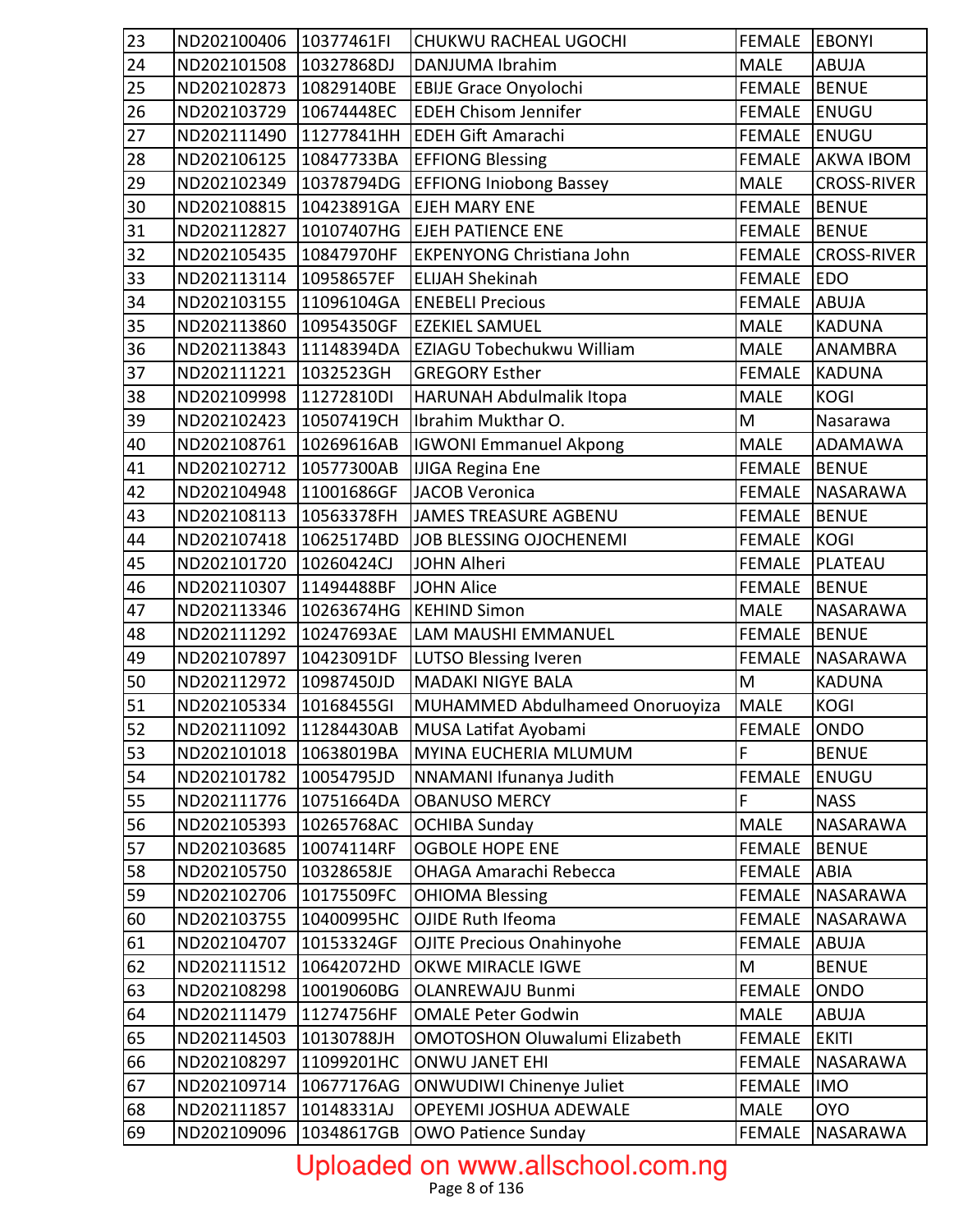| 70              | ND202103783 | 10484197EH | <b>PIUS Ochanya Blessing</b>    | <b>FEMALE</b> | NASARAWA        |
|-----------------|-------------|------------|---------------------------------|---------------|-----------------|
| 71              | ND202113045 | 10373169DD | PRECIOUS AJAYI OMOTOLA          | <b>FEMALE</b> | <b>LAGOS</b>    |
| 72              | ND202100099 | 10296819GG | <b>RAJI Abdulmumin Adewale</b>  | <b>FEMALE</b> | <b>KWARA</b>    |
| $\overline{73}$ | ND202100353 | 10201845AC | <b>RAYMOND Bartholomew</b>      | <b>MALE</b>   | <b>TARABA</b>   |
| 74              | ND202108298 | 10350103HA | ROTIMI OLADOKUN                 | <b>MALE</b>   | LAGOS           |
| 75              | ND202111139 | 11247243BC | SAHEED Muhammad Jamiu Onoruoiza | <b>MALE</b>   | <b>KOGI</b>     |
| 76              | ND202100631 | 10809124BJ | <b>SAIDU Mercy</b>              | <b>FEMALE</b> | <b>NASARAWA</b> |
| 77              | ND202109744 | 10786227DE | SALAWUDEEN Seidat Onayi         | <b>FEMALE</b> | <b>KOGI</b>     |
| 78              | ND202107205 | 10320331EJ | SALIFU Abdulwasiu               | <b>MALE</b>   | <b>KOGI</b>     |
| 79              | ND202113816 | 10389946FG | SALIHU ASMAU AMBI               | F             | <b>NAS</b>      |
| 80              | ND202114914 | 10936702EH | SALIHU MARYAM YUSUF             | <b>FEMALE</b> | <b>LAGOS</b>    |
| 81              | ND202101548 | 10520902CH | <b>SAMUEL Tabitha Zache</b>     | <b>FEMALE</b> | NASARAWA        |
| 82              | ND202100203 | 10049333IG | Shekowgbagu Akawu               | M             | Nasarawa        |
| 83              | ND202115028 | 10599048DI | SHETTIMA GODIYA RUTH            | F             | <b>BORNO</b>    |
| 84              | ND202106515 | 10863307EC | <b>SHIVIL CHARITY</b>           | F             | <b>BENUE</b>    |
|                 |             |            |                                 |               |                 |
| 85              | ND202103517 | 10094242JC | <b>SIMEON Jacob</b>             | <b>MALE</b>   | NASARAWA        |
| 86              | ND202107337 | 10113982AF | SIYAKA Mutalib                  | <b>MALE</b>   | <b>KOGI</b>     |
| 87              | ND202113524 | 10938194DO | <b>SULEIMAN Sekinat Anase</b>   | <b>FEMALE</b> | <b>KOGI</b>     |
| 88              | ND202103976 | 11262061IB | SUNDAY Igbe Favour              | <b>FEMALE</b> | <b>TARABA</b>   |
| 89              | ND202106101 | 10421320BD | UTSU Joseph                     | <b>MALE</b>   | NASARAWA        |
| 90              | ND202104822 | 10762907AD | WRIGHT DEBORAH OLUWADAMILOLA    | <b>FEMALE</b> | <b>OGUN</b>     |
| 91              | ND202102837 | 10275294DJ | YAGBA Joy lember                | <b>FEMALE</b> | <b>ABUJA</b>    |
| 92              | ND202109232 | 10266288GB | YARIMA PATIENCE                 | F             | Nasarawa        |

#### 7- NATIONAL DIPLOMA BUILDING TECHNOLOGY

| S/NO           | <b>APP ID</b> | <b>JAMB NO</b> | <b>NAME</b>                   | <b>SEX</b> | <b>STATE</b>    |
|----------------|---------------|----------------|-------------------------------|------------|-----------------|
| 1              | ND202114254   | 1082248IF      | <b>ABAH MIRACLE ADA</b>       |            | <b>BENUE</b>    |
| $\overline{2}$ | ND202105990   | 15462312AA     | <b>ABDULSALAM YUNUSA</b>      | M          | <b>KOGI</b>     |
| 3              | ND202112094   | 10528453HC     | <b>ANYEBE PAUL OCHEJUNCHI</b> | M          | <b>ENUGU</b>    |
| 4              | ND202107208   | 10274312HF     | <b>HASSAN JOHN</b>            | M          | <b>BENUE</b>    |
| 5              | ND202111999   | 10376147CD     | <b>JIBRIN HASSAN USMAN</b>    | M          | <b>NASARAWA</b> |
| 6              | ND202102101   | 1115510011     | JOEL OLAWALE TUESDAY          | M          | <b>KOGI</b>     |
| 7              | ND202112810   | 10421805BD     | JOHN JACOB SHEMIDIYE          | M          | <b>NAS</b>      |
| 8              | ND202114283   | 10567441EI     | MUSA ADAMU ADAMU              | M          | Nasarawa        |
| 9              | ND202112841   | 10663914CC     | <b>SULE DANIEL MUHAMMED</b>   | M          | <b>C/RIVER</b>  |

#### 8- NATIONAL DIPLOMA BUSINESS ADMINISTRATION AND MANAGEMENT

| S/NO | <b>APP ID</b> | <b>JAMB NO</b> | <b>NAME</b>                          | <b>SEX</b>    | <b>STATE</b>    |
|------|---------------|----------------|--------------------------------------|---------------|-----------------|
|      | ND202101082   | 11084927CA     | <b>ABAH BENJAMIN OLOCHE</b>          | M             | <b>BENUE</b>    |
|      | ND202108587   | 10519996CJ     | <b>ABAH ENE MARIA</b>                |               | ADAMAWA         |
| 3    | ND202015074   | 10772080IG     | <b>ABALAKA UMAYIMA UYO</b>           |               | <b>ENUGU</b>    |
| 4    | ND202114331   | 10710920EC     | ABDULLAHI HAUWA                      |               | <b>NASARAWA</b> |
| 5    | ND202103210   | 10491430HG     | <b>ABDULRAHMAN BISALLAH ABUBAKAR</b> | <b>MALE</b>   | <b>NIGER</b>    |
| 6    | ND202109934   | 1055088GH      | <b>ABDULRAZAQ HALIMAT ONIZE</b>      |               | <b>KOGI</b>     |
|      | ND202113872   | 10117569EI     | <b>ABDULWASIU Khadijat Ayomide</b>   | <b>FEMALE</b> | <b>KWARA</b>    |

# Uploaded on www.allschool.com.ng<br>
Page 9 of 136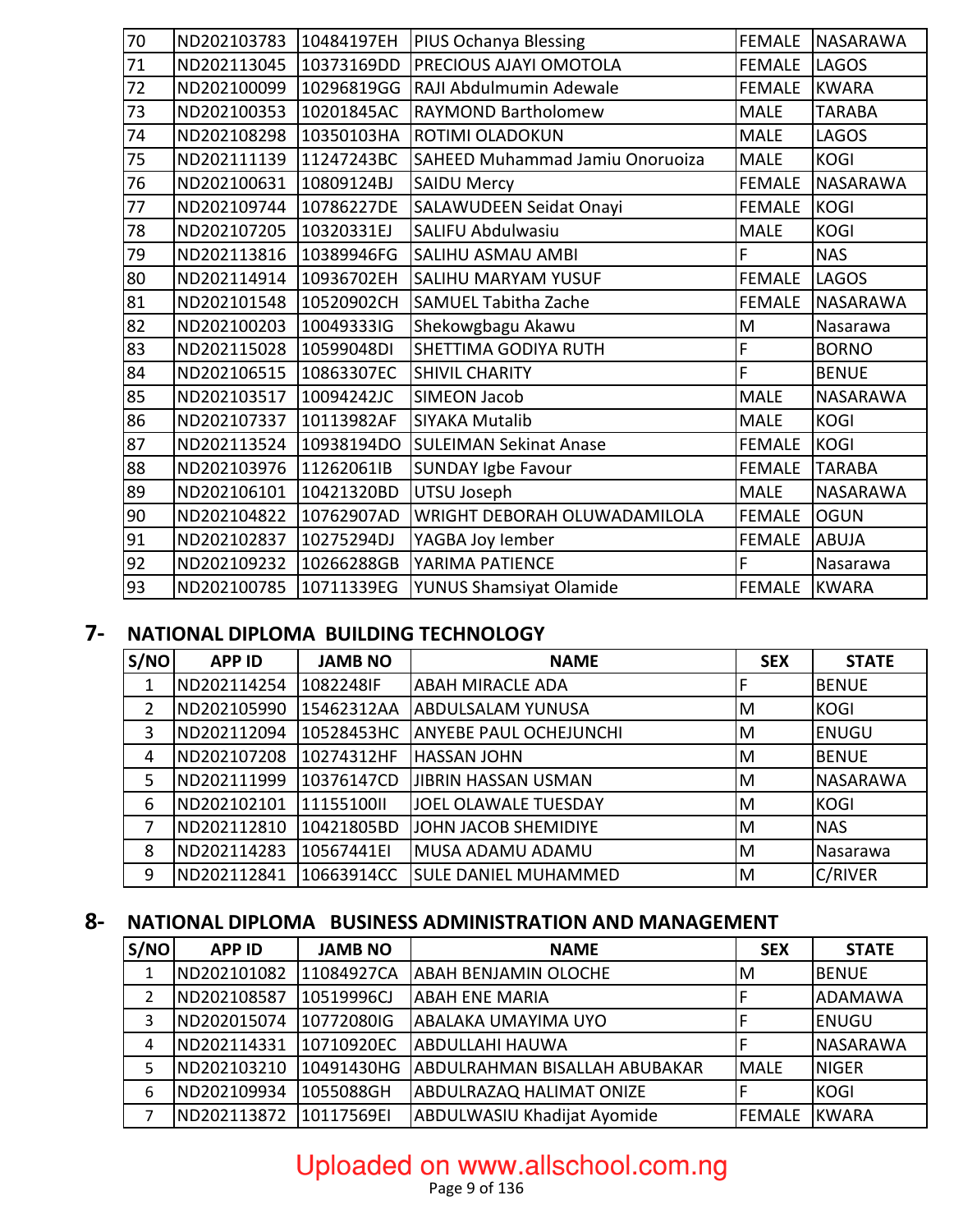| 8  | ND202105328  10010660JD |             | <b>ABIODUN SAMUEL TOSIN</b>     | M                                                                                                          | <b>ONDO</b>  |
|----|-------------------------|-------------|---------------------------------|------------------------------------------------------------------------------------------------------------|--------------|
| 9  | ND202107996             | 10104808BG  | <b>ABOJE OCHOLONGWA ROSE</b>    | <b>FEMALE</b>                                                                                              | <b>BENUE</b> |
| 10 | ND202100207             | 10058917EG  | <b>ABRAHAM DAVID</b>            | M                                                                                                          | ADAMAWA      |
| 11 | ND202108254             | 10825421CB  | ABUBAKAR AISHETU                | <b>FEMALE</b>                                                                                              | NASARAWA     |
| 12 | ND202108202             | 10631794GB  | ABUBAKAR KUDIRAT                | F                                                                                                          | <b>KOGI</b>  |
| 13 | ND20211344              | 10455117IF  | ABUBAKAR MUSA TANKO             | M                                                                                                          | NASARAWA     |
| 14 | ND202110369             | 10562990FH  | <b>ABUBAKAR SAEED</b>           | M                                                                                                          | <b>KOGI</b>  |
| 15 | ND202108588             | 10646958GC  | <b>ABUTU ABUTU ELIAS</b>        | $\mathsf{F}$                                                                                               | <b>BENUE</b> |
| 16 | ND202115238             | 10049605EG  | Achagh Vakuma Lawrence          | ${\sf M}$                                                                                                  | Benue        |
| 17 | ND202100617             | 10488906IC  | <b>ADAKOLE ABIGIAL</b>          | $\overline{F}$                                                                                             | NASARAWA     |
| 18 | ND202102159             | 10125118AC  | <b>ADAMS PETER AJEBMIM</b>      | M                                                                                                          | ABUJA        |
| 19 | ND202104812             | 10155338DH  | <b>ADAMU AMINA IZE</b>          | F                                                                                                          | <b>KOGI</b>  |
| 20 | ND202102992             | 10026307AD  | <b>ADEBAYO IFEOLUWA</b>         | $\mathsf F$                                                                                                | <b>OSUN</b>  |
| 21 | ND202100765             | 1038143DD   | ADEDIGBA MUSTAPHA ADEWALE       | $\mathsf F$                                                                                                | ENUGU        |
| 22 | ND202100778             | 11082303DF  | <b>ADEDOKUN ESTHER ADEWUMI</b>  | F                                                                                                          | ABUJA        |
| 23 | ND202113790             | 10153905GI  | <b>ADEJUMO FUNKE MARY</b>       | F                                                                                                          | <b>OSUN</b>  |
| 24 | ND202113719             | 10310951FJ  | ADELEKE JOSHUA AYOMIDE          | M                                                                                                          | <b>OYO</b>   |
| 25 | ND202101058             | 10473675II  | ADENIYI SODIQ OPEYEMI           | M                                                                                                          | NASARAWA     |
| 26 | ND202112018             | 10022035BF  | <b>ADESUYI VICTOR JIDE</b>      | M                                                                                                          | <b>ONDO</b>  |
| 27 | ND202107665             | 10740105HI  | <b>ADOLI INNOCENT</b>           | ${\sf M}$                                                                                                  | <b>BENUE</b> |
| 28 | ND202101136             | 1321032AA   | AGULIWHOYE AUGUSTINE AGOGO      | M                                                                                                          | NASARAWA     |
| 29 | ND202103906             | 10752820FE  | AGUNBIADE OMOLARA BLESSING      | $\mathsf F$                                                                                                | <b>OSUN</b>  |
| 30 | ND202103744             | 10085056AF  | <b>AHAIWE GIFT AMARACHI</b>     | <b>FEMALE</b>                                                                                              | <b>ABIA</b>  |
| 31 | ND 202104123 1321032AA  |             | AHMED HUSAINI OGALA             | M                                                                                                          | NASARAWA     |
| 32 | ND202106350             | 1033612911  | <b>AHMED ZAINAB</b>             | $\mathsf{F}$                                                                                               | <b>OYO</b>   |
| 33 | ND202106446             | 10079419DI  | AIYEDE ELIZABETH ADENIKE        | <b>FEMALE</b>                                                                                              | <b>EDO</b>   |
| 34 | ND202109472             | 10937071AH  | <b>AKAACHANGUWASEN DEBORAH</b>  | $\mathsf F$                                                                                                | <b>BENUE</b> |
| 35 | ND202105648             | 10914374AE  | <b>AKANDE YUSUF</b>             | M                                                                                                          | <b>OYO</b>   |
| 36 | ND202101252             | 1321032AA   | <b>AKERE PEACE</b>              | M                                                                                                          | <b>ABUJA</b> |
| 37 | ND202105909 10146008JB  |             | <b>AKHIGBE STEPHEN OSEOMADE</b> | $\mathsf{M}% _{T}=\mathsf{M}_{T}\!\left( a,b\right) ,\ \mathsf{M}_{T}=\mathsf{M}_{T}\!\left( a,b\right) ,$ | <b>EDO</b>   |
| 38 | ND202105297             | 1321032AA   | AKOR ANGELA ALUHER              | F                                                                                                          | <b>BENUE</b> |
| 39 | ND202114196             | 10914059HG  | <b>ALABI GRACE</b>              | ΙĒ.                                                                                                        | <b>KOGI</b>  |
| 40 | ND202111601             | [11103393AJ | <b>ALAGI MARIA OYEJE</b>        |                                                                                                            | <b>BENUE</b> |
| 41 | ND202104233             | 10665158HD  | <b>ALAO NAOMI FEYIKEMI</b>      |                                                                                                            | <b>EKITI</b> |
| 42 | ND202101400             | 10599235FJ  | <b>ALECHENU ODEH</b>            | $\mathsf F$                                                                                                | <b>OYO</b>   |
| 43 | ND202101463             | 10863781HF  | <b>ALECHIENU ODEH JOHNSON</b>   | M                                                                                                          | NASARAWA     |
| 44 | ND202101510             | 10866189CL  | <b>ALEX THANKGOD SAWAMI</b>     | M                                                                                                          | NASARAWA     |
| 45 | ND202100782             | 10847474BB  | <b>ALHASSAN SERAH</b>           | F                                                                                                          | <b>KOGI</b>  |
| 46 | ND202106609             | 10240001CB  | <b>ALIKAWU THANKGOD</b>         | M                                                                                                          | NASARAWA     |
| 47 | ND202105149             | 10438307HE  | ALIYU HAIRAT SIMBIYAT           | $\mathsf F$                                                                                                | <b>KOGI</b>  |
| 48 | ND202114924             | 11099563FD  | <b>ALIYU IDRIS JATAU</b>        | M                                                                                                          | NASARAWA     |
| 49 | ND202105027             | 10160060DD  | <b>ALLAHYAYI THANKGOD</b>       | M                                                                                                          | <b>ABUJA</b> |
| 50 | ND202110236             | 10003004HC  | <b>ALOZIE WISDOM C.H</b>        | M                                                                                                          | <b>IMO</b>   |
| 51 | ND202101716             | 10755023EB  | AMAAYA JOY AHENASHIMANA         | $\overline{F}$                                                                                             | <b>IMO</b>   |
| 52 | ND202104226             | 10673448DF  | <b>AMEH REGINA OMENO</b>        | F                                                                                                          | <b>BENUE</b> |
| 53 | ND202100799             | 11114523HE  | <b>AMEH SUNDAY PAUL</b>         | M                                                                                                          | <b>ABUJA</b> |
| 54 | ND202101985             | 10697061AG  | <b>AMINU LATIFAT</b>            | $\mathsf F$                                                                                                | KOGI         |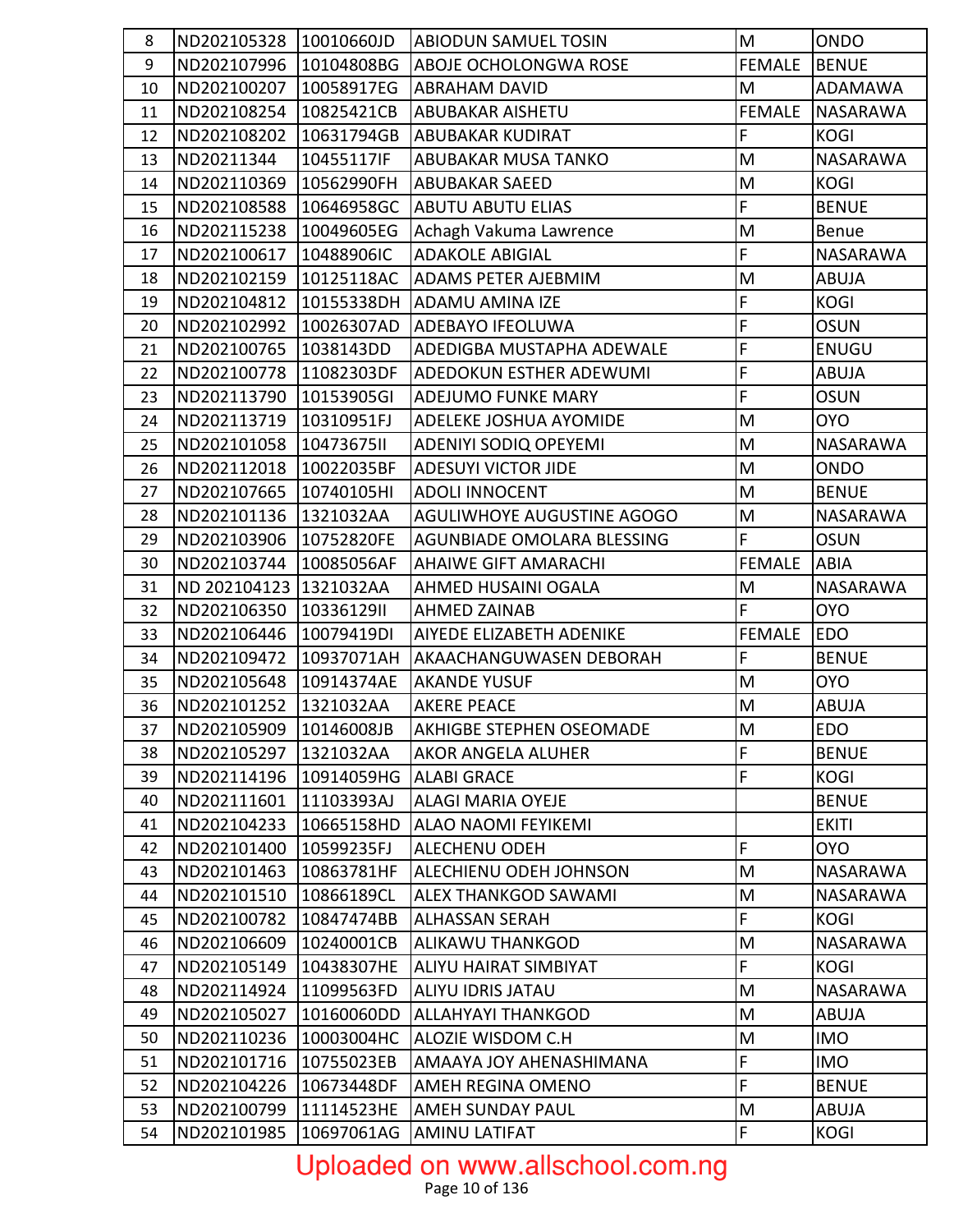| 55  | ND202101873            | 10298086EI | AMINU ZULFAT ONOZARE              | M                              | <b>NASARAWA</b>    |
|-----|------------------------|------------|-----------------------------------|--------------------------------|--------------------|
| 56  | ND202103830            | 10550674EI | AMODU SULEIMAN                    | <b>MALE</b>                    | <b>KOGI</b>        |
| 57  | ND202107549            | 10368366IG | <b>ANDREW GIFT EHI</b>            | $\mathsf F$                    | <b>BENUE</b>       |
| 58  | ND202112609            | 10020972AD | <b>ANEBI MARY UGBO</b>            | M                              | <b>BENUE</b>       |
| 59  | ND202114997            | 10968513GC | <b>ANI EMEKA</b>                  | M                              | Nasarawa           |
| 60  | ND202103008            | 10655207FA | ANIMASHAUN ABDULWARIS OLAMELEKANM |                                | <b>OYO</b>         |
| 61  | ND202112816            | 10732491Cl | <b>ANOSHA AYUBA</b>               | <b>MALE</b>                    | <b>ADAMAWA</b>     |
| 62  | ND202106249            | 10382239IA | APEH JOSEPHINE OJODUMI            | $\overline{F}$                 | <b>KOGI</b>        |
| 63  | ND202102222            | 11234385HH | <b>ASUMAVE COMFORT DOSHIMA</b>    | M                              | <b>EDO</b>         |
| 64  | ND202103576            | 10428888AH | AWE MARY                          | <b>FEMALE</b>                  | <b>ONDO</b>        |
| 65  | ND202114586            | 10012335BD | <b>AYI GARIEL AJAH</b>            | M                              | <b>CROSS RIVER</b> |
| 66  | ND202105118            | 10002067HA | <b>AYISA DORCAS</b>               | $\mathsf F$                    | <b>BENUE</b>       |
| 67  | ND202101058            | 1047367511 | AZAMU JOSEPH KWOKU                | M                              | NASARAWA           |
| 68  | ND202105979            | 10490555IC | <b>AZUH JAMES</b>                 | M                              | NASARAWA           |
| 69  | ND202106917            | 10760572EE | <b>BABA SEESIN SAMUEL</b>         | M                              | <b>ONDO</b>        |
| 70  | ND20211464             | 11003215CH | <b>BALA ABDULSALAM</b>            |                                | <b>PLATEAU</b>     |
| 71  | ND202106049            | 10006734DH | <b>BALA NAZIRAH</b>               | $\mathsf F$                    | <b>FCT</b>         |
| 72  | ND202106046            | 10021283EA | <b>BALA RABIU MUHAMMAD</b>        | M                              | Nasarawa           |
| 73  | ND202101906            | 11107137CJ | <b>BALOGUN DESTINY AWONKE</b>     | M                              | <b>EDO</b>         |
| 74  | ND202104382            | 10364513AF | <b>BALOGUN DORCAS</b>             | $\mathsf F$                    | <b>EDO</b>         |
| 75  | ND202107149            | 10137580FI | <b>BAWA YUNUSA</b>                | M                              | Nasarawa           |
| 76  | ND202102462            | 11282020FD | <b>BELLO TAWAKALTU SHEHU</b>      | M                              | <b>OYO</b>         |
| 77  | ND202113543            | 11071224AB | <b>BENEDICT GIFT ENE</b>          | $\mathsf F$                    | <b>IMO</b>         |
| 78  | ND202105103            | 10346578HC | <b>BULE MAIMUNAT</b>              | $\mathsf F$                    | NASARAWA           |
| 79  | ND202100012            | 10467882FD | <b>CALEB GREAT BAMIDELE</b>       | M                              | <b>KOGI</b>        |
| 80  | ND202106847            | 10144716IH | <b>CELEB KING</b>                 |                                | <b>KADUNA</b>      |
| 81  | ND202105943            | 10214847lH | CHUKWU SUCCESS CHINAECHEREM       | $\mathsf F$                    | <b>ENUGU</b>       |
| 82  | ND202106712            | 10659256CI | DANJUMA GODIYA AMAC               | F                              | <b>ABUJA</b>       |
| 83  | ND202105561            | 10431011EA | DANLADI FAITH DNACELO             | <b>FEMALE</b>                  | NASARAWA           |
| 84  | ND202111629 11052513GI |            | DANLAMI TONGNAN DABANG            | $\overline{\mathsf{F}}$        | PLATEAU            |
| 85  | ND202106433            | 10142017DG | DANLAMI VICTORIA OSHAWA           | $\mathsf{F}$                   | <b>NASARAWA</b>    |
| 86  | ND202103625            | 1040519311 | <b>DAUDA ISMAHEEL</b>             | M                              | <b>OYO</b>         |
| 87  | ND202102717            | 10839904CD | <b>DAUDA NICODEMUS</b>            | ${\sf M}$                      | <b>ABUJA</b>       |
| 88  | ND202102719            | 1321032AA  | DAVID HAPPINESS BATHSHEBA         | $\mathsf F$                    | NASARAWA           |
| 89  | ND202102874            | 11081425FA | <b>DOUGLAS DORATHY NAVEH</b>      | M                              | <b>CROSS RIVER</b> |
| 90  | ND202106305            | 10640437DB | <b>EBA CORNELIUS IKE</b>          | M                              | <b>FCT</b>         |
| 91  | ND202102158            | 10898275JC | <b>ECHONO PATIENCE JOY</b>        | F                              | <b>BENUE</b>       |
| 92  | ND202100441            | 10730052HA | <b>EDE DOMINIC ODE</b>            | M                              | <b>FCT</b>         |
| 93  | ND202102950            | 10053049JD | <b>EJEMBI GOODNESS</b>            | $\mathsf F$                    | <b>BENUE</b>       |
| 94  | ND202114267            | 11188861HD | EJENAKE SOLOMON OVIE              | ${\sf M}$                      | <b>DELTA</b>       |
| 95  | ND202105236            | 10944188JD | Ekwu Ebube Jennifer               | $\mathsf{F}$<br>$\overline{F}$ | Enugu              |
| 96  | ND202111216            | 10981668HG | <b>EMMANUEL Chinermer Helen</b>   | $\mathsf F$                    | <b>FCT</b>         |
| 97  | ND202108044            | 11117305IA | ETIM IIDORENTIEN OBONG H.         |                                | <b>AKWA IBOM</b>   |
| 98  | ND202103523            | 10385202AJ | ETOR MAGDALYN EMMANUEL            | M                              | ANAMBRA            |
| 99  | ND202105856            | 10103286CD | ETTE IMOH ANTHONY                 | M                              | A/IBOM             |
| 100 | ND202107228            | 10233736GI | <b>EZE BLESSING</b>               | $\mathsf F$                    | ABIA               |
| 101 | ND202104472            | 10690834GD | <b>EZEH RITA</b>                  | $\mathsf F$                    | <b>ENUGU</b>       |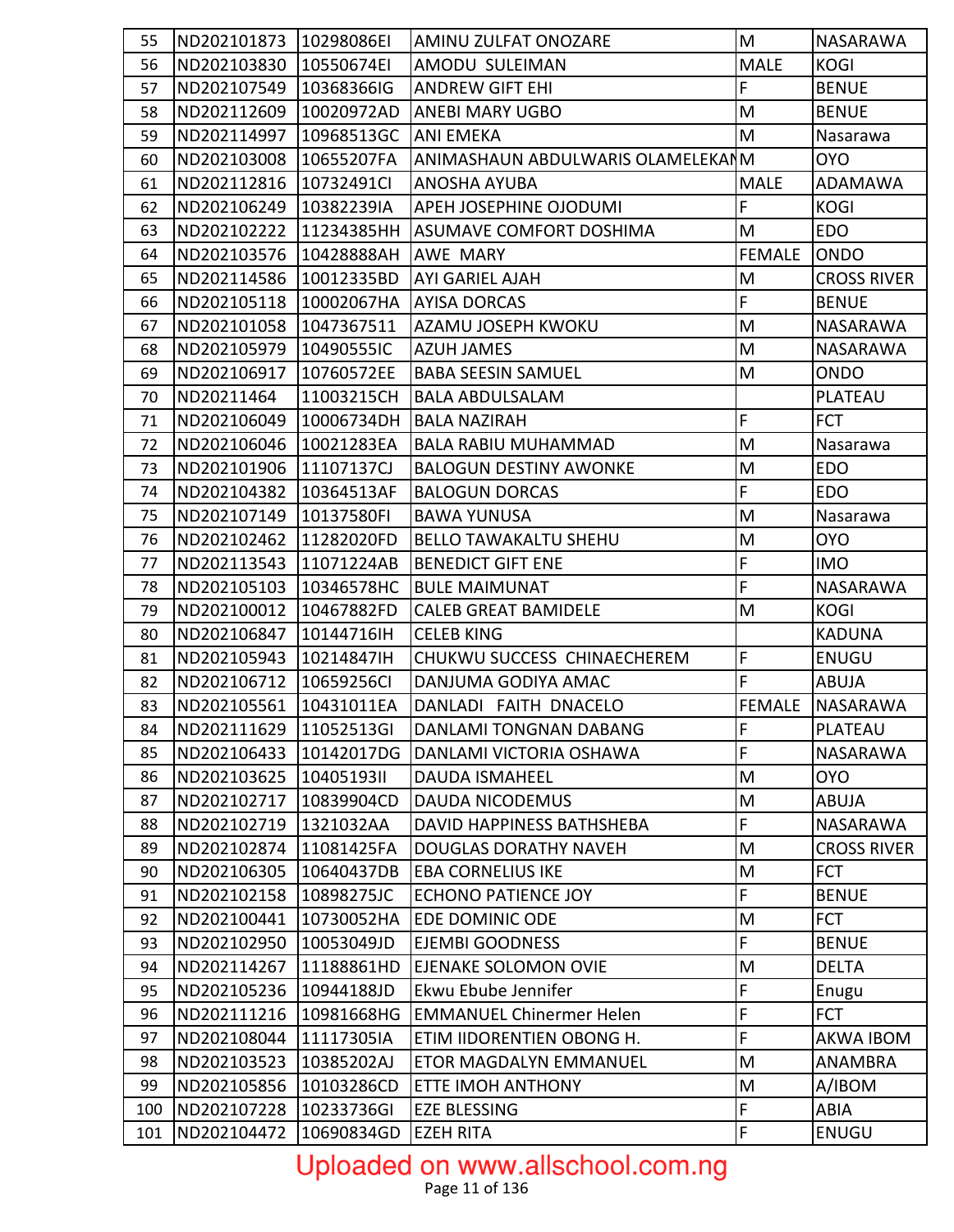| 102 | ND202104322             | 1119420DF   | <b>EZEKEL MIRACHE</b>          | M                       | NASARAWA        |
|-----|-------------------------|-------------|--------------------------------|-------------------------|-----------------|
| 103 | ND202103638             | 10976492IE  | <b>EZEKIEL GLORIA OCHEJE</b>   | F                       | PLATEAU         |
| 104 | ND202112480             | 10940454ED  | <b>FAMAVE IORWUESE DESMOND</b> | M                       | <b>BENUE</b>    |
| 105 | ND202104066             | 10147228CA  | <b>GBEV DORCAS AHEMEN</b>      | F                       | ENUGU           |
| 106 | ND202112981             | 10848964AD  | <b>GEORGE MARTHA CHINENEYE</b> | F                       | ANAMBRA         |
| 107 | ND202104204             | 10423941AH  | <b>GODWIN JOY DOOM</b>         | $\overline{F}$          | <b>BAYELSA</b>  |
| 108 | ND202104213             | 10858222GI  | <b>GODWIN ROSEMARY</b>         | M                       | <b>ENUGU</b>    |
| 109 | ND202104322             | 1119420DF   | <b>GWAZA SAMUEL ABOYENU</b>    | M                       | NASARAWA        |
| 110 | ND202100379             | 10246321AA  | <b>GWONG PYAM CHAI</b>         |                         | <b>PLATEAU</b>  |
| 111 | ND202115583             | 10761860FA  | HAMZA AZIZAT                   | $\mathsf F$             | <b>OYO</b>      |
| 112 | ND202114035             | 10916314AE  | HONOUR FAVOUR OLUCHUKWU        | F                       | <b>ABIA</b>     |
| 113 | ND 202114502 10103934BJ |             | HUSSAINI MUHAMMED              | <b>MALE</b>             | NASARAWA        |
| 114 | ND202109264             | 10581063GB  | HUSSAINI MUSA DOSHIRO          | M                       | NASARAWA        |
| 115 | ND202105225             | 10223626DH  | Ibiyemi Blessing Timileyin     | $\overline{F}$          | Osun            |
| 116 | ND202109906             | 10394926ED  | <b>IBRAHIM ADEWALE</b>         | M                       | <b>KWARA</b>    |
| 117 | ND202112449             | 10446140EJ  | <b>IBRAHIM AISHA SULEIMAN</b>  | $\overline{F}$          | Nasarawa        |
| 118 | ND202110285             | 10275239BA  | <b>IBRAHIM HOSSANA</b>         | M                       | ABUJA           |
| 119 | ND202104682             | 10764135FJ  | <b>IBRAHIM JUMOKE</b>          | $\overline{F}$          | NASARAWA        |
| 120 | ND202104671             | 10846473AD  | <b>IBRAHIM MICHAEL</b>         | M                       | NASARAWA        |
| 121 | ND202113494             | 10746027GD  | <b>IBRAHIM RUKAIYA</b>         | $\mathsf F$             | <b>KOGI</b>     |
| 122 | ND202112572             | 10095083JB  | <b>IBRAHIM SADIQ</b>           | M                       | Nasarawa        |
| 123 | ND202105103             | 10346578HC  | <b>IDRIS FARIDA SULEIMAN</b>   | $\mathsf{F}$            | <b>KOGI</b>     |
| 124 | ND202110123             | 10679227GB  | <b>IGBOH MIRACLE OLUEBUBE</b>  | <b>FEMALE</b>           | <b>ENUGU</b>    |
| 125 | ND202114605             | 10882735FF  | <b>IKPEGWA MOSES ODOH</b>      | M                       | <b>BENUE</b>    |
| 126 | ND202103638             | 10976492IE  | <b>IKU REJOICE</b>             | $\overline{F}$          | <b>PLATEAU</b>  |
| 127 | ND202107461             | 10147758HJ  | <b>ISA BONIFACE</b>            | M                       | NASARAWA        |
| 128 | ND202102772             | 10167631BI  | <b>ISA SEDIQ</b>               | M                       | <b>KOGI</b>     |
| 129 | ND202107502             | 10355373HB  | <b>ISAAC BLESSING OGECHI</b>   | $\overline{F}$          | NASARAWA        |
| 130 | ND202106153             | 10039571HI  | <b>ISAAC IBRAHIM UFEDO OJO</b> | $\overline{\mathsf{F}}$ | <b>KOGI</b>     |
| 131 | ND202107478 10127216BD  |             | <b>ISAH HASSANA ONIZE</b>      | F                       | <b>KOGI</b>     |
| 132 | ND202107502             | 10355373HB  | <b>ISAH JOSEPH DAN</b>         | M                       | <b>NASARAWA</b> |
| 133 | ND202105579             | 10355373H   | <b>ISAH JOSHUA IFEANYI</b>     | M                       | <b>OGUN</b>     |
| 134 | ND202102653             | 111000926DI | <b>ISAH SAADAT GAMBO</b>       | <b>FEMALE</b>           | <b>KOGI</b>     |
| 135 | ND202109385             | 11305852EG  | <b>ISAIAH MICHEAL</b>          | M                       | EDO             |
| 136 | ND202112409             | 10105448DG  | <b>ISHAKU MARK DANLADI</b>     | <b>MALE</b>             | <b>KANO</b>     |
| 137 | ND202110250             | 11330570JH  | ISMAILA ABDULSAMAD             | M                       | <b>PLATEAU</b>  |
| 138 | ND202106153             | 10039571HI  | <b>ISSAC IBRAHIM</b>           |                         | <b>KOGI</b>     |
| 139 | ND202100343             | 10241997C   | <b>IYIOLA MUINATY BIDEMI</b>   | $\mathsf F$             | <b>OSUN</b>     |
| 140 | ND202102801             | 10731194DJ  | <b>IZOBO VICTORY</b>           | $\mathsf F$             | <b>EDO</b>      |
| 141 | ND202115264             | 10919062AF  | <b>JAFAR DAUDA</b>             | ${\sf M}$               | TARABA          |
| 142 | ND202107503             | 10232614JD  | <b>JAMES STELLA</b>            | F                       | <b>BENUE</b>    |
| 143 | ND202115296             | 10529213CD  | <b>JAMILA AHMED BAKO</b>       | $\mathsf F$             | NASARAWA        |
| 144 | ND202112408             | 10467840DG  | <b>JIBRIN Abdulrahman</b>      |                         | <b>PLATEAU</b>  |
| 145 | ND202106227             | 10903992BD  | <b>JIBRIN LADI</b>             | M                       | <b>BENUE</b>    |
| 146 | ND202106784             | 10778463EG  | <b>JIMOH PATIENCE MOSHO</b>    |                         | <b>EDO</b>      |
| 147 | ND202100411             | 10614421JB  | <b>JOEL ENDURANCE</b>          | $\mathsf F$             | <b>KADUNA</b>   |
| 148 | ND202110229             | 10607484FA  | <b>JOHN DORCAS</b>             | $\mathsf F$             | NASARAWA        |

# Uploaded on www.allschool.com.ng<br>
Page 12 of 136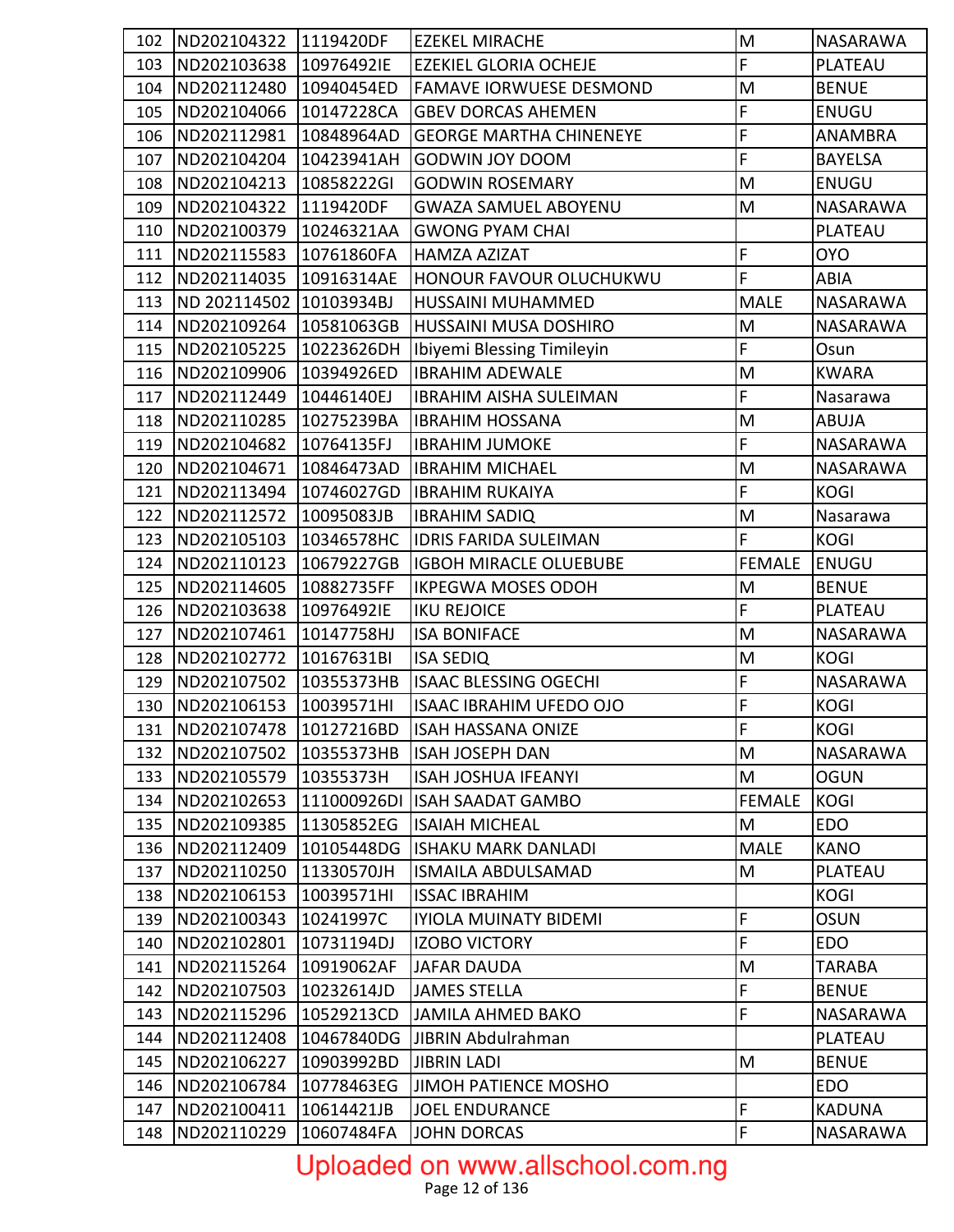| 149 | ND202106363             | 10351185CF | <b>JOHNSON TITILAYO</b>                  | M              | ABUJA              |
|-----|-------------------------|------------|------------------------------------------|----------------|--------------------|
| 150 | ND202102717             | 10839904CD | <b>JONAH MOSES KPENYIZE</b>              | M              | <b>ABUJA</b>       |
| 151 | ND202102989             | 10324002JE | <b>JOSEPH ELIZABETH</b>                  | $\mathsf F$    | <b>OYO</b>         |
| 152 | ND202108423             | 10634650CJ | <b>JOSEPH JAMES ADEIZA</b>               | M              | <b>KOGI</b>        |
| 153 | ND202113577             | 11275159HC | <b>JOSEPH PRAISE SAWAMI</b>              | $\mathsf F$    | <b>FCT</b>         |
| 154 | ND202101452             | 10245321AA | KABIR AYUBA MUHAMMED                     | M              | <b>FCT</b>         |
| 155 | ND202103861             | 10544443CA | <b>KITHIME RITWOK</b>                    | <b>FEMALE</b>  | PLATEAU            |
| 156 | ND202114126             | 10008841CB | <b>KOLAWOLE ISSAC</b>                    | M              | <b>OYO</b>         |
| 157 | ND202101555             | 10977393JH | LANSHIMA RAPHAEL                         | M              | NASARAWA           |
| 158 | ND202107114             | 1015201HE  | <b>LAWRENCE FAVOUR EBOH</b>              | $\mathbf f$    | <b>BENUE</b>       |
| 159 | ND202106815             | 10027643GJ | LUKA ALHERI FYABASA                      | M              | NASARAWA           |
| 160 | ND 202108059 11068698BD |            | <b>MANYA PATIENCE</b>                    | $\mathsf{F}$   | <b>KADUNA</b>      |
| 161 | ND202101202             | 10365526HA | <b>MARIA ABOH OSILAFI</b>                | <b>FEMALE</b>  | <b>BENUE</b>       |
| 162 | ND202102380             | 10016947FA | MARK BLESSING ALENU                      | $\mathsf{F}$   | <b>BENUE</b>       |
| 163 | ND202102331             | 11308138HF | <b>MARTINS Jemimah Udo</b>               | <b>FEMALE</b>  | <b>ABIA</b>        |
| 164 | ND202114637             | 1321032AA  | <b>MATHEW GIFT</b>                       | F              | <b>KADUNA</b>      |
| 165 | ND202114109             | 10768885GI | <b>MATHEW REBECCA</b>                    | $\mathsf F$    | NASARAWA           |
| 166 | ND202107132             | 10105347EI | <b>MATHEW SYLVESTER</b>                  | $\overline{F}$ | <b>AKWA IBON</b>   |
| 167 | ND202100417             | 10203349EJ | <b>MATTHEW EHI GIFT</b>                  | $\overline{F}$ | <b>BENUE</b>       |
| 168 | ND202107430             | 10159744BB | <b>MBAH GOODNESS CHIWENDU</b>            | F              | NASARAWA           |
| 169 | ND202100310             | 10207254HB | MEGIDA OCHOLONGWA E.                     | F              | <b>BENUE</b>       |
| 170 | ND202109900             | 11052526CJ | MICHEAL BLESSING                         | F              | <b>BENUE</b>       |
| 171 | ND202104279             | 10993712Cl | MICHEAL PEACE IYESOMI                    | F              | <b>EDO</b>         |
| 172 | ND202105646             | 10460863BF | MICHEAL SARAH ENEWA                      | $\mathsf F$    | <b>BENUE</b>       |
| 173 | ND202105935             | 10651469BC | MKPE MATHEW OJONG                        | M              | <b>CROSS RIVER</b> |
| 174 | ND202112777             | 10737241DH | MOHAMED HADIZA                           | $\mathsf F$    | <b>BORNO</b>       |
| 175 | ND202103641             | 10188481DD | <b>MOHAMMED ANAS</b>                     | ${\sf M}$      | <b>FCT</b>         |
| 176 | ND202105424             | 10944900JB | MOHAMMED LATIFAT                         | F              | <b>OYO</b>         |
| 177 | ND202100266             | 10236056JC | MOMODU AMINAT OZMIDE                     | <b>FEMALE</b>  | <b>KOGI</b>        |
|     |                         |            | 178 ND202107549 103683661IG MONDAY DIVIN | $\overline{F}$ | NASARAWA           |
| 179 | ND202101526             | 10904365FI | <b>MOSES THOMAS IFEBYI</b>               | M              | <b>ABIA</b>        |
| 180 | ND202107727             | 11111836JE | MOZEH MSUUR MERCY                        | $\mathsf F$    | <b>OSUN</b>        |
| 181 | ND202109794             | 10712727FD | MUHAMMAD ABDULSAMAD                      | M              | <b>KATSINA</b>     |
| 182 | ND202107921             | 11213578DA | MUHAMMAD AHMED TAJUDDEEN                 | $\mathsf F$    | <b>EDO</b>         |
| 183 | ND202105628             | 10457491ED | MUHAMMED SELIM                           | M              | <b>KOGI</b>        |
| 184 | ND202112582             | 10791195GI | <b>MUSA EVELYN</b>                       | $\mathsf F$    | <b>FCT</b>         |
| 185 | ND202112177             | 10347438BE | <b>MUSA ISMAILA</b>                      | M              | <b>BENUE</b>       |
| 186 | ND202109408             | 10457516GF | <b>MUSA ROSEMARY</b>                     | $\mathsf F$    | <b>KADUNA</b>      |
| 187 | ND202109020             | 10154409BB | MUSA SIKIRAT OYIZA                       | $\mathsf F$    | <b>KOGI</b>        |
| 188 | ND202112628             | 10570092JB | <b>MUSA UZAIFA</b>                       | ${\sf M}$      | Nasarawa           |
| 189 | ND202102602             | 10020945IE | <b>NASIRU ALIYU</b>                      | M              | NASARAWA           |
| 190 | ND202108360             | 11081114BD | NATHANIEL DORCAS AGUBE                   | $\mathsf F$    | <b>NAS</b>         |
| 191 | ND202113614             | 10240001CB | <b>NELSON EUNICE</b>                     | $\overline{F}$ | <b>KADUNA</b>      |
| 192 | ND202106252             | 10359974EC | NNAMUCHI IFEOMA IMMACULATE               | $\mathsf F$    | <b>EBONYI</b>      |
| 193 | ND202106423             | 1321032AA  | NWABUEZE PERCIOUS CHIAMAKA               | $\mathsf F$    | ABIA               |
| 194 | ND202104428             | 10004233HB | <b>OBAKA GRACE IIEANWA</b>               | $\mathsf F$    | <b>KOGI</b>        |
| 195 | ND202109408             | 10457516GF | <b>OBASA SAMUEL OLUFEMI</b>              | $\mathsf F$    | <b>KADUNA</b>      |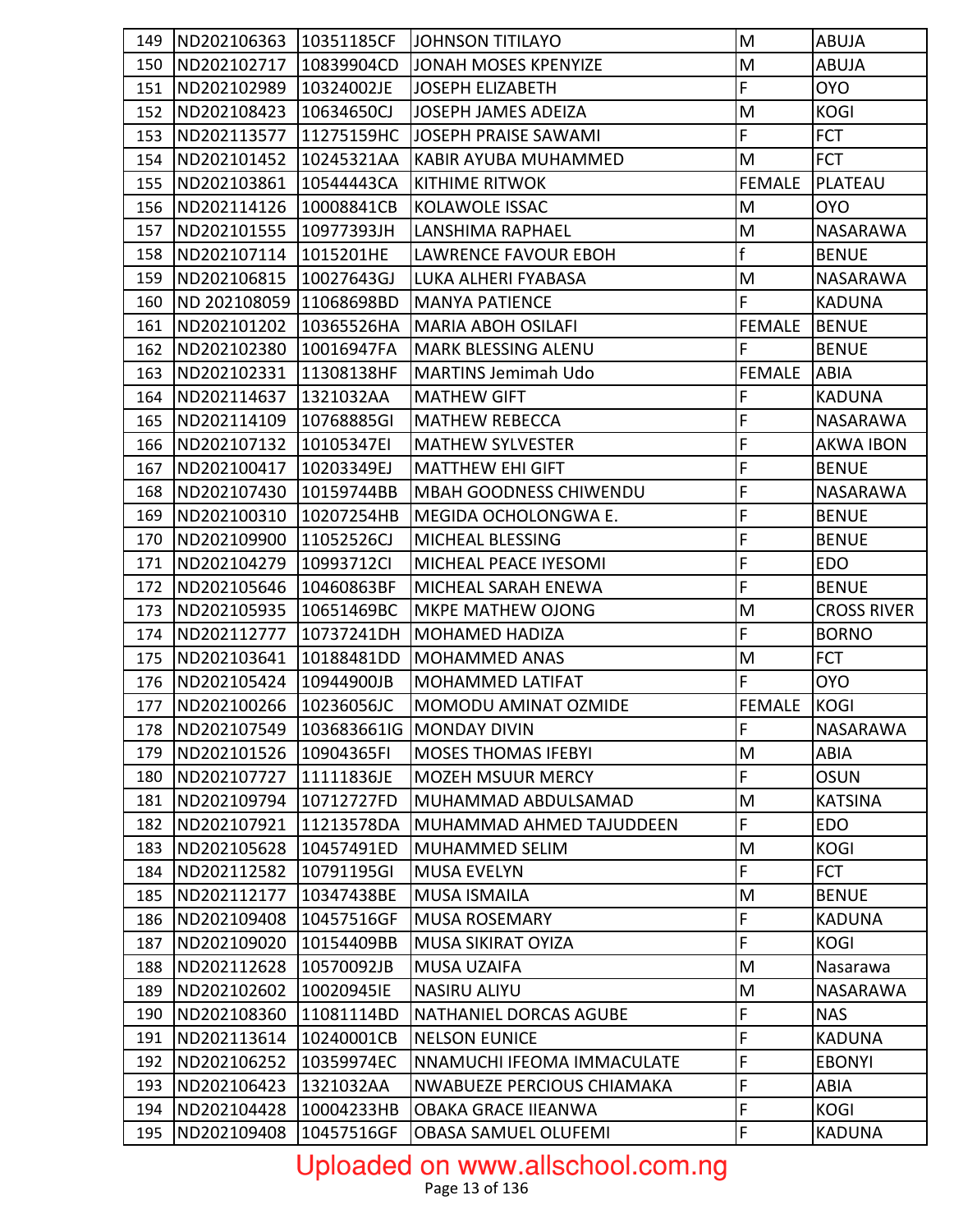| 196 | ND202111218     | 10985512IH | OBIABO AYIMORGA CLEMENT       | <b>MALE</b>    | <b>BENUE</b>    |
|-----|-----------------|------------|-------------------------------|----------------|-----------------|
| 197 | ND202110109     | 10689118HA | <b>OBIORA STEPHANIE</b>       | <b>FEMALE</b>  | <b>ANAMBRA</b>  |
| 198 | ND202112579     | 10396403HE | OCHEME JAMES BENJAMI          | M              | <b>KOGI</b>     |
| 199 | ND202109624     | 10683835BB | OCHIWU GOODNESS ONWANYI       | M              | <b>BENUE</b>    |
| 200 | ND202105690     | 10757885IF | <b>OCHOCHE CLESTINE</b>       | M              | ADAMAWA         |
| 201 | ND202105330     | 11261198FB | OCHOHEPO ABIGAIL OBIYE        | M              | <b>KOGI</b>     |
| 202 | ND202103195     | 10052570HF | <b>ODAMA MERCY OHOTU</b>      | <b>FEMALE</b>  | C/RIVER         |
| 203 | ND202111372     | 10320861JF | <b>ODUMU GRACE</b>            | $\mathsf{F}$   | <b>BENUE</b>    |
| 204 | ND202113104     | 11307793ED | OFFOR KENNEDY CHINOSO         | M              | <b>ANAMBRA</b>  |
| 205 | ND202108271     | 10290893JD | <b>OGAH ONUM</b>              | M              | <b>BENUE</b>    |
| 206 | ND202109391     | 10074024CE | <b>OGAR JOSEPH OHIERO</b>     | M              | <b>C.RIVER</b>  |
| 207 | ND202112960     | 10089048FH | <b>OGBE BLESSING</b>          | $\mathsf{F}$   | <b>EBONYI</b>   |
| 208 | ND202109934     | 10551088GH | <b>OGIGBO MIRACLE EGBE</b>    | $\mathsf F$    | <b>KOGI</b>     |
| 209 | ND202113968     | 10003156AE | <b>OGIJI FRANCIS AGBO</b>     | M              | <b>BENUE</b>    |
| 210 | ND202110499     | 10286560JE | OGUAMANAM CHINOSO             | M              | <b>IMO</b>      |
| 211 | ND202103119     | 10520253DE | OGWUCHE BONIFACE OCHE         | M              | <b>BENUE</b>    |
| 212 | ND202103233     | 10331911DF | <b>OGWUCHE DAVID</b>          | M              | <b>KOGI</b>     |
| 213 | ND202110285     | 10275239BA | <b>OGWUCHE PATIENCE</b>       | M              | <b>ABUJA</b>    |
| 214 | ND202104213     | 10858222GI | <b>OKENYI VICTOR CHINENYE</b> | M              | <b>ENUGU</b>    |
| 215 | ND202102138     | 10895157DH | <b>OKEVWE BLESSING</b>        | $\mathsf F$    | <b>DELTA</b>    |
| 216 | ND202111601     | 11103393AJ | <b>OKOYE BLESSING</b>         | $\overline{F}$ | <b>BENUE</b>    |
| 217 | ND202111629     | 11052513GI | OKOYE BLESSING OZIOMA         | F              | PLATEAU         |
| 218 | ND202113192     | 10573993EJ | OKPARA PRECIOUS IFUNANYA      | F              | <b>IMO</b>      |
| 219 | ND202100201     | 10104274GG | OKPE ALICE BLESSING           | $\mathsf F$    | <b>BENUE</b>    |
| 220 | ND202104355     | 10269989EG | OKPE BLESSING                 | F              | <b>BENUE</b>    |
| 221 | ND202101157     | 10085791DB | OKWO ESTHER CHIAMAKA          | $\mathsf F$    | NASARAWA        |
| 222 | ND202103996     | 1321032AA  | <b>OLAIDE SEGUN AYO</b>       | M              | NASARAWA        |
| 223 | ND202108334     | 10796083FB | OLAREWAJU OLAYINKA I.         | M              | <b>EKITI</b>    |
| 224 | ND202108736     | 10387046BF | <b>OLATUNJI BILIKI</b>        | $\mathsf F$    | <b>OYO</b>      |
|     | 225 ND202174563 | 10133974BC | OLUDAYO AMINA                 | $\overline{F}$ | <b>KWARA</b>    |
| 226 | ND202100740     | 10075335GI | <b>OLUWOLE VICTOR MAYOMI</b>  | M              | ONDO            |
| 227 | ND202110064     | 10738825DI | <b>ONEKPO FAVOUR</b>          | $\mathsf F$    | <b>EDO</b>      |
| 228 | ND202112030     | 10438952HJ | <b>ONOJA SUNDAY ISAAC</b>     | ${\sf M}$      | KANO            |
| 229 | ND202114993     | 10437573EF | <b>ONYILO OCHANYA LUCY</b>    | $\mathsf{F}$   | <b>BENUE</b>    |
| 230 | ND202112177     | 10347438BE | OPOWU DANIEL AUGUSTINE        | ${\sf M}$      | NASARAWA        |
| 231 | ND202112177     | 10347438BE | ORAJIUKA PRECIOUS ARINZE      | M              | <b>NASARAWA</b> |
| 232 | ND202112253     | 10148834EJ | ORHENA ORSEER MICHAEL         | M              | OYO.            |
| 233 | ND202107885     | 103942IF   | <b>OSENI YUSUF ALABI</b>      | M              | <b>OSUN</b>     |
| 234 | ND202102230     | 10144331HI | OTABOR ANTHONIA CHISOM        | $\mathsf F$    | <b>EDO</b>      |
| 235 | ND202112302     | 10394034AD | <b>OTENE MORGAN EDACHE</b>    | $\mathsf F$    | PLATEAU         |
| 236 | ND202112382     | 10193499BE | <b>OWEN MACILINA ANKU</b>     | $\mathsf F$    | C/RIVER         |
| 237 | ND202102389     | 10498756CA | Ozeigbe Miracle               | $\mathsf F$    | Edo             |
| 238 | ND202109312     | 10036303IF | PATRIC ENE ANTHONIA           | $\mathsf F$    | <b>BENUE</b>    |
| 239 | ND202104802     | 11141266HH | PATRICK DORCAS OGHERE         | $\mathsf F$    | <b>EDO</b>      |
| 240 | ND202101478     | 10451652AD | PATRICK EMMANUEL              | M              | <b>EDO</b>      |
| 241 | ND202109312     | 10036303IF | PATRICK ENE ANTHONA           | $\overline{F}$ | <b>BENUE</b>    |
| 242 | ND202112530     | 10342243HJ | PAUL BARNABAS                 | M              | <b>BENUE</b>    |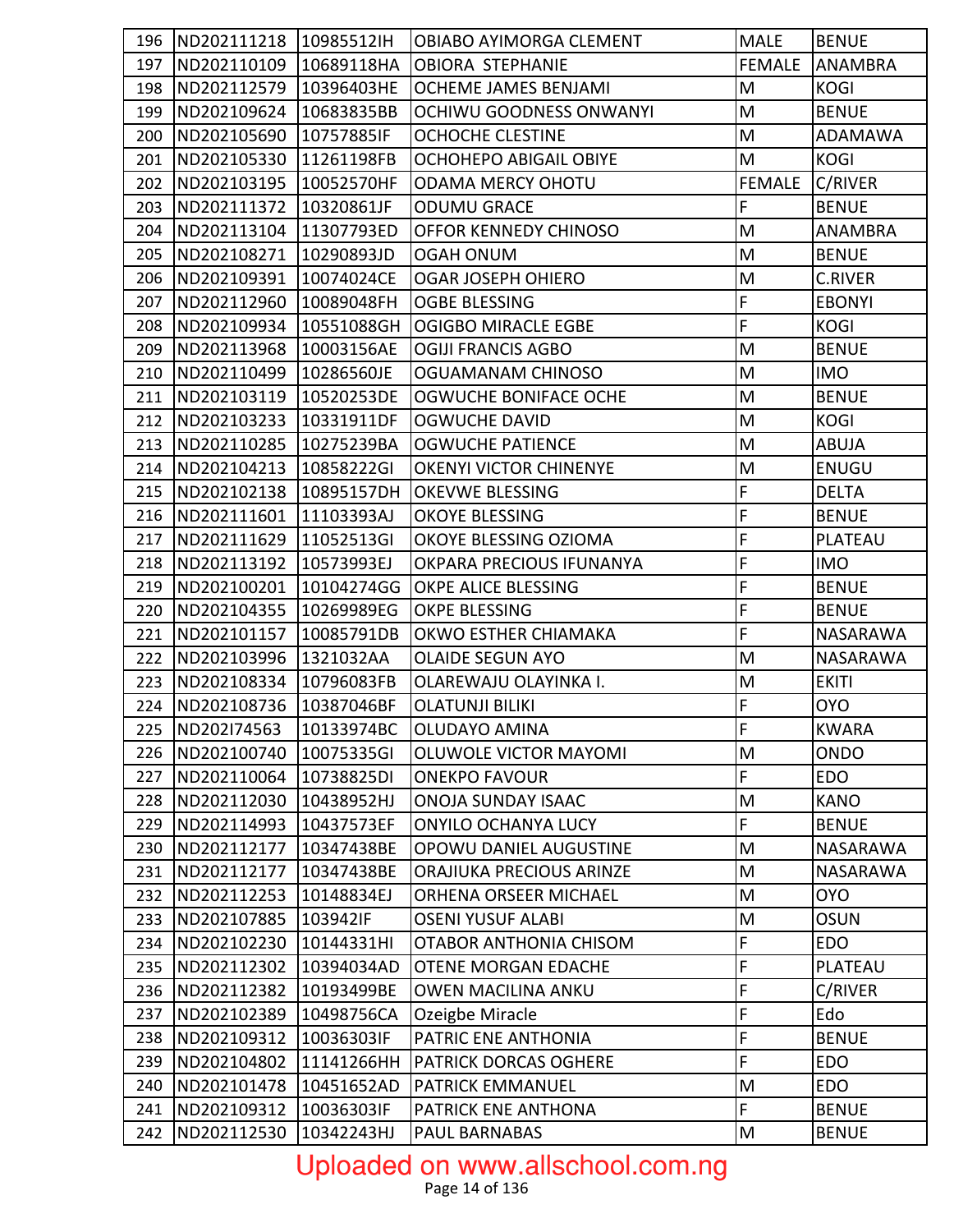| 243 | ND202112413             | 11220802IG  | PAUL HONOUR GWAGSE               | F                                                                                     | <b>BORNO</b>    |
|-----|-------------------------|-------------|----------------------------------|---------------------------------------------------------------------------------------|-----------------|
| 244 | ND202112648             | 10455584EB  | PEACE WILCOX OMOHKUDU            | $\overline{F}$                                                                        | NASARAWA        |
| 245 | ND202112699             | 10697934AG  | PETER BLESSING BHAYA             | $\overline{F}$                                                                        | <b>ENUGU</b>    |
| 246 | ND202107551             | 1321032AA   | PETER DANLADI                    | M                                                                                     | NASARAWA        |
| 247 | ND202105898             | 1014501DC   | <b>RABO SAMSON</b>               | M                                                                                     | NASARAWA        |
| 248 | ND202118024             | 10208850DG  | RAMALAN ABDULLALLAHI MADAKI      | M                                                                                     | NASARAWA        |
| 249 | ND202112920             | 10787254FH  | SADIQ JUMAI                      | M                                                                                     | <b>OSUN</b>     |
| 250 | ND202107822             | 10936664GE  | SADIQ RASHIDAT ONIZE             | $\mathsf{F}$                                                                          | <b>KOGI</b>     |
| 251 | ND202113146             | 10377051CH  | SAHEED MUTIYAT KEMI              | M                                                                                     | <b>BENUE</b>    |
| 252 | ND202113331             | 11077611EG  | SALE HASHIMU                     | M                                                                                     | Nasarawa        |
| 253 | ND202105488             | 10458425FE  | SALIFU TENIMU                    | M                                                                                     | <b>KOGI</b>     |
| 254 | ND202110341             | 1321032AA   | SALIHU ABDULMALIK AKAJI          | M                                                                                     | NASARAWA        |
| 255 | ND202108858             | 10383707EB  | SALIHU SHUAIBU                   | M                                                                                     | NASARAWA        |
| 256 | ND202I54231             | 10651567AJ  | SAMAILA AHERI GRACE              | $\overline{F}$                                                                        | <b>EKITI</b>    |
| 257 | ND202102905             | 10593877DB  | <b>SAMSON FORTRESS OLUWATOBI</b> | <b>MALE</b>                                                                           | <b>EKITI</b>    |
| 258 | ND202113331             | 11077611EG  | SAMUEL BEATRICE ABEJIDE          | M                                                                                     | NASARAWA        |
| 259 | ND202111522             | 10899281IB  | <b>SAMUEL JULIUS</b>             | M                                                                                     | <b>KOGI</b>     |
| 260 | ND202113365             | 10656140GE  | <b>SAMUEL MERCY ONOTETINE</b>    | $\overline{F}$                                                                        | <b>OYO</b>      |
| 261 | ND202102145             | 10405579JE  | <b>SAMUEL ONYE</b>               | $\overline{F}$                                                                        | Nasarawa        |
| 262 | ND202110962             | 11120655CB  | <b>SANI MUSHIRA</b>              | $\mathsf F$                                                                           | <b>KOGI</b>     |
| 263 | ND202100810             | 103663656AF | SHITTU SAFIYANU ZANWA            | M                                                                                     | NASARAWA        |
| 264 | ND202101788             | 108J3375HA  | <b>SHUAIBU ABIDATE</b>           | F                                                                                     | NASARAWA        |
| 265 | ND202104682             | 10764135FJ  | <b>SIMON IJEOMA JANE</b>         | <b>FEMALE</b>                                                                         | <b>IMO</b>      |
| 266 | ND202109218             | 10431165GD  | <b>SUDAI AUWAL MUHAMMED</b>      | M                                                                                     | NASARAWA        |
| 267 | ND202110433             | 10879257BD  | <b>SULEIMAN AMINA</b>            |                                                                                       | NASARAWA        |
| 268 | ND202111832             | 10322351AD  | <b>SULEIMAN RAJAB</b>            | M                                                                                     | NASARAWA        |
| 269 | ND202115195             | 10428602IJ  | <b>SULEIMAN SARATU</b>           | $\mathsf F$                                                                           | <b>BENUE</b>    |
| 270 | ND202105207             | 10883627JF  | <b>SULEIMAN SUMAIYA</b>          | $\mathsf F$                                                                           | NASARAWA        |
| 271 | ND202114047             | 11205833IC  | <b>SUNDAY ESTHER KUBAI</b>       | F                                                                                     | <b>NIGER</b>    |
| 272 | ND202113254 11029248CD  |             | <b>SUNDAY GABRIEL AGBO</b>       | $\mathsf{M}% _{T}=\mathsf{M}_{T}\!\left( a,b\right) ,\ \mathsf{M}_{T}=\mathsf{M}_{T}$ | <b>BENUE</b>    |
| 273 | ND202109368             | 10599804AB  | <b>SUNDAY INNOCENT</b>           | M                                                                                     | Nasarawa        |
| 274 | ND202113471             | 11221359GE  | <b>SUNDAY JOY OMEGA</b>          | $\mathsf F$                                                                           | <b>EDO</b>      |
| 275 | ND202101436             | 10368942AH  | <b>TAHA RACHEAL</b>              | $\mathsf F$                                                                           | <b>KOGI</b>     |
| 276 | ND202106363             | 10351185CF  | <b>TASAMIYA CHRISTOPHER</b>      | M                                                                                     | <b>FCT</b>      |
| 277 | ND202106093             | 11196596FB  | <b>TERFA LAADI RITA</b>          | $\mathsf F$                                                                           | <b>BENUE</b>    |
| 278 | ND 202103354 10230120AA |             | TIZA MIRACLE DOOSHIMA            | $\overline{F}$                                                                        | <b>BENUE</b>    |
| 279 | ND202101052             | 11038694AJ  | <b>TOKULA MARAIM MERCY</b>       | <b>FEMALE</b>                                                                         | <b>KOGI</b>     |
| 280 | ND202108112             | 10550284FE  | UBA FREEDOM IFUNANYA             | $\mathsf F$                                                                           | Enugu           |
| 281 | ND202114126             | 10008841CB  | <b>UDEH CHIMUANYA GLORIA</b>     | $\mathsf{F}$                                                                          | <b>OYO</b>      |
| 282 | ND202100792             | 10245047IF  | <b>UFOR DANIEL JOSIAH</b>        | M                                                                                     | <b>AKWA IBO</b> |
| 283 | ND202109141             | 10004587HG  | <b>UGBABI ONYECHE GIFT</b>       | F                                                                                     | <b>BENUE</b>    |
| 284 | ND202108433             | 1119197AD   | UGWU Casmir Nnamdi               | <b>MALE</b>                                                                           | <b>ENUGU</b>    |
| 285 | ND202114350             | 10781759FC  | UGWU EMMANUEL ENYI               | $\mathsf{F}$                                                                          | <b>KWARA</b>    |
| 286 | ND202114402             | 11306578AC  | UGWU FAITH CHEKWUBECHI           | M                                                                                     | NASARAWA        |
| 287 | ND202102745             | 10157029AI  | UGWUANYICHIAMAKA MARTHA          | $\mathsf F$                                                                           | <b>ENUGU</b>    |
| 288 | ND202108681             | 10240001CB  | UMA CHIOMA PRECIOUS              | $\mathsf F$                                                                           | ABIA            |
| 289 | ND202107075             | 10834689FB  | <b>UMAR YUSIF YUSIF</b>          | M                                                                                     | Nasarawa        |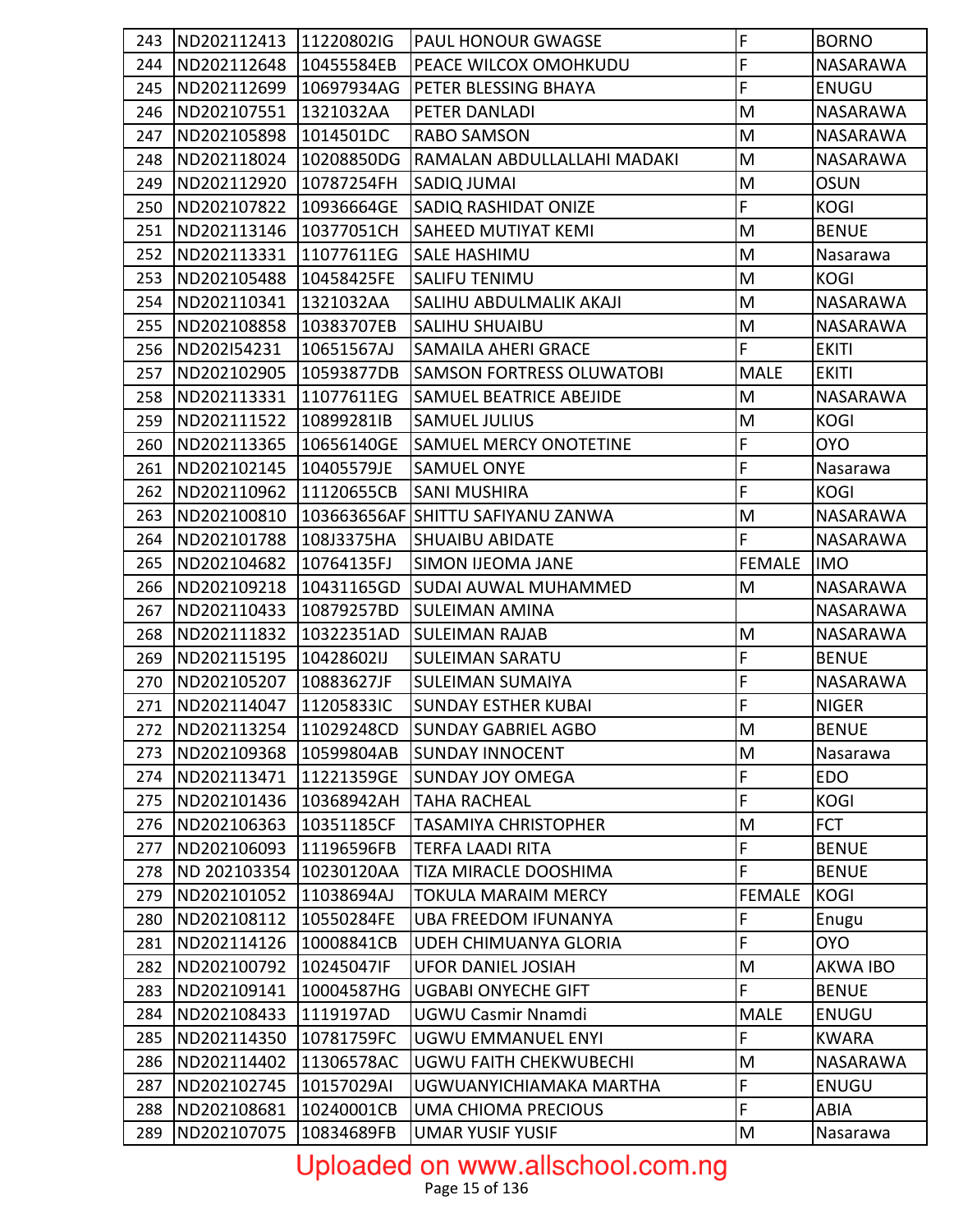| 290 | ND202100732 | 10078533HH  | Umoru Sunday                  | M | Benue           |
|-----|-------------|-------------|-------------------------------|---|-----------------|
| 291 | ND202105126 | 10106613DD  | <b>UNANG GABRIEL UDOMA</b>    | M | <b>AKWAIBO</b>  |
| 292 | ND202103454 | 11104104BA  | <b>USHEI ENDURANCE AGBO</b>   | F | C/RIVER         |
| 293 | ND202102792 | 100509821G  | USMAN ABDULSALAM              | M | <b>KOGI</b>     |
| 294 | ND202115137 | 10463753HF  | <b>USMAN HUSSEINA</b>         | F | <b>KOGI</b>     |
| 295 | ND202102042 | 11292490HB  | <b>WILLIAM TOMOTHY MONDAY</b> | M | <b>NASARAWA</b> |
| 296 | ND202114565 | 10613821EI  | YAHAYA HAJARAT OYIZA          | M | <b>OSUN</b>     |
| 297 | ND202114782 | 1019927BD   | YAHAYA KUDIRAT ORAHACHI       | M | <b>BENUE</b>    |
| 298 | ND202112915 | 10982329DD  | YAHAYA NAUSIYA                | M | <b>KANO</b>     |
| 299 | ND20215074  | 10772080IG  | YAKUBU ABDULSALAM             | F | <b>ENUGU</b>    |
| 300 | ND202110229 | 10607484FA  | YAKUBU BARIKISU BOSE          | F | <b>NASARAWA</b> |
| 301 | ND202111242 | 11412432EB  | YAKUBU MUBARAQ                | M | <b>NIGER</b>    |
| 302 | ND202112252 | 10245312AA  | YAKUBU NANBYEN DANIELLA       | F | PLATEAU         |
| 303 | ND202109359 | 10954551EE  | YOHANNA BRIDGET BULUS         | F | <b>NASARAWA</b> |
| 304 | ND202110286 | 102971406FF | <b>YUSUF FAHAD ONIMISI</b>    | M | <b>KOGI</b>     |
| 305 | ND202106451 | 100234562CF | <b>YUSUF UMMI-RUKHSAT</b>     | F | <b>KOGI</b>     |
| 306 | ND202105140 | 10497965GF  | <b>ZUBAIRU MUHAMMAD</b>       | M | <b>NASARAWA</b> |

#### **9- NATIONAL DIPLOMA CHEMICAL ENGINEERING TECHNOLOGY**

| S/NO           | <b>APP ID</b>          | <b>JAMB NO</b> | <b>NAME</b>                   | <b>SEX</b>     | <b>STATE</b>    |
|----------------|------------------------|----------------|-------------------------------|----------------|-----------------|
| $\mathbf{1}$   | ND202112283            | 10383675EA     | <b>ABDLAZEEZ LATIFAT</b>      | F              | <b>NASS</b>     |
| $\overline{2}$ | ND202114595            | 1004577CD      | <b>Abdulateef Faridat</b>     | $\overline{F}$ | <b>KWARA</b>    |
| 3              | ND202108025            | 10394417BI     | Abdulkareem Rukayat Ometere   | F              | Kogi            |
| $\overline{4}$ | ND202114331            | 10710920EC     | <b>ABDULLAH HAUWA</b>         |                | <b>ENUGU</b>    |
| 5              | ND202103137            | 11188731HF     | Abdullahi Hamzat Ogirima      | M              | Kogi            |
| 6              | ND202111405            | 10748951CB     | Abdullahi Hassan              | M              | Nasarawa        |
| $\overline{7}$ | ND202110478            | 10635220GF     | Abdullahi Matin               | M              | Nasarawa        |
| 8              | ND202112455            | 10096987IA     | Abdullahi Zuleihat Ovayoza    | F              | Kogi            |
| 9              | ND202104052            | 10111892AH     | Abdulmumin Sharif             | M              | <b>OYO</b>      |
| 10             | ND202114141            | 10677473IF     | Abdulmunin Ummuhani Onize     | F              | Kogi            |
| 11             | ND202105285            | 10338101DG     | Abdulrahman Yakubu O.         | M              | Nasarawa        |
| 12             | ND202101702            | 10096987AF     | Abdulrasheed Faridah          | F              | <b>KWARA</b>    |
| 13             | ND202110984            | 10046153CD     | Abdulrazak Ishak              | M              | Kogi            |
| 14             | ND202114270            | 10035905BI     | AbdulSalam Fathia O.          | F              | Ondo            |
| 15             | ND202109093 11002274EH |                | ABDULSALAM HIKMAT OLAMIDE     | F              | <b>OSUN</b>     |
| 16             | ND202112117            | 10642006HH     | Abdulsalam Muhammed           | M              | Kwara           |
| 17             | ND202106856            | 10888131GG     | Abdulsalam Sikiratu Oyiza     | F              | Kogi            |
| 18             | ND202115251            | 10222871HB     | ABUBAKAR ABDULMANAN           | M              | <b>NAS</b>      |
| 19             | ND202100633            | 10282633EB     | ABUBAKAR MUHAMMED ABUBAKAR    |                | <b>BAUCHI</b>   |
| 20             | ND202111110            | 10862287JF     | <b>ABUKADIR SALIHU</b>        | M              | <b>NASARAWA</b> |
| 21             | ND202110198            | 11021021FH     | <b>ADAMA NEHEMIAH</b>         | F              | <b>KADUNA</b>   |
| 22             | ND202108340            | 10511841FA     | Adamu Fatimah Umar            | F              | Nasarawa        |
| 23             | ND202109230            | 11312128FA     | Adeleke Ayomide               | F              | Osun            |
| 24             | ND202108626            | 10792144DE     | <b>ADOLPHUS David Chidera</b> | M              | <b>BORNO</b>    |
| 25             | ND202107927            | 10576944AC     | Agashi Peter Samuel           | M              | Benue           |
| 26             | ND202102246            | 10833582HE     | Ahmad AbdulRahman             | M              | Nasarawa        |
| 27             | ND202100938            | 10117269HF     | <b>AHMADU YAHAYA</b>          | M              | Nasarawa        |

### Uploaded on www.allschool.com.ng

Page 16 of 136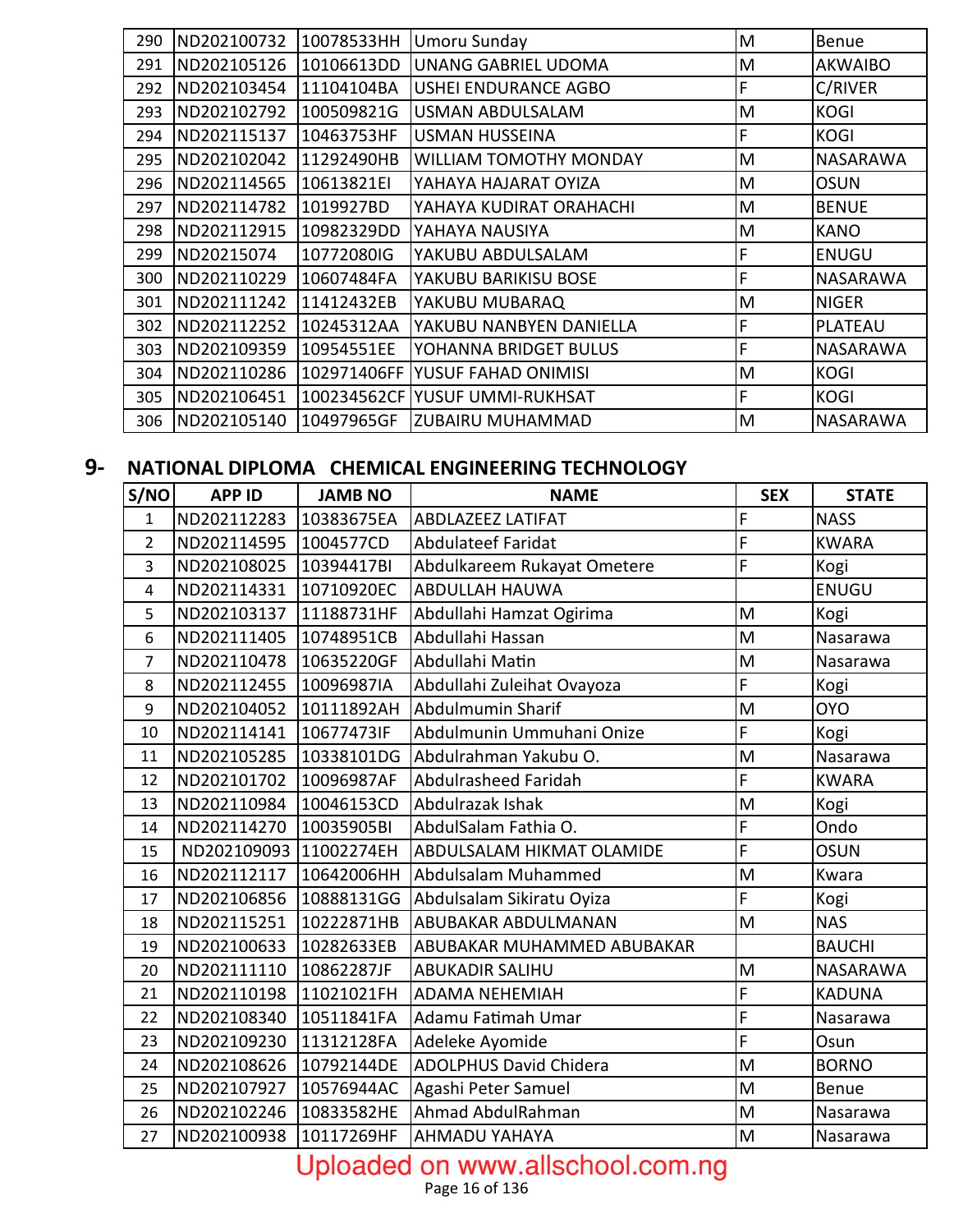| 28 | ND202112181            | 11117137AC | Ajuaga Edith Anyi                | M                                                                                                          | Nasarawa      |
|----|------------------------|------------|----------------------------------|------------------------------------------------------------------------------------------------------------|---------------|
| 29 | ND202101017            | 11256536GJ | <b>ALHASSAN FATIMA</b>           | $\mathsf{F}$                                                                                               | NASARAWA      |
| 30 | ND202106484            | 10565598JA | <b>ALI FAITH</b>                 | F                                                                                                          | <b>BENUE</b>  |
| 31 | ND202112571            | 10955261EI | ALIYU Isah Favu                  |                                                                                                            | <b>BENUE</b>  |
| 32 | ND202102104            | 10329601HI | <b>ALIYU RAKIAT</b>              | F                                                                                                          | <b>NASS</b>   |
| 33 | ND202102104            | 10329601HI | Aliyu Rukayat O                  | F                                                                                                          | Nasarawa      |
| 34 | ND202107747            | 11251349BD | Ameh Emmanuel Abuh               | M                                                                                                          | Benue         |
| 35 | ND2021103              | 1092200AJ  | Amina Oyiza Mosuwa               | $\overline{F}$                                                                                             | Kogi          |
| 36 | ND202114008            | 10353011HG | Anyamadike Harrison              | M                                                                                                          | Anambra       |
| 37 | ND202110270            | 10958088AG | Audi Mary Idris                  | $\overline{F}$                                                                                             | Nasarawa      |
| 38 | ND202103962            | 10765278CF | AWOLUSI KEHINDE SAMUEL           | M                                                                                                          | <b>OSUN</b>   |
| 39 | ND202104784            | 10470920FF | Azeez Mercy                      | $\overline{F}$                                                                                             | Nasarawa      |
| 40 | ND202113808            | 10503242EF | <b>BABALOLA TAOFEEQ</b>          | M                                                                                                          | <b>OSUN</b>   |
| 41 | ND202103751            | 10672593HI | <b>BUORO DEBORAH O.</b>          | F                                                                                                          | <b>EDO</b>    |
| 42 | ND202105121            | 10288866GD | DANIEL David Ojoajogwu           |                                                                                                            | NASARAWA      |
| 43 | ND202106637            | 10469317GH | <b>DAUDA ABUBAKAR</b>            | M                                                                                                          | NASARAWA      |
| 44 | ND202111867            | 10795485AC | <b>DAVID ESTHER</b>              | F                                                                                                          | <b>NASS</b>   |
| 45 | ND202111867            | 10795485AC | David Esther                     | F                                                                                                          | Kano          |
| 46 | ND202105587            | 10624315GE | David Yusuf                      | M                                                                                                          | <b>FCT</b>    |
| 47 | ND202102361            | 10275880CH | EAYO Joseph Peter                | M                                                                                                          | A/Ibom        |
| 48 | ND202111278            | 10589310FF | Ebenezer Miracle E.              | M                                                                                                          | Anambra       |
| 49 | ND202104874            | 10194739HH | Egbeja Samuel                    | M                                                                                                          | Nasarawa      |
| 50 | ND202102683            | 11246516FJ | <b>EGBELO GLORIA N</b>           | F                                                                                                          | <b>NASS</b>   |
| 51 | ND202105743            | 10507567GI | Egwuatu Patience Unoma           | F                                                                                                          | ANAMBRA       |
| 52 | ND202100129            | 1069800AC  | Ekum Etitah A                    | F                                                                                                          | C/River       |
| 53 | ND202111942            | 10214259AI | <b>EZEKIEL Peter Eshiozimede</b> | M                                                                                                          | <b>BENUE</b>  |
| 54 | ND202101040            | 10071744HE | FIDELIS Samson Desmond           |                                                                                                            | <b>KWARA</b>  |
| 55 | ND202112840            | 10700273HA | <b>FIMBA SARAH</b>               | $\mathsf{F}$                                                                                               | <b>NASS</b>   |
| 56 | ND202102651            | 10695867JG | Flourish Sharon T.               | F                                                                                                          | Kwara         |
| 57 | ND202100162 10086457HA |            | Gabriel Ruth                     | $\mathsf{M}% _{T}=\mathsf{M}_{T}\!\left( a,b\right) ,\ \mathsf{M}_{T}=\mathsf{M}_{T}\!\left( a,b\right) ,$ | Nasarawa      |
| 58 | ND202114513            | 10170366FI | <b>IDOKO CHIDINMA CONFIDENCE</b> | <b>FEMALE</b>                                                                                              | <b>ENUGU</b>  |
| 59 | ND202114471            | 10824681AF | <b>Idris Amirah</b>              | $\mathsf{F}$                                                                                               | Kogi          |
| 60 | ND202101177            | 10051981JG | ISA Jennifer                     |                                                                                                            | <b>ABUJA</b>  |
| 61 | ND202105663            | 10175979JH | Ishaku Joy                       | F                                                                                                          | Nasarawa      |
| 62 | ND202113060            | 10099517HI | <b>ISHAYA OBED SUNDAY</b>        | M                                                                                                          | <b>KADUNA</b> |
| 63 | ND202104794            | 11024415GJ | Ishaya Rejoice                   | $\mathsf F$                                                                                                | Plateau       |
| 64 | ND202112555            | 10193278JF | <b>ISSA AISHAT</b>               | $\mathsf F$                                                                                                | <b>NIGER</b>  |
| 65 | ND202110894            | 10018723FH | Istifinus Emmanuel               | M                                                                                                          | Nasarawa      |
| 66 | ND202109861            | 10072889DE | <b>IYERE CHRISTIANA</b>          | $\mathsf F$                                                                                                | <b>EDO</b>    |
| 67 | ND202111467            | 10424570GA | James Alfa Inuwa                 | ${\sf M}$                                                                                                  | <b>KADUNA</b> |
| 68 | ND202102971            | 10141345BF | <b>JATO TERDDO THADDEUS</b>      | ${\sf M}$                                                                                                  | NASARAWA      |
| 69 | ND202105099            | 10618093DG | Jatto Abdulhakeem A              | M                                                                                                          | Kwara         |
| 70 | ND202112507            | 11233213AE | <b>JOHN CHARLES</b>              |                                                                                                            | NASARAWA      |
| 71 | ND202113355            | 10545998BB | John Gideon                      | M                                                                                                          | Nasarawa      |
| 72 | ND202110485            | 11041615HD | <b>JOHN Wisdom Kados</b>         | M                                                                                                          | <b>EBONYI</b> |
| 73 | ND202100066            | 10737167GH | Joseph Felix                     | M                                                                                                          | <b>KADUNA</b> |
| 74 | ND202114815            | 10996503JE | <b>JOSEPH ZEPHANIAH</b>          | M                                                                                                          | <b>KADUNA</b> |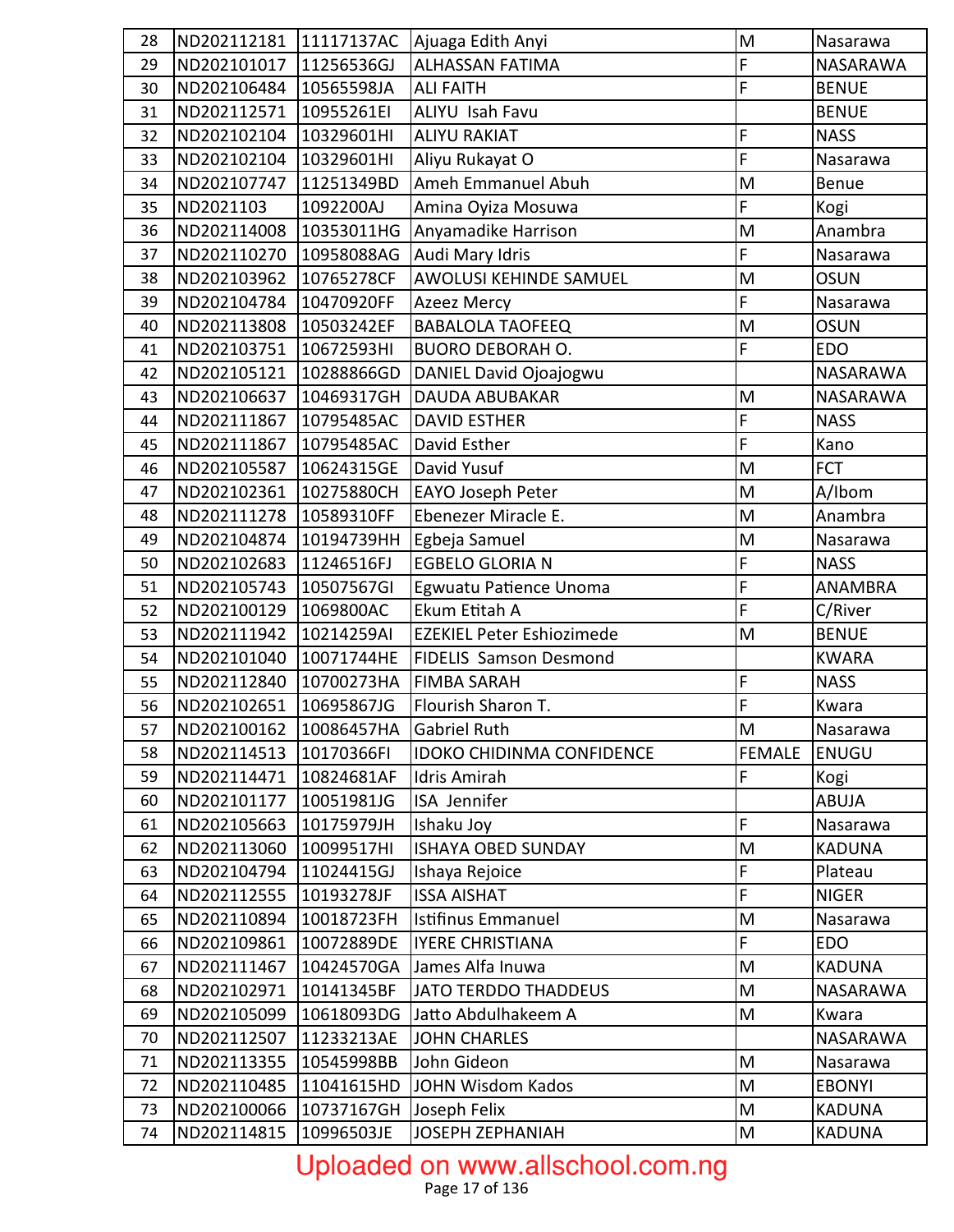| 75         | ND202110712                | 10783408FC               | <b>KENNETH GRACE MOSES</b>                             | F                | <b>KADUNA</b>             |
|------------|----------------------------|--------------------------|--------------------------------------------------------|------------------|---------------------------|
| 76         | ND202115219                | 11238432GB               | MAHMUD HUSSAINI MAHMUD                                 | M                | NASARAWA                  |
| 77         | ND202111809                | 11113736CA               | MALAN Ufulul Jikmyan                                   | M                | <b>EDO</b>                |
| 78         | ND202106048                | 10078095DD               | <b>MATHIAS Comfort Adoche</b>                          | F                | <b>EDO</b>                |
| 79         | ND202112455                | 11092089GI               | <b>Michael Chizom Merit</b>                            | F                | Abia                      |
| 80         | ND202103274                | 10849115DF               | Momoh Abdulazeez Haruna                                | M                | Kogi                      |
| 81         | ND202100671                | 10556425GB               | Momoh Abdulrahman O.                                   | M                | Kogi                      |
| 82         | ND202111388                | 10463676BF               | Momoh Jimoh Shifau                                     | F                | Kogi                      |
| 83         | ND 20212600                | 10688002CD               | <b>MONDAY SARAH ANNA</b>                               | $\mathsf{F}$     | <b>NASS</b>               |
| 84         | ND202110710                | 10347649GA               | MOSES MIRACLE OBADIAH                                  | M                | <b>KADUNA</b>             |
| 85         | ND202112765                |                          | 100077182FG Muhammad Dawud Sani                        | M                | Nasarawa                  |
| 86         | ND202101160                | 10281262IA               | Muhammad Jalil A.                                      | M                | Nasarawa                  |
| 87         | ND202104054                | 10126267EH               | Muhammed Abdulrasheed L                                | M                | Niger                     |
| 88         | ND202101594                | 1023455211               | Muhammed Binta Ali                                     | $\mathsf F$      | Yobe                      |
| 89         | ND202104606                | 10433549IJ               | Muhammed Onimis A.                                     | M                | Nasarawa                  |
| 90         | ND202104606                | 10433549IJ               | MUHAMMED ONIMISI                                       | M                | <b>KOGI</b>               |
| 91         | ND202110653                | 10115255AG               | Muhammed Salamat Onyioza                               | F                | Osun                      |
| 92         | ND202103660                | 10424207IC               | Mukail Maridiyat A                                     | F                | <b>OYO</b>                |
| 93         | ND202113651                | 11208526FE               | <b>MURTALA USMAN</b>                                   |                  | <b>KADUNA</b>             |
| 94         | ND20211181                 | 11061711CC               | Musa Esther HaSSana                                    | F                | <b>KADUNA</b>             |
| 95         | ND202101634                | 11121635II               | Musa Kauthar Suraj                                     | $\overline{F}$   | Nasarawa                  |
| 96         | ND202106579                | 10925589BI               | Nasiru Mustapha A.                                     | M                | Nasarawa                  |
| 97         | ND202100705                | 10641493GE               | <b>NDALAZHI Francis Keremi</b>                         |                  | <b>KADUNA</b>             |
| 98         | ND202100436                | 10418982ED               | Ntol Susan Ekwok                                       |                  | Nasarawa                  |
| 99         | ND202112009                | 10158526HG               | Nurudeen Shamsiya Onyiza                               | $\mathsf{F}$     | Nasarawa                  |
| 100        | ND202105400                | 10028454GB               | Nusa Zakariyya                                         | M                | Nasarawa                  |
| 101        | ND202105553                | 10193981CD               | Nwafor Blessing Kandibe                                | $\mathsf F$      | Enugu                     |
| 102        | ND202111191                | 10613661ED               | Nwaoha Chiamaka G.                                     | $\overline{F}$   | Abia                      |
| 103        | ND202104485                |                          | 102313097CD Nzerem Emmanuel C.                         | M                | Imo                       |
| 104        | ND202103156                | 10156130lG               | <b>OBONO Patrick Emmanuel</b>                          |                  | NASARAWA                  |
| 105        | ND202112375                | 10910499IG               | Ochu Ahmed Rufai Omeiza                                | M                | <b>KOGI</b>               |
| 106        | ND202111814                | 10045568CJ               | <b>OGBETE ANTHONY CHIBUKE</b>                          | M                | ANAMBRA                   |
| 107        | ND202111182                | 10045638BG               | OGBETE JOHN CHINDEBERE                                 | ${\sf M}$        | ANAMBRA                   |
| 108        | ND202106444                | 11070413AJ               | Ogunyemi Daniel K.                                     | M                | <b>KWARA</b>              |
| 109        | ND202109350                | 10479179GG               | Ohiomoba Marvellous                                    | M                | Edo                       |
| 110        | ND202110603                | 10128076FC               | Ojeje Aishat                                           | $\mathsf F$      | Nasarawa                  |
| 111        | ND202110397                | 11137663BJ               | <b>OJENYA HAKIMAT INYA-A</b>                           | $\mathsf F$      | <b>KOGI</b>               |
| 112        | ND202112851                | 10868233AB               | <b>OKHAIDE ROSEMARY EGBEANI</b>                        |                  | ABUJA                     |
| 113        | ND202108126                | 10415698AB               | <b>OKOH Michael</b>                                    | M<br>$\mathsf F$ | <b>CROSS RIVER</b>        |
| 114        | ND202100121                | 10770218CJ               | OKWO ESTHER CHIAMAKA                                   |                  | <b>NASS</b>               |
| 115        | ND202113198                | 10978038AF               | <b>OLADITI Precious Sarah</b>                          | M                | <b>NIGER</b>              |
| 116<br>117 | ND202109095<br>ND202114746 | 10543826CI<br>10516225JA | Onotu Siyaka Mubarak<br><b>ONOVO Victor Chiemeriea</b> |                  | Nasarawa<br><b>KADUNA</b> |
| 118        | ND202102474                | 10809740BE               | Onyeka Kinglsey C.                                     | M                | Imo                       |
| 119        | ND202100223                | 102353381IA              | <b>ONYEOCHA DANIEL K.</b>                              | M                | ENUGU                     |
| 120        | ND202111571                | 10491529HA               | Onyilo Sandy                                           | $\mathsf{F}$     | <b>KADUNA</b>             |
|            |                            |                          |                                                        |                  |                           |
| 121        | ND202111504                | 11157635EJ               | Osabo James Danjuma                                    | M                | Nasarawa                  |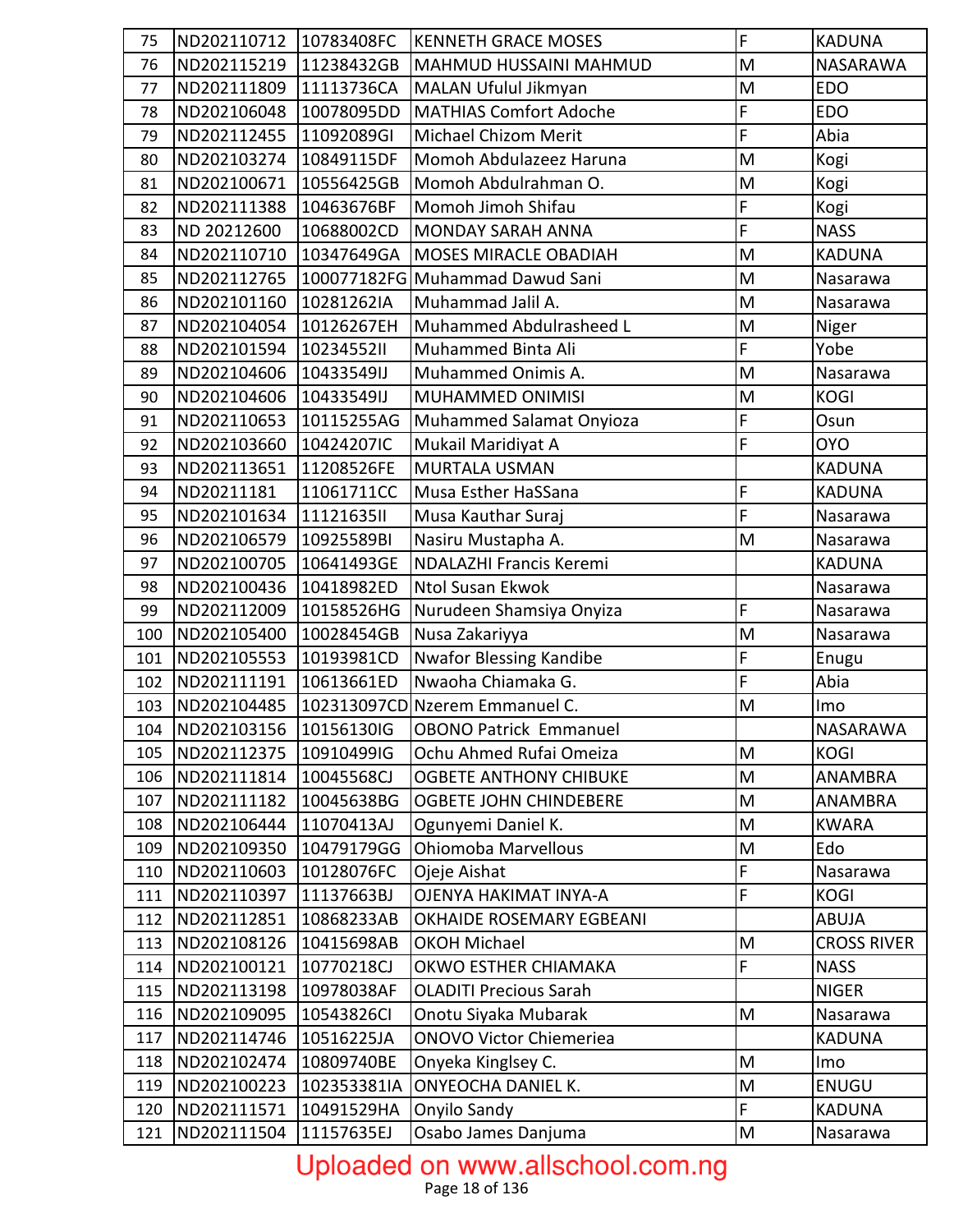| 122 | ND202110504 | 10703791LJ  | Oyedokun Shukurah              | F           | Osun            |
|-----|-------------|-------------|--------------------------------|-------------|-----------------|
| 123 | ND202114659 | 10121833GA  | <b>OYELAMI Joseph</b>          |             | <b>NASARAWA</b> |
| 124 | ND202102382 | 10470772GH  | Ozioko Fatima Chinasa          | M           | Anambra         |
| 125 | ND202103401 | 10826129CG  | Raphael Mercy Adanna           | F           | Enugu           |
| 126 | ND202113366 | 11046567FI  | Sadiq Usman                    | M           | Nasarawa        |
| 127 | ND202108056 | 101284684EA | Salawu Fatimah O.              | F           | Nasarawa        |
| 128 | ND202I02145 | 10072900AB  | <b>SALIS YUSUF LAY</b>         | M           | <b>NASARAWA</b> |
| 129 | ND202110082 | 10897884AE  | SARDAUNA EMMANUEL              | <b>MALE</b> | <b>NASARAWA</b> |
| 130 | ND202114741 | 10481092FA  | <b>SHAFIU Usman</b>            |             | <b>NASARAWA</b> |
| 131 | ND202104284 | 10626202FG  | <b>SHETTIMA Suleman</b>        |             | <b>IMO</b>      |
| 132 | ND202111464 | 11158390BF  | Shittu Awwal Adopisa           | M           | Kogi            |
| 133 | ND202100292 | 10137038DF  | <b>Shivil Dowuese Doris</b>    | M           | <b>KADUNA</b>   |
| 134 | ND202105888 | 10023403IC  | SIMEON JOSEPH OLUWASEYI        | M           | <b>OYO</b>      |
| 135 | ND202107671 | 10242766EB  | <b>SIMON EMMANUEL OKOH</b>     | F           | <b>ANAMBRA</b>  |
| 136 | ND202114215 | 10621039CF  | <b>SULEIMAN BARAKAH</b>        | F           | <b>OSUN</b>     |
| 137 | ND202101635 | 10796163BA  | <b>Suleiman Goodness</b>       | F           | Nasarawa        |
| 138 | ND202113993 | 10704806FB  | TANKO Zakari Abubakar          |             | <b>KADUNA</b>   |
| 139 | ND202112092 | 10116664FI  | <b>TERPASE VANEN DESTINY</b>   | M           | <b>NASARAWA</b> |
| 140 | ND202107364 | 10766432FF  | TIJANI KASHEEM ONORUOIZA       | ${\sf M}$   | <b>KOGI</b>     |
| 141 | ND202111110 | 10227666EC  | <b>Tobi Emmanuel</b>           | M           | ONDO            |
| 142 | ND202114541 | 10484872FJ  | <b>UGBAI Mabel Keosliyemun</b> |             | <b>OSUN</b>     |
| 143 | ND202109534 | 10586562FE  | <b>UMAR AISHAT HUMAIRAH</b>    | F           | <b>NIGER</b>    |
| 144 | ND202107987 | 11083652GC  | Yakubu Benjamin                | M           | <b>KADUNA</b>   |
| 145 | ND202100333 | 10032675AI  | Yakubu Muyibat I               | F           | NASARAWA        |
| 146 | ND202108918 | 11138854DF  | Yusuf Okino Salisu             | M           | Nasarawa        |

#### **10- NATIONAL DIPLOMA CIVIL ENGINEERING TECHNOLOGY**

| S/NO           | <b>APP ID</b> | <b>JAMB NO</b> | <b>NAME</b>                       | <b>SEX</b> | <b>STATE</b>    |
|----------------|---------------|----------------|-----------------------------------|------------|-----------------|
| 1              | ND202115131   | 10195073EF     | <b>ABDULLAHI SAIDU</b>            | M          | <b>NAS</b>      |
| $\overline{2}$ | ND202102886   | 11170149EG     | <b>ABDULLAHI YAHAYA</b>           | M          | ABUJA,          |
| 3              | ND202115159   | 10044893CA     | ABRAHAM SAMUEL OJODUGBOMI         | M          | <b>NIGER</b>    |
| 4              | ND202106892   | 10666299EF     | ADAMU DANIEL OHONYETA             | M          | <b>BENUE</b>    |
| 5              | ND202112921   | 10789349HH     | <b>ADIDAT AJIBOLA SANGODARE</b>   | F          | <b>OSUN</b>     |
| 6              | ND202101554   | 10338226AF     | AFOLABI ABDULMALIK A.             | M          | <b>KOGI</b>     |
| 7              | ND202109575   | 11162945CH     | AGBADI POLYCARP SAAONDO           | M          | <b>BENUE</b>    |
| 8              | ND202105252   | 10036891GH     | <b>ALABI JOSHUA</b>               | M          | <b>KOGI</b>     |
| 9              | ND202113339   | 10859775GF     | <b>ALIYU USMAN USMAN</b>          | M          | <b>NASARAWA</b> |
| 10             | ND202111628   | 10372880CH     | Anjama Gideon Oche                | M          | <b>Benue</b>    |
| 11             | ND202113685   | 10862430FE     | <b>ANTHONY JOHN</b>               | M          | <b>KADUNA</b>   |
| 12             | ND202101163   | 10281297HC     | <b>ANYACHOR CLINTON CHNEMEREM</b> | M          | <b>IMO</b>      |
| 13             | ND202114073   | 11242672EI     | AWOBADEJO ABIOUDUN IBRAHIM        | M          | <b>OGUN</b>     |
| 14             | ND202107184   | 10398848BE     | <b>BABALOLA Maruf Abiodun</b>     | Male       | Osun            |
| 15             | ND202115279   | 11213359AI     | <b>BALOGUN Sherrif Olaitan</b>    | M          | <b>KWARA</b>    |
| 16             | ND202101567   | 10982604IB     | <b>CHIEKWE CHUKWUMA HENRY</b>     | M          | <b>ANAMBRA</b>  |
| 17             | ND202I01232   | 10925530AB     | <b>CHOJI GWOTT PAM</b>            | M          | PLATEAU         |
| 18             | ND202108539   | 10240001CB     | DADA MARVELOUS ABRAHAM            | M          | <b>KOGO</b>     |
| 19             | ND202111858   | 10331816CJ     | DAHIRU SALIM AHMAD                | M          | <b>NASARAWA</b> |

# Uploaded on www.allschool.com.ng

Page 19 of 136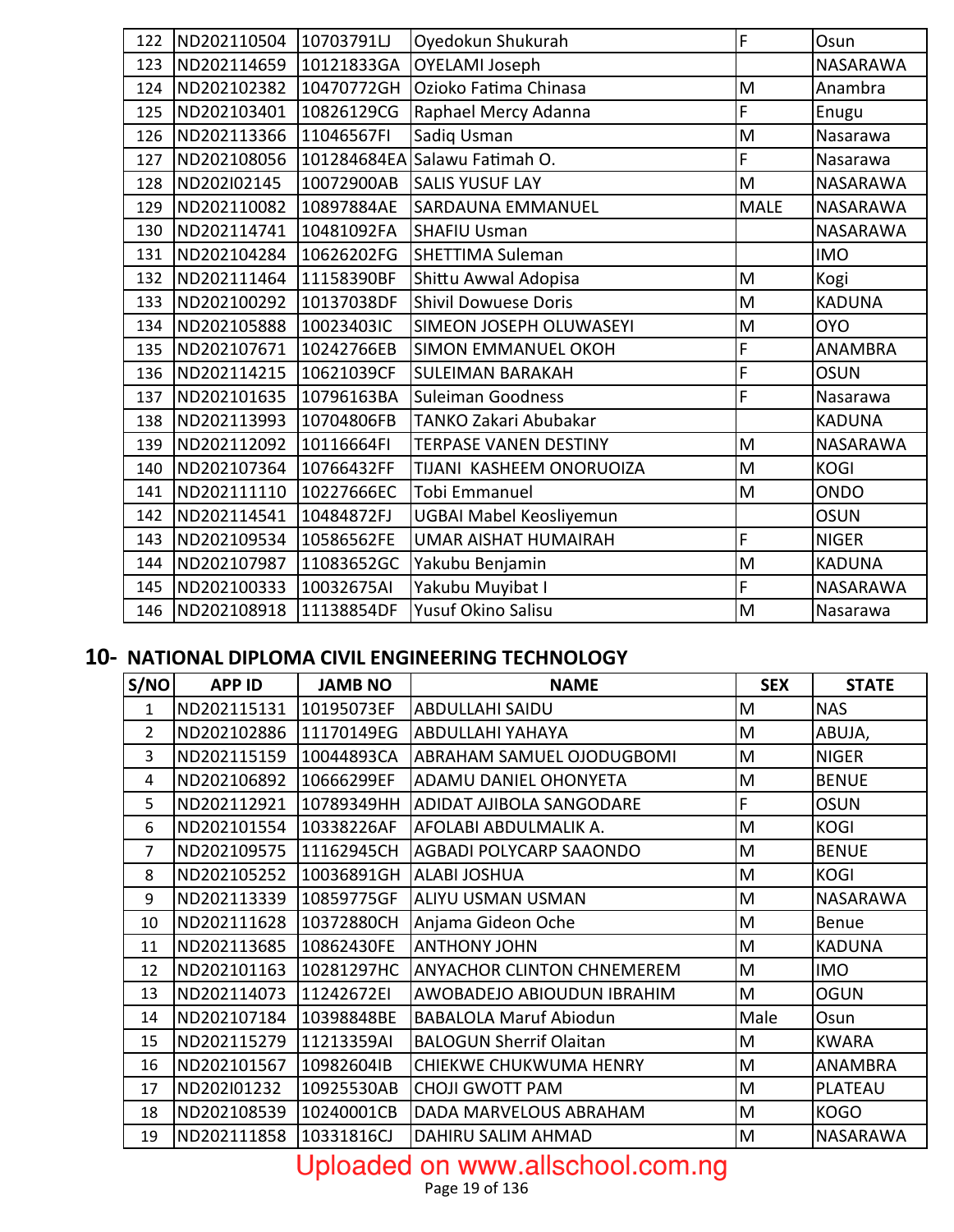| 20 |                                    |            | ND202113346   10714337HD   DALHATU IBRAHIM DOGARA | M                                                                                                          | <b>NASARAWA</b>     |
|----|------------------------------------|------------|---------------------------------------------------|------------------------------------------------------------------------------------------------------------|---------------------|
| 21 | ND202114910                        | 10093095EB | DANIEL ONYEKACHI KILBA                            | M                                                                                                          | ADAMAWA             |
| 22 | ND202100994                        |            | 10195388HA DANIEL VICTORY CHUKWUEMEKA             | M                                                                                                          | ABIA                |
| 23 | ND202104955                        |            | 10430149AH DAUDA JULIUS ABBAH                     | M                                                                                                          | <b>KADUNA</b>       |
| 24 | ND202101406 10724728DH ECHE LUCKTY |            |                                                   | <b>MALE</b>                                                                                                | <b>BENUE</b>        |
| 25 | ND202102064                        | 10198730DF | <b>EMMANUEL ALEX NONSO</b>                        | M                                                                                                          | <b>ENUGU</b>        |
| 26 | ND202104817                        | 10475461GF | <b>FATER FRANCIS VANDE</b>                        | M                                                                                                          | <b>BENUE</b>        |
| 27 | ND292107854                        | 11280757FJ | <b>FRANCIS ATTAI ONUCHE</b>                       | M                                                                                                          | <b>KOGI</b>         |
| 28 | ND202104068                        | 11050508GJ | <b>GAIUS TANIMU MAMMAN</b>                        | M                                                                                                          | <b>NASS</b>         |
| 29 | ND202108623                        | 10263612GI | <b>GILBERT AKWO AKWO</b>                          | M                                                                                                          | C/RIVER             |
| 30 | ND202110207                        | 11241826GE | <b>GUMA VICTOR JOSEPH</b>                         | M                                                                                                          | <b>KOGI</b>         |
| 31 | ND202110740                        | 10006379DF | Ibrahim Khalil Suleiman                           | M                                                                                                          | Abuja               |
| 32 | ND202100048                        | 1021895311 | <b>IGWEBUIKE HENRY KENECHUKWU</b>                 | M                                                                                                          |                     |
| 33 | ND202103988                        | 1092433AD  | <b>IHEZUO KIZITO CHIDUBEM</b>                     | M                                                                                                          | NASARAWA            |
| 34 | ND202106775                        | 11274724BJ | <b>IKECHUKWU COLLINS CHUKWUEBUKA</b>              | M                                                                                                          | <b>ENUGU</b>        |
| 35 | ND202102781                        | 10844054IG | JOHN SAMUEL OMA-ONUH                              | M                                                                                                          | <b>KOGI</b>         |
| 36 | ND202107444                        | 10540713FF | JOSEPH ISAAC DANIEL                               | M                                                                                                          | NASARAWA            |
| 37 | ND202114815                        | 10996503JE | JOSEPH Zephaniah                                  | M                                                                                                          | <b>KADUNA</b>       |
| 38 | ND202102808                        | 10127100HA | KAAJIMA A. EMMANUEL                               | M                                                                                                          | <b>BENUE</b>        |
| 39 | ND202111561                        | 10000375AF | <b>KASIM AHMAD SAMBO</b>                          | M                                                                                                          | Nasarawa            |
| 40 | ND202111031                        | 10232990CA | KYASUA AONDOAKULA MARCOLINUS                      | M                                                                                                          | <b>BENUE</b>        |
| 41 | ND202106010                        | 1119295IB  | <b>MATTHEW VICTOR ADAH</b>                        | <b>MALE</b>                                                                                                | <b>BENUE</b>        |
| 42 | ND202113781                        | 10109363CI | MIKAIL R. FWAMNA                                  | M                                                                                                          | <b>FCT</b>          |
| 43 | ND202106388                        |            | 10014513HH MUSA MAHMUD                            | M                                                                                                          | <b>NAS</b>          |
| 44 | ND202100393                        | 10203958GF | NATHANIEL VICTOR TURE                             | <b>MALE</b>                                                                                                | NASARAWA            |
| 45 | ND202105241                        | 11128747JC | <b>OBOYI JOSEPH OJEBE</b>                         | M                                                                                                          | <b>BENUE</b>        |
| 46 | ND202104461                        | 10573328HA | OGBAJE JOSEPH OJONUGWA                            | M                                                                                                          | <b>KOGI</b>         |
| 47 | ND202106285                        | 10409979IG | <b>OLAYEMI MUYIS BOLAHAN</b>                      | M                                                                                                          | <b>FCT</b>          |
| 48 | ND202109122                        | 10129078FD | OLU SAMUEL AYODELE                                | M                                                                                                          | <b>KOGI</b>         |
| 49 | ND202110906 10620956IA             |            | <b>OLUDIRAN ABDULLATEEF O.</b>                    | $\mathsf{M}% _{T}=\mathsf{M}_{T}\!\left( a,b\right) ,\ \mathsf{M}_{T}=\mathsf{M}_{T}\!\left( a,b\right) ,$ | <b>OSUN</b>         |
| 50 | ND202113841                        | 10323637CF | ONOJA SAVIOUR OCHE                                | M                                                                                                          | <b>BENUE</b>        |
| 51 | ND202107854                        | 11280757FJ | Onuche Francis Attai                              | M                                                                                                          | Kogi                |
| 52 | ND202114514                        | 10000997HJ | <b>OSUNDAIRO DAVID OLAKUNLE</b>                   | M                                                                                                          | ONDO                |
| 53 | ND202113798                        | 10010779CH | OYEDEMI ABDULQUADIR ADESHOLA                      | M                                                                                                          | <b>OSUN</b>         |
| 54 | ND202101295                        |            | 10048703DG   PILAKYAA TIMOTHY TERKOHOL            | M                                                                                                          | <b>BENUE</b>        |
| 55 | ND202112013                        | 10235406AF | <b>PRIASE OTOR IGBE</b>                           | M                                                                                                          | C/RIVER             |
| 56 | ND202108913                        | 10234562BF | <b>RAPHAEL AONDOFA ATO</b>                        | M                                                                                                          | <b>BENUE</b>        |
| 57 | ND202114961                        | 10252364FG | <b>SALEEM UMAR</b>                                | M                                                                                                          | NASARAWA            |
| 58 | ND202111835                        | 10662020HI | <b>SALIHU SULEIMAN</b>                            | M                                                                                                          | <b>FCT</b>          |
| 59 | ND202112921                        | 10789349HH | <b>SANGODARE ADIJAT AJIBOLA</b>                   | <b>FEMALE</b>                                                                                              | <b>OSUN</b>         |
| 60 | ND202109659                        | 10245632AA | <b>SANNI RISWAN ADAVIZE</b>                       | M                                                                                                          | KOGI                |
| 61 | ND202101386                        | 10572694EF | <b>SARAFDEEN MUHAMMED LUKMAN</b>                  | <b>MALE</b>                                                                                                | <b>KWARA IFELOL</b> |
| 62 | ND202107883                        | 10270192BJ | SHOWEMIMO SUSAN IFEOLUWA                          | F                                                                                                          | <b>OGUN</b>         |
| 63 | ND202111234                        | 10213465AI | <b>SULEIMAN IBRAHIM KHALIL</b>                    | <b>MALE</b>                                                                                                | <b>KADUNA</b>       |
| 64 | ND202102590                        | 10237175DD | <b>SUNDAY THANKGOD</b>                            | M                                                                                                          | <b>ENUGU</b>        |
| 65 | ND202111110                        | 10227666EC | <b>TOBI EMMANUEL</b>                              | M                                                                                                          | <b>ONDO</b>         |
| 66 | ND202114961                        | 10252364FG | <b>UMAR SALEEM</b>                                | M                                                                                                          | NASARAWA            |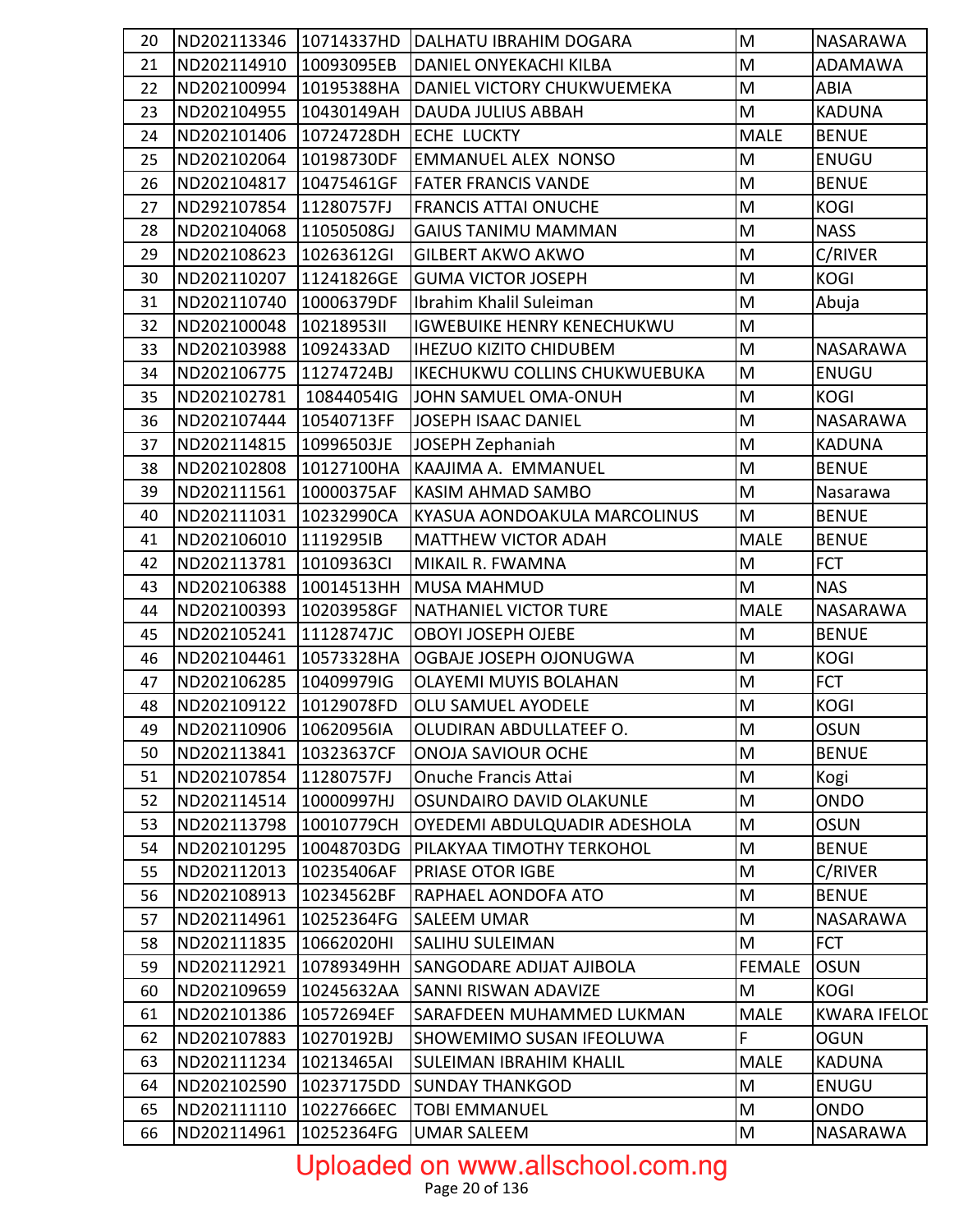| 67 | IND202106837 | 101519999EF USMAN JAAFARU    | M | <b>Nasarawa</b> |
|----|--------------|------------------------------|---|-----------------|
| 68 | IND202121542 | 10796272GG  YAKUBU LEVI GUDA | M | <b>KADUNA</b>   |

#### **11- NATIONAL DIPLOMA COMPUTER SCIENCE**

| S/NO           | <b>APP ID</b>          | <b>JAMB NO</b> | <b>NAME</b>                     | <b>SEX</b>                                                                                                 | <b>STATE</b>  |
|----------------|------------------------|----------------|---------------------------------|------------------------------------------------------------------------------------------------------------|---------------|
| $\mathbf{1}$   | ND202104239            | 10864761EF     | ABAHI LEMUEL ICHEKAN            | MALE                                                                                                       | <b>BENUE</b>  |
| $\overline{2}$ | ND202104093            | 11307429GI     | ABDULGANIY ABDULMALIK           | <b>MALE</b>                                                                                                | <b>OSUN</b>   |
| $\overline{3}$ | ND202111262            | 11129662GD     | <b>ABDULGANIYU MARIAM</b>       | M                                                                                                          | ABUJA         |
| $\overline{4}$ | ND202104207            | 1025635AA      | ABDULKABIR ABDULBASIT           | M                                                                                                          | <b>OSUN</b>   |
| 5              | ND202110799            | 10879120FA     | ABDULKARIM ABDULMALIK O.        | M                                                                                                          | <b>KOGI</b>   |
| 6              | ND202107039            | 10156911HB     | <b>ABDULLAHI ISAH</b>           | <b>MALE</b>                                                                                                | NASARAWA      |
| $\overline{7}$ | ND202107372            | 11109668AC     | <b>ABDULLAHI MARYAM OYIZA</b>   | <b>FEMALE</b>                                                                                              | <b>KOGI</b>   |
| 8              | ND202109270            | 10295859DG     | ABDULMULUK MUHAMMED JAMIU ONIMM |                                                                                                            | <b>KOGI</b>   |
| 9              | ND202105523            | 10407534EJ     | ABDULRAZAQ SHERIFUDEEN ADESHINA | M                                                                                                          | <b>KWARA</b>  |
| 10             | ND202109704            | 10349378BE     | <b>ABDULSALAM KASIM</b>         | M                                                                                                          | <b>KOGI</b>   |
| 11             | ND202113421            | 10412489CF     | <b>ABDULWAHAB ZAINAB SALIHU</b> | F                                                                                                          | <b>KWARA</b>  |
| 12             | ND202113620            | 10044208DI     | <b>ABDULWASIU Kabir Opeyemi</b> | <b>MALE</b>                                                                                                | <b>KWARA</b>  |
| 13             | ND202106460            | 10574305GC     | <b>ABOKI SUNDAY JORO</b>        | <b>MALE</b>                                                                                                | <b>TARABA</b> |
| 14             | ND202109821            | 10091375GA     | <b>ABONYI SHEDRACK CHIMA</b>    | M                                                                                                          | <b>ENUGU</b>  |
| 15             | ND202104058            | 10380384BJ     | ABUBAKAR MUHAMMAD HADI          |                                                                                                            | NASARAWA      |
| 16             | ND202111026            | 11039866IC     | ABWAM VIASHIMA ALFRED           | M                                                                                                          | <b>BENUE</b>  |
| 17             | ND202111378            | 10108868FI     | ADAMU BASHAR MUHAMMED           | M                                                                                                          | <b>NIGER</b>  |
| 18             | ND202114294            | 11045221CC     | ADAMU LOVETH IBRAHIM            | F                                                                                                          | NASARAWA      |
| 19             | ND202100722            | 10219969EH     | <b>ADAMU MUSTAPHA</b>           | M                                                                                                          | <b>KOGI</b>   |
| 20             | ND202100055            | 10917121AI     | ADEGBITE ABRAHAM AYOMIPO        | <b>MALE</b>                                                                                                | <b>OSUN</b>   |
| 21             | ND202103151            | 10801609IB     | <b>ADEGOKE ISAIAH OMOTAYO</b>   | <b>MALE</b>                                                                                                | <b>OYO</b>    |
| 22             | ND202106294            | 10708764BB     | <b>ADEOYE ADEBAYO SODIQ</b>     | M                                                                                                          | <b>OSUN</b>   |
| 23             | ND202100948            | 10679737ID     | <b>ADEYI BONIFACE PETER</b>     | <b>MALE</b>                                                                                                | NASARAWA      |
| 24             | ND202106705            | 10524230DE     | Adigun Oluwapelumi Damilola     | M                                                                                                          | <b>OYO</b>    |
| 25             | ND202107157            | 10107884AD     | <b>AGADA VICTOR EDACHE</b>      | F                                                                                                          | <b>BENUE</b>  |
| 26             | ND202111481            | 11087205HD     | <b>AGUM ESSON ABEDNEGO</b>      | <b>MALE</b>                                                                                                | NASARAWA      |
| 27             | ND202111990            | 10603582BG     | <b>AHMAD MUHAMMED AHMAD</b>     | M                                                                                                          | NASARAWA      |
| 28             | ND202108558            | 11138771JA     | AJAH EMMANUEL RAPHEAL           | M                                                                                                          | ENUGU         |
| 29             | ND202102493 11299359IC |                | AKOMOLATE SAMUEL T.             | $\mathsf{M}% _{T}=\mathsf{M}_{T}\!\left( a,b\right) ,\ \mathsf{M}_{T}=\mathsf{M}_{T}\!\left( a,b\right) ,$ | <b>EKITI</b>  |
| 30             | ND202100285            | 10283216DI     | AKUHE EMMANUEL TERNGU           | <b>MALE</b>                                                                                                | <b>BENUE</b>  |
| 31             | ND202107446            | 10137779ED     | <b>AMADI CHIGOZIE ALVIN</b>     | <b>MALE</b>                                                                                                | <b>IMO</b>    |
| 32             | ND202106248            | 10833563DE     | AMINU IDRIS ONIMISI             | <b>MALE</b>                                                                                                | <b>KOGI</b>   |
| 33             | ND202113535            | 10374692CD     | AMINU MOHAMMED M.               | M                                                                                                          | Nasarawa      |
| 34             | ND202105215            | 10038292DF     | AMODU MUHAMMED NASIRU           | M                                                                                                          | <b>KOGI</b>   |
| 35             | ND202102453            | 10793919EE     | <b>ANYEBE FAVOUR ANUWA</b>      | F                                                                                                          | <b>BENUE</b>  |
| 36             | ND202102173            | 10731191EI     | APOCHI OJOBO EMMANUEL           |                                                                                                            | <b>BENUE</b>  |
| 37             | ND202106244            | 10246475GJ     | <b>ASUQUO FAVOUR DANIEL</b>     | M                                                                                                          | A/IBOM        |
| 38             | ND202114170            | 10789023IF     | ATAI JOHN MICHEAL               | M                                                                                                          | <b>KOGI</b>   |
| 39             | ND202103389            | 10746476CA     | <b>AUDU EMMANUEL</b>            | M                                                                                                          | <b>KOGI</b>   |
| 40             | ND202107093            | 10186658HA     | AUDU IBRAHIM YAKUBU             | <b>MALE</b>                                                                                                | PLATEAU       |
| 41             | ND202I14579            | 10248532AA     | <b>AUTA PAUL</b>                | M                                                                                                          | NASARAWA      |
| 42             | ND2021I4579            | 10248532AA     | <b>AUTA PETER</b>               | M                                                                                                          | NASARAWA      |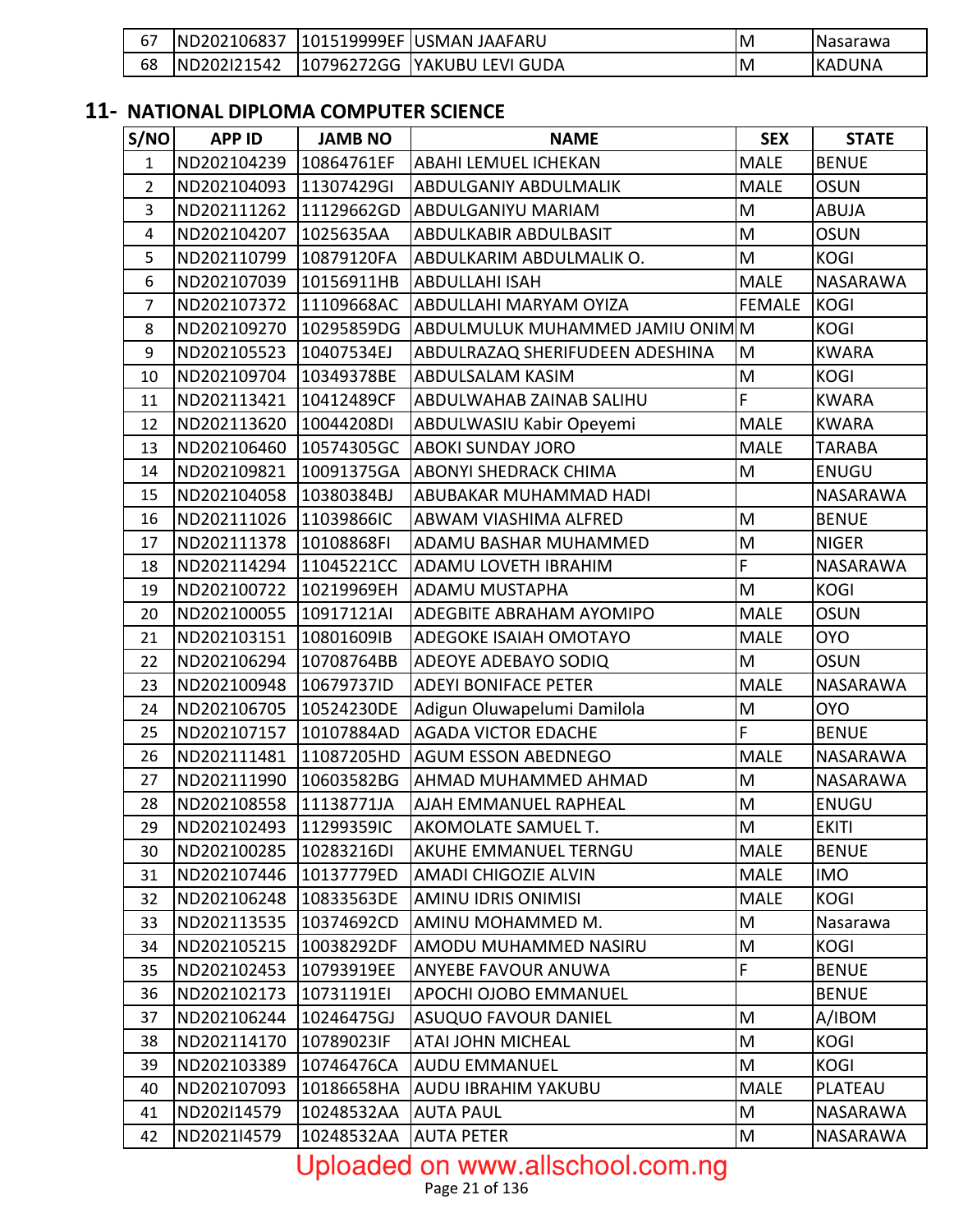| 43 | ND202104962 | 10102555IC  | AWOYEMI AYOMIDE ISAIAH                       | M             | <b>KWARA</b>       |
|----|-------------|-------------|----------------------------------------------|---------------|--------------------|
| 44 | ND202103213 | 10625064HF  | <b>AYENI STEPHEN</b>                         | M             | ONDO               |
| 45 | ND202113808 | 10503242EF  | <b>BABALOLA TAOFEEK</b>                      | <b>MALE</b>   | <b>OSUN</b>        |
| 46 | ND202113445 | 10259378GD  | <b>BALA IBRAHIM IBRAHIM</b>                  | M             | <b>KATSINA</b>     |
| 47 | ND202114070 | 10121241JA  | <b>BALOGUN FALARIN BANJAMIN</b>              | M             | ONDO               |
| 48 | ND202109601 | 100084527JE | BAYAWA PETER HANANYA                         | <b>MALE</b>   | PLATEAU            |
| 49 | ND202114864 | 10064341HA  | <b>BELLO ABEDNEGO SYLVESTER</b>              | M             | <b>NIGER</b>       |
| 50 | ND202113365 | 10656140GE  | <b>BELLO TAWAKALTU FOLASHADE</b>             | <b>FEMALE</b> | <b>OYO</b>         |
| 51 | ND202100176 | 10613231HC  | <b>CHIZITERE CHINAZA MIRACLE</b>             | M             | ABIA               |
| 52 | ND202103953 | 10016888DD  | CHRISTOPHER IMMACULATE ONYIYECHI             | $\mathsf F$   | Ondo               |
| 53 | ND202102670 | 10174187EB  | CHUKWU FAVOUR CHINONSO                       | F             | <b>ABUJA</b>       |
| 54 | ND202100836 | 10693646GG  | <b>CLETUS ENENCHE ENENCHE</b>                | M             | <b>BENUE</b>       |
| 55 | ND202113648 | 10643003JD  | DALHATU MARYAM DOGARA                        | F             | <b>NASARAWA</b>    |
| 56 | ND202100648 | 10085005GB  | DANIEL BEAUTY AWAZI                          | <b>FEMALE</b> | <b>NASARAWA ST</b> |
| 57 | ND 20210907 | 1321032AA   | <b>DANIEL SUNDAY</b>                         | M             | <b>KADUNA</b>      |
| 58 | ND202102487 | 10685180BI  | DANJUMA KEZIAH DAMINA                        | <b>FEMALE</b> | <b>NASARAWA</b>    |
| 59 | ND202104995 | 10612574AG  | DANLADI JOY                                  |               | Nasarawa           |
| 60 | ND202103829 | 10408164AC  | DANTSAKO LOVETH EZRA                         | <b>FEMALE</b> | <b>NIGER</b>       |
| 61 | ND202108802 | 10554435BH  | DAUDA ABDULMALIK AGADA                       | <b>MALE</b>   | NASARAWA           |
| 62 | ND202108802 | 1203103AA   | DAUDA ABDULMALIK AGAH                        | M             | NASARAWA           |
| 63 | ND202109734 | 10369740DI  | DAUDA USMAN                                  | M             | <b>NASARAWA</b>    |
| 64 | ND202110709 | 10477519AC  | DIBANG HERACLETUS OUT                        | <b>MALE</b>   | <b>CROSS RIVER</b> |
| 65 | ND202112458 | 11206391FH  | <b>DIO PHILEMON</b>                          | M             | Nasarawa           |
| 66 | ND202111146 | 11049798GF  | <b>DOMINIC PAUL</b>                          | <b>MALE</b>   | <b>NASARAWA</b>    |
| 67 | ND202113185 | 10234298DB  | <b>EBEBE VICTOR WODI</b>                     | <b>MALE</b>   | <b>ABUJA</b>       |
| 68 | ND202101120 | 10172683JB  | EDRAH EMMANUELOWOHOBALALOH                   | <b>MALE</b>   | <b>CROSS RIVER</b> |
| 69 | ND202104874 | 10194739HH  | <b>EGBEJA SAMUEL</b>                         | M             | <b>KOGI</b>        |
| 70 | ND202107753 | 10537276IE  | EJEMBI JOY BEAUTY                            | F             | PLATEAU            |
| 71 | ND202104915 | 10954734HH  | <b>EJINI JAMES</b>                           | M             | C/RIVER            |
| 72 |             |             | ND202106275 10274313HC ELIJAH SAMSON ENEMONA | <b>MALE</b>   | KOGI               |
| 73 | ND202110915 | 10363841IB  | <b>EMMANUEL ANTHONIA</b>                     | <b>FEMALE</b> | <b>BENUE</b>       |
| 74 | ND202109586 | 10029827BG  | <b>EMMANUEL BAMEYI DOKA</b>                  |               | <b>NASARAWA</b>    |
| 75 | ND202111449 | 11275163GA  | <b>EMMANUEL GRACE UWANYA</b>                 | <b>FEMALE</b> | <b>BENUE</b>       |
| 76 | ND202110713 | 107228367IB | <b>ESUEBOJIE JOSHUA</b>                      | M             | <b>EDO</b>         |
| 77 | ND202102539 | 10138680FG  | <b>EZE EBUBE MIRACLE</b>                     | <b>MALE</b>   | <b>ENUGU</b>       |
| 78 | ND202102269 | 10403730BF  | <b>EZE VALENTINE</b>                         | M             | <b>ENUGU</b>       |
| 79 | ND202114941 | 10246056GF  | EZE VITALIS UDOCHUKWU                        | M             | <b>ENUGU</b>       |
| 80 | ND202109158 | 10737356IA  | <b>FATAI TAOFEEQ</b>                         | M             | <b>OSUN</b>        |
| 81 | ND202102250 | 10364893CJ  | <b>FEMI APATA</b>                            | <b>MALE</b>   | <b>OSUN</b>        |
| 82 | ND202108728 | 11235240DE  | <b>GAMBO FELIX</b>                           | M             | <b>KADUNA</b>      |
| 83 | ND202100664 | 10467635GJ  | <b>GANYILO HAPPINESS JEPTHER</b>             | <b>FEMALE</b> | <b>ABUJA</b>       |
| 84 | ND202103738 | 11121768HH  | <b>GOMA SOLOMON</b>                          | M             | <b>KADUNA</b>      |
| 85 | ND202102264 | 10572903JH  | HAMZA Amidatu                                | Female        | Nasarawa           |
| 86 | ND202111822 | 10108463BC  | HARUNA EMMANUEL EVANGELIST                   | <b>MALE</b>   | <b>NASARAWA</b>    |
| 87 | ND202111089 | 10631013HG  | HARUNA MUNIRAT                               | <b>FEMALE</b> | <b>ABUJA</b>       |
| 88 | ND202112648 | 10455584EB  | HASSAN FATIMA UMAR                           | <b>FEMALE</b> | <b>NASARAWA</b>    |
| 89 | ND202112846 | 12566989DA  | <b>HASSAN HADIZA OSU</b>                     | <b>FEMALE</b> | <b>NASARAWA</b>    |

# Uploaded on www.allschool.com.ng<br>Page 22 of 136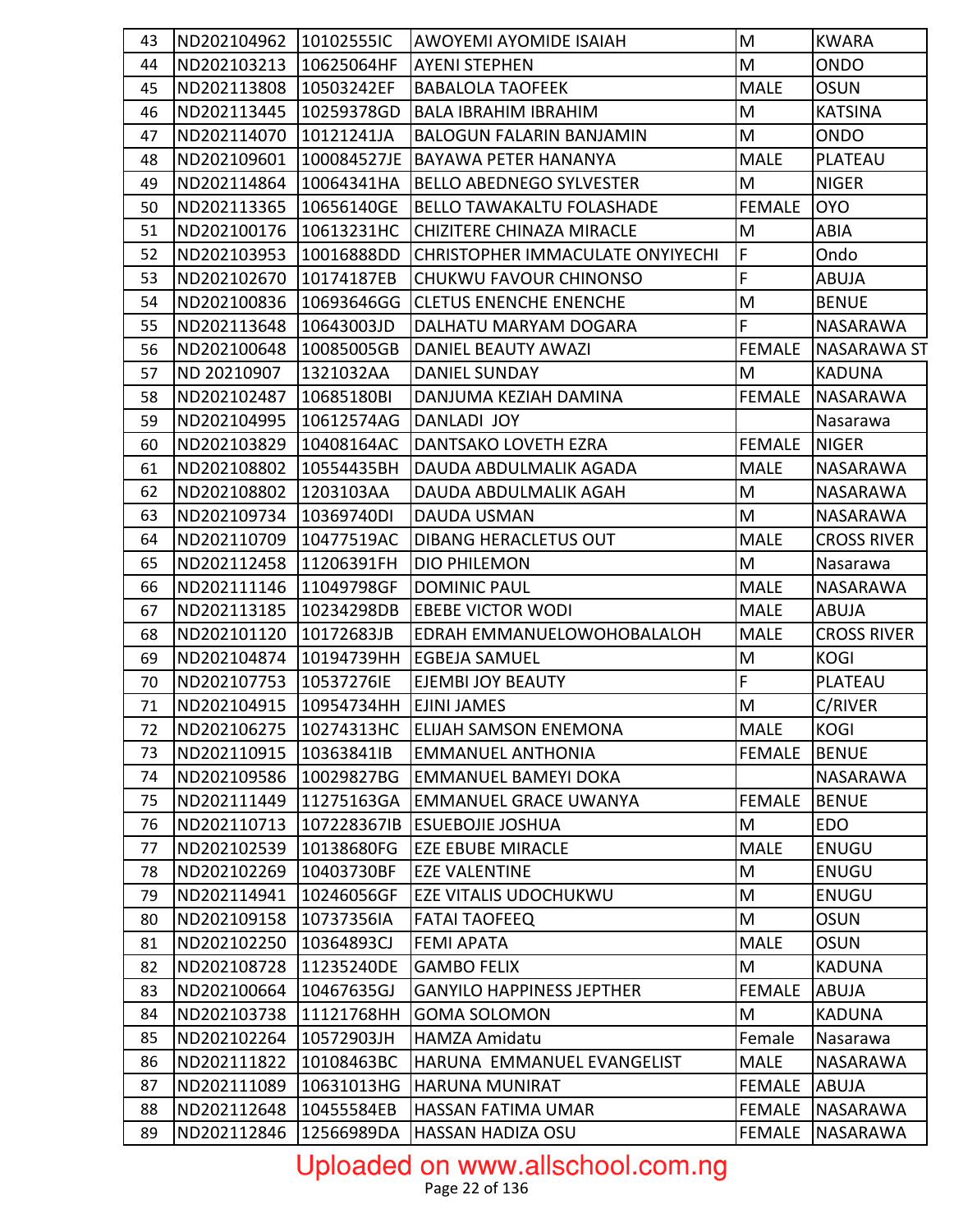| 90  | ND202112293 10929079CE |            | <b>IBRAHIM ABDULMALIK</b>       | M             | <b>KOGI</b>     |
|-----|------------------------|------------|---------------------------------|---------------|-----------------|
| 91  | ND202114187            | 10669239FC | <b>IBRAHIM ABDULMUTALIB</b>     | M             | <b>FCT</b>      |
| 92  | ND202102069            | 10031440CH | <b>IBRAHIM FAVOUR OJOCHEGBE</b> |               | <b>KOGI</b>     |
| 93  | ND202107594            | 10649234CE | <b>IDRIS SULEIMAN</b>           | <b>MALE</b>   | <b>KOGI</b>     |
| 94  | ND202110544            | 10375237DH | <b>IDRIS YAHAYA</b>             | M             | NASARAWA        |
| 95  | ND202112277            | 10386105CF | <b>IDRIS YAKUBU AUDU</b>        | M             | <b>BENUE</b>    |
| 96  | ND202113012            | 10977495IC | <b>IDRIS ZAINAB AINO</b>        | <b>FEMALE</b> | <b>KOGI</b>     |
| 97  | ND202107775            | 11130518BH | <b>IGBE ONYEJE GRACE</b>        | <b>FEMALE</b> | <b>BENUE</b>    |
| 98  | ND202113590            | 10179088IC | <b>IGHALO MOYINOLUWALOGO</b>    | <b>FEMALE</b> | <b>IEDO</b>     |
| 99  | ND202113590            | 10179088IC | IGHALO MOYINOLUWALOGO G.        | $\mathsf F$   | <b>EDO</b>      |
| 100 | ND202113484            | 10408334HE | <b>IGWE EBENIZER CHIWENDU</b>   | M             | ABIA            |
| 101 | ND202106435            | 10060474DB | <b>IKYA LUPER KELVIN</b>        | <b>MALE</b>   | <b>BENUE</b>    |
| 102 | ND202112717            | 10312688IG | ILIYASU ABDULGAFAR BELLO        | M             | <b>NAS</b>      |
| 103 | ND202113191            | 10740502FB | <b>ISAAC JOSEPH</b>             | <b>MALE</b>   | <b>NASARAWA</b> |
| 104 | ND202107876            | 10092398JF | <b>ISAH SHEDRACK ISAAC</b>      | M             | <b>KOGI</b>     |
| 105 | ND202103697            | 10576529ID | ISHAQ ABDULMUMUNI               | <b>MALE</b>   | <b>KOGI</b>     |
| 106 | ND202111362            | 10104768DJ | ISMAILA AHMAD MUHAMMAD          |               | <b>NIGER</b>    |
| 107 | ND202107481            | 10912585DG | <b>JALIJA VICTOR FRIDAY</b>     | M             | <b>KOGI</b>     |
| 108 | ND202100525            | 10163252GA | <b>JAMIL MUHAMMED</b>           | <b>MALE</b>   | <b>ONDO</b>     |
| 109 | ND202102311            | 10423629HA | <b>JIMOH IBRAHIM</b>            | M             | <b>OYO</b>      |
| 110 | ND202113673            | 10687995EE | <b>JOESES AJEH ELIJAH</b>       | <b>MALE</b>   | <b>NASARAWA</b> |
| 111 | ND202102139            | 10156142FA | JOHN GRACE OMOJO                | F             | <b>BENUE</b>    |
| 112 | ND202103936            | 10436442ED | JOHN OLOCHE GODFREY             | M             | <b>BENUE</b>    |
| 113 | N0202114812            | 10447881GE | JOSEPH DOMINION IHUMAN          | M             | <b>NASS</b>     |
| 114 | ND202100198            | 10602104IF | <b>JOSEPH ISAAC OJEABUO</b>     | M             | <b>EDO</b>      |
| 115 | ND202107929            | 10583200FC | JOSEPH JOEL GUBEN               | M             | <b>KADUNA</b>   |
| 116 | ND202102311            | 11235456GH | JOSEPH OKALA EDOEGBO            | M             | <b>NASARAWA</b> |
| 117 | ND202101032            | 10492895EG | <b>JOSEPH SILAS ANYEBE</b>      | M             | <b>NASARAWA</b> |
| 118 | ND202103058            | 102109351G | <b>JOSEPH TRUST</b>             |               | PLATEAU         |
| 119 | ND202113058 10210935IG |            | JOSEPH TRUST KEDONOJO           | <b>MALE</b>   | <b>KOGI</b>     |
| 120 | ND202111319            | 10278408AJ | <b>JOSEPH UJAH NELSON</b>       | M             | <b>PLATEAU</b>  |
| 121 | ND202100198            | 10602104IF | <b>JOSHUA ISAAC OJEABUO</b>     | M             | <b>EDO</b>      |
| 122 | ND202110840            | 10471213AF | <b>JULIUS ABIGAIL OGHELE</b>    | F             | <b>EDO</b>      |
| 123 | ND202108079            | 10868892GI | KOLAWOLE YEWANDE COMFORT        | F             | <b>KOGI</b>     |
| 124 | ND202106189            | 10505128BD | <b>KUKAYE IFEANYI MOSES</b>     | M             | <b>DELTA</b>    |
| 125 | ND202114060            | 10057828BF | LAWRENCE JOY                    | $\mathsf F$   | <b>BENUE</b>    |
| 126 | ND202113001            | 10468288FA | MADUKA KOSISOCHUKWU SAMUEL      | <b>MALE</b>   | <b>ENUGU</b>    |
| 127 | ND202103492            | 10585950EH | <b>MARKUS ESTER</b>             | $\mathsf F$   | Nasarawa        |
| 128 | ND202105494            | 10082510HH | MARKUS SHEKWOYINUGAZA           | M             | <b>FCT</b>      |
| 129 | ND202105186            | 10172524ID | MATHEW ADEKUNLE AYOMIDE         | <b>MALE</b>   | <b>KOGI</b>     |
| 130 | ND202106012            | 10598490GD | <b>MATTHEW SOLOMON</b>          | <b>MALE</b>   | <b>BENUE</b>    |
| 131 | ND202103379            | 10828689JC | MESEKO JOSHUA OLURUNTOBA        | <b>MALE</b>   | <b>KOGI</b>     |
| 132 | ND202107397            | 10624752EB | MGBEMENA CHIDINMA ESTHER        | <b>FEMALE</b> | <b>ENUGU</b>    |
| 133 | ND202113619            | 11339346FG | MOHAMMED YAMAN                  | <b>MALE</b>   | <b>KWARA</b>    |
| 134 | ND202103498            | 10183004HB | <b>MOSES DANIEL</b>             | <b>MALE</b>   | <b>BENUE</b>    |
| 135 | ND202113276            | 11131972CA | MUDESIR ADEMU USMAN             | M             | <b>KOGI</b>     |
| 136 | ND202111618            | 10088522AE | MUHAMMED ILIYASU                | M             | NASARAWA        |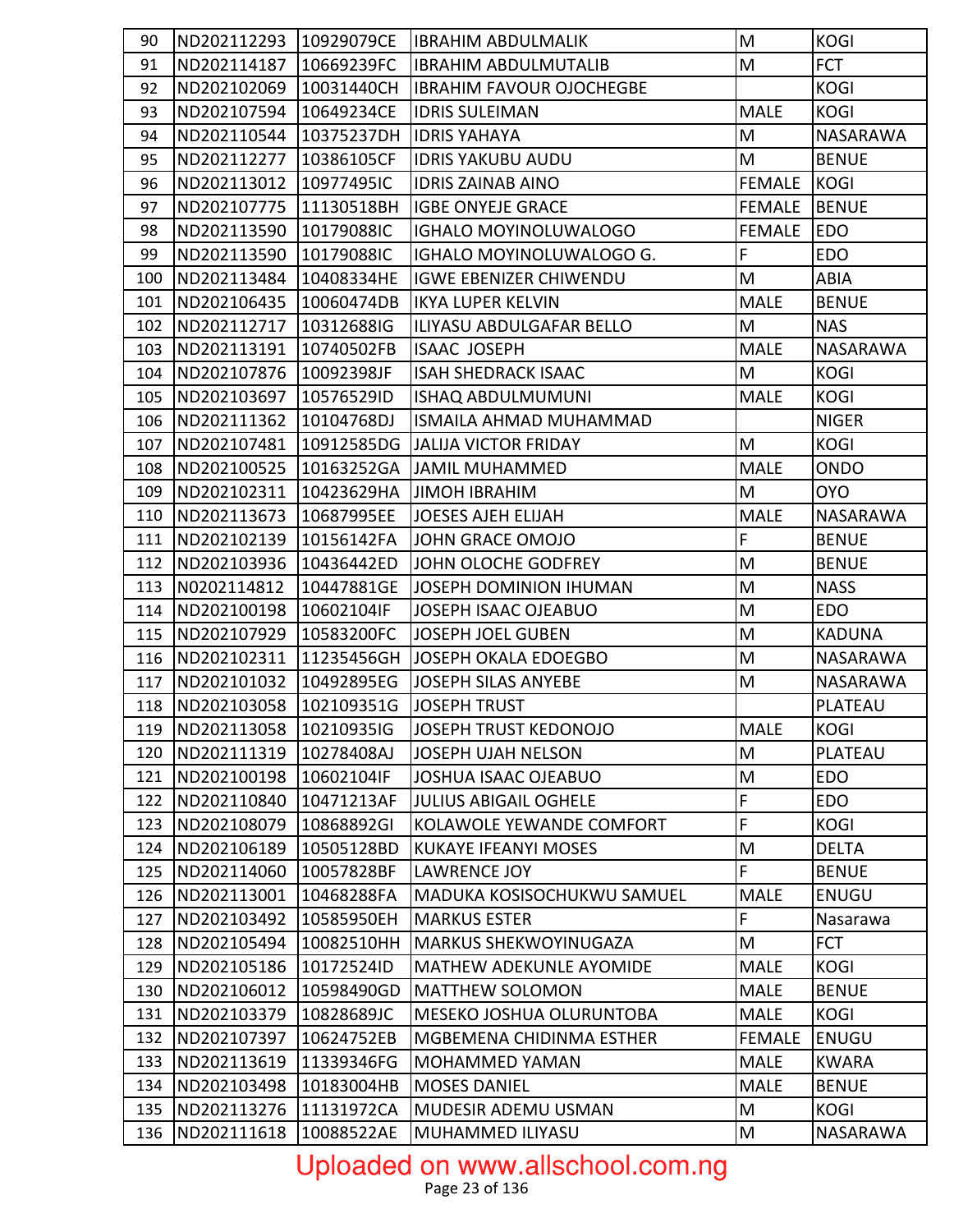| 137 | ND202109726  | 10080532JE | <b>MUSA ALAMEEN SALEH</b>                   | <b>MALE</b>   | <b>KADUNA</b>      |
|-----|--------------|------------|---------------------------------------------|---------------|--------------------|
| 138 | ND202102148  | 10780460JG | MUSA JOSHUA DUYA                            | M             | NASARAWA           |
| 139 | ND202109532  | 10960111EI | <b>MUSA SHUAIBU</b>                         | <b>MALE</b>   | NASARAWA           |
| 140 | ND202108630  | 10568559DE | <b>MUSA YUSUF OPE</b>                       | M             | NASARAWA           |
| 141 | ND202111371  | 10139217JE | NUHU MUHAMMAD IBRAHIM                       | <b>MALE</b>   | NASARAWA           |
| 142 | ND202111249  | 10053000EG | <b>NWANI CHEKWUBE FAVOUR</b>                | $\mathsf{F}$  | <b>DELTA</b>       |
| 143 | ND202110463  | 10159467GG | <b>NWEKE NZUBE EMMANUEL</b>                 | <b>MALE</b>   | <b>ANAMBRA</b>     |
| 144 | ND202114192  | 10173713AI | <b>NWOSISI DANIEL NWABUIEZE</b>             | M             | ANAMBRA            |
| 145 | ND202111373  | 10324368GD | <b>NYITSE NENSHA I.</b>                     | M             | <b>BENUE</b>       |
| 146 | ND202112644  | 10231957HA | OBI EBUBECHUKWU THANKGOD                    | <b>MALE</b>   | <b>ANAMBRA</b>     |
| 147 | ND202110980  | 10369876BI | OBIJIAKU DANIEL UCHECHUKWU                  | <b>MALE</b>   | <b>ANAMBRA</b>     |
| 148 | ND202114310  | 10172553JD | <b>ODE ABUBAKAR SULE</b>                    | M             | NASARAWA           |
| 149 | ND202103110  | 10617037AD | ODEBUNMI ROSELINE OLUSEWA                   | <b>FEMALE</b> | <b>OYO</b>         |
| 150 | ND202108605  | 10385519DH | OGAR DIVINE UKANATABUCHI                    | <b>MALE</b>   | <b>CROSS RIVER</b> |
| 151 | ND202101457  | 11248912EJ | <b>OGBOLE PAULTHANKGOD</b>                  | <b>MALE</b>   | <b>BENUE</b>       |
| 152 | ND202106114  | 10920587IG | OGBONNAYA MARY CHIAMAKA                     | <b>FEMALE</b> | <b>ENUGU</b>       |
| 153 | ND202101875  | 10332843FC | OGUDU BASHIR ADAMU                          | M             | Nasarawa           |
| 154 | ND202103034  | 10195482HJ | <b>OGUNMADE ARINZE</b>                      | M             | <b>ONDO</b>        |
| 155 | ND202101772  | 10319515HC | <b>OJOBO JOHN EMMANUEL</b>                  | M             | <b>BENUE</b>       |
| 156 | ND202111939  | 10917315AI | <b>OKLOBIA ENE GRACE</b>                    | $\mathsf F$   | NASARAWA           |
| 157 | ND202108116  | 10629335CG | <b>OKPE EMMANUEL</b>                        | M             | <b>BENUE</b>       |
| 158 | ND202104845  | 10314258FA | <b>OMAGAJI EMMANUEL OCHE</b>                | M             | <b>BENUE</b>       |
| 159 | ND202112143  | 10672062CC | <b>OMALE GLORIA OJIMA</b>                   | F             | <b>KOGI</b>        |
| 160 | ND202I87900  | 10042250JC | <b>OMEPA WODWIN ENECHE</b>                  | M             | <b>BENUE</b>       |
| 161 | ND202107336  | 10311614BA | OMOLE SUCCESS KOLA                          | <b>MALE</b>   | <b>OSUN</b>        |
| 162 | ND202102698  | 10585863BH | <b>ONOJA WINNER</b>                         | $\mathsf F$   | <b>BENUE</b>       |
| 163 | ND202I879541 | 10119881JG | ONOVUGHAKPOR GODWIN ESEOGHENE               | M             | <b>DELTA</b>       |
| 164 | ND202100990  | 10240001CB | <b>ONYIBE VICTOR FAVOUR</b>                 | M             | <b>DELTA</b>       |
| 165 | ND202102244  | 10063385CL | <b>OSAWE EMMANUEL OBEHI</b>                 | <b>MALE</b>   | <b>EDO</b>         |
| 166 |              |            | ND202112958 10976596GD OTUKPE GEORGE VICTOR | <b>MALE</b>   | <b>EDO</b>         |
| 167 | ND202102563  | 10480119FJ | <b>OWOSENI STEPHEN OLOWAFEMI</b>            | M             | ONDO               |
| 168 | ND20219486   | 10605009AD | PAKAMA MARYAM DANTATA                       | <b>FEMALE</b> | <b>NIGER</b>       |
| 169 | ND202105387  | 10361692CJ | PETER BLESSING EDOEJE                       | <b>FEMALE</b> | <b>KOGI</b>        |
| 170 | ND202111567  | 10754401GE | PETER GODWIN ONYEKACHUKWU                   | <b>MALE</b>   | <b>DELTA</b>       |
| 171 | ND202104430  | 10537071CA | PHILIP ISAIAH                               | M             | <b>EDO</b>         |
| 172 | ND202109300  | 10416590EB | RAPHAEL SAMUEL MADIABUCHI                   | <b>MALE</b>   | <b>EBONYI</b>      |
| 173 | ND202113332  | 10043795BJ | SALAKO ISMAIL TANIMOLA                      | M             | <b>OSUN</b>        |
| 174 | ND202103328  | 10116943ID | SALAWUDEEN ABDULLATEEF O.                   | M             | <b>KWARA</b>       |
| 175 | ND202110261  | 10261173BD | SALISU AHMAD BIN                            | <b>MALE</b>   | <b>KADUNA</b>      |
| 176 | ND202105832  | 10140925BI | <b>SALIU SHERIFF OLAWALE</b>                | M             | <b>KOGI</b>        |
| 177 | ND202110673  | 10240001CB | <b>SAMSON JOHN IDRIS</b>                    | M             | <b>KOGI</b>        |
| 178 | ND202106508  | 10695338DW | <b>SAMSON KEVIN YAKUBU</b>                  | M             | <b>KADUNA</b>      |
| 179 | ND202113948  | 10058674JG | SAMUEL JONATHAN LAZARUS                     | <b>MALE</b>   | <b>BORNO</b>       |
| 180 | ND202103780  | 110356911  | SAMUEL NDANICHOLAS IGUBE                    | <b>MALE</b>   | NASARAWA           |
| 181 | ND202101195  | 10025955IJ | SEUN COMFORT JAIYEOLA                       | $\mathsf{F}$  | <b>KWARA</b>       |
| 182 | ND202101794  | 10323527GE | SHAIBU IBRAHIM OTARU                        | <b>MALE</b>   | <b>KOGI</b>        |
| 183 | ND202108661  | 10297474EB | SHEHU MUHAMMEDJAMIU OMEIZA                  | <b>MALE</b>   | <b>KOGI</b>        |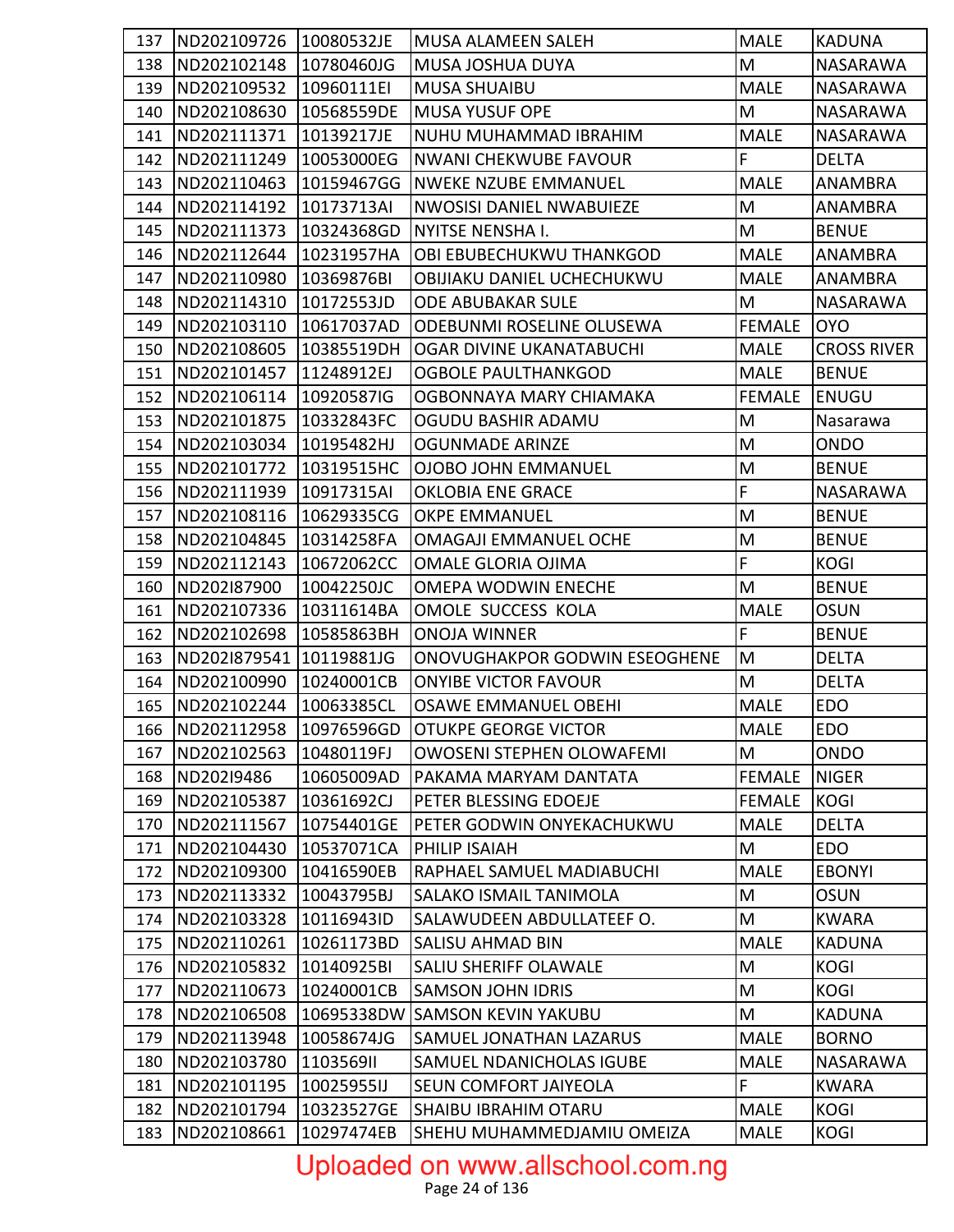| 184 |                         |            | ND202104871   10544318AH SIMON OFUGOCHO OGBEBA | M             | <b>BENUE</b>   |
|-----|-------------------------|------------|------------------------------------------------|---------------|----------------|
| 185 | ND202100796 10294825DE  |            | <b>STEPHEN DANIEL</b>                          | M             | NASARAWA       |
| 186 | ND202109033             | 10425361BF | STEPHEN RICHARD IWELWEL                        | <b>MALE</b>   | NASARAWA       |
| 187 | ND202100912             | 10261696JD | <b>SULE Jerome Alifa</b>                       | Male          | <b>Benue</b>   |
| 188 | ND202100912             | 10261696JD | <b>SULE JEROME ALIFA</b>                       | M             | <b>BENUE</b>   |
| 189 | ND202100028             | 10057182BD | <b>SULE MOHAMMED</b>                           | M             | <b>KOGI</b>    |
| 190 | ND2021111513 11139681HG |            | <b>SULEIMAN IMRAN YAKUBU</b>                   | <b>MALE</b>   | EDO            |
| 191 | ND202107206 10536584CG  |            | <b>SUNDAY AYE JUNIOR</b>                       | M             | NASARAWA       |
| 192 | ND202100044             | 10460885EG | <b>SUNDAY KELECHI T.</b>                       | M             | <b>ABIA</b>    |
| 193 | ND202101227             | 10634099DD | <b>TAIWO EZEKIEL</b>                           | <b>MALE</b>   | <b>OYO</b>     |
| 194 | ND202109855             | 10475420JB | TIJANI MOHAMMED BELLO                          | M             | <b>KOGI</b>    |
| 195 | ND202100110             | 10360938GA | <b>TSAVNAV ORADUEN STEPHEN</b>                 | <b>MALE</b>   | <b>BENUE</b>   |
| 196 | ND2021110107 11023667IC |            | <b>TYONONGO SIMEON</b>                         | <b>MALE</b>   | <b>BENUE</b>   |
| 197 | ND202106214 10685040IC  |            | UCHE MIRACLE OGECHUKWU                         | <b>MALE</b>   | <b>IMO</b>     |
| 198 | ND202105115             | 10623446HJ | UGOCHUKWU WISDOM CHIBUZOR                      | <b>MALE</b>   | <b>IMO</b>     |
| 199 | ND202104744             | 10217101BI | <b>UGWUOKE MARTINS ANNETO</b>                  | <b>MALE</b>   | ENUGU          |
| 200 | ND202109074             | 10371473HH | UKPOJU DAVID EMMANUEL                          | <b>MALE</b>   | <b>BENUE</b>   |
| 201 | ND202103943             | 10577571GB | <b>USMAN AISHA</b>                             | M             | <b>KOGI</b>    |
| 202 | ND202114599             | 10477876JF | <b>USMAN BASHIR SAAD</b>                       | M             | NASARAWA       |
| 203 | ND202111846             | 11178424BJ | USMAN HUMAIRA AISHA                            | F             | NASARAWA       |
| 204 | ND202102102             | 10010642FA | UZINYIA SABASTINE UNIMASHIE                    | M             | C.RIVER        |
| 205 | ND202103709             | 10163959HD | <b>WILIAMS SETH CHIDAWA</b>                    | F             | <b>KADUNA</b>  |
| 206 | ND202101885             | 10245208IH | WILSON PRECIOUS GUSHUA                         | <b>MALE</b>   | <b>PLATEAU</b> |
| 207 | ND202115064             | 10327355CG | YAHAYA JULAIBIBI                               | F             | NASARAWA       |
| 208 | ND202109626             | 10683633DE | YAKUBU ISAAC OCHOFYE                           | M             | Nasarawa       |
| 209 | ND202104015             | 10241812BE | YAKUBU LILIAN U.                               | F             | <b>KOGI</b>    |
| 210 | ND202103126             | 10717482EH | YAKUBU MUHAMMED                                | M             | NASARAWA       |
| 211 | ND202103608             | 10508332AE | YAKUBU SABDAT                                  | <b>FEMALE</b> | <b>KOGI</b>    |
| 212 | ND202105220             | 10451765FG | YAKWAGH JESSICA SEEMBER                        | F             | <b>BENUE</b>   |
| 213 | ND202110588             | 10507907BI | YUSUF ABDULRAH MAN                             | M             | ABUJA          |
| 214 | ND202113351             | 10050970CF | YUSUF MIKE SUNDAY                              | M             | <b>KADUNA</b>  |
| 215 | ND202112141 10190321EC  |            | YUSUF ZAYYAD MUSA                              | <b>MALE</b>   | NASARAWA       |

#### **12- NATIONAL DIPLOMA CRIME MANAGEMENT**

| S/NO            | <b>APP ID</b>           | <b>JAMB NO</b> | <b>NAME</b>                       | <b>SEX</b>  | <b>STATE</b>    |
|-----------------|-------------------------|----------------|-----------------------------------|-------------|-----------------|
| $\vert$ 1       | ND202110263             | 11068412JF     | ABDULLAHI HAMZA UMAR              | M           | <b>NASARAWA</b> |
| $\overline{2}$  | ND202114869             | 10025682DF     | <b>ABDULLAHI TALIF</b>            | M           | <b>KOGI</b>     |
| $\overline{3}$  | ND202112292             | 11103733FG     | <b>ABDULLAHI YAHUZA UWEILO</b>    | M           | <b>NASARAWA</b> |
| $\overline{4}$  | ND202110736             | 10438620AI     | <b>ADEBAYOR TESLIMAT DAMILOLA</b> | F           | <b>OSUN</b>     |
| 5               | ND202105763             | 11263463EG     | <b>AGBECHI JACOB AONDOFA</b>      | <b>MALE</b> | <b>BENUE</b>    |
| $6\phantom{.}6$ | ND202107408             | 10778711HI     | <b>AKOMOLAFE PIUS AYODELE</b>     | <b>MALE</b> | <b>ONDO</b>     |
| $\overline{7}$  | ND202101105             | 10193692BH     | <b>ALEXANDER BASSET</b>           | M           | <b>NASARAWA</b> |
| 8               | ND202110307             | 10690308II     | <b>ALICE JOHN</b>                 | F           | <b>TARABA</b>   |
| 9               | ND202109159             | 10194807GH     | <b>ANUM TERSEER</b>               | <b>MALE</b> | <b>BENUE</b>    |
| 10              | ND202106361             | 10265490GA     | <b>AUDU CHRISTOPHER</b>           | M           | <b>NASARAWA</b> |
| 11              | ND2021114384 10445915EA |                | AYO YEMI ADENIYI                  | M           | <b>OSUN</b>     |
| 12              | ND202101864             | 11022348GC     | CHIEZE CHINEYE VERONICA           | <b>MALE</b> | <b>ANAMBRA</b>  |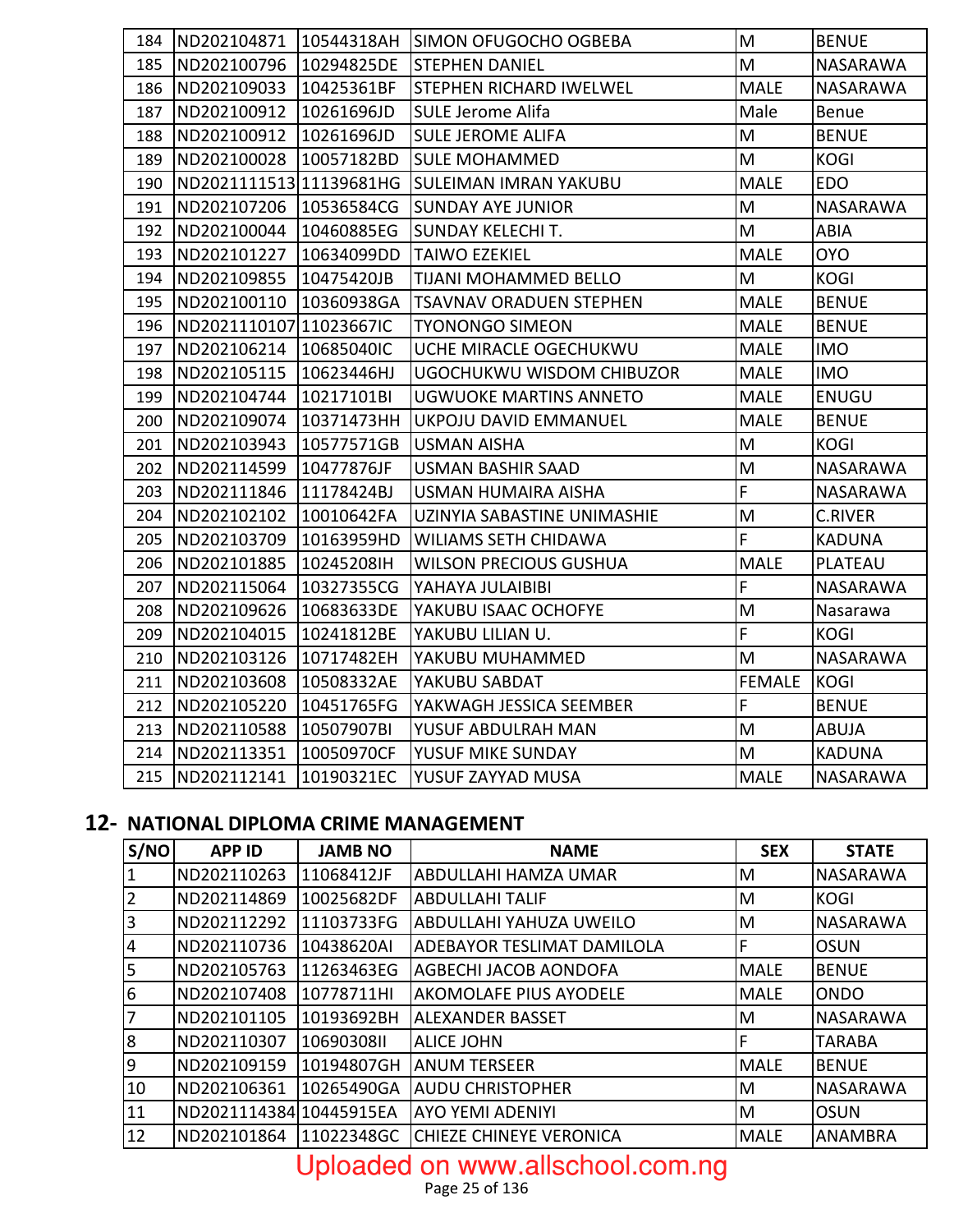| 13 | ND202112477 | 11169763EA | DANIEL GRACE P.                 | F             | PLATEAU         |
|----|-------------|------------|---------------------------------|---------------|-----------------|
| 14 | ND202106700 | 10307513JR | <b>EKWEM CHISOM ANTHONY</b>     | <b>MALE</b>   | <b>IMO</b>      |
| 15 | ND202105913 | 10319196FJ | <b>FRANCIS Ojotu Thankgod</b>   | <b>MALE</b>   | <b>BENUE</b>    |
| 16 | ND202107067 | 11133484ED | <b>GODWIN PATRICIA EMMANUEL</b> | <b>FEMALE</b> | <b>NASARAWA</b> |
| 17 | ND202105427 | 11164923BA | <b>HASSAN LATIFAT OYIZA</b>     | <b>FEMALE</b> | <b>KOGI</b>     |
| 18 | ND202112160 | 10741091DA | <b>IBRAHIM ABDULKARIM</b>       | M             | <b>NAS</b>      |
| 19 | ND202115170 | 10353328JF | <b>IBRAHIM AISHA</b>            | F             | <b>NASARAWA</b> |
| 20 | ND202100273 | 10571481JF | <b>IBRAHIM LAWAL</b>            |               | <b>NASARAWA</b> |
| 21 | ND202112411 | 10258148GH | <b>IBRAHIM OIZA SAUDAH</b>      | F             | <b>EDO</b>      |
| 22 | ND202109354 | 10388889BF | JOSEPH NELSON OLAOLUWA          | <b>MALE</b>   | <b>KOGI</b>     |
| 23 | ND202100264 | 10093528AD | <b>KUTIJU SAMUEL KUTIJU</b>     | M             | <b>NASARAWA</b> |
| 24 | ND202114195 | 10129432FI | MUHAMMAD SANI MUHAMMAD          | M             | NASARAWA        |
| 25 | ND202104509 | 10054561BJ | <b>MUSTAPHA UMAR</b>            | M             | <b>ABUJA</b>    |
| 26 | ND202100691 | 10644663GA | NWOKORIE OGOCHUKWU VIVIAN       | <b>FEMALE</b> | <b>IMO</b>      |
| 27 | ND202114052 | 10798001CA | OLARENWAJU MAYOWA JOHN          | M             | <b>EKITI</b>    |
| 28 | ND202114215 | 10621039CF | <b>SULEIMAN BARAKAH OYIN</b>    | F             | <b>OSUN</b>     |
| 29 | ND202105184 | 11037239AJ | <b>TIZHE JESSICA ANDREW</b>     | F             | <b>ADAMAWA</b>  |
| 30 | ND202103874 | 10862240EC | <b>TURAKI FRANCIS</b>           | M             | <b>KADUNA</b>   |
| 31 | ND202113212 | 11641021ZZ | <b>USMAN MOHAMMED</b>           | M             | <b>NASARAWA</b> |

#### **13- NATIONAL DIPLOMA ELECTRICAL/ELECTRONICS ENGINEERING TECHNOLOGY**

| S/NO           | <b>APP ID</b> | <b>JAMB NO</b> | <b>NAME</b>                        | <b>SEX</b>                                                                                                 | <b>STATE</b>   |
|----------------|---------------|----------------|------------------------------------|------------------------------------------------------------------------------------------------------------|----------------|
| $\mathbf{1}$   | ND202111802   | 11197292JH     | <b>ABDULLAHI ABUBAKAR</b>          | M                                                                                                          | <b>ABUJA</b>   |
| $\overline{2}$ | ND202104553   | 10034901CD     | <b>ABUA CHRISTOPHER UBA</b>        | M                                                                                                          | Nasarawa       |
| 3              | ND202104295   | 10244887IA     | ADEGOKE HENRY AYOMIDE              | <b>MALE</b>                                                                                                | <b>OYO</b>     |
| $\overline{4}$ | ND202100292   | 10490168HJ     | <b>AFOLABI Peter Olayide</b>       | <b>MALE</b>                                                                                                | <b>OYO</b>     |
| 5              | ND202106505   | 10338576CC     | <b>AGADA OJOANACHE DANIEL</b>      | M                                                                                                          | <b>KOGI</b>    |
| 6              | ND202112619   | 10759844DB     | AHMAD ADAMU DIKKO                  | M                                                                                                          | Nasarawa       |
| $\overline{7}$ | ND202112619   | 10759844DB     | <b>AHMED AdamuDikko</b>            | Male                                                                                                       | Nasarawa       |
| 8              | ND202101068   | 10140247BB     | <b>AIGBE JOSHUA OSARETIN</b>       | F                                                                                                          | EDO            |
| 9              | ND202110846   | 11070076GB     | AKAAKUMA IMMANUEL TERYIMA          | M                                                                                                          | <b>BENUE</b>   |
| 10             | ND202106298   | 10145236HJ     | <b>AKOMAYE GODWIN AKOMAYE</b>      | M                                                                                                          | C/RIVER        |
| 11             | ND202105113   | 10234563AA     | ALABI EZEKIEL OLALEKAN             |                                                                                                            | <b>OSUN</b>    |
| 12             | ND 202108523  | 10529690EH     | <b>ALEGU Godwin</b>                | Male                                                                                                       | Benue          |
| 13             | ND202113342   | 10000514HD     | <b>ALPHONSUS JOSHUA SAANET</b>     | M                                                                                                          | <b>BENUE</b>   |
| 14             | ND202107912   | 10511204CB     | <b>ANGWA VICTOR</b>                | M                                                                                                          | <b>BENUE</b>   |
| 15             | ND202100111   | 10354408FG     | <b>ASAGH SIMON SHIMAWANGER</b>     | <b>MALE</b>                                                                                                | <b>BENUE</b>   |
| 16             | ND202113010   | 10226272FD     | AUWAL YAHAYA LEKAN                 | <b>MALE</b>                                                                                                | <b>FCT</b>     |
| 17             | ND202113270   | 11027930JH     | <b>BABA AMEN CHRISTOPHER</b>       | M                                                                                                          | <b>KADUNA</b>  |
| 18             | ND202107841   | 1034499HH      | <b>BARTHOLOMEW EMMANUEL EJIKE</b>  | M                                                                                                          | ENUGU          |
| 19             | ND202112496   | 11047063CF     | <b>BENJAMIN SAMUEL TERSUR</b>      | <b>MALE</b>                                                                                                | <b>BENUE</b>   |
| 20             | ND202104089   | 10148024FJ     | <b>BITRUS EMMANUEL TANKO</b>       |                                                                                                            | <b>AKWANGA</b> |
| 21             | ND202101062   | 11195959CC     | BUSARI MUSTAPHA A.                 | M                                                                                                          | <b>KWARA</b>   |
| 22             | ND202101062   | 11195959CC     | <b>BUSARI Mustapha Abdulwaheed</b> | $\mathsf{M}% _{T}=\mathsf{M}_{T}\!\left( a,b\right) ,\ \mathsf{M}_{T}=\mathsf{M}_{T}\!\left( a,b\right) ,$ | <b>KWARA</b>   |
| 23             | ND202104208   | 10378659FD     | CHIMA GODWIN CHUKWUMA              | ${\sf M}$                                                                                                  | <b>EBONYI</b>  |
| 24             | ND202105651   | 10523182HE     | Chinwike Emmanuel Akachukwu        | ${\sf M}$                                                                                                  | ENUGU          |

#### Uploaded on www.allschool.com.ng

Page 26 of 136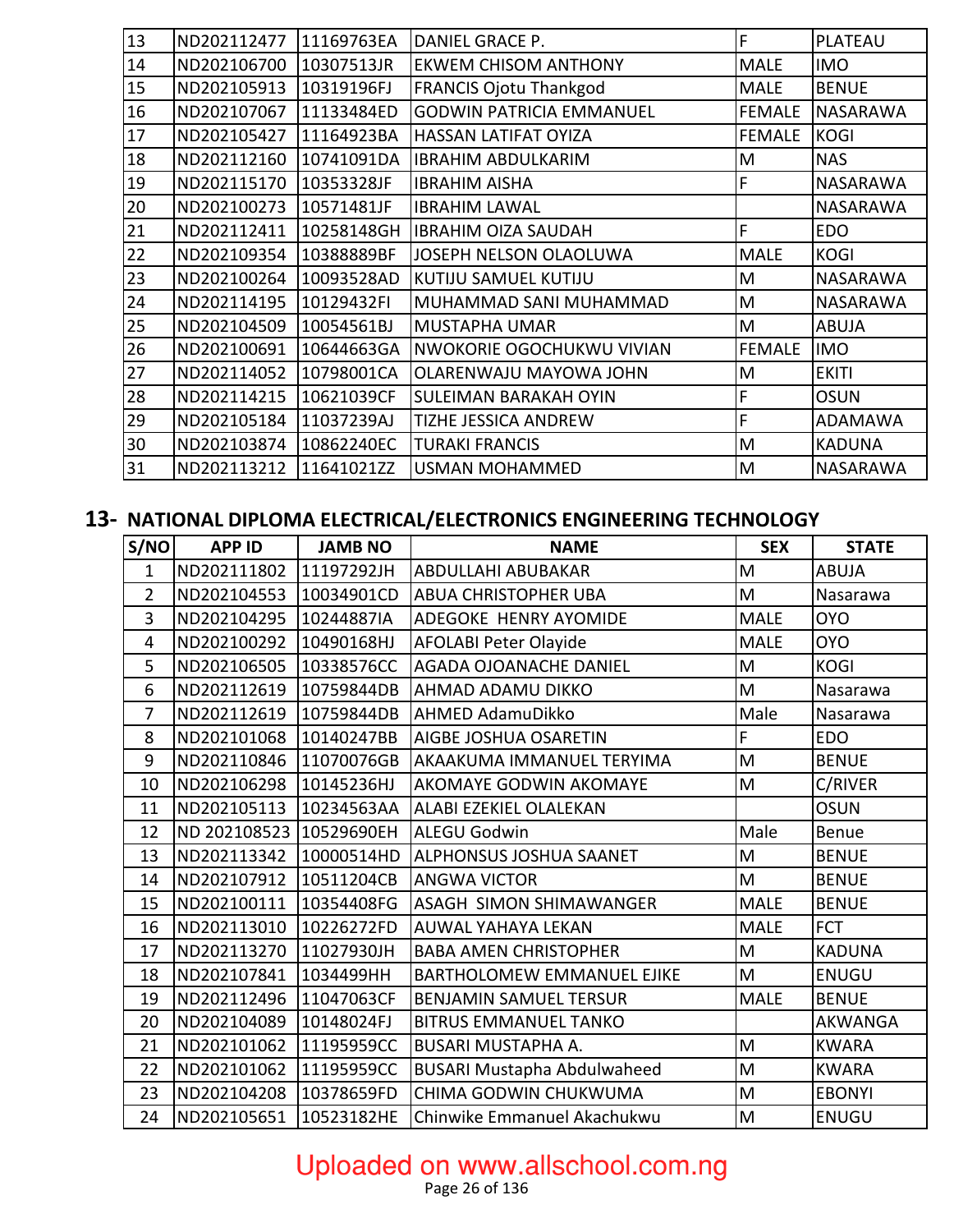| 25 | ND202110075            | 10027057IB  | <b>CLEMENT ESLA ALAKU</b>          | M              | Nasarawa        |
|----|------------------------|-------------|------------------------------------|----------------|-----------------|
| 26 | ND202105412            | 10279749GA  | <b>DANIEL JOSEPH BIKKO</b>         | M              | ABUJA           |
| 27 | ND202106566            | 10614660FD  | <b>DOMINIC GAIUS</b>               | M              | <b>KADUNA</b>   |
| 28 | ND202106321            | 10653129HG  | DUE JIGHJIGH DANIEL                | M              | <b>BENUE</b>    |
| 29 | ND230211220            | 10904659EJ  | <b>DUNG AYUBA JOHN</b>             | ${\sf M}$      | PLATEAU         |
| 30 | ND202110827            | 10047752AG  | <b>EMMANUEL BRIGHT ESLA</b>        | M              | Nasarawa        |
| 31 | ND202114799            | 10748595CC  | <b>EMMANUEL EGBO</b>               | <b>MALE</b>    | <b>BENUE</b>    |
| 32 | ND202103513            | 11044591GJ  | <b>EMMANUEL SAMSON</b>             | M              | PLATEAU         |
| 33 | ND202102448            | 10207721Cl  | <b>EWARIFE PROMISE</b>             | $\overline{F}$ | <b>DELTA</b>    |
| 34 | ND202103038            | 10444701AB  | <b>FESTUS EMMANUEL CHIBUEZE</b>    | <b>MALE</b>    | <b>IMO</b>      |
| 35 | ND202102579            | 10213817HD  | FREDRICK UGOCHKWU F.               | M              | ABIA            |
| 36 | ND202111705            | 1068587AJ   | <b>HEMEN Fabian Terseer</b>        | <b>MALE</b>    | <b>BENUE</b>    |
| 37 | ND202105511            | 10146482CH  | <b>IDRIS IBRAHIM</b>               | M              | <b>NIGER</b>    |
| 38 | ND202107905            | 10181631BJ  | Idris Lukman                       | M              | Kogi            |
| 39 | ND202106597            | 10287921IF  | <b>ILORI OLUWATUNMISE ISRAEL</b>   | M              | <b>MASS COM</b> |
| 40 | ND202105645            | 10346888BD  | <b>INDYORHWER TERESE S.</b>        | M              | <b>BENUE</b>    |
| 41 | ND202114623            | 10591675EB  | Iorliam Terngu                     | M              | Benue           |
| 42 | ND202108345            | 11052710FJ  | <b>ISAAC DARIUS</b>                | <b>MALE</b>    | <b>NIGER</b>    |
| 43 | ND202113174            | 100039050HI | <b>ISHAYA JOSIAH</b>               | ${\sf M}$      | <b>KADUNA</b>   |
| 44 | ND202113822            | 10446010FB  | <b>JIBRIN SHUAIBU MUNIR</b>        | M              | Nasarawa        |
| 45 | ND202113826            | 10982846DE  | <b>JOSHUA KUNANG DUNG</b>          | ${\sf M}$      | PLATEAU         |
| 46 | ND202106947            | 10356842CJ  | KABIRU OMEIZA ABDULRAHEEM          | M              | <b>KOGI</b>     |
| 47 | ND202113522            | 10641721FJ  | <b>KENNEDY CHUKWUNONSO BELIEVE</b> | M              | ABIA            |
| 48 | ND202101899            | 10320864AC  | <b>KUKAYE SOLOMON</b>              | M              | <b>DELTA</b>    |
| 49 | ND202107119            | 10240001CB  | LUCAS ANGUSTINE SAILONG            | M              | PLATEAU         |
| 50 | ND202105350            | 11312585CD  | MADUKA WIBON N.                    | F              | <b>ABUJA</b>    |
| 51 | ND202105202            | 10987680IC  | <b>MANASE Samuel</b>               | Male           | Osun            |
| 52 | ND202112099            | 10163700HE  | MATHEW TOMOTHY DANIEL              | M              | Nasarawa        |
| 53 | ND202112598            | 10677784CF  | <b>MODI CHARLES ONYEDIKA</b>       |                | <b>ENUGU</b>    |
| 54 | ND202111908 10640963AF |             | Mohammed Joshua                    | ${\sf M}$      | Borno           |
| 55 | ND202106997            | 10009114HF  | <b>MOSES DESTINY</b>               | M              | <b>KOGI</b>     |
| 56 | ND202105037            | 11232759AI  | MUHAMMAD MUSA MUHAMMED             | M              | <b>NASARAWA</b> |
| 57 | ND202102184            | 1203103AA   | <b>MUHAMMED SHERIFUDEEN</b>        | M              | <b>EDO</b>      |
| 58 | ND202115541            | 10646362AH  | MUHAMMED SULEIMAN ABUJA            | M              | <b>FCT</b>      |
| 59 | ND202111910            | 1096398CG   | NWINYA Chidiebere Daniel           | Male           | Ebonyi          |
| 60 | ND202110475            | 10013621DH  | <b>ODE PATRICK AGBO</b>            | M              | <b>BENUE</b>    |
| 61 | ND202106448            | 10004234AB  | <b>ODUM PAULINUS OKANGA</b>        | M              | <b>BENUE</b>    |
| 62 | ND202101207            | 10634457CG  | <b>OGANTO SIMEON</b>               | M              | <b>KADUNA</b>   |
| 63 | ND202107466            | 10645349DJ  | OGEWU DAVID MONDAY                 | <b>MALE</b>    | <b>BENUE</b>    |
| 64 | ND202108973            | 10912196DJ  | <b>OLADELE HONESTY</b>             | M              | <b>KOGI</b>     |
| 65 | ND202103972            | 1203103AA   | OLAIDE KAYODE IYANUOLUWA           | M              | NASARAWA        |
| 66 | ND202113030            | 10839149FH  | <b>OLAJIDE TOHEEB OPEYEMI</b>      | <b>MALE</b>    | <b>OSUN</b>     |
| 67 | ND202100723            | 10225305EE  | <b>OLANIYI OLALEKAN YUSUF</b>      | M              | <b>OYO</b>      |
| 68 | ND202113688            | 10042360FD  | OLOGE EMMANUEL KOLAWOLE            | M              | <b>KOGI</b>     |
| 69 | ND202113389            | 10754994DB  | <b>OLUKOYA SAMUEL ADENIYI</b>      | M              | COMP SCI.       |
| 70 | ND202109349            | 11165037FG  | Onuche Ochai Simeon                | M              | Kogi            |
| 71 | ND202111025            | 10365689GG  | OPARA GRACE CHINEMEREM             | F              | <b>IMO</b>      |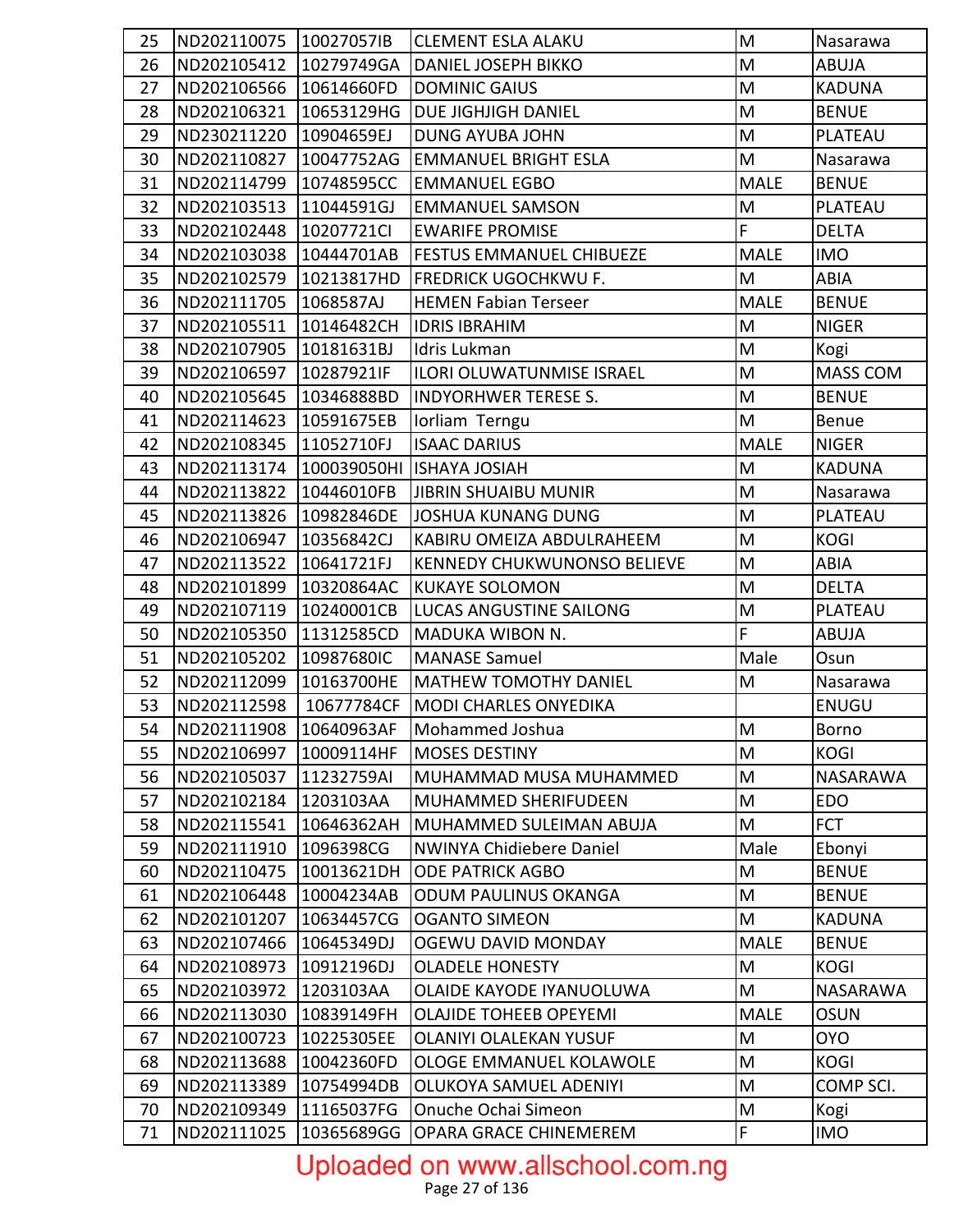| 72 | ND202109554  | 10641084DA | <b>OSENI NUHU OZOVEHE</b>    | M           | <b>KOGI</b>     |
|----|--------------|------------|------------------------------|-------------|-----------------|
| 73 | ND202101953  | 10691156GH | OTOLORIN MICHAEL ABAYOMI     | <b>MALE</b> | <b>KWARA</b>    |
| 74 | ND202110587  | 10562625IF | <b>OYEDELE FELIX ABAYOMI</b> | M           | <b>OYO</b>      |
| 75 | ND202102005  | 10702751AJ | PAKA IOMANGA DAVID           | M           | <b>BENUE</b>    |
| 76 | ND202104613  | 10538344DG | <b>RABIU UMAR USMAN</b>      | M           | NASARAWA        |
| 77 | ND202I245321 | 10052237AH | ROBERT EMMANUEL NONSO        | M           | ANAMBRA         |
| 78 | ND202110432  | 1254632IA  | SAHABI KAMARUDEEN            | M           | <b>KANO</b>     |
| 79 | ND202100093  | 10331565AG | SALAWU ABDULMALIK O.         |             | <b>KOGI</b>     |
| 80 | ND202102014  | 10568454FI | <b>SHAMMAH INDETE</b>        | M           | Nasarawa        |
| 81 | ND202113805  | 11195846HA | <b>SHUAIBU MAIGORO</b>       |             | <b>NASARAWA</b> |
| 82 | ND202113732  | 11211286BJ | TAKWA NASHON GAJI            | <b>MALE</b> | <b>ADAMAWA</b>  |
| 83 | ND202107177  | 10784527JA | TANIMOLA MONDAY OLUWAFEMI    | <b>MALE</b> | <b>KOGI</b>     |
| 84 | ND202I054628 | 10303654Cl | <b>TYOOR SUGHTER SIMEON</b>  | M           | <b>BENUE</b>    |
| 85 | ND202102319  | 10503381BG | <b>UDEH ABRAHAM IKEDI</b>    | M           | <b>ENUGU</b>    |
| 86 | ND202102927  | 10433106GA | <b>USMAN BASHIR SHUAIBU</b>  | M           | <b>KOGI</b>     |
| 87 | ND202100699  | 10740353ED | <b>USMAN MARSHAL</b>         | M           | <b>KADUNA</b>   |
| 88 | ND202104191  | 11225034JH | WALTER BERNARD UCHENNA       | M           | <b>ENUGU</b>    |
| 89 | ND202100476  | 10211399FC | YAKUBU BELIEVETH KAZACHAT    | M           | <b>KADUNA</b>   |
| 90 | ND202102995  | 1254632IA  | YUNUSA BILAL                 | M           | <b>KOGI</b>     |
| 91 | ND202106574  | 10328083HD | <b>YUSUF Haruna</b>          | <b>MALE</b> | <b>BENUE</b>    |

#### **14- NATIONAL DIPLOMA ENVIRONMENTAL SCIENCE AND MANAGEMENT TECHNOLOGY**

| S/NO           | <b>APP ID</b> | <b>JAMB NO</b> | <b>NAME</b>                         | <b>SEX</b>    | <b>STATE</b>    |
|----------------|---------------|----------------|-------------------------------------|---------------|-----------------|
| $\mathbf{1}$   | ND202106080   | 10698223BC     | <b>ABRAHAM CECILIA MERCY</b>        | <b>FEMALE</b> | <b>NASARAWA</b> |
| $\overline{2}$ | ND202114848   | 10867966DD     | <b>ABUBAKAR JIBRIN LADAN</b>        | M             | <b>NAS</b>      |
| 3              | ND202104986   | 10078191DG     | <b>ANUGWOLU MARYJANE CHIDERA</b>    | F             | <b>IMO</b>      |
| 4              | ND202108441   | 10119377FG     | <b>BALA PATIENCE</b>                | F             | <b>KADUNA</b>   |
| 5              | ND202112831   | 10066699HH     | <b>CHRISTOPHER QUEEN SOMO</b>       | F             | <b>KADUNA</b>   |
| 6              | ND202114463   | 10109256FI     | <b>FREDRICK CATHRIN</b>             | F             | <b>ANAMBRA</b>  |
| 7              | ND202102629   | 10912235BJ     | <b>ILALOKHOIN PROMISE IDIAKHOWA</b> | F             | <b>EDO</b>      |
| 8              | ND202101243   | 10122621EB     | <b>MIRACLE JOSEPH</b>               | $\mathsf F$   | <b>NASARAWA</b> |
| 9              | ND202110091   | 10935756HC     | NNAJI MERCY CHINONSO                | F             | <b>ENUGU</b>    |
| 10             | ND202111047   | 10044546JB     | OGWUCHE HELEN PAULINA               | F             | <b>BENUE</b>    |
| 11             | ND202113611   | 10144176FI     | <b>OKOH ENE ALICE</b>               | $\mathsf F$   | <b>BENUE</b>    |
| 12             | ND202105076   | 10637233EA     | <b>ONYIA CHISOM</b>                 | F             | <b>ENUGU</b>    |
| 13             | ND202100433   | 10356873DD     | <b>SUNDAY BLESSING ETENG</b>        | F             | <b>C/RIVERS</b> |
| 14             | ND202104199   | 10272697HA     | <b>SYLVESTER OCHANYA GLORIA</b>     | F             | <b>BENUE</b>    |
| 15             | ND202113699   | 10050896FD     | <b>UKAH FAITH</b>                   | M             | <b>NIGER</b>    |
| 16             | ND202100123   | 12043012AA     | <b>UMAR MUSA</b>                    | M             | <b>NASARAWA</b> |
| 17             | ND202103847   | 10094005CH     | WAZIRI JACINTA ONOMBIAN             | F             | <b>KADUNA</b>   |

#### **15- NATIONAL DIPLOMA ESTATE MANAGEMENT AND VALUATION**

| S/NO | <b>APP ID</b>          | <b>JAMB NO</b> | <b>NAME</b>                                  | <b>SEX</b> | <b>STATE</b> |
|------|------------------------|----------------|----------------------------------------------|------------|--------------|
|      | IND202112800           |                | 10095160HA ABDULKAREEM ABDULSALAM            | ΙM         | INIGER       |
|      |                        |                | ND202107749 10262314IC ADONDUWA VICTOR OLOFU | ΙM         | <b>BENUE</b> |
|      |                        |                | ND202111837   10142104GG   Agih Terry Ukuru  | ΙM         | <b>Benue</b> |
| 4    | ND202103633 10603998CJ |                | <b>AGOMI AISHA ORAHACHI</b>                  |            | <b>IKOGI</b> |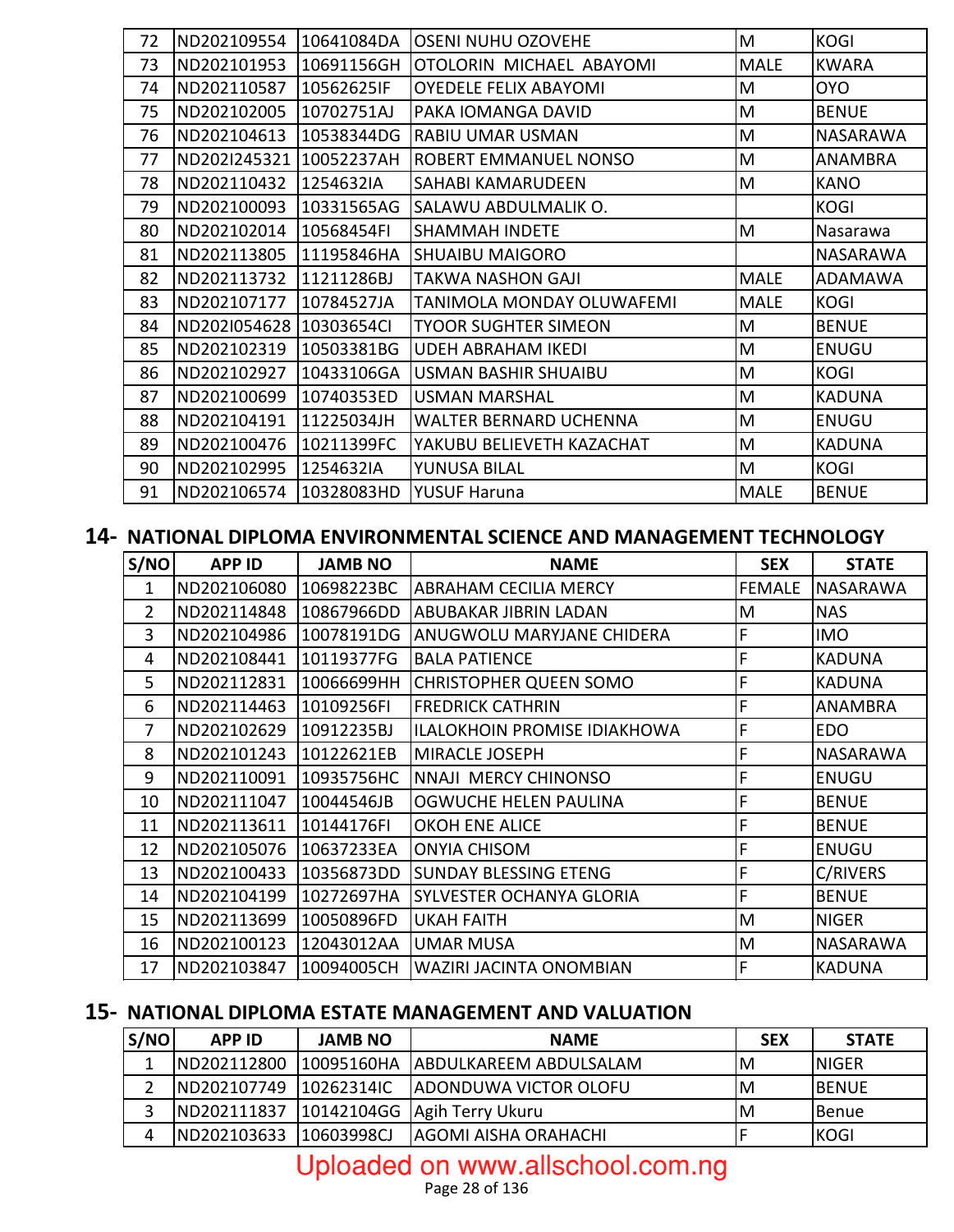| 5  | ND202I546232 10209313AF |            | ALAFIN JOSHUA IDUMATIENEMO      | M           |                 |
|----|-------------------------|------------|---------------------------------|-------------|-----------------|
| 6  | ND202I546233 10342097DC |            | <b>CHRISTOPHER STEPHEN BEST</b> | M           |                 |
| 7  | ND202102512             | 15090812BA | <b>FAITH ISAH ALAKU</b>         | F           | <b>NAS</b>      |
| 8  | ND202114488             | 10419946GB | <b>IBRAHIM MUSA</b>             | M           | <b>NASARAWA</b> |
| 9  | ND202114236             | 11079196EE | <b>IMRANA YUSUF ABDULFATAI</b>  | M           | <b>NASARAWA</b> |
| 10 | ND202102751             | 10270439FE | <b>ISAAC MARY</b>               | F           | <b>OSUN</b>     |
| 11 | ND202100726             | 10278355HB | <b>ISAH ADAM ISAH</b>           | M           | <b>NASARAWA</b> |
| 12 | ND202107625             | 10938911BG | <b>ISAH AMINA</b>               | M           | <b>KOGI</b>     |
| 13 | ND202112000             | 11083487HC | <b>ISAH NAZIFI MUHAMMAD</b>     | M           | <b>NASARAWA</b> |
| 14 | ND202103433             | 10865150EC | Ofili Favour Osinachukwu        | F           | Delta           |
| 15 | ND202101500             | 10394082FD | <b>ONYEBUCHI NMESOMA</b>        | F           | <b>IMO</b>      |
| 16 | ND202112419             | 1103411AE  | <b>SHUAIBU VICTOR OYALE</b>     | <b>MALE</b> | <b>BENUE</b>    |
| 17 | ND202106020             | 10363889DE | <b>SUNDAY SOLOMON ANIBE</b>     | M           | <b>NASARAWA</b> |
| 18 | ND202110785             | 10180877FA | <b>UPER APOSTLE ANDREW</b>      | M           | <b>BENUE</b>    |

#### **16- NATIONAL DIPLOMA HOSPITALITY MANAGEMENT**

| S/NO                    | <b>APP ID</b> | <b>JAMB NO</b> | <b>NAME</b>                     | <b>SEX</b>     | <b>STATE</b>    |
|-------------------------|---------------|----------------|---------------------------------|----------------|-----------------|
| 1                       | ND202111037   | 11336620IG     | <b>ABDUL MATA</b>               | F              | <b>KOGI</b>     |
| $\overline{2}$          | ND202100452   | 10312028CJ     | Abdulazeez Bashirat E           | F              | <b>NAS</b>      |
| 3                       | ND102110213   | 10904302FD     | ABDULKAREEM MOTUNRAYO           | $\overline{F}$ | <b>OYO</b>      |
| $\overline{\mathbf{4}}$ | ND202110501   | 10638795BA     | ABDULLAHI FATIMA GUMUL          | F              | <b>NASARAWA</b> |
| 5                       | ND202100148   | 11014340DA     | ABUBAKAR SADIQA                 | F              | NASARAWA        |
| 6                       | ND202111515   | 10617282EE     | AFOLABI JANET BUKOLA            | F              | <b>ONDO</b>     |
| 7                       | ND202102859   | 11131329AJ     | <b>AGABE MERCY</b>              | F              | <b>NASARAWA</b> |
| 8                       | ND202112500   | 10457400CF     | AGBO BLESSING ADIYA             | F              | C/R             |
| 9                       | ND202106965   | 10820545JE     | <b>AKOR HOPE HELLEN</b>         | F              | <b>ENUGU</b>    |
| 10                      | ND202101224   | 10589751AB     | AONDOWASE MINUESE JANNIFER      | F              | <b>BENUE</b>    |
| 11                      | ND202103297   | 10959287JF     | <b>BEM DORIS ERYUM</b>          | F              | <b>NASARAWA</b> |
| 12                      | ND202106817   | 10690308IJ     | <b>EKECHALU EDACHE EMMANUEL</b> | M              | <b>TARABA</b>   |
| 13                      | ND202112743   | 11269542EF     | <b>GODWIN O FAITH</b>           | F              | <b>NASARAWA</b> |
| 14                      | ND202113024   | 10873927JF     | <b>HUSSAINI ZAINAB</b>          | F              | <b>NASS</b>     |
| 15                      | ND202109340   | 10546545BJ     | <b>ITUMU PATIENCE MZAMBLE</b>   | F              | C/RIVER         |
| 16                      | ND202109804   | 10924101CA     | <b>KWAGHTAMEN FAITH</b>         | F              | <b>BENUE</b>    |
| 17                      | ND202112732   | 10461260IF     | <b>MERCY YAKUBU</b>             | $\overline{F}$ | <b>KADUNA</b>   |
| 18                      | ND202104389   | 10617766EH     | <b>MOSES BLESSING ENUWA</b>     | F              | <b>NASS</b>     |
| 19                      | ND202114049   | 10011159FI     | MUSA HAUWA LAB ARAN             | F              | <b>NASS</b>     |
| 20                      | ND202102633   | 11273402AI     | OGALEBE HASSANA OBAGU           | F              | <b>NASARAWA</b> |
| 21                      | ND202113617   | 10994012AB     | OKAFOR EZINNE DESTINY           | F              | <b>IMO</b>      |
| 22                      | ND202110127   | 10541100FI     | ONUIGBO KENECHUKWU SHEDRACK     | M              | <b>ENUGU</b>    |
| 23                      | ND202113326   | 10218371II     | ORAZULIKE JOVITA KELECHI        | M              | ANAMBRA         |
| 24                      | ND202101633   | 10050116GF     | <b>ORJIEKW GIFT NNENNA</b>      | F              | <b>IMO</b>      |
| 25                      | ND202100764   | 10771555BC     | OYIBO JEREMIAH INALEGWU         | M              | <b>BENUE</b>    |
| 26                      | ND202109445   | 10237830AI     | <b>SOLOMON ANZAKU</b>           | M              | <b>NASS</b>     |
| 27                      | ND202107364   | 10766432FF     | TIJJANI KASHIM ONORUOIZA        | M              | <b>NIGER</b>    |
| 28                      | ND202112621   | 10883508GE     | <b>UKADIKE CHIOMA ESTHER</b>    | $\overline{F}$ | <b>DELTA</b>    |
| 29                      | ND202109827   | 11194788ED     | YAKUBU UGU                      | M              | NASARAWA        |
| 30                      | ND202109980   | 10692554EE     | ZAKKA ADA BLESSING              | F              | <b>NAS</b>      |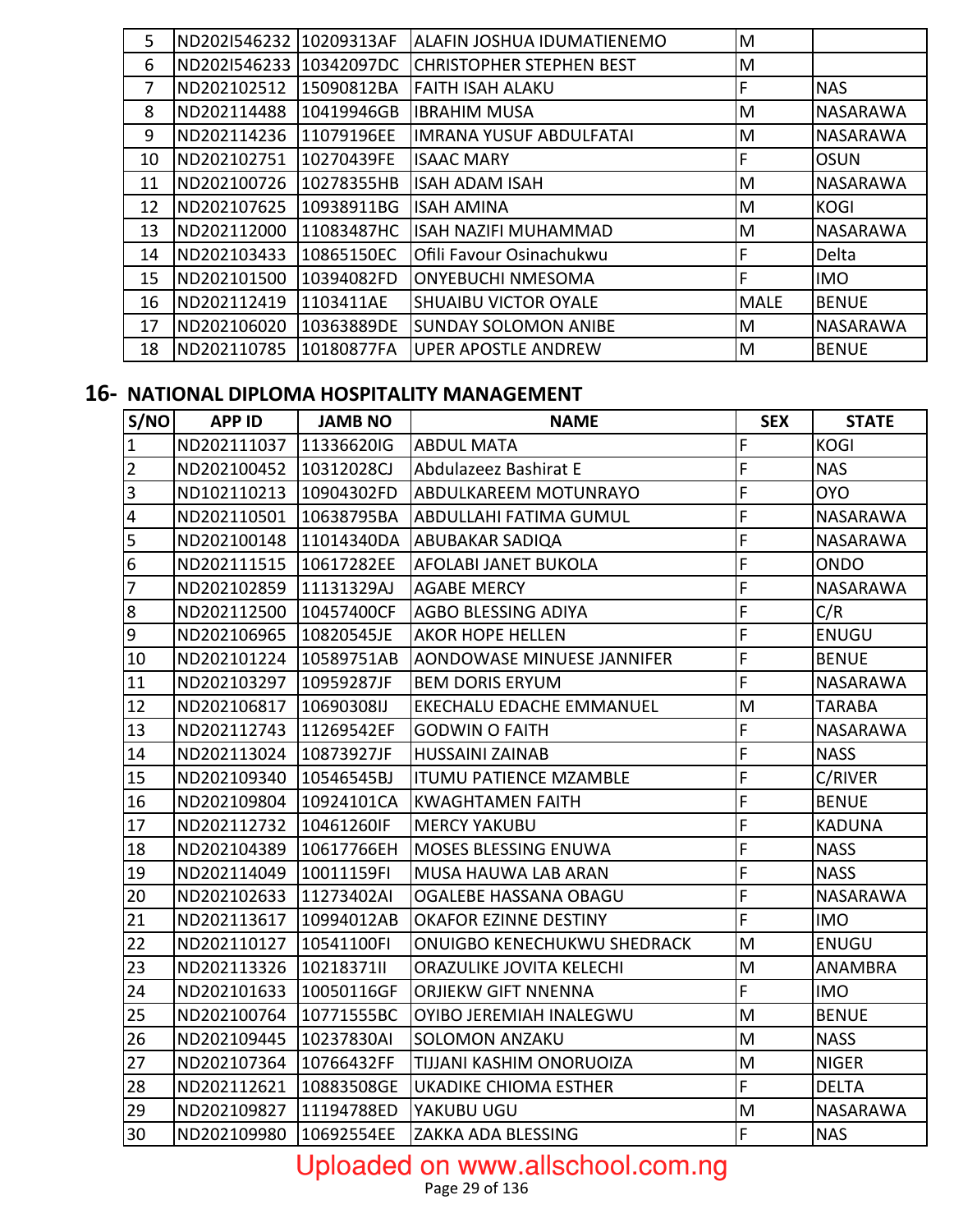#### **17- NATIONAL DIPLOMA LIBRARY SCIENCE**

| S/NO           | <b>APP ID</b>          | <b>JAMB NO</b> | <b>NAME</b>                      | <b>SEX</b>    | <b>STATE</b>       |
|----------------|------------------------|----------------|----------------------------------|---------------|--------------------|
| 1              | ND20210582             | 10080630JB     | <b>ABDULMALIK AISHAT</b>         | <b>FEMALE</b> | <b>KOGI</b>        |
| $\overline{2}$ | ND202100360            | 10086515JA     | ABIMBOLA SULIYAT OLABISI         | <b>FEMALE</b> | <b>OYO</b>         |
| 3              | ND202112642            | 10050959HG     | <b>ABUBAKAR ALHASSAN</b>         | M             | NASARAWA           |
| 4              | ND202100686            | 10362385IE     | ADAMU OBASANJO OGBERE            | M             | NASARAWA           |
| 5              | ND202111454            | 10546324AA     | <b>ADEBAYO JANET OHUNENE</b>     | <b>FEMALE</b> | <b>KOGI</b>        |
| 6              | ND202103440            | 10546324AA     | <b>ADESOJI BISOLA TOMIWA</b>     | <b>FEMALE</b> | <b>OSUN STATE</b>  |
| $\overline{7}$ | ND202105589            | 10863171GC     | ADEYINKA ADEBISI O.              | M             | <b>OGUN</b>        |
| 8              | ND202112075            | 10546324AA     | <b>ADIH AUGUSTA BLESSING</b>     | <b>FEMALE</b> | NASARAWA           |
| 9              | ND202103467            | 10546324AA     | ADIH KELVIN OJOCHIDE             | <b>MALE</b>   | <b>KOGI</b>        |
| 10             | ND202107565            | 10931988EA     | <b>AGADA BENEDICTA OCHUOLE</b>   | <b>FEMALE</b> | <b>KOGI</b>        |
| 11             | ND202108318            | 10398908CI     | AGBO JOSEPH INALEGWU             | <b>MALE</b>   | <b>BENUE</b>       |
| 12             | ND202111384            | 11249067GJ     | <b>AGI Yusuf Osu</b>             | Male          | Nasarawa           |
| 13             | ND202114264            | 11276713GG     | <b>AHMAD SALAMATU MOHAMMMED</b>  | F             | NASARAWA           |
| 14             | ND202100662            | 10948016FF     | AIBINUOMO OLUWASEYI BLESSING     | <b>FEMALE</b> | <b>ONDO</b>        |
| 15             | ND202108572            | 10546324AA     | <b>AKABUEZE KELECHI</b>          | <b>MALE</b>   | ABUJA              |
| 16             | ND202113407            | 10645491AB     | ALIYU HAFSAT BAGOBIRI            | F             | <b>NASARAWA</b>    |
| 17             | ND202114206            | 10546324AA     | <b>ALIYU MUSTAPHA ADEIZA</b>     | <b>MALE</b>   | <b>KOGI</b>        |
| 18             | ND202114205            | 10546324AA     | <b>ALIYU ZAINAB ISIAKA</b>       | <b>FEMAL</b>  | <b>KOGI</b>        |
| 19             | ND202114065            | 10691198DF     | Ameenu Sakeenat Obagu            | F.            | Nasarawa           |
| 20             | ND202106176            | 10546324AA     | AMOS COMFORT JOY                 | <b>FEMALE</b> | NASARAWA           |
| 21             | ND202107546            | 10546324AA     | <b>AMU VICTORY IYANISE</b>       | <b>FEMALE</b> | <b>EDO</b>         |
| 22             | ND202102946            | 10196095ID     | <b>ANDREW ISAAC</b>              | M             | <b>BENUE</b>       |
| 23             | ND202107592            | 10925807ED     | <b>ANOWUDA ZAINAB</b>            | <b>FEMALE</b> | <b>KOGI</b>        |
| 24             | ND202104147            | 10546324AA     | <b>ANTHONY ABEL BONET</b>        | <b>MALE</b>   | <b>KADUNA</b>      |
| 25             | ND202110484            | 10472761BH     | <b>ANTHONY PRECIOUS NWAKAEGO</b> | <b>FEMALE</b> | <b>DELTA</b>       |
| 26             | ND202104261            | 10546324AA     | <b>ANWUSI GLORIA CHINAZA</b>     | <b>FEMALE</b> | <b>FCT</b>         |
| 27             | ND202101284            | 10795784HF     | <b>AVEKA AWWAL OMEIZA</b>        | <b>MALE</b>   | <b>KOGI</b>        |
| 28             | ND202102272            | 10506066BC     | <b>CHIBUIKE AGBOEZE</b>          | M             | <b>ENUGU</b>       |
| 29             | ND202106039 10957139EA |                | COMFORT ROBSON UFORD             | $\mathsf F$   | AKWA IBOM          |
| 30             | ND202112891            | 11275688DH     | <b>DAUDA SILIFAT OHUNENE</b>     | <b>FEMALE</b> | <b>KOGI</b>        |
| 31             | ND202107066            |                | 10004530ZFA DAVID ISRAEL IMARHIA | <b>MALE</b>   | <b>EDO</b>         |
| 32             | ND202110946            | 10209410AF     | <b>DAVID JOSHUA AHEGBE</b>       | <b>MALE</b>   | <b>EDO</b>         |
| 33             | ND202113975            | 10276742GA     | <b>DAVID REGINA USHIE</b>        | F             | NASARAWA           |
| 34             | ND202105587            | 10546324AA     | <b>DAVID YUSUF</b>               | <b>MALE</b>   | <b>FCT</b>         |
| 35             | ND202111255            | 1106865FC      | <b>EDEM VICTORY OTOBONG</b>      | F             | <b>C.RIVER</b>     |
| 36             | ND202101464            | 10392413BG     | <b>EGBUNG FELICIA UKE</b>        | <b>FEMALE</b> | <b>CROSS RIVER</b> |
| 37             | ND202104580            | 1085802EG      | EMENANDU KINGSLEY CHIGEKWU       | <b>MALE</b>   | <b>IMO</b>         |
| 38             | ND202I04514            | 10103215EC     | <b>EMMANUEL FAITH BASSEY</b>     | F             | A/IBOM             |
| 39             | ND202104211            | 10546324AA     | <b>EWA EVE</b>                   | <b>FEMAL</b>  | NASARAWA           |
| 40             | ND202113352            | 10995433AG     | <b>GKWAGHGBA LUPER CALVIN</b>    | M             | <b>BENUE</b>       |
| 41             | ND202114432            | 10244474FI     | <b>GODWIN REGINA</b>             | F.            | <b>BENUE</b>       |
| 42             | ND202113756            | 10546324AA     | <b>GWATANA NAOMI</b>             | <b>FEMALE</b> | NASARAWA           |
| 43             | ND202105329            | 10446240EA     | <b>HASSAN IBRAHIM</b>            | <b>MALE</b>   | NASARAWA           |
| 44             | ND202102561            | 10546324AA     | <b>IBE IFEANYI</b>               | <b>MALE</b>   | <b>EBONYI</b>      |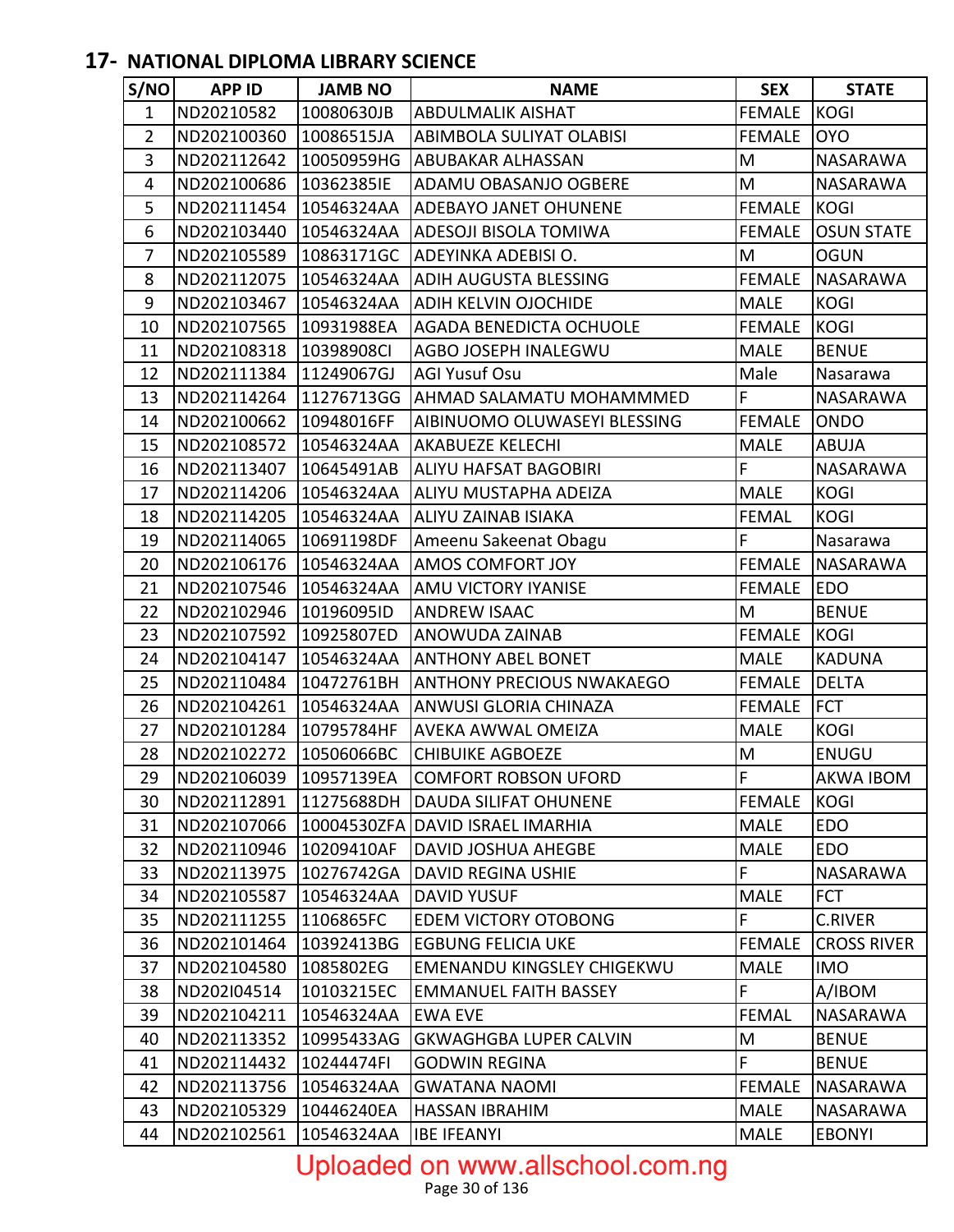| 45 | ND202112313            | 10320607JE | <b>IORKYAA BELLA</b>         | FEMALE BENUE   |                 |
|----|------------------------|------------|------------------------------|----------------|-----------------|
| 46 | ND202105534            | 10315917AC | ISAH AYISHAT UFEDO           | <b>FEMALE</b>  | <b>KOGI</b>     |
| 47 | ND202104917            | 11069526FA | <b>ISAH ALIYU</b>            | <b>MALE</b>    | <b>KOGI</b>     |
| 48 | ND202113035            | 10977286DA | <b>ISAH BEREKETU</b>         | M              | <b>KOGI</b>     |
| 49 | ND202100076            | 10546324AA | <b>ISHAYA HAPPINESS</b>      | <b>FEMALE</b>  | <b>KADUNA</b>   |
| 50 | ND202104378            | 10546324AA | <b>JACOB AUSTINE</b>         | <b>MALE</b>    | <b>NASARAWA</b> |
| 51 | ND202107548            | 10153947DJ | <b>JARUMI STEPHEN</b>        | <b>FEMALE</b>  | <b>NASARAWA</b> |
| 52 | ND202110522            | 10000230EH | <b>JIBRIN MUFIDAT</b>        | $\mathsf{F}$   | <b>KOGI</b>     |
| 53 | ND202102231            | 10428152IB | <b>JOSEPH ASHE</b>           | <b>FEMALE</b>  | NASARAWA        |
| 54 | ND202104022            | 10751290IF | JOSHUA Abeson Musa           | Male           | Nasarawa        |
| 55 | ND202102198            | 10356642EH | <b>KIO SUCCESS TARIERE</b>   | <b>MALE</b>    | <b>BAYELSA</b>  |
| 56 | ND202102496            | 10425020GI | LAMBERT VICTORIA CHISOM      | <b>FEMALE</b>  | <b>IMO</b>      |
| 57 | ND202114143            | 11011386GF | LASHIMA NGUUGWAN JACINTHA    | <b>FEMALE</b>  | <b>BENUE</b>    |
| 58 | ND202108495            | 11163108DC | <b>LAZARUS BEAUTY</b>        | <b>MALE</b>    | <b>FCT</b>      |
| 59 | ND202112834            | 11257289BA | MADU FAVOUR UJU              | <b>FEMALE</b>  | <b>IMO</b>      |
| 60 | ND202114611            | 10546324AA | <b>MARK PEACE ONWUMA</b>     | FEMALE         | <b>DELTA</b>    |
| 61 | ND202104273            | 10128492GF | MHAMMEDJAMIU RAHIMAT OVAYOZA | <b>FEMALE</b>  | <b>KOGI</b>     |
| 62 | ND202I057812           | 10679520Cl | MICHAEL EMMANUEL OJOCHEMI    | M              | <b>BENUE</b>    |
| 63 | ND202104380            | 10210816FF | NDUBUISI ISRAEL CHINECHEREM  | <b>MALE</b>    | ANAMBRA         |
| 64 | ND202112009            | 10158526HG | NURUDEEN SHAMSIYA OYIZA      | <b>FEMALE</b>  | <b>NASARAWA</b> |
| 65 | ND202101513            | 10200529HA | NWATU IFECHUKWU              | <b>MALE</b>    | <b>ENUGU</b>    |
| 66 | ND202104485            | 10546324AA | NZEREM EMMANUEL CHIGOZIE     | <b>MALE</b>    | <b>IMO</b>      |
| 67 | ND202104341            | 11270798GA | <b>OBOYI JOY JOHN</b>        | <b>FEMALE</b>  | <b>BENUE</b>    |
| 68 | ND202104347            | 11274327EG | <b>OBOYI PEACE</b>           | <b>FEMALE</b>  | <b>BENUE</b>    |
| 69 | ND202104004            | 10225673AH | <b>ODULAJA KEMI SEUN</b>     | <b>FEMALE</b>  | <b>OGUN</b>     |
| 70 | ND202100151            | 10702740EB | <b>OJONGBEDE FAVOUR</b>      | $\mathsf F$    | <b>EDO</b>      |
| 71 | ND202106293            | 10780339EE | Okah Blessing C.             | $\overline{F}$ | Ebonyi          |
| 72 | ND202111964            | 10267276DH | OKEKE RUTH CHISOM            | FEMALE         | <b>ANAMBRA</b>  |
| 73 | ND202102967            | 10088573CH | <b>OKON ROSE NYONG</b>       | FEMALE         | C/RIVER         |
| 74 | ND202100382 10546324AA |            | <b>OLAOSEBIKAN ATUNRAMU</b>  | FEMALE OSUN    |                 |
| 75 | ND202107301            | 10286442GA | OLOWO AYOMIDE DADA           | <b>MALE</b>    | <b>KOGI</b>     |
| 76 | ND202107701            | 10544766BC | Onah Favour                  | $\mathsf F$    | C/river         |
| 77 | ND202103515            | 11006552BH | Onoja Grace E                | $\mathsf{F}$   | <b>Benue</b>    |
| 78 | ND202103515            | 11006552BH | <b>ONOJA GRACE ENE</b>       | <b>FEMALE</b>  | <b>BENUE</b>    |
| 79 | ND202103183            | 11280330HJ | ONOJA HELEN OCHANYA          |                | NASARAWA        |
| 80 | ND202113689            | 11506969GF | <b>PATRICK PROSPER</b>       | <b>MALE</b>    | <b>BORNO</b>    |
| 81 | ND202107532            | 10035719JB | PAUL ONUH JOHN               | <b>MALE</b>    | <b>BENUE</b>    |
| 82 | ND202100142            | 10056698BA | PHLIP JUDE OCHE              | M              | <b>BENUE</b>    |
| 83 | ND202112161            | 11073328JB | SALIHU MUFIDAT IZE           | <b>FEMALE</b>  | <b>KOGI</b>     |
| 84 | ND202I05482            | 11180376BH | <b>SANUSI ABBAS</b>          | M              | <b>NIGER</b>    |
| 85 | ND202112470            | 10546324AA | <b>SMART NASON AKA</b>       | <b>MALE</b>    | NASARAWA        |
| 86 | ND202108836            | 11114317CD | STEPHEN AMAYA BLESSING       | <b>FEMALE</b>  | <b>KADUNA</b>   |
| 87 | ND202105533            | 11019269IE | <b>SULEIMAN FARUQ</b>        | <b>MALE</b>    | <b>KOGI</b>     |
| 88 | ND202101635            | 10546324AA | <b>SULEIMAN GOODNESS</b>     | <b>FEMALE</b>  | NASARAWA        |
| 89 | ND202100753            | 10908201JD | <b>SUNDAY IBUKUN AYOMIDE</b> | <b>MALE</b>    | ONDO            |
| 90 | ND202103913            | 10046231IA | <b>SUNDAY KATE ACHETU</b>    | $\mathsf{F}$   | <b>BENUE</b>    |
| 91 | ND202113288            | 10546324AA | <b>SUNDAY SUSAN BEAUTY</b>   | <b>FEMALE</b>  | <b>FCT</b>      |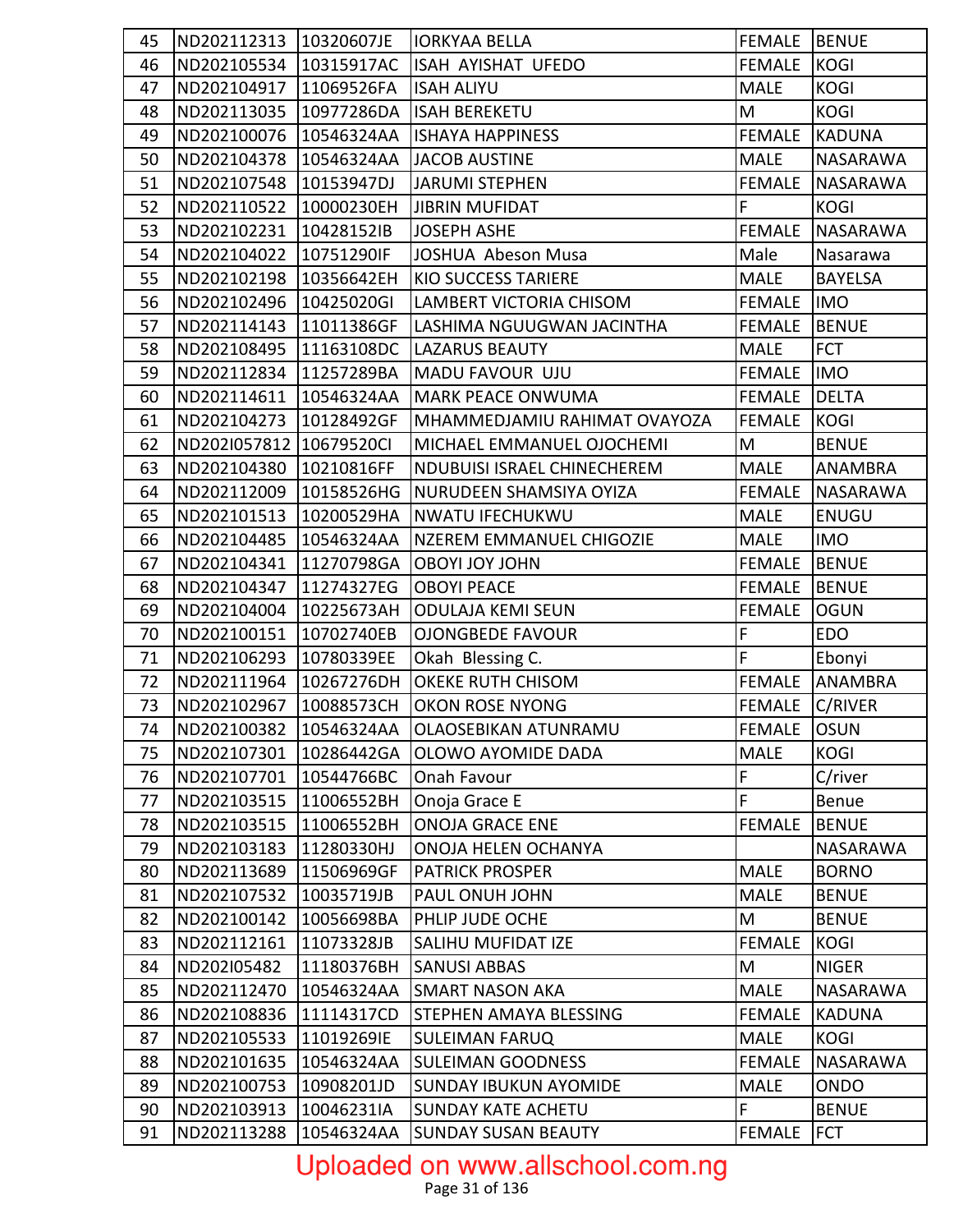| 92  | ND202114237 | 10546324AA | TIMOTHY JEREMIAN                | <b>MALE</b>   | <b>KADUNA</b>       |
|-----|-------------|------------|---------------------------------|---------------|---------------------|
| 93  | ND202112871 | 10023362BB | <b>TSAR ORSEER ERIC</b>         | M             | <b>BENUE</b>        |
| 94  | ND202105379 | 10597055AD | <b>UDOETUK IMABONG FRANCIS</b>  | <b>FEMALE</b> | <b>AKWA IBOM</b>    |
| 95  | ND202104876 | 11101186DE | <b>UGBE UKEIYI FAVOUR</b>       |               | <b>C/RIVER</b>      |
| 96  | ND202100817 | 1003544FC  | UJAH ROSEMARY BONIFACE          | <b>FEMALE</b> | <b>BENUE</b>        |
| 97  | ND202102647 | 10023136BA | <b>UKPATA LUCY OTELAHU</b>      | <b>FEMALE</b> | <b>CROSS RIVER</b>  |
| 98  | ND202112695 | 11062683BG | <b>USMAN ASHATU OTTO</b>        | FEMALE        | <b>NASARAWA</b>     |
| 99  | ND202113957 | 11062614BB | USMAN YAKUBU BALA               | <b>MALE</b>   | <b>NASARAWA</b>     |
| 100 | ND202103060 | 10546324AA | <b>VICTOR JAPHET</b>            | <b>MALE</b>   | <b>ENUGU</b>        |
| 101 | ND202100107 | 10546324AA | WHESU HANNAH OLUWAKEMI          | <b>FEMALE</b> | <b>LAGOS</b>        |
| 102 | ND202107989 | 10546324AA | YAKUBU BENJAMIN                 | <b>MALE</b>   | <b>KADUNA</b>       |
| 103 | ND202104610 | 10052814CC | <b>ZUBAIR RASHIDAT BABAMALE</b> | <b>FEMALE</b> | <b>KWARA IFELOL</b> |

# **18- NATIONAL DIPLOMA MARKETING**

| S/NO           | <b>APP ID</b>           | <b>JAMB NO</b> | <b>NAME</b>                        | <b>SEX</b>     | <b>STATE</b>    |
|----------------|-------------------------|----------------|------------------------------------|----------------|-----------------|
| $\mathbf{1}$   | ND202134131             | 10028854CF     | <b>ABAH VICTORIA EJOHA</b>         | F              | <b>BENUE</b>    |
| $\overline{2}$ | ND202115243             | 10355118GA     | <b>ABUBAKAR IBRAHIM SHAMSUDEEN</b> | M              | <b>FCT</b>      |
| $\overline{3}$ | ND202100814             | 10175171JG     | <b>ADAMA COMORT EBOH</b>           | <b>FEMALE</b>  | <b>BENUE</b>    |
| 4              | ND202110736             | 10438620AI     | ADEBAYO TESLIMAT. D.               | F              | <b>OSUN</b>     |
| 5              | ND202102606             | 10629724GD     | ADEBISI ADEJOKO OMWUNMI            | <b>FEMALE</b>  | <b>ONDO</b>     |
| 6              | ND202104231             | 10785176ID     | ADETU RAMAT MANEJU                 | <b>FEMALE</b>  | <b>KOGI</b>     |
| $\overline{7}$ | ND202103374             | 10580148IH     | <b>ADEYEMI SARAH FOLAKE</b>        | <b>FEMALE</b>  | <b>KOGI</b>     |
| 8              | ND2021I2326             | 10812148GF     | ADEYIMI DEBORAH DAM I LOLA         | <b>FEMALE</b>  | <b>ONDO</b>     |
| 9              | ND202103138             | 10213946HE     | <b>ADOYI FAITH ENE</b>             | <b>FEMALE</b>  | <b>BENUE</b>    |
| 10             | ND202107848             | 10019032AD     | <b>AFAM JAMES CHIGOZIE</b>         | <b>MALE</b>    | ABIA            |
| 11             | ND202106587             | 10321033HH     | <b>AGIM MAGARET</b>                | <b>FEMALE</b>  | C/RIVER         |
| 12             | ND202113615             | 11225146FC     | <b>AKAWU JEREMIAH SIMON</b>        | M              | <b>FCT</b>      |
| 13             | ND202110135             | 10537710ED     | <b>AKPEHE BENJAMINA SEDOO</b>      | <b>FEMALE</b>  | BENUE           |
| 14             | ND202108152             | 1163405AF      | <b>AKPOGA FAITH</b>                | <b>FEMALE</b>  | <b>BENUE</b>    |
| 15             | ND202103135             | 10931039GB     | <b>ALEX PATIENT NSIKAK</b>         | <b>FEMALE</b>  | AKWAIBOM        |
| 16             | ND202102924             | 10645658IC     | AMODU AWAWU OYINDAMOLA             | <b>FEMALE</b>  | <b>KWARA</b>    |
| 17             | ND202103550             | 1203103AA      | AMOS BOSE LUCY                     | F              | <b>EDO</b>      |
| 18             | ND202110941             | 11058084DJ     | AMOS TIMOTHY OLUWATOBI             | <b>MALE</b>    | <b>OYO</b>      |
| 19             | ND202103535             | 10675728HJ     | <b>ATIONKPAN BONIFACE A</b>        | <b>MALE</b>    | C/RIVER         |
| 20             | ND202103424             | 10026671HF     | <b>BABALEYE JOY DAYO</b>           | <b>FEMALE</b>  | <b>NASARAWA</b> |
| 21             | ND202107251             | 10175093DJ     | <b>BALA MIKAILU</b>                | M              | <b>KOGI</b>     |
| 22             | ND202112319             | 11174092FB     | BENJAMIN PEACE UGWU                | FEMALE ENUGU   |                 |
| 23             | ND202112127             | 10825606ED     | <b>BUKAR BILHAH NENEH</b>          | <b>FEMALE</b>  | <b>ADAMAWA</b>  |
| 24             | ND202108621             | 10313821IC     | <b>BUSARI TOLANI GANIATSEYI</b>    | <b>FEMALE</b>  | <b>KWARA</b>    |
| 25             | ND202101864             | 11022348GC     | CHIEZE CHINENYE VERONICA           | <b>FEMALE</b>  | <b>ANAMBRA</b>  |
| 26             | ND202113809             | 10579145JC     | CHUKWUDI FAVOUR CHIDERA            | F              | ANAMBRA         |
| 27             | ND202110572             | 10864393IC     | <b>DALHATI SAQIQ</b>               | <b>MALE</b>    | ABUJA           |
| 28             | ND202104449             | 1203103AA      | <b>DANIA FOLASHADE</b>             | F              | <b>EDO</b>      |
| 29             | ND202102904             | 10514055AE     | <b>DANIEL HELEN</b>                | <b>FEMALE</b>  | <b>KOGI</b>     |
| 30             | ND 202104983 1203103AA  |                | DAVID DEBORAH LUKA                 | M              | NASARAWA        |
| 31             | ND2021013631 10673923GF |                | <b>DOGO GIFT</b>                   | <b>FEMALE</b>  | NASARAWA        |
| 32             | ND202109386 11177521EG  |                | Ejim Favour Ada                    | $\overline{F}$ | <b>FCT</b>      |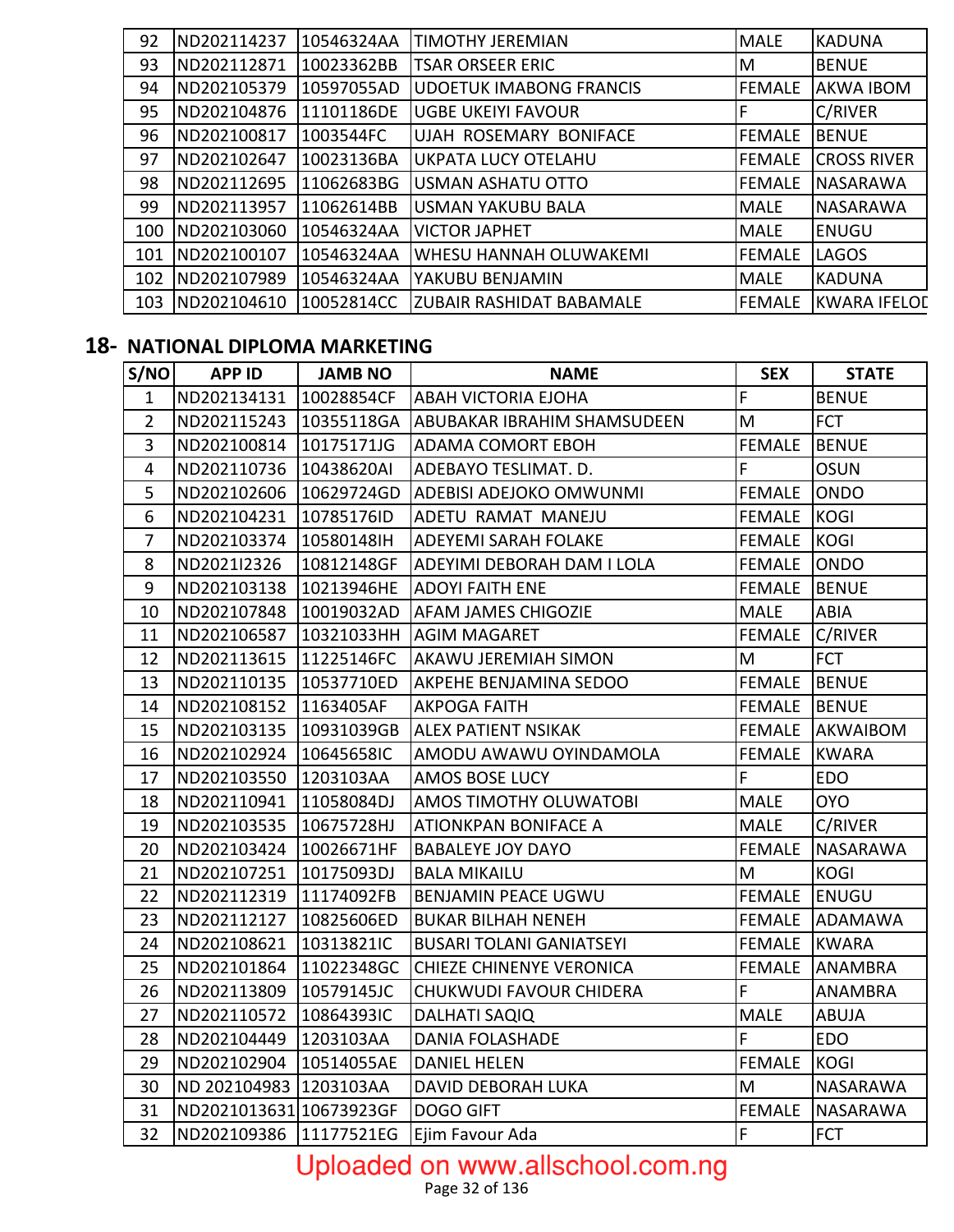| 33 | ND202101320 10176858HJ    |             | <b>EZENWOYE JOY UCHECHUKWU</b>   |               | FEMALE ANAMBRA  |
|----|---------------------------|-------------|----------------------------------|---------------|-----------------|
| 34 | ND202105371               | 10657945IB  | <b>GABRIEL JOY</b>               | <b>FEMALE</b> | <b>ABUJA</b>    |
| 35 | NID202101613   10042524EG |             | <b>GOD'SPOWER CLEMENT</b>        | <b>MALE</b>   | NASARAWA        |
| 36 | ND202113784               | 11226107HJ  | <b>GODWIN EMMANUEL EZE</b>       | <b>MALE</b>   | ENUGU           |
| 37 | MD202100778 11082303DF    |             | <b>HABILA FAVOUR MONDAY</b>      | <b>FEMALE</b> | <b>ABUJA</b>    |
| 38 | ND202101674               | 10180506JG  | Ibrahim Annex Suleiman           | M             | Benue           |
| 39 | ND202100707               | 1075839BH   | <b>IDAJOR ALICE</b>              | <b>FEMALE</b> | <b>NASARAWA</b> |
| 40 | ND202112112               | 10631239HH  | <b>IGWE COMFORT WZINNE</b>       | FEMALE        | <b>ABIA</b>     |
| 41 | ND202105597               | 10229682AI  | <b>JAMES BLESSING AGMADA</b>     | FEMALE        | <b>ABUJA</b>    |
| 42 | ND202102402               | 1025658911  | JOHN CHRISTOPHER OVEY            | <b>MALE</b>   | NASARAWA        |
| 43 | ND202102238               | 10115889EE  | <b>JOHN VICTOR ANIETIE</b>       | <b>MALE</b>   | AKWAIBOM        |
| 44 | ND202100329               | 10408025DB  | <b>KALU EUNICE CHIOMA</b>        | <b>FEMALE</b> | <b>EBONYI</b>   |
| 45 | ND202113346               | 10263674HG  | <b>KEHINDE SIMON</b>             | <b>MALE</b>   | NASARAWA        |
| 46 | ND202112638               |             | 110065611EB LAMBAT FAVOUR USMAN  | <b>FEMALE</b> | <b>NASARAWA</b> |
| 47 | ND202101280               | 10665017BB  | <b>MARIAN OVAYIOZA</b>           | <b>FEMALE</b> | <b>KOGI</b>     |
| 48 | ND202106450               | 10339687IE  | MICHAEL MARYANN ONYINYECHI       | FEMALE        | <b>DELTA</b>    |
| 49 | ND202107930               | 10138992JA  | MICHEAL ESTHER                   | <b>FEMALE</b> | <b>ABUJA</b>    |
| 50 | ND202111838               | 10493220EB  | MOHAMMED MOHAMMED AHMED          | M             | NASARAWA        |
| 51 | ND202111738               | 11030802BH  | <b>MUSA DANIEL</b>               | <b>MALE</b>   | <b>BORNO</b>    |
| 52 | ND202113081               | 10778480JC  | <b>MUSA YAHAYA</b>               | <b>MALE</b>   | <b>BENUE</b>    |
| 53 | ND2021011491 10298016GE   |             | NNOCENT STEPHANIE CHINEMER       | <b>FEMALE</b> | <b>IMO</b>      |
| 54 | ND202108526               | 10740030DJ  | <b>NUHU BLESSING ALOLO</b>       | <b>FEMALE</b> | <b>KOGI</b>     |
| 55 | ND202100082               | 10408503FC  | <b>NWABUEZE CHIBUZOR VICTOR</b>  | <b>MALE</b>   | ANAMBRA         |
| 56 | ND202101439               | 10504817HD  | NWACHUKWU NKECHI ANTHONIA        | <b>FEMALE</b> | <b>EBONYI</b>   |
| 57 | ND202111169               | 11149591Cl  | Nwangwu Ugochukwu B              | M             | Ebonyi          |
| 58 | ND202113204               | 10000540JC  | <b>NWOKEDI GIFT IFENA</b>        | <b>MALE</b>   | ENUGU           |
| 59 | ND202106423               | 10074116DJ  | NWOKOMA GOODNESS CHIAMAK         | <b>FEMALE</b> | <b>ABIA</b>     |
| 60 | ND202100448               | 10701983IB  | <b>NWOSU THANKGOD</b>            | <b>MALE</b>   | ANAMBRA         |
| 61 | ND202113008               | 10198285BC  | <b>OBASI JOHN UCHE</b>           | <b>MALE</b>   | <b>ABIA</b>     |
| 62 | ND202106596 10114195IC    |             | <b>OBEYA I LADI</b>              | F             | <b>NASARAWA</b> |
| 63 | ND202110109               | 10689118HA  | <b>OBIORA STEPHANIE</b>          | <b>FEMALE</b> | <b>ANAMBRA</b>  |
| 64 | ND20210539                | 11106872EI  | OCHOCHE MICHEAL STEPHEN          | $\mathsf{F}$  | <b>BENUE</b>    |
| 65 | ND202104938               | 1002300BC   | <b>OGAR CYPRAIN NGBOKI</b>       | <b>MALE</b>   | C/RIVER         |
| 66 | ND202112919               | 11039205CL  | OGBONNAYA IMMACULATE             | <b>FEMALE</b> | ABIA            |
| 67 | ND202103541               | 10732187GH  | OLALUWOLE ELIZABETH FISAYO       | <b>FEMALE</b> | <b>LAGOS</b>    |
| 68 | ND202112120               | 10337731DF  | <b>OLANIPEKUN ESTHER</b>         | <b>FEMALE</b> | <b>OGUN</b>     |
| 69 | ND202107535               | 11200331AB  | <b>OLAOYE ESTHER YETUNDE</b>     | <b>FEMALE</b> | <b>OYO</b>      |
| 70 | ND202102767               | 10752613JD  | <b>OLATUNJI ISRAEL IBUKUN</b>    | <b>MALE</b>   | OYO             |
| 71 | ND202105621               | 10708905HD  | OLAYINKA EMMANUEL SIMEON         | <b>MALE</b>   | <b>OSUN</b>     |
| 72 | ND202110474               | 10962944IF  | Omojuyigbe I. Simon              | M             | Osun            |
| 73 | ND202100543               | 1003420HA   | ONUMA COLLINS BIGDADDY           | M             | <b>RIVERS</b>   |
| 74 | ND202110940               | 11291633CD  | ORJI Emmanuella                  | Female        | <b>ENUGU</b>    |
| 75 | ND202106537               | 11047967CJ  | OROGODO Joy Ofo-orise            | Female        | Delta           |
| 76 | ND202106675               | 11006907BJ  | <b>OWOADE JOSEPHINE FOLASADE</b> | <b>FEMALE</b> | <b>OYO</b>      |
| 77 | ND202104204               | 10423941 AH | PARAMOTE DEBORAH TEDDY           | <b>FEMALE</b> | <b>BAYELSA</b>  |
| 78 | ND202104905               | 10701372HB  | PATRICK GIFT IROH                | <b>FEMALE</b> | <b>ABIA</b>     |
| 79 | ND202114379               | 11307071HF  | PETER PRINCESS STEPHANIE         | <b>FEMALE</b> | NASARAWA        |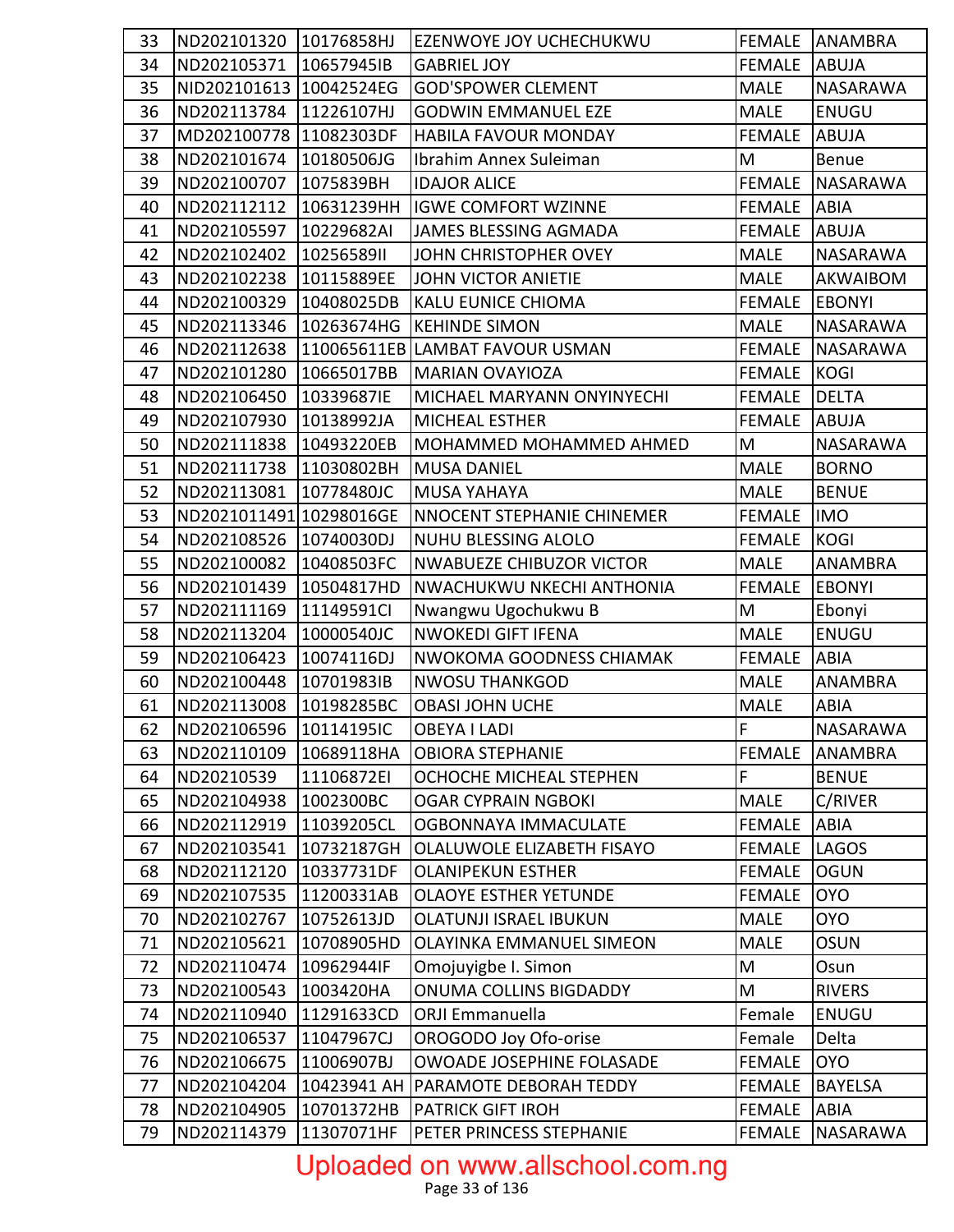| 80 | ND202101649 | 10061861EB | Sadiq Halimat                    | $\mathsf F$   | <b>NASARAWA</b> |
|----|-------------|------------|----------------------------------|---------------|-----------------|
| 81 | ND202100920 | 10637667GJ | Salihu Mustapha                  | M             | <b>NASARAWA</b> |
| 82 | ND202105390 | 10570306DB | SALIHU USMAN OBAKO               | M             | NASARAWA        |
| 83 | ND202103462 | 10478627HD | SAMUEL OGEDENGBE                 | <b>MALE</b>   | <b>ONDO</b>     |
| 84 | ND202108619 | 10256644CA | SEYE YETUNDE MARY                | <b>FEMALE</b> | <b>KWARA</b>    |
| 85 | ND202111539 | 10121175JE | <b>SOLOMAN THOMAS</b>            | <b>MALE</b>   | <b>ABUJA</b>    |
| 86 | ND202111560 | 10420281CG | <b>SOLOMON REBECCA</b>           | <b>FEMALE</b> | <b>OYO</b>      |
| 87 | ND202101668 | 10880840BH | <b>SUNDAY ROSE GBANGYI</b>       | <b>FEMALE</b> | <b>NASARAWA</b> |
| 88 | ND202103361 |            | 111236038AE TANKO DEBORAH        | F             | <b>NASARAWA</b> |
| 89 | ND202113513 | 10144734DD | <b>TANKO YEMI GYANWYE</b>        | <b>FEMALE</b> | <b>ABUJA</b>    |
| 90 | ND202115661 | 11285025FJ | <b>TSEHEMBA JENNIFER NGUSEER</b> | F             | <b>BENUE</b>    |
| 91 | ND202111427 | 11199765FA | <b>UAH JOYIMIL</b>               | <b>FEMALE</b> | PLATEAU         |
| 92 | ND202113212 | 11497787FA | <b>UCHEGBU FAVOUR EZINNE</b>     | <b>FEMALE</b> | <b>ABIA</b>     |
| 93 | ND202108803 | 11321072HD | UDEOJI NMESOMA HENRIETTA         | <b>FEMALE</b> | ANAMBRA         |
| 94 | ND202103841 | 10493196BG | Ugochukwu Miriam C               | F             | <b>Imo</b>      |
| 95 | ND202107807 | 11266346DA | <b>UMOREN DORCAS FRIDAY</b>      | <b>FEMALE</b> | <b>AKWAIBOM</b> |
| 96 | ND202103189 | 10893841AI | Usman Nasiru Agah                | M             | Nasarawa        |
| 97 | ND202103208 | 10507248FF | YAHAYA ABDULLAHI AHYESAU         | <b>MALE</b>   | <b>KOGI</b>     |
| 98 | ND202111734 | 10270720IE | YAU SANI                         | M             | NASARAWA        |
| 99 | ND202109019 | 10731567IE | ZINSU ELIZABETH SEMANDE          | <b>FEMALE</b> | <b>LAGOS</b>    |

#### **19- NATIONAL DIPLOMA MASS COMMUNICATION**

| S/NO           | <b>APP ID</b> | <b>JAMB NO</b> | <b>NAME</b>                       | <b>SEX</b>    | <b>STATE</b>    |
|----------------|---------------|----------------|-----------------------------------|---------------|-----------------|
| $\mathbf{1}$   | ND202101053   | 10167193HB     | <b>ABABAKAR Hauwa</b>             | <b>FEMALE</b> | <b>NASARAWA</b> |
| $\overline{2}$ | ND202108392   | 11240373FI     | Abah Alexander                    | M             | <b>Benue</b>    |
| 3              | ND202102779   | 10496145JD     | <b>ABAH ALICE IHOTU</b>           | F             | <b>BENUE</b>    |
| 4              | ND202101573   | 10245231AA     | <b>ABAH JOSEPH VICTOR</b>         | M             | <b>KOGI</b>     |
| 5              | ND202109921   | 11041026JE     | Abazie Uchechukwu Prince          | M             | <b>IMO</b>      |
| 6              | ND202108538   | 10312028CJ     | ABDUL ADEMU YAKUBU                | M             | <b>NASS</b>     |
| 7              | ND202111607   | 10615992DE     | <b>ABDULAHI Rahamat</b>           | <b>FEMALE</b> | <b>KANO</b>     |
| 8              | ND202105015   | 10416422GA     | <b>ABDULAZEEZ KHADIJAT</b>        | F             | <b>OYO</b>      |
| 9              | ND202109395   | 11131789IE     | <b>ABDULAZEEZ MARIAM MERCY</b>    | <b>FEMALE</b> | <b>OSUN</b>     |
| 10             | ND202104329   | 10177780CJ     | <b>ABDULHAKEEM RAMATU OYIZA</b>   | F             | <b>KOGI</b>     |
| 11             | ND202101958   | 10185410DB     | <b>ABDULHAMID ZAHARAU SABO</b>    | F             | <b>NASARAWA</b> |
| 12             | ND202104207   | 10110975EC     | <b>ABDULKABIR Abdulbasit</b>      | <b>MALE</b>   | <b>OSUN</b>     |
| 13             | ND202104699   | 1203103AA      | <b>ABDULKABIR RIDWAN</b>          | M             | <b>USON</b>     |
| 14             | ND202114794   | 1023681ED      | <b>ABDULKABIR TAIWO</b>           | <b>FEMALE</b> | <b>OYO</b>      |
| 15             | ND202106673   | 11073302HC     | <b>ABDULLAHI GAZALI MUHAMMED</b>  | M             | <b>KOGI</b>     |
| 16             | ND202103314   | 10125970GF     | <b>ABDULLAHI Khadizat</b>         | <b>FEMALE</b> | <b>KOGI</b>     |
| 17             | ND202107249   | 10056897JC     | ABDULLAHI MUHAMMED UMAR           | <b>MALE</b>   | <b>NASARAWA</b> |
| 18             | ND202110044   | 10735762BC     | Abdullahi Munirah                 | F             | Nasarawa        |
| 19             | ND202103024   | 10467574EJ     | ABDULLAZEEZ MUTIAT OMOLARA        | F             | <b>OYO</b>      |
| 20             | ND202114720   | 10494581DC     | ABDULMALIK GIDADO OLUWADARA       | M             | <b>EKITI</b>    |
| 21             | ND202102321   | 10907416CD     | <b>ABDULMUNIN ZAINAB</b>          | <b>FEMALE</b> | <b>NASARAWA</b> |
| 22             | ND202104723   | 10022902DD     | <b>ABDULRAHEEM Muminat Arinpe</b> | <b>FEMALE</b> | <b>KWARA</b>    |
| 23             | ND202113137   | 10239959CD     | ABDULRAHMAN HUMAIRA'A ONONO       |               | <b>KOGI</b>     |

### Uploaded on www.allschool.com.ng

Page 34 of 136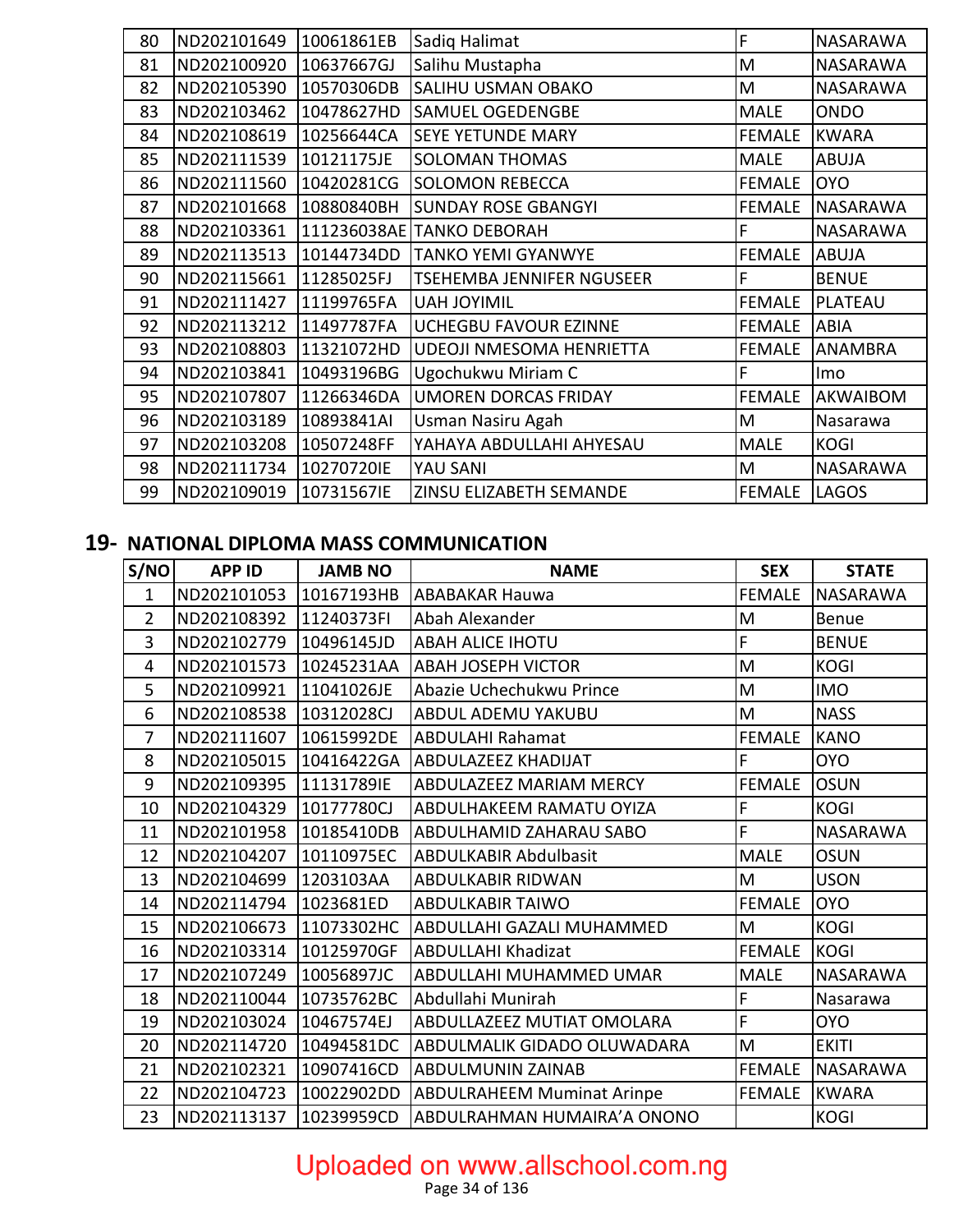| 24 | ND202100047             | 10215000BG | <b>ABDULRAUF ROINAT OLAJUMOKE</b> | <b>FEMALE OSUN</b> |                 |
|----|-------------------------|------------|-----------------------------------|--------------------|-----------------|
| 25 | ND202106786             | 10161323CH | ABDULWAHAB ASHRAF OHINE           | M                  | <b>KOGI</b>     |
| 26 | ND202103106             | 10402701JF | ABDULWAHAB ORAHACHI UMMUHANI      | <b>FEMALE</b>      | <b>NASARAWA</b> |
| 27 | ND202105015             | 10416422GA | ABDULZEEZ KHADIJAT                | F                  | <b>OYO</b>      |
| 28 | ND202106156             | 10178849CD | ABEL Jaye                         | <b>MALE</b>        | <b>NIGER</b>    |
| 29 | ND202109561             | 10085018CC | ABIORO EMMANUEL OLUWASWUN         | <b>MALE</b>        | <b>OGUN</b>     |
| 30 | ND202109946             | 10360170DG | <b>ABISHAG GIMSON</b>             | <b>FEMALE</b>      | <b>NASARAWA</b> |
| 31 | ND202114208             | 10048296JD | <b>ABOH Emmanuel Aboh</b>         | <b>MALE</b>        | <b>NASARAWA</b> |
| 32 | ND202102529             | 11129295JH | <b>ABOKI JOSEPH ABARI</b>         | M                  | <b>NASARAWA</b> |
| 33 | ND202108737             | 10393601EB | ABUBAKA FARIDA                    | <b>FEMALE</b>      | <b>NASARAWA</b> |
| 34 | ND202103975             | 10679361EH | <b>ABUBAKAR Auwalu</b>            | <b>MALE</b>        | <b>JIGAWA</b>   |
| 35 | ND202103569             | 10009809CH | <b>ABUBAKAR SALISU</b>            | <b>MALE</b>        | <b>NIGER</b>    |
| 36 | ND202101735             | 11094611GI | <b>ABUBAKAR SANI</b>              |                    | Nasarawa        |
| 37 | ND202103012             | 10495340ID | ABUBAKAR SHAMDEEN OSKEKA          | <b>FEMALE</b>      | <b>NASARAWA</b> |
| 38 | ND202102089             | 1127410II  | <b>ACHANAJE HANNA</b>             | F                  | <b>BENEU</b>    |
| 39 | ND202110916             | 10781455JB | <b>ADAGBA Abubakar Sule</b>       | <b>MALE</b>        | NASARAWA        |
| 40 | ND202107001             | 11100721HB | ADAJI MARGARET IYOWO              | F                  | <b>C.RIVER</b>  |
| 41 | ND202110459             | 10851262JD | <b>ADAKOLE DAVID OKPE</b>         | <b>MALE</b>        | <b>BENUE</b>    |
| 42 | ND202103963             | 10659620AD | <b>ADAMS BLESSING YANDI</b>       | <b>FEMALE</b>      | <b>NASARAWA</b> |
| 43 | ND20217802              | 11084180DA | <b>ADAMS LABIGA</b>               | <b>FEMALE</b>      | <b>GOMBE</b>    |
| 44 | ND202103928             | 10327271IE | <b>ADAMS MAR INDIYA</b>           | FEMALE             | NASARAWA        |
| 45 | ND202109428             | 10870210JB | <b>ADAMU FAITH</b>                | <b>FEMALE</b>      | PLETEAU         |
| 46 | ND202100527             | 10791173DH | <b>ADAMU Idris</b>                | <b>MALE</b>        | <b>NIGER</b>    |
| 47 | ND202112540             | 10268999AJ | ADAMU ISMAILA OKUBA               | M                  | <b>NASARAWA</b> |
| 48 | ND2020106651 10439257GF |            | ADAMU LADY HARUNA                 | <b>FEMALE</b>      | ADAMAWA         |
| 49 | ND202110224             | 10783107IC | ADEBAYO FERANMI AYOMIDE           | <b>FEMALE</b>      | <b>LAGOS</b>    |
| 50 | ND202110441             | 10514866JD | <b>ADEBAYO PELUMI</b>             | <b>FEMALE</b>      | <b>OYO</b>      |
| 51 | ND202104237             | 10543630DE | ADEBAYO Precious Oyindamola       | <b>FEMALE</b>      | <b>ONDO</b>     |
| 52 | ND202107495             | 10699319CC | <b>ADEJARE Stephen Tunde</b>      | <b>MALE</b>        | <b>OGUN</b>     |
| 53 | ND202109578 11247250II  |            | ADEJOH SAMUEL MANUJU              | M                  | KOGI            |
| 54 | ND202107909             | 10721299EC | ADELEYE PRECIOUS ITUNU            | <b>FEMALE</b>      | <b>ONDO</b>     |
| 55 | ND202103512             | 10025285GC | <b>ADENYI VICTORIA ABIKE</b>      | <b>FEMALE</b>      | <b>OGUN</b>     |
| 56 | ND202110579             | 10155165HB | ADEOJI BLESSING ABIGAIL           | <b>MALE</b>        | <b>NASARAWA</b> |
| 57 | ND202103043             | 10796310EJ | ADEOLA Saalaudeen Ajao            | <b>MALE</b>        | <b>OSUN</b>     |
| 58 | ND202107857             | 10481428BC | ADEPOJU REBECCA I.                | F                  | <b>KWARA</b>    |
| 59 | ND202111419             | 1088272411 | ADESHINA HABEED TIMILEYIN         | M                  | <b>KWARA</b>    |
| 60 | ND202100236             | 10503184CF | <b>ADESIGBIN Faruk</b>            | <b>MALE</b>        | <b>OSUN</b>     |
| 61 | ND202101433             | 1051185IA  | ADESOBA Deborah Olabisi           | <b>FEMALE</b>      | <b>EKITI</b>    |
| 62 | ND202102122             | 10732114HE | ADEWALE ADEWUNMI THOMAS           | <b>MALE</b>        | <b>LAGOS</b>    |
| 63 | ND202108760             | 10907820HC | ADEYEMO TABITHA MIRACLE           | <b>FEMALE</b>      | <b>OYO</b>      |
| 64 | ND202109552             | 10674413FA | ADEYERI ADETOLA JASMINE           | <b>FEMALE</b>      | <b>OSUN</b>     |
| 65 | ND202106577             | 10652673IG | ADEYEYE HAPPINESS DAMILOLA        | <b>FEMALE</b>      | <b>OSUN</b>     |
| 66 | ND202111597             | 10642409DC | ADEYI HANNAH ADA                  | F                  | <b>BENUE</b>    |
| 67 | ND202101281             | 10309691FG | ADIKWU AGATHA                     | $\mathsf F$        | <b>BENUE</b>    |
| 68 | ND202102494             | 10934531GB | ADKWU DESMOND                     | ${\sf M}$          | <b>BENUE</b>    |
| 69 | ND202110336             | 1203103AA  | ADOKWU JOY ENE                    | $\overline{F}$     | <b>BENUE</b>    |
| 70 | ND202104246             | 11084607BA | <b>ADOLE BLESSING ADA</b>         | F                  | <b>BENUE</b>    |

# Uploaded on www.allschool.com.ng<br>Page 35 of 136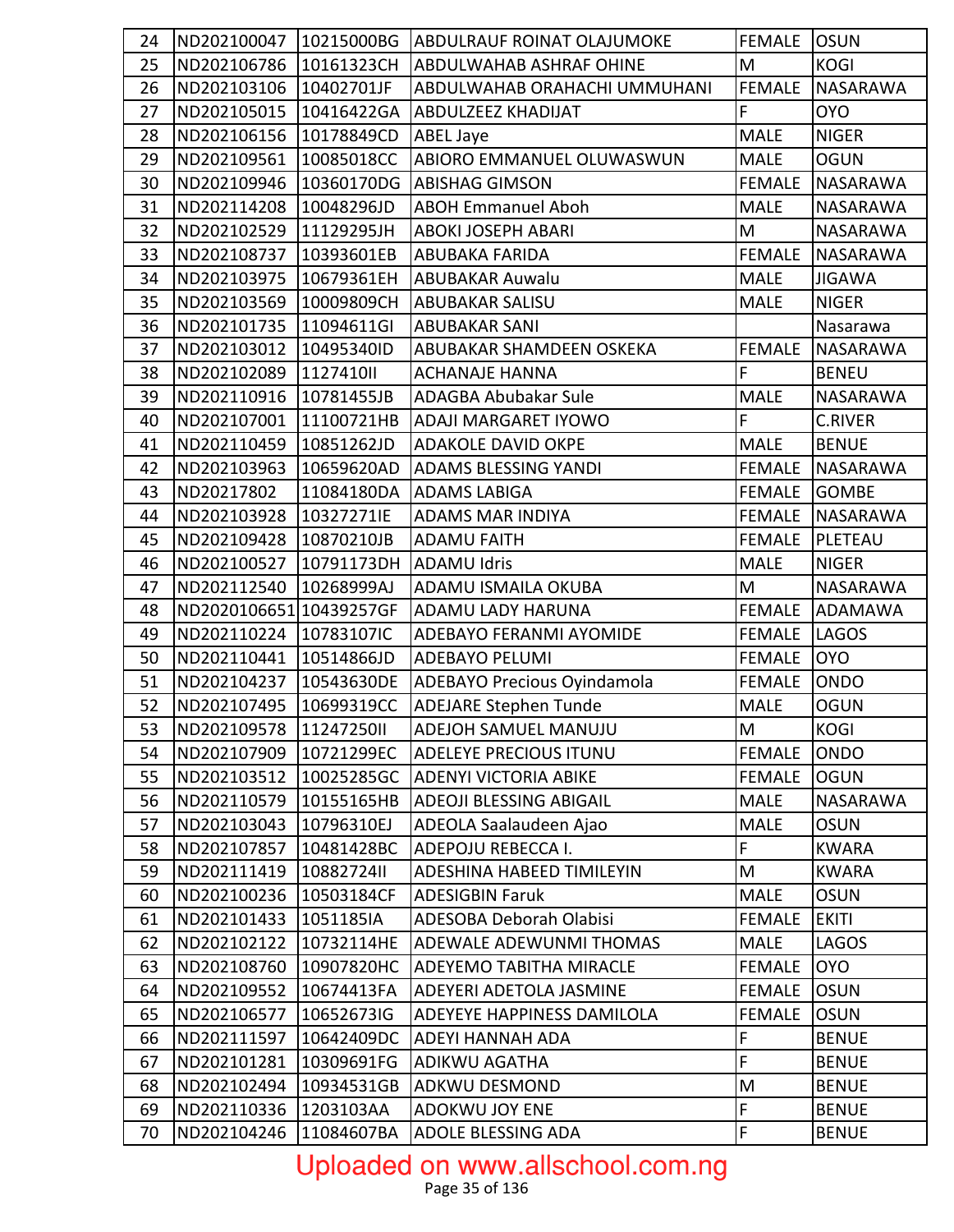| 71  | ND202105879                | 10472495DJ | AFARA OJI ADODO                    | <b>MALE</b>   | <b>NASARAWA</b>  |
|-----|----------------------------|------------|------------------------------------|---------------|------------------|
| 72  | ND202103348                | 10718402HF | <b>AFOLABI Faith</b>               | <b>FEMALE</b> | <b>ONDO</b>      |
| 73  | ND202106272                | 10746158JA | <b>AGABI MURSE THERESE</b>         | F             | <b>NASARAWA</b>  |
| 74  | ND202100039                | 10719450GA | <b>AGBO FAVOUR ENE</b>             | F             | <b>BENUE</b>     |
| 75  | ND202106709                | 10955139CG | <b>AGBO JUSTINA</b>                | F             | <b>ABUJA</b>     |
| 76  | ND202106562                | 10797739DA | AGGE Nyana Hephzibah               | <b>FEMALE</b> | <b>TARABA</b>    |
| 77  | ND202111912                | 10200394IH | AHMADU Hassan Igbebi               | <b>MALE</b>   | NASARAWA         |
| 78  | ND202101882                | 11275489HJ | AHMED ABUBAKAR SADIQ               | M             | Nasarawa         |
| 79  | ND202104388                | 10581378IG | AHMED FATIMAH ONIZE                | $\mathsf{F}$  | <b>KOGI</b>      |
| 80  | ND202111088                | 10465294BB | AHMED HALIMA UBA                   | <b>FEMALE</b> | NASARAWA         |
| 81  | ND202106015                | 10296472EA | AHMED Naja'atu                     | <b>FEMALE</b> | <b>NASARAWA</b>  |
| 82  | ND202113502                | 10091035BC | <b>AJAYI RUTH KEMI</b>             | <b>FEMALE</b> | <b>OSUN</b>      |
| 83  | ND202100972                | 10519070JB | <b>AJIBADE Faith</b>               | <b>FEMALE</b> | ABUJA            |
| 84  | ND202101605                | 10677247IE | AJOGBOR SAVIOUR SANDY              | $\mathsf{F}$  | C/RIVERS         |
| 85  | ND202114139                | 10275357EE | <b>AKAMO Daniel Oluwatimilehin</b> | <b>MALE</b>   | <b>EKITI</b>     |
| 86  | ND202101670                | 105754291F | <b>AKINMADE Toyin Deborah</b>      | <b>FEMALE</b> | <b>ONDO</b>      |
| 87  | ND202110455                | 10711912HD | AKINOLA DEBRORAH ANUOLUWA          | <b>FEMALE</b> | <b>OYO</b>       |
| 88  | ND202108053                | 10224019CC | AKOWE ABRAHAM EKUWOJO              | M             | <b>KOGI</b>      |
| 89  | ND202107347                | 10395420BG | AKWAOWO Mmeyeneabasi Felix         | <b>FEMALE</b> | <b>AKWA IBOM</b> |
| 90  | ND202112246                | 10964722IG | AL AMEEN AYODEJI TENIOLA           | M             | LAGOS            |
| 91  | ND202110518                | 11081862JH | <b>ALABI Alimat Damilola</b>       | <b>FEMALE</b> | <b>KWARA</b>     |
| 92  | ND202112246                | 10964722IG | AL-AMEEN Ayodeji Teniola           | <b>MALE</b>   | <b>LAGOS</b>     |
| 93  | ND202113769                | 10282733DC | <b>ALEXANDER Rachael Aluor</b>     | <b>FEMALE</b> | <b>ZAMFARA</b>   |
| 94  | ND202114223                | 10574852HA | ALHASSAN Abdullahi Hamisu          | Male          | Nasarawa         |
| 95  | ND202115080                | 10493459AD | ALI AMINAT ASABI                   | $\mathsf{F}$  | <b>KWARA</b>     |
| 96  | ND202101254                | 10695196HC | <b>ALI Nathan</b>                  | <b>MALE</b>   | NASARAWA         |
| 97  | ND202105723                | 10314280GD | ALIU Rukayat Ohunene               | <b>FEMALE</b> | <b>KOGI</b>      |
| 98  | ND202101399                | 1203103AA  | ALIYU ALYASA'U AGADE               | <b>MALE</b>   | <b>NASARAWA</b>  |
| 99  | ND202113077                | 10413998FH | ALIYU FATIMA ABUBAKAR              | F             | <b>NASS</b>      |
|     | 100 ND202108524 10685374FA |            | ALIYU ZALIHA RAMALAN               |               | FEMALE NASARAWA  |
| 101 | ND202112216                | 11006780BC | AMANGE JECINTA DOOFAN              | F             | <b>PLATEAU</b>   |
| 102 | ND202115302                | 10386982BD | <b>AMEH AUGUSTINE</b>              | <b>FEMALE</b> | <b>OYO</b>       |
| 103 | ND202106092                | 10337564FB | AMEH MOSES ONJE                    | $\mathsf F$   | <b>BENUE</b>     |
| 104 | ND202100408                | 11253629GA | <b>AMINU Paul Babe</b>             | <b>MALE</b>   | <b>NASARAWA</b>  |
| 105 | ND202110247                | 10700085FC | AMINU SUNDAY SHEKWOLO              | <b>MALE</b>   | <b>ABUJA</b>     |
| 106 | ND202108655                | 10077053FF | <b>AMOO ROMOKE</b>                 | <b>FEMALE</b> | <b>OYO</b>       |
| 107 | ND202111901                | 10719720CG | AMOSU OLUWAFEMI S.                 | M             | LAGOS            |
| 108 | ND202111656                | 10583115BG | ANAH ROSEMARY CHINEDU              | F             | <b>IMO</b>       |
| 109 | ND202105223                | 10686289CB | <b>ANDREW MERCY ENE</b>            | F             | <b>BENUE</b>     |
| 110 | ND202105811                | 10537957HI | ANISOLU Jecinta Ogechi             | <b>FEMALE</b> | <b>NIGER</b>     |
| 111 | ND202102932                | 10112923BI | ANIYOM ALEX OJOI                   | <b>MALE</b>   | C/R              |
| 112 | ND202102121                | 11246897IA | ANUSI CHINA BLESSING               | $\mathsf F$   | ANAMBRA          |
| 113 | ND202103341                | 10338832DA | ANYASODO MARYJANE CHIOMA           | <b>FEMALE</b> | <b>NASARAWA</b>  |
| 114 | ND202109262                | 10057567CC | ANZAKU GRACE MALLAM                | <b>MALE</b>   | NASARAWA         |
| 115 | ND202110600                | 11016161JB | APEH SUNDAY OWOICHOHEPO            | <b>MALE</b>   | <b>BENUE</b>     |
| 116 | ND202105157                | 10791428EI | ARIYOP MERCY OLAMIDE               | <b>FEMALE</b> | <b>EKITI</b>     |
| 117 | ND202114395                | 10155998JE | AROYAMEH DIVINE IPEMINOGENA        | $\mathsf F$   | EDO              |

# Uploaded on www.allschool.com.ng<br>Page 36 of 136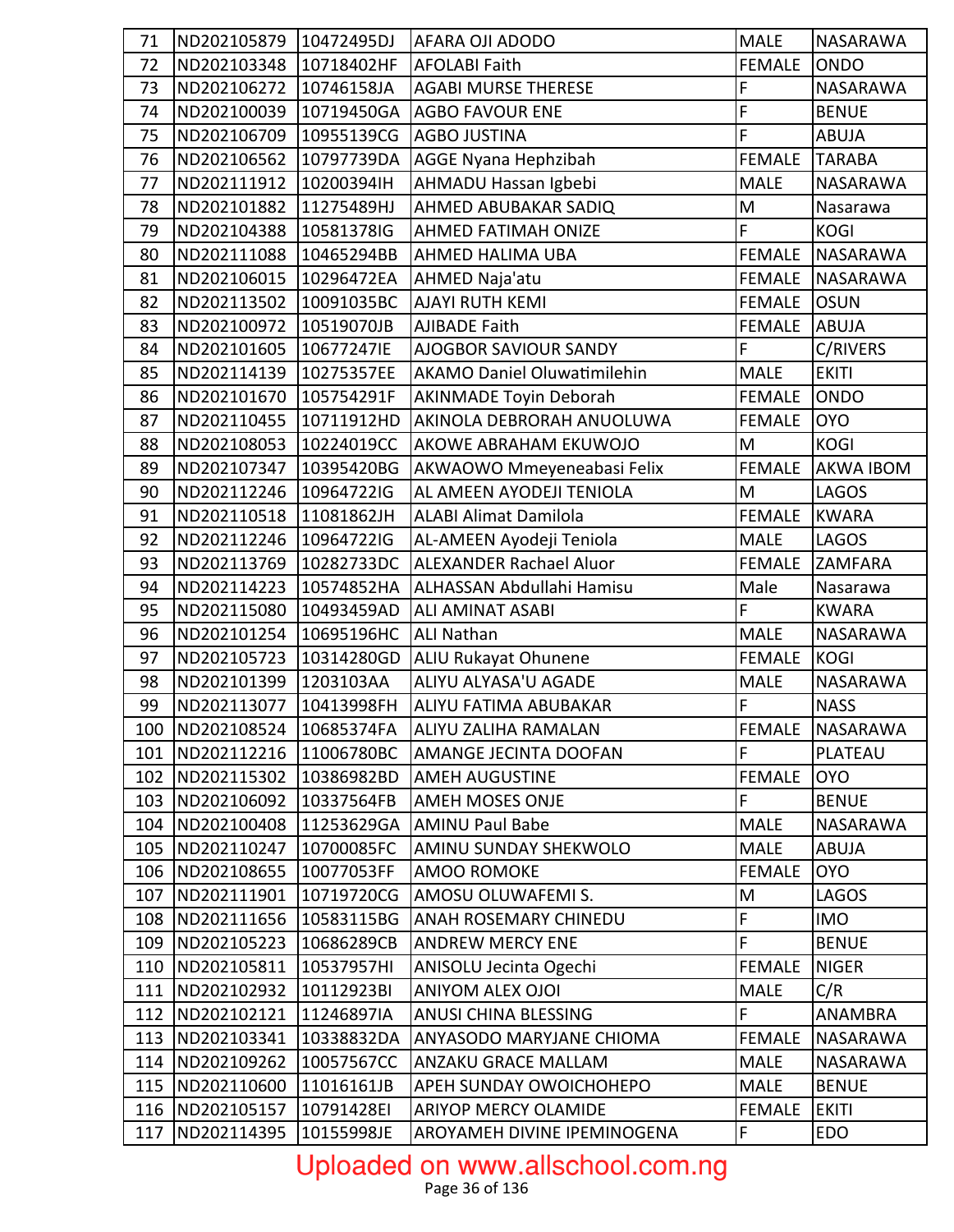| 118 | ND202105254                    | 10490952FF  | <b>ASABA GAIUS SHEKWOLO</b>        | <b>MALE</b>   | <b>ABUJA</b>       |
|-----|--------------------------------|-------------|------------------------------------|---------------|--------------------|
| 119 | ND202108448                    | 10177434JH  | <b>ATARI James Samson</b>          | <b>MALE</b>   | NASARAWA           |
| 120 | ND202107512                    | 10770063CG  | ATIBA Abdulkudus Abdujmumeen       | <b>MALE</b>   | <b>OYO</b>         |
| 121 | ND202104806                    | 10361824CB  | <b>ATSOR BETINA NGUR</b>           | F             | <b>BENUE</b>       |
| 122 | ND202101101                    | 10779098IB  | <b>AUGUSTINE Peace Atari</b>       | <b>FEMALE</b> | <b>NASARAWA</b>    |
| 123 | ND202114256                    | 1023456AA   | <b>AUTA FAITH</b>                  | F             | <b>KADUNA</b>      |
| 124 | ND202105662                    | 10622790BA  | <b>AWAL RUKAIYA</b>                | <b>FEMALE</b> | <b>KANO</b>        |
| 125 | ND202108094                    | 10763712GH  | <b>AWOYINKA David Shola</b>        | <b>MALE</b>   | <b>OSUN</b>        |
| 126 | ND202112623                    | 10794221BB  | <b>AYANDOKE Ayandoke Mary</b>      | <b>FEMALE</b> | <b>OYO</b>         |
| 127 | ND202111409                    | 10190866FG  | AYEGUSI IDOWU FEYISHAYO            | <b>FEMALE</b> | <b>ONDO</b>        |
| 128 | ND202104196                    | 10134674EG  | AYOBAMI Oluwatobilobah Henry       | <b>MALE</b>   | <b>EKITI</b>       |
| 129 | ND202106494                    | 10337481AJ  | <b>AYODELE Kikiope Cassandra</b>   | <b>FEMALE</b> | <b>EKITI</b>       |
| 130 | ND202113654                    | 10687818JA  | <b>AYODELE MERCY OYINECHE</b>      | F             | <b>KOGI</b>        |
| 131 | ND202104946                    | 10490222BE  | AYUBA Kauna Akatiki                | <b>FEMALE</b> | <b>NASARAWA</b>    |
| 132 | ND202107327                    | 10014443JD  | <b>AZAKI FLORENCE HAPPY</b>        | <b>FEMALE</b> | <b>ABUJA</b>       |
| 133 | ND202102815                    | 10173260AJ  | <b>AZAKI HANNAH</b>                | <b>FEMALE</b> | <b>EBONYI</b>      |
| 134 | ND202103245                    | 10559279DF  | AZAKI TUKURA JESSICA               | <b>FEMALE</b> | <b>NASARAWA</b>    |
| 135 | ND202100316                    | 10015380DF  | <b>BABARINDE SHEKINAH</b>          | F             | <b>BENUE</b>       |
| 136 | ND202105974                    | 10093871EB  | <b>BAKINDE AISHA</b>               | F             | <b>KWARA</b>       |
| 137 | ND202101381                    | 10177099DF  | <b>BAKO Kefas</b>                  | <b>MALE</b>   | NASARAWA           |
| 138 | ND202114293                    | 10955837GG  | <b>BALA EMMANUEL YEDIKA</b>        | F             | Nasarawa           |
| 139 | ND202109411                    | 10617153EB  | <b>BALA ZAINAB ACHENYO</b>         | F             | <b>KOGI</b>        |
| 140 | ND202104167                    | 10690967FC  | <b>BARNABAS Faith Zichat</b>       | <b>FEMALE</b> | <b>KADUNA</b>      |
| 141 | ND202100287                    | 10224172EI  | <b>BASIL CHIDEBERE VIVIAN</b>      | F             | ENUGU              |
| 142 | ND202110666                    | 10192585EA  | <b>BASSEY COMFORT MBA</b>          | F             | C/RIVER            |
| 143 | ND202103756                    | 10428294JH  | <b>BASSEY MERCY MBA</b>            |               | <b>CROSS RIVER</b> |
| 144 | ND202110631                    | 10622716DI  | <b>BAWA PEACE</b>                  | <b>FEMALE</b> | <b>KADUNA</b>      |
| 145 | ND202112232                    | 11214018GI  | <b>BAWA Simbiat Kemisola</b>       | <b>FEMALE</b> | <b>ONDO</b>        |
| 146 | ND202100216                    | 10027400CC  | <b>BELLO Blessing Nabiou</b>       | <b>FEMALE</b> | <b>GOMBE</b>       |
|     | 147   ND202112438   11270577EE |             | Bello Juwaratu O.                  | F             | Kogi               |
| 148 | ND202113978                    | 10750214BF  | <b>BELLO UMAR SANI</b>             | M             | NASARAWA           |
| 149 | ND202106254                    | 10057156JB  | <b>BENEDICTA Favour Omokhowa</b>   | <b>FEMALE</b> | NASARAWA           |
| 150 | ND202109648                    | 10871654CH  | <b>BENJAMIN Collins Shekwobeye</b> | <b>MALE</b>   | NASARAWA           |
| 151 | ND202102688                    | 11048642EB  | Bolarinwa Rachael O.               | F             | Osun               |
| 152 | ND202110641                    | 1203103AA   | <b>BOLATAN FERANMI STEPHEN</b>     | M             | <b>OYO</b>         |
| 153 | ND202102297                    | 10327654AC  | <b>BULUS GLADYS NAOMI</b>          | <b>FEMALE</b> | <b>ABUJA</b>       |
| 154 | ND202103940                    | 10670522ID  | <b>BUTTER MOSES</b>                | M             | <b>BAYELSA</b>     |
| 155 | ND202109621                    | 10917097IA  | <b>BUTU Hyelladzira Bumba</b>      | <b>FEMALE</b> | <b>BORNO</b>       |
| 156 | ND202101892                    | 10363649HF  | <b>CALEB Jennifer Rimala</b>       | <b>FEMALE</b> | <b>KADUNA</b>      |
| 157 | ND202109874                    | 10203728HJ  | Chahuk Kumawuese J.                | F             | Benue              |
| 158 | ND202102272                    | 105060606BC | <b>CHIBUKE AGBOEZE</b>             |               | ENUGU              |
| 159 | ND202105031                    | 11330821CD  | CHIDEBELU OLUEBUBE FAVOUR          | <b>FEMALE</b> | ANAMBRA            |
| 160 | ND202100287                    | 10224172EI  | Chidebere Vivian Basil             | F             | Enugu              |
| 161 | ND202104082                    | 10179883CF  | Chizoba Chinasa                    | F             | Enugu              |
| 162 | ND202103185                    | 10696098IC  | <b>CHRISTAIN Enang Favour</b>      | <b>FEMALE</b> | AKWA-IBOM          |
| 163 | ND202102750                    | 1023456AA   | <b>CHRISTOPHER MAUREN</b>          | F             | <b>FCT</b>         |
| 164 | ND202105744                    | 10218032DI  | Chukwuchebe Lucy Ukamaka           | F             | Anambra            |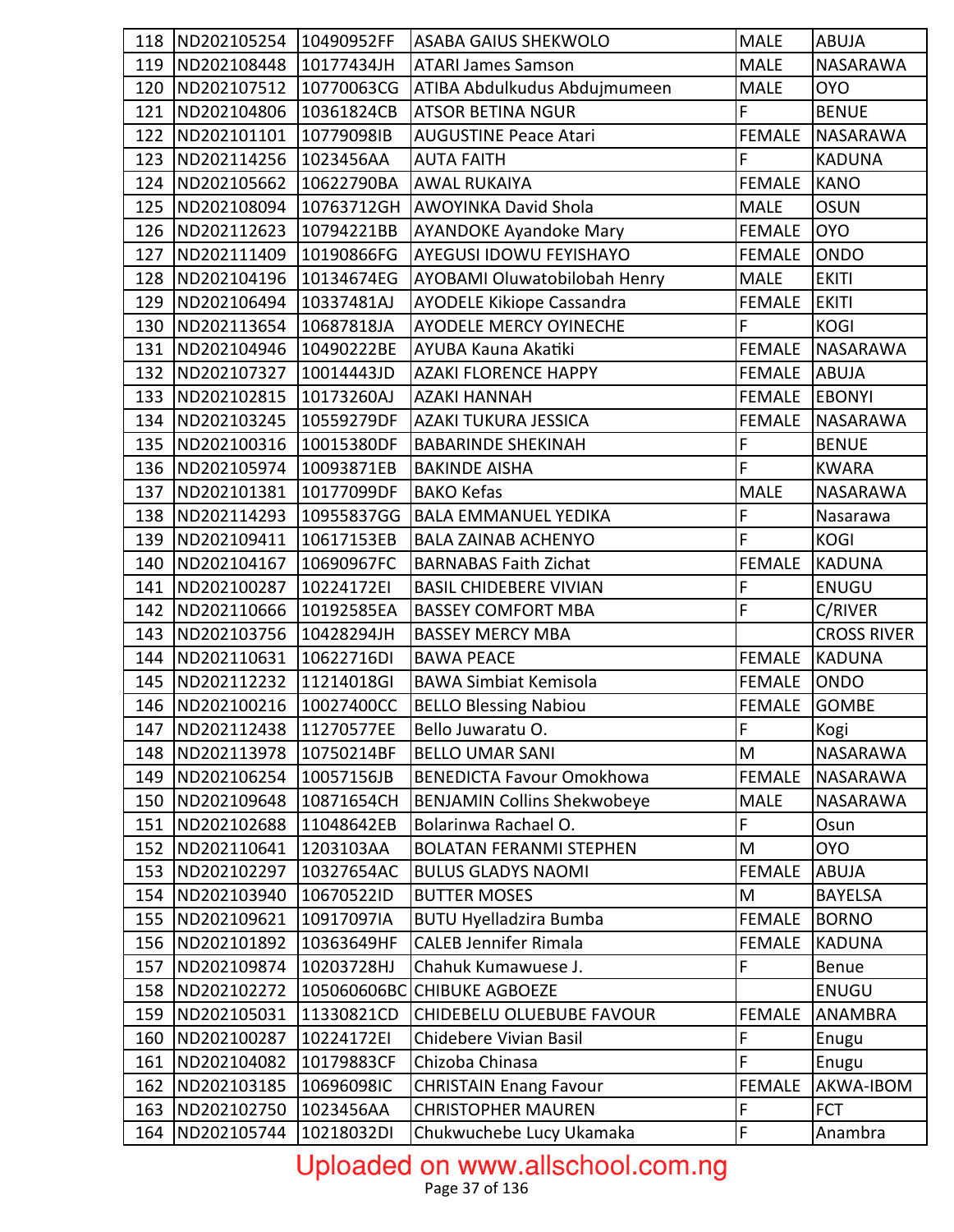| 165 | ND202101535                | 10033633EE  | CHUKWUMA ANGELA UCHECHI         | M             | <b>EBONYI</b>      |
|-----|----------------------------|-------------|---------------------------------|---------------|--------------------|
| 166 | ND202106948                | 11139160IH  | <b>CLEMENT SETH MASHI</b>       | <b>MALE</b>   | NASARAWA           |
| 167 | ND202103949                | 10442531BC  | <b>CLEMENT Victor</b>           | MALE          | <b>BAUHI</b>       |
| 168 | ND202103547                | 10760851B   | <b>DALAMI HOPE</b>              | <b>FEMALE</b> | <b>NASARAWA</b>    |
| 169 | ND202104823                | 10233772FH  | DANBALA Hauwa                   | <b>FEMALE</b> | <b>EDO</b>         |
| 170 | ND202109283                | 10172105HJ  | DANIEL Binta Shekwonunagami     | <b>FEMALE</b> | NASARAWA           |
| 171 | ND202100281                | 10243040JC  | <b>DANIEL Blessing Nyazi</b>    | <b>FEMALE</b> | PLATEAU            |
| 172 | ND202101825                | 10585710LL  | DANIEL LYDIA BLESSING           | <b>FEMALE</b> | <b>KADUNA</b>      |
| 173 | ND202113582                | 10964659ID  | <b>DANIEL Mary</b>              | <b>FEMALE</b> | NASARAWA           |
| 174 | ND202I05432                | 10147290Cl  | <b>DANIEL MICHEAL</b>           | M             | <b>BENUE</b>       |
| 175 | ND202105557                | 10466893GE  | DANJUMA DEBORAH                 | $\mathsf{F}$  | <b>FCT</b>         |
| 176 | ND202109892                | 10221880DH  | DANJUMA HABIBA NVOU             | <b>FEMALE</b> | PLETEAU            |
| 177 | ND202104166                | 11184039IG  | DANJUMA Miracle Ladalo          | <b>FEMALE</b> | <b>ABUJA</b>       |
| 178 | ND202100056                | 11335685HI  | DANJUMA NAFISAT OMA             | F             | <b>KOGI</b>        |
| 179 | ND202103698                | 1037779CC   | DANJUMA NUHU NUHU               | <b>MALE</b>   | NASARAWA           |
| 180 | ND202109892                | 1203103AA   | DANJUMA NVOU HABIBA             | $\mathsf{F}$  | PLATEAU            |
| 181 | ND202100190                | 10476368GA  | DANJUMA Ramatu                  | <b>FEMALE</b> | KOGI               |
| 182 | ND202134860                | 110355186FA | DANJUMA REBECCA                 | <b>FEMALE</b> | <b>KADUNA</b>      |
| 183 | ND202105764                | 10560314DE  | DANLADI CHARITY RIMAMSKEP       | <b>FEMALE</b> | <b>TARABA</b>      |
| 184 | ND202104815                | 11296012HI  | DANLADI Fatima Fujuno           | <b>FEMALE</b> | <b>JOS</b>         |
| 185 | ND202113329                | 10058148CF  | <b>DANLADI Usman Asmau</b>      | <b>MALE</b>   | NASARAWA           |
| 186 | ND202104733                | 11128100BH  | DANLAMI GAD GIMBA               | <b>MALE</b>   | NASARAWA           |
| 187 | ND202103224                | 11167336EG  | <b>DANLAMI GRACE</b>            |               | <b>KADUNA</b>      |
| 188 | ND202101472                | 10441820BB  | DANTANI Patience Pashembo       | <b>FEMALE</b> | <b>ABUJA</b>       |
| 189 | ND202101652                | 10150033EE  | DARAMOLA Joseph Oluwaremilekun  | <b>MALE</b>   | <b>EKITI</b>       |
| 190 | ND202110683                | 11233440AC  | DASHE NANDIR GOODNESS           | $\mathsf F$   | <b>PLATEAU</b>     |
| 191 | ND202101679                | 10971638JG  | <b>DAUDA Aminu Enesi</b>        | <b>MALE</b>   | <b>KOGI</b>        |
| 192 | ND202109820                | 10103034AD  | <b>DAUDA Faith</b>              | <b>FEMALE</b> | <b>KADUNA</b>      |
| 193 | ND202105080                | 10434118DB  | DAUDA LILIAN DOMA               | $\mathsf F$   | PLATEAU            |
|     | 194 ND202108369 11070847GF |             | DAVID Favour Akpan              |               | FEMALE AKWA IBOM   |
| 195 | ND202100805                | 10236932ID  | DAVID Matthew                   | <b>MALE</b>   | <b>KADUNA</b>      |
| 196 | ND202109054                | 10330670HC  | DEBRAH FAVOUR OLUWATOSIN        | <b>FEMALE</b> | <b>EDO</b>         |
| 197 | ND202102538                | 11304058JD  | <b>DENNIS JESEPH THOMAS</b>     | <b>MALE</b>   | <b>KADUNA</b>      |
| 198 | ND202110709                | 10477519AC  | <b>DIBAND HERACLETUS OUT</b>    | <b>MALE</b>   | <b>CROSS RIVER</b> |
| 199 | ND202113078                | 10415054JA  | <b>DIVINE Evelyn Daniel</b>     | <b>FEMALE</b> | <b>KADUNA</b>      |
| 200 | ND202105666                | 10637683EI  | DNANAYI Bartholomew Shekwokuzhi | <b>MALE</b>   | <b>ABUJA</b>       |
| 201 | ND202113599                | 11171630GF  | DOMINIC DESTINY OSHEKU          | M             | <b>EDO</b>         |
| 202 | ND202104421                | 10680956BF  | DOMTUR RITA HANMICIT            | <b>FEMALE</b> | PLETEAU            |
| 203 | ND202100919                | 10836613AC  | EDWARD JOY NIMO                 | $\mathsf F$   | <b>KOGI</b>        |
| 204 | ND202109774                | 10190002CJ  | EGWA EMMAUNUEL UKPOAKELE        | <b>MALE</b>   | NasarAWA           |
| 205 | ND202101261                | 10276629BB  | <b>EHICHOYA GIFT</b>            | M             | EDO                |
| 206 | ND202101917                | 10287803FB  | EJIRI FAITHWIN UKE              | <b>FEMALE</b> | C/R                |
| 207 | ND202110015                | 10580406JC  | <b>EKEH CHINAZA SARAH</b>       | <b>FEMALE</b> | <b>ABIA</b>        |
| 208 | ND202114245                | 10840330AG  | <b>ELELA Sekinat Joy</b>        | <b>FEMALE</b> | ONDO               |
| 209 | ND202114849                | 10330283GJ  | <b>ELIJAH PATIENCE NZUBE</b>    |               | <b>EBONYI</b>      |
| 210 | ND202109848                | 10182400EA  | ELISHA ISAAC MASHA              | <b>MALE</b>   | <b>KADUNA</b>      |
| 211 | ND202100568                | 10456986AG  | ELISHA Maiyaki Tsenchun         | <b>MALE</b>   | NASARAWA           |

# Uploaded on www.allschool.com.ng<br>Page 38 of 136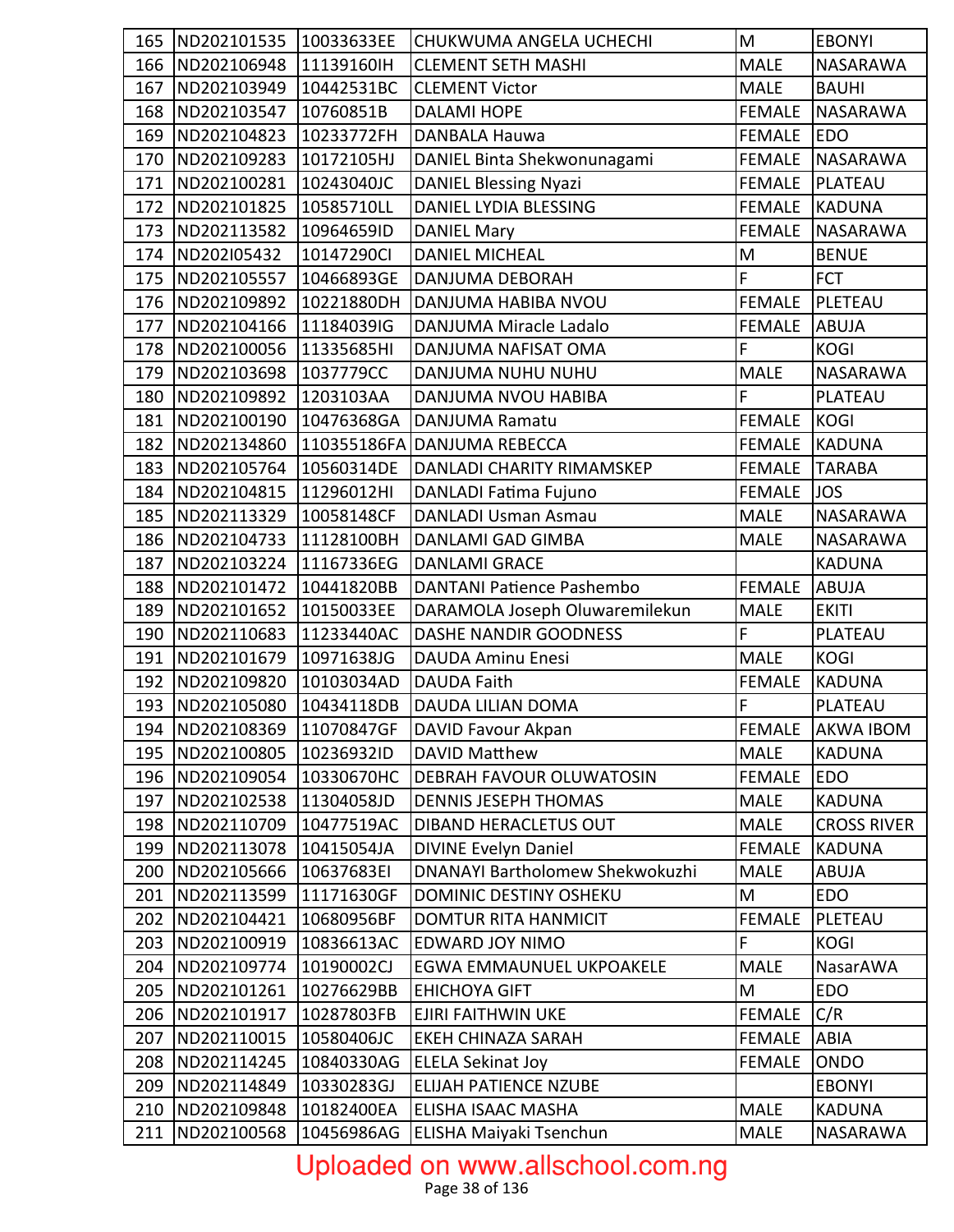| 212 | ND202102248 10612094II     |            | <b>ELVIS Robinson Eveshoyan</b>   | FEMALE        | <b>EDO</b>         |
|-----|----------------------------|------------|-----------------------------------|---------------|--------------------|
| 213 | ND202104825                | 1203103AA  | <b>EMMANUEAL OVEY</b>             | <b>MALE</b>   | NASARAWA           |
| 214 | ND202101565                | 10051507GD | <b>EMMANUEL BLESSING EHI</b>      | F             | <b>BENUE</b>       |
| 215 | ND202110847                | 10565673FJ | <b>EMMANUEL ENDURANCE</b>         | <b>FEMALE</b> | <b>KADUNA</b>      |
| 216 | ND202110707                | 1203103AA  | <b>EMMANUEL ESTHER</b>            | <b>FEMALE</b> | <b>ONDO</b>        |
| 217 | ND202108979                | 10125996IE | <b>EMMANUEL FILLINA DOKA</b>      |               | <b>NASARAWA</b>    |
| 218 | ND202111074                | 11324769EA | <b>EMMANUEL JEPHTHAH MIRI</b>     | M             | <b>PLATEAU</b>     |
| 219 | N0202106226                | 10086216BN | <b>EMMANUEL JOHNSON</b>           | M             | <b>ENUGU</b>       |
| 220 | ND202104825                | 10440360CG | <b>EMMANUEL OVEY</b>              | <b>MALE</b>   | NASARAWA           |
| 221 | ND202108557                | 10610143CE | EMMANUEL PRICILLIA MAISHANU       | <b>FEMALE</b> | <b>ABUJA</b>       |
| 222 | ND202I98098                | 10845847EC | <b>EMMANUEL Rahab Alluhu</b>      | <b>FEMALE</b> | <b>NASARAWA</b>    |
| 223 | ND202107569                | 1203103AA  | <b>EMMANUEL TEMITOPE FLORENCE</b> | <b>FEMALE</b> | <b>ONDO</b>        |
| 224 | ND202114029                | 10860561DF | ENDURANCE MAKADDAS YAKUBU         | F             | <b>KADUNA</b>      |
| 225 | ND202109440                | 10636835HA | <b>ENIEKEBI SHARON EBIAKPO</b>    | M             | <b>BAYELSA</b>     |
| 226 | ND202106452                | 10235072DH | ERHABOR PEACE IMUETINYAN          | F             | <b>EDO</b>         |
| 227 | ND202109960                | 10221450GG | <b>ESADUVIE IRENE NIDIVAH</b>     | <b>FEMALE</b> | <b>RIVER</b>       |
| 228 | ND2020106102 10874558EF    |            | ETEBO TANKO OGU                   | <b>MALE</b>   | <b>NASARAWA</b>    |
| 229 | ND202108042                | 11265659FE | <b>EWA MATHEW JOSEPH</b>          | <b>MALE</b>   | NASARAWA           |
| 230 | ND202113115                | 10403395FA | <b>EZEA PEACE CHIMEZIUE</b>       | <b>FEMALE</b> | <b>ENUGU</b>       |
| 231 | ND202108138                | 10240001CB | <b>EZEKIEL DANIEL OKPE</b>        | M             | <b>BENUE</b>       |
| 232 | ND202109615                | 10140416IG | EZEKIEL FELICIA SHEKWOTAYAZA      | F             | <b>FCT</b>         |
| 233 | ND202109587                | 11249930AC | <b>EZEKIEL RACHEAL FIDELIS</b>    | <b>FEMALE</b> | <b>BAUCHI</b>      |
| 234 | ND202102099                | 11331467CF | <b>EZENWAFOR CHIOMA MONICA</b>    | <b>FEMALE</b> | ANAMBRA            |
| 235 | ND202106507                | 10172802CF | <b>FAJOYE CHRISTOPHER OPEYEMI</b> | <b>MALE</b>   | <b>OYO</b>         |
| 236 | ND202105924                | 10092970Cl | <b>FAKAT DAUSHEP MARBYEN</b>      | <b>FEMALE</b> | PLETEAU            |
| 237 | ND202100625                | 1092019GA  | <b>FALADE Alaba Oluwatomisin</b>  | <b>FEMALE</b> | <b>EKITI</b>       |
| 238 | ND202103909                | 10961061BB | FALANA JOSEPH FEMI                | <b>MALE</b>   | <b>EKITI</b>       |
| 239 | ND202104665                | 10310109GD | <b>FAMOJURO BELIEVE A.</b>        | M             | <b>OSUN</b>        |
| 240 | ND202100041                | 10760639HB | FATOYINBO Segun Samuel            | <b>MALE</b>   | <b>EKITI</b>       |
|     | 241 ND202111521 10304963HI |            | <b>FERDINAND MARY IKADE</b>       |               | <b>PLATEU</b>      |
| 242 | ND202104561                | 10158101JA | <b>FESTUS Thankgod Sheshi</b>     | <b>MALE</b>   | <b>ABUJA</b>       |
| 243 | ND202105008                | 10190575   | FG OGAH GRACE                     | FEMALE        | NASARAWA           |
| 244 | ND202102654 10822928CG     |            | <b>FIDELIX HOPE ESE</b>           | <b>FEMALE</b> | DELTA              |
| 245 | ND202110911                | 10046796DE | <b>FRANCIS Joy</b>                | <b>FEMALE</b> | <b>KADUNA</b>      |
| 246 | ND202101210                | 7018763532 | <b>FRANCIS Simon</b>              | <b>MALE</b>   | <b>CROSS RIVER</b> |
| 247 | ND202107826                | 10301300AJ | <b>FRANCIS VICTORIA AGABI</b>     | F             | C/RIVERS           |
| 248 | ND202105219                | 10418754EI | <b>FRIDAY COMFORT</b>             | F             | <b>KOGI</b>        |
| 249 | ND202110481                | 11197608CC | <b>GABRIEL ESTHER</b>             | <b>FEMALE</b> | <b>KWARA</b>       |
| 250 | ND202106279                | 10734698BA | <b>GALADIMA Victor</b>            | <b>MALE</b>   | <b>ABUJA</b>       |
| 251 | ND202114874                | 10514484HA | <b>GANIYU JAMIYU</b>              | <b>FEMALE</b> | <b>KWARA</b>       |
| 252 | ND202107886                | 10187897DJ | <b>GANIYU KAFAYAT AJOKE</b>       | <b>FEMALE</b> | <b>OSUN</b>        |
| 253 | ND202109239                | 10253172FH | <b>GAYUS DANIEL SANASI</b>        | <b>MALE</b>   | <b>ABUJA</b>       |
| 254 | ND202115278                | 11235813GB | <b>GBAEREN ANGBIONDOO FAVOUR</b>  | <b>FEMALE</b> | <b>BAYELSA</b>     |
| 255 | ND202112976                | 10848937IE | <b>GEORGE MARY CHISOM</b>         | F             | <b>ANAMBRA</b>     |
| 256 | ND202100180                |            | 102422067AE GEORGE Peace          | <b>FEMALE</b> | <b>KADUNA</b>      |
| 257 | ND202109946                | 10360170DG | <b>GIMSON ABISHAG</b>             | <b>FEMALE</b> | <b>KADUNA</b>      |
| 258 | ND202109387                | 10240817GI | <b>GODWIN CHELSEA ONYOWOICHO</b>  | F             | <b>BENUE</b>       |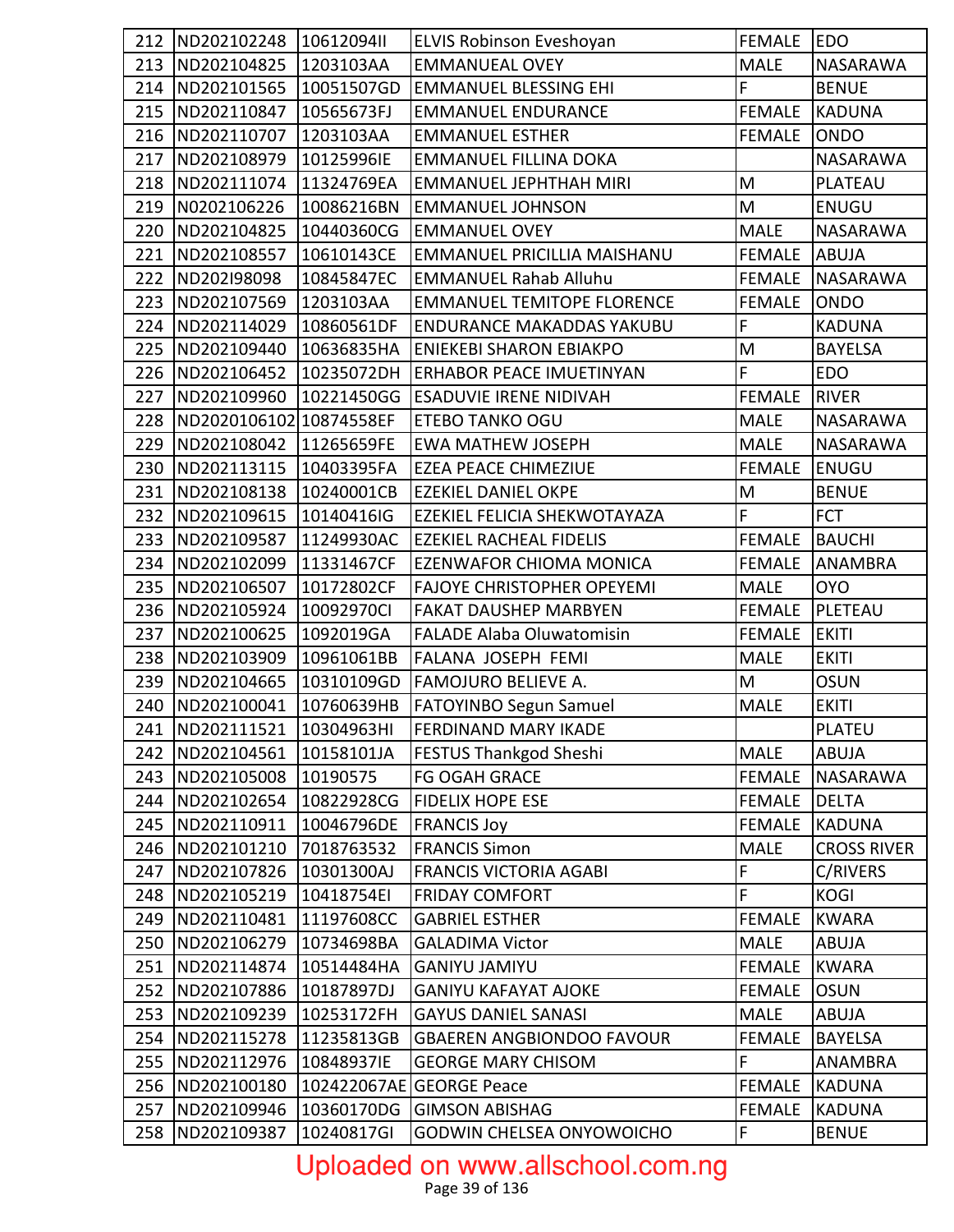| 259 | ND202108956 11100400GE |             | <b>GODWIN Emmanuel Udoh</b>           | <b>MALE</b>   | <b>EDO</b>         |
|-----|------------------------|-------------|---------------------------------------|---------------|--------------------|
| 260 | ND202110092            | 10718387EI  | <b>GODWIN Happiness Ibrahim</b>       | <b>FEMALE</b> | <b>KOGI</b>        |
| 261 | ND202106387            | 10914733JB  | Godwin Susan Ohelume                  | F             | <b>Benue</b>       |
| 262 | ND202102412            | 10236695BI  | <b>GOWON BLESSING AROMIYE</b>         | <b>FEMALE</b> | <b>EDO</b>         |
| 263 | ND202102600            | 11116342FJ  | <b>Guyit Miracle Longtong</b>         | M             | PLATEAU            |
| 264 | ND202103429            | 10061734DE  | <b>GWAGGA GIFT ISHAYA</b>             | F             | <b>ADAM</b>        |
| 265 | ND202106383            | 10794943HG  | HABILA CHONGDAH JOY                   | <b>FEMALE</b> | <b>BAUCHI</b>      |
| 266 | ND202106574            | 10570732BE  | <b>HAMEZA Sewuese Hellen</b>          | <b>FEMALE</b> | BENUE              |
| 267 | ND202102264            | 10572903JH  | <b>HAMZA Amidatu</b>                  | <b>FEMALE</b> | <b>NASARAWA</b>    |
| 268 | ND202110428            | 10752483JF  | HAMZA Gambo                           | <b>MALE</b>   | NASARAWA           |
| 269 | ND202107773            | 11072932BI  | <b>HAMZA Shukura</b>                  | <b>FEMALE</b> | <b>ABUJA</b>       |
| 270 | ND202111044            | 10450072IH  | <b>HAMZA ZAITUNA</b>                  | F             | <b>TARABA</b>      |
| 271 | ND202105647            | 10354063CE  | HAMZAT AMINAT ADEBAYO                 | <b>FEMALE</b> | <b>OYO</b>         |
| 272 | ND202103212            | 10526349HJ  | <b>HANIFAH AHUOIZA</b>                | F             | <b>KOGI</b>        |
| 273 | ND202112591            | 10060515AF  | HARUNA REJOICE ALISA                  | <b>FEMALE</b> | NASARAWA           |
| 274 | ND202101153            | 10511730JC  | <b>HARUNA FARIDAT OSU</b>             | F             | NASARAWA           |
| 275 | ND202105865            | 10368674DF  | <b>HARUNA Nefisa</b>                  | <b>FEMALE</b> | <b>KOGI</b>        |
| 276 | ND202114913            | 10727680AI  | <b>HARUNA USAMA</b>                   | M             | <b>KADUNA</b>      |
| 277 | ND202101502            | 11225786HC  | <b>HASSAN ESTHER</b>                  | F             | <b>BORNO</b>       |
| 278 | ND202107498            | 11325693IB  | HASSAN FARIDAT OYIZA                  | F             | <b>KOGI</b>        |
| 279 | ND202101387            | 10528654FB  | HASSAN Tosin Abdulgafar               | <b>MALE</b>   | LAGOS              |
| 280 | ND202108504            | 10023151GC  | <b>HASSAN ZAINAB</b>                  | F             | NASARAWA           |
| 281 | ND202100294            | 10194933HH  | <b>HUSSAINI Mercy</b>                 | <b>FEMALE</b> | <b>NASARAWA</b>    |
| 282 | ND202109420            | 11131512EC  | HUSSAINI USMAM                        | <b>MALE</b>   | NASARAWA           |
| 283 | ND202109431            | 10992101BB  | <b>IBEGBU AGNES CHIKODI</b>           | <b>FEMALE</b> | <b>ABIA</b>        |
| 284 | ND202111331            | 10350502DH  | <b>IBRAHIM Abdulshakur</b>            | <b>MALE</b>   | NASARAWA           |
| 285 | ND202111316            | 10714793GD  | <b>IBRAHIM Aishatu Musa</b>           | <b>FEMALE</b> | <b>NASARAWA</b>    |
| 286 | ND202101034            | 10014109CL  | <b>IBRAHIM Bernard Lucshumbel</b>     | <b>MALE</b>   | PLATEAU            |
| 287 | ND202111456            | 1002399ED   | <b>IBRAHIM BILAL</b>                  |               | NASARAWQA          |
| 288 |                        |             | ND202102597 11252871AG IBRAHIM FAVOUR |               | FEMALE NASDARAWA   |
| 289 | ND202107632            | 11169468FC  | Ibrahim Grace                         | F             | Kogi               |
| 290 | ND202104032            | 10422183JH  | <b>IBRAHIM ISAH ONIMISI</b>           | M             | <b>KOGI</b>        |
| 291 | ND202112465            | 10370951JB  | <b>IBRAHIM Jonah Buchi</b>            | <b>MALE</b>   | ABUJA              |
| 292 | ND202107130            | 10240001CB  | <b>IBRAHIM OPEYEMI MUINAT</b>         | F             | <b>NIGER</b>       |
| 293 | ND202102896            | 11202205AF  | <b>IBRAHIM Rukayat Aliyu</b>          | <b>FEMALE</b> | <b>KOGI</b>        |
| 294 | ND202102147            | 10139060IA  | <b>IBRAHIM SHIFAM HARUNA</b>          | <b>FEMALE</b> | <b>KOGI</b>        |
| 295 | ND202105668            | 10312580CC  | <b>IDOKO Chizoba Vivian</b>           | <b>FEMALE</b> | <b>ENUGU</b>       |
| 296 | ND202105710            | 10308372DG  | <b>IDOR Victoria Emini</b>            | <b>FEMALE</b> | <b>CROSS RIVER</b> |
| 297 | ND202110792            | 101140141DI | Idowu Oluwatosin Elizabeth            | <b>FEMALE</b> | <b>OGUN</b>        |
| 298 | ND202103870            | 10146491JH  | <b>IDRIS Abubakar Sadiq</b>           | <b>MALE</b>   | <b>KOGI</b>        |
| 299 | ND202101025            | 10529302EH  | <b>IDRIS Hafsat</b>                   | <b>FEMALE</b> | <b>KOGI</b>        |
| 300 | ND202101288            | 102555551G  | <b>IDRIS Mustapha</b>                 | <b>MALE</b>   | ABUJA              |
| 301 | ND202112870            | 10315796FF  | <b>IDUMA OCHANYA MARTHA</b>           | M             | <b>BENUE</b>       |
| 302 | ND202108313            | 11026139DI  | <b>IFEKA CHIDERA STEPHNE</b>          | F             | ENUGU              |
| 303 | ND202104372            | 10064830FI  | <b>IGWE FAITH EBERE</b>               | <b>FEMALE</b> | <b>EBONYI</b>      |
| 304 | ND202104163            | 10282443CJ  | <b>IGWEBUIKE JINDU DORATHY</b>        | F             | <b>DELTA</b>       |
| 305 | ND202101619            | 10031514JG  | IJEH Jeremiah Nduka                   | <b>MALE</b>   | <b>DELTA</b>       |

# Uploaded on www.allschool.com.ng<br>Page 40 of 136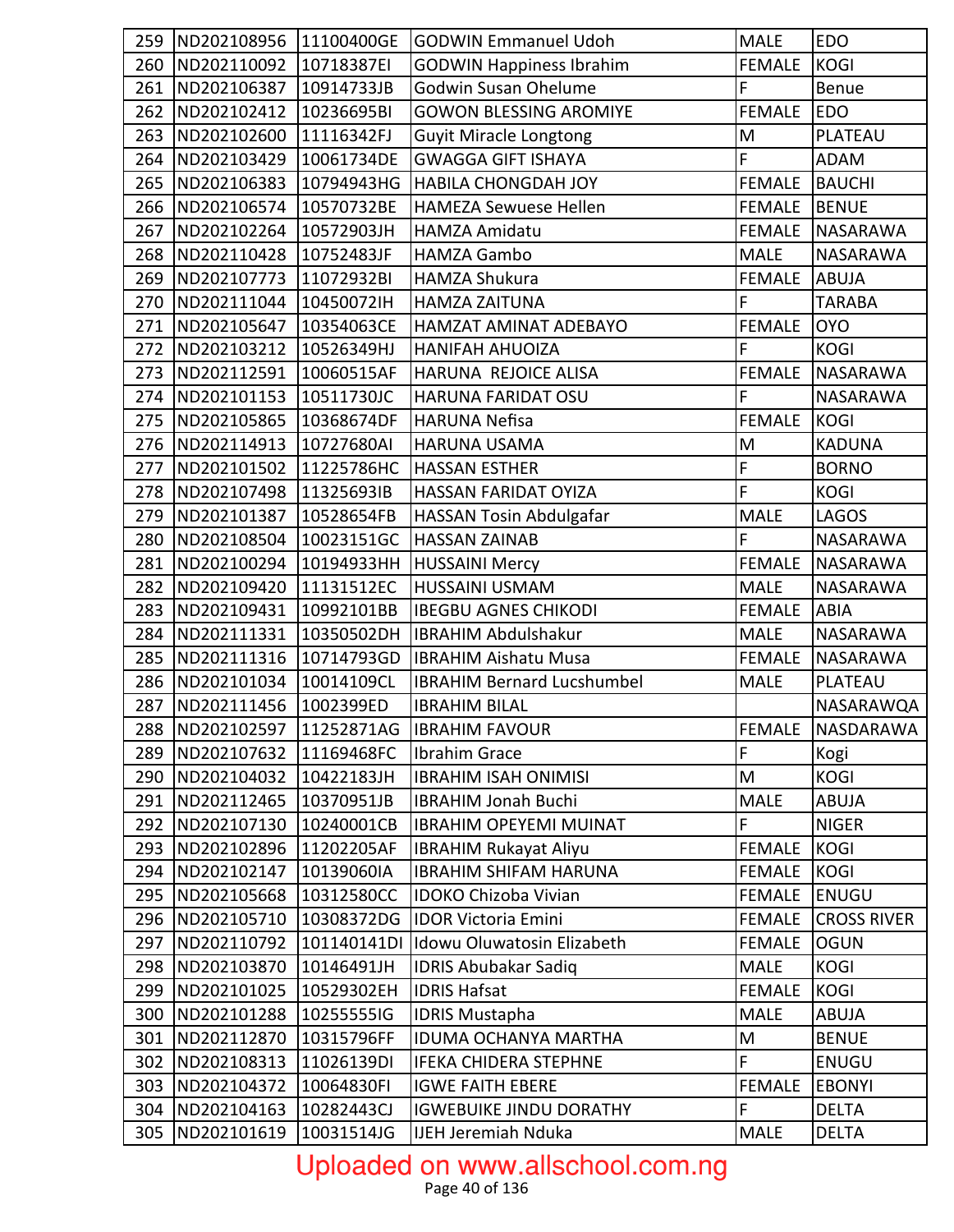| 306 | ND202114596                | 11132940CG | <b>ILELADEWA SAMUEL AYOMIDE</b>     | M              | <b>OSUN</b>        |
|-----|----------------------------|------------|-------------------------------------|----------------|--------------------|
| 307 | ND202106597                | 10287921IF | Ilori Oluwatumise Israel            | M              | <b>EKITI</b>       |
| 308 | ND202108911                | 10252219AG | <b>IMANCHE JOHN AMINA</b>           | F              | <b>BENUE</b>       |
| 309 | ND202114096                | 10606623BB | <b>IME BRIGHT NSE</b>               | M              | AKWA IBO           |
| 310 | ND202114454                | 11176098EH | <b>IMOBI MERCY ASHINEDU</b>         | F              | <b>DELTA</b>       |
| 311 | ND202111931                | 10640963EH | <b>IMOH MARY</b>                    | F              | <b>KOGI</b>        |
| 312 | ND202102080                | 11242183GA | INNOCENT CHINECHEREM ELIZABET       | <b>FEMALE</b>  | <b>EBONYI</b>      |
| 313 | ND202101247                | 10942586EJ | <b>INNOCENT Mary Ogaku</b>          | <b>FEMALE</b>  | <b>CROSS RIVER</b> |
| 314 | ND202107061                | 10605477FE | <b>IORHEMEN MARY DOOWUESE</b>       | <b>FEMALE</b>  | <b>BENUE</b>       |
| 315 | ND202106144                | 10617946IJ | <b>IORLAM Msendoo Miriam</b>        | Female         | Benue              |
| 316 | ND202100566                | 10977268IE | <b>ISA Ahmas Dafa</b>               | <b>MALE</b>    | NASARAWA           |
| 317 | ND202100566                | 10977268IE | <b>ISA AHMED DAFA</b>               | M              | <b>NASARAWA</b>    |
| 318 | ND202105428                | 10250756DA | <b>ISA Hafsat Habis</b>             | <b>FEMALE</b>  | NASARAWA           |
| 319 | ND202112066                | 11255960FB | <b>ISAAC OLUWABOSEDE</b>            | <b>FEMALE</b>  | <b>KOGI</b>        |
| 320 | ND202110997                | 11131986HF | <b>ISAAC PATIENCE ENEH</b>          | F              | <b>BENUE</b>       |
| 321 | ND202110011                | 10182709ID | <b>ISAH BASHIR</b>                  | <b>MALE</b>    | <b>NIGER</b>       |
| 322 | ND202108170                | 11158145EE | <b>ISAH BLESSING</b>                | F              | <b>BENUE</b>       |
| 323 | ND202104629                | 11250382AE | <b>ISAH MOHANNED</b>                | <b>MALE</b>    | NASARAWA           |
| 324 | ND202101602                | 10743772DI | <b>ISAH RAIYAT</b>                  | F              | <b>KOGI</b>        |
| 325 | ND202101425                | 10187248EG | ISAH Sufyan Osheiza                 | <b>MALE</b>    | <b>KOGI</b>        |
| 326 | ND202112612                | 11174095EC | Ishak Fatima Onize                  | F              | Kogi               |
| 327 | ND202107113                | 11076820JB | <b>ISHAKU BLESSING</b>              | <b>FEMALE</b>  | NASARAWA           |
| 328 | ND202112612                | 11174095EC | <b>ISHAQ FATIMAT ZAHARA</b>         | F              | <b>KOGI</b>        |
| 329 | ND202114251                | 10051991GG | <b>ISHAYA MESHACK</b>               |                | <b>JOS</b>         |
| 330 | ND202104501                | 10806298FI | <b>ISHAYA STEPHEN GAJI</b>          | <b>MALE</b>    | <b>ADAMAWA</b>     |
| 331 | ND202110008                | 1093542CB  | <b>ISHIGUZOH FAITH ONYETUO</b>      | <b>FEMALE</b>  | <b>IMO</b>         |
| 332 | ND202110990                | 10099440BI | <b>ISIYAKA RASHEED</b>              |                | <b>KOGI</b>        |
| 333 | ND202100898                | 10199053DG | <b>ISMAILA ABDULBAKI</b>            |                | <b>KOGI</b>        |
| 334 | ND202103898                | 10039983AG | <b>ISRAEL ADEMUYIWA ADEOYE</b>      | <b>MALE</b>    | <b>OSUN</b>        |
|     | 335 ND202100154 11186818JB |            | ISYAKA ANASE RAHAMA                 | $\overline{F}$ | <b>KOGI</b>        |
| 336 | ND202100761                | 11252909IG | <b>IWASHOKUN O. IMOLEAYO</b>        | M              | ONDO               |
| 337 | ND202100761 11252909IG     |            | <b>IWASHOKUN OLUWASEUN IMOLEAYO</b> | M              | <b>ONDO</b>        |
| 338 | ND202103712   10279210Cl   |            | IWU JULIET UJUNWA                   | $\mathsf F$    | <b>IMO</b>         |
| 339 | ND202108198                | 11287948CA | Iwuala Ezra Udochukwu               | M              | Imo                |
| 340 | ND202104005                | 10364698DC | <b>IYABO ABIDEMI</b>                | F              | <b>OSUN</b>        |
| 341 | ND202110448                | 11122311JH | <b>IYAJI DEBORAH IHOTU</b>          | <b>FEMALE</b>  | C/R                |
| 342 | ND202101366                | 10275710FC | <b>JAAFARU COMFORT</b>              | F              | ONDO               |
| 343 | ND202112414                | 10183459GE | JAAFARU Ibrahim                     | <b>MALE</b>    | ABUJA              |
| 344 | ND202110080                | 10705750GE | JACOB JOSEPH AKANGE                 | M              | <b>BENUE</b>       |
| 345 | ND202101366                | 10275710FC | <b>JAFARA Comfort Bose</b>          | <b>FMALE</b>   | ONDO               |
| 346 | ND202114743                | 10707447IC | <b>JAMES DEBORAH APAKI</b>          | F              | <b>TARABA</b>      |
| 347 | ND202114438                | 10129167HH | <b>JAMES MSUGHTER CHARLES</b>       | M              | <b>BENUE</b>       |
| 348 | ND202109336                | 11198873BA | <b>JAMES PEACE</b>                  | <b>FEMALE</b>  | <b>ABUJA</b>       |
| 349 | ND202109339                | 11272062FB | <b>JAMES VICTOR</b>                 | <b>MALE</b>    | ABUJA              |
| 350 | ND202102863                | 10114860CH | <b>JAMIU MULIKAT ONOZASI</b>        | F              | <b>KOGI</b>        |
| 351 | ND202114970                | 10091687JE | <b>JANATHAN PRECOIUS</b>            | $\overline{F}$ | <b>KADUNA</b>      |
| 352 | ND202101675                | 10412191EG | JATTO Ebiere Susan                  | <b>FEMALE</b>  | <b>BAYELSA</b>     |

# Uploaded on www.allschool.com.ng<br>Page 41 of 136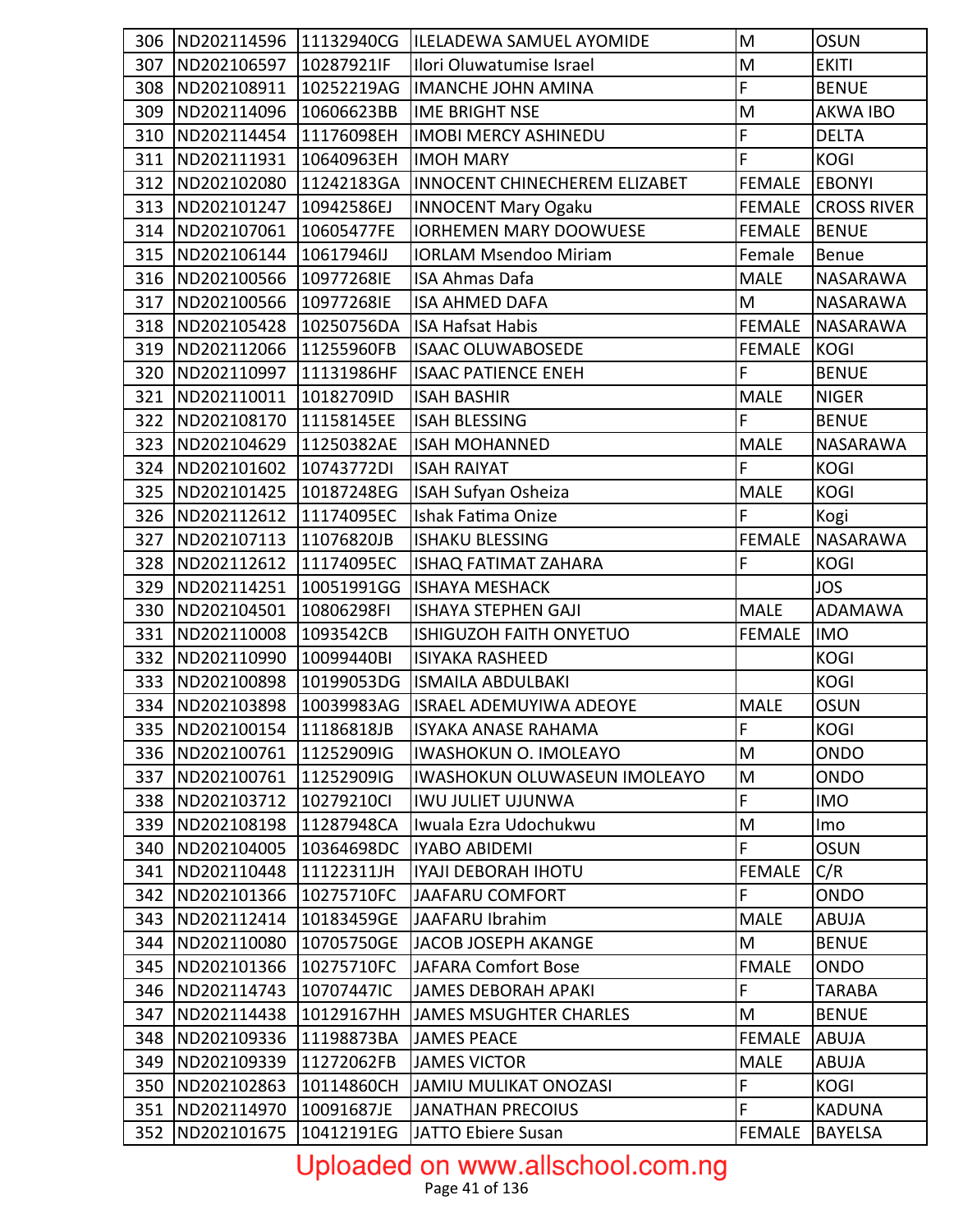| 353 | ND202106156                | 10178849CD | <b>JAYE ABEL</b>               | M                  | <b>NIGER</b>       |
|-----|----------------------------|------------|--------------------------------|--------------------|--------------------|
| 354 | ND202102855                | 11089657IJ | <b>JEGEDE TOBI BIDEMI</b>      | <b>FEMALE</b>      | <b>OSUN</b>        |
| 355 | ND202112640                | 11126667CH | <b>JIBRIL KHADIJAT NUHU</b>    | F                  | <b>KANO</b>        |
| 356 | ND202104425                | 10055670IH | <b>JIBRIN ANONY DAJUMA</b>     | <b>MALE</b>        | <b>NASARAWA</b>    |
| 357 | ND202110634                | 10702873DA | JIBRIN Ibrahim                 | <b>MALE</b>        | KOGI               |
| 358 | ND202105869                | 10707669JF | <b>JIBRIN MOHAMMED</b>         | <b>MALE</b>        | <b>NASARAWA</b>    |
| 359 | ND202114995                | 10650963HF | JIDEOFOR CHINENYE GRACE        | F                  | <b>ENUGU</b>       |
| 360 | ND202106575                | 10245444FI | JOHN BEATRICE ADAHCO           | <b>FEMALE</b>      | <b>NIGER</b>       |
| 361 | ND202107710                | 11150533BF | John Blessing Oyiza            | F                  | Kogi               |
| 362 | ND202109588                | 11311946JH | JOHN Cecilia Sabo              | <b>FEMALE</b>      | NASARAWA           |
| 363 | ND202103999                | 10069899IA | JOHN Devean Lokritmwa          | <b>FEMALE</b>      | PLATEAU            |
| 364 | ND202105660                | 11079397CD | JOHN GRACE OWOICHO             | F                  | <b>BEN</b>         |
| 365 | ND202110196                | 11188081EB | <b>JOHN LYDIA</b>              | FEMALE             | NASARAWA           |
| 366 | ND202113959                | 10654837JD | JOHN Sarah Anita               | <b>FEMALE</b>      | <b>CROSS RIVER</b> |
| 367 | ND202113398                | 10207496CE | JOHN VICTORIA ULIGWE           | <b>FEMALE</b>      | <b>FCT</b>         |
| 368 | ND202106722                | 10431345AI | JOIDA JOSEPH                   | <b>MALE</b>        | <b>GOMBE</b>       |
| 369 | ND202102559                | 10493251EF | <b>JONAH Emma Apoyin</b>       | <b>FEMALE</b>      | NASARAWA           |
| 370 | ND202110479                | 10631654DJ | Jonah Solomon                  | F                  | Nasarawa           |
| 371 | ND202101302                | 10142885FB | <b>JOSEPH Mercy Ogar</b>       | <b>FEMALE</b>      | <b>CROSS RIVER</b> |
| 372 | ND202102470                | 11289710GJ | <b>JOSEPH VASHTY</b>           | F                  | <b>NASS</b>        |
| 373 | ND202108555                | 10427663JD | <b>JOSHUA ALLISON TABITA</b>   | F                  | <b>IMO</b>         |
| 374 | ND202102744                | 10279157JA | JOSIAH Naomi Ewomazino         | <b>FEMALE</b>      | <b>DELTA</b>       |
| 375 | ND202109989                | 10425558AG | <b>JULIUS MARTINS AGAMBUER</b> | <b>MALE</b>        | <b>TARABA</b>      |
| 376 | ND202103218                | 10013293FB | JURBE MAGDALINE RITWMA         | FEMALE             | PLATEAU            |
| 377 | ND202107855                | 10471305CA | KACHALLA Khadijat Ummi         | <b>FEMALE</b>      | <b>BORNO</b>       |
| 378 | ND202103474                | 10120202AG | KAMALU MARYJANE CHIOMA         | F                  | <b>IMO</b>         |
| 379 | ND202112567                | 10235943ED | <b>KAREEM Mariam Aduniade</b>  | <b>FEMALE</b>      | <b>OYO</b>         |
| 380 | ND202113940                | 10093301HF | KASIM HUMBLE HANNAH            | F                  | <b>NASARAWA</b>    |
| 381 | ND202105116                | 10165456EE | KOLAWALE DAMILOLA              | M                  | <b>EKITI</b>       |
|     | 382 ND202108204 11158091DJ |            | Kolawale Racheal D.            | $\bar{\mathsf{F}}$ | Nasarawa           |
| 383 | ND202109637                | 10947017EF | KOLAWOLE Caleb Olaniyi         | <b>MALE</b>        | <b>ONDO</b>        |
| 384 | ND202105116                | 10165456EE | <b>KOLAWOLE Damilola</b>       | <b>FEMALE</b>      | <b>EKITI</b>       |
| 385 | ND202108204                | 11158091DJ | KOLAWOLE RACHEAL DAMILOLA      | F                  | <b>OYO</b>         |
| 386 | ND202I05432                | 10384297BH | KOMOLAFE SOLOMON WALE          | M                  | <b>OSUN</b>        |
| 387 | ND202105541                | 10062908AE | <b>KOREDE DIVINE BIDEMI</b>    | <b>FEMALE</b>      | <b>LAGOS</b>       |
| 388 | ND202110466                | 10499351HI | <b>KUPSHAK Lenshak</b>         | <b>MALE</b>        | PLATEAU            |
| 389 | ND202102440                | 10616011HE | KURE GLORY SHEKWOWPAMBOLO      | <b>FEMALE</b>      | <b>ABUJA</b>       |
| 390 | ND202106839                | 11299478FJ | <b>KUTI BALIKIS ADEPEJU</b>    | <b>FEMALE</b>      | <b>LAGOS</b>       |
| 391 | ND202100683                | 10470645GA | LASISI Tawakalitu Areola       | <b>FEMALE</b>      | <b>OSUN</b>        |
| 392 | ND20214676                 | 10735762BB | Lawal Olayinka Adewole         | F                  | Kogi               |
| 393 | ND202100559                | 10104452BH | LAWAL Rokibat Omotolani        | <b>FEMALE</b>      | <b>OYO</b>         |
| 394 | ND202108556                | 10397814BC | <b>LAWAL RUKAYAT TITILAYO</b>  | <b>FEMALE</b>      | <b>KWARA</b>       |
| 395 | ND202101562                | 10654448JG | LAWALMajeed Adeiza             | <b>MALE</b>        | <b>KOGI</b>        |
| 396 | ND202110495                | 10557129IJ | LAWRENCE JOEL OCHELLE          | M                  | <b>BENUE</b>       |
| 397 | ND202108783                | 10770963EC | <b>LIKITA Dorathy Asaide</b>   | <b>FEMALE</b>      | <b>NASARAWA</b>    |
| 398 | ND202106882                | 11258921JC | <b>LINUS Joseph Ponsak</b>     | <b>MALE</b>        | PLATEAU            |
| 399 | ND 202100141   1203103AA   |            | <b>LINUS PATIRNCE</b>          | F                  | <b>KOGI</b>        |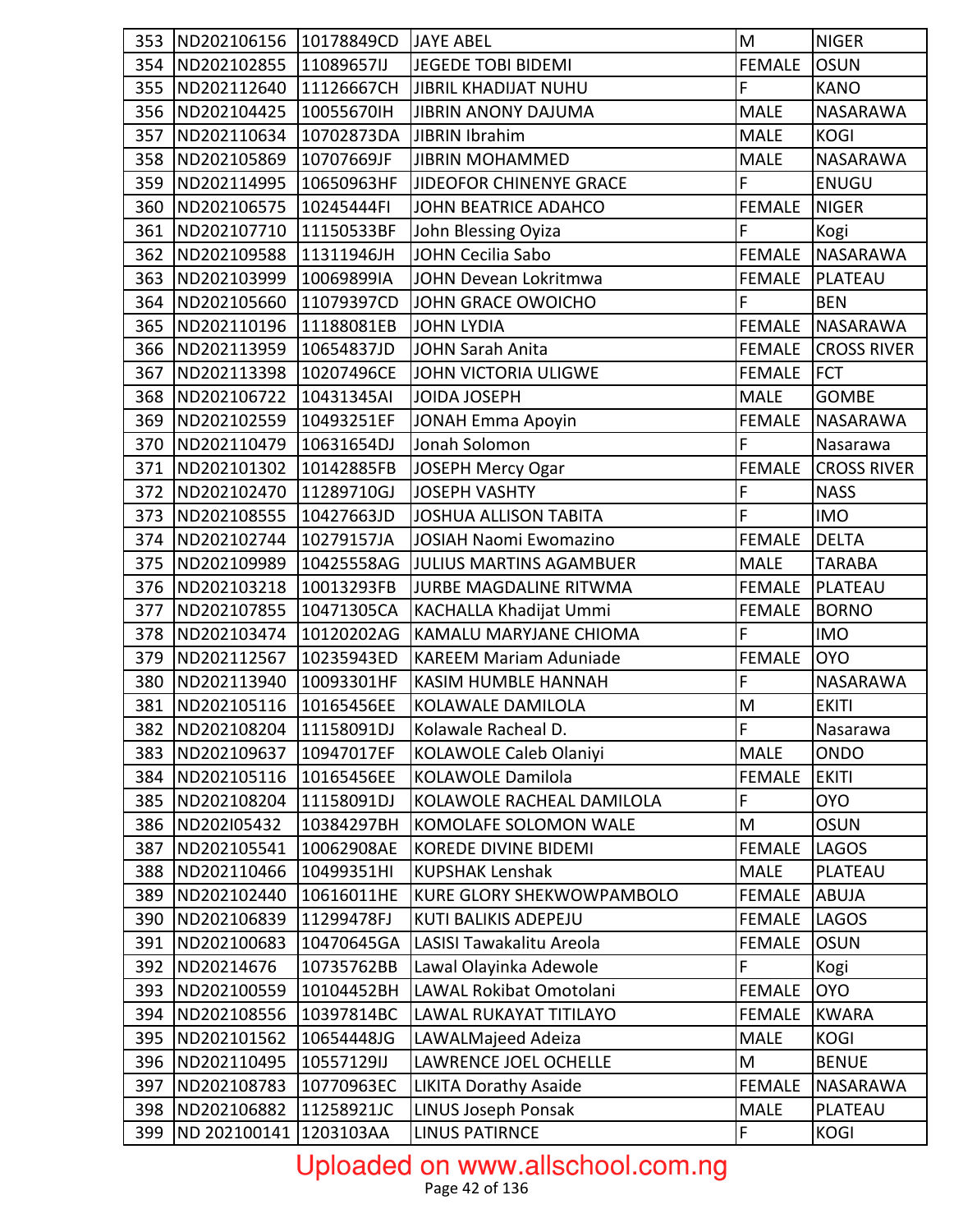| 400 | ND202102912            |             | 11079059GH LOVELYN Hassan                            | <b>FEMALE</b> | ABUJA           |
|-----|------------------------|-------------|------------------------------------------------------|---------------|-----------------|
| 401 | ND202103356            | 1058663FG   | LYIGULU FREEMAN PAUL                                 | <b>MALE</b>   | <b>NASARAWA</b> |
| 402 | ND202102710            | 10688132CB  | <b>MACAULAY ABIGAIL</b>                              | F             | <b>EDO</b>      |
| 403 | ND202101427            | 10272686AG  | <b>MADU SANDRA</b>                                   | F             | <b>ADAMAWA</b>  |
| 404 | ND202104683            | 10913003ED  | MADUKA NANCY EZINWANNE                               | <b>FEMALE</b> | <b>IMO</b>      |
| 405 | ND202101946            | 10462644AH  | <b>MADUKWE Odinaka</b>                               | <b>MALE</b>   | <b>ANAMBRA</b>  |
| 406 | ND202100221            | 10255178FD  | MAIJAMA'A Esther Nkapheeyan                          | <b>FEMALE</b> | <b>TARABA</b>   |
| 407 | ND202110291            | 10391397FH  | MAIKASUWA SOLOMON                                    | <b>MALE</b>   | NASARAWA        |
| 408 | ND202107700            | 10055510IC  | MAIKEFFI WASUILAT OMAKI                              | <b>FEMALE</b> | <b>NASARAWA</b> |
| 409 | ND202106356            | 10954938EH  | <b>MAJI Daniel</b>                                   | <b>MALE</b>   | <b>KOGI</b>     |
| 410 | ND202103027            | 11274171CJ  | MANOMI Emmanuella Wejala                             | <b>FEMALE</b> | <b>PLATEAU</b>  |
| 411 | ND202115301            | 10442297DF  | <b>MBANEFO ISREAL ARINZE</b>                         | M             | ANAMBRA         |
| 412 | ND202101823            | 10475640BD  | MBOGU BETHEL PERPETUAL                               | F             | ENUGU           |
| 413 | ND202103559            | 1203103AA   | MICHAEL AYENAJENI                                    | M             | NASARAWA        |
| 414 | ND202107224            | 10924831GB  | <b>MOHAMMED BINTA</b>                                | F             | <b>KOGI</b>     |
| 415 | ND202105170            | 10235972FD  | MOHAMMED IBRAHIM OYIBO                               | M             | NASARAWA        |
| 416 | ND202114708            | 1128357EB   | <b>MOHAMMED Maniru</b>                               | <b>MALE</b>   | ABUJA           |
| 417 | ND202105167            | 10338584JF  | MOHAMMED Sarki Fatima                                | <b>FEMALE</b> | <b>NASARAWA</b> |
| 418 | ND202100645            | 10649938EG  | <b>MOSES COMFORT</b>                                 | F             | <b>NASS</b>     |
| 419 | ND20210160             | 10281262IA  | MUHAMMAD Jalil Abdulrahaman                          | <b>MALE</b>   | NASARAWA        |
| 420 | ND202108409            | 10756974AI  | MUHAMMAD Safiya                                      | <b>FEMALE</b> | <b>NASARAWA</b> |
| 421 | ND202105288            | 11004296JC  | MUHAMMED ABDULRASHEED                                | M             | <b>BENUE</b>    |
| 422 | ND202104804            | 11276060IF  | Muhammed Hamza                                       | M             | <b>KOGI</b>     |
| 423 | ND202104273            | 10128492GF  | Muhammed Jamiu R.                                    | F             | Nasarawa        |
| 424 | ND202104160            | 10457162GA  | MUHAMMED MARDIYA LAMI                                | <b>FEMALE</b> | <b>NASARAWA</b> |
| 425 | ND202106970            | 10017749GJ  | <b>MUSA MAIMUNA</b>                                  | F             | Nasarawa        |
| 426 | ND202102034            | 10711494GG  | MUSA Morgan Jazhi                                    | <b>MALE</b>   | NASARAWA        |
| 427 | ND202104768            | 10264069FF  | MUSA MUHANNED RABIU                                  | <b>MALE</b>   | NASARAWA        |
| 428 | ND202106264            | 11242114HD  | <b>MUSA NANA</b>                                     | F             | <b>FCT</b>      |
| 429 |                        |             | ND202104592   10806878GE   MUSA Nurudeen Abdulquadir | MALE          | <b>ONDO</b>     |
| 430 | ND202112258            | 102385660EJ | MUSA SOLOMON EKO                                     | M             | Nasarawa        |
| 431 | ND202102534            | 10118279FC  | MUSTAPHA Aisha                                       | <b>FEMALE</b> | <b>ZAMFARA</b>  |
| 432 | ND202107185            | 10682962BB  | <b>MUTIU Fatima</b>                                  | <b>FEMALE</b> | <b>OYO</b>      |
| 433 | ND20215485             | 11242114HD  | Nana Musa                                            | F             | Abuja           |
| 434 | ND202106783            | 10029043EA  | NATHANIEL FAITH OMAMOKE                              | F             | <b>DELTA</b>    |
| 435 | ND202106223            | 10604206IE  | NDIEZE DIVINE KOSISOCHUKWU                           | F             | <b>IMO</b>      |
| 436 | ND202100921            | 11149613FJ  | NDUBUISI NNENNA CHIKWENDU                            | <b>FEMALE</b> | <b>ABIA</b>     |
| 437 | ND202109378            | 11179277BG  | <b>NEHEMIAH Faith Bingirl</b>                        | <b>FEMALE</b> | <b>NASARAWA</b> |
| 438 | ND202106527            | 10249278AC  | NELSON DESIRE NYAHMA                                 | <b>MALE</b>   | <b>ABUJA</b>    |
| 439 | ND202103769            | 10554495DB  | NIMZING PONTIM NANSHANG                              | M             | <b>PLATEAU</b>  |
| 440 | ND202100960            | 10007017GB  | <b>NUHU IYAKA</b>                                    | <b>FEMALE</b> | <b>NASARAWA</b> |
| 441 | ND202111456            | 10778508AI  | <b>NUHU Martha</b>                                   | <b>FEMALE</b> | <b>NASARAWA</b> |
| 442 | ND 202107506 1203103AA |             | NURUDEEN TANIMU                                      | M             | NASARAWA        |
| 443 | ND202107844            | 10598878GB  | NWAOBIANA ONYEMAUWA CHIDIEBERE                       | M             | ABIA            |
| 444 | ND202106309            | 10246429BD  | <b>NWIGWE CHIBUIKE PATRICK</b>                       | M             | ENUGU           |
| 445 | ND202106358            | 10027543HI  | <b>NZE FAVOUR ISIOMA</b>                             |               | <b>DELTA</b>    |
| 446 | ND202106860            | 10889309CE  | OBANUWA RUKAYAT BUKOLA                               | <b>FEMALE</b> | <b>ONDE</b>     |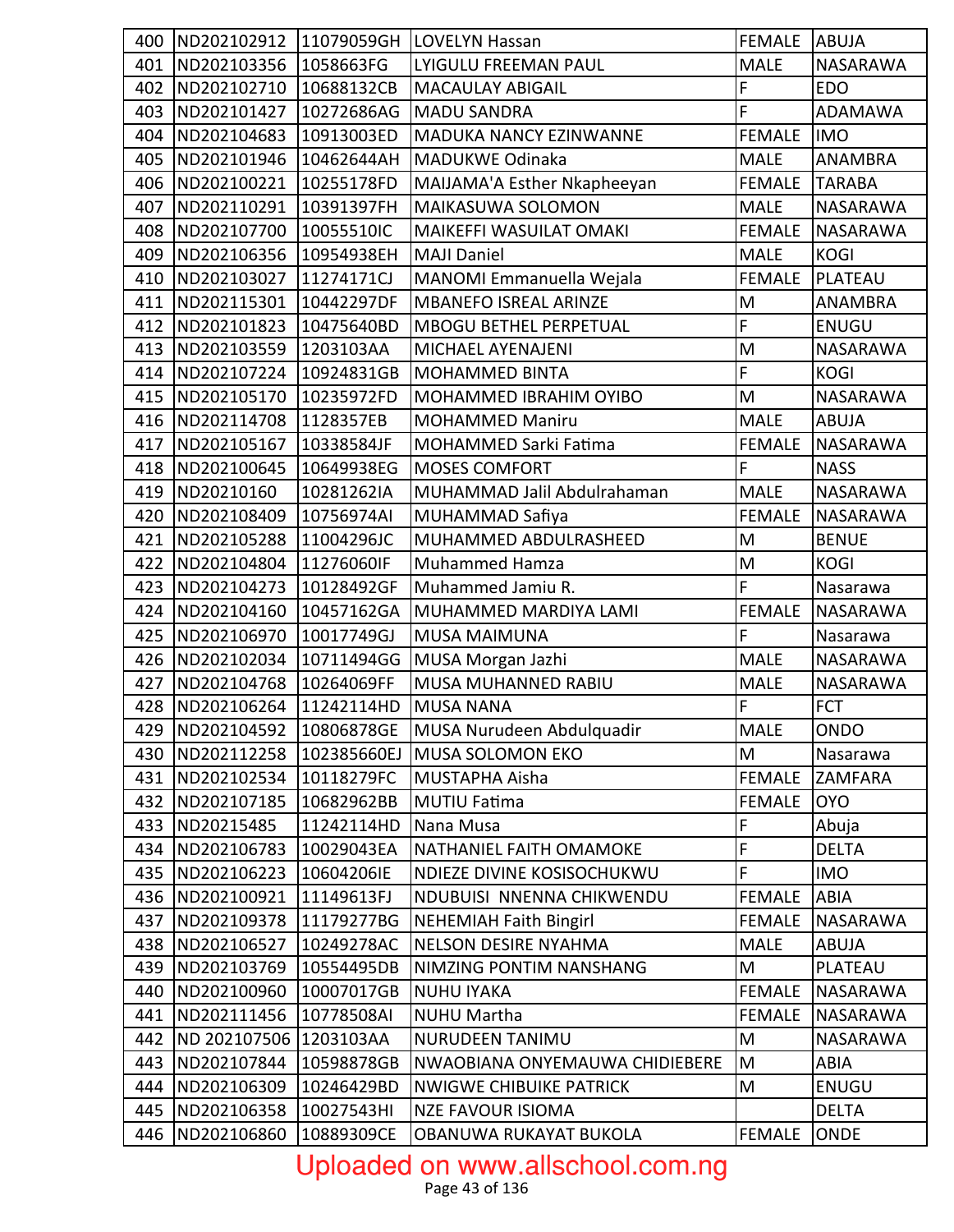| 447 | ND202103499                | 10279234FD | <b>OBHADE DESTINY</b>                 | $\mathsf F$    | <b>EDO</b>       |
|-----|----------------------------|------------|---------------------------------------|----------------|------------------|
| 448 | ND202103363                | 11325393BB | <b>OBI BLESSING</b>                   | <b>FEMALE</b>  | <b>DELTA</b>     |
| 449 | ND202112020                | 10573433FJ | OBI MARK OSOWOCHI                     | M              | C/RIVER          |
| 450 | ND202108016                | 11298653BC | OCHE CHRISTIANA                       | <b>FEMALE</b>  | <b>BENUE</b>     |
| 451 | ND202110022                | 10798153EJ | <b>OCHIGBO CLARA</b>                  |                | <b>BENUE</b>     |
| 452 | ND202106632                | 1032836911 | Ochola Christina Ojobi                | F              | Benue            |
| 453 | ND202104745                | 10194976EF | <b>ODISI CHARITY ONYIMOWO</b>         | F              | <b>OYO</b>       |
| 454 | ND202103201                | 10116283CG | <b>ODOVO JUDE BOLAJI</b>              | <b>FEMALE</b>  | C/R              |
| 455 | ND202106256                | 10724537CL | <b>ODU GAMBO</b>                      | <b>FEMALE</b>  | NASARAWA         |
| 456 | ND202101380                | 10359294EF | <b>ODUNJO Faridat Adedamola</b>       | <b>FEMALE</b>  | <b>OGUN</b>      |
| 457 | ND202101533                | 10081624BJ | OGBAJI Peace Ejeh                     | <b>FEMALE</b>  | <b>NASARAWA</b>  |
| 458 | ND202113893                | 10962676BG | OGBONNA JOY CHIOMA                    |                | <b>IMO</b>       |
| 459 | ND202101074                | 10157411CG | OGUDU Abdullahi Saidu                 | <b>MALE</b>    | NASARAWA         |
| 460 | ND202103684                | 10160513DC | <b>OGUNLEYE Ayo</b>                   | <b>MALE</b>    | <b>ONDO</b>      |
| 461 | ND202112620                | 10348384IG | <b>OJO Miracle Olamide</b>            | <b>FEMALE</b>  | <b>OYO</b>       |
| 462 | ND202106238                | 10112136FB | OKAFOR MALACHY TOCHUKWU               | M              | ENUGU            |
| 463 | ND202114629                | 10505665FB | OKAFOR PECULIAR CHIDERA               | F              | ENUGU            |
| 464 | ND202100119                | 10089765EA | OKAH SHAGARI HAMIDU                   | $\mathsf{M}$   | Nasarawa         |
| 465 | ND202110988                | 10612332FD | Okeh Blessing Tamarabi                | F              | Benue            |
| 466 | ND202112463                | 10195573JH | OKELO CHINAZA CINTHIA                 | F              | <b>ANAMBRA</b>   |
| 467 | ND202115211                | 10507372HB | OKEWU CHRISTIANA AMINA                | F              | <b>BENUE</b>     |
| 468 | ND202109903                | 10049107IF | OKEWU PATIENCE ENE                    | F              | <b>BENUE</b>     |
| 469 | ND202103997                | 10079996FD | <b>OKOH GLORIA</b>                    |                | <b>BENUE</b>     |
| 470 | ND202108124                | 10473358GJ | OKOLI DORCAS CHINEYE                  | <b>FEMALE</b>  | <b>KADUNA</b>    |
| 471 | ND202114043                | 10300475FJ | <b>OKOLI LYDIA</b>                    | <b>FEMALE</b>  | C/RIVER          |
| 472 | ND202104287                | 10261322FB | OKOLI UCHECHUKWU ENDURANCE            | F              | ANAMBRA          |
| 473 | ND202102338                | 1070735GA  | OKON ALICE ONYECHE                    | F              | <b>OGUN</b>      |
| 474 | ND202103802                | 11033825GG | <b>OKON Hope Nsika</b>                | <b>FEMALE</b>  | <b>AKWA IBOM</b> |
| 475 | ND202106271                | 10014128GI | <b>OKORO MARY</b>                     | F              | <b>DELTA</b>     |
|     | 476 ND202111290 10146782JH |            | Okpaka Chidera Anita                  | $\overline{F}$ | Delta            |
| 477 | ND202106460                | 10870213IC | <b>OKURUME Hope Nkechi</b>            | <b>FEMALE</b>  | <b>DELTA</b>     |
| 478 | ND202114356                | 10566594BC | OLA OLAYINKA AFOLABI                  | <b>MALE</b>    | <b>OSUN</b>      |
| 479 | ND202101279                | 10140556FE | <b>OLADEJO Elizabeth</b>              | <b>FEMALE</b>  | <b>UYO</b>       |
| 480 | ND202107579                | 10883911BJ | OLADIMEJI MOTUNRAYO RACHEAL           | <b>FEMALE</b>  | <b>LAGOS</b>     |
| 481 | ND202109149                | 10076108HH | OLAERWAJU RACHEAL ADEJOKE             | <b>FEMALE</b>  | <b>KWARA</b>     |
| 482 | ND202101481                | 10761245JG | <b>OLAJUGBA Praise Oluwademilade</b>  | <b>FEMALE</b>  | NASARAWA         |
| 483 | ND202110241                | 10551450CE | OLAMABOLO ADUM OGUGU                  |                | <b>KOGI</b>      |
| 484 | ND202107045                | 10288553DC | <b>OLANIYAN AYOMIDE EMMANUEL</b>      | M              | <b>OSUN</b>      |
| 485 | ND202106911                | 10627798CB | <b>OLANIYAN DAMILOLA</b>              | <b>FEMALE</b>  | <b>OSUN</b>      |
| 486 | ND202114850                | 10182603BD | <b>OLASORE IMOLEAYO SARAH</b>         | <b>FEMALE</b>  | <b>EKITI</b>     |
| 487 | ND202107861                | 10741208GH | OLATEJU SULIYAT TAIWO                 | F              | <b>OGUN</b>      |
| 488 | ND202107020                | 10881961EJ | OLATUNJI OLOLADE DEBRORAH             | <b>FEMALE</b>  | <b>OGUN</b>      |
| 489 | ND202115329                | 10265547ID | <b>OLOFU VICTORIA</b>                 | F              | Benue            |
| 490 | ND202102545                | 10791503BH | OLOTU ELIZABETH OLUWATONMI            | <b>FEMALE</b>  | <b>ONDO</b>      |
| 491 | ND202104813                | 10633851AB | OLUKOYE BUSAYO DEBRORAH               | <b>FEMALE</b>  | <b>OGUN</b>      |
| 492 | ND202100134                | 11219560FA | <b>OLUTUNTAYO Oluwatosin Blessing</b> | <b>FEMALE</b>  | <b>KOGI</b>      |
| 493 | ND202104370                | 11030499FD | <b>OMALA Hannatu Edoeje</b>           | <b>FEMALE</b>  | <b>KOGI</b>      |

# Uploaded on www.allschool.com.ng<br>Page 44 of 136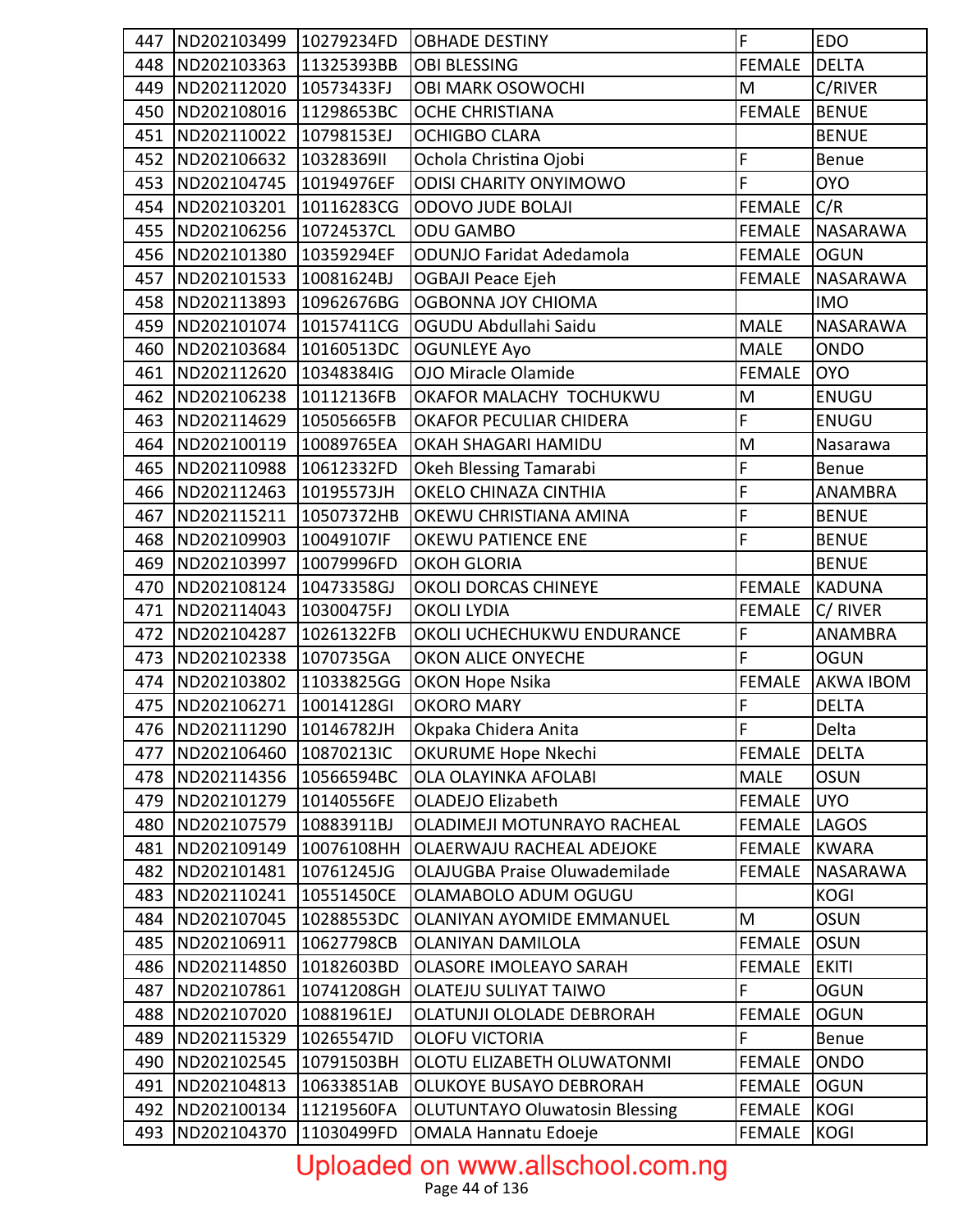| 494 | ND202115216 10620999EI |            | OMINI GODSPOWER ONENKE                           | <b>MALE</b>    | C/RIVER         |
|-----|------------------------|------------|--------------------------------------------------|----------------|-----------------|
| 495 | ND202112991            | 10659135AD | OMOTOSHO JAMIYU OLUMIDE                          | <b>MALE</b>    | <b>ONDO</b>     |
| 496 | ND202103238            | 11050084IA | <b>ONAJA JOHN ADAMU</b>                          | <b>MALE</b>    | <b>ABUJA</b>    |
| 497 | ND202111099            | 10040550FB | <b>ONAKOYA BOLUWATIFE MICHAEL</b>                | <b>MALE</b>    | LAGOS           |
| 498 | ND202111501            | 11188590BD | <b>ONASILE PETER OLUWATOBI</b>                   | M              | <b>OGUN</b>     |
| 499 | ND202107732            | 11099708AG | <b>ONIGBINDE OYINDAMOLA</b>                      | M              | <b>OSUN</b>     |
| 500 | ND202103238            | 11050084IA | <b>ONOJAJOHN ADANU</b>                           | M              | <b>BENUE</b>    |
| 501 | ND202108944            | 10044604BE | ONU CHIAMAKA OJONE                               | F              | <b>KOGI</b>     |
| 502 | ND202104988            | 10823123CD | <b>ONUH ESTHER</b>                               | $\overline{F}$ | <b>BENUE</b>    |
| 503 | ND202110714            | 11093963HC | <b>ONYEKA CHISOM FAITH</b>                       | F              | <b>IMO</b>      |
| 504 | ND202114981            | 10128119CA | <b>OPALUWA LOVELYN INIKPI</b>                    | F              | <b>KOGI</b>     |
| 505 | ND202113999            | 10387775FJ | <b>ORPERGA THOMAS</b>                            |                | <b>NASARAWA</b> |
| 506 | ND202102467            | 10107655BB | <b>OSAGEDE JANET OSUSHA</b>                      | <b>FEMALE</b>  | NASARAWA        |
| 507 | ND202106328            | 10880570FB | <b>OSHIE DORATHY IRENAREH</b>                    | <b>FEMALE</b>  | C/R             |
| 508 | ND202112554            | 10346608HJ | OSIGWE ESTHER OSIHKWESE                          | <b>FEMALE</b>  | <b>EDO</b>      |
| 509 | ND202103317            | 1114968EJ  | <b>OSUNKOYA Caroline Aduragbem</b>               | <b>FEMALE</b>  | <b>OGUN</b>     |
| 510 | ND202102163            | 10137690BJ | OTANIEN AGATHA OSAREME                           | <b>FEMALE</b>  | <b>EDO</b>      |
| 511 | ND202111957            | 11281702DH | <b>OTANWA THERESA</b>                            | F              | <b>BENUE</b>    |
| 512 | ND202105425            | 1037311BD  | <b>OTOKPA MARY UVENYI</b>                        | F              | NASARAWA        |
| 513 | ND202110504            | 10703791LJ | <b>OYEDOKUN Shukurah Mosunmola</b>               | <b>FEMALE</b>  | <b>OSUN</b>     |
| 514 | ND202103398            | 10870313HD | <b>OYEKAN Aliyat Adenike</b>                     | <b>FEMALE</b>  | <b>OYO</b>      |
| 515 | ND202106008            | 10000842FJ | <b>OYENIYI Praise Esther</b>                     | <b>FEMALE</b>  | <b>KWARA</b>    |
| 516 | ND202111192            | 10199527GJ | PAM CYNTHIA ABEL                                 | <b>FEMALE</b>  | PLETEAU         |
| 517 | ND202106147            | 10206495CA | PAUL DIVINE ENE                                  | <b>FEMALE</b>  | <b>KOGI</b>     |
| 518 | ND202107680            | 10153217JF | PETER MIRACLE ADUKWU                             |                | ENUGU           |
| 519 | ND202105141            | 11083964JG | PETER PAUL                                       | <b>MALE</b>    | <b>KADUNA</b>   |
| 520 | ND202104792            | 10226213DG | <b>PETER SAMSON</b>                              | M              | C/RIVERS        |
| 521 | ND202103468            | 11163040DD | PHILEMON JUDE SHEKWOLO                           | <b>MALE</b>    | <b>ABUJA</b>    |
| 522 | ND202105661            | 11151193HC | PHILIP BLESSING                                  | F              | NASARAWA        |
| 523 |                        |            | ND202115146   10711718HD   PHILIP SALAMA NAALLAH | M              | <b>KADUNA</b>   |
| 524 | ND202111194            | 10206868GF | PHILIP VATHERINE DAUOU                           | <b>FEMALE</b>  | PLETEAU         |
| 525 | ND202111382            | 11195221AF | <b>PIUS Bala</b>                                 | <b>MALE</b>    | <b>NASARAWA</b> |
| 526 | ND202107236 10657236AB |            | PIUS PRECIOUS YOHANNA                            | <b>FEMALE</b>  | <b>KADUNA</b>   |
| 527 | ND202104091            | 10749433DA | POLYCARP Philip Kerkebe                          | <b>MALE</b>    | <b>GOMBE</b>    |
| 528 | ND202106487            | 11199873BH | POPOOLA Aisha Omowunmi                           | <b>FEMALE</b>  | <b>OYO</b>      |
| 529 | ND202110240            | 10229797FB | <b>PROMISE UDIONG E</b>                          | F              | <b>OYO</b>      |
| 530 | ND202102213            | 10360675HD | PSALM NAOMI SHEKOWYEMI                           | <b>FEMALE</b>  | <b>NIGER</b>    |
| 531 | ND202104156            | 10079359CE | RAMSON NDANISON SAMANI                           | M              | ADAMAWA         |
| 532 | ND202101276            | 10121193EA | RASAKI Abiodun                                   | <b>MALE</b>    | <b>KWARA</b>    |
| 533 | ND202102386            | 11044614JH | <b>REUBEN Grace Eleojo</b>                       | <b>FEMALE</b>  | <b>KOGI</b>     |
| 534 | ND202107240            | 10536566IA | RIDWAN Umar Jibrin                               | <b>MALE</b>    | NASARAWA        |
| 535 | ND202103604            | 11246011CC | SAAWUAN MOSES AONDONGU                           | M              | <b>BENUE</b>    |
| 536 | ND202108180            | 10158886GD | <b>SADIQ TAIBAL NANA</b>                         | F              | <b>KOGI</b>     |
| 537 | ND202101705            | 10128106FJ | SALIHU John Ojo                                  | <b>MALE</b>    | <b>KOGI</b>     |
| 538 | ND202103219            | 10950011IE | <b>SALIHU Sadiq Omeiza</b>                       | <b>MALE</b>    | <b>KOGI</b>     |
| 539 | ND202112569            | 10736262GE | <b>SALISU AMINA</b>                              | $\overline{F}$ | Nasarawa        |
| 540 | ND202108576            | 11184796EG | Samsom Joshua                                    | M              | <b>FCT</b>      |

# Uploaded on www.allschool.com.ng<br>Page 45 of 136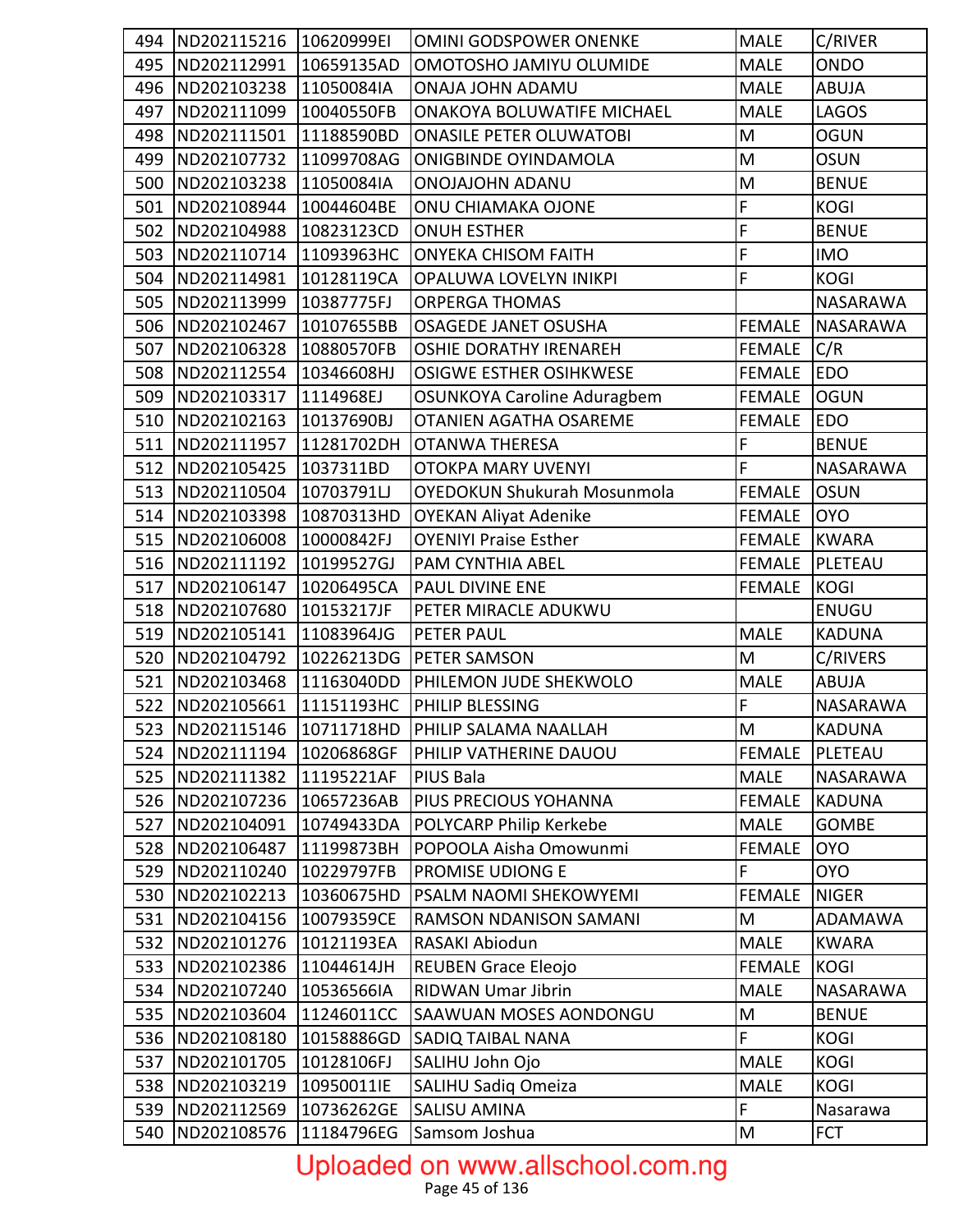| 541 | ND202154823                | 10968491DB | <b>SAMSON ESTHER OBONEH</b>    | F              | <b>BENU</b>     |
|-----|----------------------------|------------|--------------------------------|----------------|-----------------|
| 542 | ND202106108                | 10367755HG | <b>SAMSON JOCHABED OSANEMO</b> | <b>FEMALE</b>  | <b>KOGI</b>     |
| 543 | ND202112108                | 10264637JH | <b>SAMUEL ABIGIAL</b>          | F              | <b>FCT</b>      |
| 544 | ND202102009                | 10268957DI | <b>SAMUEL Eniola Justina</b>   | <b>FEMALE</b>  | <b>ONDO</b>     |
| 545 | ND202104676                | 10172059CD | SAMUEL FAVOUR GINIKACHUKWU     | M              | ANAMBRA         |
| 546 | ND202110440                | 10293472BJ | SAMUEL HELEN NENMAN            | F              | PLATEAU         |
| 547 | ND202114468                | 10386322FD | <b>SAMUEL NANCY</b>            | M              | NASARAWA        |
| 548 | ND202101570                | 10680015CC | <b>SANDY PRECIOUS</b>          | F              | C/RIVERS        |
| 549 | ND202108790                | 10436045HA | SANI ALIYU YAKUBU              | <b>MALE</b>    | NASARAWA        |
| 550 | ND202104584                | 10458489FG | SANNI ABDULQUDUS BOLUWATIFE    | M              | ONDO            |
| 551 | ND202107991                | 10442099EH | SARAH Echumba                  | <b>FEMALE</b>  | <b>NIGER</b>    |
| 552 | ND202111181                | 10511647HF | <b>SARKI HABIBA</b>            | F              | <b>FCT</b>      |
| 553 | ND202100859                | 10710550IF | SHADRACH PRISCILLA OJOCHEI     | F              | <b>EDO</b>      |
| 554 | ND202100889                | 10182491FI | <b>SHAIBU Ayatu</b>            | <b>MALE</b>    | <b>KOGI</b>     |
| 555 | ND202103676                | 10112014CJ | <b>SHALBI Esther Klwanna</b>   | <b>FEMALE</b>  | PLATEAU         |
| 556 | ND202I54214                | 10502433EH | SHAUIBU SUMAYYAT               | F              | <b>KOGI</b>     |
| 557 | ND202114517                | 10650003EF | SHINAAN RANGLAT M.             | F              | PLATEAU         |
| 558 | ND202100052                | 10094060FG | SHITTU BADAMASI MUHAMMED       | M              | NASARAWA        |
| 559 | ND202100482                | 10897064DD | SHOBOWALE SALIMOT M.           | F              | <b>OGUN</b>     |
| 560 | ND202100016                | 10276257GA | SIKIRU COMFORT NBATA           | F              | <b>LAGOS</b>    |
| 561 | ND202102164                | 10623209BE | <b>SILAS BEAUTY CHINAZA</b>    | $\overline{F}$ | <b>ABIA</b>     |
| 562 | ND202110324                | 10390542AD | <b>SILAS Kauna</b>             | <b>FEMALE</b>  | <b>KADUNA</b>   |
| 563 | ND202103351                | 10046270GA | <b>SILAS SAMUEL SHNADO</b>     | <b>MALE</b>    | <b>ABUJA</b>    |
| 564 | ND202103951                | 10769811AG | <b>SIMON PRECIOUS LADI</b>     | F              | <b>BENUE</b>    |
| 565 | ND202102681                | 10659128CE | <b>SOLOMON BLESSING</b>        | <b>FEMALE</b>  | <b>KADUNA</b>   |
| 566 | ND202100127                | 10221363DG | <b>SOLOMON Clement</b>         | <b>MALE</b>    | NASARAWA        |
| 567 | ND202108468                | 10189192DE | <b>SOLOMON GODFREY AMEKA</b>   | <b>MALE</b>    | <b>NASARAWA</b> |
| 568 | ND202103367                | 10653992AJ | SOLOMON PRECIOUS AZINTA        | <b>FEMALE</b>  | <b>KADUNA</b>   |
| 569 | ND202106055                | 10346598BC | <b>STEPHEN Florence</b>        | <b>FEMALE</b>  | <b>KADUNA</b>   |
|     | 570 ND202104476 10355639EJ |            | STEPHEN Rachael Elojo          | FEMALE KOGI    |                 |
| 571 | ND202110605                | 10002504CA | <b>SULEIMAN ALIYU AKOJI</b>    | M              | <b>KOGI</b>     |
| 572 | ND202103654                | 10205571HG | <b>SULEIMAN FAUZIYAT OYIZA</b> | <b>FEMALE</b>  | KOGI            |
| 573 | ND202115197                | 11226938HA | <b>SULEIMAN HAFSATU GHANKI</b> | FEMALE         | <b>KWARA</b>    |
| 574 | ND202114361                | 10897318AF | <b>SULEIMAN HAJARA</b>         | F              | <b>NASARAWA</b> |
| 575 | ND202105237                | 10360047BH | <b>SULEIMAN USAMA AHMED</b>    | <b>MALE</b>    | <b>ABUJA</b>    |
| 576 | ND202101635                | 10796163BA | <b>SULEMAN Goodness</b>        | <b>FEMALE</b>  | NASARAWA        |
| 577 | ND202100455                | 10677710FD | <b>SULEMAN Halima</b>          | <b>FEMALE</b>  | <b>KOGI</b>     |
| 578 | ND202113288                | 10240001CB | <b>SUNDAY BEAUTY</b>           | F              | <b>ABUJA</b>    |
| 579 | ND202101684                | 11109742EJ | <b>SUNDAY HAPPY</b>            | F              | <b>KADUNA</b>   |
| 580 | ND202101188                | 10931486HI | <b>SUNDAY NAOMI</b>            | F              | <b>KADUNA</b>   |
| 581 | ND202108076                | 11265384AG | <b>SUNDAY PRECIOUS</b>         | <b>FEMALE</b>  | <b>EBONYI</b>   |
| 582 | ND202100771                | 10473226HH | <b>SUNDAY Precious Tonze</b>   | <b>FEMALE</b>  | <b>NASARAWA</b> |
| 583 | ND202100849                | 11269338HF | <b>SURAJU Mariam</b>           | <b>FEMALE</b>  | <b>OGUN</b>     |
| 584 | ND202107518                | 10769062CC | <b>TAJUDEEN Luqman Yusuf</b>   | <b>MALE</b>    | <b>OSUN</b>     |
| 585 | ND202111574                | 10293517HI | <b>TAMENHEE Bartholomew</b>    | <b>MALE</b>    | <b>NASARAWA</b> |
| 586 | ND20218380                 | 10693075DD | <b>TANKO SANI</b>              | <b>MALE</b>    | ADAMAWA         |
| 587 | ND202109388                | 10206808FB | <b>THOMAS Happiness</b>        | <b>FEMALE</b>  | <b>KADUNA</b>   |

# Uploaded on www.allschool.com.ng<br>Page 46 of 136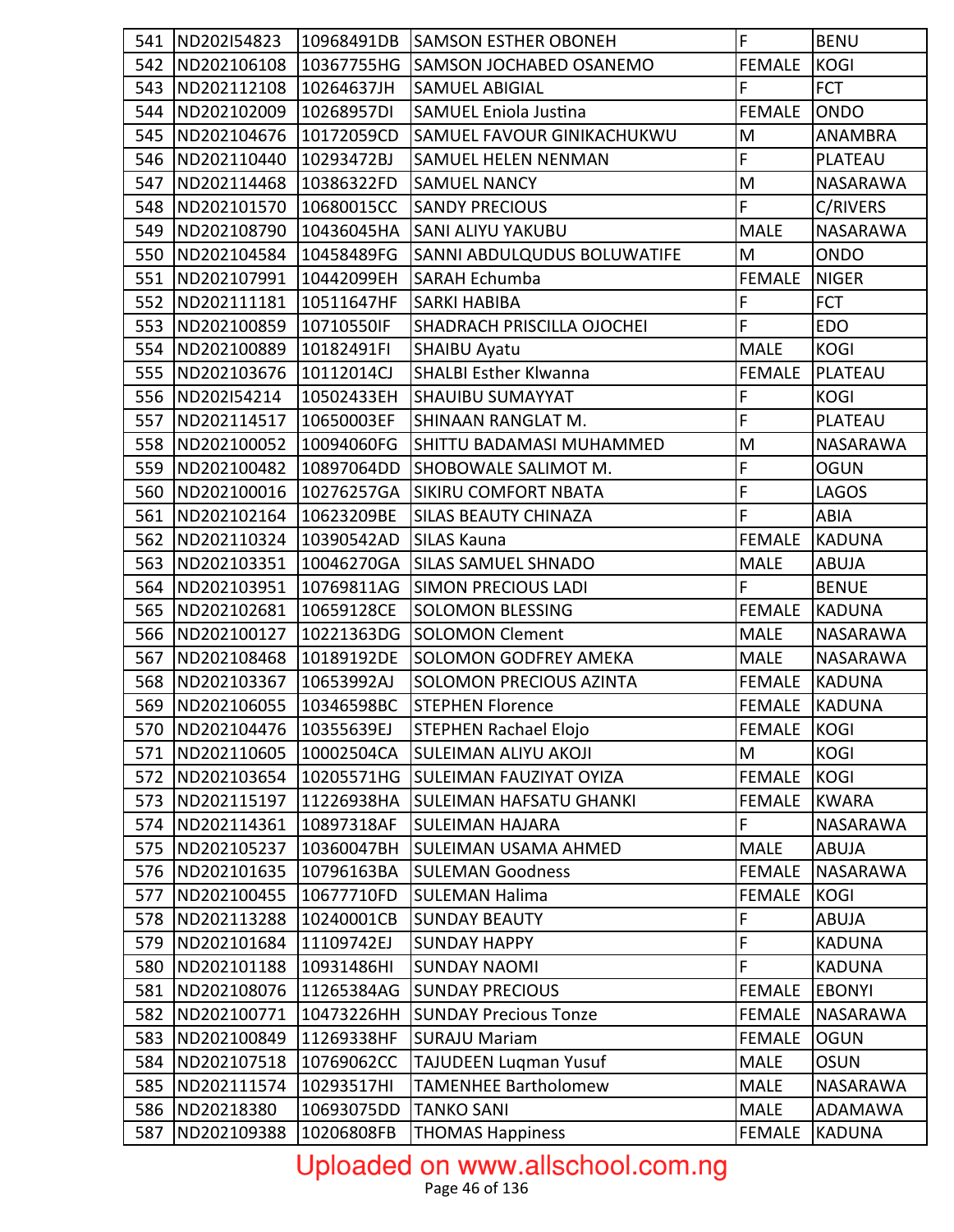| 588 | ND202112511            | 10375296FE  | <b>THOMAS MARVELOUS</b>            | $\mathsf F$    | <b>KADUNA</b>      |
|-----|------------------------|-------------|------------------------------------|----------------|--------------------|
| 589 | ND202101015            | 10051678DF  | <b>THOMAS Monica</b>               | <b>FEMALE</b>  | <b>ABUJA</b>       |
| 590 | ND202108367            | 10481660JD  | <b>TIJANI LATIFAT KEHINDE</b>      | F              | <b>OYO</b>         |
| 591 | ND202109335            | 11199182FD  | <b>TITUS ANITA</b>                 | <b>FEMALE</b>  | <b>ABUJA</b>       |
| 592 | ND202102419            | 11048452CJ  | <b>TOK NIRI</b>                    |                | <b>JOS</b>         |
| 593 | ND202106775            | 10278682GA  | TOLLARI ZAINAB ANUOLUWAPO          | <b>FEMALE</b>  | <b>OYO</b>         |
| 594 | ND202110248            | 10230404HD  | <b>UDIONG BLESSING EFFIONG</b>     | F              | <b>AKWA IBOM</b>   |
| 595 | ND202107087            | 10325512CG  | <b>UGBONG THERESA UGIONBEYE</b>    | F              | C/RIVER            |
| 596 | ND202110942            | 10526460DH  | <b>UJU Elvis Emeka</b>             | <b>MALE</b>    | ABIA               |
| 597 | ND202105013            | 10353659HC  | <b>UMAR ABDUL BILLAH</b>           | M              | <b>KOGI</b>        |
| 598 | ND202109471            | 10902530DE  | UMAR FATHIA OMOWUMI                |                | <b>ABUJA</b>       |
| 599 | ND202107307            | 1061374BI   | <b>UMAR Latifat</b>                | <b>FEMALE</b>  | KOGI               |
| 600 | ND202112038            | [10147496IJ | <b>UMAR Safiya Ogoshi</b>          | <b>FEMALE</b>  | <b>NASARAWA</b>    |
| 601 | ND202109415            | 10366045GF  | <b>UMAR SALAHA AGABI</b>           | F              | NASARAWA           |
| 602 | ND202112798            | 10460614ID  | <b>UMAR ZAITUNA ABDULLAHI</b>      | M              | NASARAWA           |
| 603 | ND202114241            | 10692607JH  | UMEOJIEGO Ifeoma Innocential       | <b>FEMALE</b>  | ANAMBRA            |
| 604 | ND202102909            | 10599038GI  | <b>USHIE ANGELA ENEJI</b>          |                | <b>CROSS RIVER</b> |
| 605 | ND202106175            | 11191418GF  | <b>USMAN FATIMA</b>                | <b>MALE</b>    | <b>KOGI</b>        |
| 606 | ND202110418            | 11304972GH  | <b>USMAN Hanatu</b>                | <b>FEMALE</b>  | <b>KOGI</b>        |
| 607 | ND202106390            | 10170201GI  | <b>USMAN Muhammad Taye</b>         | <b>MALE</b>    | NASARAWA           |
| 608 | ND202108257            | 11318668BA  | <b>USMAN MUHAMMED BUHARI</b>       | <b>MALE</b>    | <b>KADUNA</b>      |
| 609 | ND202108146            | 10572462GC  | <b>USMAN Pebang Zuhumben</b>       | <b>FEMALE</b>  | PLATEAU            |
| 610 | ND202110889            | 10775692BH  | <b>USMAN RICHARD</b>               | M              | Nasarawa           |
| 611 | ND202100760            | 10103635ED  | UTAJI SUNDAY GABRIEL               | M              | <b>KOGI</b>        |
| 612 | ND202106421            | 10046572CH  | <b>UWAYZOR Ejiro Margret</b>       | <b>FEMALE</b>  | <b>LAGOS</b>       |
| 613 | ND202105699            | 10132939BD  | <b>VERONICA Chinaemerem Chukwu</b> | <b>FEMALE</b>  | <b>EBONYI</b>      |
| 614 | ND202105209            | 10005673BJ  | VICENT Imaobong Emmanuella         | <b>FEMALE</b>  | <b>AKWA IBOM</b>   |
| 615 | ND202103847            | 10094005CH  | WAZIRI JACINTA ONOMBIAM            | F              | <b>KADUNA</b>      |
| 616 | ND202112881            | 10628483AD  | <b>WEKA Favour Goldiwe</b>         | <b>FEMALE</b>  | PLATEAU            |
| 617 | ND202107689 10824632FF |             | YAHAYA HAJARA ALHASSAN             | $\overline{F}$ | NASARAWA           |
| 618 | ND202102421            | 10087691FE  | YAHAYA Risikat                     | <b>FEMALE</b>  | KOGI               |
| 619 | ND202100783            | 10618592JB  | YAKUBU Gimbiya                     | <b>FEMALE</b>  | <b>BAUHI</b>       |
| 620 | ND202100581            | 1203103AA   | YAKUBU MAIMUNAT YUSUF              |                | <b>KOGI</b>        |
| 621 | ND202102426            | 10285025ED  | YAKUBU Maryam Muhammad             | <b>FEMALE</b>  | KEBBI              |
| 622 | ND202101849            | 10608592CB  | YAKUBU RECHEAL                     | F              | <b>TARABA</b>      |
| 623 | ND202101887            | 10959589GC  | YAKUBU SAFIYA                      | F              | <b>NASARAWA</b>    |
| 624 | ND202106873            | 10636440JB  | YAKUBU TABITHA CHUNG               | <b>MALE</b>    | PLATEAU            |
| 625 | ND202103938            | 10198453JA  | YAKUBU YAHAYA EHOGOWE              | M              | Nasarawa           |
| 626 | ND202106848            | 11156199IJ  | YAOKE MARIAM                       | F              | <b>KOGI</b>        |
| 627 | ND202100046            | 10085414JF  | YERMUAK Favour Chindana'an         | <b>FEMALE</b>  | PLATEAU            |
| 628 | ND202113056            | 11055212CC  | YINLKA ESTHER OMOWUNMI             |                | <b>KOGI</b>        |
| 629 | ND202104165            | 10853577DF  | <b>YUNANA Gloria</b>               | <b>FEMALE</b>  | <b>NASARAWA</b>    |
| 630 | ND202108530            | 10853809BI  | YUNUSA Medinat Sani                | <b>FEMALE</b>  | KOGI               |
| 631 | ND202110110            | 10307287JA  | <b>YUSUF ABIGAIL</b>               | <b>FEMALE</b>  | <b>GOMBE</b>       |
| 632 | ND202114975            | 10112892BE  | YUSUF AMINAT                       | F              | <b>NIGER</b>       |
| 633 | ND202105742            | 10458428EF  | YUSUF Amira Sumaiya                | <b>FEMALE</b>  | <b>KOGI</b>        |
| 634 | ND202111795            | 10256161BE  | YUSUF Maimuna Nimat                | <b>FEMALE</b>  | KOGI               |

# Uploaded on www.allschool.com.ng<br>Page 47 of 136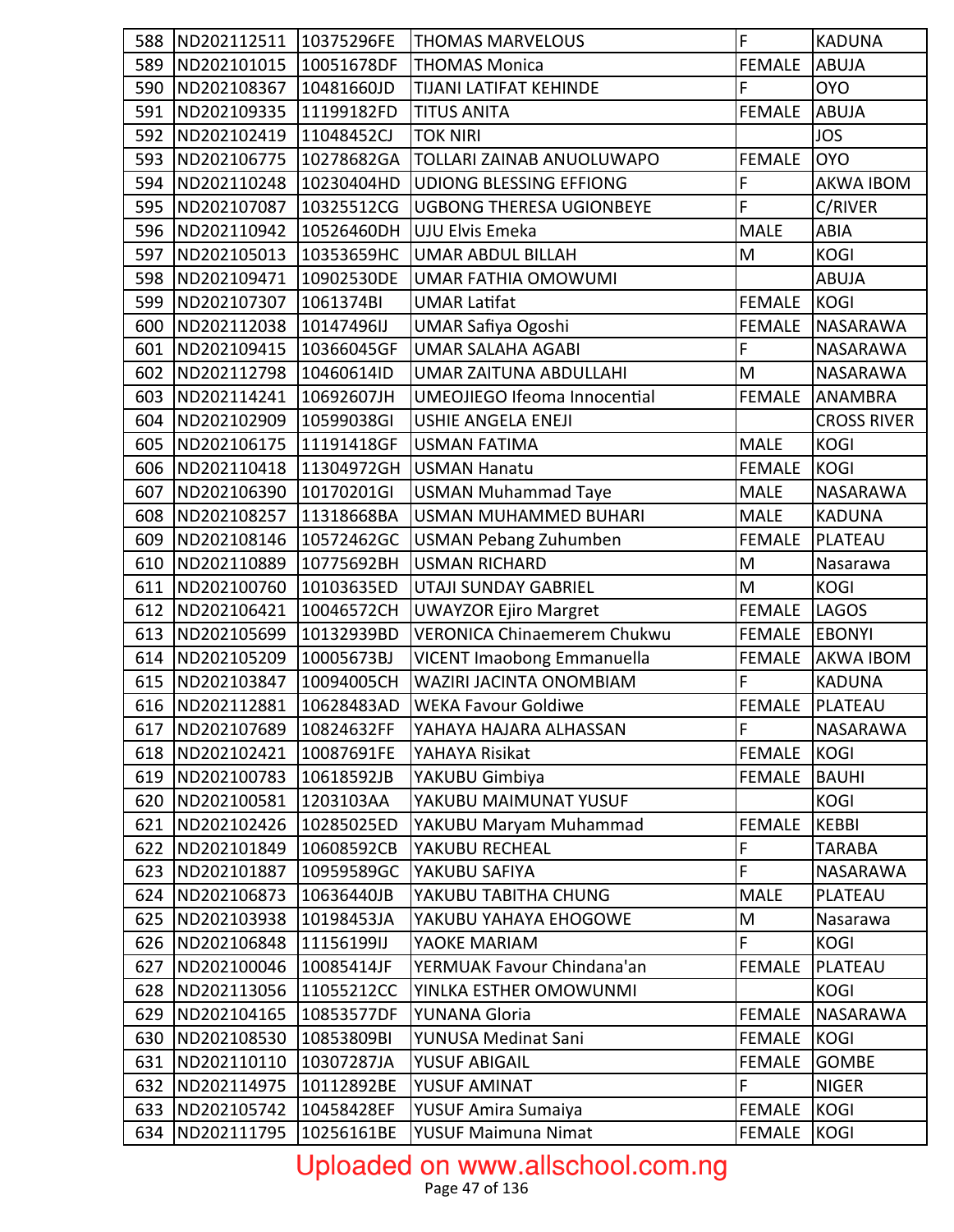| 635 | ND202106311 | 10363505CC | YUSUF NAWAPALI                | <b>MALE</b>   | <b>FCT</b>      |
|-----|-------------|------------|-------------------------------|---------------|-----------------|
| 636 | ND202109673 | 10319913EC | YUSUF PATIENCE SWUAMESHI      | <b>FEMALE</b> | <b>NASARAWA</b> |
| 637 | ND202103917 | 10443954BB | YUSUF Rabiat Ayomide          | <b>FEMALE</b> | <b>KOGI</b>     |
| 638 | ND202102383 | 10106016HB | YUSUF Rahama Oyiza            | <b>FEMALE</b> | <b>KOGI</b>     |
| 639 | ND202106302 | 10291463DC | YUSUF RUKAIYA OSIKEME         | <b>FEMALE</b> | <b>NASARAWA</b> |
| 640 | ND202107796 | 10321495EJ | YUSUF WASILAT                 | F             | <b>ABUJA</b>    |
| 641 | ND202109853 | 10705179JG | <b>ZACHARIAH BLESSING</b>     | <b>FEMALE</b> | <b>ABUJA</b>    |
| 642 | ND202110981 | 10112809GJ | ZAKARIYAU MARYAM ABIO         | F             | <b>OYO</b>      |
| 643 | ND202104412 | 10603492JC | <b>ZAKARIYYA REGINA</b>       | <b>FEMALE</b> | <b>ABUJA</b>    |
| 644 | ND202101385 | 10392287AG | <b>ZEMMAN GAPMI MARIA</b>     | F             | PLATEAU         |
| 645 | ND202111937 | 10106908CB | <b>ZIH Beatrice Emmanuel</b>  | <b>FEMALE</b> | PLATEAU         |
| 646 | ND202112697 | 10536080ID | <b>ZUBAIRU HAMZA</b>          | M             | <b>ABUJA</b>    |
| 647 | ND202110103 | 10884243JA | <b>ZUGU NGUUMBUR BLESSING</b> | <b>FEMALE</b> | <b>TARABA</b>   |

#### 20- NATIONAL DIPLOMA MECHANICAL ENGINEERING TECHNOLOGY

| S/NO           | <b>APP ID</b> | <b>JAMB NO</b> | <b>NAME</b>                     | <b>SEX</b>  | <b>STATE</b>    |
|----------------|---------------|----------------|---------------------------------|-------------|-----------------|
| $\mathbf{1}$   | ND202109450   | 10644028CF     | ABDULHAKIM SADIQ ISHAKA         | M           | <b>EDO</b>      |
| $\overline{2}$ | ND202111444   | 10032235GH     | <b>ABUBAKAR FRIDAY</b>          | M           | <b>EDO</b>      |
| 3              | ND202114173   | 10801560BD     | <b>ABUBAKAR SALISU ISAH</b>     | M           | NASARAWA        |
| 4              | ND202103875   | 10575683AC     | ANIMASHAUN OLAMIDE BARAKAT      | F           | <b>OYO</b>      |
| 5              | ND202108302   | 11084042FG     | <b>BAGAIYA GODWIN ZAKS</b>      | M           | <b>NASARAWA</b> |
| 6              | ND202I48302   | 10136351FI     | DAVID OCHE ANDREW               | M           |                 |
| 7              | ND202112008   | 10234199DH     | <b>EARNEST KENNETH ANAGOR</b>   | M           | Nasarawa        |
| 8              | ND202102378   | 10302614EE     | EBERECHUKWU MITCHEL CHIDIEBUBE  | M           | <b>IMO</b>      |
| 9              | ND202100002   | 10466352DI     | <b>ELO SUNDAY VALENTINE</b>     | M           | <b>ENUGU</b>    |
| 10             | ND202101929   | 10620290EB     | EZEASABO CHINWEIKE EBUBECHUKWU  | M           | <b>ANAMBRA</b>  |
| 11             | ND202108614   | 10989950GC     | <b>IBOM KANU SUNDAY</b>         | M           | C/RIVER         |
| 12             | ND202107724   | 10019754GD     | <b>ISHAYA ABEDNEGO</b>          | M           | <b>KADUNA</b>   |
| 13             | ND202114413   | 10017241EB     | <b>ISHAYA MENDWAS</b>           | <b>MALE</b> | <b>KADUNA</b>   |
| 14             | ND202111918   | 11138788DJ     | JOHN MENTOR CHIHURUMUNAYA       | M           | <b>ENUGU</b>    |
| 15             | ND202107165   | 10444312AE     | LAWAL SALISU BABA               | M           | <b>KANO</b>     |
| 16             | ND202103470   | 10204497GH     | <b>MBATO DIVINE SAMUEL</b>      | M           | <b>IMO</b>      |
| 17             | ND202113904   | 11327915BB     | MUHAMMED SA'AD                  | M           | <b>KADUNA</b>   |
| 18             | ND202101013   | 10689600HJ     | <b>MUSA MUHAMMED</b>            | M           | <b>EDO</b>      |
| 19             | ND202103782   | 10069286HG     | <b>NJOKU MARVELLOUS</b>         | M           | <b>IMO</b>      |
| 20             | ND202114534   | 10746682DI     | <b>OLAJIDE ISRAEL PAMILERIN</b> | M           | <b>ONDO</b>     |
| 21             | ND202102605   | 10631239HH     | OSONUGA OLUMIDE ENOCH           | <b>MALE</b> | <b>OGUN</b>     |
| 22             | ND202114603   | 10549707DJ     | SALIHU ABDULLAHI                | M           | <b>ABUJA</b>    |
| 23             | ND202111464   | 11158390BF     | SHITTU AWWAL A                  | M           | <b>KOGI</b>     |
| 24             | ND202102471   | 10555749FC     | Yahaya Abdulsubbur O            | M           | <b>KOGI</b>     |

#### 21- NATIONAL DIPLOMA OFFICE TECHNOLOGY AND MANAGEMENT

| S/NO | <b>APP ID</b>            | <b>JAMB NO</b> | <b>NAME</b>                    | <b>SEX</b>     | <b>STATE</b>   |
|------|--------------------------|----------------|--------------------------------|----------------|----------------|
|      | IND202111773 110128096IG |                | IADAMS RASHIDAT                |                | INASARAWA      |
|      | IND202103522 110020329IJ |                | <b>IMATHIAS DEBORAH ENE</b>    | <b>IFEMALE</b> | <b>IABUJA</b>  |
|      | IND202101671 10969828JE  |                | <b>IMATTHEW Victor Chidera</b> | <b>IMALE</b>   | <b>IEBONYI</b> |
| 14   | IND202109503             | 110636989JD    | <b>IMBAM ADAOLISA LILIAN</b>   | <b>IFEMALE</b> | <b>IEBONYI</b> |

Uploaded on www.allschool.com.ng<br>Page 48 of 136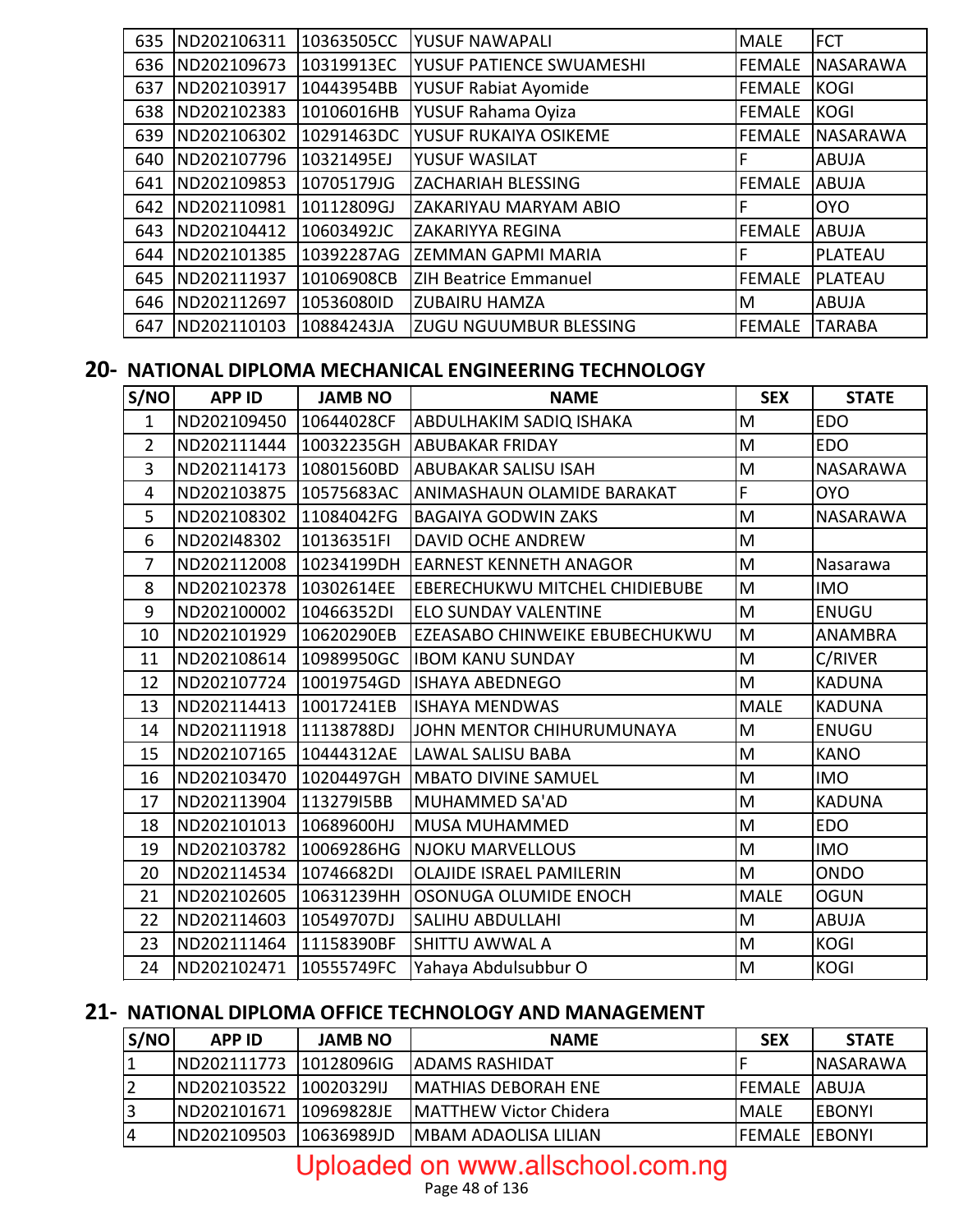| 5              | ND202111466 | 10308259IE | MICHAEL Ogwuche                    | <b>MALE</b>   | <b>EDO</b>      |
|----------------|-------------|------------|------------------------------------|---------------|-----------------|
| $\overline{6}$ | ND202102485 | 10115847HD | MICHEAL REJOICE ZHINGO             | <b>FEMALE</b> | <b>ABUJA</b>    |
| $\overline{7}$ | ND202101314 | 11273950BD | MMAJU Aluwa Rita                   | <b>FEMALE</b> | <b>ABIA</b>     |
| 8              | ND202102890 | 10438846AJ | MOHAMMED Grace Omekoh              | <b>FEMALE</b> | <b>KOGI</b>     |
| 9              | ND202109580 | 10598806IF | MOMOH RAHANAT OZAVIZE              | <b>FEMALE</b> | <b>KOGI</b>     |
| 10             | ND202107920 | 10454751BI | MOSES BRENDA BLESSING              | <b>FEMALE</b> | <b>NIGER</b>    |
| 11             | ND202105197 | 1128893FE  | <b>MOSES DEBRORAH</b>              | <b>FEMALE</b> | <b>NASARAWA</b> |
| 12             | ND202I98098 | 10443737IA | <b>MUHAMMED Rahmat</b>             | <b>FEMALE</b> | <b>KOGI</b>     |
| 13             | ND202106319 | 10454095EG | <b>MUHAMMED SAKINA</b>             | <b>FEMALE</b> | <b>KEBBI</b>    |
| 14             | ND202106197 | 10604952HH | MUHAMMED UMAR NABURGI              | <b>MALE</b>   | <b>NASARAWA</b> |
| 15             | ND202111257 | 10980414FF | MUHAMMED Waliyat Folashade         | <b>FEMALE</b> | KOGI            |
| 16             | ND202104273 | 10128492GF | MUHAMMEDJAMIU Rahimat Ovayoza      | <b>FEMALE</b> | <b>KOGI</b>     |
| 17             | ND202102569 | 10413806GA | MUHHAMMAD DATIMA BELLO             | <b>FEMALE</b> | <b>NASARAWA</b> |
| 18             | ND202103011 | 11099582JD | MUHHAMMED RUKAYA                   | <b>FEMALE</b> | <b>NIGER</b>    |
| 19             | ND202100689 | 10327154EH | MUSA Abdullahi Omaku               | <b>MALE</b>   | <b>NASARAWA</b> |
| 20             | ND202111075 | 10273098DB | MUSA Faridat Agabi                 | <b>FEMALE</b> | <b>NASARAWA</b> |
| 21             | ND202100420 | 10263318HH | MUSA Maryamu Hyelsenta             | <b>FEMALE</b> | <b>BORNO</b>    |
| 22             | ND202111121 | 10944691DJ | <b>AKINTUNDE O PRECIOS</b>         | M             | <b>OSUN</b>     |
| 23             | ND202112280 | 11234450HG | <b>AMEEN EUNICE CELESTINA</b>      | F             | <b>KOGI</b>     |
| 24             | ND202114028 | 11055889CI | <b>EDWIN COMFORT EJIM</b>          | F             | <b>TARABA</b>   |
| 25             | ND202111281 | 10407208FH | <b>HUSAAINI UMAR</b>               |               | <b>NASARAWA</b> |
| 26             | ND202105622 | 11023375IF | <b>IBHAFIDON HAPPINESS OMOYEME</b> | F             | <b>ABUJA</b>    |
| 27             | ND202112660 | 10450580BI | <b>JIA VICTORY NGTESEN</b>         | F             | <b>BENUE</b>    |
| 28             | ND202101209 | 11088193BC | <b>MOSES PATIENCE IKPA</b>         | F             | <b>GOMBE</b>    |
| 29             | ND202102292 | 10372768HC | <b>OGOYI SARAH</b>                 | F             | <b>BENUE</b>    |
| 30             | ND202107097 | 10241829DJ | <b>OMOTAYO JOY</b>                 | F             | <b>EDO</b>      |
| 31             | ND202111994 | 10856483EH | <b>ONJEFU ADA HAPPINESS</b>        | F             | <b>BENUE</b>    |
| 32             | ND202110901 | 11035103BF | <b>SUNDAY ROSEMARY</b>             | F             | <b>BENUE</b>    |

### 22- NATIONAL DIPLOMA PUBLIC ADMINISTRATION

|                | S/NO APP ID | <b>JAMB NO</b> | <b>NAME</b>               | <b>SEX</b>  | <b>STATE</b>    |
|----------------|-------------|----------------|---------------------------|-------------|-----------------|
| 1              | ND202104173 | 10307051CC     | <b>ABANG EMMANUEL OUT</b> | M           | <b>C/RIVER</b>  |
| $\overline{2}$ | ND202110769 | 10048046GH     | ABDULAZEEZ KASHIM ITOPA   | M           | <b>KOGI</b>     |
| 3              | ND202112054 | 11281668EC     | ABDULHAMID SHUAIBU        | M           | <b>NIGER</b>    |
| 4              | ND202113301 | 10246765HC     | ABDULLAHI ABDLRAHMAN      | M           | <b>KOGI</b>     |
| 5              | ND202107410 | 11149273BC     | ABDULLAHI ADAM            | M           | TARABA          |
| 6              | ND202108798 | 10212061AG     | ABDULLAHI AISHA MAIRIGA   | F           | <b>NAS</b>      |
| 7              | ND202101135 | 10312683AE     | ABDULLAHI AWWAL           | M           | <b>ABUJA</b>    |
| 8              | ND202105070 | 11127096AB     | <b>ABDULLAHI ISMAIL</b>   | M           | <b>TARABA</b>   |
| 9              | ND202106023 | 10108899GC     | ABDULLAHI NURUDEEN        | M           | SOKOTO          |
| 10             | ND202100375 | 10299093DE     | ABDULLATEEF SULEIMAN      | <b>MALE</b> | <b>KWARA</b>    |
| 11             | ND202102593 | 10765884FA     | ABDULMUMIN SULEIMAN       | M           | NASARAWA        |
| 12             | ND202109674 | 10519549BC     | ABDULRAHMAN ZAINAB        |             | <b>OYO</b>      |
| 13             | ND202110519 | 10947140GE     | <b>ABIMIKU RUTH AWAZI</b> | F           | <b>NAS</b>      |
| 14             | ND202105675 | 10324295II     | ABUBAKAR RUKAYA UMMI      | F           | <b>NASARAWA</b> |
| 15             | ND202104749 | 10800834FH     | ABUBAKAR SULEIMAN         | M           | <b>KOGI</b>     |
| 16             | ND202103494 | 10282317BJ     | ABUBAKAR YAHAYA KASIMU    | M           | <b>NAS</b>      |

## Uploaded on www.allschool.com.ng<br>Page 49 of 136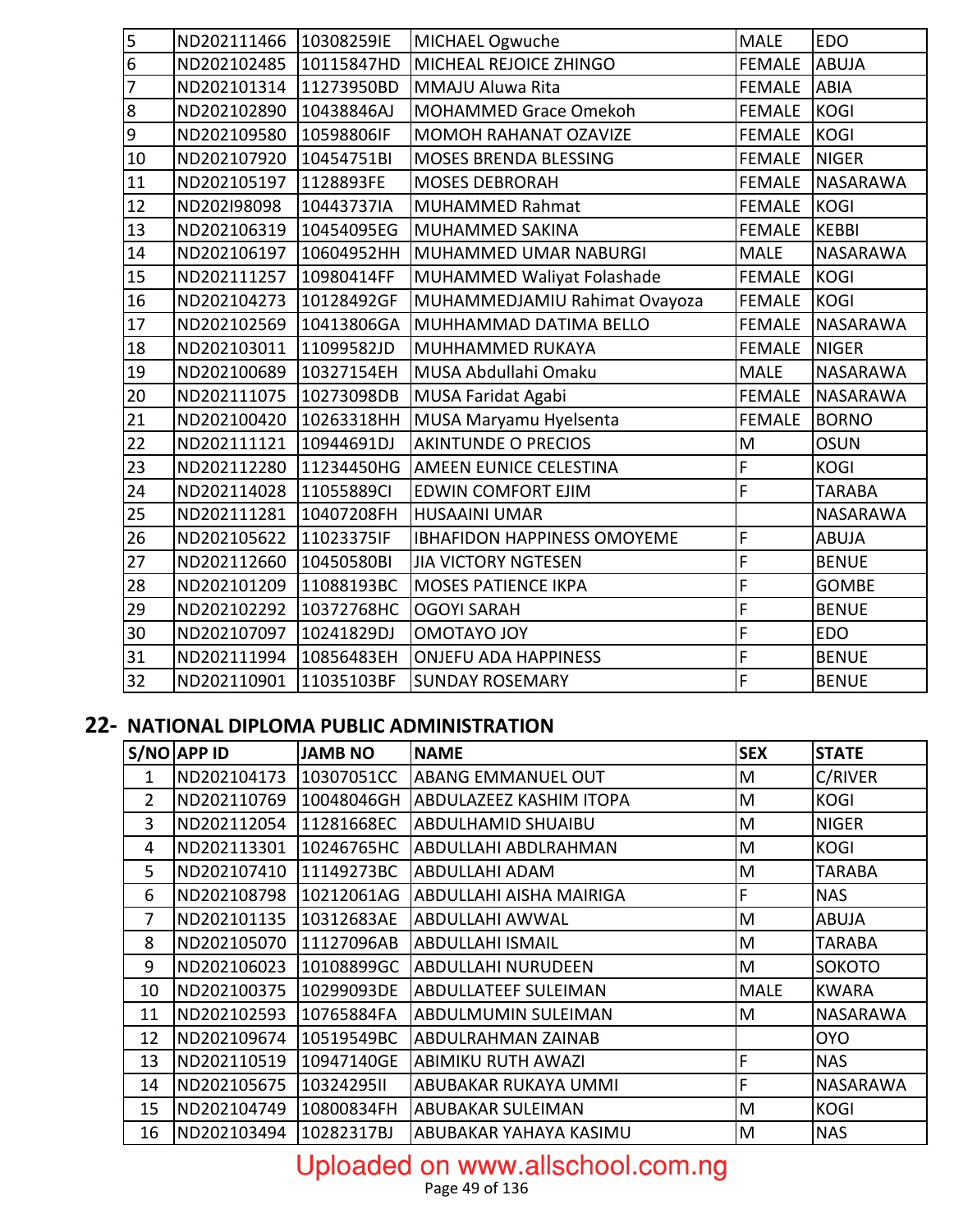| 17 | ND202107499 10499439AI             |            | <b>ABUH DAUDA ALHAJI</b>            | M              | <b>KOGI</b>     |
|----|------------------------------------|------------|-------------------------------------|----------------|-----------------|
| 18 | ND202I154632 10667941GG            |            | <b>ABUH EMMANUEL NGBEDE</b>         | M              | <b>BENUE</b>    |
| 19 | ND202103414                        | 11284596IF | <b>ABUH FATIMA</b>                  | F              | <b>ONDO</b>     |
| 20 | ND202107398                        | 10235463AA | ADAMU IBRAHIM BUBA                  | M              | <b>BORNO</b>    |
| 21 | ND202103587                        | 10044280BG | <b>ADAMU MARY</b>                   | F              | <b>KOGI</b>     |
| 22 | ND202103257                        | 10235463AA | ADAMU SULEMAN ABIMIKU               | M              | <b>NASARAWA</b> |
| 23 | ND202112157                        |            | 100809730DC ADEBAYO AYOMIDE DEBORAH | $\overline{F}$ | <b>OSUN</b>     |
| 24 | ND202113855                        | 10338949GH | <b>ADEBAYO TAIWO JOEL</b>           | M              | <b>KOGI</b>     |
| 25 | ND202112790                        | 11087603ED | ADEGOKE ABDULRAZAQ OLUWADAMILAR M   |                | <b>OSUN</b>     |
| 26 | ND202103794                        | 10978573EJ | ADEGOKE IFEOLUWA M.                 | $\mathsf{F}$   | <b>OSUN</b>     |
| 27 | ND202101343                        | 11145050HB | ADEYANJU ABIODUN JAMES              | <b>MALE</b>    | <b>EKITI</b>    |
| 28 | ND202105349                        | 11165996IJ | ADIKWU MARIA OGBENE                 | <b>FEMALE</b>  | <b>BENUE</b>    |
| 29 | ND202106781                        | 10526584FD | AGADA REBECCA                       | F              | <b>BENUE</b>    |
| 30 | ND202101694                        | 10739144FB | <b>AGIDI VINCENT</b>                | M              | Nasarawa        |
| 31 | ND202108732                        | 10290840FI | <b>AHMED ESTHER BABA</b>            | F              | <b>NASARAWA</b> |
| 32 | ND202102452                        | 10872026HF | <b>AISHA SULEIMAN</b>               | F              | <b>BENUE</b>    |
| 33 | ND202114658                        | 10375022AD | <b>AJULO ISRAEL ADEOLA</b>          |                | ONDO            |
| 34 | ND202100873                        | 10160733FB | <b>AKILE Patricia Kavnen</b>        | F              | Benue           |
| 35 | ND202102981                        | 10022147GH | AKINLOSE BLESSING RUTH              | F              | <b>ONDO</b>     |
| 36 | ND202111223                        | 10533645FJ | <b>AKPA RUTH</b>                    | <b>FEMALE</b>  | <b>BENUE</b>    |
| 37 | ND202102636                        | 10357659AD | AKUBIA O. KWASI                     | M              | <b>NIGER</b>    |
| 38 | ND202102742                        | 11016280DA | AKUME GABRIEL BEMSHIMA              | M              | <b>BENUE</b>    |
| 39 | ND202103242                        | 10060918FH | <b>ALEX KINGSLEY CHIJIOKE</b>       | <b>MALE</b>    | <b>ANAMBRA</b>  |
| 40 | ND202108739                        | 10517635DB | <b>ALHASSAN ROFIYAT ONIZE</b>       | M              | <b>KOGI</b>     |
| 41 | ND202110334                        | 10091576GJ | ALHERI MIYANKI JULIUS               | F              | <b>NASARAWA</b> |
| 42 | ND202111321                        | 10001876GB | <b>ALIH ILEMONA</b>                 |                | <b>KOGI</b>     |
| 43 | ND202108938                        | 11148262DI | <b>ALKALI DORCAS</b>                | F              | <b>NASARAWA</b> |
| 44 | ND202102211                        | 10023264GH | AMBASSADOR NYKAS BALA               | M              | <b>KADUNA</b>   |
| 45 | ND202I541321 10533645FB            |            | AMEH BONIFACE EWACHE                | ${\sf M}$      | <b>BENUE</b>    |
| 46 | ND202102503 10338658GH AMOS JULIUS |            |                                     | ${\sf M}$      | <b>NASARAWA</b> |
| 47 | ND20210958                         | 10825060DC | <b>ANEBI GIFT ENE</b>               | F              | <b>BENUE</b>    |
| 49 | ND202103446                        | 11011916CH | <b>ANI ONYINYECHI MARY</b>          | <b>FEMALE</b>  | ENUGU           |
| 50 | ND202108433                        | 10130146FA | ANYANWU SHALOM CHIGOZIRIM           | <b>MALE</b>    | <b>OSUN</b>     |
| 51 | ND202113901                        | 10080054HD | <b>APOCHI EMMANUEL AGADA</b>        | M              | <b>BENUE</b>    |
| 52 | ND202102416                        | 10321195HG | <b>ASAR VIVIAN DOOSE</b>            | F              | <b>BENUE</b>    |
| 53 | ND202109476                        | 10634416CF | ASHON DANIEL AIGBOLOSIMUAN          | <b>MALE</b>    | <b>EDO</b>      |
| 54 | ND202113926                        | 10116925EA | <b>ATTAH PROMISE</b>                | F              | <b>KOGI</b>     |
| 55 | ND202104000                        | 10477917GJ | <b>AUDU PATIENCE EHI</b>            | $\overline{F}$ | <b>BENUE</b>    |
| 56 | ND202100765                        | 10221839GD | AWOWOYE GABRIN ABIODUN              | <b>MALE</b>    | <b>OSUN</b>     |
| 57 | ND202108076                        | 11278976GH | <b>AYO SHEDRACK MARK</b>            | M              | <b>OYO</b>      |
| 58 | ND202103659                        | 10364146DJ | <b>BABA MATHIAS</b>                 | M              | <b>NAS</b>      |
| 59 | ND202110001                        | 10049704BG | <b>BABA NGBEDE</b>                  | M              | <b>DELTA</b>    |
| 60 | ND202115029                        | 10680790IC | <b>BABAJI RAMATU GAMBO</b>          | F              | PLATEAU         |
| 61 | ND202104131                        | 10512900HE | <b>BAGUDU BRIDGET OIGENE</b>        |                | <b>BENUE</b>    |
| 62 | ND202100054                        | 10079400JF | <b>BALA FATIMA</b>                  | <b>FEMALE</b>  | KOGI            |
| 63 | ND202115139                        | 10587897CG | <b>BALA YAKUBU OBAGU</b>            | M              | <b>NASARAWA</b> |
| 64 | ND202101096                        | 10689952JA | <b>BASANKO Ibrahim</b>              | Male           | Nasarawa        |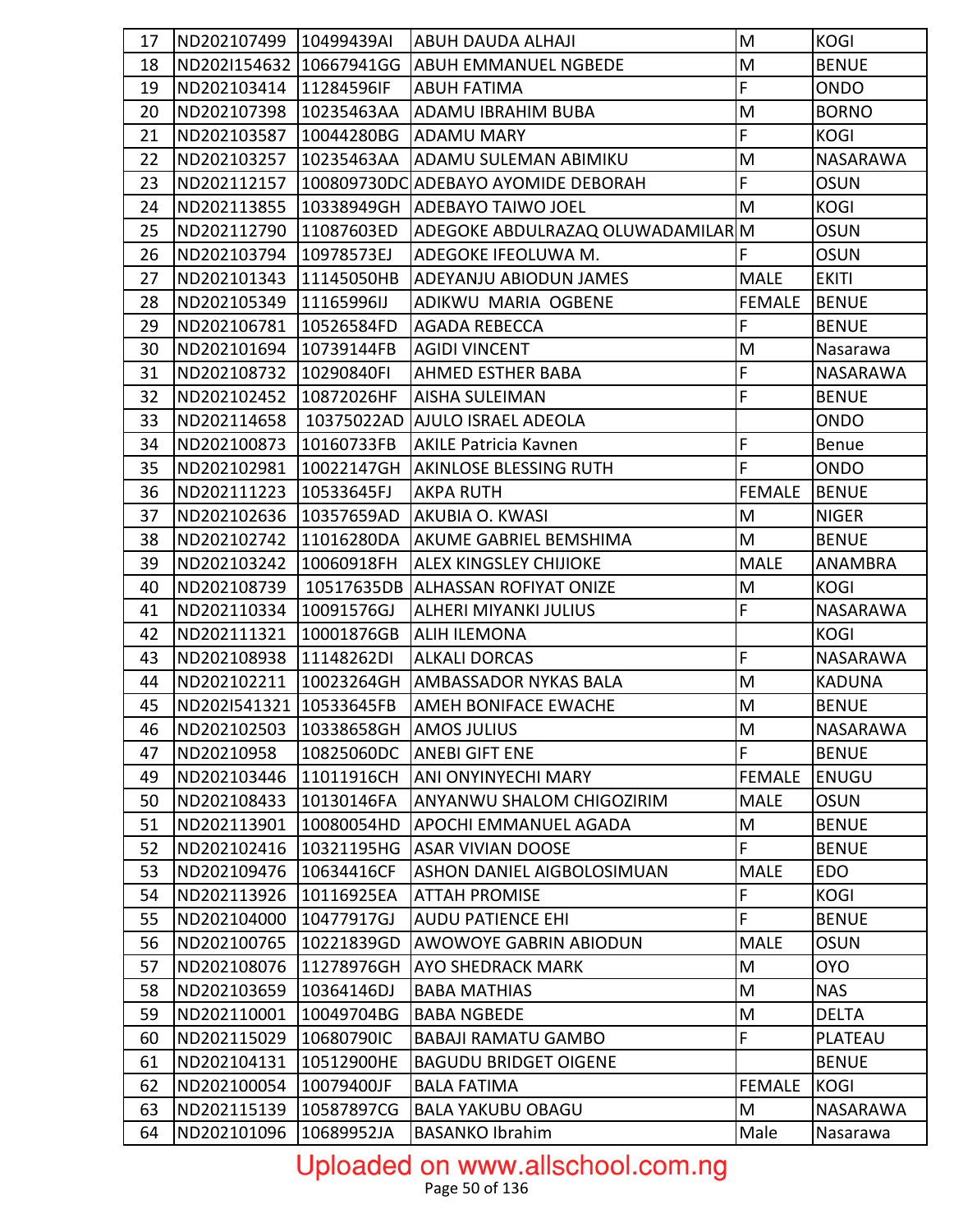| 65  | ND202111471             | 10571000ID  | <b>BAWA SULEIMAN MUSA</b>              | M              | <b>NAS</b>      |
|-----|-------------------------|-------------|----------------------------------------|----------------|-----------------|
| 66  | ND202112877 106689276IB |             | BELLO ABDULSAMAD O.                    | M              | <b>KWARA</b>    |
| 67  | ND202102245             | 10614885FH  | <b>BENEDICT GODWIN SUNDAY</b>          | M              | <b>BENUE</b>    |
| 68  | ND202105614             | 10381320CE  | <b>BENEDICT MAUREN</b>                 | $\mathsf{F}$   | <b>PLATEAU</b>  |
| 69  | ND202102009             | 10176697HH  | <b>BINANG FAVOUR</b>                   | <b>FEMALE</b>  | C/RIVER         |
| 70  | ND202107362             | 11033313FA  | <b>BITRUS SHEAMISHI</b>                | M              | <b>NAS</b>      |
| 71  | ND202105573             | 108399422BE | <b>BUKOLA ASIMIYU</b>                  | $\mathsf F$    | <b>OGUN</b>     |
| 72  | ND202108082             | 10425345GD  | <b>BULUS LIKITA</b>                    | M              | <b>NAS</b>      |
| 73  | ND202100673             | 11312967EB  | <b>CHIBUKE AKUDO FAVOUR</b>            | $\mathsf F$    | ABIA            |
| 74  | ND202109441             | 10041983CA  | Chijioke Kelechi Esther                | $\overline{F}$ | Imo             |
| 75  | ND202105954             | 11224738BF  | <b>CHINENYE FRANCIS NATHANEIL</b>      | M              | ABIA            |
| 76  | ND202110757             |             | 100043243AF CHRISTINA AUGUSTINE IJEOMA | $\overline{F}$ | ABIA            |
| 77  | ND202107340             | 10898669HE  | CHRISTOPHER DEBORAH M.                 | $\mathsf{F}$   | <b>PLATUE</b>   |
| 78  | ND202104063             | 10143573CE  | DAKOP DAVID VOELDONG                   |                | <b>PLATEU</b>   |
| 79  | ND202113419             | 10354498HH  | <b>DAN MASHOR</b>                      | <b>MALE</b>    | <b>PLATEAU</b>  |
| 80  | ND202107179             | 10356229CF  | DANDOKA RENYEZOKA SAMSON               | M              | NASARAWA        |
| 81  | ND202104997             | 11194963AD  | DANIEL JOEL DOUGLAS                    | M              | <b>KADUNA</b>   |
| 82  | ND202104291             | 10234567AA  | DANIYA RIDWAN HAMZA                    | M              | <b>NASARAWA</b> |
| 83  | ND202103557             | 101738912Cl | DANJUMA AMOS OPULA                     | M              | <b>NAS</b>      |
| 84  | ND202108519             | 10501286JD  | DANJUMA DONATHAN                       | ${\sf M}$      | <b>ABUJA</b>    |
| 85  | ND202106116             | 10627188AI  | <b>DAUDA HALIMATU</b>                  | $\overline{F}$ | <b>EDO</b>      |
| 86  | ND202100578             | 10755887GI  | <b>DAUDA ZARA</b>                      | $\overline{F}$ | ADAMAWA         |
| 87  | ND202105608             | 10190057FI  | DAYOUNG EMMANUEL                       | M              | <b>PLATEAU</b>  |
| 88  | ND202113780             | 10231420DC  | DISHEKWO MORDOCAI SHEKOGAZA            | M              | <b>KOGI</b>     |
| 89  | ND202109195             | 10478696DA  | EFUNGWU CHIADIKAOBI MATILDA            | M              | ENUGU           |
| 90  | ND202102353             | 10624528DE  | <b>EGBOJAH REBECCA</b>                 | $\mathsf{F}$   | <b>BENUE</b>    |
| 91  | ND202100210             | 10641625FG  | EGUAJE EMMANUEL KETUOJO                | M              | <b>EDO</b>      |
| 92  | ND202111323             | 10397320DJ  | EJEMBI STELLA EHI                      | FEMALE         | <b>BENUE</b>    |
| 93  | ND202I84632             | 10601721HA  | EJIGA GRACE EHIKOWOICHO                | $\mathsf F$    | <b>BENUE</b>    |
| 94  | ND202112818             | 10175235AB  | <b>ELISHA GIFT</b>                     | F              | NASARAWA        |
| 95  | ND202109654             | 10224774IF  | ELISHHA ZAMWAWOSAYI                    | M              | <b>FCT</b>      |
| 96  | ND202103655             | 10798391BE  | ELLAMS KELVINSON U.                    | M              | <b>IMO</b>      |
| 97  | ND202105433             | 10410098CA  | <b>ELYEMI DAMILOLA</b>                 |                | <b>OSUN</b>     |
| 98  | ND202105042             | 10759916AJ  | <b>EMAKA SAMUEL CHINECHEREM</b>        | M              | ENUGU           |
| 99  | ND202106312             | 10641557GC  | <b>EMMANUEL ABEDNEGO</b>               | ${\sf M}$      | <b>KADUNA</b>   |
| 100 | ND202100036             | 10827331AJ  | <b>EMMANUEL DEBORAH</b>                | $\mathsf F$    | <b>EDO</b>      |
| 101 | ND202101482             | 1051560BA   | <b>EMMANUEL GLADYS</b>                 | $\mathsf F$    | <b>KADUNA</b>   |
| 102 | ND202113153             | 10034391AB  | <b>EMMANUEL ROSE</b>                   | $\mathsf F$    | ADAMAWA         |
| 103 | ND202101940             | 10245383EH  | Eweama Chigamezu Repheal               | ${\sf M}$      | Abuja           |
| 104 | ND202104866             | 10978719JG  | EZE EMMANUEL IKENNA                    | ${\sf M}$      | <b>IMO</b>      |
| 105 | ND202113409             | 10653323HG  | EZE ONYEDIKACHI JOHNSON                | M              | ENUGU           |
| 106 | ND202111984             | 10963049GB  | Eze Pius Chijioke                      | ${\sf M}$      | Enugun          |
| 107 | ND202111984             | 10963049GB  | <b>EZE PIUS CHIJOIKE</b>               | M              | ENUGU           |
| 108 | ND202110345             | 10136472IE  | <b>EZEKIEL KADON BALA</b>              | ${\sf M}$      | NASARAWA        |
| 109 | ND202104322             | 11194920DF  | <b>EZIKIEL MIRACLE</b>                 | $\mathsf F$    | <b>NAS</b>      |
| 110 | ND202108103             | 10955566AG  | <b>EZRA MERCY</b>                      | $\overline{F}$ | <b>NAS</b>      |
| 111 | ND202104633             | 11150980DC  | <b>GABRIEL ENCHEOFU</b>                | ${\sf M}$      | <b>BENUE</b>    |

# Uploaded on www.allschool.com.ng<br>Page 51 of 136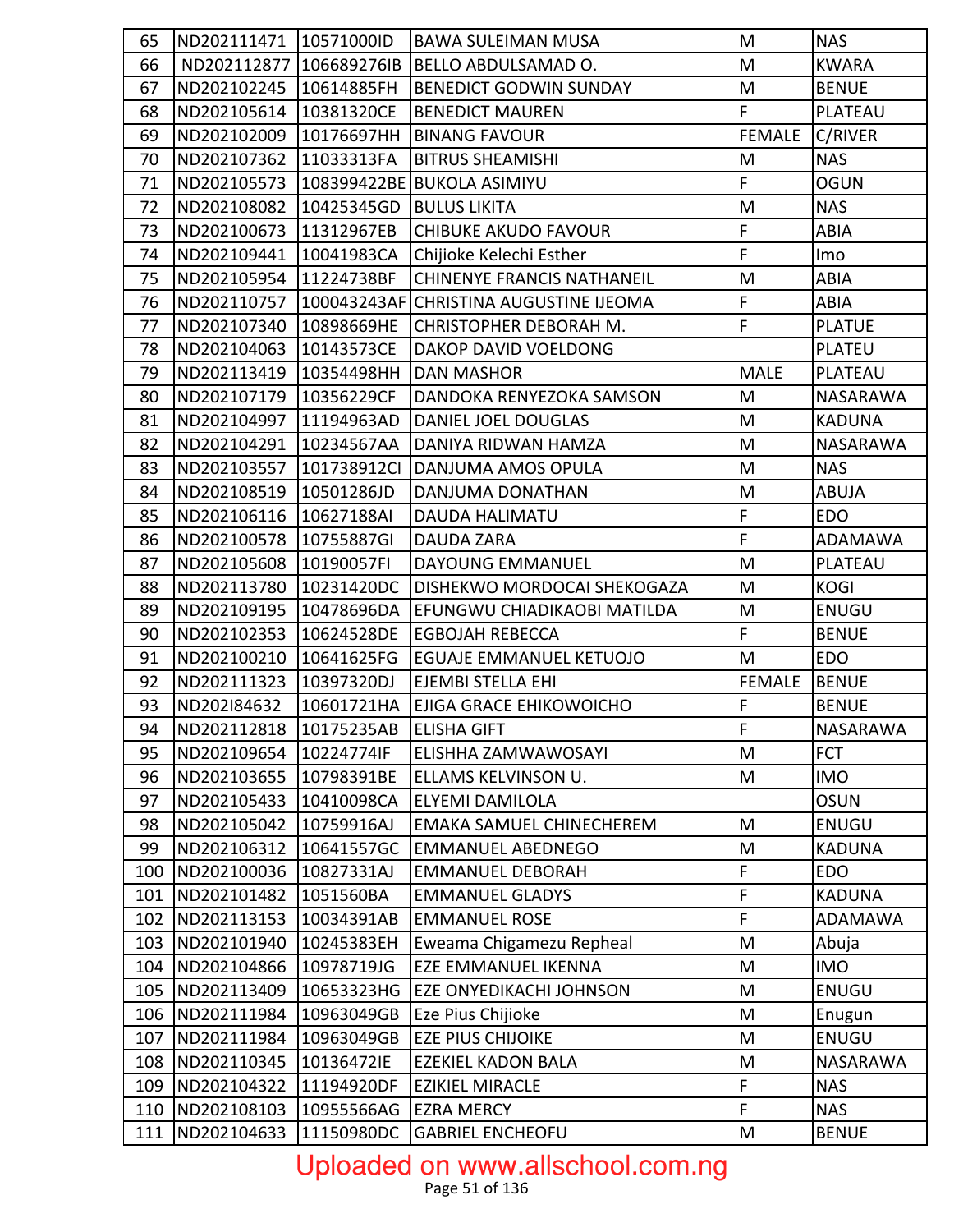| 112 | ND202101458 110502122IE              |             | <b>GABRIEL MONDAY ABU</b>       | <b>MALE</b>    | <b>NASARAWA</b> |
|-----|--------------------------------------|-------------|---------------------------------|----------------|-----------------|
| 113 | ND202111307                          | 10965734FH  | <b>GAMBO SHUAIBU</b>            | M              | <b>NAS</b>      |
| 114 | ND202107886                          | 10187897DJ  | <b>GANIYYU KAFAYAT AJOKE</b>    | F              | <b>OSUN</b>     |
| 115 | ND202100280                          | 10345903GA  | <b>GIDEON RUTH OLUCHI</b>       | F              | <b>ABIA</b>     |
| 116 | ND202113625                          | 10334285JB  | <b>GODI IWUESE ANABEL</b>       | F              | <b>BENUE</b>    |
| 117 | ND202113755                          | 11247760BD  | HALRU ZUWAIRU                   | F              | <b>NASARAWA</b> |
| 118 | ND202103710                          | 10164075BG  | <b>HAMZA YUNUSA</b>             | M              | <b>JIGAWA</b>   |
| 119 | ND202112634                          | 10002295GF  | <b>HASSAN BLESSING AYOMIDE</b>  | M              | <b>OGUN</b>     |
| 120 | ND202113766                          | 100009948JF | <b>HUSSEINI STELLA DANIEL</b>   | F              | <b>KOGI</b>     |
| 121 | ND202106509                          | 10686618AE  | <b>IBEKWE ANDREW OLUAKA</b>     | M              | <b>NASARAWA</b> |
| 122 | ND202107411                          |             | 100243214BA IBRAHIM BASHIR      | M              | <b>KATSINA</b>  |
| 123 | ND202102574                          | 10286105AE  | <b>IBRAHIM HUZAIFA</b>          | M              | <b>NIGER</b>    |
| 124 | ND202104402                          | 10908071JF  | <b>IBRAHIM RABIAT</b>           | F              | NASARAWA        |
| 125 | ND202113843                          | 10009388CJ  | <b>IBRAHIM SAFIA JOY</b>        | F              | <b>KOGI</b>     |
| 126 | ND202101592                          | 10012548FF  | <b>IDRIS AD AMU</b>             | M              | <b>BAUCHI</b>   |
| 127 | ND202105810                          | 10852116FD  | <b>ILEMUDA FRANCA</b>           | F              | <b>KOGI</b>     |
| 128 | ND202104694                          |             | 100463476CD ILIYA FAVOUR AWAZI  | M              | <b>NASARAWA</b> |
| 129 | ND202101600                          | 10167934HJ  | <b>INIONGUN TERKAA</b>          | M              | <b>BENUE</b>    |
| 130 | ND202114146                          | 10968675ED  | <b>IORKYOSU GIDEON TERUNGWA</b> | <b>MALE</b>    | <b>BENUE</b>    |
| 131 | ND202111135                          | 10010196DA  | <b>ISAH ALI</b>                 | M              | <b>FCT</b>      |
| 132 | ND202111424                          | 10510333BF  | <b>ISAIAH SUNDAY</b>            | M              | <b>KOGI</b>     |
| 133 | ND202101026                          | 110850032JD | <b>ISEBI AISHA KANDE</b>        | F              | NASARAWA        |
| 134 | ND202109525                          | 11119017IF  | <b>ISHAKU ALLANG</b>            | M              | <b>NASARAWA</b> |
| 135 | ND202103649                          | 10198786GB  | ISIAKA SALUWUDEEN LABIJA        | M              | <b>BENUE</b>    |
| 136 | ND202103649                          | 10235463AA  | <b>ISYAKA SALAWUDEEN</b>        |                | NASARAWA        |
| 137 | ND202115417                          | 10223910FI  | <b>ITEH BASSEY JOSHUA</b>       | M              | C/River         |
| 138 | ND202101445                          | 10920930CH  | <b>IWUJI ESTHER EKWUTOSI</b>    | $\overline{F}$ | <b>IMO</b>      |
| 139 | ND202109298                          | 10415678GB  | <b>JAMES EMMANUEL</b>           | M              | <b>KWARA</b>    |
| 140 | ND202100033                          | 10022159DB  | <b>JAMES SOPHIA ANYAOIA</b>     | F              | NASARAWA        |
| 141 | ND202154682 10235463AA JENNIFER PIUS |             |                                 | $\sqrt{F}$     | <b>BENUE</b>    |
| 142 | ND202105770                          | 10435202HH  | JEREMIAH CALEB ONYEDIKACHI      | M              | <b>IMO</b>      |
| 143 | ND202102541                          | 10179873FF  | <b>JEREMIAH MONDAY OWOICHO</b>  | <b>MALE</b>    | <b>BENUE</b>    |
| 144 | ND202105770                          | 10435202HH  | Jermiah Caleb Onyedikachi       | M              | <b>IMO</b>      |
| 145 | ND202101414                          | 10363228HH  | <b>JOB CHRISTIANA EBIZENDE</b>  | <b>FEMALE</b>  | <b>BAYELSA</b>  |
| 146 | ND202100174                          | 10401331DE  | <b>JOHN CHARITY</b>             | F              | ADAMAWA         |
| 147 | ND202113549                          | 10574956EJ  | <b>YOL NHOL</b>                 | F              | <b>NAS</b>      |
| 148 | ND202108274                          | 10274176AB  | JOHN MOSES OTOKPA               | <b>MALE</b>    | <b>BENUE</b>    |
| 149 | ND202103148                          | 11033094Cl  | JOHNSON MERCY                   | F              | <b>KOGI</b>     |
| 150 | ND202104563                          | 11183732DH  | <b>JONATHAN GIRIBE</b>          | M              | <b>FCT</b>      |
| 151 | ND202107032                          | 10360346JA  | JOSEPH AKINOLA BABATUNDE        | M              | <b>KOGI</b>     |
| 152 | ND202115318                          | 10321119BD  | JOSEPH comfort Atnazhin         | Female         | Kaduna          |
| 153 | ND202114301                          | 11060674a   | <b>JOSEPH EPHRAIM AKOLO</b>     | M              | <b>NASS</b>     |
| 154 | ND202113457                          | 10276020JC  | JOSEPH Stephen Kotso            | Male           | Nasarawa        |
| 155 | ND202108698                          | 10700920GJ  | Joseph Thank Eboh               | M              | Kogi state      |
| 156 | ND202113488                          | 10475783GJ  | <b>LEANARD Ephraim Umeh</b>     | M              | Enugu           |
| 157 | ND202112718                          | 10312454BC  | LUKMANU SALMAN ABDULLAHI        | M              | NASARAWA        |
| 158 | ND202104759                          | 10059291II  | MAGAJI RHODA IYAN               | F              | Nasarawa        |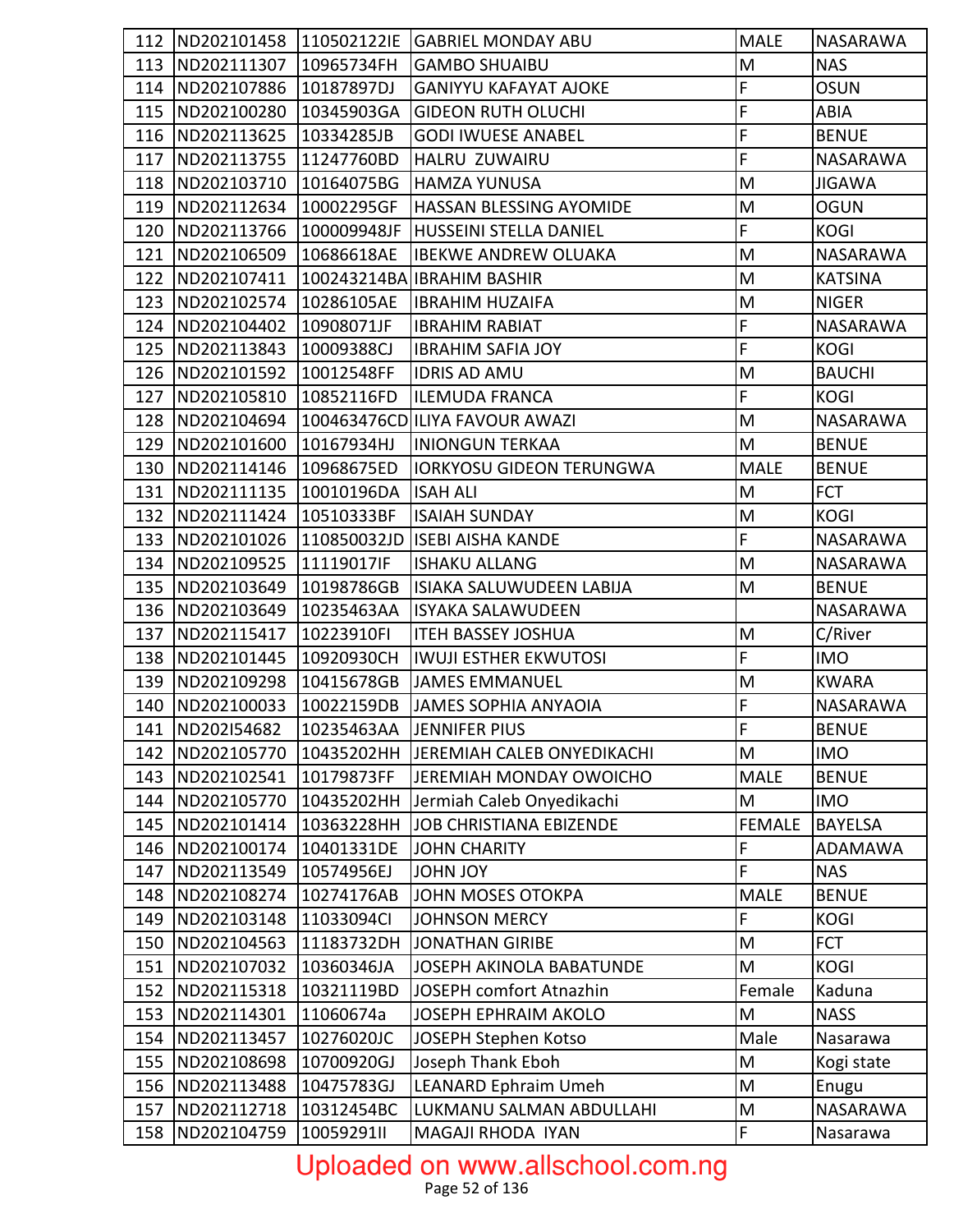| 159 | ND202101685               | 10659123DJ | <b>MAIKASUWA HAPPINESS</b>      | F              | <b>NAS</b>         |
|-----|---------------------------|------------|---------------------------------|----------------|--------------------|
| 160 | ND202100227               | 10604719JH | <b>MARKUS CHUNDUNG JOY</b>      | $\overline{F}$ | <b>PLATUE</b>      |
| 161 | ND202103587               | 10044280BG | <b>MARY ADAMU</b>               | F              | <b>KOGI</b>        |
| 162 | ND202123518               | 10193498BH | <b>MATHEW OGIDI</b>             |                | <b>NASARAWA</b>    |
| 163 | ND202102358               | 10941573IE | <b>MATHEW REBECCA O</b>         | $\mathsf{F}$   | <b>OSUN</b>        |
| 164 | ND202102358               | 10941573IE | MATTHEW REBECCA OLUWADAMILOLA   | F              | <b>OSUN</b>        |
| 165 | ND202100718               | 11151244BG | <b>MBAH PATRICK CHISOM</b>      | M              | <b>IMO</b>         |
| 166 | ND202111767               | 11257723JH | <b>MICAH EUNICE</b>             | $\mathsf{F}$   | <b>NASARAWA</b>    |
| 167 | ND202104272               | 10277703IH | MICHEAL EMMANUEL PATRICK        | M              | <b>KOGI</b>        |
| 168 | ND202115303               | 10885244JE | MICHEAL MARYJANE OTACHE         | F              | <b>BENUE</b>       |
| 169 | ND20211213                | 11231693GE | MINISTER JULIET OSAS            | $\mathsf F$    | <b>FCT</b>         |
| 170 | ND202113854               | 10495434JC | <b>MOHAMMED ABUBAKAR</b>        | M              | <b>FCT</b>         |
| 171 | ND202105229               | 10521883JB | MOHAMMED ADAMU                  | M              | NASARAWA           |
| 172 | ND202105164               | 10463228AB | MOHAMMED OKAH KASIMU            | M              | NASARAWA           |
| 173 | ND202100120               | 10862513JG | <b>MOHAMMED YUSUF</b>           | M              | <b>NIGER</b>       |
| 174 | ND202104127               | 10512579GH | <b>MOSES CONFIDENCE HOPE</b>    |                | <b>BAUCHI</b>      |
| 175 | ND202108573               | 10339755HE | <b>MOSES MESHACH ANGA</b>       | M              | <b>BENUE</b>       |
| 176 | ND202101540               | 10584246BI | <b>MSEN LUPER BASIL</b>         | M              | C/RIVER            |
| 177 | ND202113681               | 10290577HB | MUHAMMAD ABUBAKR USMAN          | M              | <b>NASARAWA</b>    |
| 178 | ND202I45311               | 10650577lH | MUHAMMAD AMINU                  | M              | NASARAWA           |
| 179 | ND202109652               | 10059775JB | MUHAMMAD USMAN BABANKOFA        |                | NASARAWA           |
| 180 | ND202115398               | 10222244BC | MUHAMMED ABUBAKAR GARBA         | M              | SOKOTO             |
| 181 | ND202106859               | 11285406IA | MUHAMMED BARAKISIYA             | $\mathsf F$    | NASARAWA           |
| 182 | ND202107007               | 10484154HJ | MUHAMMED HABIB SALIHU           | M              | <b>NAS</b>         |
| 183 | ND202100713               | 10043644IB | MUSA HASANA IBRAHIM             | $\mathsf F$    | <b>FCT</b>         |
| 184 | ND202106461               | 10627488HI | <b>MUSA KUDIRAT</b>             | $\mathsf F$    | <b>FCT</b>         |
| 185 | ND202113160               | 11024826JH | Musa Lukman                     | M              | <b>NASARAWA</b>    |
| 186 | ND202108562               | 1085604911 | MUSA MAHMUD ABDULLAHI           | M              | <b>ABUJA</b>       |
| 187 | ND202113561               | 10268125AH | <b>MUSA RUFAI</b>               | M              | NASARAWA           |
|     | 188 ND202104898 1065998IE |            | MUSA UMAR ONESHIEOBAGHE         | M              | <b>EDO</b>         |
| 189 | ND202104898               | 10659981IE | MUSA UMAR ONIESHIEOBACH         |                | EDO                |
| 190 | ND202104377               | 10152467BH | <b>NAJEEM AISHA OPEYEMI</b>     | $\mathsf F$    | <b>OYO</b>         |
| 191 | ND202108101               | 11125388IB | <b>NAMO BLESSING ASABAH</b>     | $\mathsf F$    | NASARAWA           |
| 192 | ND202110480               | 10834331FI | NMADUBUOGOR CLEVERT             |                | <b>DELTA</b>       |
| 193 | ND202105795               | 1059636DA  | <b>NUHU BLESSING</b>            | $\mathsf F$    | <b>BAUCHI</b>      |
| 194 | ND202113971               | 10058761CJ | <b>NWADINOBI NNAMDI CHARLES</b> | M              | ABIA               |
| 195 | ND202103061               | 10764796BG | NWANERI JUSTINA NJIDEKA         | F              | <b>IMO</b>         |
| 196 | ND202111169               | 11149591Cl | NWANGWU UGOCHUKWU BENARD        | M              | <b>EBONYI</b>      |
| 197 | ND202112946               | 11281081FH | Nwobodo Chidinma Victoria       | <b>FEMALE</b>  | <b>ENUGU</b>       |
| 198 | ND202100773               | 10652963IJ | <b>OBEKPA AUGUSTINE</b>         | M              | NASARAWA           |
| 199 | ND202101909               | 10525919BB | ODEH WILL AGBALAIMAM            | M              | <b>BENUE</b>       |
| 200 | ND202107171               | 10157531FE | <b>OGAR ROSELINE</b>            | $\mathsf F$    | <b>CROSS RIVER</b> |
| 201 | ND202112592               | 11269171JB | <b>OGBOLE SUNDAY UNJEFU</b>     | M              | <b>BENUE</b>       |
| 202 | ND202104179               | 11069458GB | OGBONNA CHIDINMA LOVE           | <b>FEMALE</b>  | <b>EBONYI</b>      |
| 203 | ND202113166               | 10663797IC | OGOLEKWU FAITH OMEGA            | $\mathsf F$    | <b>BENUE</b>       |
| 204 | ND202102278               | 10561819HI | OGU CALEB CHUKWUEBUKA           | M              | ABIA               |
| 205 | ND202100032               | 10502324ID | OGWUCHE AUGUSTINE IGOCHE        | M              | <b>BENUE</b>       |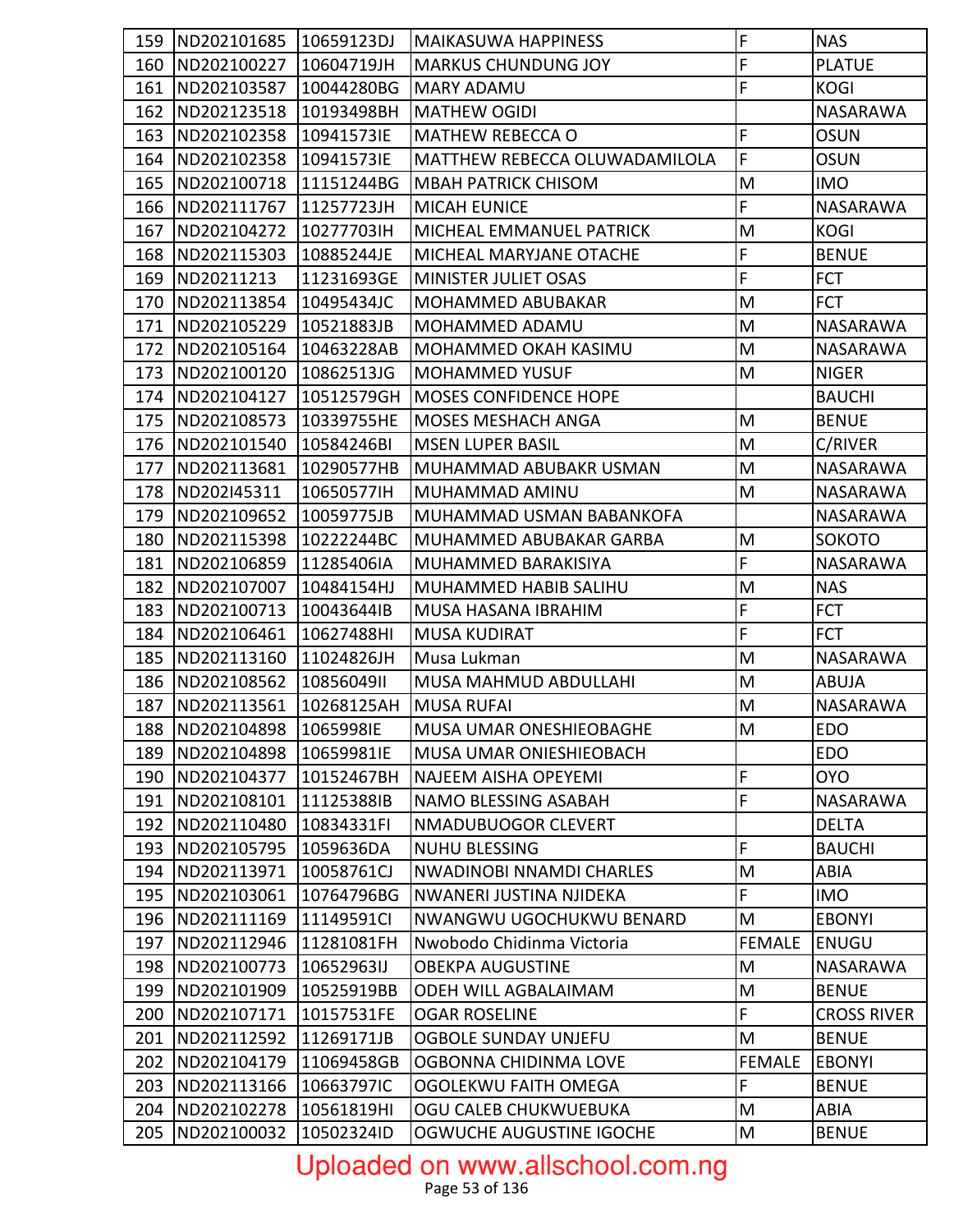| 206 | ND202101728 10097784DJ |            | <b>OHEMU Moses Ohemu</b>             | Male                                                                                  | <b>Benue</b>   |
|-----|------------------------|------------|--------------------------------------|---------------------------------------------------------------------------------------|----------------|
| 207 | ND202108744            | 10660837DI | OJOGBANE DAVID ILEMONA               | M                                                                                     | <b>NIGER</b>   |
| 208 | ND202114630            | 10797669EG | <b>OKABICHI JOSEPH</b>               | M                                                                                     | <b>KOGI</b>    |
| 209 | ND202100551            | 10020304GH | OKEME FAITH ONYIMOWO                 | <b>FEMALE</b>                                                                         | <b>BENUE</b>   |
| 210 | ND202102626            | 10953573GI | OKORO CHIAMAKA MAUREEN               | F                                                                                     | <b>IMO</b>     |
| 211 | ND202102524            | 10416652EL | OKUDO SYLVIA MMESOMA                 | $\mathsf{F}$                                                                          | <b>FCT</b>     |
| 212 | ND202102947            | 11106712ED | <b>OKWUBI ANN OYINE</b>              | <b>FEMALE</b>                                                                         | <b>BENUE</b>   |
| 213 | ND202111337            | 10359217IC | <b>OMAJI JOY ACHANYA</b>             | F                                                                                     | <b>BENUE</b>   |
| 214 | ND202114783            | 11071171GD | <b>OMBUGUSHIKI SHEDRACH</b>          | M                                                                                     | Nasarawa       |
| 215 | ND202112925            | 11286443HD | <b>ONUMAH MERRY</b>                  | F                                                                                     | <b>BENUE</b>   |
| 216 | ND202102844            |            | 107100751GE ONWUEGBU BLESSING CHINWE | F                                                                                     | <b>ABUJA</b>   |
| 217 | ND202106591            | 10026795JB | PAUL ZEPHANIAH ONYI                  | M                                                                                     | <b>BENUE</b>   |
| 218 | ND202105054            | 10057589FD | Peter Mary Ehi                       | F                                                                                     | Edo            |
| 219 | ND202112107            | 10130146FA | PETER MONDAY                         | <b>MALE</b>                                                                           | <b>FCT</b>     |
| 220 | ND202102936            | 10484566AH | PIUS JENNIFER                        | F                                                                                     | <b>KOGI</b>    |
| 221 | ND202119333            | 10206660BA | PRISCILLA PIUS                       | F                                                                                     | <b>NAS</b>     |
| 222 | ND202107183            | 10109628AJ | <b>REMI RASHID KOREDE</b>            |                                                                                       | <b>KWARA</b>   |
| 223 | ND202113364            | 10867401HJ | <b>REUBEN JESSE</b>                  |                                                                                       | NASARAWA       |
| 224 | ND202104138            | 11188460BF | <b>REUBEN MONDAY</b>                 | M                                                                                     | <b>BENUE</b>   |
| 225 | ND202103072            | 10002948EG | <b>RHENEY SUNDAY</b>                 | M                                                                                     | <b>NAS</b>     |
| 226 | ND202109496            | 10976132JH | RICHARD RACHEAL YAKUBU               | F                                                                                     | ADAMAWA        |
| 227 | ND202114606            | 10029019BF | RIDWAN FALALU USMAN                  | M                                                                                     | NASARAWA       |
| 228 | ND202100700            | 10380585GE | <b>SAIDU HALIRU</b>                  | M                                                                                     | <b>ABUJA</b>   |
| 229 | ND202113373            | 11253244FB | <b>SAKIB NAJIMUDEEN</b>              | M                                                                                     | Nasarawa       |
| 230 | ND202112951            | 10824478DC | <b>SALAUDEEN BASIRAT</b>             |                                                                                       | <b>OSUN</b>    |
| 231 | ND202102552            | 10670378DA | <b>SALIHU IBRAHIM IDRIS</b>          | M                                                                                     | <b>FCT</b>     |
| 232 | ND202113870            | 10501230GH | <b>SALIHU SULEIMAN</b>               | M                                                                                     | ABUJA          |
| 233 | ND202112839            | 10506384Cl | SALISU KASIM DADDY                   | M                                                                                     | NASARAWA       |
| 234 | ND202112951            | 10235463AA | <b>SALUDEEN BASIRAT</b>              | $\overline{F}$                                                                        | <b>KWARA</b>   |
| 235 | ND202102724 10234567AA |            | SAMUEL AYAMEDE                       | $\mathsf{M}% _{T}=\mathsf{M}_{T}\!\left( a,b\right) ,\ \mathsf{M}_{T}=\mathsf{M}_{T}$ | <b>KWARA</b>   |
| 236 | ND202108165            | 10234567AA | <b>SAMUEL EZRA EMBUGUSHIKI</b>       | M                                                                                     | <b>NASRAWA</b> |
| 237 | ND202108577            | 10713048GA | <b>SAMUEL JOEL ISTIFANUS</b>         | M                                                                                     | <b>BAUCHI</b>  |
| 238 | ND202109695            | 10055472EH | <b>SAMUEL MERCY</b>                  | <b>FEMALE</b>                                                                         | <b>BENUE</b>   |
| 239 | ND202101808            | 10287956HH | <b>SAMUEL OCHOCHE</b>                | M                                                                                     | <b>BENUE</b>   |
| 240 | ND202107779            | 10404205EF | <b>SAMUEL PHIBI BOYI</b>             | F                                                                                     | <b>NAS</b>     |
| 241 | ND202105851            | 10455314HF | <b>SAMUEL SAMSON</b>                 | M                                                                                     | <b>TARABA</b>  |
| 242 | ND202113046            | 11299521CH | <b>SANI MUHAMMED USMAN</b>           | M                                                                                     | NASARAWA       |
| 243 | ND202107145            | 1089926EE  | SHEHU ABDULKAMAL                     | M                                                                                     | <b>KOGI</b>    |
| 244 | ND202110607            | 100700921D | SHIGABA DANGARA                      | M                                                                                     | <b>FCT</b>     |
| 245 | ND202103179            | 10493800EH | SHINE SHINE EMMANUEL MICAH           |                                                                                       | NASARAWA       |
| 246 | ND202I54682            | 11058518JF | SHITU JAMIU MUHAMMAD                 | M                                                                                     | <b>OYO</b>     |
| 247 | ND202111307            | 10965734FH | <b>SHUAIBU GAMBO</b>                 | M                                                                                     | <b>NASARWA</b> |
| 248 | ND202108858            | 10383707EB | SHUAIBU SALIHU                       | <b>MALE</b>                                                                           | NASARAWA       |
| 249 | ND202112366            | 10486222ID | <b>SILAS MOSHI</b>                   | M                                                                                     | NASARAWA       |
| 250 | ND202102418            | 10110082AF | <b>SULEIMAN HARUNA CHIROMA</b>       | M                                                                                     | <b>NAS</b>     |
| 251 | ND202102748            | 10369238IJ | <b>SUNDAY GLORY OYILONYE</b>         | F                                                                                     | <b>BENUE</b>   |
| 252 | ND202104963            | 10954169CG | <b>SUNDAY Isaisah Gideon</b>         | Male                                                                                  | Kogi           |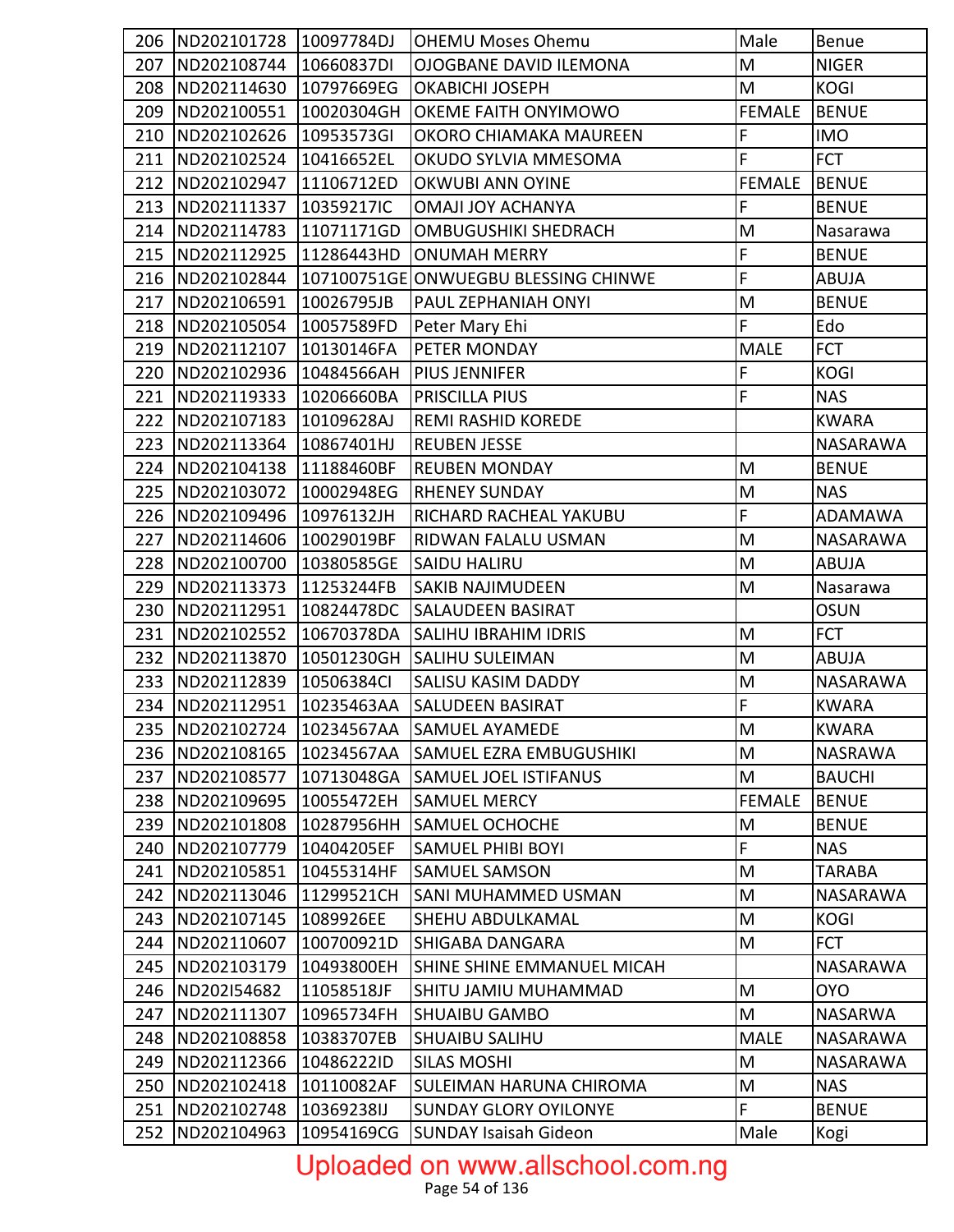| 253 | ND202100272 10325308FG |             | <b>SUNDAY OLANIKA VICTORIA</b> | $\mathsf F$    | <b>EKITI</b>     |
|-----|------------------------|-------------|--------------------------------|----------------|------------------|
| 254 | ND202114539            | 10231288EA  | <b>TAHIRU ALI HALIMA</b>       | $\mathsf{F}$   | <b>NAS</b>       |
| 255 | ND202115063            | 10500649GE  | <b>TANIMU SAMAILA</b>          | M              | <b>NAS</b>       |
| 256 | ND202114536            | 10166083AG  | Tawande Clakson                | M              | Nasarawa         |
| 257 | ND202109229            | 10513004II  | THOMAS BISHOP TAVERSHIMA       | M              | <b>BENUE</b>     |
| 258 | ND202105714            | 11070432EJ  | TIMOTHY NANTAP ROSEMARY        |                | <b>ENUGU</b>     |
| 259 | ND202109971            | 11028272EB  | <b>UBOH UTIBE SUNDAY</b>       | M              | <b>AKWA IBOM</b> |
| 260 | ND202100185            | 10676373IH  | UKWE CHUKWUEMEKA ELIVS         | ${\sf M}$      | <b>IMO</b>       |
| 261 | ND202109206            | 10727893IE  | <b>UMAR HAMZA LAWAL</b>        | M              | <b>BENUE</b>     |
| 262 | ND202101344            | 10245938DB  | <b>USAA JUSTINA MNGOHOL</b>    | $\mathsf F$    | <b>BENUE</b>     |
| 263 | ND202109594            | 10838970BC  | USMAN MUHAMMAD AWAL            | M              | <b>KOGI</b>      |
| 264 | ND202102253            | 10234186HA  | <b>VANGER ZAANNEN CHARLES</b>  | $\mathsf F$    | <b>BENUE</b>     |
| 265 | ND202101603            | 10147978AB  | <b>WUESE PETER</b>             | M              | <b>BENUE</b>     |
| 266 | ND202109380            | 10425043JG  | YAHAYA FATIMA OKOEWA           | $\mathsf{F}$   | <b>NASARAWA</b>  |
| 267 | ND202105912            | 10553223GE  | YAHAYA SAMAD ONIMISI           | M              | <b>KOGI</b>      |
| 268 | ND202112852            | 10110720DB  | YAHUZA SADIK ABUBAKAR          | M              | <b>NAS</b>       |
| 269 | ND202104118            | 10484133EF  | YAKUBU ABDUL                   | ${\sf M}$      | <b>KOGI</b>      |
| 270 | ND202103179            | 104329031II | YAKUBU OGIRIMA                 | M              | <b>KOGI</b>      |
| 271 | ND202103430            | 10432908IH  | YAKUBU W.                      | M              | <b>NAS</b>       |
| 272 | ND202103710            | 10164075BG  | YUNUSA HAMZA                   | M              | <b>JIGAWA</b>    |
| 273 | ND202103519            | 10727208GG  | YUNUSA IBRAHIM                 | <b>MALE</b>    | <b>NASARAWA</b>  |
| 274 | ND202107568            | 10058363FJ  | YUNUSA RUKAIYAT USAH           | F              | <b>KOGI</b>      |
| 275 | ND202105239            | 10087656GC  | Yusuf Islamiyyat               | $\overline{F}$ | Lagos            |
| 276 | ND202110388            | 11072371FC  | <b>ZUBAIRU MERCY</b>           | $\mathsf{F}$   | <b>KOGI</b>      |

#### 23- NATIONAL DIPLOMA QUANTITY SURVEYING

| S/NO | <b>APP ID</b> | <b>JAMB NO</b> | <b>NAME</b>                  | <b>SEX</b> | <b>STATE</b>   |
|------|---------------|----------------|------------------------------|------------|----------------|
|      | ND202114800   | 10778462EJ     | <b>ABDULKADIR SAMIRU</b>     | M          | <b>NAS</b>     |
|      | ND202113415   | 10278337CI     | ABDULWAHAB RIDWAN            | M          | <b>KWARA</b>   |
| 3    | ND202115062   | 10003486DH     | ABUBAKAR MUSA MUSA           | M          | <b>NAS</b>     |
| 4    | ND202115241   | 10494905DA     | ABUBAKAR ADAMU ABDULRAUF     | M          | <b>ABUJA</b>   |
| 5    | ND202114162   | 11296644CF     | <b>ADAMU HULEIRA</b>         | F          | <b>ABUJA</b>   |
| 6    | ND202112576   | 10107744DF     | <b>BABA FATIMAH MOHAMMED</b> | F          | Nasarawa       |
|      | ND202100688   | 10106775DC     | Dahiru Ibrahim Idris A.      | M          | Kogi           |
| 8    | ND202113846   | 10097980DD     | <b>IBRAHIM SAFWANJIBRIN</b>  | M          | <b>NAS</b>     |
| 9    | ND202114725   | 10898702HC     | <b>JATAU MUSA OMEIZA</b>     | M          | <b>KOGI</b>    |
| 10   | ND202106779   | 10058229HH     | <b>KABIR SHEHU</b>           | M          | <b>KASTINA</b> |
| 11   | ND202104913   | 10002304DI     | <b>KWANGYE SABO</b>          |            | <b>ABUJA</b>   |
| 12   | ND202105075   | 1185337HC      | MAUHMUD ABDULSALAM           |            |                |
| 13   | ND202110956   | 11036872ED     | <b>SALISU USMAN HASSAN</b>   | M          | <b>NAS</b>     |
| 14   | ND202114600   | 10354888HB     | SULEIMAN MUSTAPHA MUHAMMED   | M          | NASARAWA       |
| 15   | ND202113655   | 10559507DA     | YUSUF AHMED ABDULLAHI        | M          | <b>NAS</b>     |

#### 24- NATIONAL DIPLOMA SCIENCE LABORATORY TECHNOLOGY

| S/NO   | <b>APP ID</b> | <b>JAMB NO</b> | <b>NAME</b>                   | SEX | <b>STATE</b>     |
|--------|---------------|----------------|-------------------------------|-----|------------------|
| ᅩ      | ND202100604   |                | 10141574AH ABAH CHARITY       |     | <b>IBENUE</b>    |
| ⌒<br>▃ | IND202109427  | 10397550Cl     | <b>ABAH PATIENCE OJOMAKPE</b> |     | <b>INASARAWA</b> |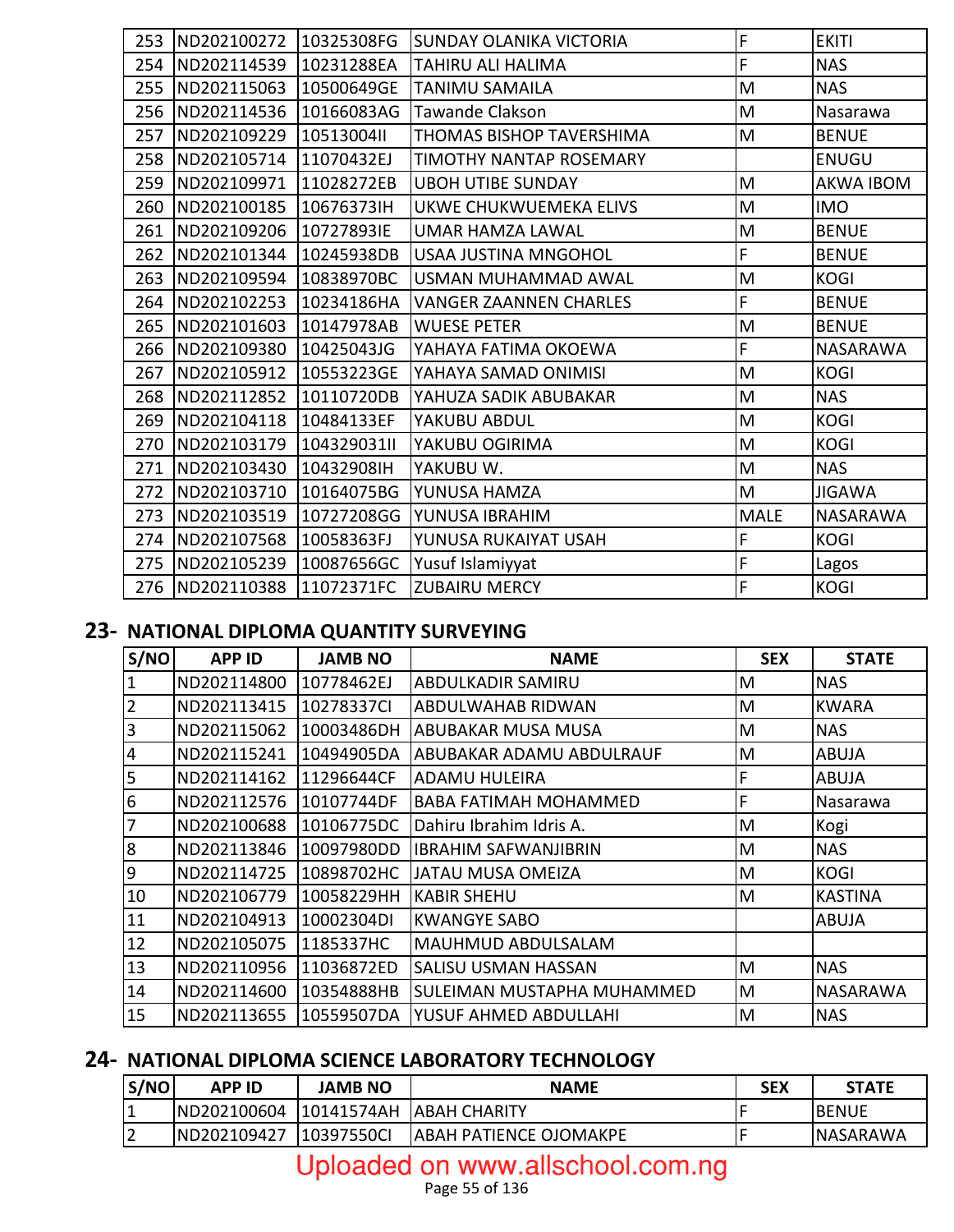| $\overline{3}$  | ND202103435 10630126CB  |            | <b>ABDUL CHARITY</b>                           | <b>FEMALE BENUE</b> |               |
|-----------------|-------------------------|------------|------------------------------------------------|---------------------|---------------|
| $\overline{4}$  | ND202105848             | 10290735IC | ABDULAZEE HALIMAT ENEYAMIRE                    | F                   | <b>KOGI</b>   |
| $\overline{5}$  | ND202107659             | 10728419CC | Abdulazeez Rahmat Wuraola                      | $\overline{F}$      | Kogi          |
| $6\phantom{1}6$ | ND202110382             | 10546232AA | ABDULKAREEM GANIYAT TAYELELU                   |                     | <b>OSUN</b>   |
| $\overline{7}$  | ND202105057             | 10706748EF | <b>ABDULKAREEM SAFURAT OZOHU</b>               | $\mathsf F$         | <b>KOGI</b>   |
| 8               | ND202103900             | 10196364CF | ABDULLAHI UMMUKALTHUM DANGOGO                  | ١F                  | NASARAWA      |
| 9               | ND202101270             | 10385914BG | <b>ABDULLAHI ZULAIHAT OVAYOZA</b>              | F                   | <b>KOGI</b>   |
| 10              | ND202103159             | 10284128BI | ABDULMALIK MUHAMMEDJAMIU                       | M                   | <b>KOGI</b>   |
| 11              | ND202113137             | 10239959CD | ABDULRAHAMAN HUMAIRA ONONO                     | $\mathsf F$         | <b>KOGI</b>   |
| 12              | ND202107236             | 10130260JG | Abdulrahman Fatima                             | $\mathsf F$         | Kogi          |
| 13              | ND202105315             | 11083100GJ | ABDULRAHMAN KHADIJAT ADAMEDU                   | F                   | <b>NAS</b>    |
| 14              | ND202105575             | 10430648GC | ABDULRASHEED FATHIA                            | F                   | <b>KWARA</b>  |
| 15              | ND202100779             | 10312028CJ | ABDULRAZAQ FALILAT O.                          | F                   | <b>NASS</b>   |
| 16              | ND2021100779 10312028CJ |            | ABDULRAZAQ FALILAT OYIZA                       | F                   | <b>KOG</b>    |
| 17              | ND202111508             | 10460880GB | ABIOLA AMINA UMAR                              | $\overline{F}$      | <b>KOGI</b>   |
| 18              | ND202101784             | 10076117FA | ABRAHAM BLESSING JUMMAI                        | $\mathsf{F}$        | <b>KOGI</b>   |
| 19              | ND202101679             | 10077617BC | ABRAHAM ISAAC OJONUGA                          | M                   | <b>KOGI</b>   |
| 20              | ND202104240             | 10612650GJ | <b>ABRAHAM VIVIAN</b>                          | F                   | <b>EDO</b>    |
| 21              | ND202109022             | 10439613DG | <b>ABUBAKAR FARIDAT UMMY</b>                   | $\overline{F}$      | NASARAWA      |
| 22              | ND202101275             | 10646686AF | <b>ABUBAKAR MAHMUD</b>                         | M                   | <b>NIGER</b>  |
| 23              | ND202111821             | 10783939BB | <b>ABUBAKAR MANSOR</b>                         | $\mathsf F$         | KEBBI         |
| 24              | ND202109980             | 10692554EE | <b>ADA BLESSING</b>                            | $\mathsf{F}$        | NASARAWA      |
| 25              | ND202110350             | 10621481FI | <b>ADA JOHN</b>                                | M                   | <b>BENUE</b>  |
| 26              | ND202100993             | 10080128EF | <b>ADAKOLE NAOMI OCHANYA</b>                   | F                   | <b>BENUE</b>  |
| 27              | ND202106633             | 10142266GF | <b>ADAM SHARON OYIGADA</b>                     | F                   | <b>BENUE</b>  |
| 28              | ND202107259             | 10198422IG | <b>ADAM UZAIR</b>                              | M                   | <b>KOGI</b>   |
| 29              | ND202106764             | 10200471FA | <b>ADAMS VERA YAHYA</b>                        | $\overline{F}$      | <b>KADUNA</b> |
| 30              | ND202108377             | 10198005HG | <b>ADAMU ABUBAKAR</b>                          | M                   | <b>BENUE</b>  |
| 31              | ND202I54063             | 10897616DC | <b>ADAMU AHMAD DADA</b>                        | ${\sf M}$           | NASARAWA      |
| 32              |                         |            | ND202112766 10500972GF ADAMU BILKISU ABDULLAHI | $\overline{F}$      | Nasarawa      |
| 33              | ND202111494             | 10997588EA | Adamu Elijah Agwazawan                         | $\mathsf{F}$        | Kaduna        |
| 34              | ND202108340             | 10511841FA | ADAMU FATIMA UMAR                              | $\mathsf F$         | <b>NAS</b>    |
| 35              | ND202113879             | 10528748GA | <b>ADAMU HAFSAT</b>                            |                     | <b>KOGI</b>   |
| 36              | ND202111473             | 11284316FC | ADAMU ISAH ALHAJI                              | M                   | <b>NIGER</b>  |
| 37              | ND202101235             | 10440417EJ | ADEGBOLA TOMIWA ABIGAIL                        | F                   | <b>OSUN</b>   |
| 38              | ND202107718             | 10174947IJ | ADEJO JOY ONYEMOWO                             | F                   | <b>BENUE</b>  |
| 39              | ND202100490             | 10291352HE | ADEJOH RACHEAL UFEDO                           | $\mathsf F$         | <b>KOGI</b>   |
| 40              | ND202104942             | 10949578CF | ADEKA MONICA OYIWODU.                          | M                   | <b>KANO</b>   |
| 41              | ND202107772             | 10164743EJ | <b>ADEMU ESTHER ELEYI</b>                      | $\mathsf F$         | <b>BENUE</b>  |
| 42              | ND202103340             | 10240001CB | ADENIRAN PAMILERIN REBECCA                     | $\mathsf F$         | <b>EKITI</b>  |
| 43              | ND202104578             | 10024953II | <b>ADENIYI SHAKIRAT</b>                        | F                   | <b>OSUN</b>   |
| 44              | ND202103192             | 11220785EA | ADEOLU MAGDALENE JOSEPH                        | <b>FEMALE</b>       | <b>OYO</b>    |
| 45              | ND202104754             | 10287262CF | ADEOYE NAMAT ADEWUMI                           | FEMALEROSUN         |               |
| 46              | ND202110653             | 10115255AG | <b>ADESHINA TEMITOPE DEBORAH</b>               | $\mathsf F$         | <b>OSUN</b>   |
| 47              | ND202109265             | 10170904JD | AFEKHAI CHRISTABELLE OSHONE                    | $\mathsf F$         | <b>EDO</b>    |
| 48              | ND202108505             | 10624149EJ | <b>AGADA CLEMENT</b>                           | M                   | <b>BENUE</b>  |
| 49              | ND202107846             | 11150098FJ | <b>AGADA MERCY ENUWA</b>                       | <b>FEMELE</b>       | <b>BENUE</b>  |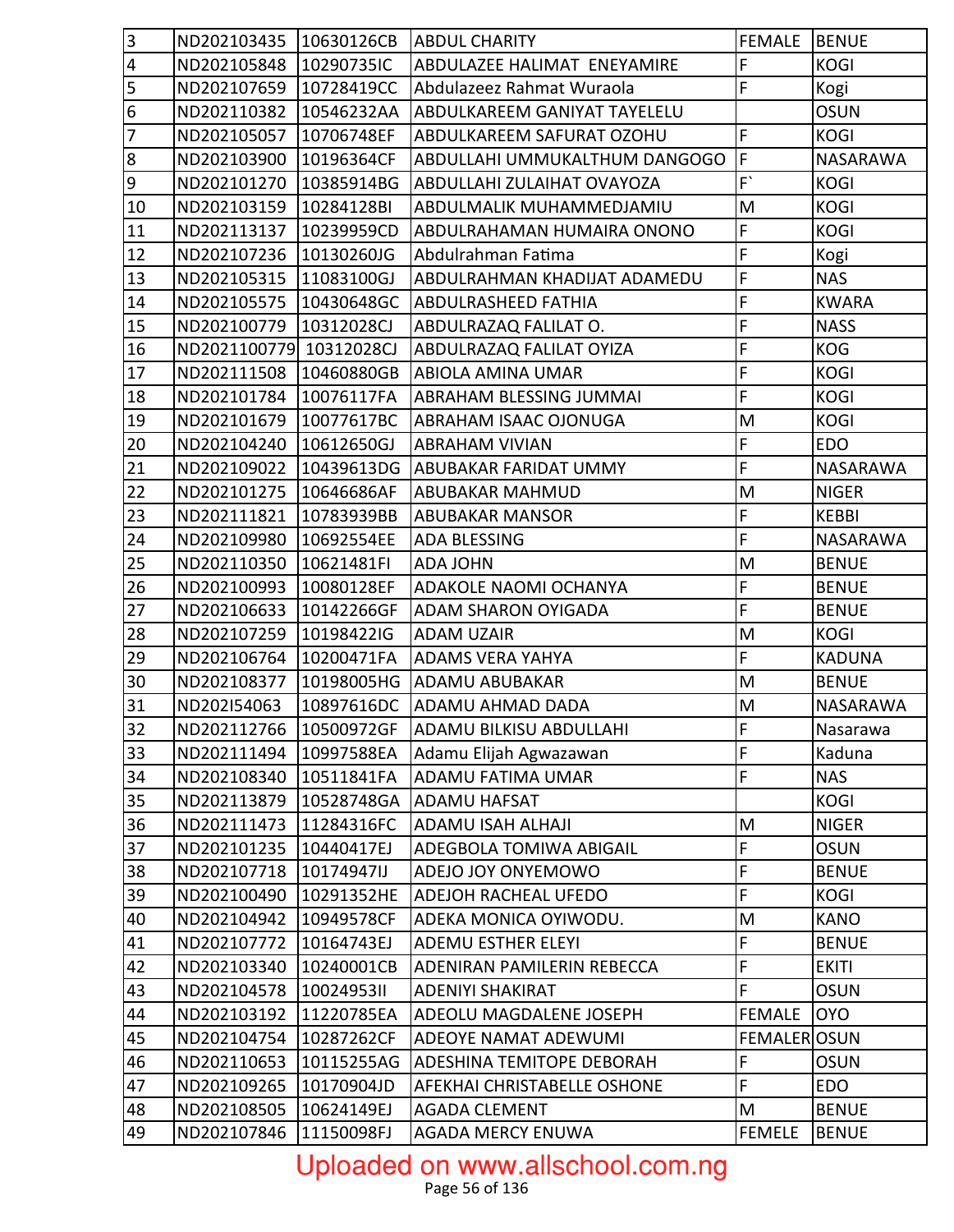| 50 | ND202113735 11083903IF |            | <b>AGASHI RUTH OBUMNEKE</b>                   | F              | <b>ENUGU</b>       |
|----|------------------------|------------|-----------------------------------------------|----------------|--------------------|
| 51 | ND202100992            | 11011453FI | <b>AGBO JAMES</b>                             | M              | <b>BENUE</b>       |
| 52 | ND202106531            | 11198128BE | <b>AGBO NKECHINYERE MILDRED</b>               | F              | <b>ENUGU</b>       |
| 53 | ND202109125            | 11129523JC | AHMED DANTANI JIBRIN                          | M              | NASARAWA           |
| 54 | ND202115307            | 10139753DI | <b>AHMED MARYAM IZE</b>                       | $\overline{F}$ | <b>FCT</b>         |
| 55 | ND202104583            | 10196255II | AJEIBI COMFORT OCHANYA                        | $\mathsf{F}$   | NASARAWA           |
| 56 | ND202107837            | 11060890GA | AJEIBI INNOCENT                               | M              | <b>BENUE</b>       |
| 57 | ND202109384            | 10797936CB | <b>AKESA STEPHINE DOOFAN</b>                  | $\overline{F}$ | <b>BENUE</b>       |
| 58 | ND202102446            | 10617269ID | <b>AKHANAMHE EMMANUEL</b>                     | M              | <b>EDO</b>         |
| 59 | ND202111008            | 10220492DA | AKINYEMI ELIZABETH A.                         | F              | <b>LAGOS</b>       |
| 60 | ND202103546            | 10384921IF | <b>AKNDELE TIAYE VICTORIA</b>                 | $\mathsf F$    | ONDO               |
| 61 | ND202114498            | 11181352JG | <b>AKPAKPAN FAITH SUNDAY</b>                  | $\mathsf F$    | <b>AKWA IBOM</b>   |
| 62 | ND202111595            | 1001027ED  | AKPAKWU DORCAS O.                             | $\mathsf{F}$   | <b>BENUE</b>       |
| 63 | ND202106512            | 10758379GB | AKWASI SAMUEL CHRIS                           | M              | <b>IMO</b>         |
| 64 | ND202111585            | 11038912DE | <b>ALAGI CHRISTOPHER OGBU</b>                 | <b>MALE</b>    | <b>BENUE</b>       |
| 65 | ND202112237            | 12345656JB | <b>ALIYU ABDULBASIT ONIZE</b>                 | M              | <b>KOGI</b>        |
| 66 | ND202102681            | 10026317HA | <b>ALIYU SALAMATU</b>                         | <b>FEMALE</b>  | <b>BENUE</b>       |
| 67 | ND202109728            | 10366682JE | <b>ALIYU ZAINAB</b>                           | $\overline{F}$ | <b>YOBE</b>        |
| 68 | ND202102300            | 10107114IC | <b>ALLEH KAYODE JESOPH</b>                    | M              | <b>SULEJA</b>      |
| 69 | ND202113265            | 10251373CF | AMAKU FAVOUR OKON                             | $\mathsf{F}$   | <b>BENUE</b>       |
| 70 | ND202104860            | 10333649FJ | AMAMA ADARIKU EMMANUEL                        | M              | C/RIVER            |
| 71 | ND202105895            | 10944645IA | <b>AMINU PEACE</b>                            | $\mathsf F$    | <b>KADUNA</b>      |
| 72 | ND202108554            | 10210522GE | <b>AMINU SHERIFAT OYIZA</b>                   |                | <b>KOGI</b>        |
| 73 | ND202103529            | 10724447AH | <b>AMOAS PEACE</b>                            | $\mathsf F$    | NASARAWA           |
| 74 | ND202101272            | 10336593FE | <b>AMOS TITUS</b>                             | M              | NASARAWA           |
| 75 | ND202101957            | 10374326AF | AMU VERONICA EBEJIN                           | F              | <b>CROSS RIVER</b> |
| 76 | ND202110700            | 10245632AA | ANASHIE RUTH UWANUYIN                         | F              | C/RIVER            |
| 77 | ND202100624            | 10050238IH | <b>ANDREW JOY EHI</b>                         | $\mathsf F$    | <b>BENUE</b>       |
| 78 | ND202I54063            | 11225119DG | <b>ANDREW PATIENCE ENE</b>                    | F              | <b>BENUE</b>       |
| 79 |                        |            | ND202111766 10029333ED ANEKE LUCY CHIEZUGOROM | F              | ENUGU              |
| 80 | ND202103320            | 10175917IJ | ANI ANTHONY FIDELIS                           | M              | ENUGU              |
| 81 | SID202103878           | 10078553BH | <b>ANIAKOR CHIDUBEM DANIEL</b>                | M              | ENUGU              |
| 82 | ND202106496            | 10240942IB | ANIEHE LINDA OLUEBUBECHI                      | $\mathsf F$    | <b>ENUGU</b>       |
| 83 | ND202109094            | 10960836AH | <b>ANIFOWOSE BUKOLA ABIGAIL</b>               | $\overline{F}$ | ONDO               |
| 84 | ND202102343            | 10121439HI | <b>ANTHONY Christiana Lucy</b>                | Female         | Kogi               |
| 85 | ND202106684            | 10977418CC | APKANG ANGELA UNYIEWHOSHISE                   | $\mathsf F$    | C/R                |
| 86 | ND202103942            | 10394170IA | APPOLOS INNOCENT D.                           | M              | <b>PLATUE</b>      |
| 87 | ND202111880            | 10089593HB | ATANMOH CHINENYE U.                           | $\mathsf F$    | ANAMBRA            |
| 88 | ND202105281            | 10134567HG | <b>ATSER BEMDOO DANIEL</b>                    | M              | <b>BENUE</b>       |
| 89 | ND202107034            | 10057801JG | ATSU MARY UMUTU                               | $\mathsf F$    | C/R                |
| 90 | ND202102935            | 10013715EG | AUDU EMMANUEL CHIDIOGO                        | M              | <b>BENUE</b>       |
| 91 | ND202110270            | 1203423AA  | <b>AUDU MARY</b>                              | $\mathsf F$    | <b>KADUNA</b>      |
| 92 | ND202103089            | 10437833EB | <b>AUDU OLOCHE LUCKY</b>                      | M              | <b>BENUE</b>       |
| 93 | ND202113530            | 10159291BC | <b>Augustine Sunday</b>                       | M              | Adamawa            |
| 94 | ND202102316            | 10209092IG | <b>AWE SINTIKI</b>                            | $\mathsf F$    | <b>KADUNA</b>      |
| 95 | ND202101749            | 11271614DH | Awofade Wuraola Tabitha                       | $\mathsf F$    | Kogi               |
| 96 | ND202107969            | 10716245HC | <b>AYEV DESTINY TOUGH</b>                     | M              | <b>NAS</b>         |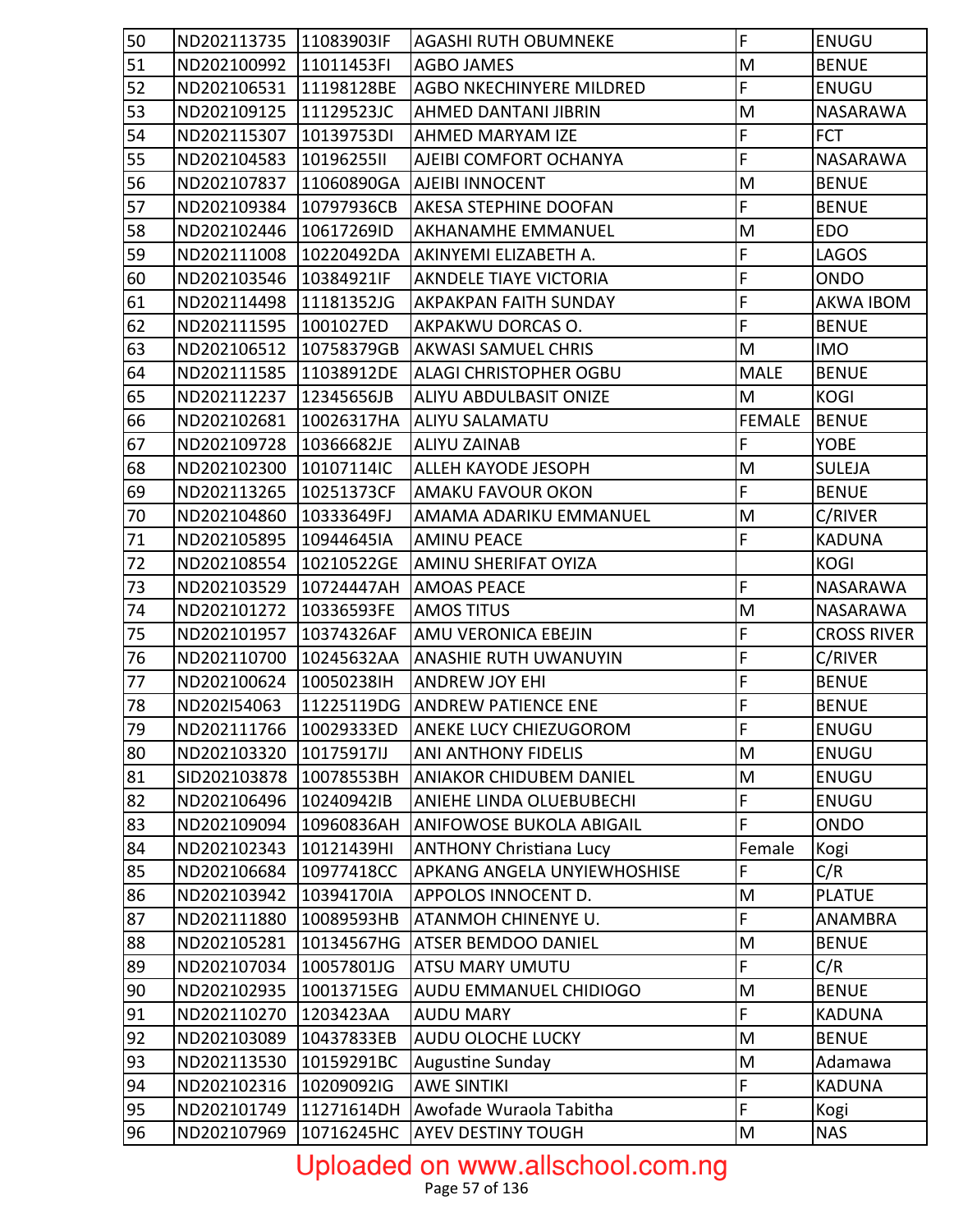| 97  | ND202105576 10608781DG AYINLA TOYIN |            |                                       | $\mathsf F$    | <b>OYO</b>       |
|-----|-------------------------------------|------------|---------------------------------------|----------------|------------------|
| 98  | ND202114622                         | 11159939CE | <b>BABA SHAIBU RUAKAYAT</b>           | F              | <b>KOGI</b>      |
| 99  | ND202115377                         | 10234914CG | <b>BABATUNDE FAVOUR OLUWAPONMILE</b>  | F              | <b>OSUN</b>      |
| 100 | ND202112999                         | 11056916FB | <b>BABAYARO BLESSING</b>              |                | <b>NASARAWA</b>  |
| 101 | ND202107633                         | 10963418CB | BADARU AABUBAKAR USMAN                | M              | <b>NIGER</b>     |
| 102 | ND202112456                         | 10240001CB | <b>BAHAGO ZIPPORAH TAGWAI</b>         | F              | <b>KADUNA</b>    |
| 103 | ND202111473                         | 10985553GB | <b>BAJOWA SAMSON ADEWALE</b>          | M              | <b>ONDO</b>      |
| 104 | N0202103743                         | 10002754EG | <b>BALAT PATIENCE ABEL</b>            | F              | <b>KADUNA</b>    |
| 105 | ND202101881                         | 10334829DI | <b>BAMEYI FAITH</b>                   | F              | <b>EDO</b>       |
| 106 | ND202104197                         | 11127974ID | <b>BASHIUR ROFIAT TITILAYO</b>        | $\overline{F}$ | <b>OYO</b>       |
| 107 | ND202113837                         | 10493155EC | <b>BELLO HALIMATU SADIYA</b>          | F              | <b>NIGER</b>     |
| 108 | ND202106810                         | 10639694CJ | <b>BELLO LUKMAN ETUDAYE</b>           | <b>MALE</b>    | <b>KOGI</b>      |
| 109 | ND202112510                         | 10755573EA | <b>BENARD JOY ERENE</b>               | F              | C/R              |
| 110 | ND202114450                         | 10084950DC | Benedict Helen Ojonogecha             | F              | Nasarawa         |
| 111 | ND202105538                         | 10120638FG | <b>BISALA WASILA ODU</b>              | $\overline{F}$ | NASARAWA         |
| 112 | ND202103751                         | 10672593HI | <b>BUORO DEBORAH OMOREH</b>           | $\overline{F}$ | <b>EDO</b>       |
| 113 | ND202103861                         | 10233456DF | CHIBUEZE CHIDINMA ELIZABETH           | <b>FEMALE</b>  | <b>ABIA</b>      |
| 114 | ND202100808                         | 10180825BC | <b>CHRISTOPHER ENDURANCE EKATETA</b>  | M              | <b>EDO</b>       |
| 115 | ND202111548                         | 10981087HD | <b>CHRISTOPHER FAVOUR CHIKODINAKA</b> | $\mathsf{F}$   | <b>KADUNA</b>    |
| 116 | ND202100695                         | 10695543AB | <b>CLARKSON CLEMENT EDAFE</b>         | M              | <b>DELTA</b>     |
| 117 | ND202102754                         | 11283897EI | <b>CLEMENT COMFORT B.</b>             | <b>FEMALE</b>  | C/RIVER          |
| 118 | ND202104435                         | 10264679GI | <b>CLEMENT MERCY JOY</b>              | F              | <b>EDO</b>       |
| 119 | ND202105023                         | 10764054BB | <b>CLIFFORD TONGPAN DEH</b>           | ${\sf M}$      | PLATEAU          |
| 120 | ND202105023                         | 10764054BB | <b>CLIFFORD TONGPANDEH</b>            | M              | <b>PLATUE</b>    |
| 121 | ND202109302                         | 11311394AH | DAHIRU USMAN                          | M              | <b>JIGAWA</b>    |
| 122 | ND202106684                         | 10095058GJ | DAKOGOL LIVINUS MAGMOEM               | M              | PLATEAU          |
| 123 | ND202100540                         | 10643242FF | <b>DANIEL AYOMIDE ONISMUS</b>         | M              | <b>KOGI</b>      |
| 124 | ND202101008                         | 10195411EF | <b>DANIEL CHINENYE GIFT</b>           | ${\sf M}$      | <b>ABIA</b>      |
| 125 | ND202114423                         | 10448746II | <b>DANIEL DELIVERANCE</b>             | $\overline{F}$ | <b>KADUNA</b>    |
| 126 | ND202110257 10299841CB              |            | <b>DANIEL JOY ASIIIKA</b>             | F              | NASARAWA         |
| 127 | ND202112305                         | 10614901AJ | DANIEL JOY ENE                        | F              | <b>BENUE</b>     |
| 128 | ND202104411                         | 11149122HH | DANIEL LAWOTU YAMAWO                  | M              | <b>FCT</b>       |
| 129 | ND202100307                         | 10148391CD | DANJUMA EMMANUEL                      | M              | <b>FCT</b>       |
| 130 | ND202I54063                         | 10296551JE | DANJUMA FATIMA                        | F              | <b>NASARAWA</b>  |
| 131 | ND202104065                         | 10421442DE | Dauda Dorcas                          | F              | Nasarawa         |
| 132 | ND202101595                         | 10016854DI | DAUDA J TALAKA                        | M              | <b>BORNO</b>     |
| 133 | ND202107585                         | 11216432AE | DAUDA NAJIMUDDEED MUHAMMED            | F              | <b>KOGI</b>      |
| 134 | ND202100871                         | 10527586FE | DAUDA ROFIAT ADENIKE                  | F              | <b>OYO</b>       |
| 135 | ND202107814                         | 10894338GJ | DAUDA SHEFIYAT ORIZE                  | F              | <b>KOGI</b>      |
| 136 | ND202110483                         | 10087303FE | DOMINIC MIRACLE CHINYERE              | F              | <b>DELTA</b>     |
| 137 | ND202110483                         | 10087303FE | DOMINO MIRACLE CHINYERE               | $\overline{F}$ | <b>DELTA</b>     |
| 138 | ND202108903                         | 10257267JB | <b>EBHOHIMEN COLLINS</b>              | M              | <b>EDO</b>       |
| 139 | ND202100453                         | 11186675DF | <b>EBIAKU AISHA</b>                   | F              | <b>EDO</b>       |
| 140 | ND202109166                         | 10111772HG | <b>ECHE MARY ETUMABO</b>              | F              | <b>BENUE</b>     |
| 141 | ND202100191                         | 11282989FG | <b>EDOR SABO OTUNEHE</b>              | <b>MALE</b>    | <b>BENUE</b>     |
| 142 | ND202100315                         | 10023483DG | EDWARD DAANRE ELIZABATH               | F              | <b>NASARAWA</b>  |
| 143 | ND202107555                         | 10646065CF | <b>EFFIOK SARAH</b>                   | <b>FEMALE</b>  | <b>AKWA IBOM</b> |

# Uploaded on www.allschool.com.ng<br>Page 58 of 136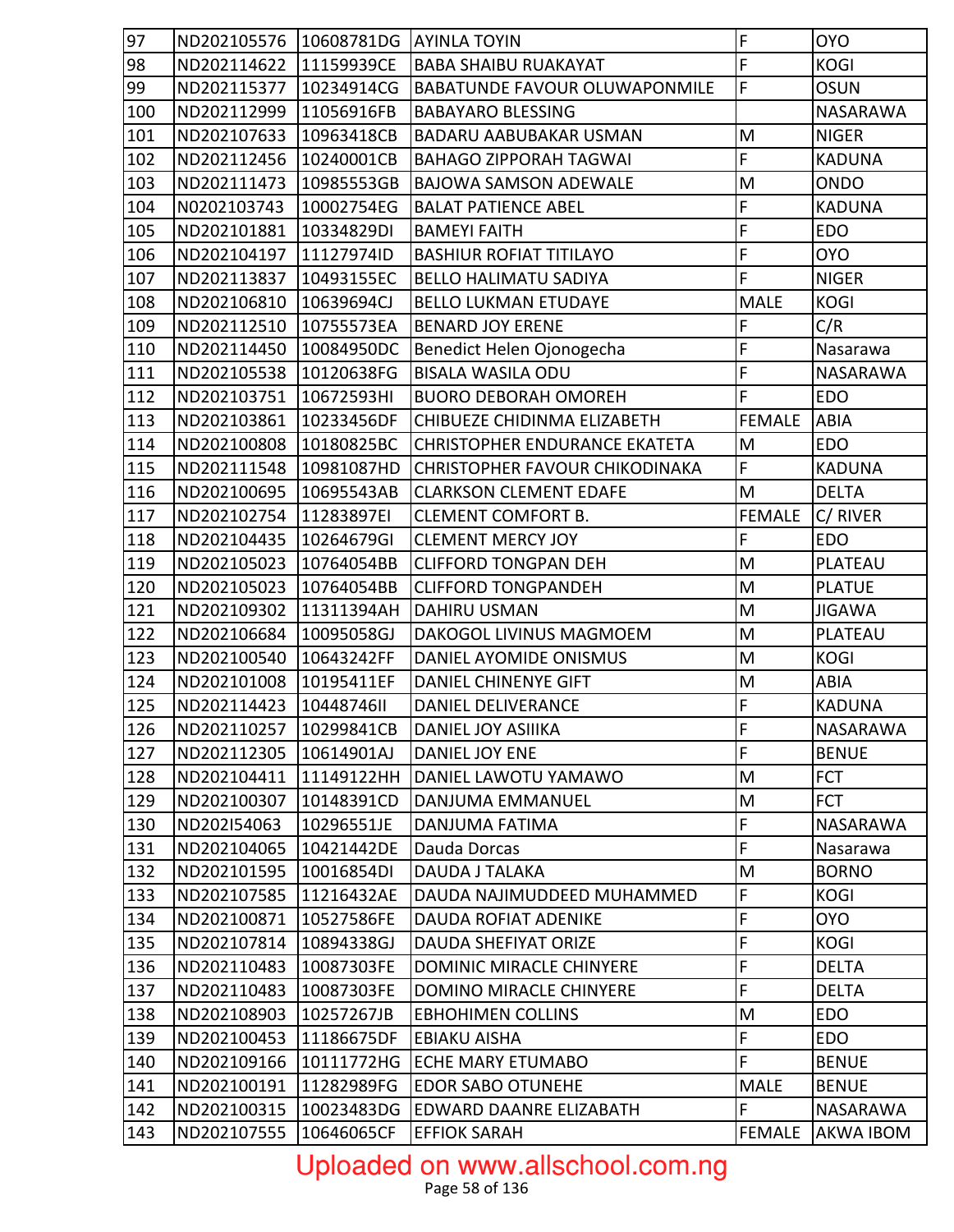| 144 |                        |             | IND202110047 10155307DD EGAIDE YA'U ADAMU       | M              | NASARAWA        |
|-----|------------------------|-------------|-------------------------------------------------|----------------|-----------------|
| 145 | ND202102683            | 11246516FJ  | <b>EGBELO GLORIA</b>                            | F              | C/RIVER         |
| 146 | ND202110850            | 10307390IG  | EJE PAULINA E.                                  | F              | <b>BENUE</b>    |
| 147 | ND202109227            | 10911033GG  | <b>EJEH BLESSING OCHANYA</b>                    | F              | Benue           |
| 148 | ND202106126 10233037DB |             | <b>EJEH PRISCILLA OGUMMA</b>                    | <b>FEMALE</b>  | <b>BENUE</b>    |
| 149 | ND202100971            | 10520024EC  | <b>EJEH UJOH MARIA</b>                          | F              | <b>BENUE</b>    |
| 150 | ND202109705            | 10021600JF  | EJIKEME PURITY UKAMAKA                          | F              | <b>ANAMBRA</b>  |
| 151 | ND202104488            | 10705891JE  | EJIM PATIENCE EBIRITEM                          | F              | <b>C.RIVER</b>  |
| 152 | ND202105881            | 10343182HF  | EJIMOFOR CH1NONYEREM LYDIA                      | F              | <b>ENUGU</b>    |
| 153 | ND202112179            | 11281670DG  | <b>EJUAGA DEBORAH ALLOH</b>                     | F              | C/RIVER         |
| 154 | ND202112181            | 11117127AC  | <b>EJUAGA EDITH ANYI</b>                        | F              | C/RIVER         |
| 155 | ND202106372            | 10543026AD  | <b>EKOJA ESTHER OCHANYA</b>                     | F              | NASARAWA        |
| 156 | ND202101057            | 10240545BB  | <b>EKPAH DEBOAH OMERIANY</b>                    | F              | C/R             |
| 157 | ND202101190            | 10887024IJ  | EKWEALI SYLVIA CHINELO                          | F              | <b>ANAMBRA</b>  |
| 158 | ND202108725            | 10358777EE  | <b>EMMANUEL JOY UCHE</b>                        | F              | ENUGU           |
| 159 | ND202106996            | 10255859EH  | <b>EMMANUEL BENJAMIN ECHOBU</b>                 | M              | <b>BENUE</b>    |
| 160 | ND202110409            | 10213341EG  | <b>EMMANUEL BLESSING</b>                        | F              | NASARAWA        |
| 161 | ND202I54063            | 10058570CA  | <b>EMMANUEL CHIDERA PATRICIA</b>                | F              | NASARAWA        |
| 162 | ND202110312            | 11148293EC  | <b>EMMANUEL LIATU</b>                           | F              | NASARAWA        |
| 163 | ND202104491            | 10642634DG  | <b>EMMANUEL MONDAY YUSUF</b>                    | M              | <b>KOGI</b>     |
| 164 | ND202109948            | 10128576AH  | EMMANUEL RACHEL                                 | F              | NASARAWA        |
| 165 | ND202111394            | [11027374BJ | <b>EMMANUEL ZION O.</b>                         | F              | <b>KOGI</b>     |
| 166 | ND202113180            | 11344766JC  | ENIS ARIWADABHI KIRIERI                         | F              | <b>BAYELSA</b>  |
| 167 | ND202103798            | 10149781CE  | <b>ESTHER BENJAMIN</b>                          | F              | <b>KOGI</b>     |
| 168 | ND202109518            | 10980773EF  | <b>EZE LOVETH CHIDERA</b>                       | F              | <b>IMO</b>      |
| 169 | ND202108850            | 11080763JG  | <b>EZE SHALOM OYINYECHI</b>                     | F              | <b>ABUJA</b>    |
| 170 | ND202101308            | 10691110BB  | EZEKIEL ISAAC ADEYANJU                          | M              | NASARAWA        |
| 171 | ND202109518            | 10980773EF  | <b>EZEVLOVETH CHIDERA</b>                       | F              | <b>IMO</b>      |
| 172 | ND202107169            | 10644593HG  | <b>FAJUYIGBE ELIZABETH AJOKE</b>                | F              | <b>EKITI</b>    |
| 173 |                        |             | ND202100532 100314916GI FASHINA FAVOUR TEMITOPE | $\overline{F}$ | <b>EKITI</b>    |
| 174 | ND202103896            | 11292164HJ  | <b>FRANCIS BLESSING</b>                         | F              | <b>KADUNA</b>   |
| 175 | ND202102164            | 10997835HF  | <b>GABRIEL ELIZABETH OIZA</b>                   | <b>FEMALE</b>  | <b>KOGI</b>     |
| 176 | ND202115631            | 10761107CF  | <b>GABRIEL NAOMI AJUMA</b>                      | F              | <b>BENUE</b>    |
| 177 | ND202100691            | 10797822HC  | <b>GABRIEL VICTORIA</b>                         | F              | <b>KOGI</b>     |
| 178 | ND202110808            | 100023084GJ | <b>GAMBO MUSA AHMED</b>                         | M              | <b>NASARAWA</b> |
| 179 | ND202108086            | 10712774AJ  | <b>GANIYU CONFIDENCE</b>                        | F              | <b>KWARA</b>    |
| 180 | ND202105343            | 10706368CB  | <b>GARBA FATIMA</b>                             | F              | <b>KOGI</b>     |
| 181 | ND202100605            | 10408177GA  | <b>GARBA MOHAMMED</b>                           |                | <b>NIGER</b>    |
| 182 | ND202104398            | 11078106BG  | <b>GARBA MUKTAR AHMAD</b>                       | M              | <b>KADUNA</b>   |
| 183 | ND202100440            | 10076190CF  | <b>GEOFFREY HABILA ISREAL</b>                   | M              | <b>BENUE</b>    |
| 184 | ND202107904            | 10380364HJ  | <b>GHINDA MAIKASUWA PEACE</b>                   | F              | NASARAWA        |
| 185 | ND202110965            | 101967552FC | <b>GODWIN BELIEVE EFFIONG</b>                   | F              | <b>C.RIVER</b>  |
| 186 | ND202108157            | 10942781EG  | <b>GODWIN BLESSING</b>                          | F              | C/R             |
| 187 | ND202112743            | 11269542EF  | <b>GODWIN ONYEMOWO FAITH</b>                    | F              | <b>BENUE</b>    |
| 188 | ND202103758            | 10407539DE  | <b>GYOR Frederick Imoter</b>                    | M              | <b>BENUE</b>    |
| 189 | ND202114227            | 10180382IA  | <b>HABAKKUK NAROKA TOBIA</b>                    | F              | NASARAWA        |
| 190 | ND202105814            | 10521702FC  | <b>HABIB RAHAMAT OVAYOIZA</b>                   | F              | <b>KOGI</b>     |

# Uploaded on www.allschool.com.ng<br>Page 59 of 136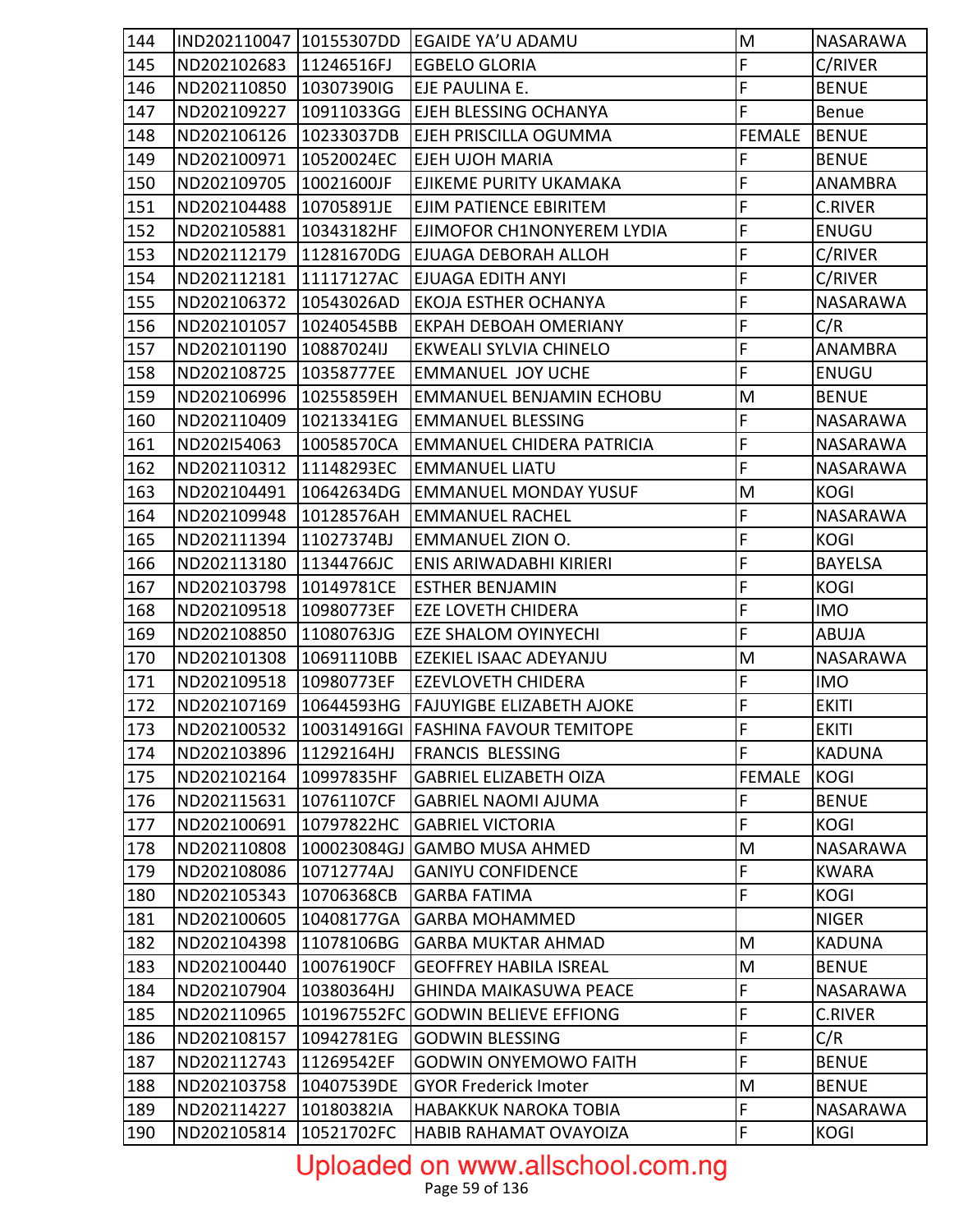| 191 |                        |            | ND202104109 10059890DH HADI ABDULFATAI HOPA | M                                                                                     | <b>KOGI</b>    |
|-----|------------------------|------------|---------------------------------------------|---------------------------------------------------------------------------------------|----------------|
| 192 | ND202101206            | 10011357DJ | HADI MUHAMMAD TANKO                         | M                                                                                     | NASARAWA       |
| 193 | ND202110754            | 10035806CE | Haruna Faruk                                | <b>MALE</b>                                                                           | <b>KOGI</b>    |
| 194 | ND202105845            | 10022759HE | HARUNA HALIMAT OMAIOZA                      | F                                                                                     | <b>KOGI</b>    |
| 195 | ND202105901            | 10061474DI | HASSAN ABDULSALAM                           | M                                                                                     | NASARAWA       |
| 196 | ND202112532            | 10350100HJ | <b>HASSAN SIMBIAT</b>                       |                                                                                       | <b>KOGI</b>    |
| 197 | ND202112532            | 10350100HJ | <b>HASSAN SIMYATU</b>                       | F                                                                                     | <b>KOGI</b>    |
| 198 | ND202109363            | 10258864FD | <b>HASSAN ZAHARAT</b>                       | F                                                                                     | <b>KOGI</b>    |
| 199 | ND202110234            | 11086181EB | <b>HUDU NASIRU</b>                          | M                                                                                     | PLATEAU        |
| 200 | ND202100536            | 10243926FD | <b>IBEGBUNAM TREASURE EZINNE</b>            | <b>FEMALE</b>                                                                         | <b>ENUGU</b>   |
| 201 | ND202114451            | 10204836FA | <b>IBIYEYE HANNAH AYOMIDE</b>               | F                                                                                     | <b>KWARA</b>   |
| 202 | ND202106952            | 10393334GG | <b>IBRAHIM FARIDAT</b>                      | F                                                                                     | <b>KOGI</b>    |
| 203 | ND202105460            | 10368406GD | <b>IBRAHIM HABIBAT OZIOHU</b>               | F                                                                                     | <b>KOGI</b>    |
| 204 | ND202108195            | 10398976BI | <b>IBRAHIM HAUWA OMANIBE</b>                | F                                                                                     | <b>KOGI</b>    |
| 205 | ND202105373            | 10500560EA | <b>IBRAHIM IJAPARI</b>                      | F                                                                                     | <b>ADAMAWA</b> |
| 206 | ND202100669            | 10473543JG | <b>IBRAHIM NAZIFAT OYIZA</b>                | F                                                                                     | <b>KOGI</b>    |
| 207 | ND202105936            | 10817021ID | <b>IDOKO ELEOJO GIFT</b>                    | F                                                                                     | <b>KOGI</b>    |
| 208 | ND202114392            | 10078388CH | <b>IDOKO PEACE</b>                          |                                                                                       | <b>BENUE</b>   |
| 209 | ND202102922            | 1092751BC  | <b>IDOKO SAMSON ARINZE</b>                  | M                                                                                     | <b>ENUGU</b>   |
| 210 | ND202101327            | 11161766HC | <b>IDRIS ABDULLAHI ONORUOYIZA</b>           | F                                                                                     | <b>KOGI</b>    |
| 211 | ND202105469            | 10008907BH | <b>IDRIS IBRAHIM OLADIPUPO</b>              | M                                                                                     | <b>OYO</b>     |
| 212 | ND202105405            | 11031565FG | <b>IDRIS KHADIJAT ALIYU</b>                 | F                                                                                     | <b>KANO</b>    |
| 213 | ND202109297            | 11018586JG | <b>IDRIS ZAINAB ILEANWA</b>                 | F                                                                                     | <b>KOGI</b>    |
| 214 | ND202103821            | 10963705DD | <b>IFEOMA Akam Faith</b>                    | Female                                                                                | Ebonyi         |
| 215 | ND202100903            | 10034994DF | <b>IKECHUKWU BLESSING EUNICE</b>            | F                                                                                     | <b>IMO</b>     |
| 216 | ND202109556            | 10873570AC | <b>IKECHUKWU PROMISE</b>                    | F                                                                                     | ENUGU          |
| 217 | ND202112945            | 10196338DD | <b>IKEH FAVOUR CHIDERA</b>                  | F                                                                                     | <b>ENUGU</b>   |
| 218 | ND202102068            | 10362593EC | <b>IKONG JOHN UGBDEM</b>                    | M                                                                                     | C/R            |
| 219 | ND202102629            | 10912235BJ | ILALOKHOIN PROMISE I.                       | $\overline{F}$                                                                        | <b>EDO</b>     |
| 220 | ND202109477 10620010AI |            | ILESANMI DAVID AYOMIDE                      | $\mathsf{M}% _{T}=\mathsf{M}_{T}\!\left( a,b\right) ,\ \mathsf{M}_{T}=\mathsf{M}_{T}$ | <b>OSUN</b>    |
| 221 | ND202112422            | 10742148GA | <b>IOEHEMEN SALOME MSUUR</b>                | F                                                                                     | <b>BENUE</b>   |
| 222 | ND202103987            | 10160003BA | <b>IORLIAM DOMINIC IHOMKOR</b>              | M                                                                                     | <b>BENUE</b>   |
| 223 | ND202113896            | 10030351ID | IPINMOROTI LYDIA MAYOWA                     | F.                                                                                    | <b>KOGI</b>    |
| 224 | ND202108075            | 10005559HA | <b>ISAAC STEPHEN</b>                        | M                                                                                     | <b>KADUNA</b>  |
| 225 | ND202107536            | 10495065DF | <b>ISAH BESIRU</b>                          | M                                                                                     | <b>KOGI</b>    |
| 226 | ND20210529             | 10575846JF | <b>ISAH HUSSAINA</b>                        | F                                                                                     | <b>NIGER</b>   |
| 227 | ND202108794            | 10073042GA | <b>ISHAKA AISHA HARUNA</b>                  | <b>FEMELE</b>                                                                         | <b>BENUE</b>   |
| 228 | ND20211055             | 11168017EA | <b>ISHAQ BILKISU ORAHACHI</b>               | F                                                                                     | <b>KOGI</b>    |
| 229 | ND202104432            | 10212710JG | ISHAQ HAMIDAT OZAVIZE                       | <b>FEMALE</b>                                                                         | <b>KOGI</b>    |
| 230 | ND202104526            | 11217369AG | <b>ISHAQ NANAHAWAU</b>                      | F                                                                                     | NASARAWA       |
| 231 | ND202107574            | 11015396GD | <b>ITODO PATIENCE LADI</b>                  | F.                                                                                    | <b>BENUE</b>   |
| 232 | ND202112885            | 10201274GG | JACOB DORCAS BISAN                          | <b>FEMALE</b>                                                                         | <b>KADUNA</b>  |
| 233 | ND202106766            | 12601190DB | JAMES ANNA SALIHU                           | M                                                                                     | NASARAWA       |
| 234 | ND202111556            | 11284691JB | <b>JAMES FLOENCE</b>                        | F.                                                                                    | <b>OYO</b>     |
| 235 | ND202105590            | 10756918HJ | JEREMIAH JEFFERSON                          | M                                                                                     | <b>KADUNA</b>  |
| 236 | N0202112728            | 10301982JH | JIDEOFFOR DIVINE FAVOUR                     | F.                                                                                    | <b>ENUGU</b>   |
| 237 | ND202103227            | 10569919Cl | JIMOH Fathiah Bukola                        |                                                                                       | <b>OSUN</b>    |

# Uploaded on www.allschool.com.ng<br>Page 60 of 136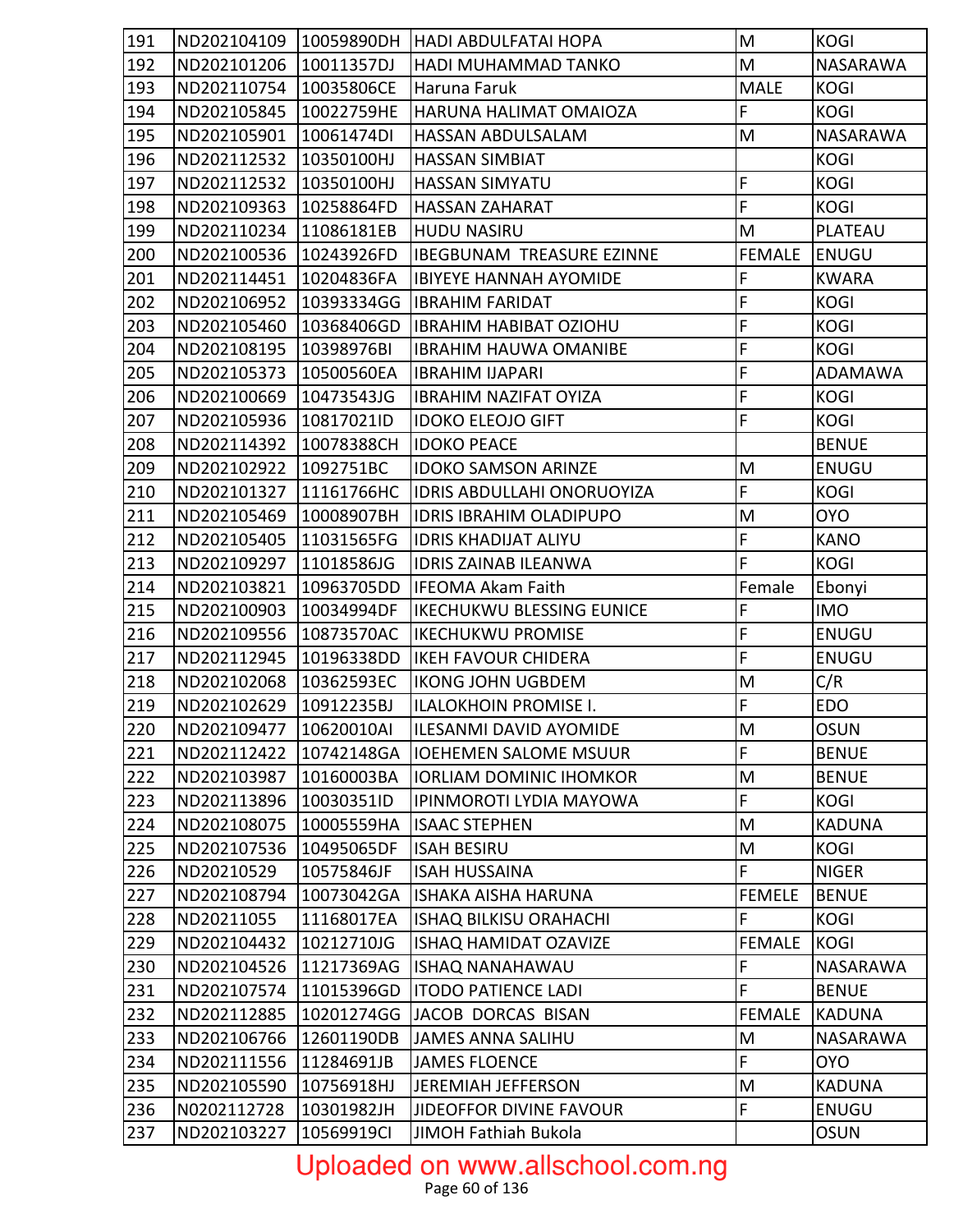| 238 | ND202100389  10465671EE |            | <b>JOASH FLORENCE TEMITOPE</b>  | F                                                                                                          | <b>KWARA</b>    |
|-----|-------------------------|------------|---------------------------------|------------------------------------------------------------------------------------------------------------|-----------------|
| 239 | ND202113825             | 10266288JB | JOHN FAITH MSENDOO              | <b>FEMALE</b>                                                                                              | PLATEAU         |
| 240 | ND202107428             | 10526774GF | JOHN MARTH OWOKONI              | F                                                                                                          | <b>C.RIVER</b>  |
| 241 | ND202109389             | 10810942JF | <b>JOHN TABITHA</b>             | F                                                                                                          | <b>KADUNA</b>   |
| 242 | ND202110695             | 10657711AH | JOHNSON AVOLYN WORTHY           | F                                                                                                          | <b>KOGI</b>     |
| 243 | ND202102422             | 10267686GI | JONAH LOVETH JOSEPH             | F                                                                                                          | <b>KADUNA</b>   |
| 244 | ND202104543             | 10672391AF | JONATHAN BENEDICTA UYO          |                                                                                                            | <b>KOGI</b>     |
| 245 | ND202102181             | 10056183AD | <b>JONATHAN DIVINE</b>          | $\mathsf{F}$                                                                                               | <b>KADUNA</b>   |
| 246 | ND202102124             | 10611886DD | JONDOUGH AONDOFA VITALISH       | M                                                                                                          | <b>BENUE</b>    |
| 247 | ND202113439             | 10123163EH | JOSHIAH NANMA EMMANUEL          | M                                                                                                          | <b>PLATUE</b>   |
| 248 | ND202104022             | 10751290IF | <b>JOSHUA ABESON MUSA</b>       | M                                                                                                          | NASARAWA        |
| 249 | ND202100914             | 10146164BB | <b>JOSHUA TEMPLE JALLANG</b>    | M                                                                                                          | <b>PLATUE</b>   |
| 250 | ND202113439             | 10123163EH | JOSIAH NANMA EMMANUEL           | M                                                                                                          | PLATEAU         |
| 251 | ND202104119             | 11128873AF | <b>KABIRU SULEIMAN</b>          |                                                                                                            | <b>NASARAWA</b> |
| 252 | ND202106136             | 10046334GC | <b>KADIRI SIMON</b>             | M                                                                                                          | <b>KOGI</b>     |
| 253 | ND20210980              | 10571877HB | <b>KAHINDE BABALOLA</b>         |                                                                                                            | <b>FCT</b>      |
| 254 | ND202109843             | 10371340II | KAYODE HANNAH FUNMILAYO         |                                                                                                            | <b>KOGI</b>     |
| 255 | ND202100899             | 11276094IA | <b>KEKECHA ONYINYECHI HELEN</b> | F                                                                                                          | <b>IMO</b>      |
| 256 | ND202106739             | 11281398HG | KOLAWOLA KEZIA ADERONKE         | F                                                                                                          | <b>OYO</b>      |
| 257 | ND202104783             | 10899208AJ | <b>KWA ELIZABETH</b>            | F                                                                                                          | <b>PLATUE</b>   |
| 258 | ND202112001             | 10261483FD | Labar Nanrup Dinfa              | $\overline{F}$                                                                                             | Plateau         |
| 259 | ND202101161             | 10137312IG | LAWAL ASIAT YETUNDE             | $\mathsf F$                                                                                                | <b>KWARA</b>    |
| 260 | ND202103108             | 10320916EA | LAWRENCE GIFT OGHENEOCHUKO      | $\mathsf F$                                                                                                | <b>DELTA</b>    |
| 261 | ND202106017             | 11264603CB | LAWRENCE GLORIA MOJISAYO        | $\mathsf F$                                                                                                | <b>KOGI</b>     |
| 262 | ND202103116             | 10481244HJ | LAWRENCE KENNEDY OBUKOKWO       | M                                                                                                          | <b>DELTA</b>    |
| 263 | ND202111841             | 10321370DG | <b>LIJOKA SARAH</b>             | $\mathsf F$                                                                                                | ONDO            |
| 264 | ND202100685             | 10455038DA | <b>LISAM MATHEW GWATANA</b>     | M                                                                                                          | NASARAWA        |
| 265 | ND202107201             | 10322173FC | LUKE EMMANUEL                   | M                                                                                                          | <b>KADUNA</b>   |
| 266 | ND202106919             | 10273212HH | LUKMAN IDRIS ABIODUN            | M                                                                                                          | NASARAWA        |
| 267 | ND202109300 10416590EB  |            | MADUAMBUCHI RAPHEAL SAMUEL      | $\mathsf{M}% _{T}=\mathsf{M}_{T}\!\left( a,b\right) ,\ \mathsf{M}_{T}=\mathsf{M}_{T}\!\left( a,b\right) ,$ | <b>NASARAWA</b> |
| 268 | ND202106964             | 10238748GH | <b>MAHMUD NASIUDEEM</b>         | M                                                                                                          | <b>BENUE</b>    |
| 269 | ND202111380             | 10069824BE | MAJEED ABDULHAKEEM ONI MISI     | M                                                                                                          | <b>KOGI</b>     |
| 270 | ND202109880             | 11007116HB | <b>MAKINDE ODUNAYO ALICE</b>    | $\mathsf F$                                                                                                | <b>OYO</b>      |
| 271 | ND202109736             | 10083400CG | Malachi Eunice Itunu            | $\mathsf F$                                                                                                | Kogi            |
| 272 | ND202105674             | 10092914AC | <b>MARK SUNDAY</b>              | M                                                                                                          | <b>BENUE</b>    |
| 273 | ND202111285             | 10751783GB | <b>MAZAH GLORIA LUKA</b>        | <b>FEMALE</b>                                                                                              | <b>KADUNA</b>   |
| 274 | ND202112353             | 10409284DH | <b>MBA DANIEL</b>               | M                                                                                                          | ANAMBRA         |
| 275 | ND202106097             | 10983531BG | <b>MBAAIIGA MMEMSHIMA</b>       | M                                                                                                          | <b>BENUE</b>    |
| 276 | ND202113019             | 10848779HD | <b>MBAERI PRAISE EBUTE</b>      | $\mathsf F$                                                                                                | <b>IMO</b>      |
| 277 | ND202103375             | 10334066GJ | MBOGU BLESSING MBA              | $\mathsf F$                                                                                                | <b>ENUGU</b>    |
| 278 | ND202113633             | 10140333EE | MICAH MERCY SWOSA               | F                                                                                                          | <b>ABUJA</b>    |
| 279 | ND202111422             | 11045939AC | MICHAEL GODSWILL OHABA          | M                                                                                                          | <b>KOGI</b>     |
| 280 | ND202106472             | 10417410AG | MKASI MIRACLE UKAMAKA           | F                                                                                                          | ANAMBRA         |
| 281 | ND202107550             | 10739747IF | <b>MOMODU HARRISON</b>          | M                                                                                                          | <b>EDO</b>      |
| 282 | ND202109536             | 10188154EE | <b>MONDAY ABIGIAL</b>           | $\mathsf{F}$                                                                                               | <b>KADUNA</b>   |
| 283 | ND202102379             | 10364199HE | MONDAY OJOMA BLESSING           | $\mathsf F$                                                                                                | <b>KOGI</b>     |
| 284 | ND202107771             | 10161520BI | <b>MONDAY QUEEN</b>             | $\mathsf F$                                                                                                | <b>KADUNA</b>   |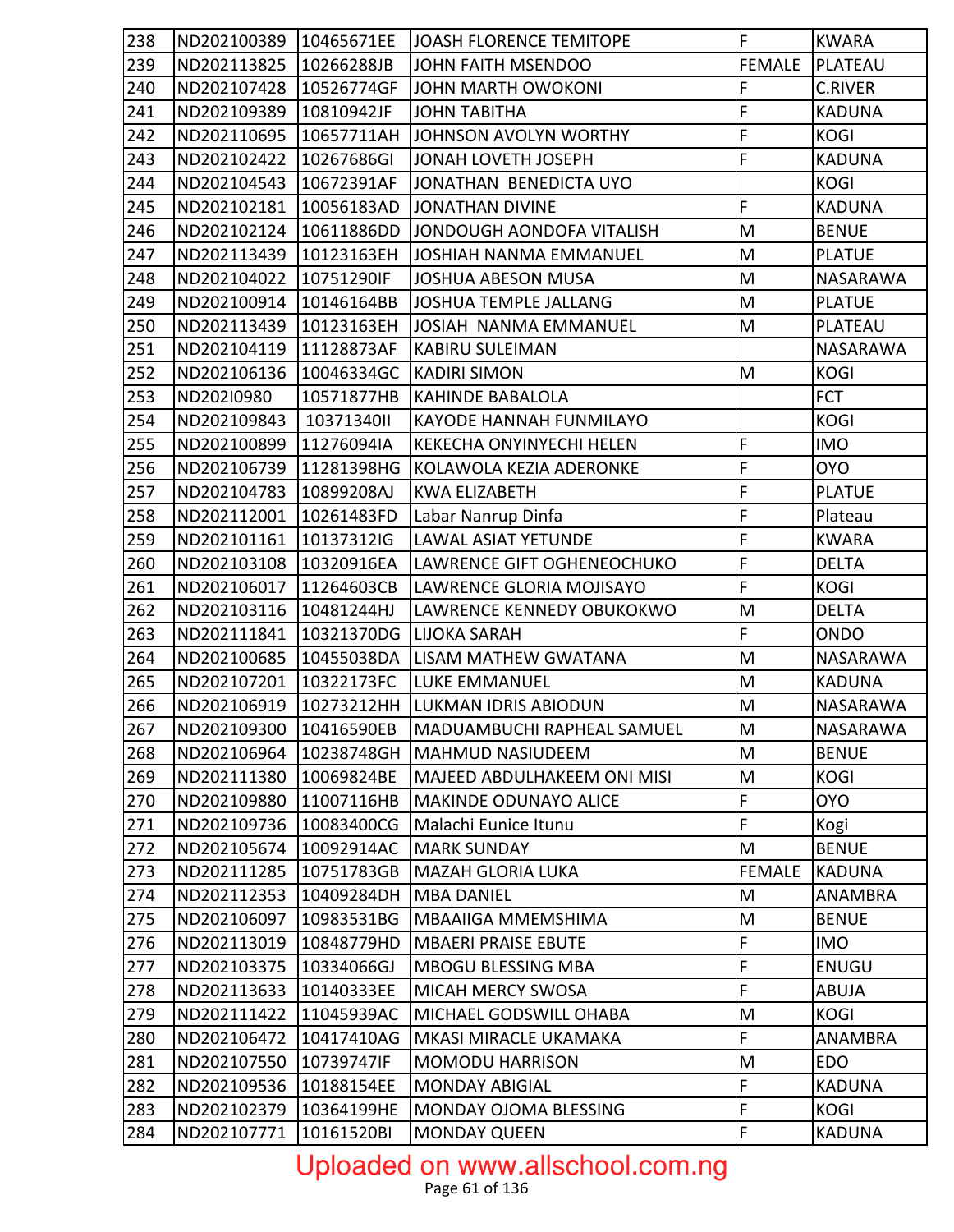| 285 | ND202112975 10096269CF |            | <b>MOSES SAMSON OKIKIOLA</b>               | <b>MALE</b>    | <b>OYO</b>         |
|-----|------------------------|------------|--------------------------------------------|----------------|--------------------|
| 286 | ND202107005            | 10578810DA | <b>MOSES ATAKOI OMOIKHEMI</b>              | F              | <b>EDO</b>         |
| 287 | ND202102771            | 11042226ID | <b>MOSES DORCAS LAMA</b>                   | F              | <b>FCT</b>         |
| 288 | ND202112975            | 10096269CF | <b>MOSES SAMSON OKIKIOLA</b>               | M              | <b>OYO</b>         |
| 289 | ND202114560            | 11211165JB | MU'AZU HAFIZA                              | F              | <b>NAS</b>         |
| 290 | ND202112616            | 10716969DE | MUBARAK AISHA IBRAHIM                      | $\overline{F}$ | <b>KOGI</b>        |
| 291 | ND202102583            | 10681862BD | Muhammad Hannatu Gambo                     | F              | Nasarawa           |
| 292 | ND202114930            | 10556648HB | MUHAMMAD KHADIJAT                          | F              | Nasarawa           |
| 293 | ND202108885            | 10298817IG | MUHAMMED BILKISU YAHUZA                    | $\mathsf F$    | Nasarawa           |
| 294 | ND202101785            | 11220419HB | MUHAMMED RAHUMAT                           | F              | KOGU               |
| 295 | ND202108186            | 10571115CJ | MULLAK BUTYA LESSIM                        | $\mathsf{F}$   | <b>PLATUAE</b>     |
| 296 | ND 202107057 1203423AA |            | MUSA ABDULLAHI ODU                         | M              | NASARAWA           |
| 297 | ND202105448            | 11042252AB | <b>MUSA AMINAT</b>                         | F              | <b>KOGI</b>        |
| 298 | ND202102695            |            | 106845376DH MUSA HAFSAT                    | F              | NASARAWA           |
| 299 | ND202114049            | 10011159FI | <b>MUSA HAUWA</b>                          | F              | NASARAWA           |
| 300 | ND202105286            | 10234312IG | <b>MUSA MERCY OBASHI</b>                   | F              | NASARAWA           |
| 301 | ND202110722            | 10703010AH | Musa Oyiza Rukkayatu                       | F              | Kogi               |
| 302 | ND202108342            | 10799577EF | MUSA SAADIA ONIZE                          | $\overline{F}$ | <b>ABUJA</b>       |
| 303 | ND202103437            | 10459360GC | MUSA SHEKWONYA GODWILL                     | M              | <b>ABUJA</b>       |
| 304 | ND202107215            | 10059404EA | Musa Wisdom Chidawa                        | M              | Nasarawa           |
| 305 | ND202114234            | 10204512FC | MUSA ZALIHA OBINGYE                        | F              | Nasarawa           |
| 306 | ND202106340            | 10078578JD | MWANJEL EDWARD THOMAS                      | <b>MALE</b>    | <b>PLATEAU</b>     |
| 307 | ND202103974            | 10556477AC | NASIRU NIMATU ORAHACHI                     | $\mathsf{F}$   | <b>KOGI</b>        |
| 308 | ND202102351            | 10234740GD | <b>NDAMSHE NANTIP GODWIN</b>               | M              | PLATEAU            |
| 309 | ND202101098            | 10025605HC | <b>NEMA FAITH</b>                          | $\mathsf{F}$   | <b>BENUE</b>       |
| 310 | ND202102974            | 1033635AE  | <b>NKANU DIVINE EKPO</b>                   | M              | <b>CROSS RIVER</b> |
| 311 | ND202107401            | 10990080GA | NKETA SANDRA MOGBO                         | $\overline{F}$ | C/RIVER            |
| 312 | ND202114599            | 1203423AA  | <b>NKORO DAVID EBOH</b>                    | M              | C/RIVER            |
| 313 | ND202113125            | 100232741B | <b>NNAEMEKA FAVOUR PETER</b>               | F              | ANAMBRA            |
| 314 |                        |            | ND202115336 10649104CG NNAJI JUDITH CHISOM | F              | ENUGU              |
| 315 | ND202100438            | 10418982ED | <b>NTOLNTOL SUSAN EKWOK</b>                | $\mathsf F$    | C/R                |
| 316 | ND202111383            | 10820293HE | <b>NUHU HAFSAT OHUNENE</b>                 | $\mathsf{F}$   | <b>KOGI</b>        |
| 317 | ND202109779            | 10742307GI | NWAFOR JENNIFER CHIDINMA                   | $\mathsf F$    | <b>ENUGU</b>       |
| 318 | ND202109217            | 10770332JC | <b>NWAKACHA</b>                            | <b>FEMALE</b>  | <b>ANAMBRA</b>     |
| 319 | ND202111191            | 10613661ED | NWAOHA CHIAMAKA GODGIFT                    | $\mathsf F$    | ABIA               |
| 320 | ND202104216            | 10644257BH | OBAFEMI FOLAKEMI REBECCA                   | $\mathsf F$    | <b>OSUN</b>        |
| 321 | ND202104216            | 10644257BH | OBAFEMI FOLAKEMI REBECCA                   | $\mathsf F$    | <b>OSUN</b>        |
| 322 | ND202113186            | 10427862HI | <b>OBIAFOR CHELSEA UGOCHINYERE</b>         | $\mathsf F$    | <b>IMO</b>         |
| 323 | ND202I54063            | 10519141HC | OCHANYA BLESSING ADA                       | $\mathsf{F}$   | <b>BENUE</b>       |
| 324 | ND202101926            | 10894036DD | OCHE OWOICHO DANIEL                        | M              | <b>BENUE</b>       |
| 325 | ND202110031            | 10863586HI | <b>OCHIGBO PETER OCHE</b>                  | M              | <b>BENUE</b>       |
| 326 | ND202112375            | 10910499IG | OCHU AHMED OMEIZA                          | M              | <b>KOGI</b>        |
| 327 | ND202103438            | 11045682JE | <b>ODEH HELEN ERINA</b>                    | $\mathsf F$    | <b>BENUE</b>       |
| 328 | ND202100167            | 1087666EA  | <b>ODEH MERCY OMEPI</b>                    | $\mathsf F$    | <b>BENUE</b>       |
| 329 | ND202112764            | 10400930HD | <b>OFEIMU PAUL AKHERE</b>                  | M              | <b>EDO</b>         |
| 330 | ND202109757            | 11230515EH | <b>OGBA INNOCENT EDE</b>                   | M              | <b>NAS</b>         |
| 331 | ND202104043            | 10625646HF | OGBANKWA REGINA CHIDIMMA                   | <b>FEMALE</b>  | <b>ABIA</b>        |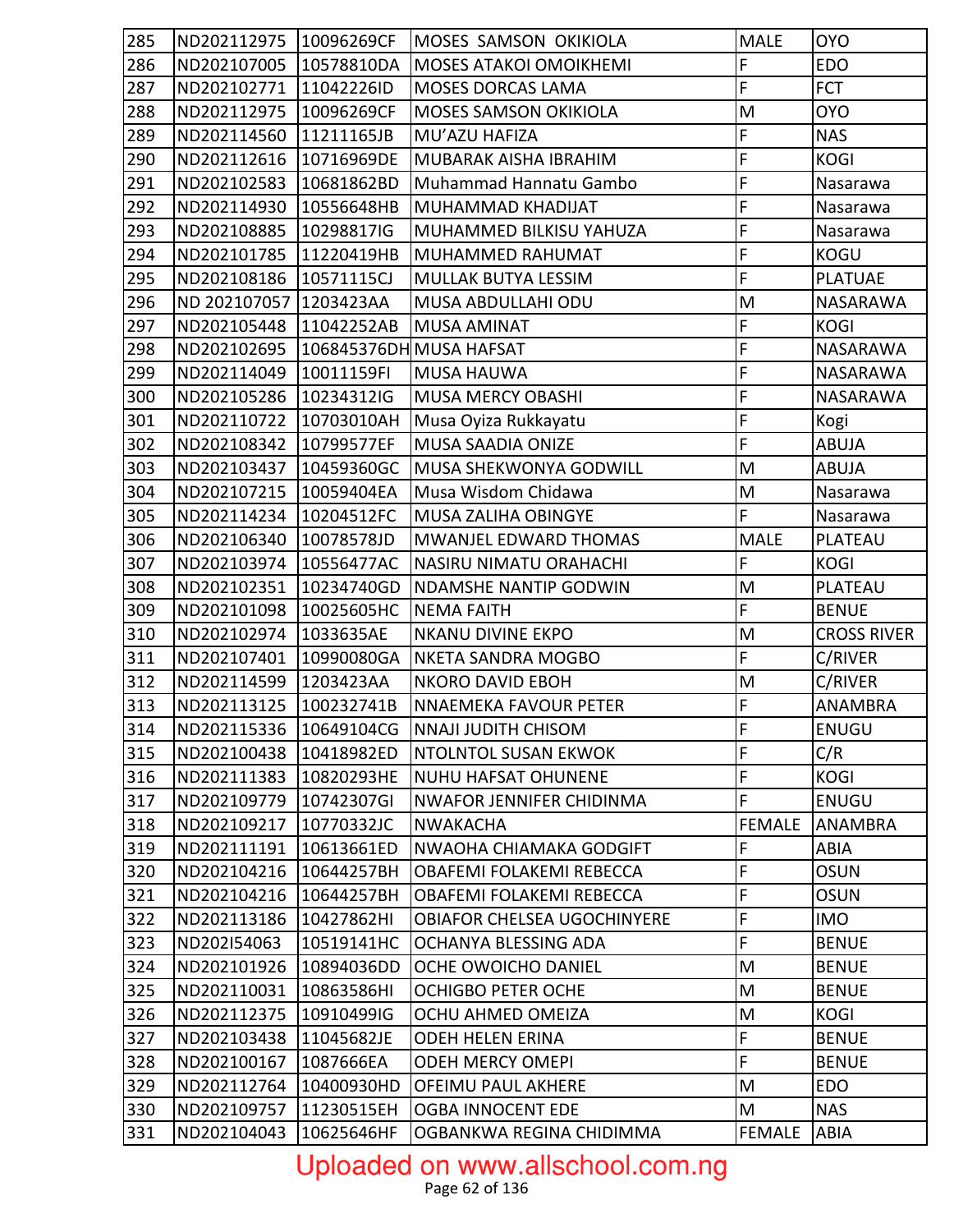| 332 | ND202101334 10073939IF |            | <b>OGBE BLESSING EHI</b>        | $\mathsf F$    | <b>BENUE</b>     |
|-----|------------------------|------------|---------------------------------|----------------|------------------|
| 333 | ND202106536            | 10300553JG | <b>OGBE CHRISTOPHER OGBE</b>    | M              | <b>BENUE</b>     |
| 334 | ND202107575            | 10442085IJ | <b>OGBOLE LAWRENCE</b>          | M              | <b>BENUE</b>     |
| 335 | ND202I02153            | 10035289CD | <b>OGOH EKO BULUS</b>           | M              | Nasarawa         |
| 336 | ND202109517            | 10151234AA | OGUGUA WISDOM UZOMA             | M              | <b>BENUE</b>     |
| 337 | ND202110727            | 10178538ID | OGUNSOLA DAMILOLA JULIANA       | $\overline{F}$ | <b>OYO</b>       |
| 338 | ND202111047            | 10044546JB | <b>OGWUCHE HELEN</b>            | $\mathsf F$    | <b>NAS</b>       |
| 339 | ND202108331            | 10068560CD | OJO OLUWADUNSIN F.              | F              | <b>EKITI</b>     |
| 340 | ND202101977            | 10002028JA | <b>OJOBO NAOMI OWOLEOYI</b>     | <b>FEMALE</b>  | <b>TARABA</b>    |
| 341 | ND202112751            | 10027716EE | <b>OKAWU Esther Ada</b>         | $\mathsf{F}$   | <b>BENUE</b>     |
| 342 | ND202112641            | 11081135EH | OKO RICHARD ODAJI               | M              | <b>C.RIVER</b>   |
| 343 | ND202100443            | 10472392FH | OKOH BENEDICTA DOMINIC          | $\mathsf F$    | C/RIVERS         |
| 344 | ND202100893            | 10278020AJ | OKOH MICHAEL INALEGWU           | M              | <b>BENUE</b>     |
| 345 | ND202107564            | 10082699CJ | <b>OKOH VERONICA</b>            | $\overline{F}$ | <b>BENUE</b>     |
| 346 | ND202113975            | 1016132GA  | Okon Eno Obong Sabbath          | <b>FEMALE</b>  | <b>AKWA IBOM</b> |
| 347 | ND 202104183 1203423AA |            | OKORIE ANGELA CHINAZA           | F              | ENUGU            |
| 348 | ND202113179            | 10158516AJ | <b>OKORO MARGRET</b>            | $\overline{F}$ | ENUGU            |
| 349 | ND202112412            | 10397789IH | OKORO NMESOMA MERCY             | $\mathsf F$    | ANAMBRA          |
| 350 | ND202107780            | 10768155CH | OKOROJI MARYANN CHINNEYE        | F              | <b>IMO</b>       |
| 351 | ND202101057            | 10240545BB | OKPAH DEBORAH OMERINYA          | $\mathsf F$    | C/RIVER          |
| 352 | ND202102132            | 10689301AG | OKPETU JOHN BLESSING            | F              | <b>BENUE</b>     |
| 353 | ND202105423            | 10061104IB | <b>OKWE MARIAN SUNU</b>         | $\mathsf{F}$   | <b>BENUE</b>     |
| 354 | ND202115217            | 10286226CJ | OKWUDILI SHEDRACH CHUKWUEBUKA   | M              | ANAMBRA          |
| 355 | ND202103347            | 10482115IF | <b>OLABALOGUN ROFIAT E.</b>     | $\mathsf F$    | LAGOS            |
| 356 | ND202114393            | 10913188HA | OLAGBEWO SUSAN OCHANYA          |                | <b>BENUE</b>     |
| 357 | ND202I54063            | 10397446EJ | <b>OLAJIDE YEMISI SUMISOLA</b>  | M              | <b>OSUN</b>      |
| 358 | ND202103740            | 10245024FH | OLAWALE OLAJUMOKE H.            | F              | <b>OSUN</b>      |
| 359 | ND202114816            | 10961961CH | OLAYIOYE PRECIOUS OYINDAMOLA    | $\mathsf{F}$   | <b>KWARA</b>     |
| 360 | ND202100999            | 10463130IF | <b>OLIVA ISHAIAH OGBE</b>       | ${\sf M}$      | <b>BENUE</b>     |
| 361 | ND202I54063 10107946BB |            | <b>OLOFU M ENE</b>              | ΙĒ             | <b>BENUE</b>     |
| 362 | ND202114879            | 11065307AB | OLORUNLOGBON FEYIKEMI PRAISE    | <b>FEMALE</b>  | ONDO             |
| 363 | ND202109058            | 11036918AC | <b>OLOWU GABRIEL</b>            | M              | <b>BENUE</b>     |
| 364 | ND202100463            | 10565289EH | OLU RITA FADUMILA               | $\mathsf F$    | <b>KOGI</b>      |
| 365 | ND202106940            | 10004951FB | <b>OMALE DORCAS ONYECHE</b>     | $\mathsf{F}$   | <b>BENUE</b>     |
| 366 | ND202106940            | 10004951FB | Omale Dorcas Onyeche            | Female         | Benue            |
| 367 | ND202112151            | 10252634CC | <b>OMALE MARVELOUS OJONE</b>    | $\mathsf F$    | <b>KOGI</b>      |
| 368 | ND202101948            | 10117692GH | OMILI IJEOMA CHISOM             | F              | ANAMBRA          |
| 369 | ND202102435            | 10062430IA | OMORUYI BLESSING OMOSIGHO       | F              | <b>EDO</b>       |
| 370 | ND202I54063            | 10711546AH | <b>OMOSO DAVID FRIDAY</b>       | M              | <b>KWARA</b>     |
| 371 | ND202104601            | 10960375DC | <b>ONAH ELIZABETH</b>           |                | <b>BENUE</b>     |
| 372 | ND202110395            | 11273023HI | ONUH PEACE OJOCHEGBE            | $\mathsf{F}$   | <b>BENUE</b>     |
| 373 | ND202112337            | 10853856HB | ONUM MICHEAL A.                 | M              | <b>BENUE</b>     |
| 374 | ND202109623            | 10480119FJ | ONUORAH MIRACLE CHIDERA         | $\mathsf F$    | ENUGU            |
| 375 | ND202104940            | 10120854IH | ONWUGBUCHE MARYJANE C           | $\mathsf F$    | <b>IMO</b>       |
| 376 | ND202106419            | 11245478GI | <b>OPARAJI CHIDINMA ANTHONY</b> | $\mathsf F$    | <b>IMO</b>       |
| 377 | ND202112989            | 10160797FD | OPEYEMI ELIZABETH TOLUWALOPE    | $\mathsf F$    | <b>OYO</b>       |
| 378 | ND 202102690 1203423AA |            | ORJI MIRABEL IFEANYINWA         | $\mathsf F$    | ANAMBRA          |

# Uploaded on www.allschool.com.ng<br>Page 63 of 136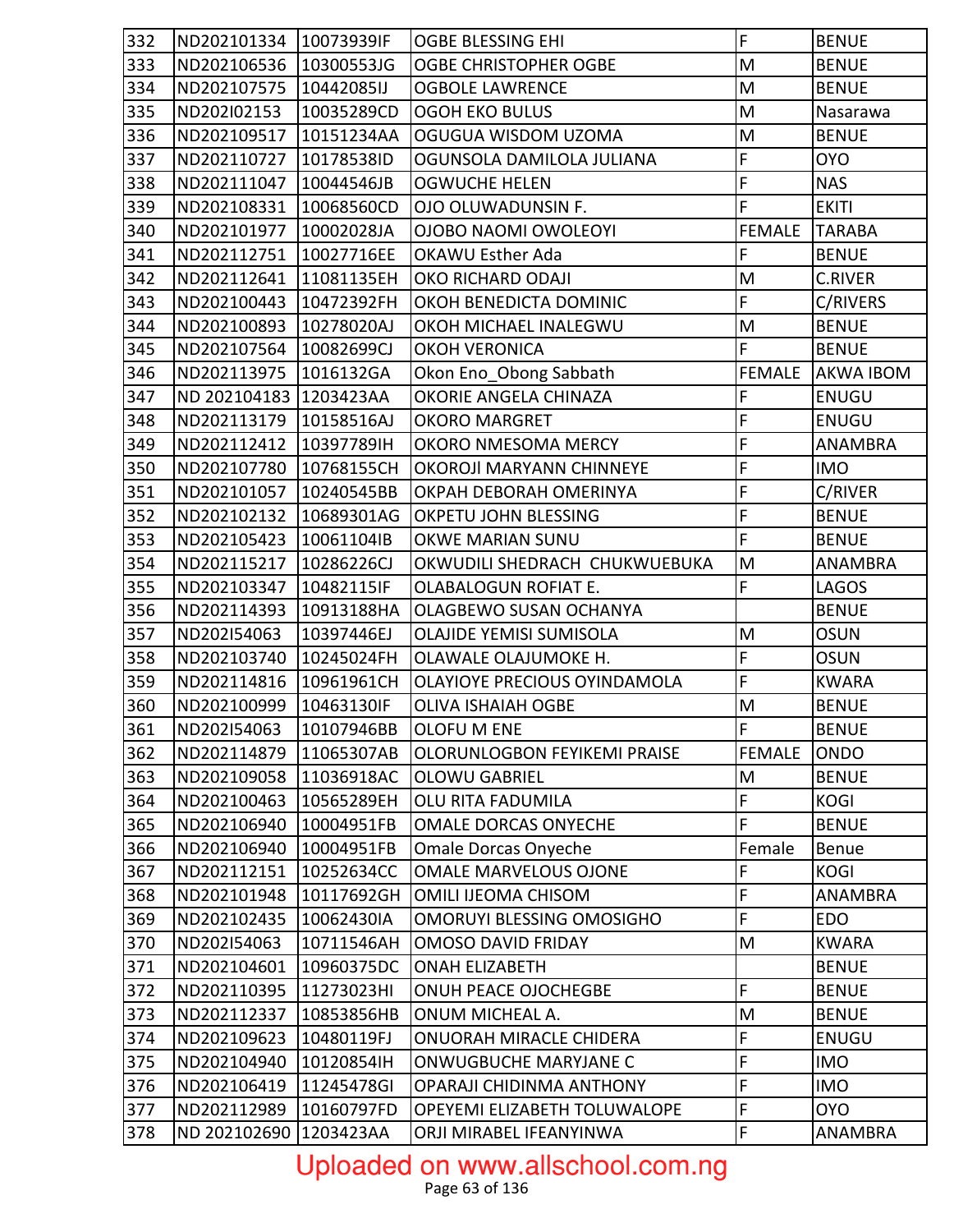| 379 | ND202111820 10564509FJ  |             | Orkuma Humbafan                                     | F             | <b>Benue</b>    |
|-----|-------------------------|-------------|-----------------------------------------------------|---------------|-----------------|
| 380 | 0ND20216081             | 11071430GC  | <b>OROHU MARY ORECHI</b>                            | F             | <b>BENUE</b>    |
| 381 | ND202101691             | 10207397DA  | <b>OSEGHALE BLESSING NGOZI</b>                      | F             | <b>EDO</b>      |
| 382 | ND 202113696 10284510AJ |             | <b>OSEH HALIMAT ENEYE</b>                           | <b>FEMALE</b> | <b>KOGI</b>     |
| 383 | ND202107026 10502250BE  |             | OSONWA CHIDINMA AMECHI                              | F             | ABIA            |
| 384 | ND202102703             | 10247690BD  | Osukoya Ifeoluwa Mary                               | F             | <b>OSUN</b>     |
| 385 | ND202105175             | 10187687IH  | <b>OWOICHO FAVOUR</b>                               | F             | <b>BENUE</b>    |
| 386 | ND202108873             | 12045331AA  | <b>OYATE ABRAHAM DAVID</b>                          | M             | NASARAWA        |
| 387 | ND202106719             | 109699958JC | <b>OYELAMI ESTHER OLUWATOBILOBA</b>                 | <b>FEMALE</b> | <b>OSUN</b>     |
| 388 | ND202100437             | 11338543EA  | <b>OYEWUSI OMIOLA GIFT</b>                          | F             | <b>OSUN</b>     |
| 389 | ND202102382             | 10470772GH  | OZIOKO FATIMA CHINASA                               | F             | <b>ANAMBRA</b>  |
| 390 | ND2021I3003             | 10173139IB  | PATRICK JULIUS GYANG                                | M             | <b>PLATUE</b>   |
| 391 | ND202101045             | 11001387IJ  | PAUL COMFORT ADEGBE                                 | F             | <b>BENUE</b>    |
| 392 | ND202103380             | 10938495BA  | PEMAMBU RUTH NGEH                                   | <b>FEMALE</b> | <b>NASARAWA</b> |
| 393 | ND202100109             | 10952548DJ  | Peter Comfort Ohunene                               | F             | Kogi            |
| 394 | ND202106270             | 1005494ED   | RABIU MUSA MUHAMMED                                 | M             | <b>KANO</b>     |
| 395 | ND202109323             | 1203103AA   | ROBO JEPHTHAN DOGO                                  | M             | <b>FCT</b>      |
| 396 | ND202102714             | 10143858EC  | <b>RUTH ABAH OBIYE</b>                              | F             | <b>BENUE</b>    |
| 397 | ND202101164             | 11122951CA  | <b>SABO CATHERINE NEWMAN</b>                        |               | NASARAWA        |
| 398 | ND202101791             | 10571295HB  | <b>SADIQ NAFISAT</b>                                | F             | NASARAWA        |
| 399 | ND202103217             | 11071204GB  | <b>SALAWUDEEN HALIYAT</b>                           |               | <b>KADUNA</b>   |
| 400 | ND202107331             | 10085450FH  | SALAWUDEEN NIMATU ONONO                             | F             | <b>KOGI</b>     |
| 401 | ND202107844             | 10815314HD  | <b>SALIHU MARYAM</b>                                | F             | EDO             |
| 402 | ND202109358             | 10393016FA  | <b>SALIHU NAJEEBAT OHUNENE</b>                      | F             | <b>KOGI</b>     |
| 403 | ND202113099             | 10632477EJ  | SAMGBO BETHEL AGBENU                                | F             | <b>BENUE</b>    |
| 404 | ND202101586             | 10231394BD  | <b>SAMSON GODWIN</b>                                | M             | <b>KOGI</b>     |
| 405 | ND202102513             | 10871532AF  | SAMUEL BLESSING                                     | <b>FEMALE</b> | NASARAWA        |
| 406 | ND202104319             | 10580809EH  | <b>SAMUEL GLORIA</b>                                | F             | <b>NAS</b>      |
| 407 | ND202115388             | 11332450ID  | SAMUEL JOY ONYIENEOYIZA                             | M             | <b>KOGI</b>     |
| 408 |                         |             | ND202107960  105462320AA SAMUEL YOHANNA EMBUGUSHIKI | M             | <b>NASRAWA</b>  |
| 409 | ND202108228             | 10778480GF  | SANI Jamila Ladan                                   | F.            | NASARAWA        |
| 410 | ND202109416             | 10369702FF  | <b>SANI PATIENCE DAVID</b>                          | <b>FEMALE</b> | <b>NASARAWA</b> |
| 411 | ND202101991             | 10204863GG  | <b>SAUL SALOME AYEMINI</b>                          | F             | <b>BORNO</b>    |
| 412 | ND202106729             | 10901408AF  | <b>SEEMBER FAVOUR SHIMA</b>                         | F             | <b>BENUE</b>    |
| 413 | ND202102578             | 10702589AJ  | SEKPE WEBIYE BLESSING                               | F             | NASARAWA        |
| 414 | ND202113583             | 10030951DJ  | SHIMA SHIDOO MERCY                                  | F             | <b>BENUE</b>    |
| 415 | ND202112744             | 11193860BE  | SHUAIBU LATIFAT IBAKWU                              | F             | <b>NASARAWA</b> |
| 416 | ND202100589             | 10049951HF  | <b>SHUAIBU MUNIRAT</b>                              | F             | ΒN              |
| 417 | ND202I56213             | 10347884DE  | SIKIRU NAFISA GARBA                                 | F             | <b>PLATUE</b>   |
| 418 | ND202108160             | 10863540CC  | SIMON DAVID IDOWU                                   | M             | <b>OYO</b>      |
| 419 | ND202112715             | 10077405GG  | <b>SIMON FAITH ENE</b>                              | F             | <b>BENUE</b>    |
| 420 | ND202109812             | 10801833IC  | <b>SIMON MERCY</b>                                  | F             | <b>NAS</b>      |
| 421 | ND202106502             | 10013002FB  | <b>SMUEL LOVE ABEDNEGO</b>                          | F             | NASARAWA        |
| 422 | ND202103717             | 10651821CD  | <b>SOJA ESLA ENWONGULU</b>                          | M             | NASARAWA        |
| 423 | ND202109142             | 11134703HC  | <b>SOLOMON HABILA</b>                               | M             | NASARAWA        |
| 424 | ND202108916             | 1083773CB   | <b>STEPHEN Wimifred Ene</b>                         | F             | <b>BENUE</b>    |
| 425 | ND202112335             | 10031499EE  | <b>SULAIMAN ISSA OLADIPUPO</b>                      | M             | NASARAWA        |

# Uploaded on www.allschool.com.ng<br>Page 64 of 136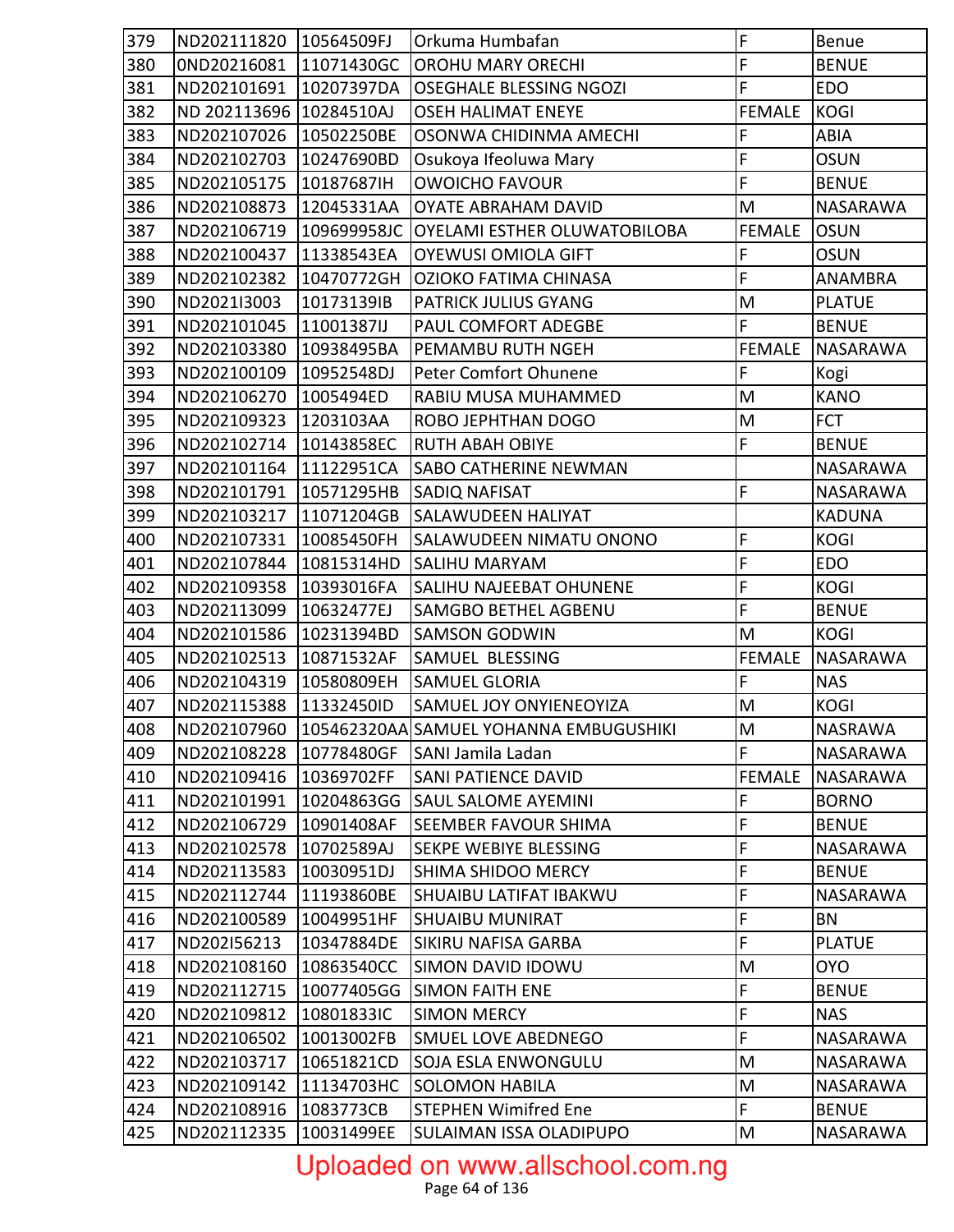| 426 | ND202100232 11522745JA |             | <b>SULE DORCA</b>                          | F              | <b>BENUE</b>   |
|-----|------------------------|-------------|--------------------------------------------|----------------|----------------|
| 427 | ND202115194            | 10325635EF  | <b>SULEIMAN MEIJIDA</b>                    | M              | <b>BENUE</b>   |
| 428 | ND202101760            | 1116350IH   | <b>SUMA JOHN KPAM</b>                      | M              | <b>PLATEAU</b> |
| 429 | ND202105439            | 10219201CD  | <b>SUNDARY JAPHETH ABEL</b>                | M              | <b>BENUE</b>   |
| 430 | ND202I54063            | 10080650DB  | <b>SUNDAY MARY</b>                         | F              | <b>OYO</b>     |
| 431 | ND202115122            | 11172460JH  | <b>SUNDAY PRECIOUS NANKUME</b>             | M              | <b>PLATUE</b>  |
| 432 | ND202101530            | 10018794DI  | <b>SUNDAY SOLOMON</b>                      | M              | NASARAWA       |
| 433 | ND202104984            | 11265063JG  | <b>SUNDAY SOLOMON MOIMI</b>                | M              | <b>EDO</b>     |
| 434 | ND202103232            | 10027779EJ  | <b>SUNSAY ENE EWAOCHE</b>                  |                | <b>SLT</b>     |
| 435 | ND202100857            | 10156230HH  | <b>TANIMU SAMUEL SHAMA</b>                 | M              | NASARAWA       |
| 436 | ND202115282            | 10766731DB  | <b>TANKO ENOCK</b>                         | M              | NASARAWA       |
| 437 | ND202104230            | 11277054BD  | <b>TANKO PETER</b>                         | M              | NASARAWA       |
| 438 | ND202110812            | 10072777HJ  | <b>TANKO SADIKA</b>                        | $\mathsf F$    | Nasarawa       |
| 439 | ND202106482            | 10410688JD  | <b>TERUNGWA DOORS MABEL</b>                | F              | <b>BENUE</b>   |
| 440 | ND202105079            | 10208707HH  | <b>TIJANI ZUBAIDAT OYIZA</b>               | F              | <b>KOGI</b>    |
| 441 | ND202105915            | 10255447CC  | <b>TSEVENDE SECHIVIR LOVETH</b>            | F              | <b>BENUE</b>   |
| 442 | ND202111875            | 10221903GF  | UCHEAGUWA EZINNE EUNICE                    | M              | <b>IMO</b>     |
| 443 | ND202108843            | 10050896FE  | <b>UDEH EBOH PEACE</b>                     | F              | <b>BENUE</b>   |
| 444 | ND202109688            | 10178826JC  | <b>UDOM DEBORAH</b>                        | <b>FEMALE</b>  | A/IBOM         |
| 445 | ND202110659            | 10573962CE  | UGWUANYI EUCHERIA CHINENYE                 | $\mathsf F$    | ENUGU          |
| 446 | ND202110794            | 11332286JA  | UGWUOWO GLORIA CHIAMAKA                    | $\overline{F}$ | ENUGU          |
| 447 | ND202105771            | 10546672CG  | <b>UJAH BLESSING</b>                       | $\mathsf F$    | <b>BENUE</b>   |
| 448 | ND202113224            | 10499735JA  | <b>UJOR ALADI EUNICE</b>                   | $\overline{F}$ | <b>BENUE</b>   |
| 449 | ND202107637            | 10041715EI  | UKAHI JOSEPH 1DAA                          | M              | <b>BENUE</b>   |
| 450 | ND202108595            | 10240001CB  | UMA CHINWENDU FLORENCE                     | $\mathsf{F}$   | ABIA           |
| 451 | ND202114928            | 10882096DC  | UMAR ABDULLAHI MUHAMMAD                    | M              | NASARAWA       |
| 452 | ND202102502            | 10216911AG  | <b>UMAR AISHA</b>                          | F              | <b>NAS</b>     |
| 453 | ND202107266            | 10285809BJ  | UMAR SANIYYAH GUSHARA                      | $\mathsf F$    | NASARAWA       |
| 454 | ND202112384            | 10049599GE  | Umar Suwaiba Ukpo                          | F              | Nasarawa       |
| 455 |                        |             | ND202111098 10025403JG UMAR ZULAIHAT GAMBO | F              | Nasarawa       |
| 456 | ND202111824            | 10899412HG  | UMEH CHINWE JULIANA                        | $\mathsf{F}$   | <b>ABIA</b>    |
| 457 | ND202107176            | 10462719HD  | <b>UMEH VICTOR CHINAEMRE</b>               | M              | <b>ANAMBRA</b> |
| 458 | ND202105942            | 10105905CD  | UNEZE COMFORT UGONA                        | $\mathsf F$    | <b>IMO</b>     |
| 459 | ND202102530            | 11229224EA  | Useni Ruth Zumema                          | $\mathsf F$    | Nasarawa       |
| 460 | ND202114020            | 10024047JA  | UTOMI MONICA UYINON                        | $\mathsf F$    | <b>EDO</b>     |
| 461 | ND202105244            | 10724133HG  | <b>VANGER USHAHEMBA MATHEW</b>             | $\mathsf F$    | <b>BENUE</b>   |
| 462 | ND202114977            | 10029324HA  | <b>VICTOR BLESSING EDIDIONG</b>            | $\mathsf F$    | <b>ABUJA</b>   |
| 463 | ND202107430            | 10159744BB  | YAHAYA MARYAM KANDE                        | $\mathsf F$    | <b>BENUE</b>   |
| 464 | ND202114297            | 11095778FJ  | YAHAYA MUHAMMAD DALHATU                    | M              | NASARAWA       |
| 465 | ND202114352            | 10223536BG  | YAHAYA MUHAMMAD EWA                        | M              | NASARAWA       |
| 466 | ND202105905            | 100052865HJ | YAHAYA OYARAZI AMINAT                      | F              | <b>KOGI</b>    |
| 467 | ND202111992            | 11315318GJ  | YAHAYA RUQAYYA YANUSA                      | $\mathsf{F}$   | Nasarawa       |
| 468 | ND202106950            | 10185748IE  | YAHAYA YUSUF YAKUBU                        | M              | NASARAWA       |
| 469 | ND202114444            | 11053937GE  | YAKUBU AISHA                               | $\mathsf F$    | <b>KOGI</b>    |
| 470 | ND202103395            | 10102836BF  | YAKUBU FATIMA UNOYIZA                      | $\mathsf{F}$   | <b>KOGI</b>    |
| 471 | ND202105718            | 11224870AH  | YAKUBU KHADIJAT                            | $\mathsf F$    | <b>NAS</b>     |
| 472 | ND202106778            | 10760530BA  | YAWI JOEL BHASHEKO                         | $\mathsf F$    | <b>KADUNA</b>  |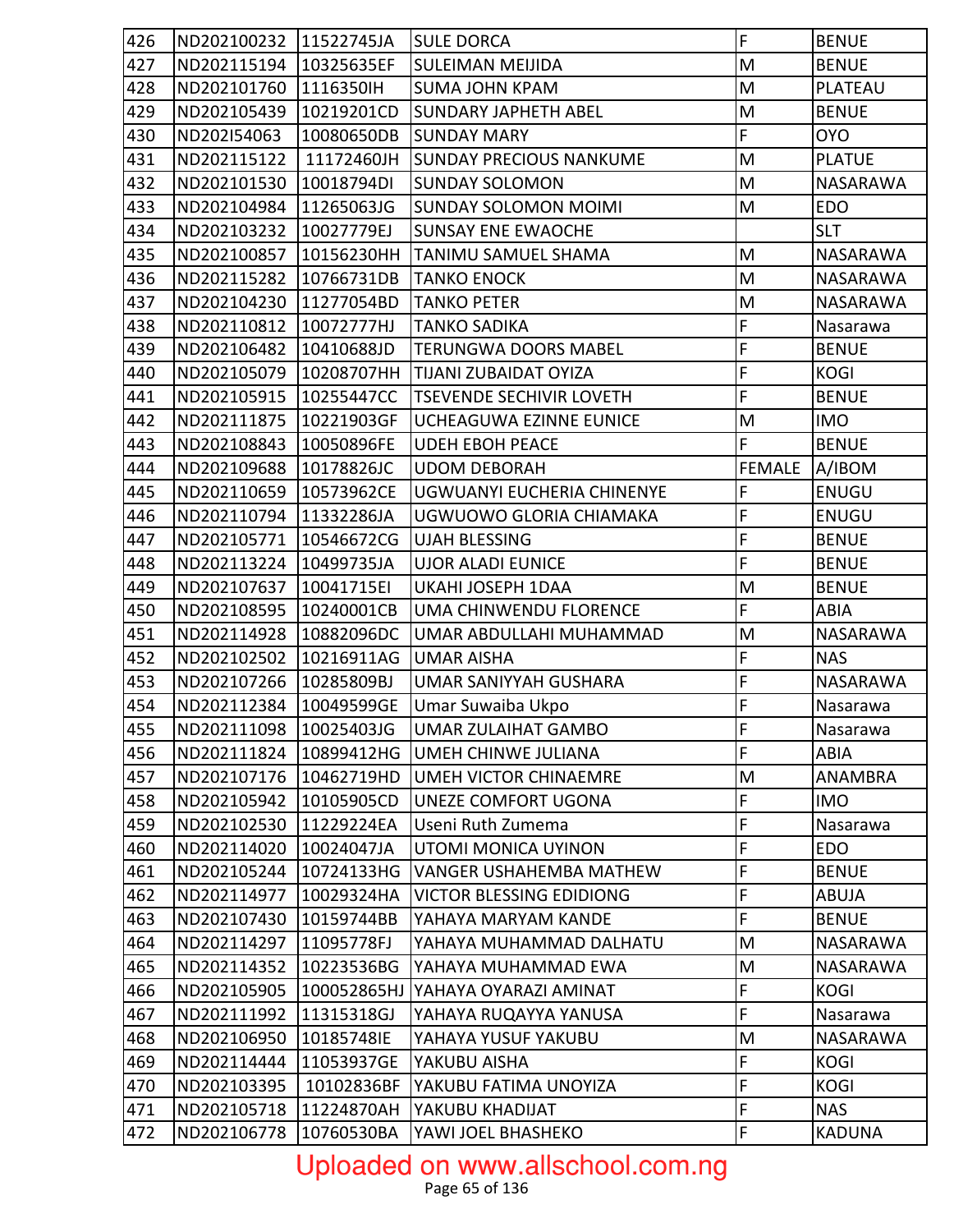| 473 | ND202105403 | 10387074Cl | YERIMA FAVOUR AZESI      | F           | <b>NASARAWA</b> |
|-----|-------------|------------|--------------------------|-------------|-----------------|
| 474 | ND202103059 | 11055212CC | YINKA ESTHER OMOWUNMI    | F           | <b>KOGI</b>     |
| 475 | ND202108672 | 10207406AD | YUNANA EMMANUEL KWOKU    | M           | <b>NAS</b>      |
| 476 | ND202114992 | 11094558DD | YUNUSA HALIMA            | F           | <b>NAS</b>      |
| 477 | ND202114152 | 10901048BI | YUSUF KAMALDEEN          | <b>MALE</b> | <b>FCT</b>      |
| 478 | ND202100635 | 10962377EA | YUSUF MARY ENEZE         | F           | <b>KOGI</b>     |
| 479 | ND202111284 | 10761869GH | YUSUF MAZAH SANDRA       |             | <b>KADUNA</b>   |
| 480 | ND202105831 | 10700054EI | <b>ZACHARIAH JOY</b>     | F           | <b>KADUNA</b>   |
| 481 | ND202108591 | 10665970GC | ZAKARI RasheedatAnazuoag | Female      | Kogi            |
| 482 | ND202110401 | 11072356JH | <b>ZUBAIRU GRACE</b>     | F           | <b>KOGI</b>     |
| 483 | ND202105631 | 10050896FD | <b>ZULIAT MOHAMMED</b>   | F           | <b>NASARAWA</b> |

#### **25- NATIONAL DIPLOMA MATHS AND STATISTICS**

| S/NO             | APP ID                  | <b>JAMB NO</b> | <b>NAME</b>                  | <b>SEX</b> | <b>STATE</b>  |
|------------------|-------------------------|----------------|------------------------------|------------|---------------|
| 1                | ND2024105486 10197366FD |                | <b>JABALAKA DAVID ENEOJO</b> | ΙM         | <b>KOGI</b>   |
| 「⌒<br>$\epsilon$ | IND202108397            | 120321333A     | <b>LUCAS GRACE</b>           |            | <b>BAUCHI</b> |

#### **26- NATIONAL DIPLOMA SURVEYING AND GEO-INFORMATICS**

| S/NO           | <b>APP ID</b> | <b>JAMB NO</b> | <b>NAME</b>                  | <b>SEX</b>    | <b>STATE</b>  |
|----------------|---------------|----------------|------------------------------|---------------|---------------|
| $\mathbf 1$    | ND202105320   | 10955283HJ     | Abah Adams Ochigbo           | Male          | Benue         |
| $\overline{2}$ | ND202106327   | 11175326DF     | Abah Ejeh Friday             | Male          | <b>Benue</b>  |
| 3              | ND202114906   | 10775271BJ     | Abdullahi Shafiu Barde       | Male          | Abuja         |
| 4              | ND202111184   | 10112533CE     | Abdulmajeed Rukayat Orahachi | Female        | kogi          |
| 5              | ND202113620   | 10044208DI     | Abdulwasiu Kabir Opeyemi     | Male          | Kwara         |
| 6              | ND202113872   | 10117569EI     | Abdulwasiu Khadijat Ayomide  | <b>FEMALE</b> | Kwara         |
| $\overline{7}$ | ND202106460   | 10574305GC     | Aboki Sunday Joro            | Male          | Taraba        |
| 8              | ND202102165   | 10127567CH     | Adakole Praise Owofu         | Female        | Benue         |
| 9              | ND202100292   | 10490168HJ     | Afolabi Peter Olayide        | Male          | Oyo           |
| 10             | ND202110556   | 10146552BB     | Agundo Aondona Andrew        | Male          | <b>Benue</b>  |
| 11             | ND202106250   | 10574448cb     | Aina Eniola Grace            | Female        | Nasarawa      |
| 12             | ND202101747   | 10574448cb     | Akogwu Ladi Elizabeth        | Female        | Nasarawa      |
| 13             | ND202100628   | 10574448cb     | Akor Angela Ene              | Female        | <b>Benue</b>  |
| 14             | ND202102681   | 10026317HA     | Aliyu Salamatu               | Female        | Benue         |
| 15             | ND202100828   | 10733957JC     | Amos Thankgod Saddahegbe     | Male          | Abuja         |
| 16             | ND202110400   | 11259905FA     | Anyanwu Shalom Chigozirim    | Male          | Imo           |
| 17             | ND202108433   | 10130146FA     | Anyanwu Shalom Chigozirim    | Male          | Osun          |
| 18             | ND202101127   | 10075888FI     | Atakpa Stephen               | Male          | Benue         |
| 19             | ND202111409   | 10190866FG     | Ayegusi Idowu Feyishayo      | Female        | Ondo          |
| 20             | ND202106107   | 11082704JD     | Ayo Lande Tile               | Female        | Delta         |
| 21             | ND202105489   | 10761100EG     | Azor Abelega James           | Male          | <b>Benue</b>  |
| 22             | ND202100054   | 10079400JF     | <b>Bala Fatima</b>           | Female        | Kogi          |
| 23             | ND202107922   | 11257065DE     | Benjamin Thankgod Tagawai    | Male          | Nasarawa      |
| 24             | ND202103861   | 10233456DF     | Chibueze Chidinma Elizabeth  | Female        | Abia          |
| 25             | ND202103349   | 10114250BE     | Danadalo Dan Obadiah         | Male          | Nasarawa      |
| 26             | ND202100648   | 10085005GB     | Daniel Beauty Awazi          | Female        | Nasarawa Stat |
| 27             | ND202102486   | 10323426HG     | Daniel Grace                 | Female        | Benue         |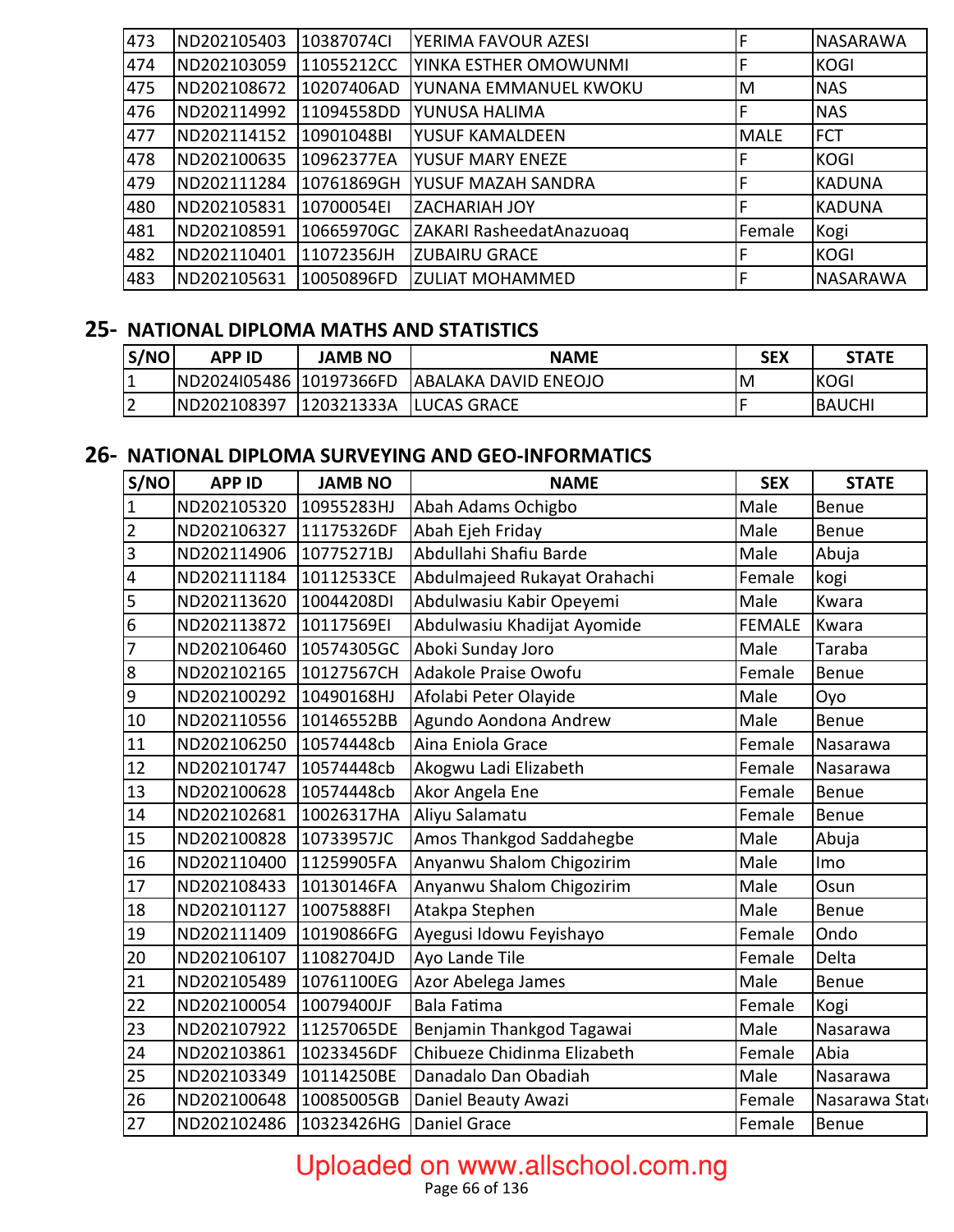| 28 | ND202106574 | 10438531IB  | Daniel Salome Ochefije           | Male        | Kogi               |
|----|-------------|-------------|----------------------------------|-------------|--------------------|
| 29 | ND202110361 | 10134749BF  | Danjuma Sunday                   | Male        | Plateau            |
| 30 | ND202106574 | 11097520HB  | David Regina Ushie               | Female      | Nasarawa Stat      |
| 31 | ND202110152 | 10079906DC  | Dung Francis Ezekiel             | Male        | Plateau            |
| 32 | ND202102950 | 10977364IH  | Ekubi Mirabel Bassey             | Female      | <b>Cross River</b> |
| 33 | ND202103038 | 10444701AB  | <b>Festus Emmanuel Chibueze</b>  | Male        | Imo                |
| 34 | ND202105913 | 10319196FJ  | Francis Ojotu Thankgod           | Male        | <b>Benue</b>       |
| 35 | ND202102905 | 10181494EC  | Friday Joy                       | Female      | Abia               |
| 36 | ND202102164 | 10997835HF  | Gabriel Elizabeth Oiza           | Female      | Kogi               |
| 37 | ND202103861 | 11214871CC  | Godfrey Grace Onyiche            | Female      | <b>Benue</b>       |
| 38 | ND202110347 | 10407615JH  | Gowon Adams                      | Male        | Kogi               |
| 39 | ND202114220 | 10470237CD  | Haladu Nasiru Dansauka           | Male        | Nasarawa           |
| 40 | ND202106574 | 10570732BE  | Hameza Sewuese Hellen            | Female      | Benue              |
| 41 | ND202102678 | 10030878GE  | Hamidu Saifullah                 | Male        | Nasarawa           |
| 42 | ND202103543 | 10223029IC  | Hamisu Iliyasu Adavize           | Male        | Kogi               |
| 43 | ND202112079 | 10931222JE  | Hamza Abdulfatahi Fache          | Male        | Kogi               |
| 44 | ND202102159 | 10300265BA  | Haruna Eleojo Angela             | Female      | Kogi               |
| 45 | ND202110754 | 10035806CE  | Haruna Faruk                     | Male        | Kogi               |
| 46 | ND202111705 | 1068587AJ   | Hemen Fabian Terseer             | Male        | <b>Benue</b>       |
| 47 | ND202105720 | 10265325HA  | Ibrahim A Dahiru                 | Male        | Kogi               |
| 48 | ND202105668 | 10312580CC  | Idoko Chizoba Vivian             | Female      | Enugu              |
| 49 | ND202110792 | 101140141DI | Idowu Oluwatosin Elizabeth       | Female      | Ogun               |
| 50 | ND202112112 | 10631239HH  | Igwe Comfort Wzinne              | Female      | Abia               |
| 51 | ND202102608 | 20741935CA  | Irimiya Hussaini                 | Male        | Niger              |
| 52 | ND202100855 | 10918507CB  | Isa Jenifer                      | Female      | Nasarawa           |
| 53 | ND202100901 | 10358493CD  | Isah Musa                        | Male        | Nasarawa           |
| 54 | ND202105615 | 10548459JH  | <b>Ismail Yusuf Yusuf</b>        | Male        | Nasarawa           |
| 55 | ND202105230 | 11187086GD  | Isyaka Hamza                     | Male        | Kogi               |
| 56 | ND202102708 | 10811080GJ  | James Favour Ojonugwa            | Female      | Kogi               |
| 57 | ND202101801 | 10357598IJ  | John Doris Ifeoluwa              | Female      | Benue              |
| 58 | ND202102176 | 10694179BJ  | John Ladi Joy                    | Female      | <b>Benue</b>       |
| 59 | ND202113398 | 10207496CE  | John Victoria Uligwe             | Female      | Fct                |
| 60 | ND202100907 | 10102119DC  | Joseph Anastacia                 | Female      | Enugu              |
| 61 | ND202106659 | 10187872BH  | Kauna Charity                    | Female      | Benue              |
| 62 | ND202103861 | 10544443CA  | Kithime Ritwok                   | Female      | Plateau            |
| 63 | ND202102331 | 11308138HF  | Martins Jemimah Udo              | Female      | Abi                |
| 64 | ND202107464 | 10697922EC  | Mohammed Zainab Asabe            | Female      | Nasarawa           |
| 65 | ND202106898 | 10574448cb  | Muhammad Abdulhafiz Ozigi        | Male        | Kogi               |
| 66 | ND202115385 | 10166362EC  | MUHAMMAD Abdulmutallib Abdullahi | M           | Nasarawa           |
| 67 | ND202108693 | 10024156FE  | Muhammad Yusuf Yellow            | Male        | Abuja              |
| 68 | ND202107213 | 11172427AC  | Musa muhammed ashraf             | male        | kogi               |
| 69 | ND202102071 | 10468671GF  | Musa Mukailu Ohinoyi             | Male        | Nasarawa           |
| 70 | ND202100393 | 10203958GF  | Nathaniel Victor Ture            | <b>MALE</b> | Nasarawa           |
| 71 | ND202114290 | 20754385JA  | Nuhu Muizz Itopa                 | Male        | Kogi               |
| 72 | ND202112354 | 11226235ID  | Obakuro Richard Abiola           | Male        | Ondo               |
| 73 | ND202105358 | 10796031BD  | Odeh Ochanya Beatrice            | Female      | Benue              |
| 74 | ND202114061 | 10133639FA  | Odey Onyiya Agnes                | Female      | <b>Cross River</b> |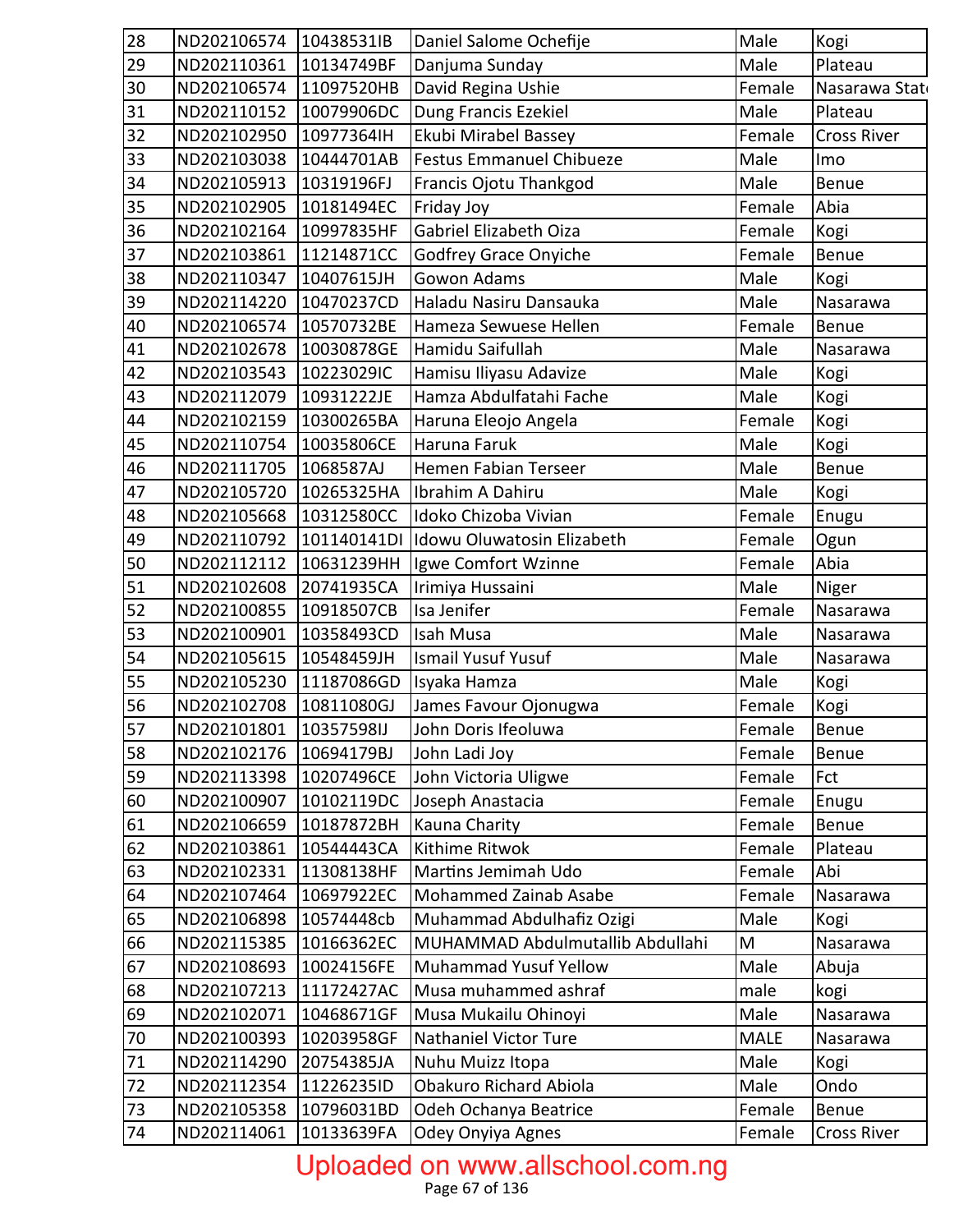| 75  | ND202101713 | 10134257DG | Oglekwu Samuel                     | Male          | Benue     |
|-----|-------------|------------|------------------------------------|---------------|-----------|
| 76  | ND202112647 | 10907904BE | Ohimogbon Emmanuel Agbene          | Male          | Kogi      |
| 77  | ND202113975 |            | 101613112GA Okon Eno Obong Sabbath | <b>FEMALE</b> | Akwa Ibom |
| 78  | ND202107640 | 10175946AC | Okpe Ochigbo Jeremiah              | Male          | Benue     |
| 79  | ND202106460 | 10870213IC | Okurume Hope Nkechi                | Female        | Delta     |
| 80  | ND202114987 | 10001855CH | Olasunkanmi Emmanuella Feyisayo    | Female        | Ondo      |
| 81  | ND202110978 | 10026229ED | Olorunmaiye Rebecca Kehinde        | Female        | Kogi      |
| 82  | ND202114990 | 10001486GH | Oluwsegun Funmilayo                | Female        | Osun      |
| 83  | ND202104229 | 10046151CJ | Ongaji Ehi Divinema                | Female        | Nasarawa  |
| 84  | ND202102605 | 10631239HH | Osonuga Olumide Enoch              | Male          | Ogun      |
| 85  | ND202103380 | 10938495BA | Pemambu Ruth Ngeh                  | Female        | Nasarawa  |
| 86  | ND202103627 | 10784987GI | Saidu Ayotudeen                    | Male          | Niger     |
| 87  | ND202102905 | 10593877DB | Samson Fortress Oluwatobi          | Male          | Ekiti     |
| 88  | ND202106612 | 10967950AF | Samuel Miracle Akoji               | Male          | Kogi      |
| 89  | ND202109369 | 10338070IF | Save Sunday                        | Male          | Nasarawa  |
| 90  | ND202106665 | 1114537HC  | Sewende Terundu Priscilla          | Female        | Benue     |
| 91  | ND202104853 | 10301457CD | Shittu Jemilat                     | Female        | Kogi      |
| 92  | ND202106574 | 10063514CJ | Silas Beauty Chinaza               | Female        | Abia      |
| 93  | ND202100952 | 10029039FC | Solomon Sunday Kolawole            | Male          | Kogi      |
| 94  | ND202102681 | 10659128CE | <b>Solomon Blessing</b>            | Female        | Kaduna    |
| 95  | ND202112417 | 10028558EA | <b>Stephen Frank Eshow</b>         | Male          | Oyo       |
| 96  | ND202114188 | 10524481FH | <b>Sunday Emanuel Abutu</b>        | <b>MALE</b>   | Benue     |
| 97  | ND202104227 | 10881237IH | <b>Sunday Moses Aidu</b>           | Male          | Benue     |
| 98  | ND202114937 | 10906819GI | <b>Terseer Victor</b>              | Male          | Benue     |
| 99  | ND202102901 | 11235302EC | Tyotsee Linus Teryima              | Male          | Benue     |
| 100 | ND202105115 | 10623446HJ | Ugochukwu Wisdom Chibuzor          | Male          | Imo       |
| 101 | ND202108433 | 1119197AD  | Ugwu Casmir Nnamdi                 | Male          | Enugu     |
| 102 | ND202112725 | 10703137BE | Umar Shamsudeen Mansur             | Male          | Nasarawa  |
| 103 | ND202106574 | 10819779GE | Unde Msuur Rita                    | Female        | Benue     |
| 104 | ND202106574 | 10328083HD | <b>Yusuf Haruna</b>                | Male          | Benue     |
| 105 | ND202104357 | 10411817AE | Yusuf Shekwoyandu Marvelous        | Male          | Abuja     |

### **27- NATIONAL DIPLOMA URBAN AND REGIONAL PLANNING**

| S/NO | <b>APP ID</b>           | <b>JAMB NO</b> | <b>NAME</b>                    | <b>SEX</b> | <b>STATE</b>  |
|------|-------------------------|----------------|--------------------------------|------------|---------------|
| 1    | ND202101707             | 10079410GF     | <b>ALIYU ALIYU IDRIS</b>       |            | <b>ABUJA</b>  |
| 2    | ND202100618             | 10966190EH     | <b>AMEH ISAAC</b>              | M          | <b>BENUE</b>  |
| 3    | ND202102150             |                | 105718877HB BABALOLA GLORIA K  | F          | <b>KADUNA</b> |
| 4    | ND202107345             | 10730936DH     | <b>BABALOLA JOY T</b>          | F          | <b>KADUNA</b> |
| 5    | ND202109807             | 10994064DJ     | <b>CHIBUEZE SUSAN CHIAMAKA</b> |            | <b>IMO</b>    |
| 6    | ND202115166             | 10177112JD     | <b>EGENA PRECIOUS O</b>        |            | <b>EDO</b>    |
| 7    | ND202102269             | 10403730BF     | <b>EZE VALANTINE</b>           | E          | <b>ENUGU</b>  |
| 8    | ND202101594             | 1240233AA      | MUHAMMAD BINTA ALI             |            | <b>YOBE</b>   |
| 9    | ND202102693             | 10686809BD     | <b>ODEY EMMANUEL ADAHOSHI</b>  |            | <b>ABIA</b>   |
| 10   | ND202110397             | 11137663BJ     | <b>OJENYA HAKIMAT</b>          |            | <b>ABJ</b>    |
| 11   | ND202100982             | 10865846II     | <b>OKODO FRANCIS</b>           | M          | <b>BENUE</b>  |
| 12   | ND2021105041 10389621FA |                | OMOTOSHO GRACE OLUWATOSIN      | F          | <b>OYO</b>    |

## Uploaded on www.allschool.com.ng

Page 68 of 136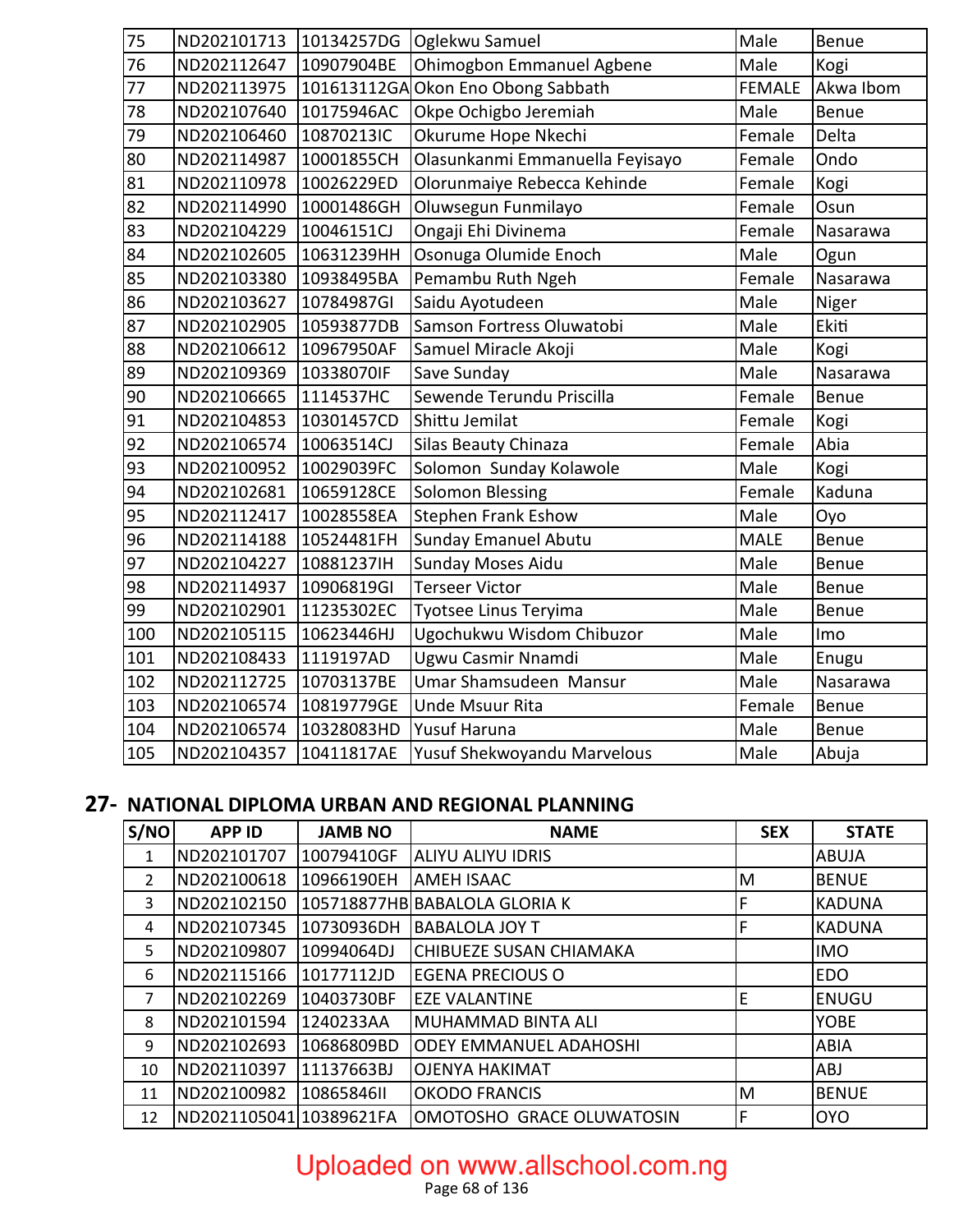| 13 |                          | IND202103401 110826129CG IRAPHEL MERCY ADANNA      |    | IENUGU            |
|----|--------------------------|----------------------------------------------------|----|-------------------|
| 14 |                          | IND202108324 110245393BH IRAYMOND OBAT GODWIN      |    | <b>JAKWA IBOM</b> |
| 15 |                          | IND202115257 110247600CB SULAIMAN MUHAMMED IBRAHIM | ΙM | <b>INASARAWA</b>  |
| 16 |                          | ND202111513 11139681HG SULEIMAN IMRAN              | ΙM | IEDO              |
| 17 | IND202101016 110068378IE | ISULEMAN FAIZA                                     |    | <b>IKOGI</b>      |

**UMAR TIJANI Deputy Regisrar (Admissions)**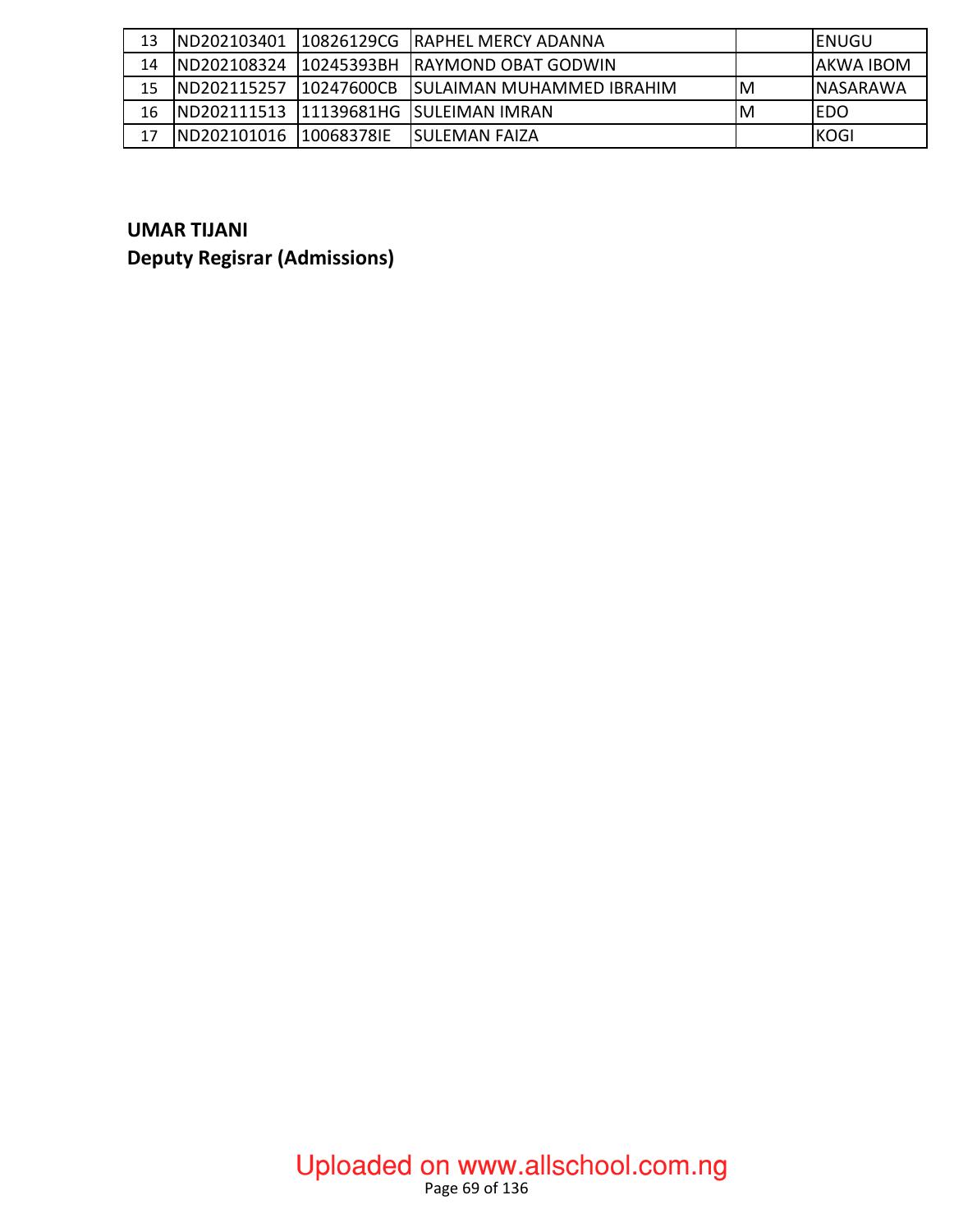#### Page 70 of 136 Uploaded on www.allschool.com.ng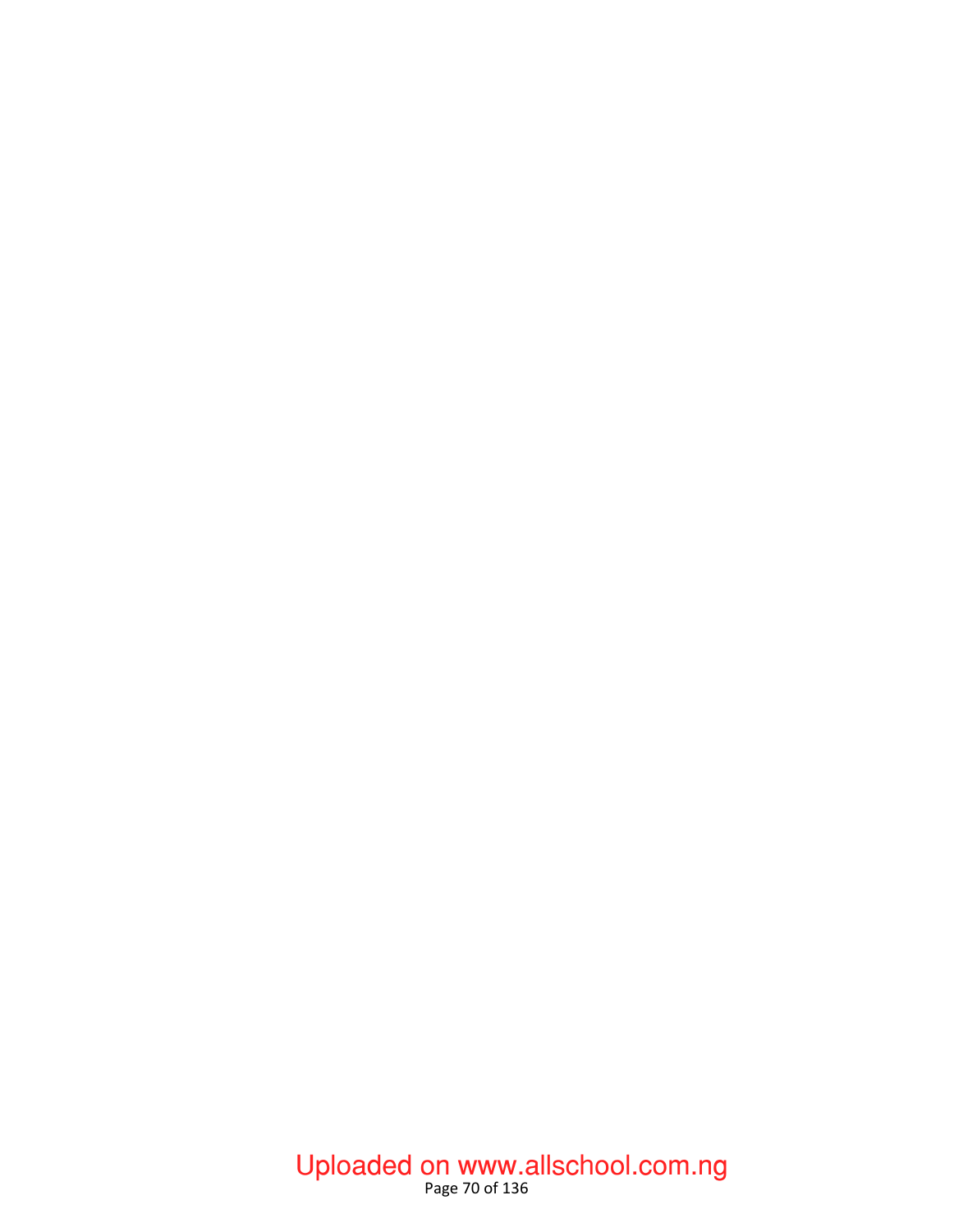#### Page 71 of 136 Uploaded on www.allschool.com.ng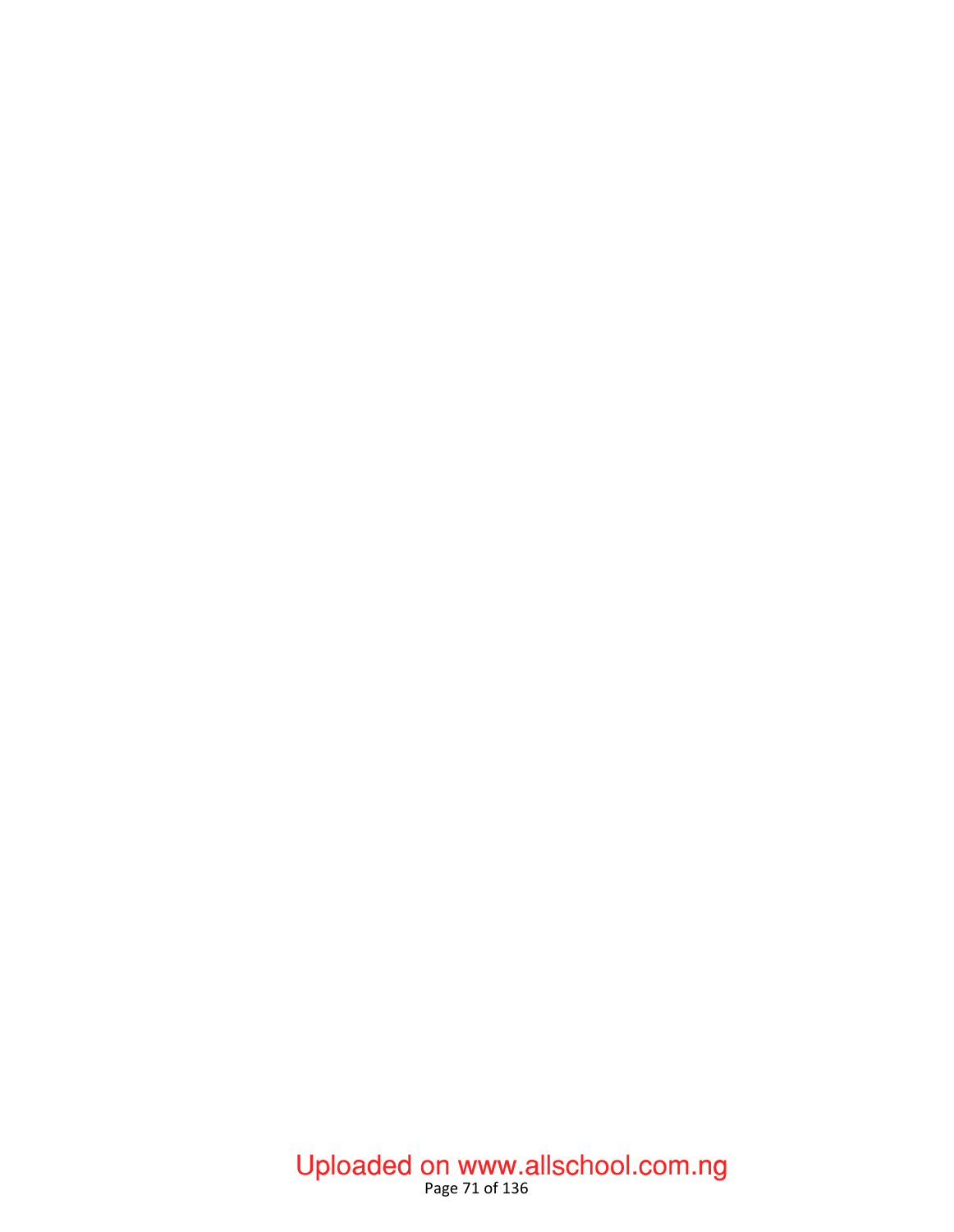#### Page 72 of 136 Uploaded on www.allschool.com.ng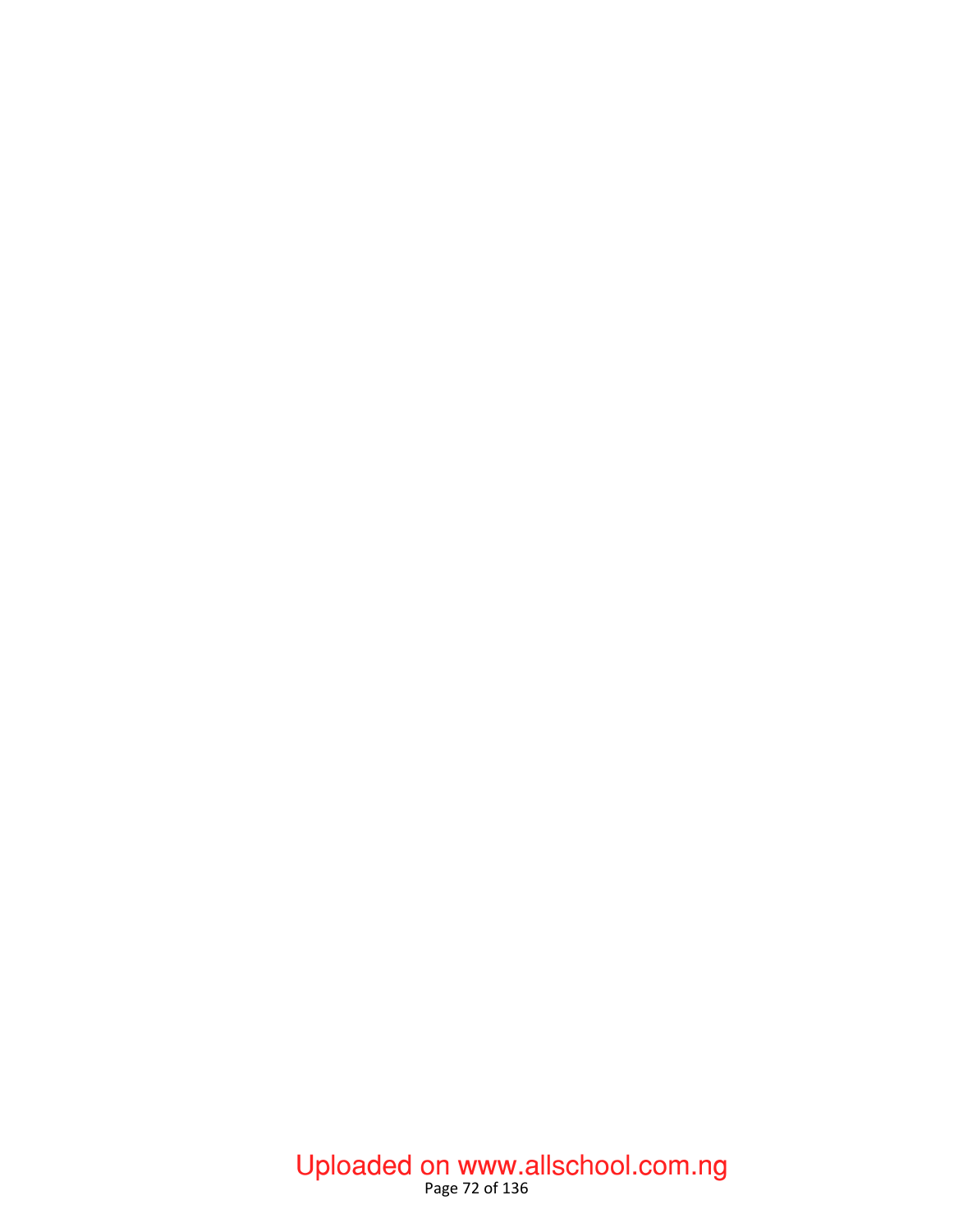## Page 73 of 136 Uploaded on www.allschool.com.ng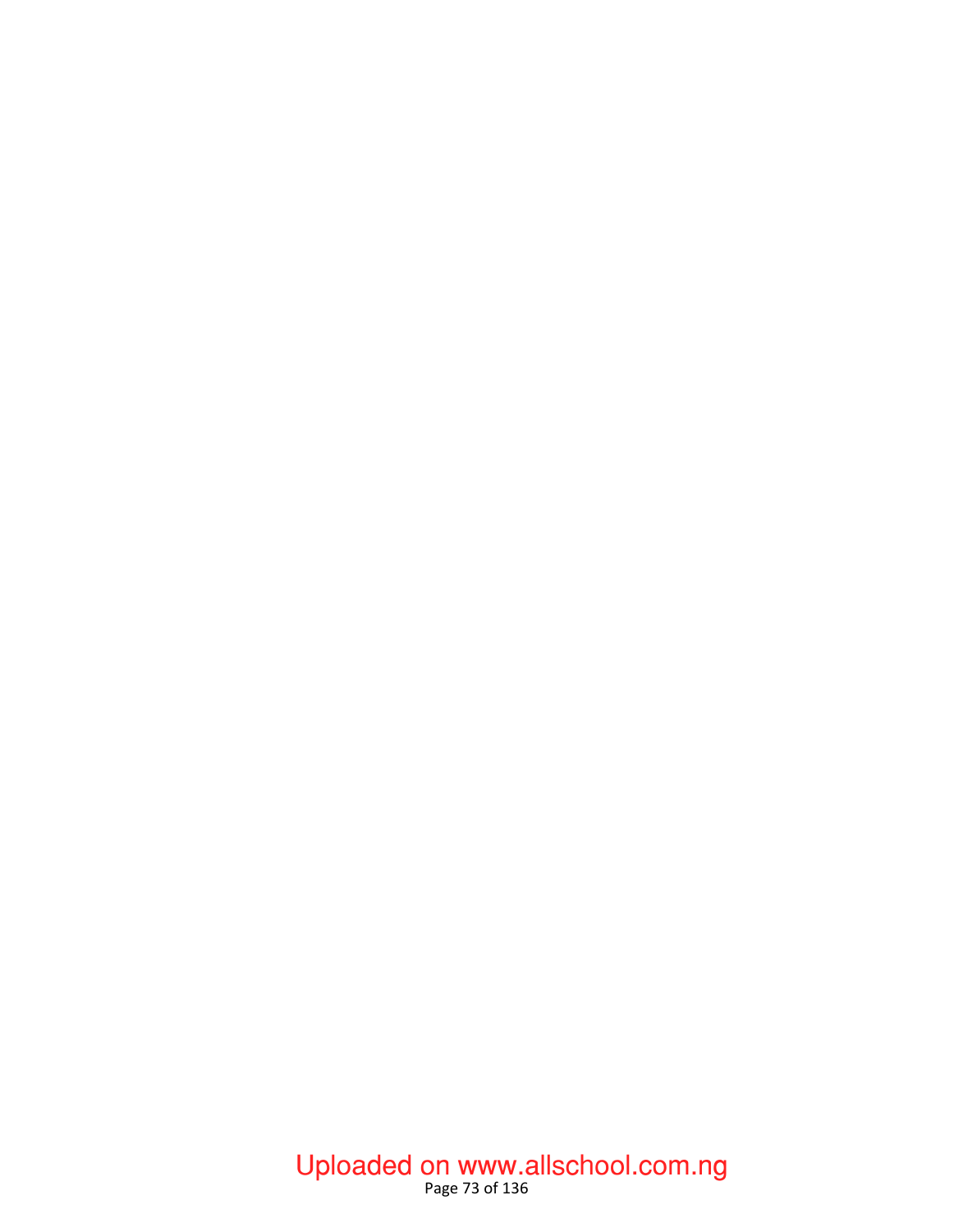## Page 74 of 136 Uploaded on www.allschool.com.ng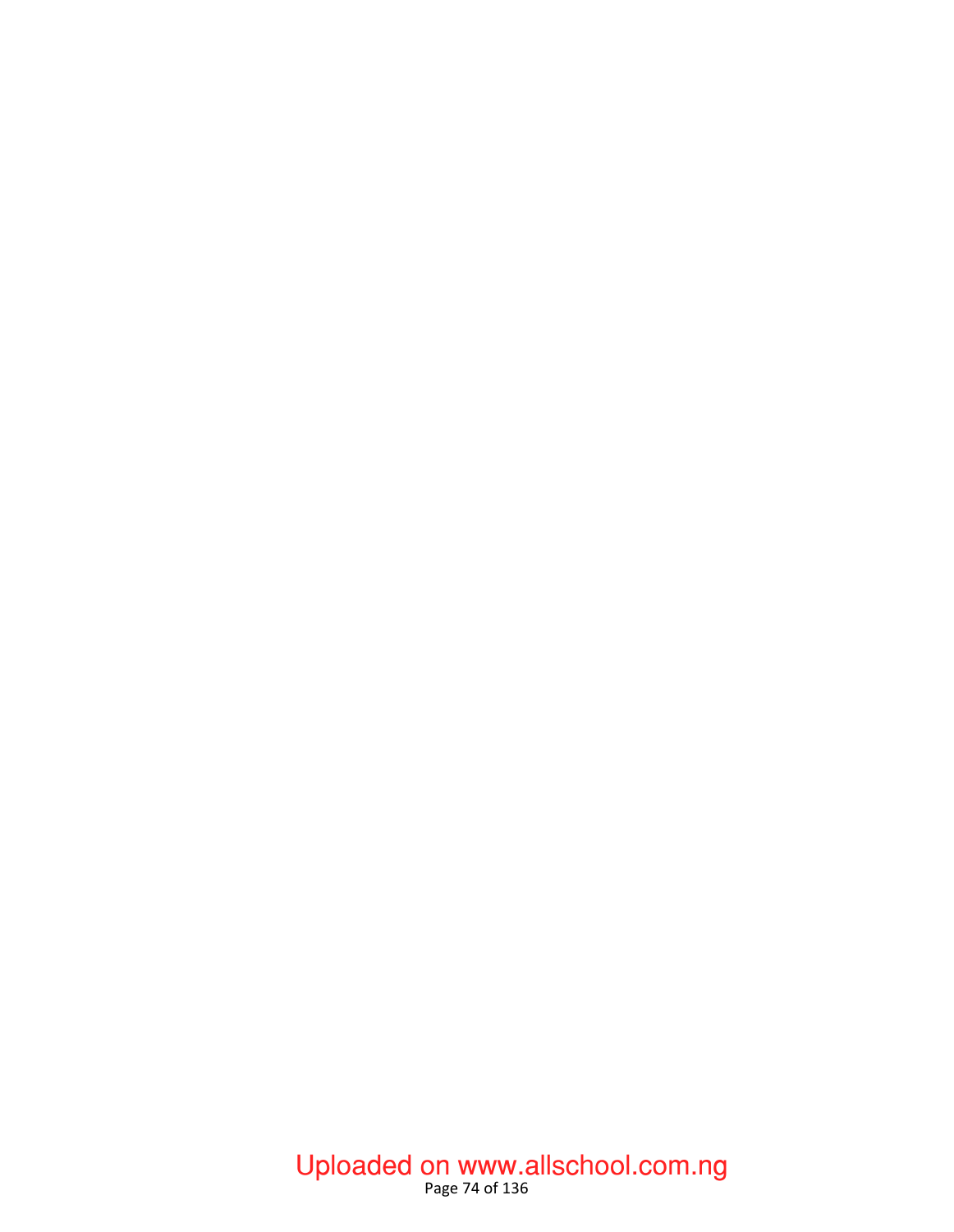## Page 75 of 136 Uploaded on www.allschool.com.ng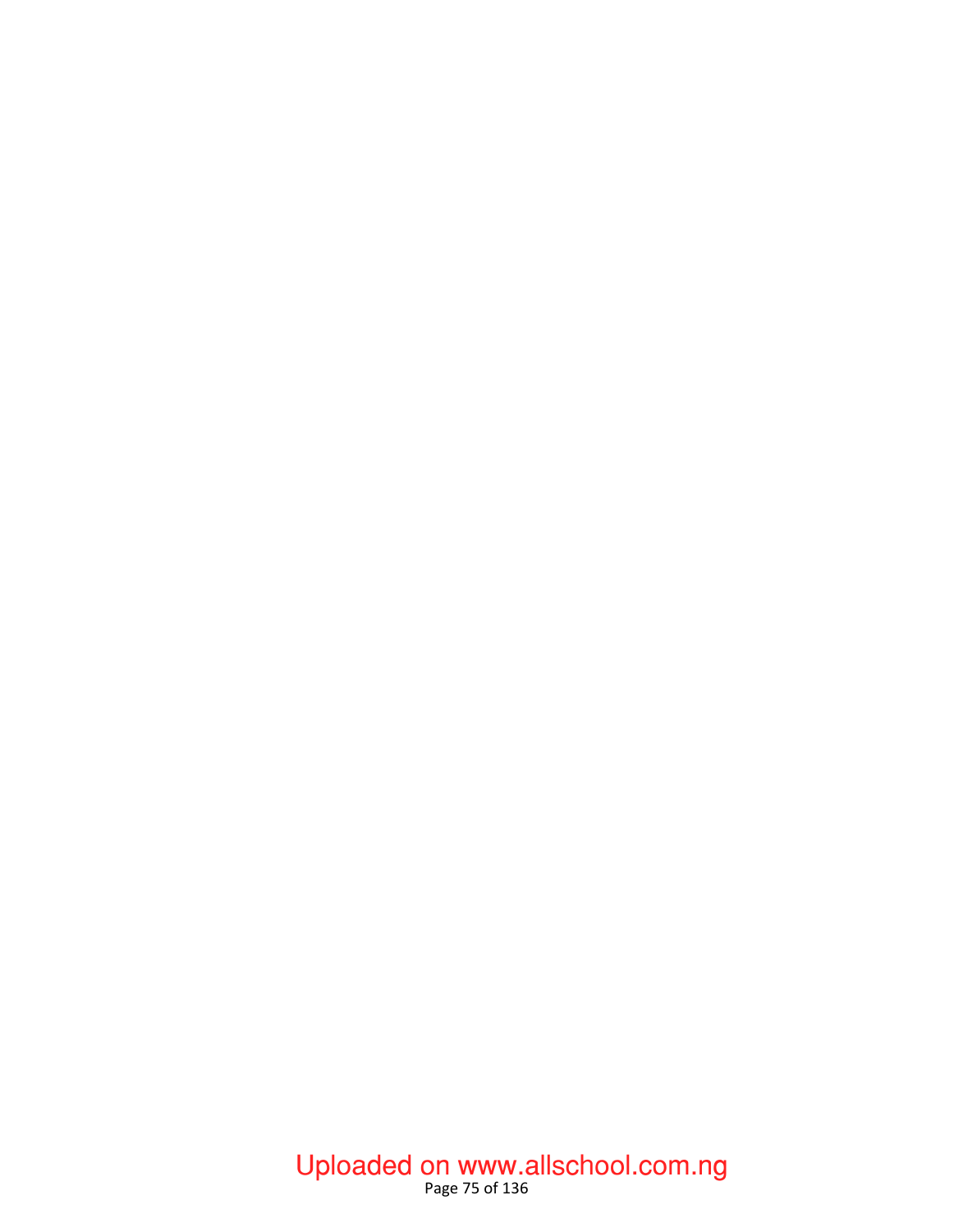## Page 76 of 136 Uploaded on www.allschool.com.ng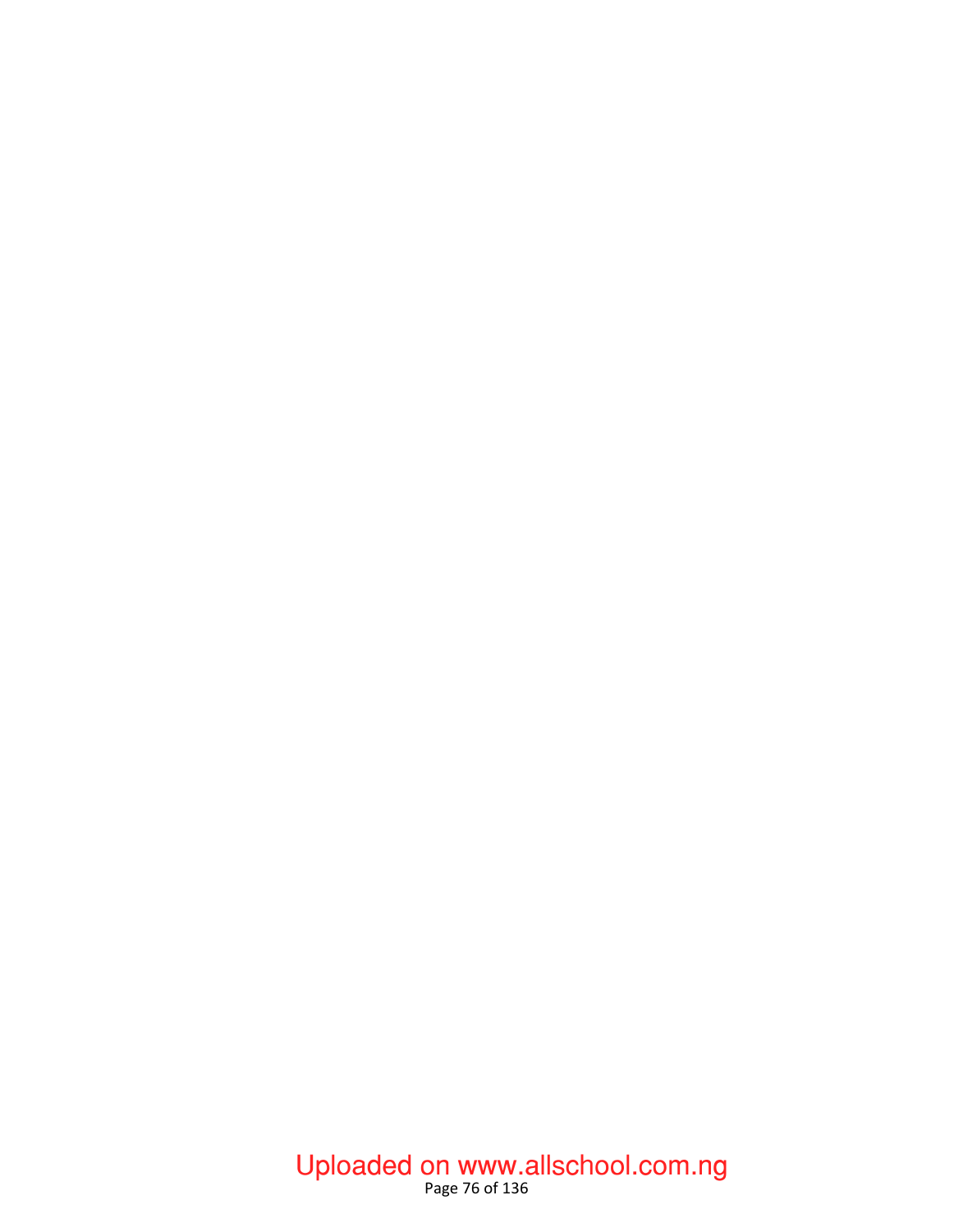## Page 77 of 136 Uploaded on www.allschool.com.ng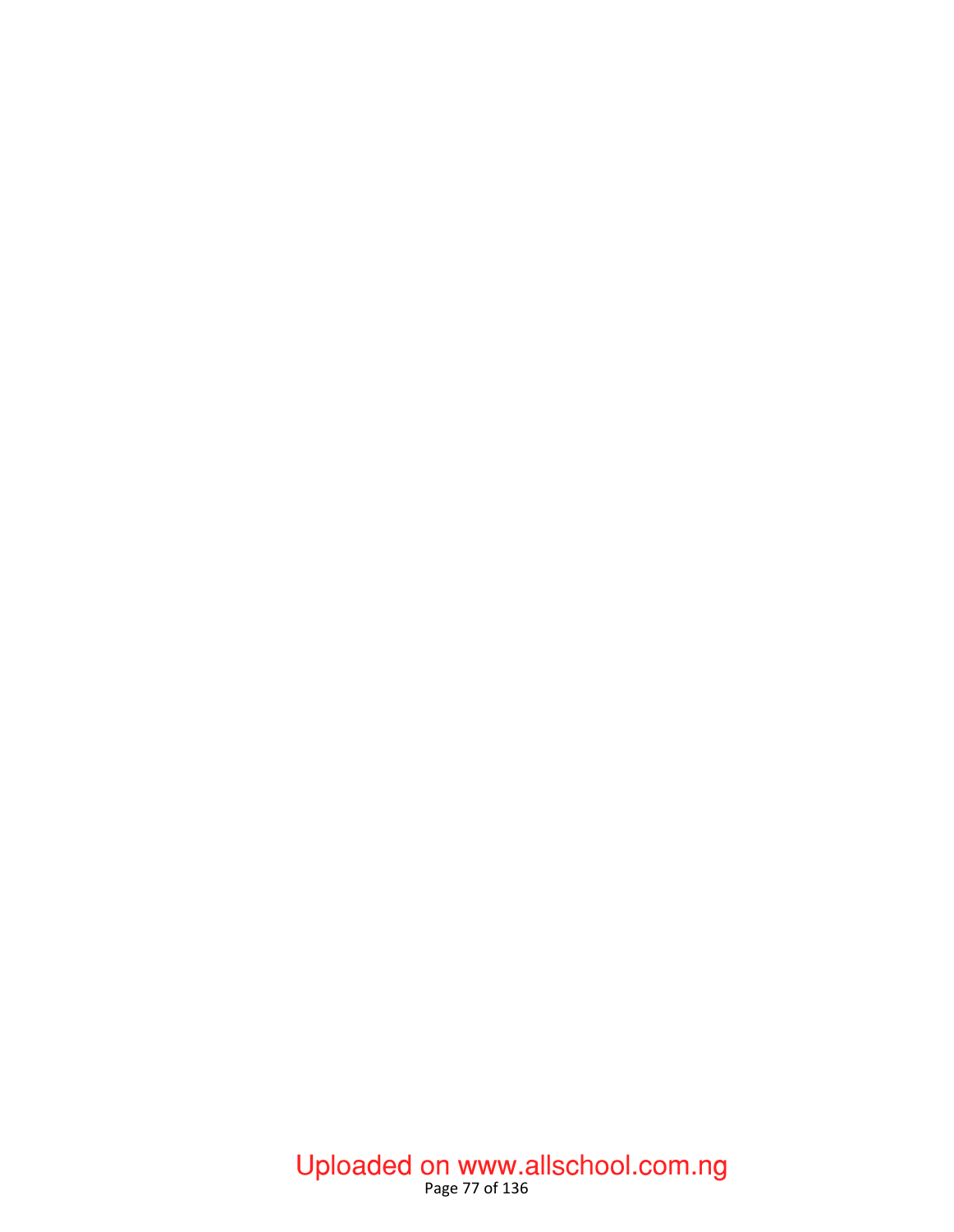## Page 78 of 136 Uploaded on www.allschool.com.ng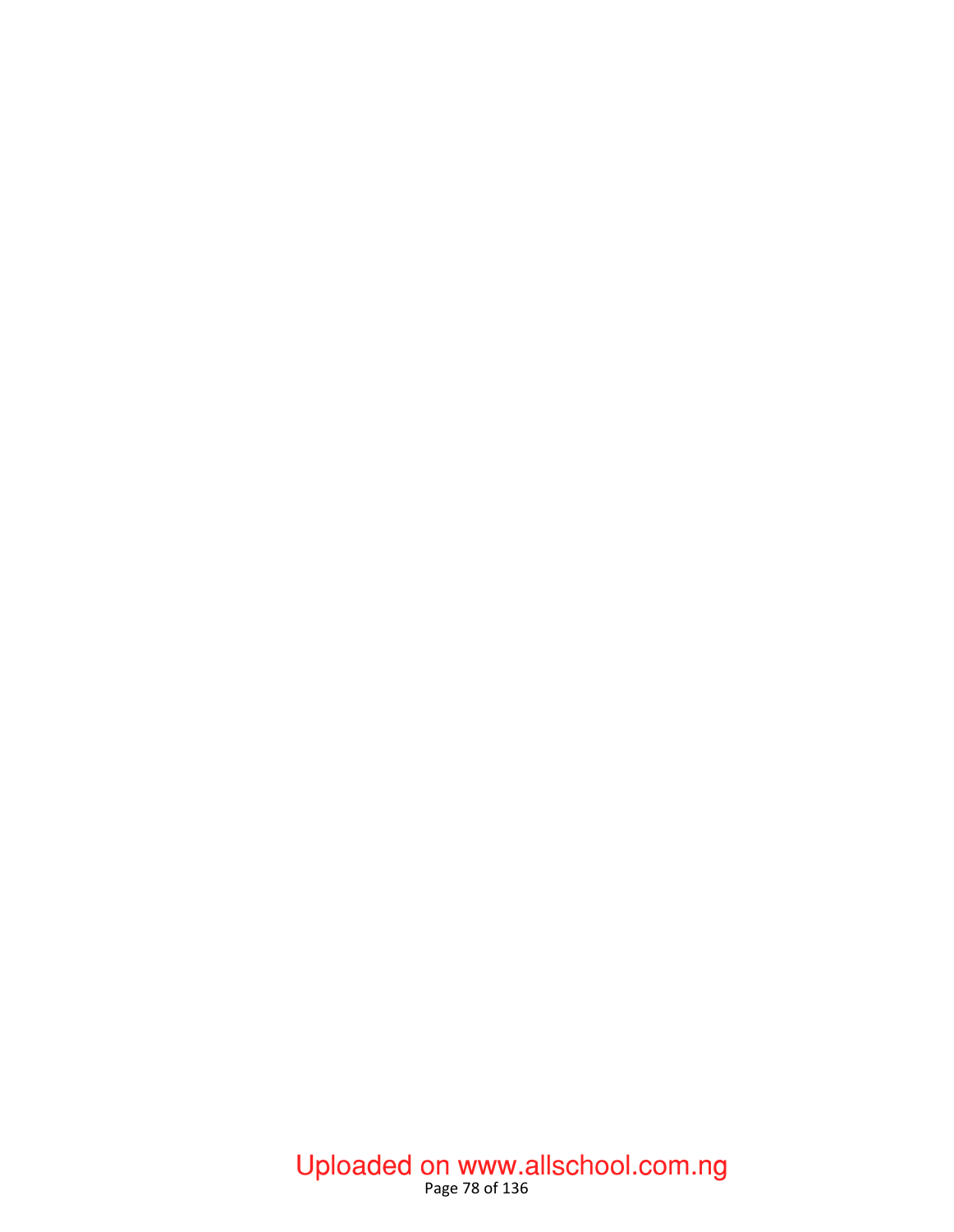## Page 79 of 136 Uploaded on www.allschool.com.ng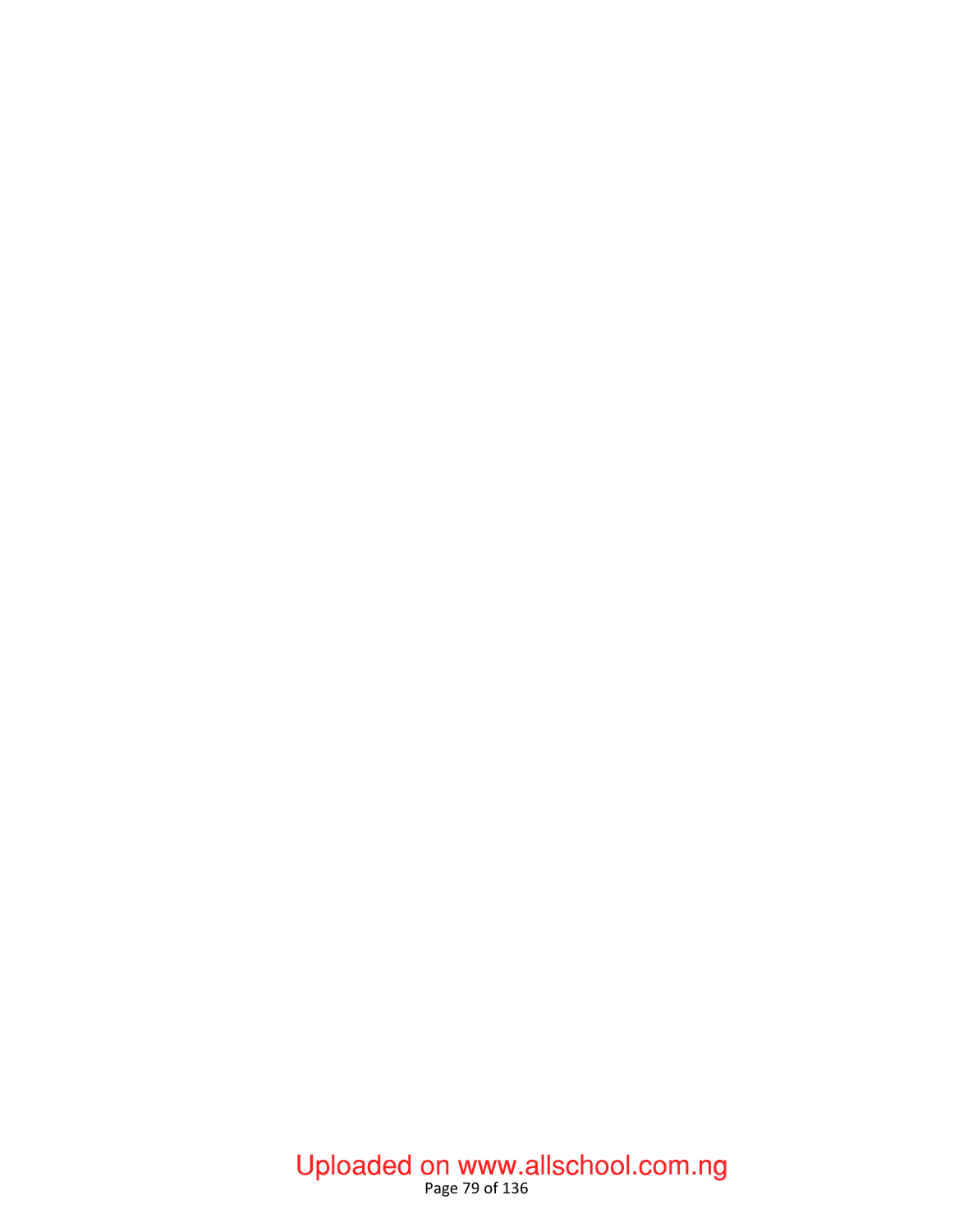## Page 80 of 136 Uploaded on www.allschool.com.ng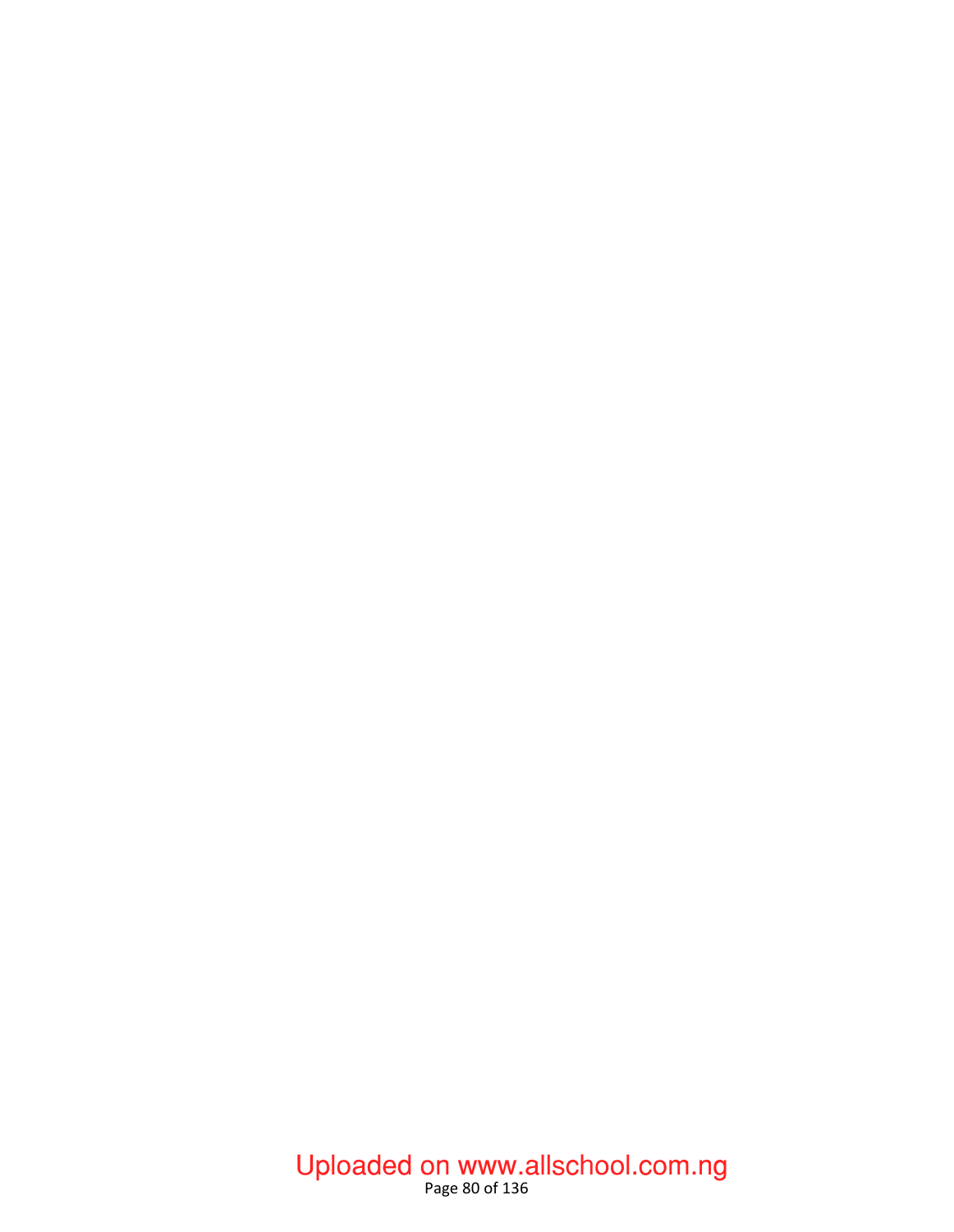## Page 81 of 136 Uploaded on www.allschool.com.ng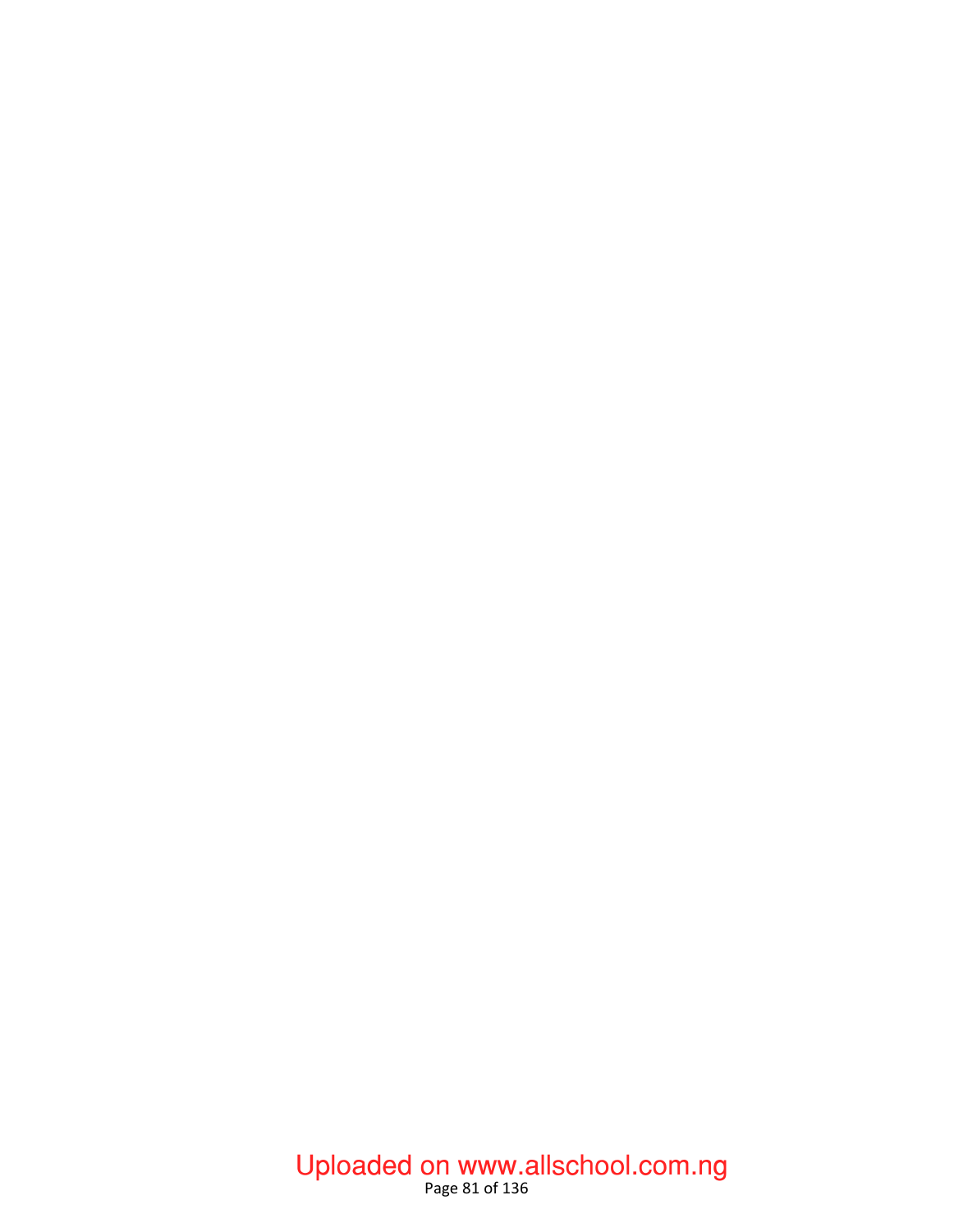## Page 82 of 136 Uploaded on www.allschool.com.ng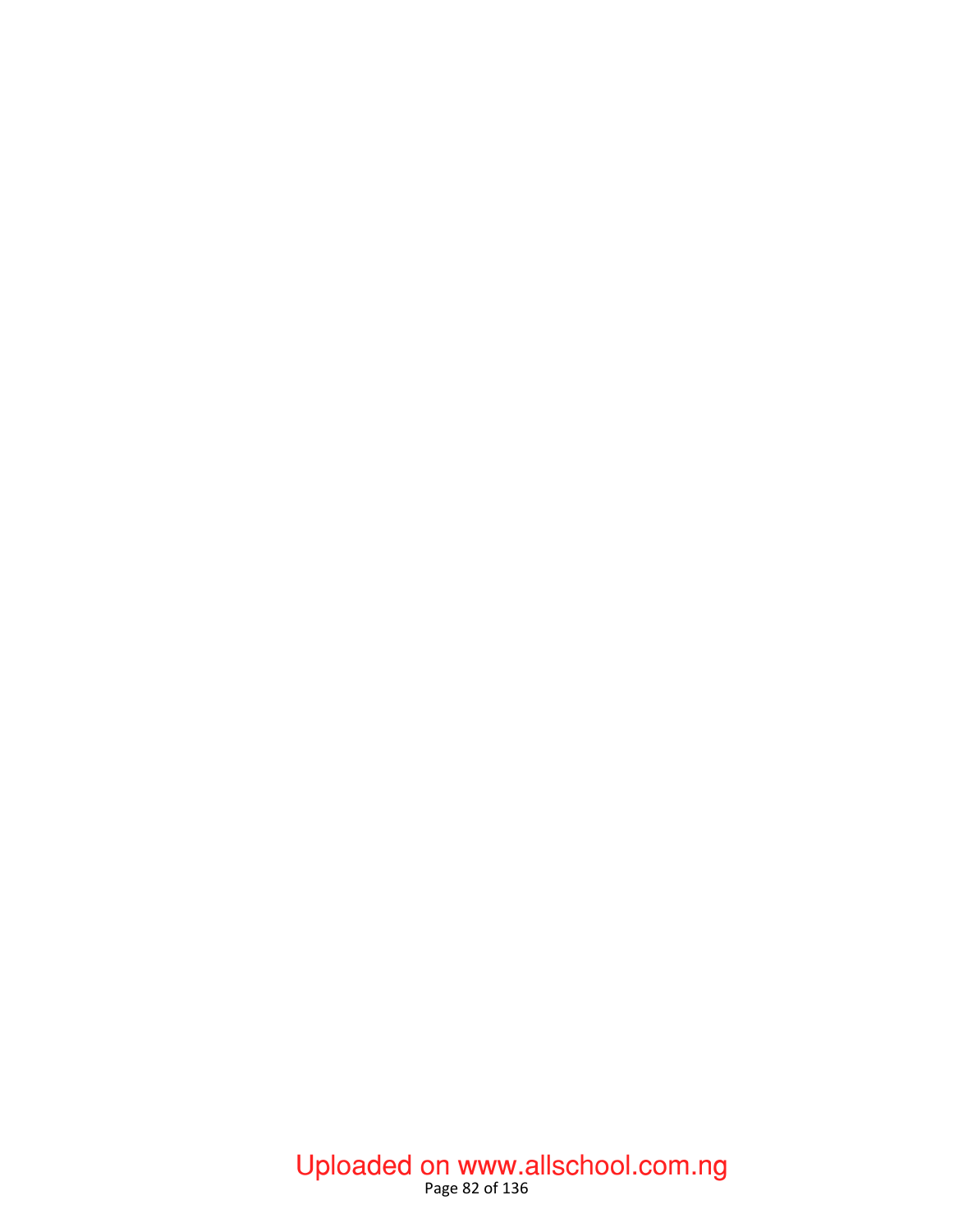## Page 83 of 136 Uploaded on www.allschool.com.ng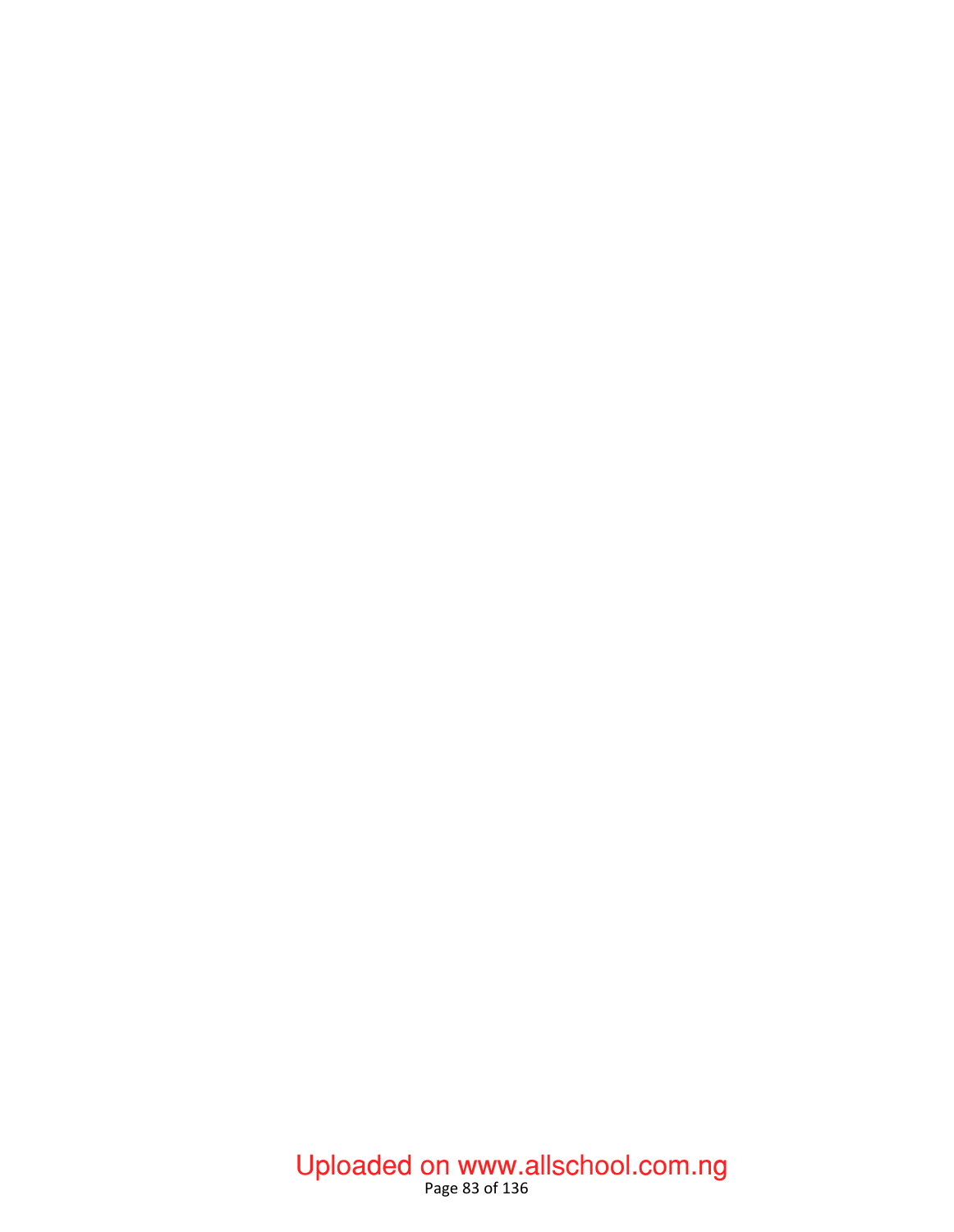## Page 84 of 136 Uploaded on www.allschool.com.ng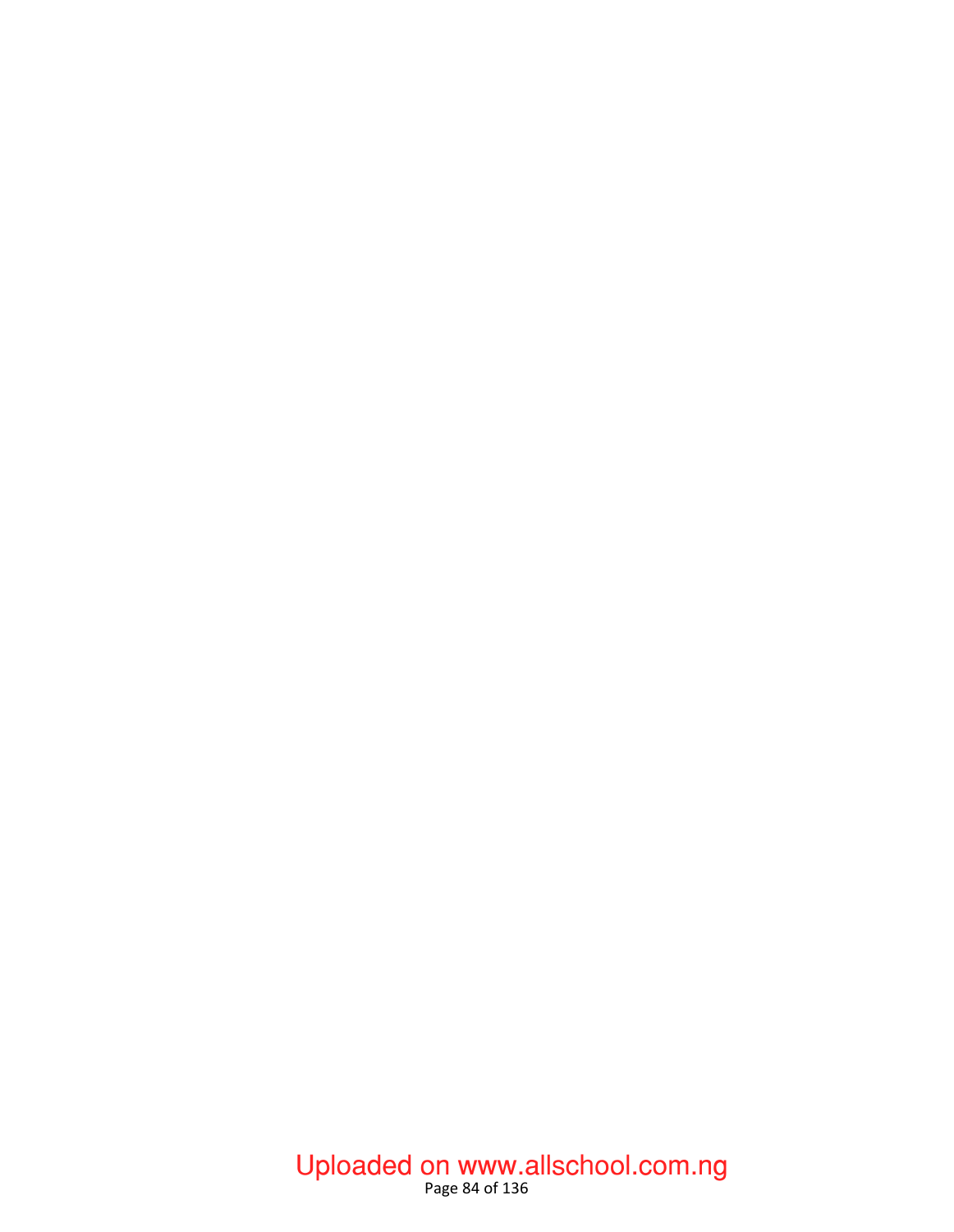## Page 85 of 136 Uploaded on www.allschool.com.ng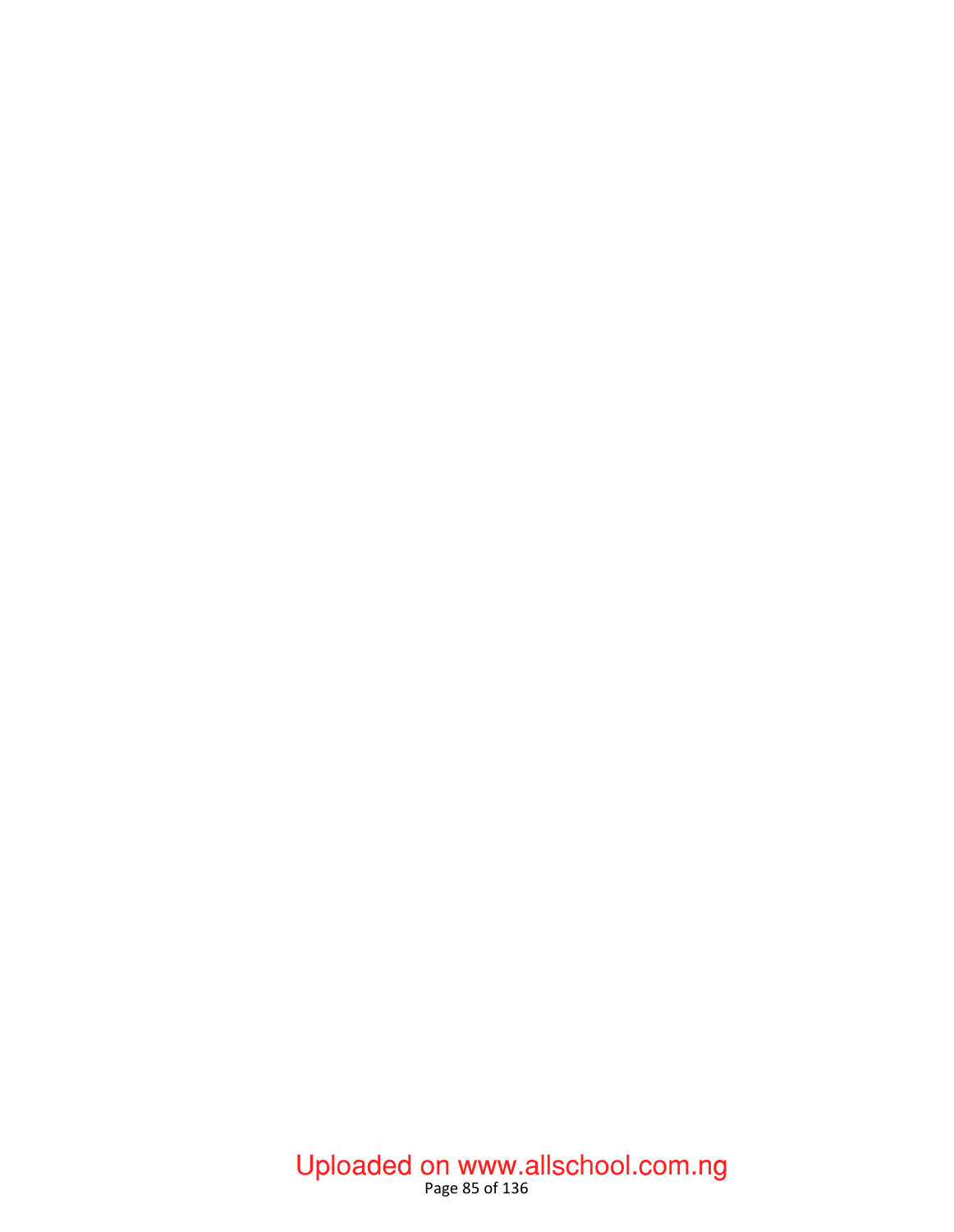## Page 86 of 136 Uploaded on www.allschool.com.ng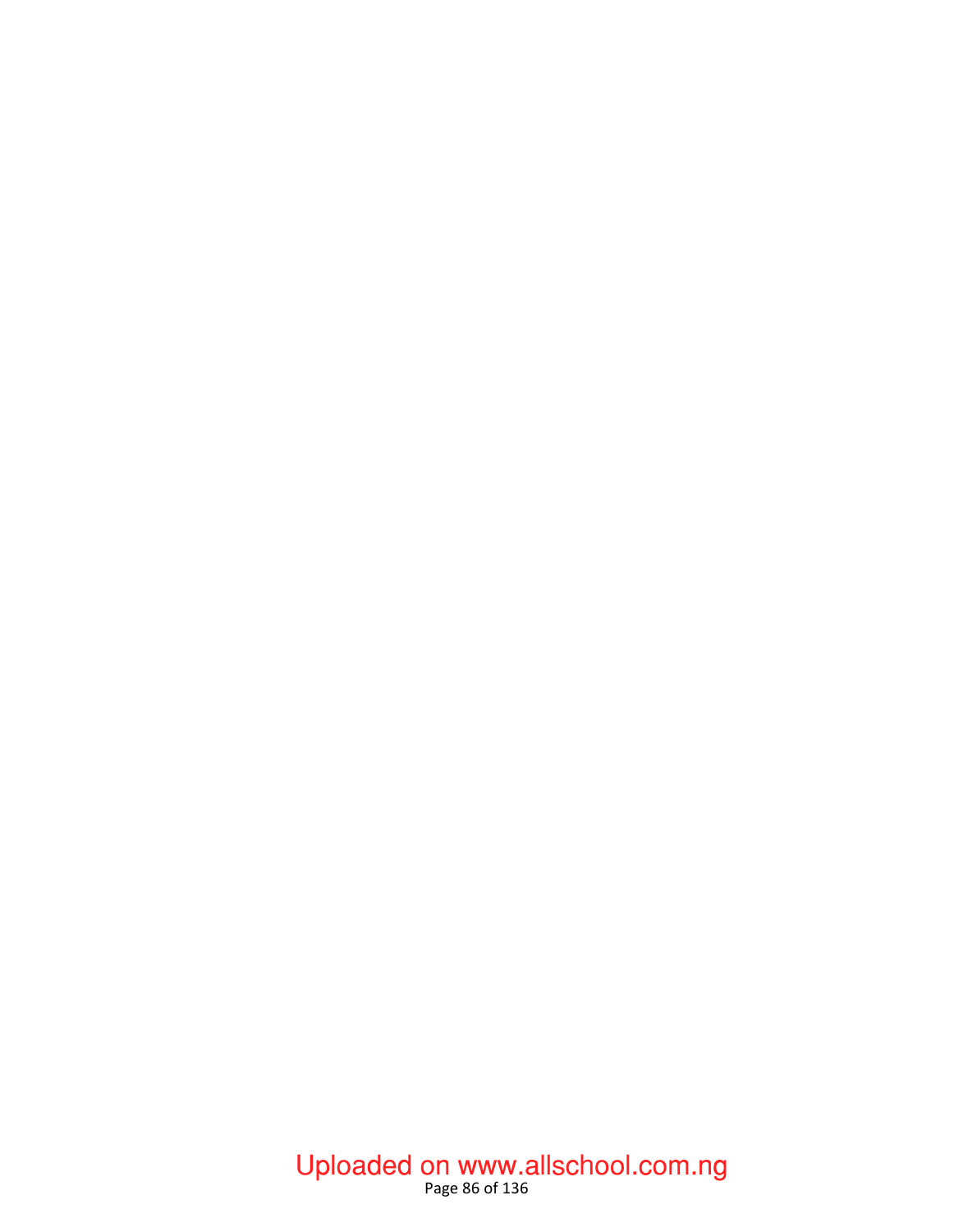## Page 87 of 136 Uploaded on www.allschool.com.ng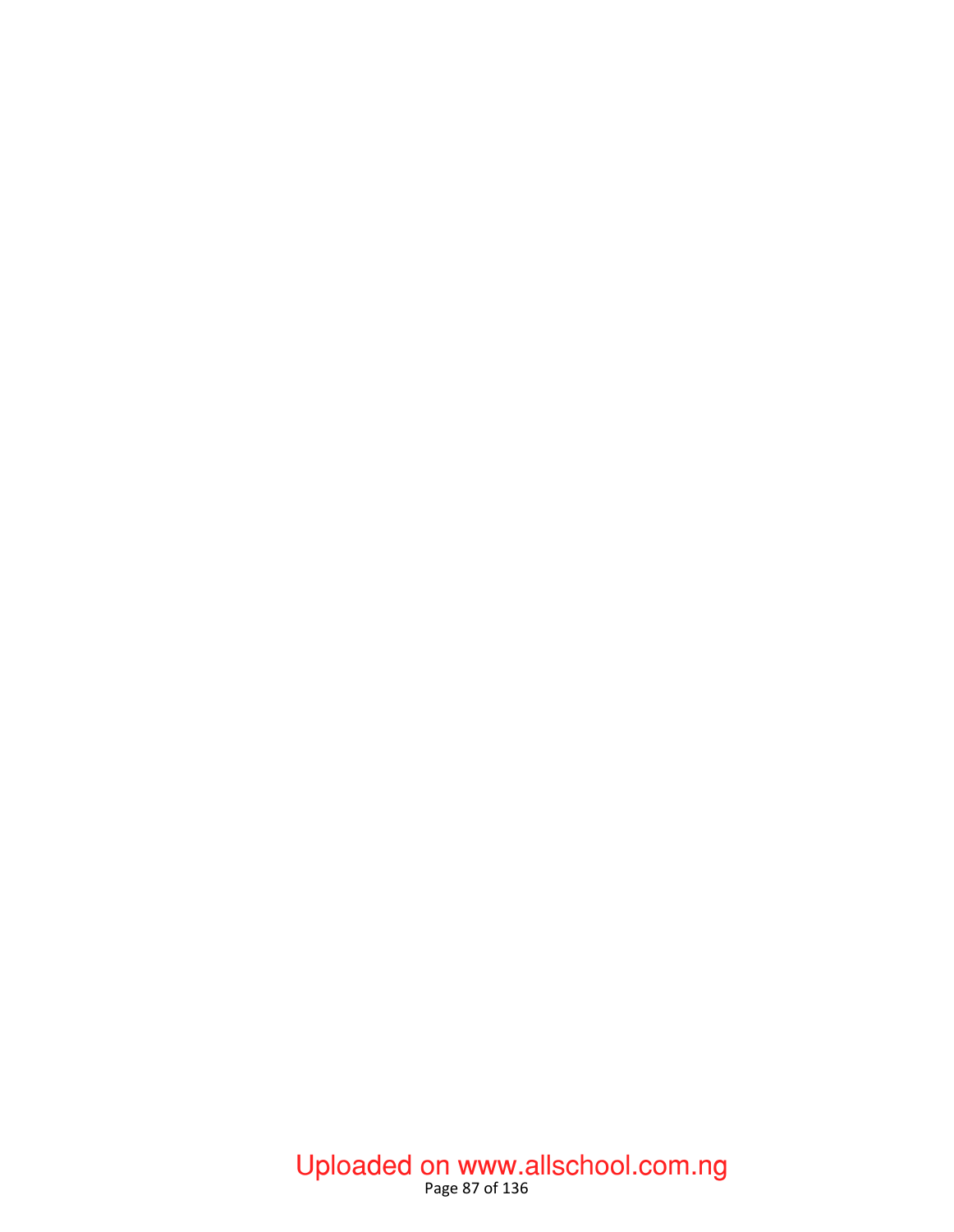## Page 88 of 136 Uploaded on www.allschool.com.ng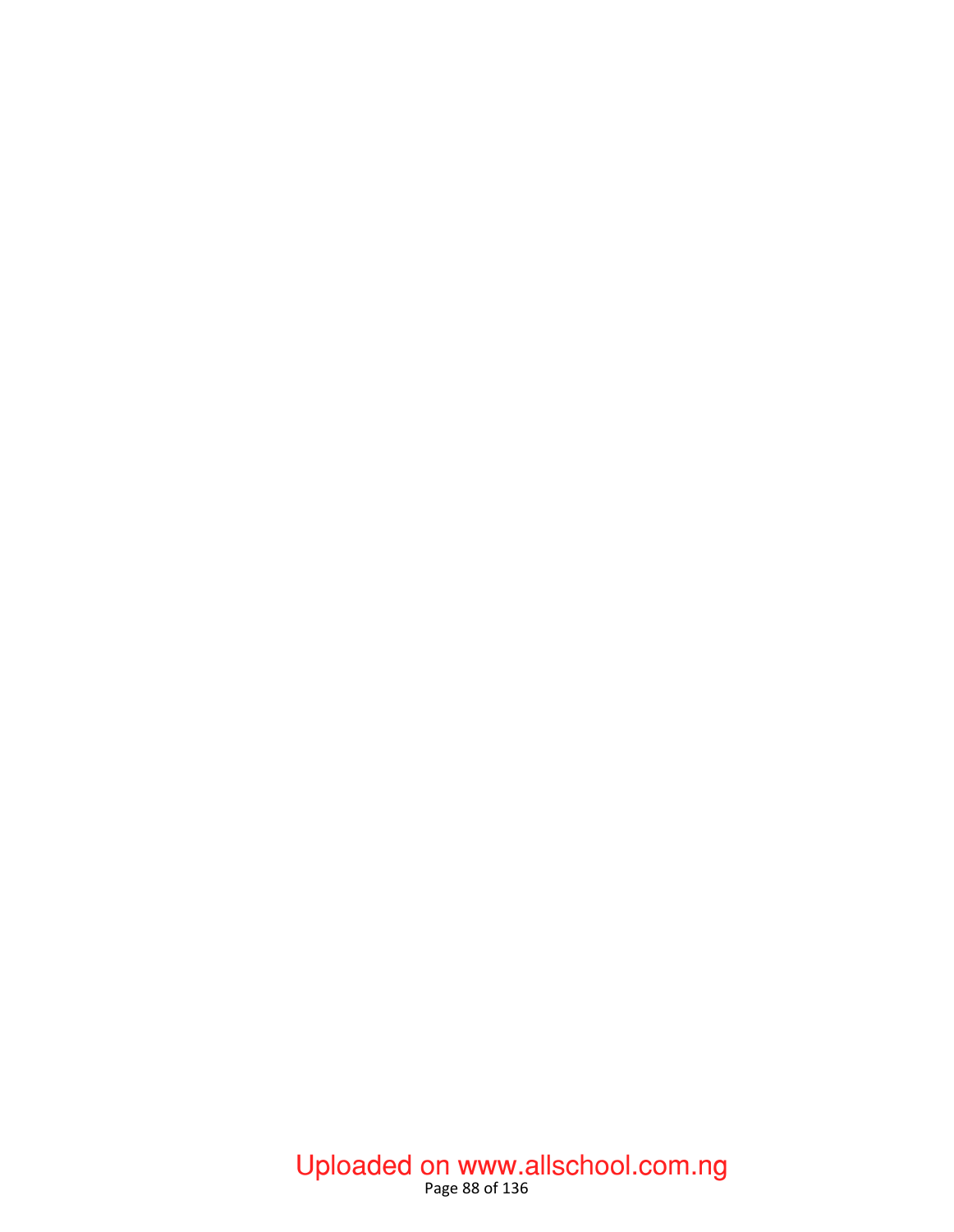**JUN** 

# Page 89 of 136 Uploaded on www.allschool.com.ng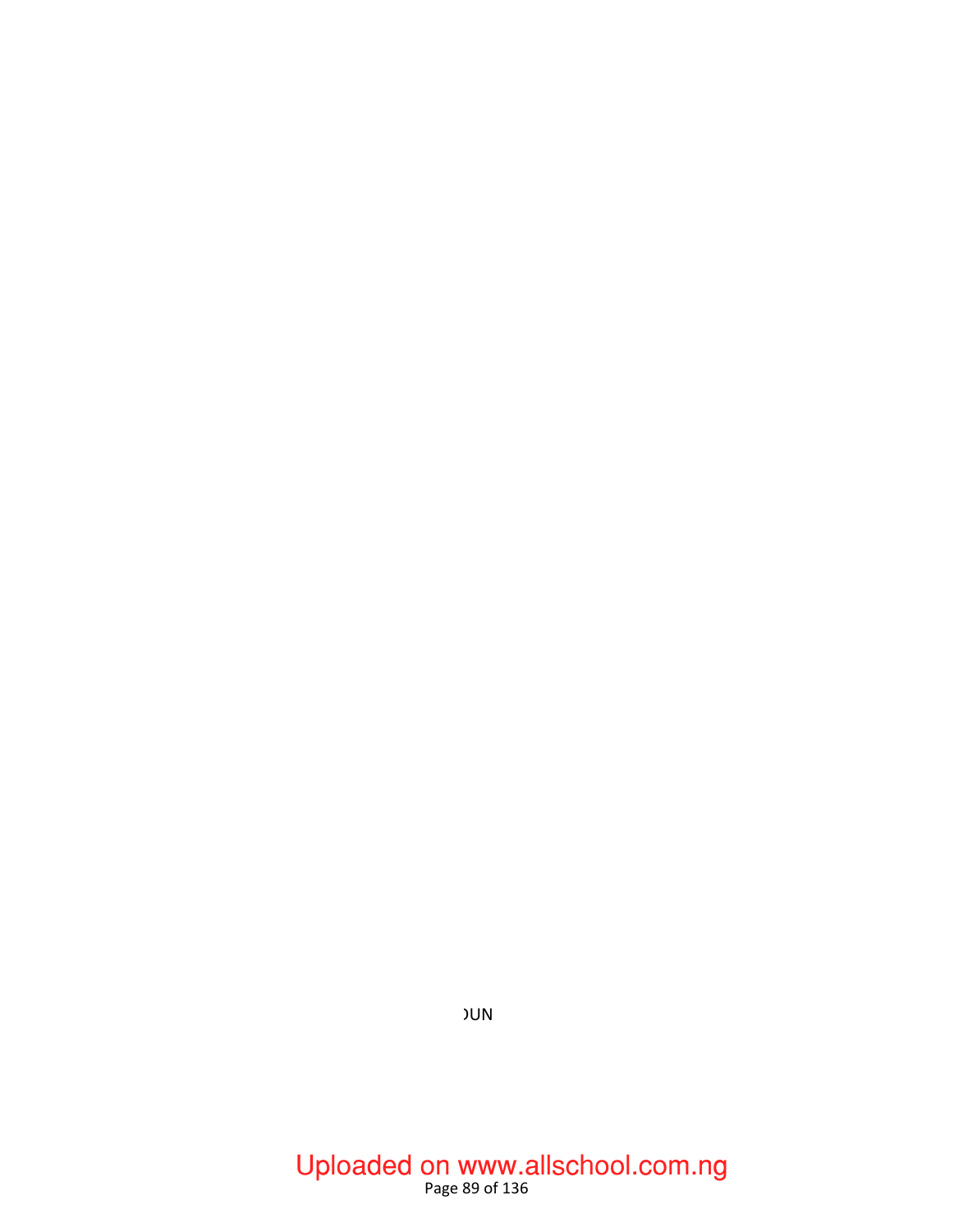## Page 90 of 136 Uploaded on www.allschool.com.ng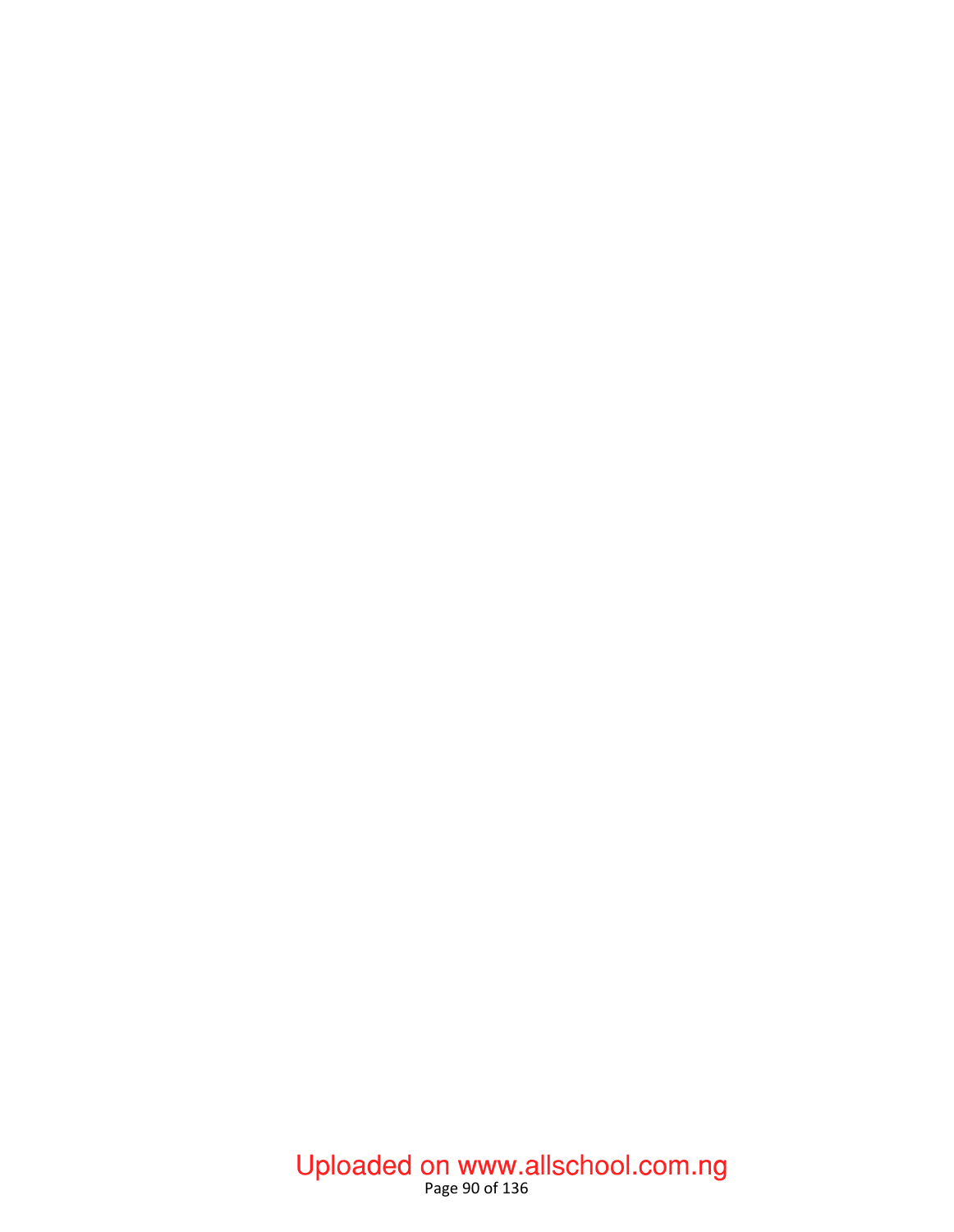## Page 91 of 136 Uploaded on www.allschool.com.ng

**ATE**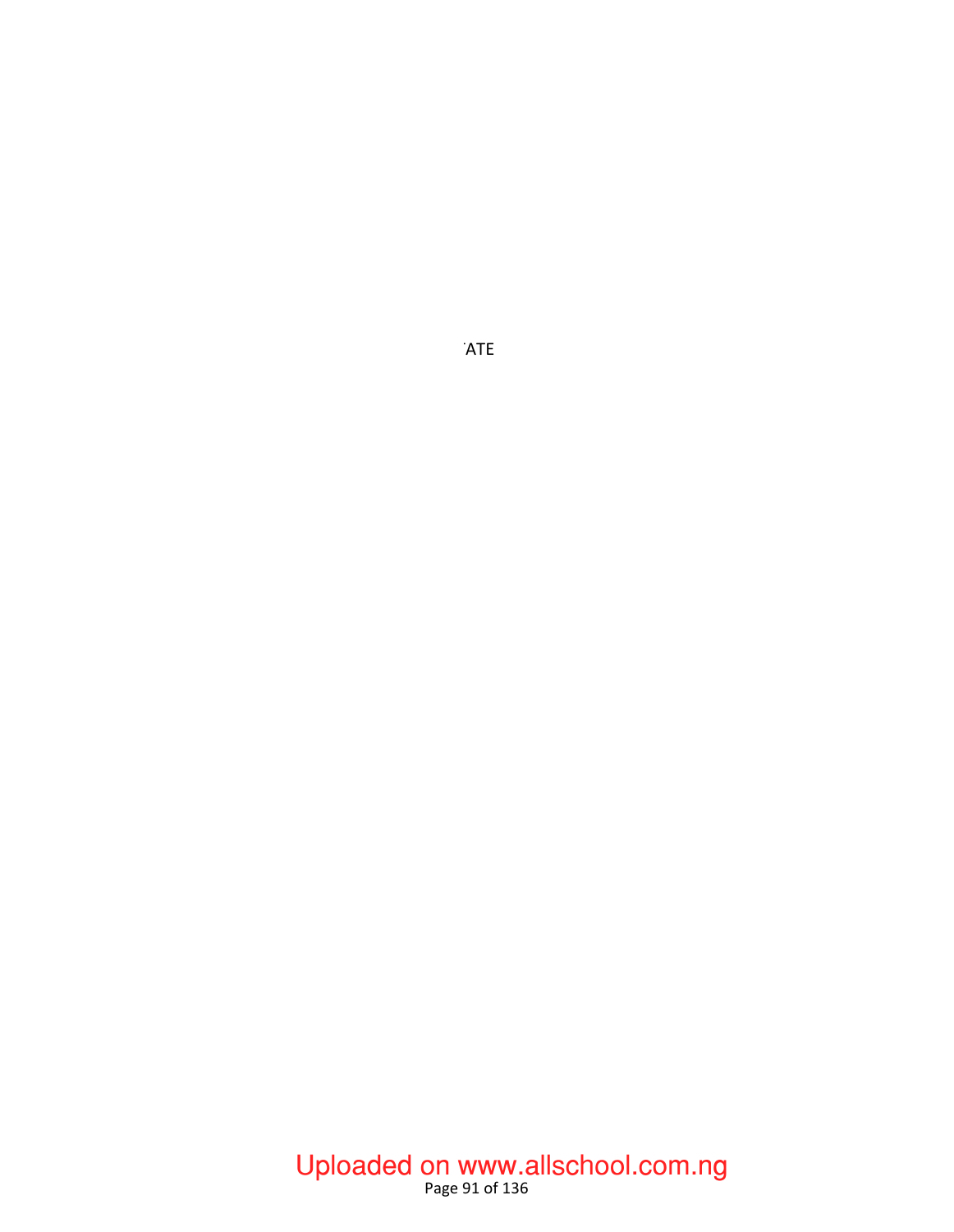## Page 92 of 136 Uploaded on www.allschool.com.ng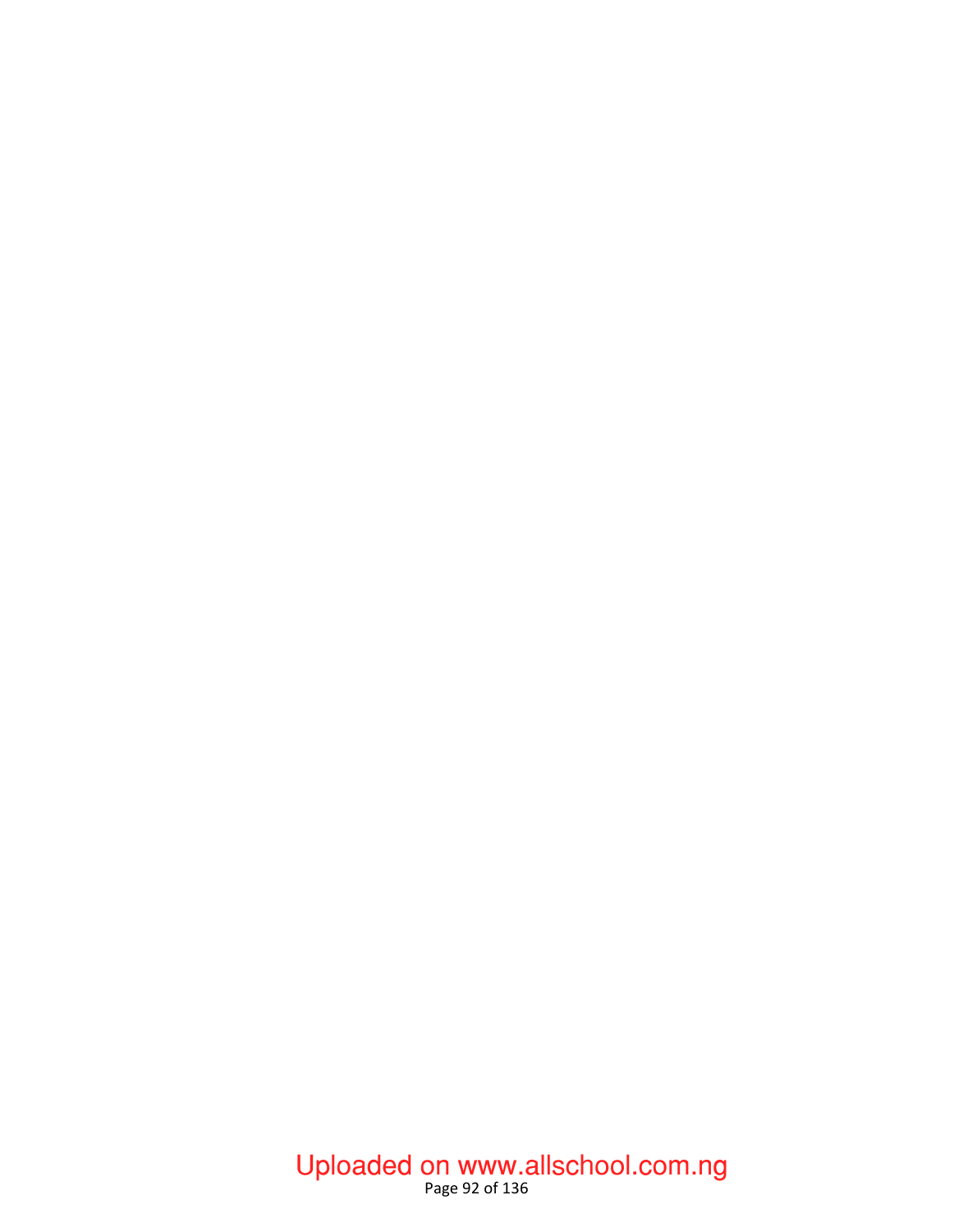## Page 93 of 136 Uploaded on www.allschool.com.ng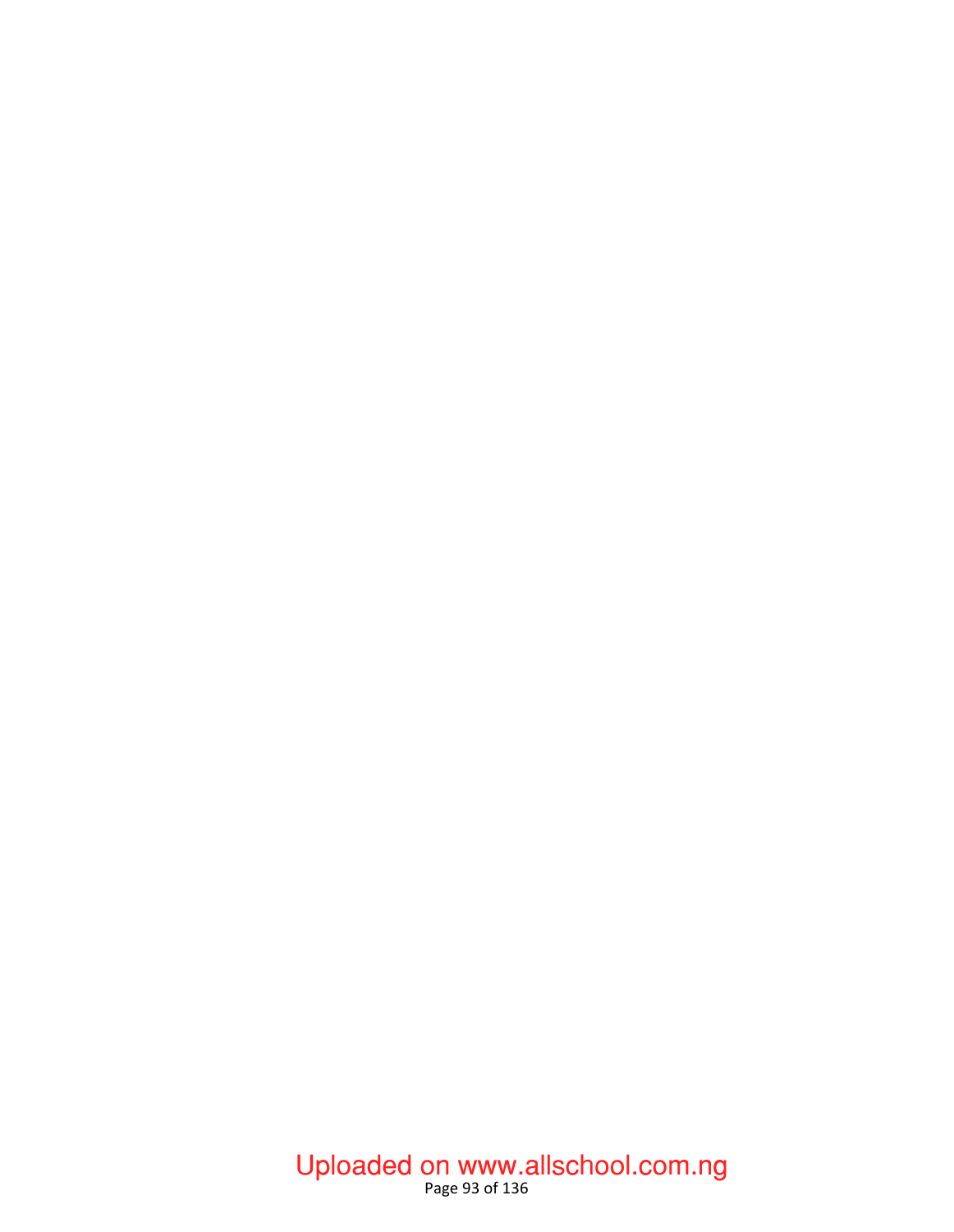## Page 94 of 136 Uploaded on www.allschool.com.ng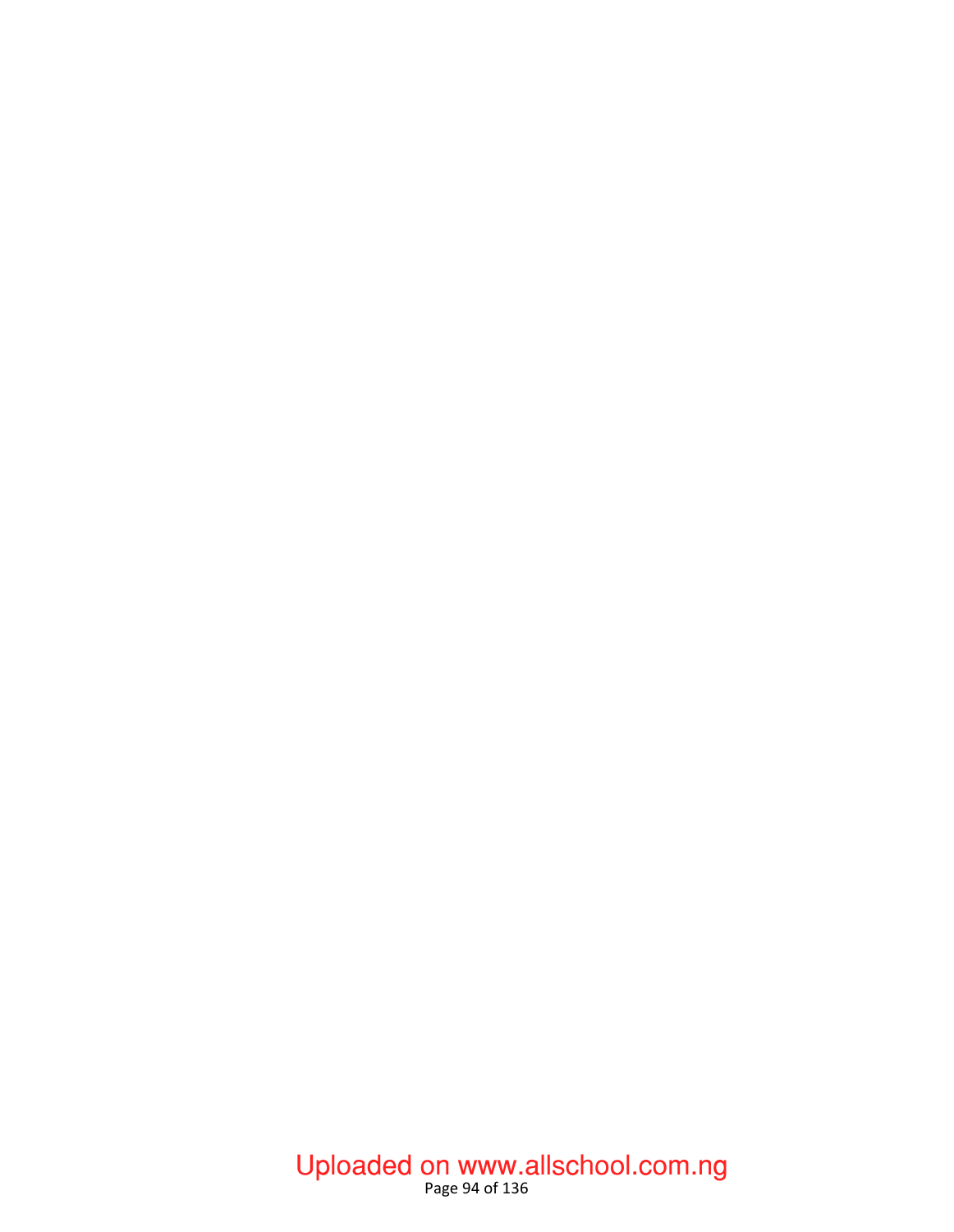## Page 95 of 136 Uploaded on www.allschool.com.ng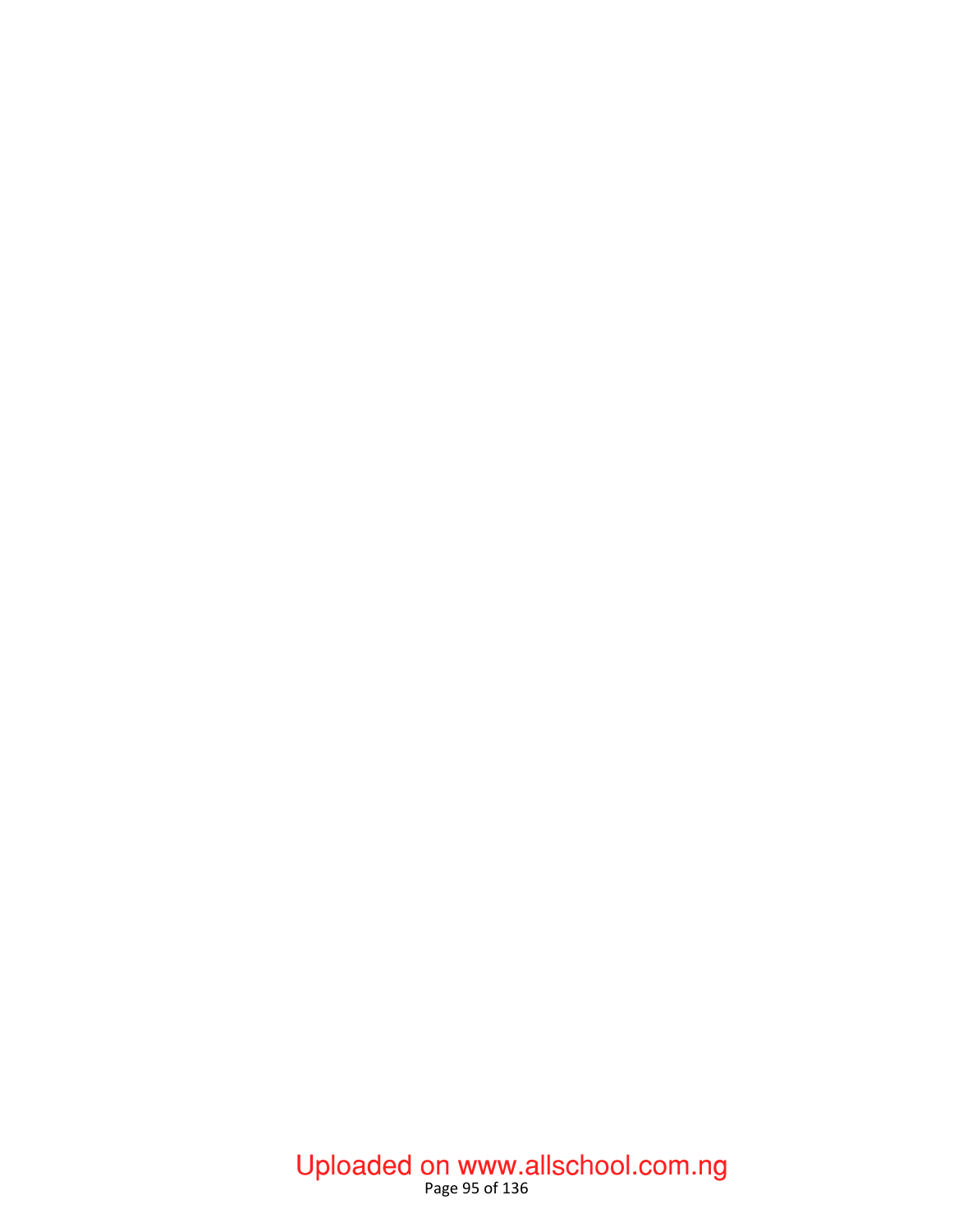## Page 96 of 136 Uploaded on www.allschool.com.ng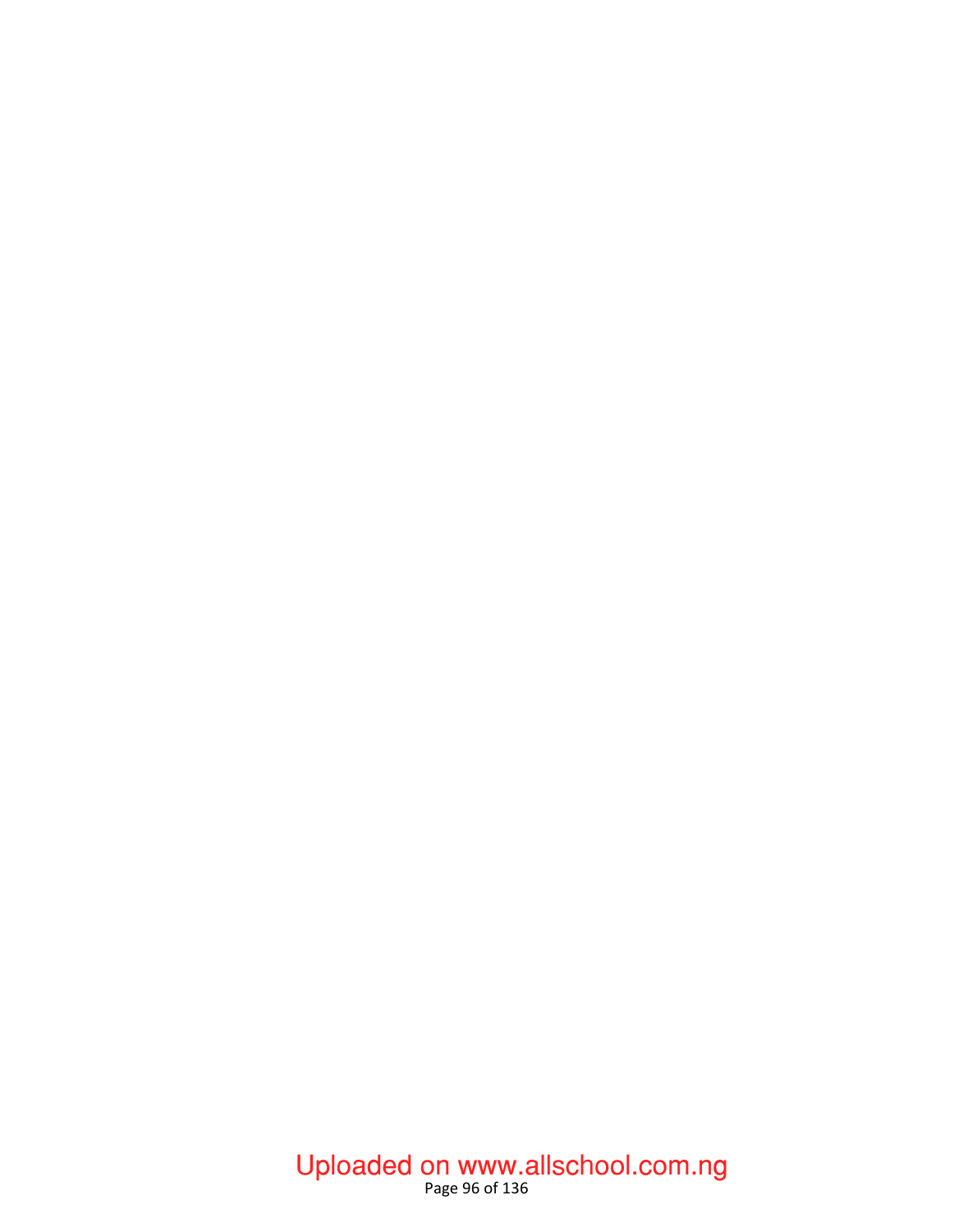## Page 97 of 136 Uploaded on www.allschool.com.ng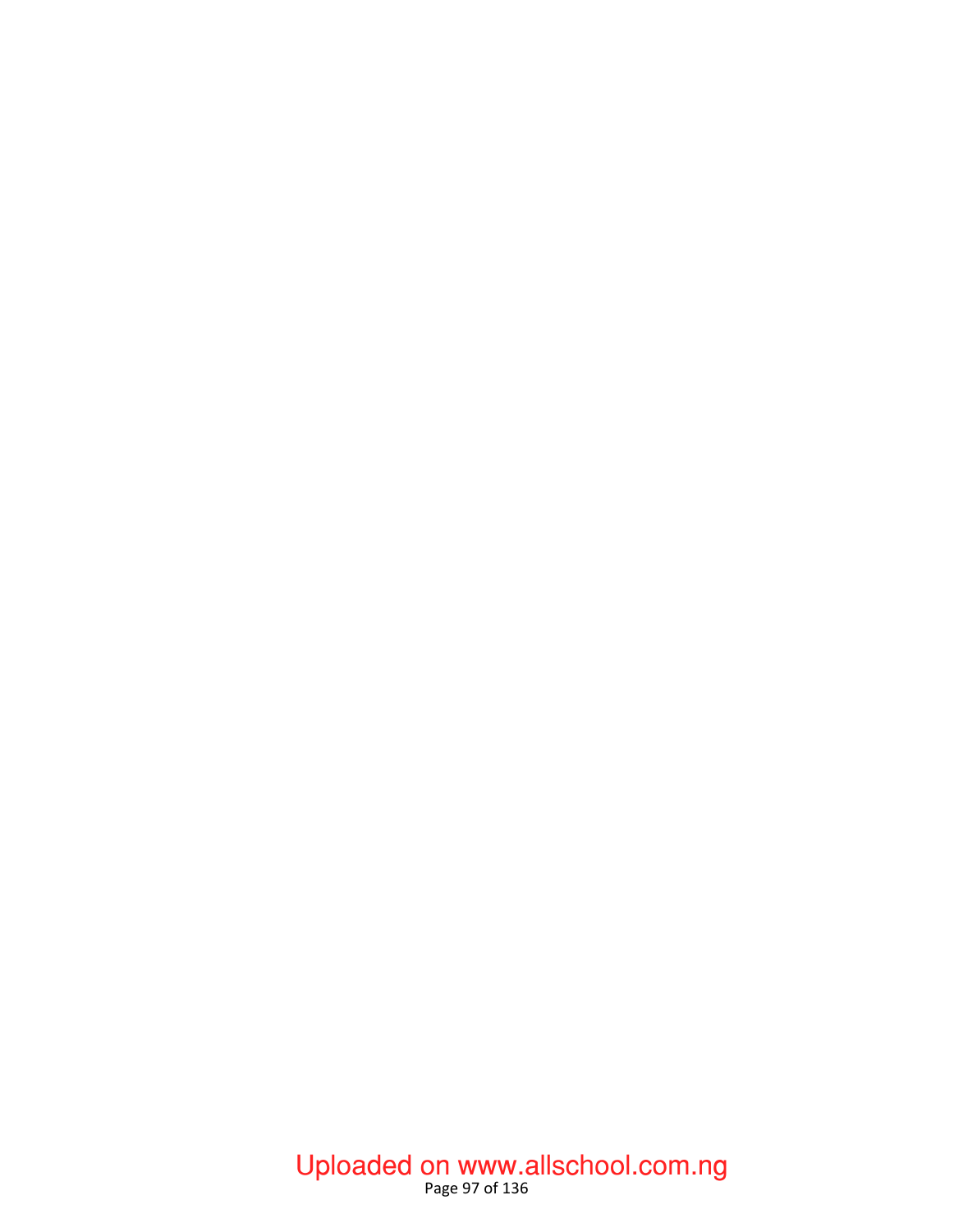## Page 98 of 136 Uploaded on www.allschool.com.ng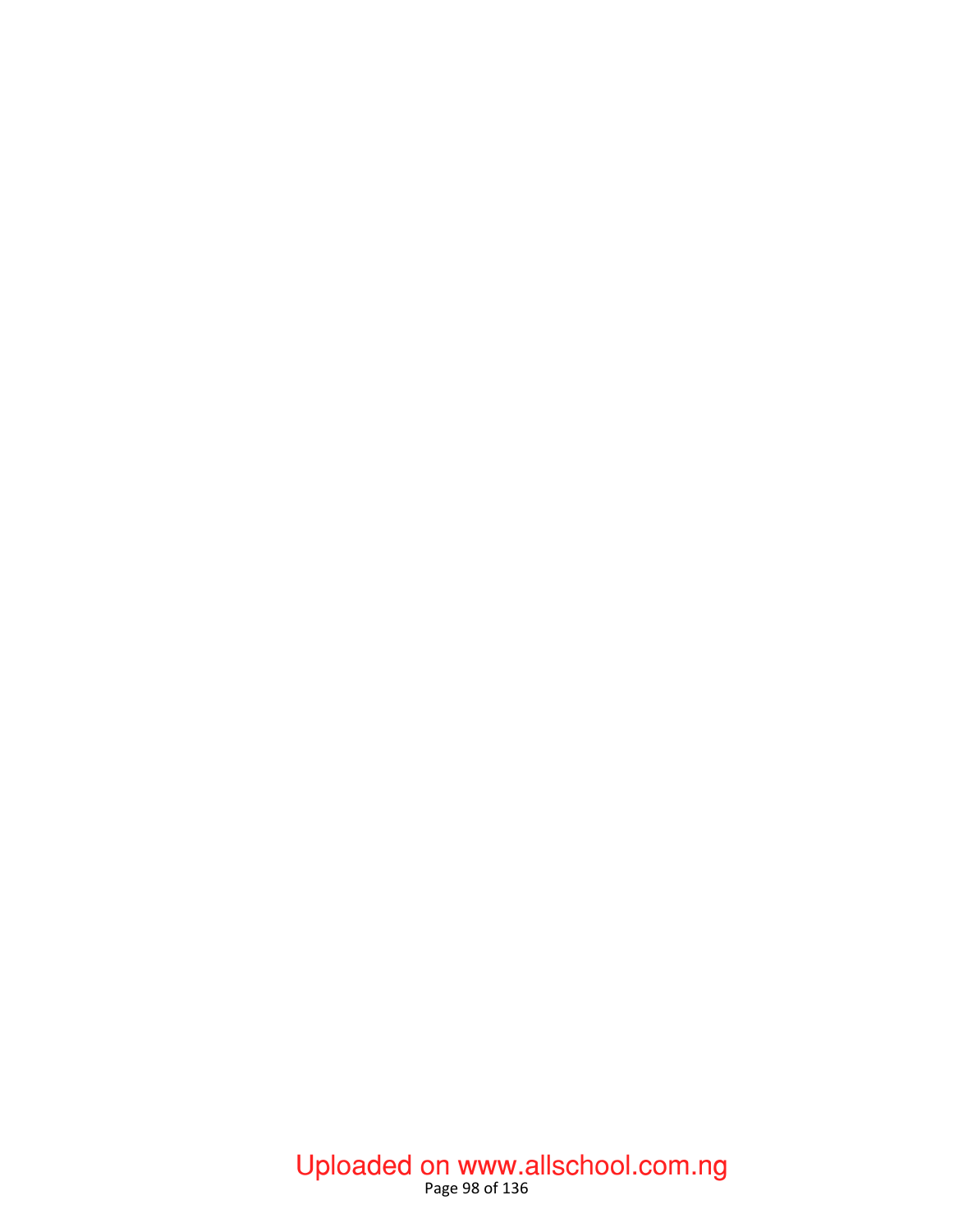## Page 99 of 136 Uploaded on www.allschool.com.ng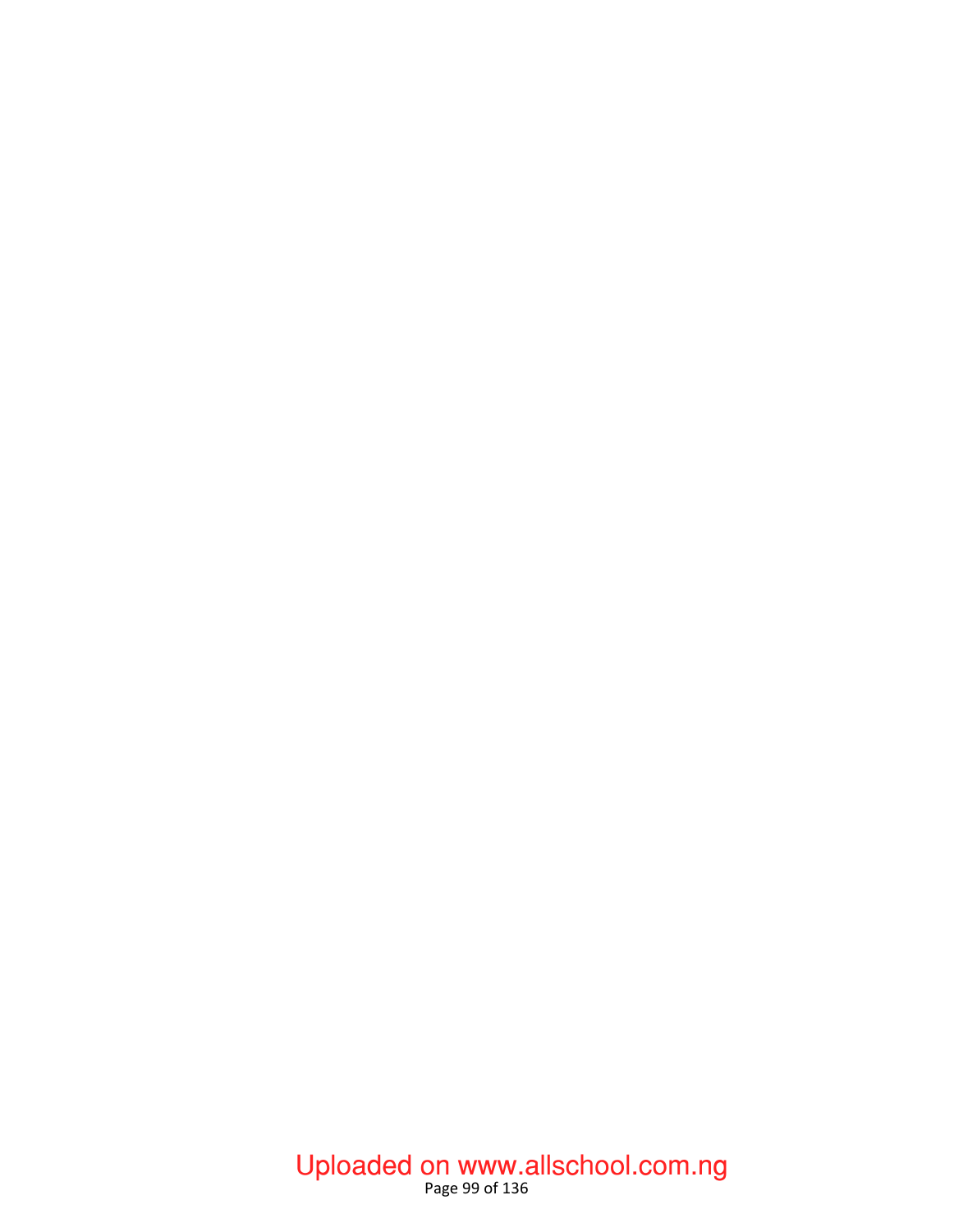## Page 100 of 136 Uploaded on www.allschool.com.ng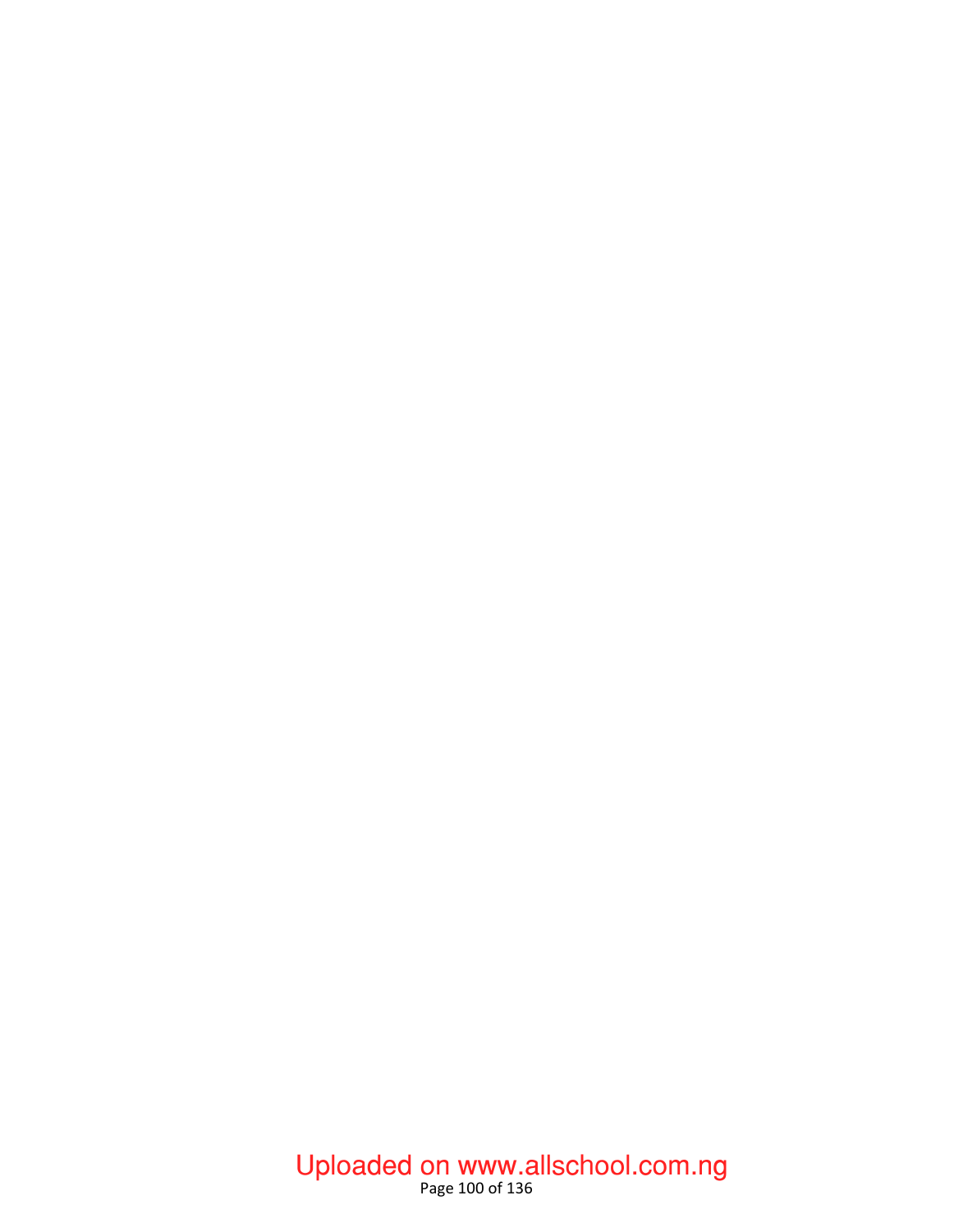**JUN** 

# Page 101 of 136 Uploaded on www.allschool.com.ng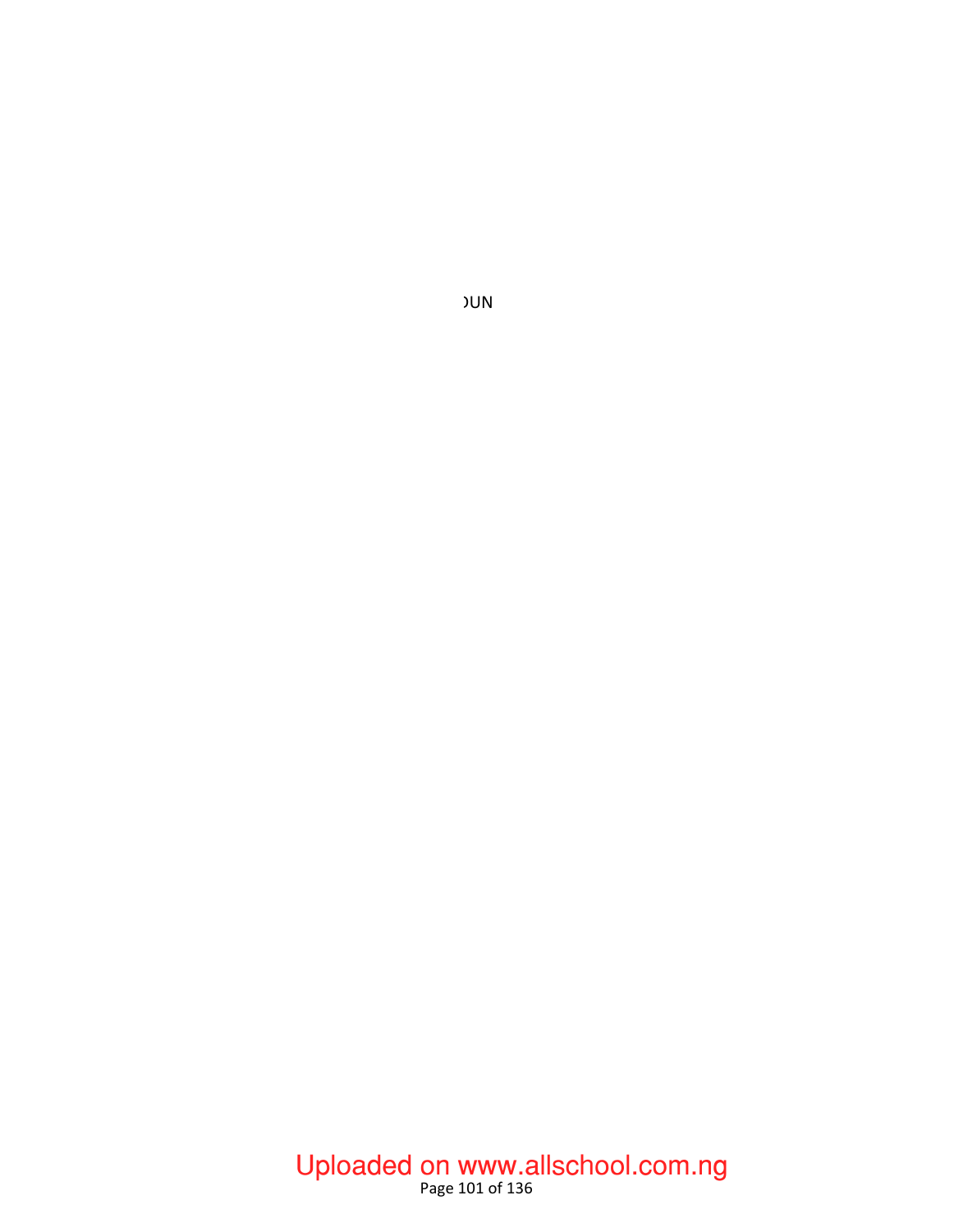## Page 102 of 136 Uploaded on www.allschool.com.ng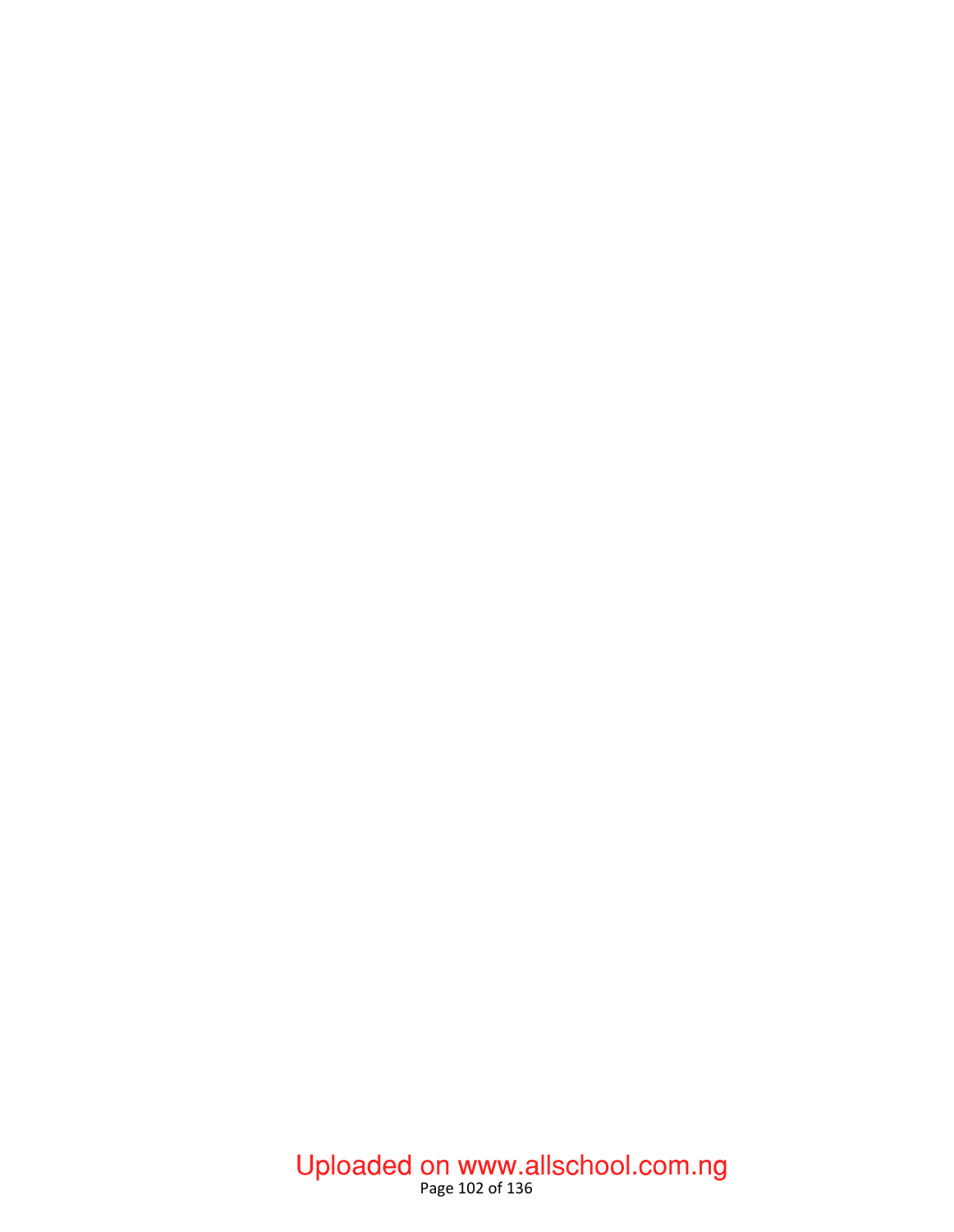## Page 103 of 136 Uploaded on www.allschool.com.ng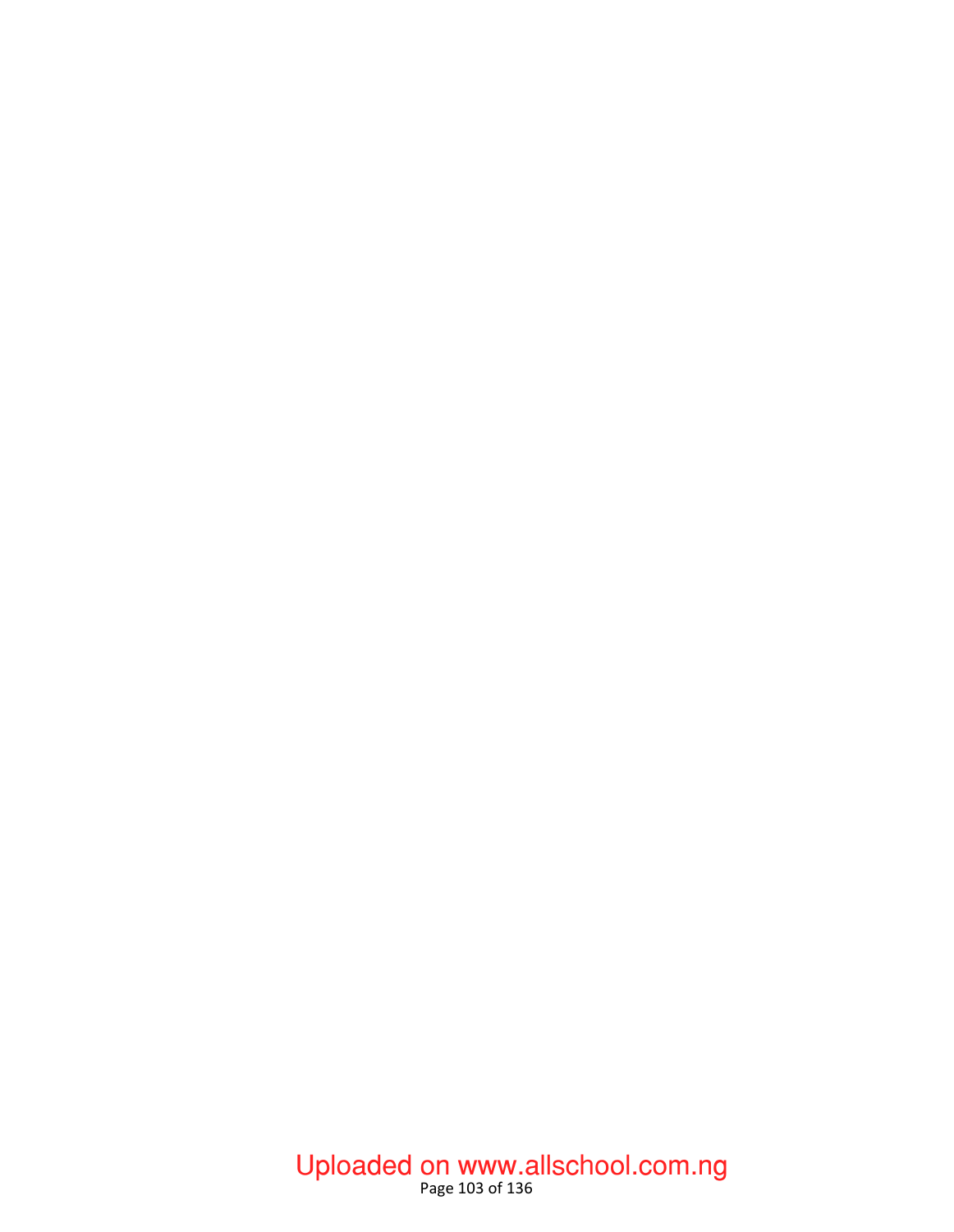## Page 104 of 136 Uploaded on www.allschool.com.ng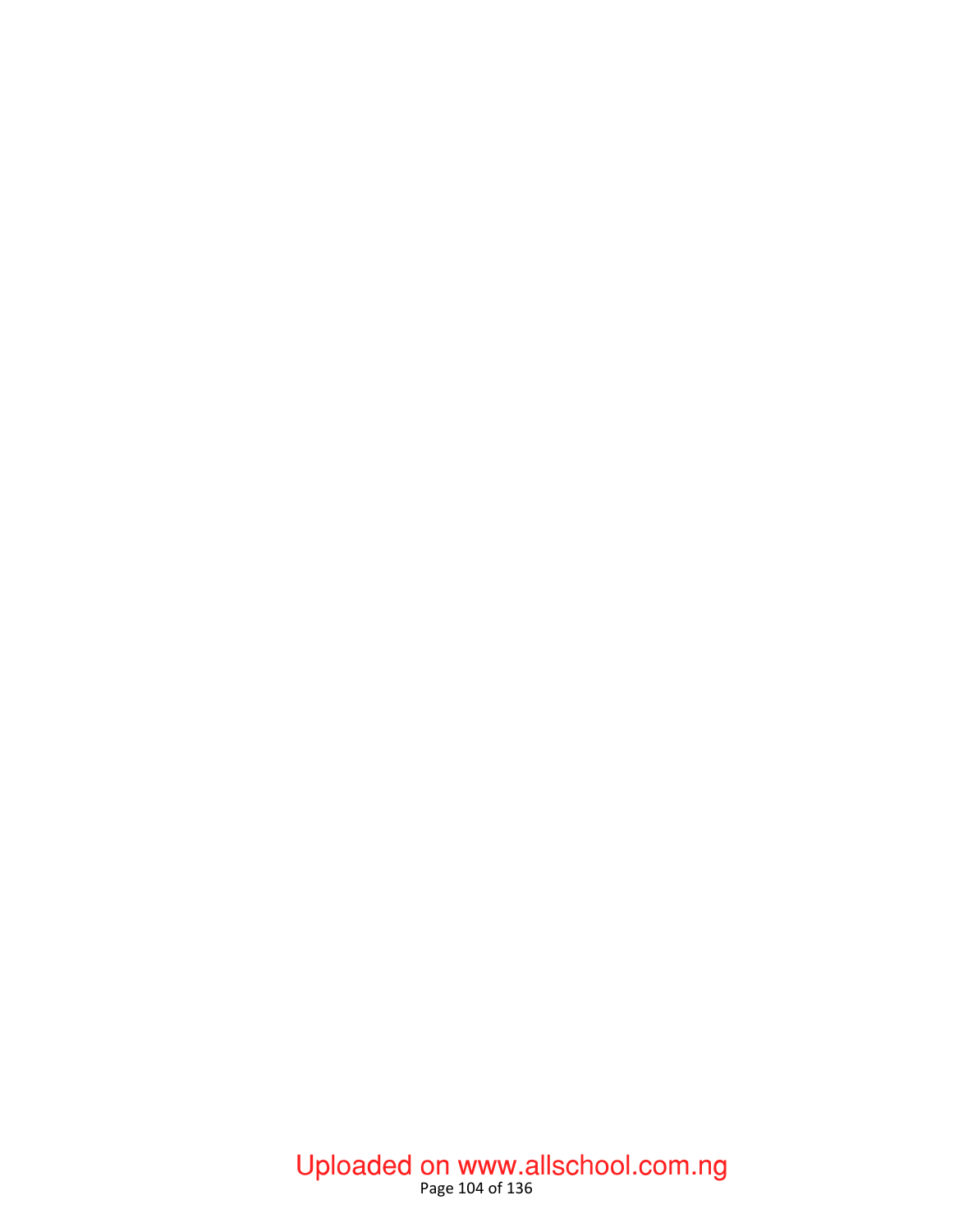## Page 105 of 136 Uploaded on www.allschool.com.ng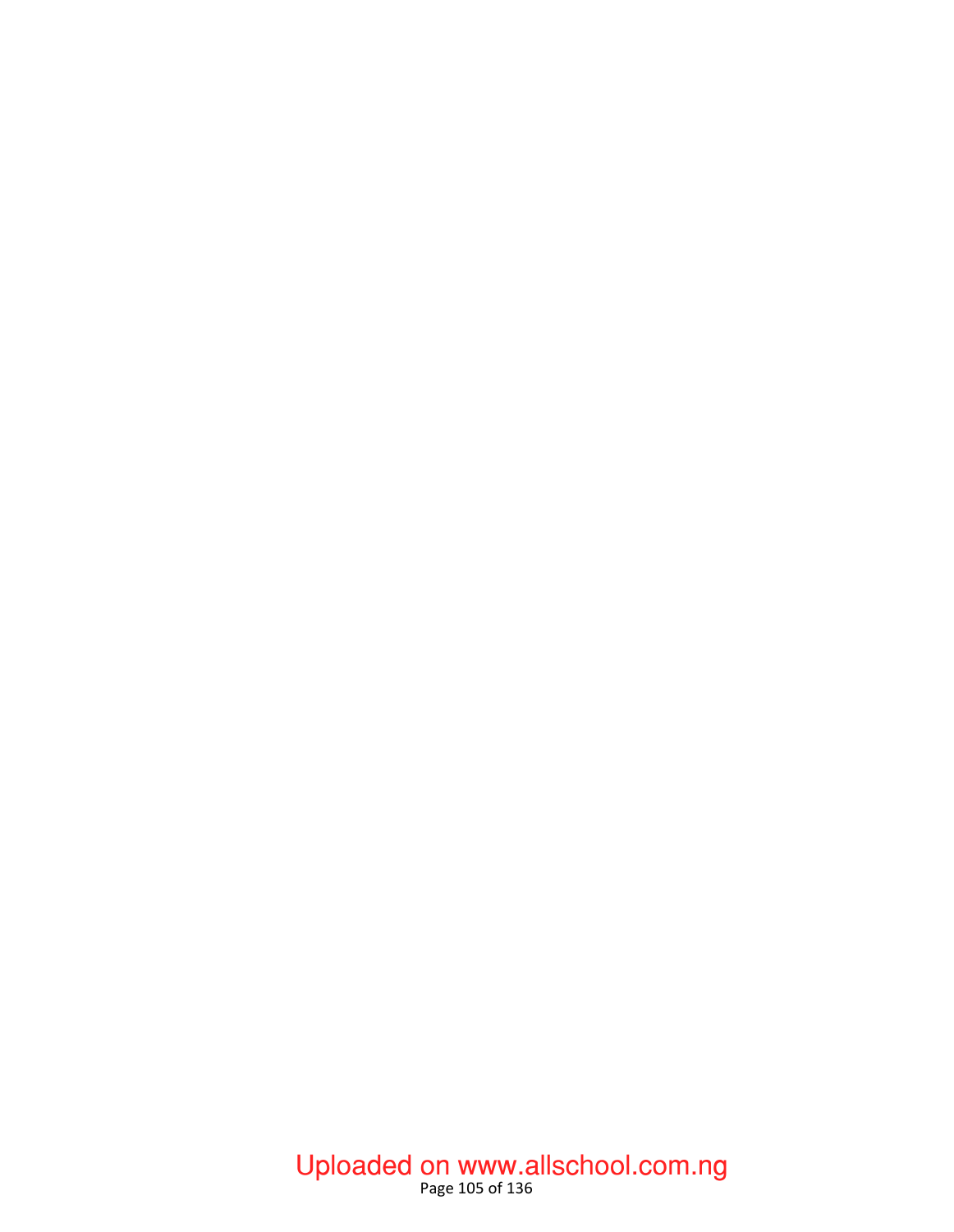## Page 106 of 136 Uploaded on www.allschool.com.ng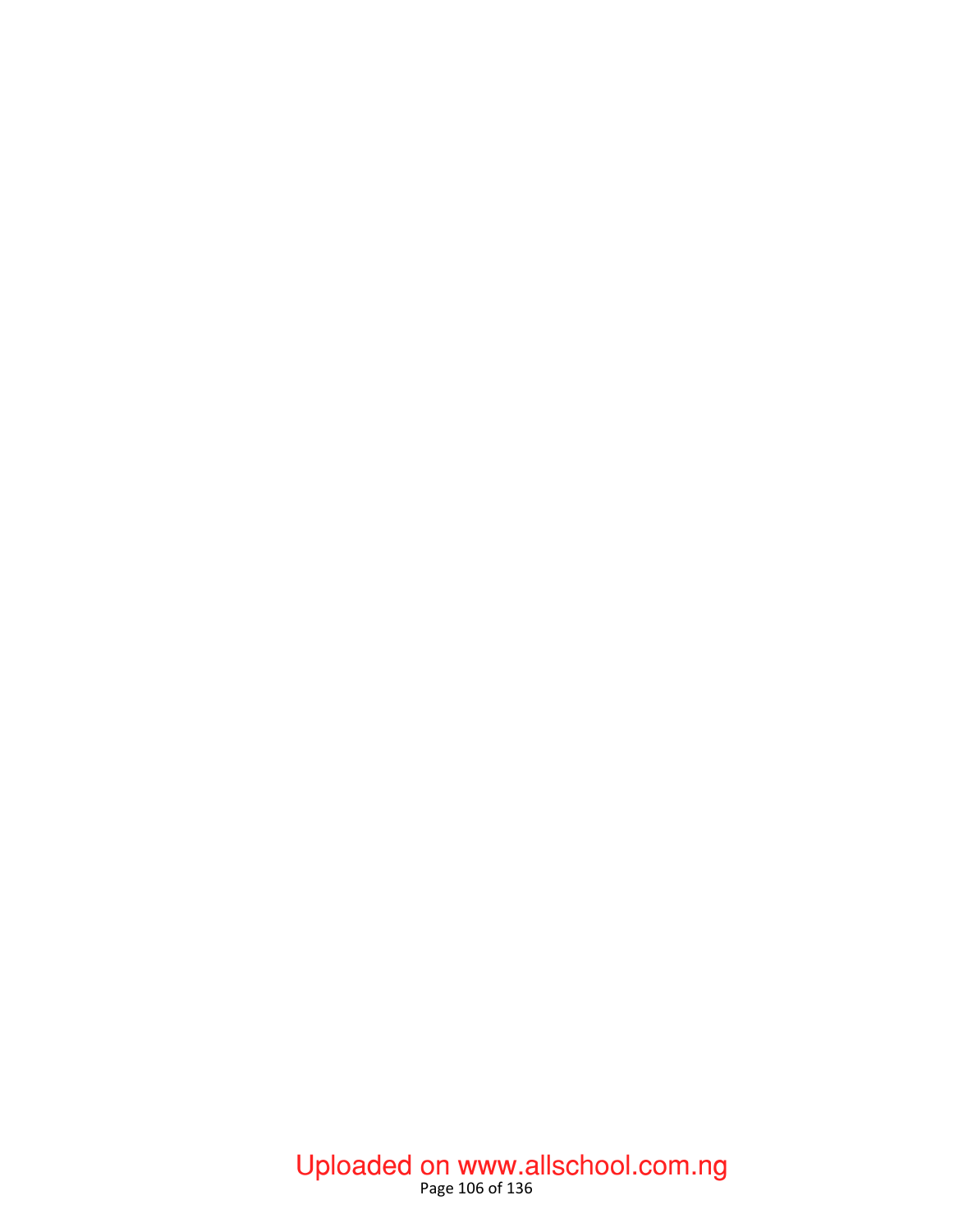## Page 107 of 136 Uploaded on www.allschool.com.ng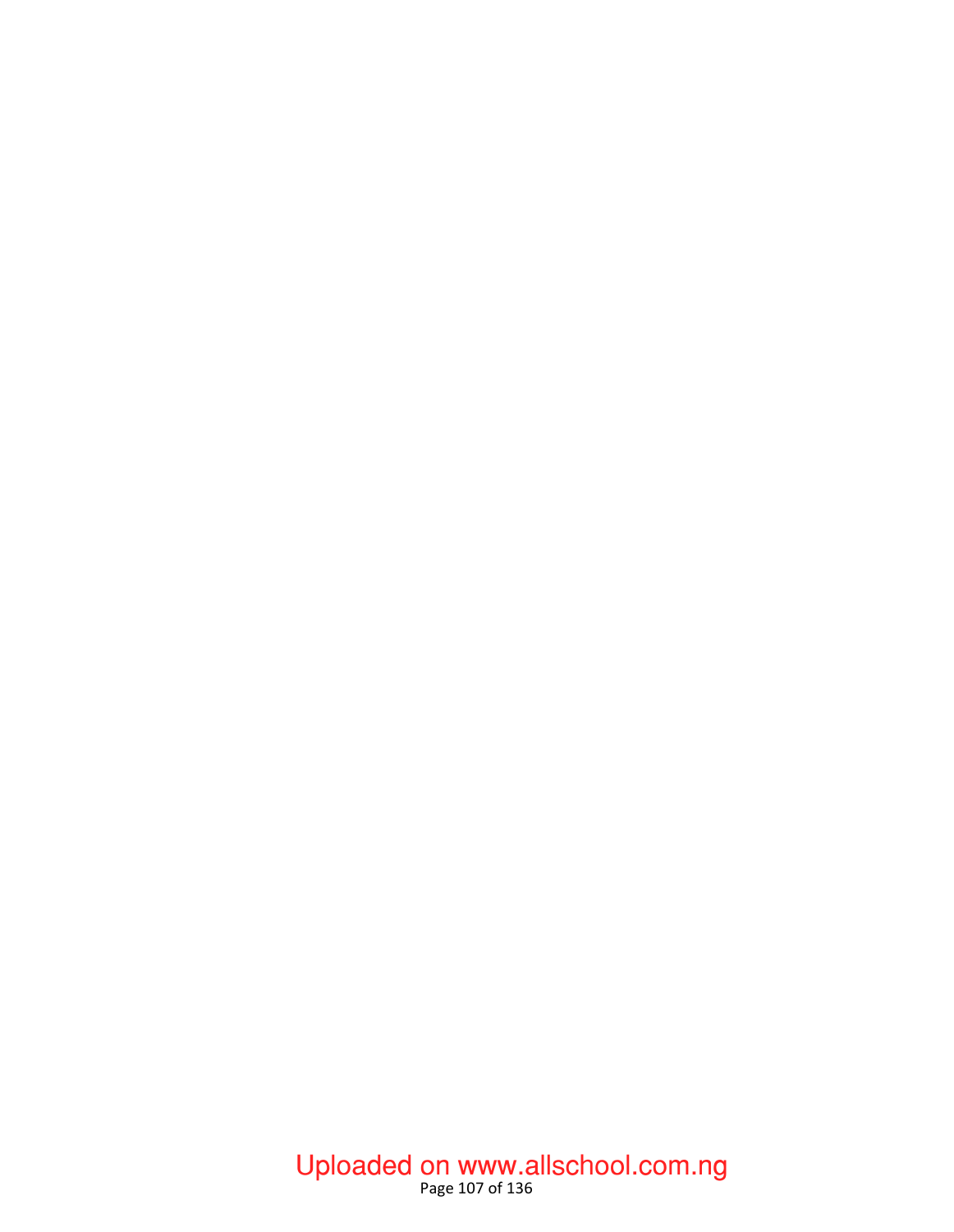## Page 108 of 136 Uploaded on www.allschool.com.ng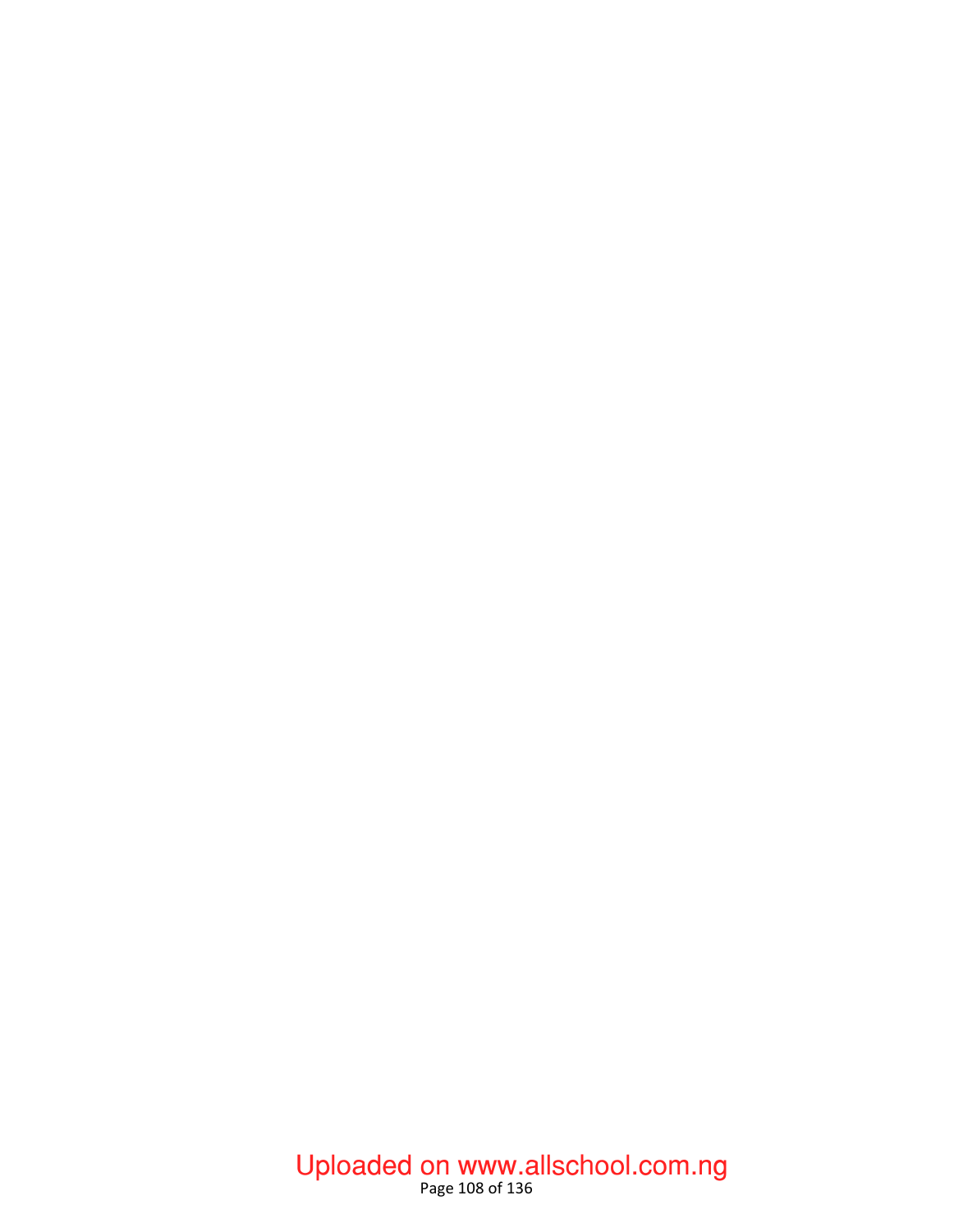### Page 109 of 136 Uploaded on www.allschool.com.ng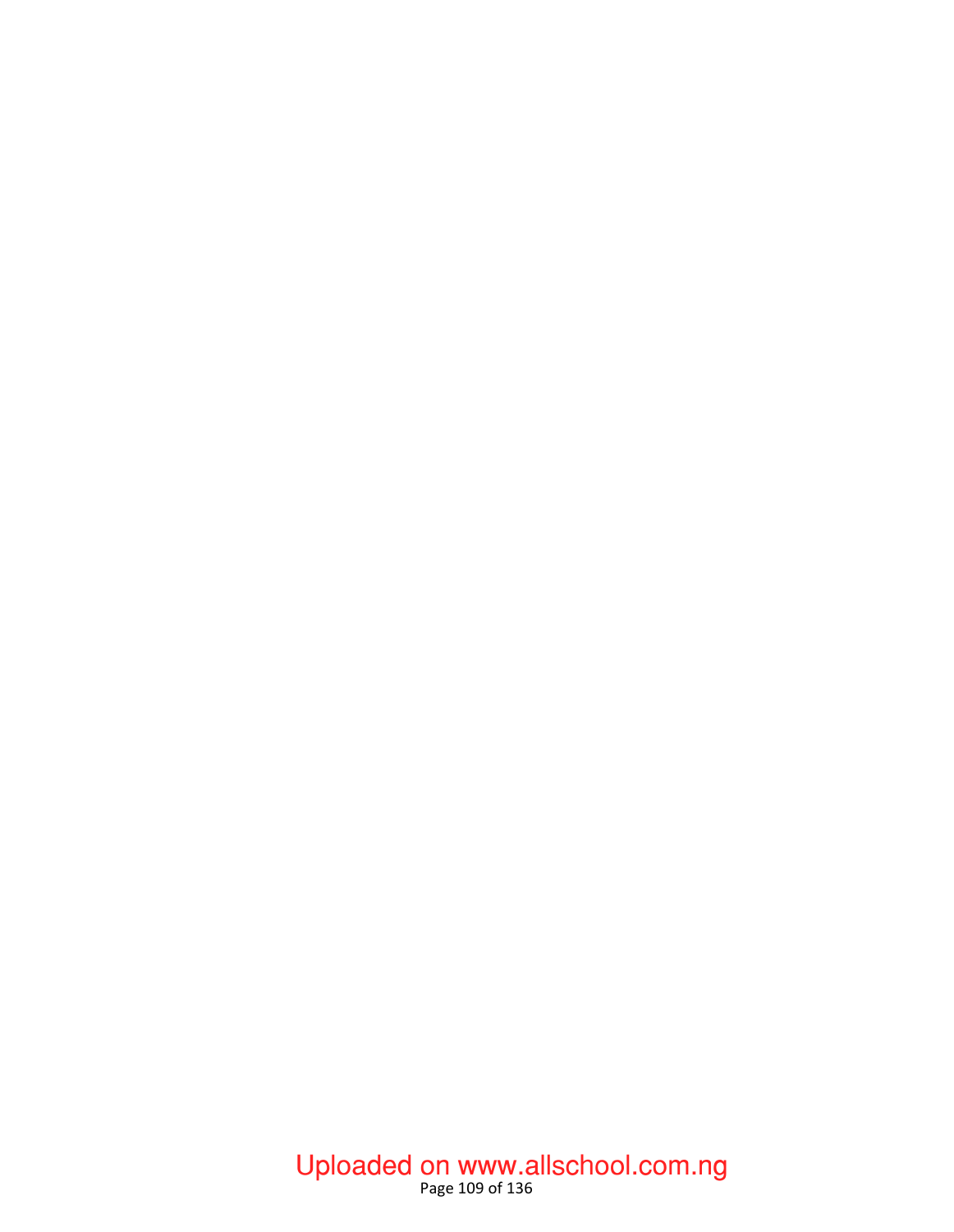# Page 110 of 136 Uploaded on www.allschool.com.ng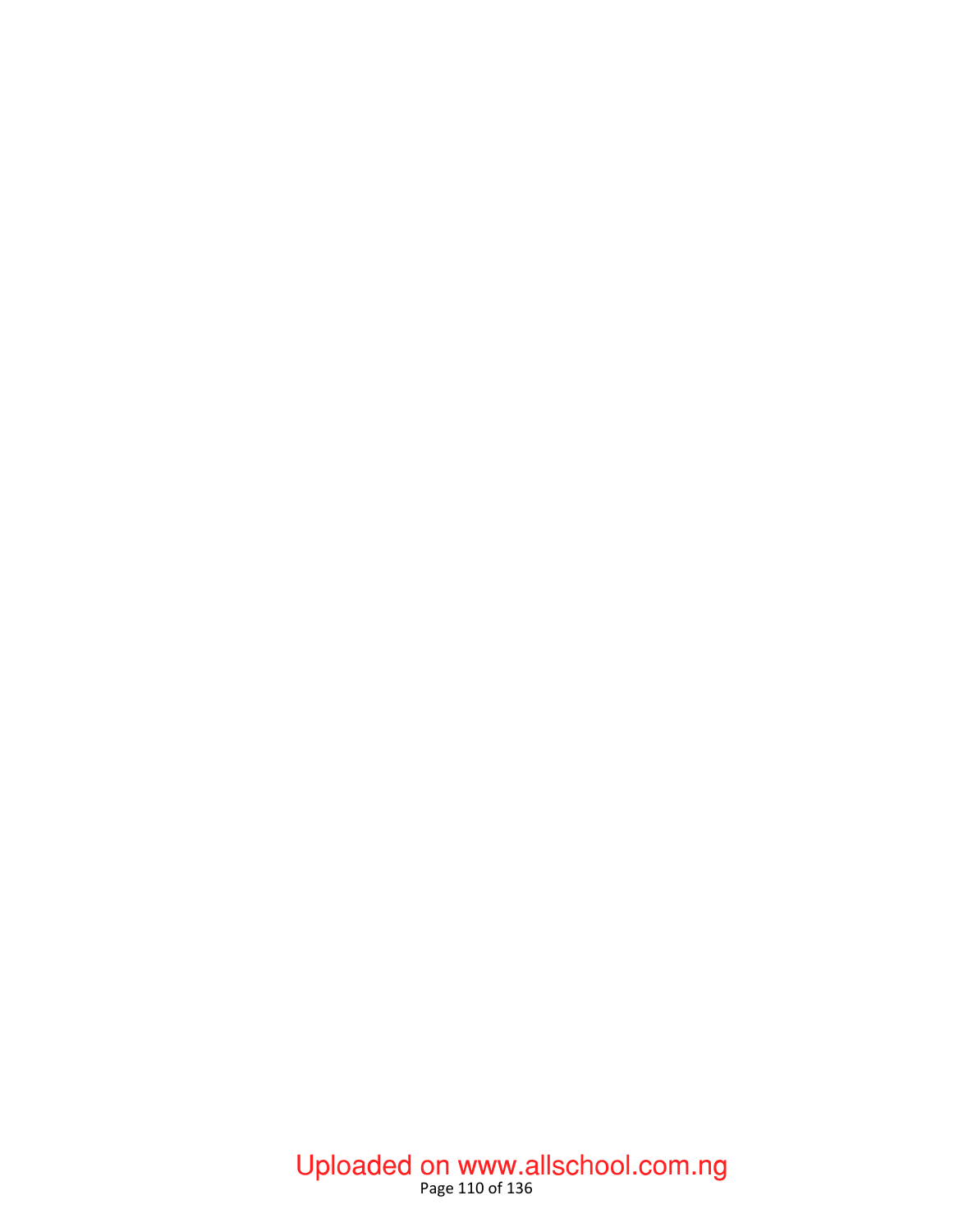# Page 111 of 136 Uploaded on www.allschool.com.ng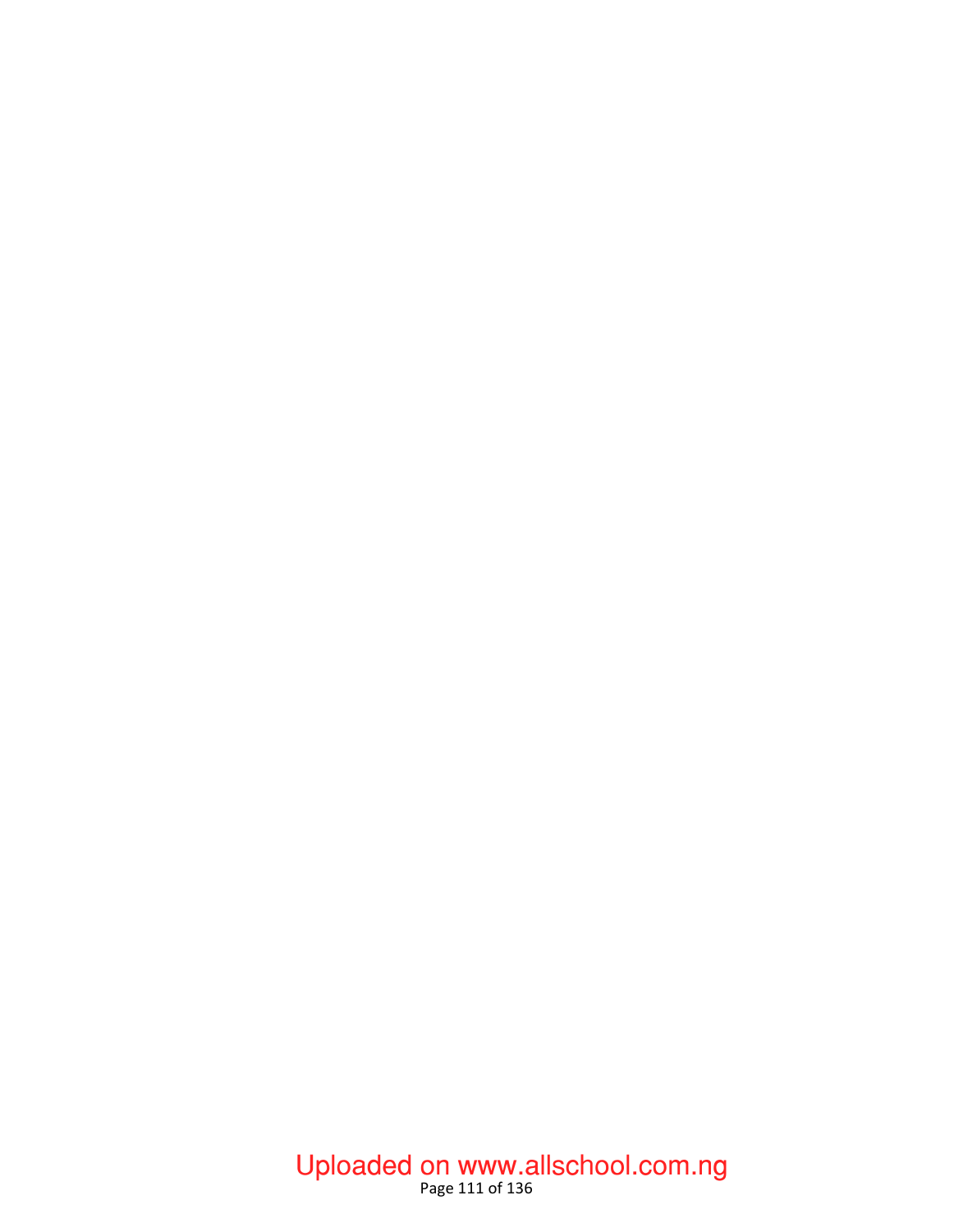# Page 112 of 136 Uploaded on www.allschool.com.ng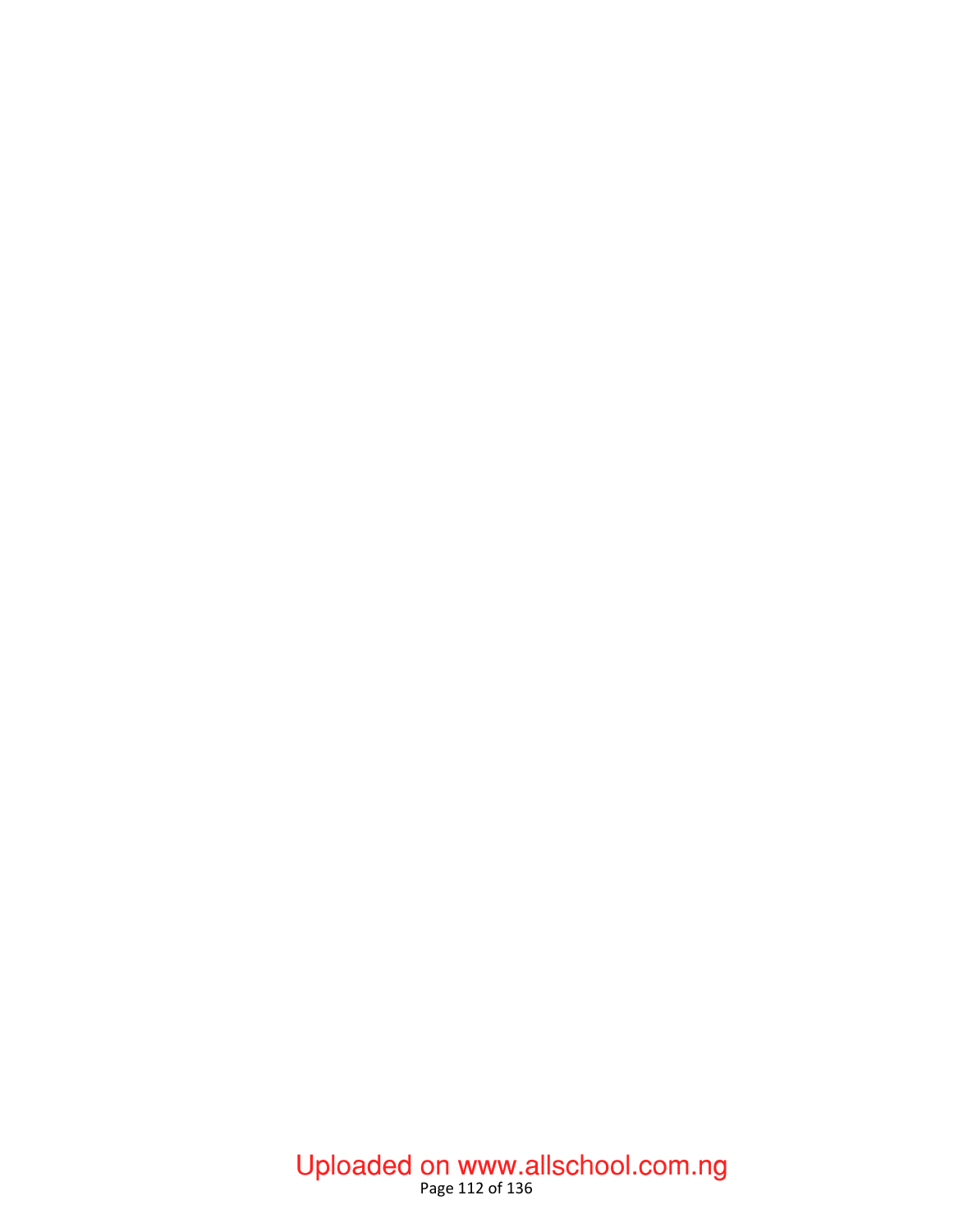# Page 113 of 136 Uploaded on www.allschool.com.ng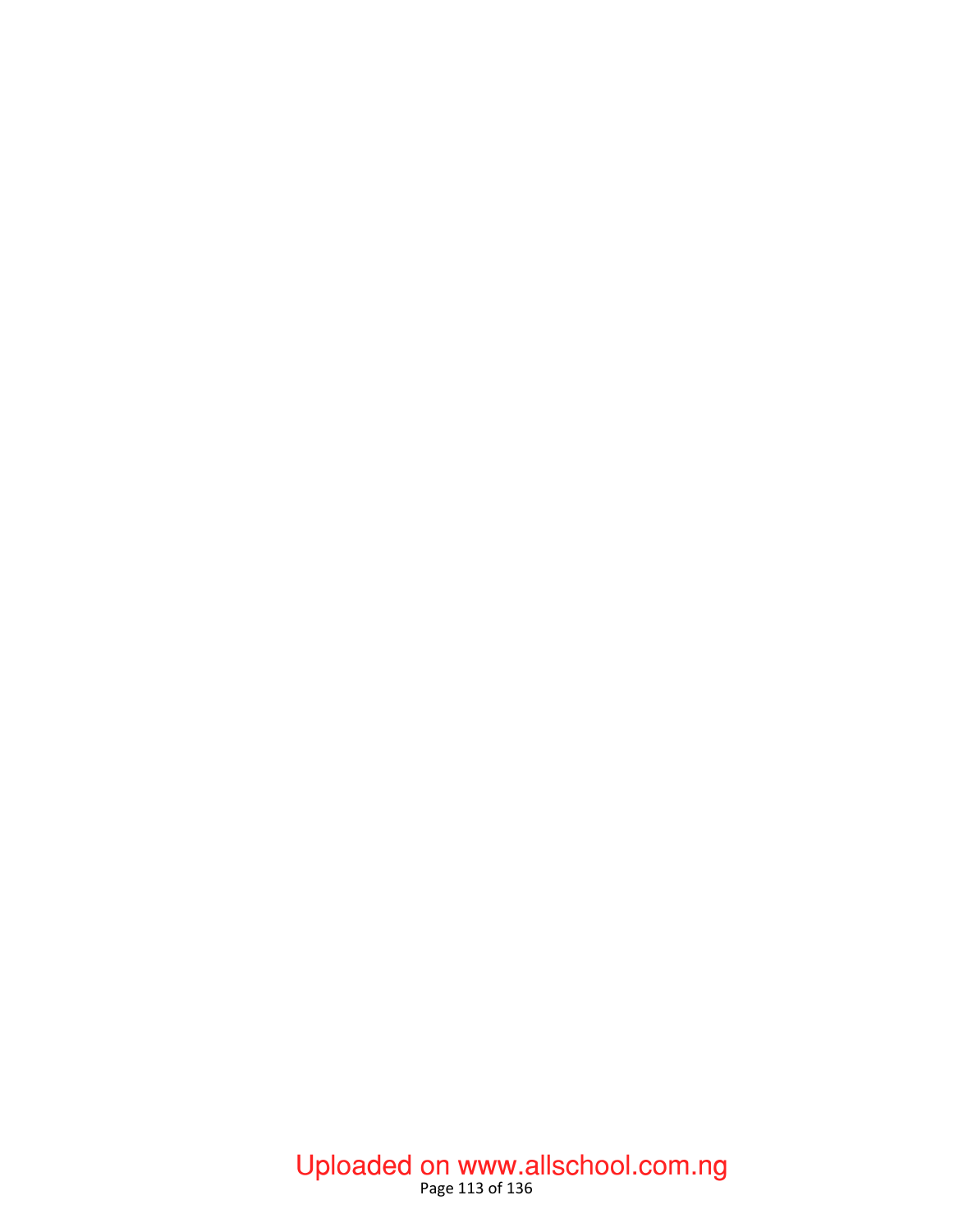### Page 114 of 136 Uploaded on www.allschool.com.ng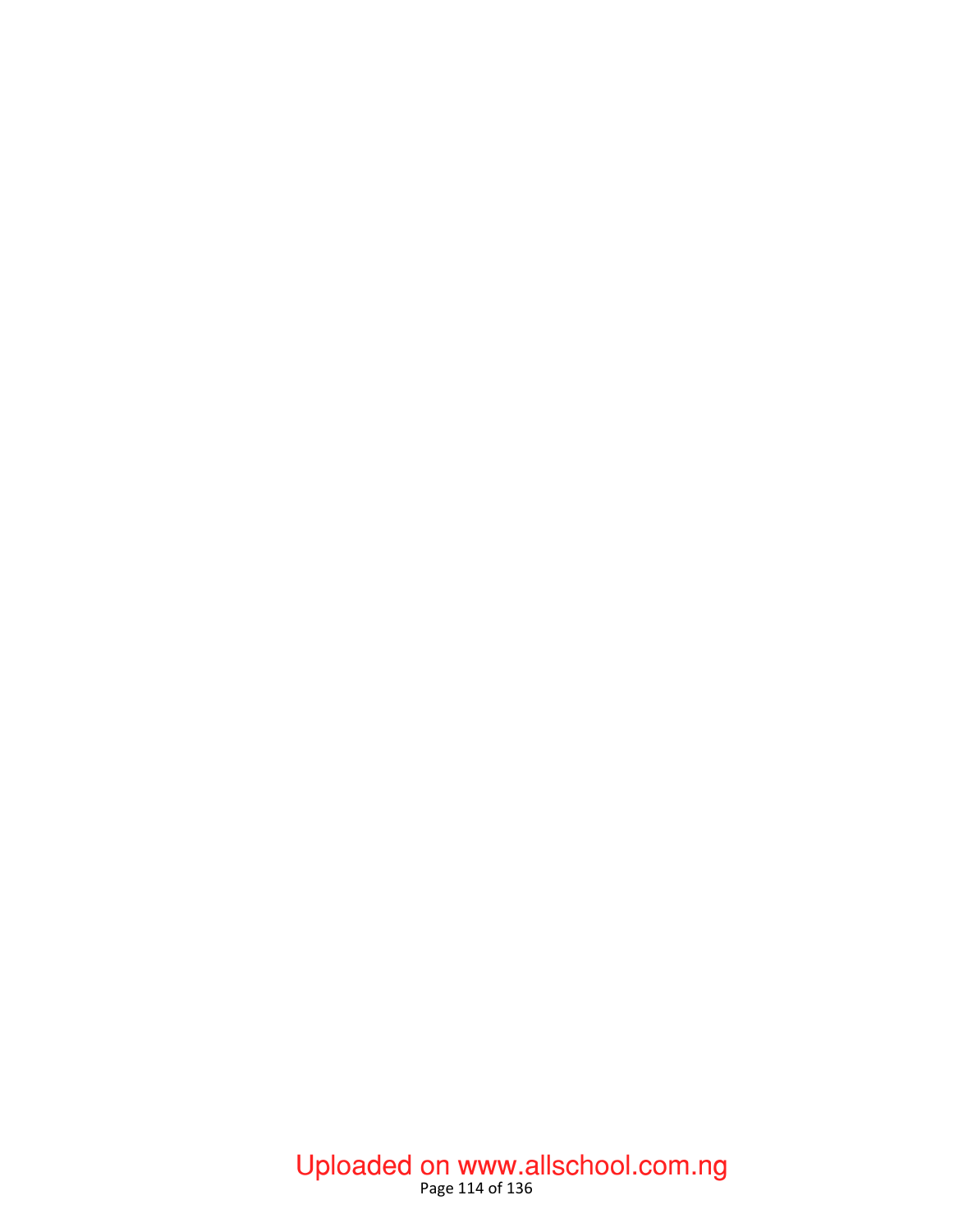# Page 115 of 136 Uploaded on www.allschool.com.ng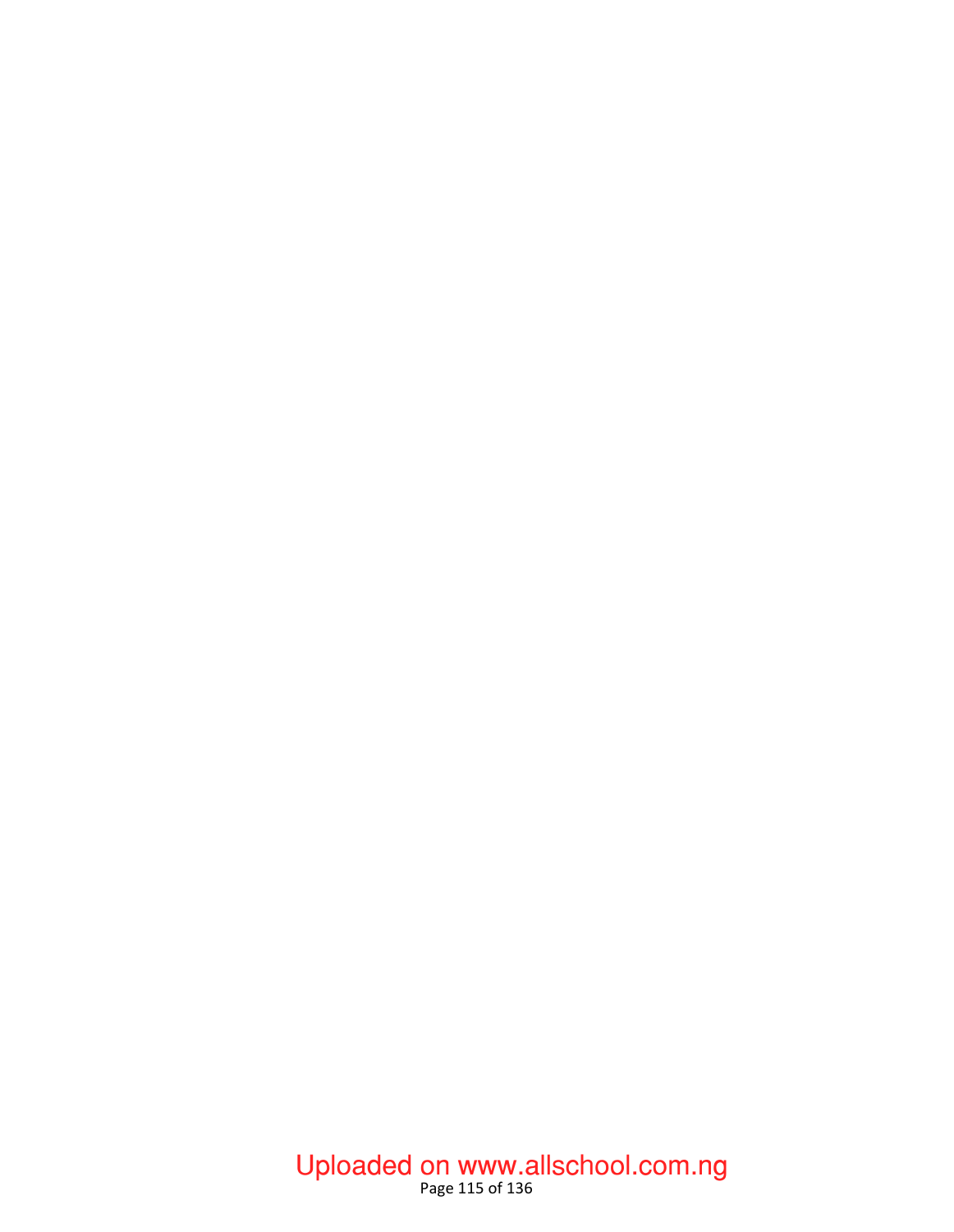## Page 116 of 136 Uploaded on www.allschool.com.ng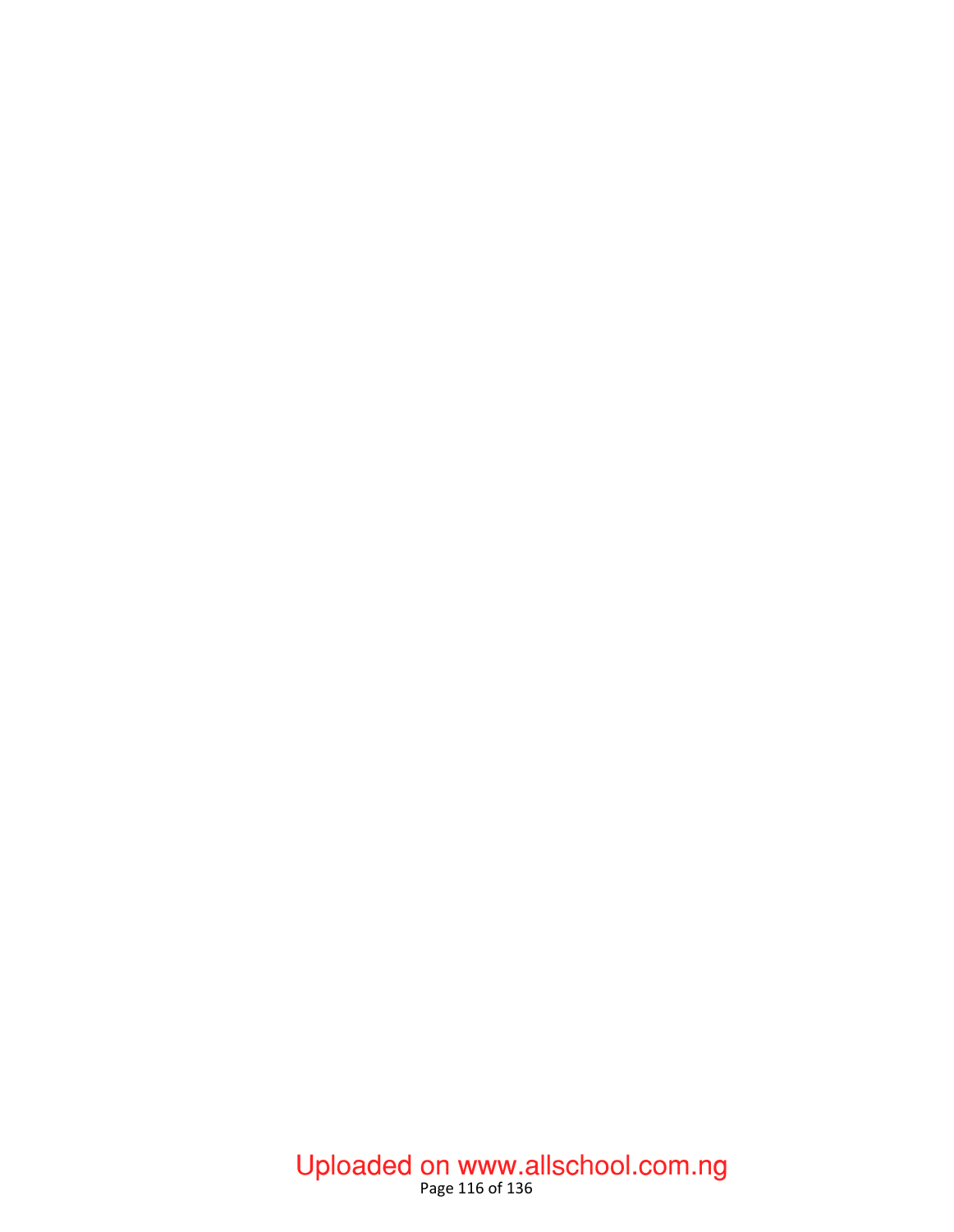## Page 117 of 136 Uploaded on www.allschool.com.ng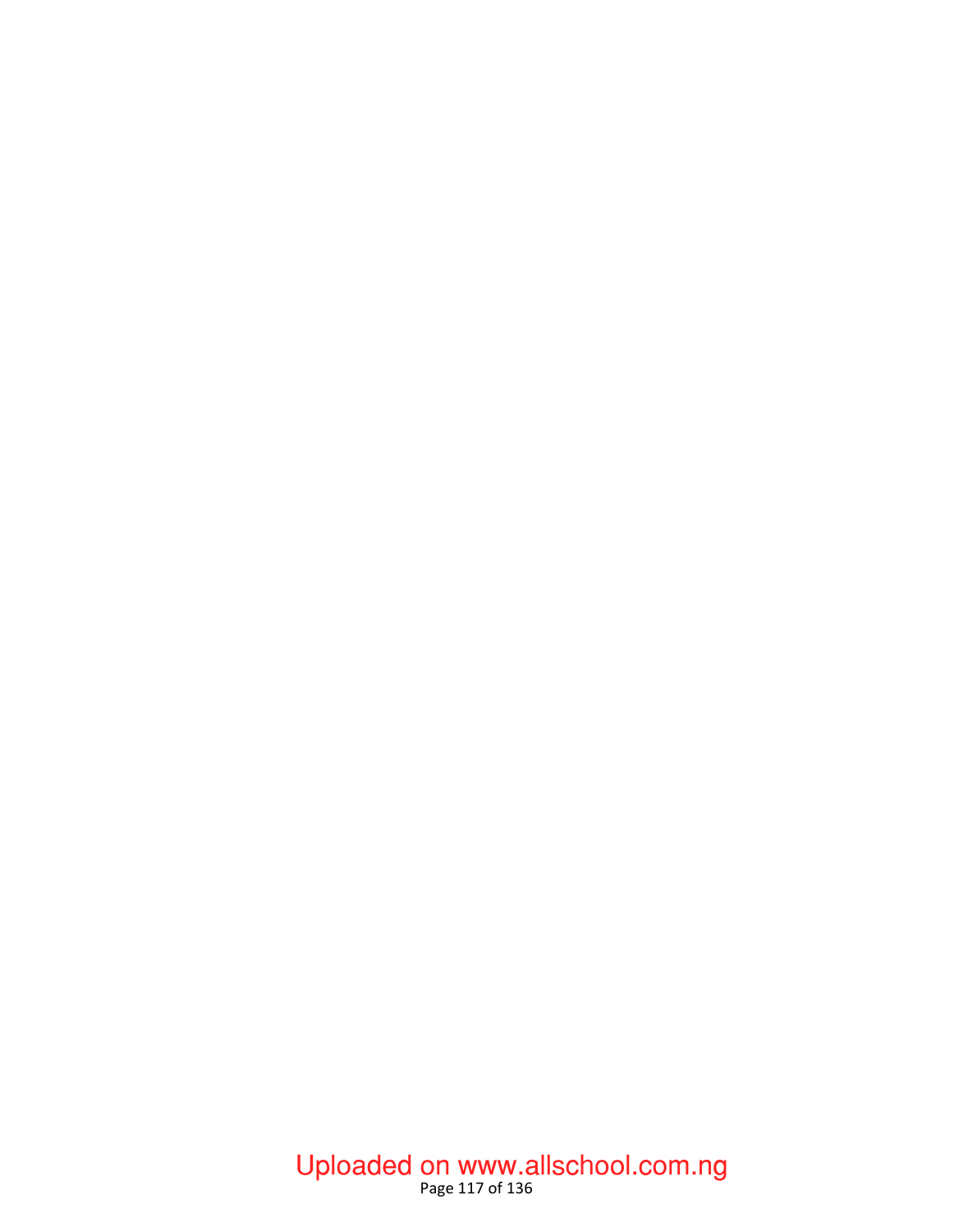## Page 118 of 136 Uploaded on www.allschool.com.ng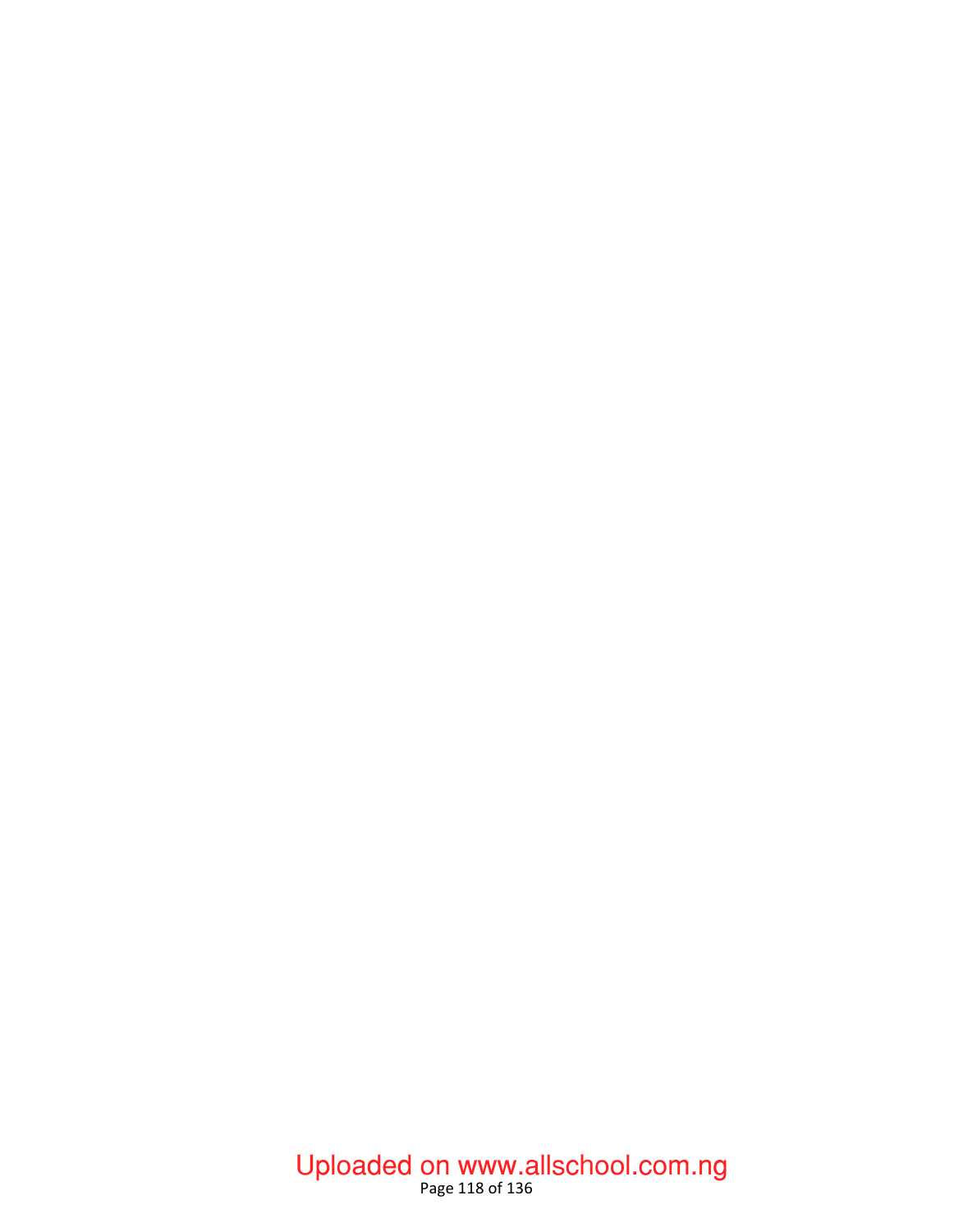## Page 119 of 136 Uploaded on www.allschool.com.ng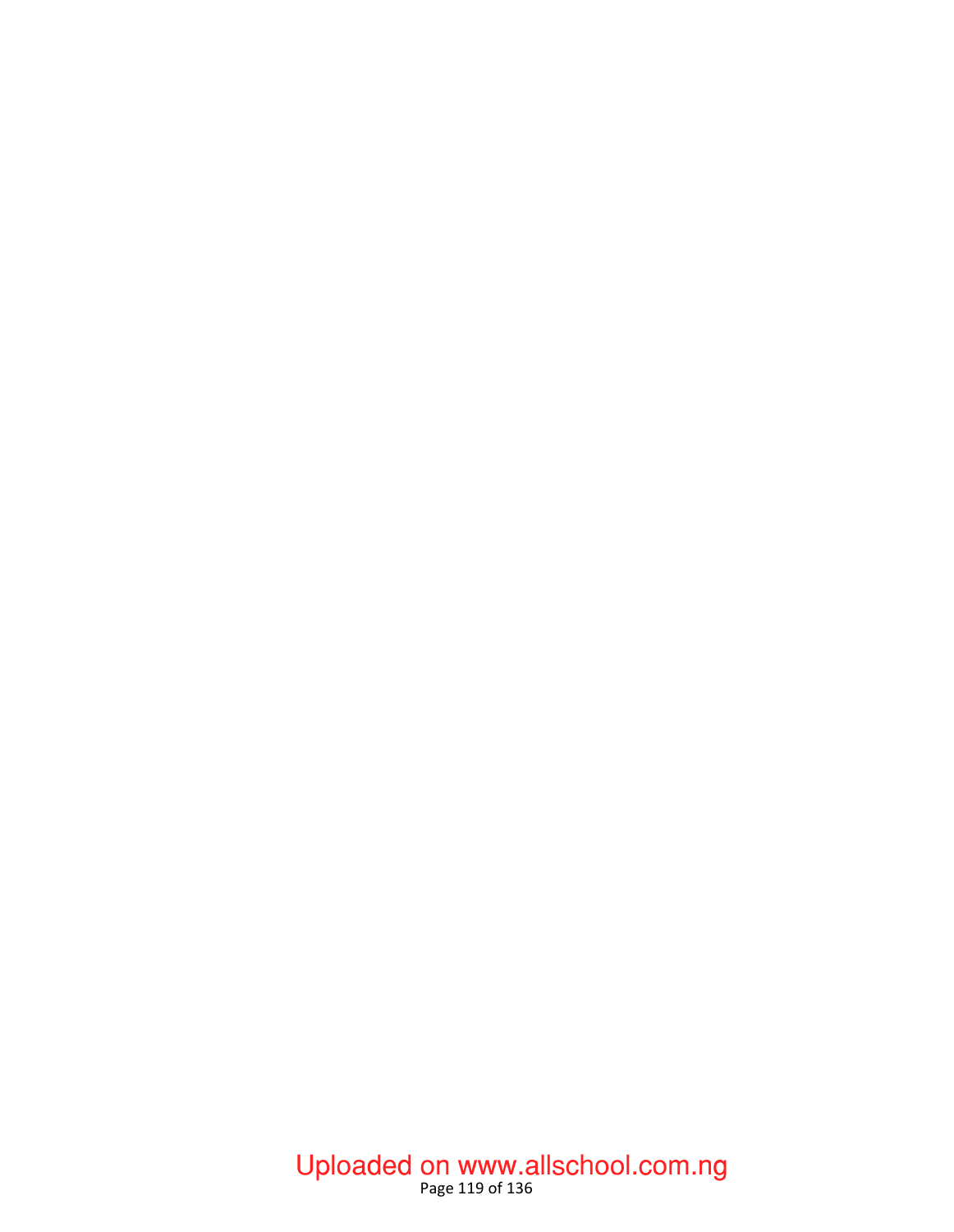### Page 120 of 136 Uploaded on www.allschool.com.ng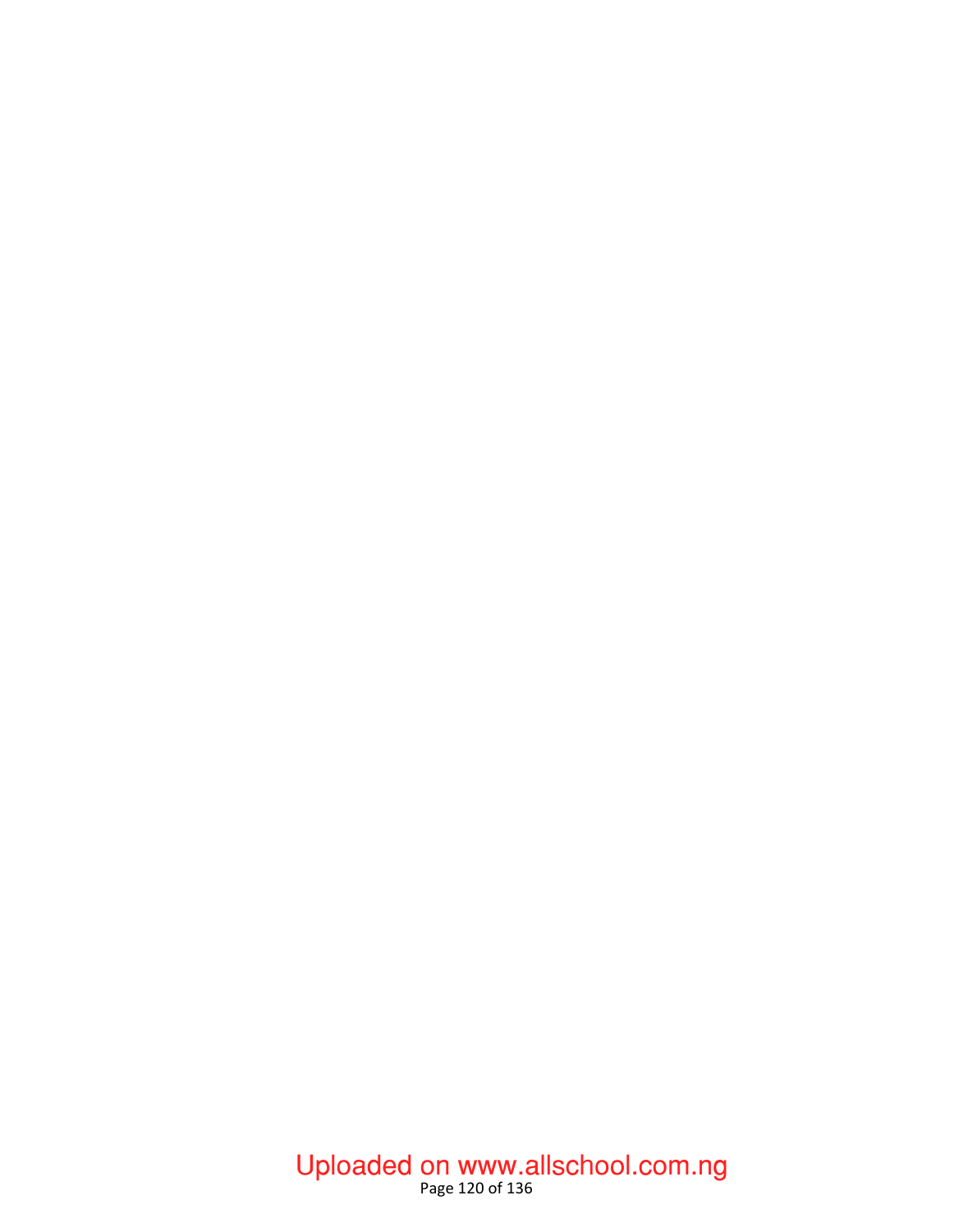## Page 121 of 136 Uploaded on www.allschool.com.ng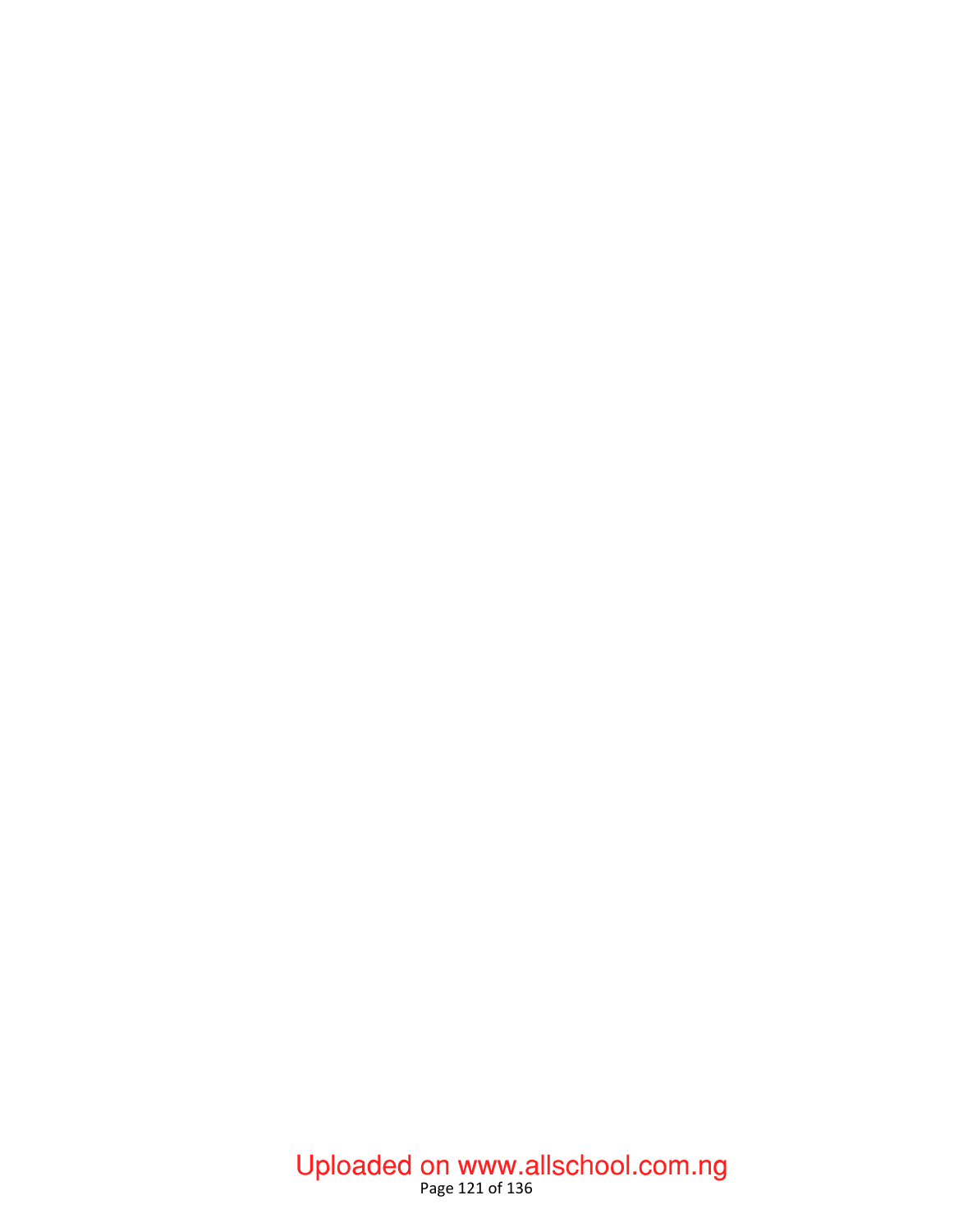## Page 122 of 136 Uploaded on www.allschool.com.ng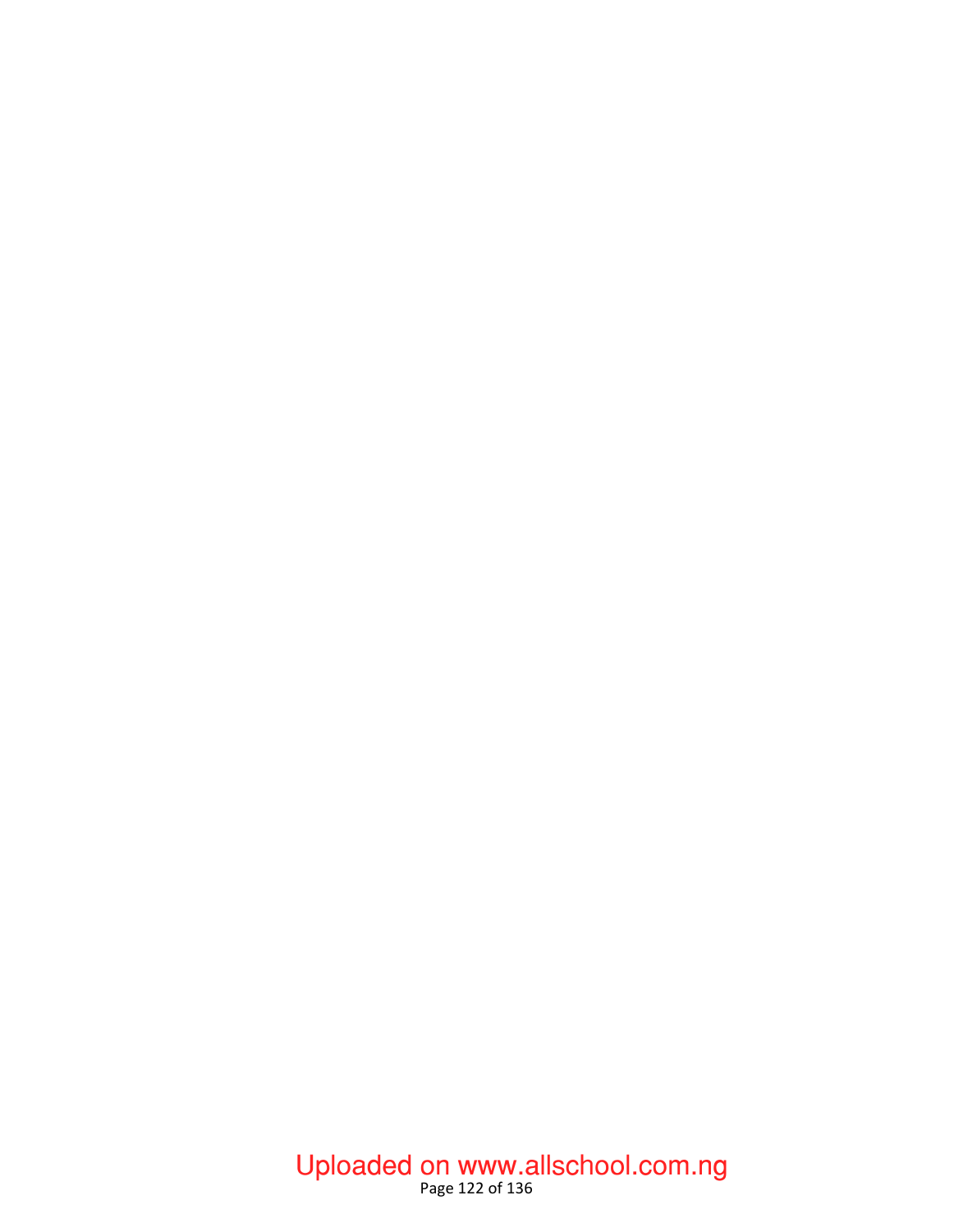## Page 123 of 136 Uploaded on www.allschool.com.ng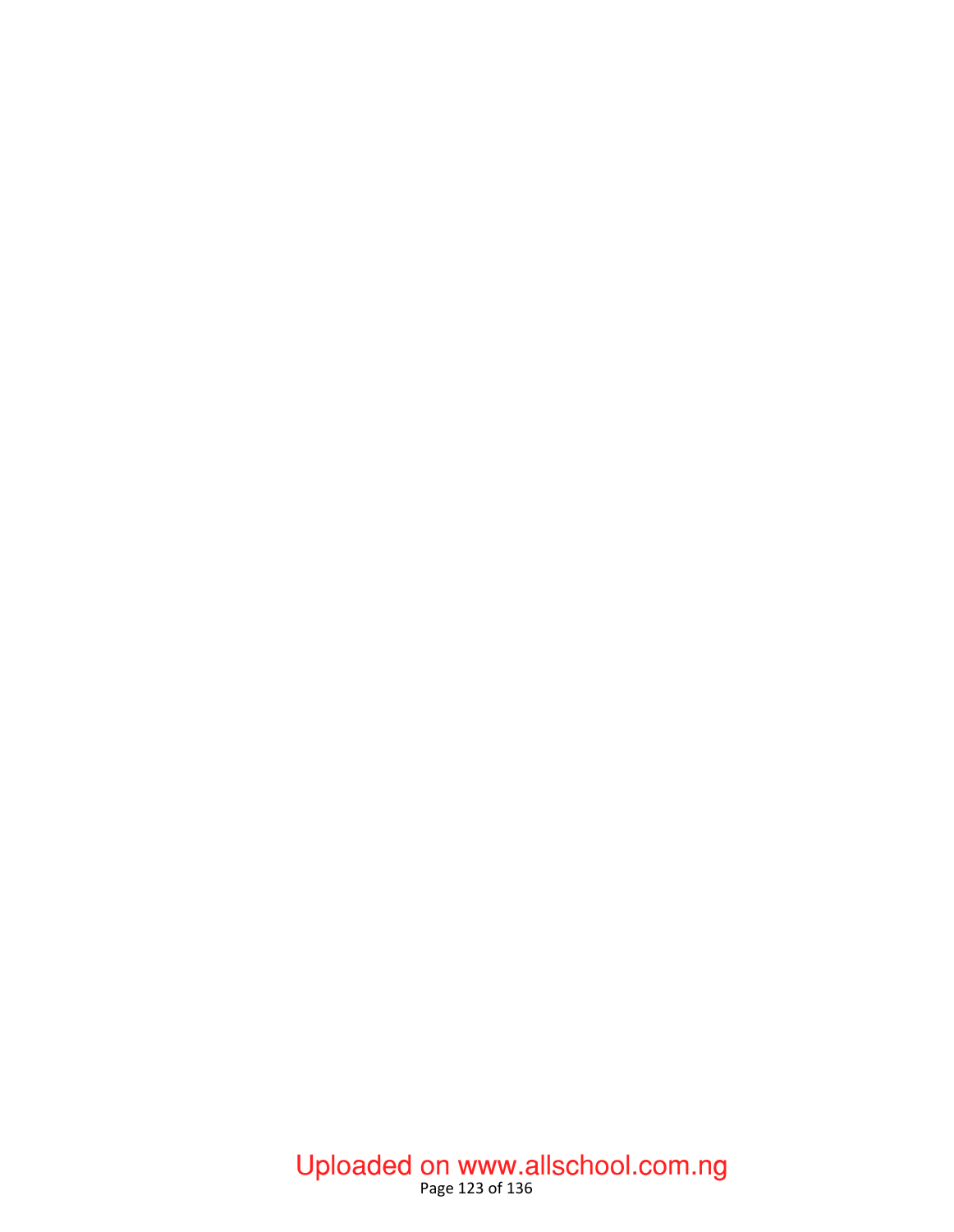### Page 124 of 136 Uploaded on www.allschool.com.ng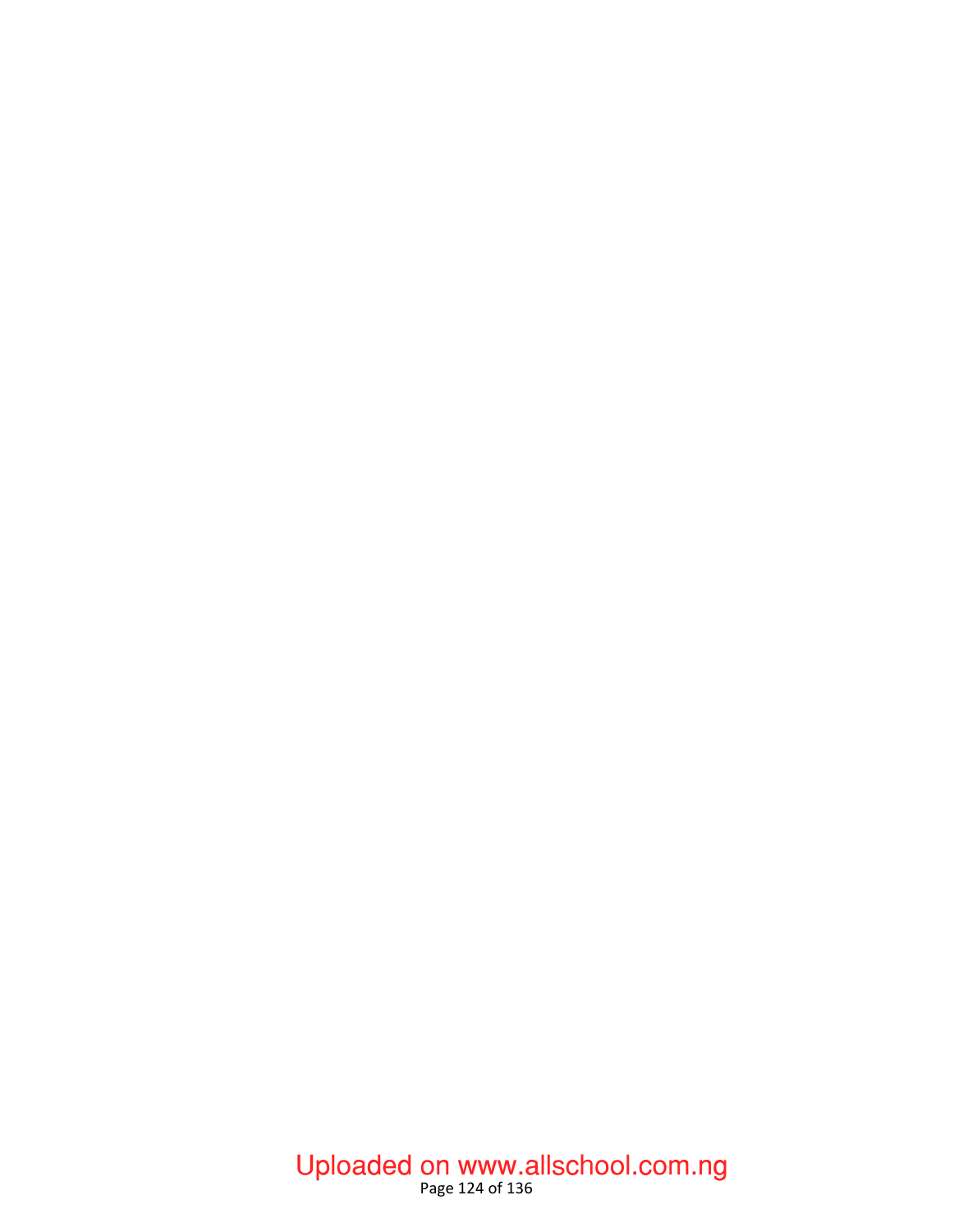## Page 125 of 136 Uploaded on www.allschool.com.ng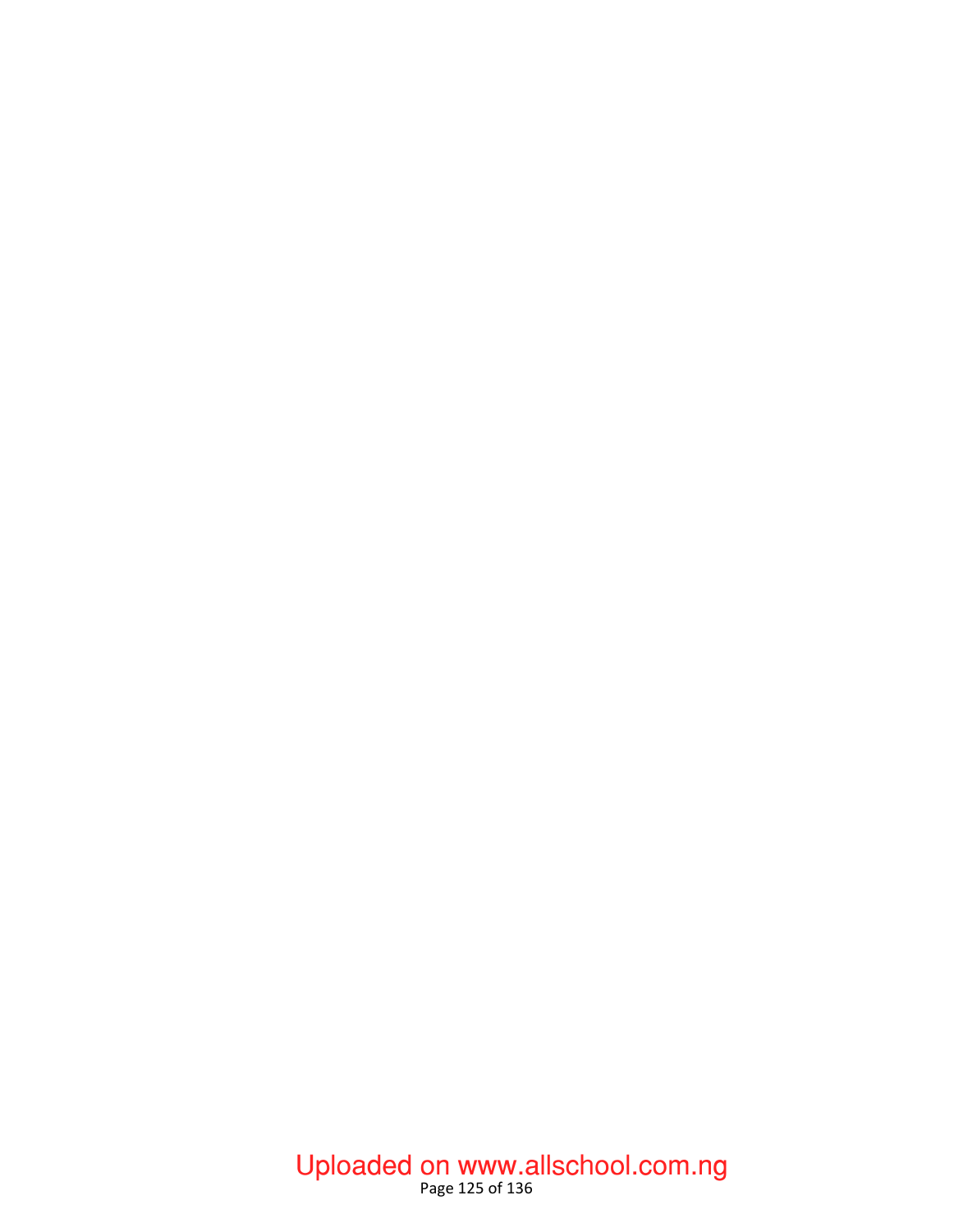### Page 126 of 136 Uploaded on www.allschool.com.ng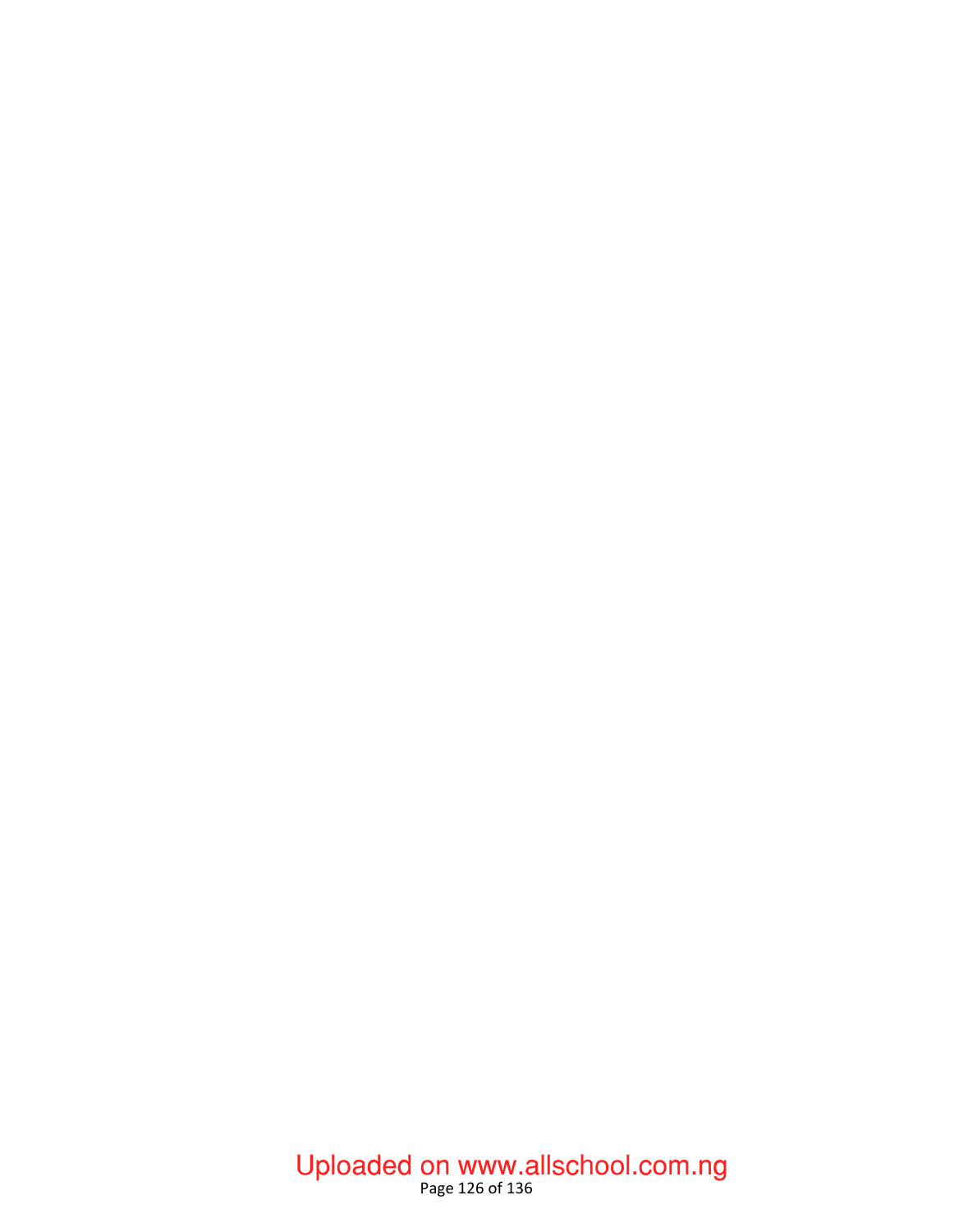### Page 127 of 136 Uploaded on www.allschool.com.ng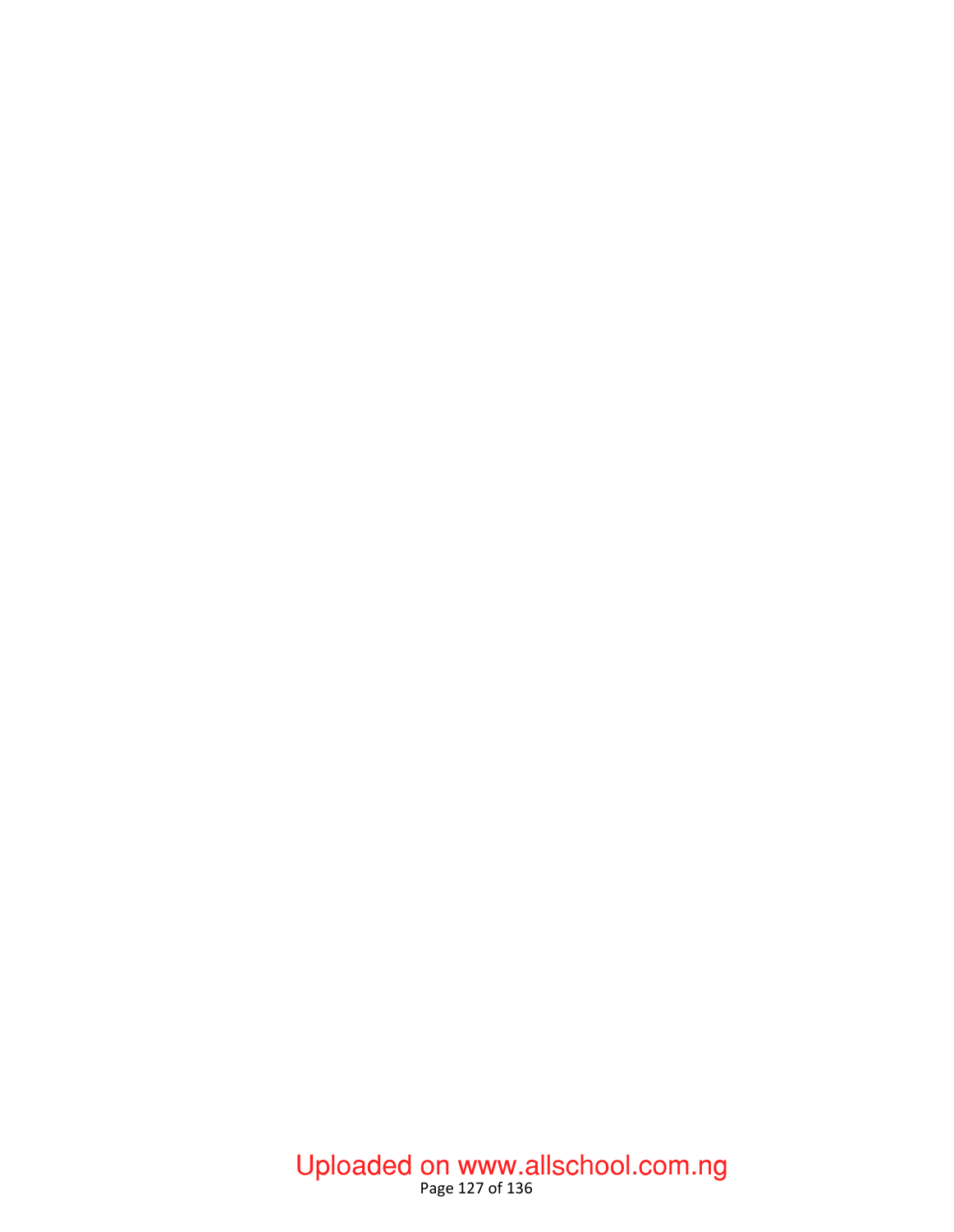### Page 128 of 136 Uploaded on www.allschool.com.ng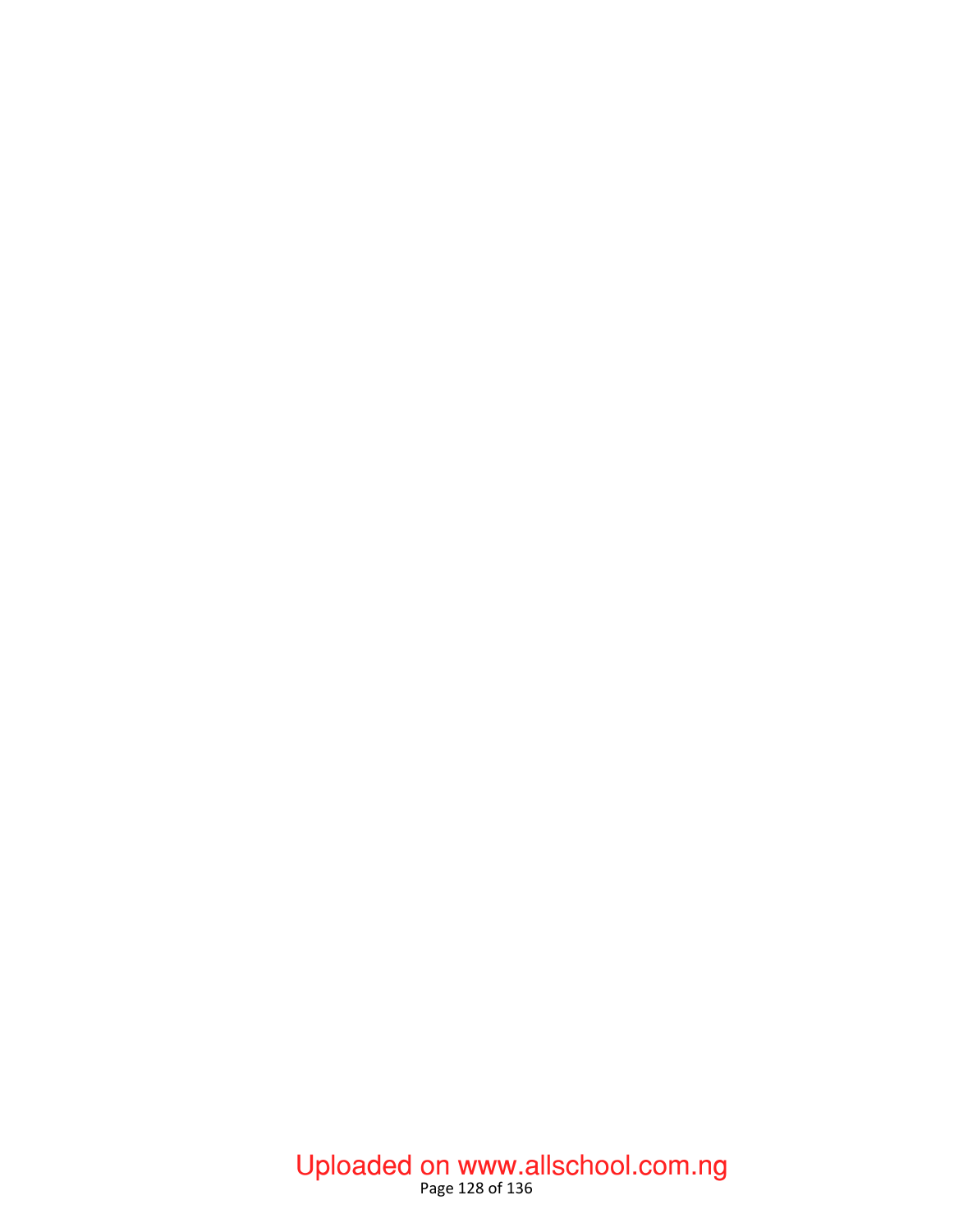### Page 129 of 136 Uploaded on www.allschool.com.ng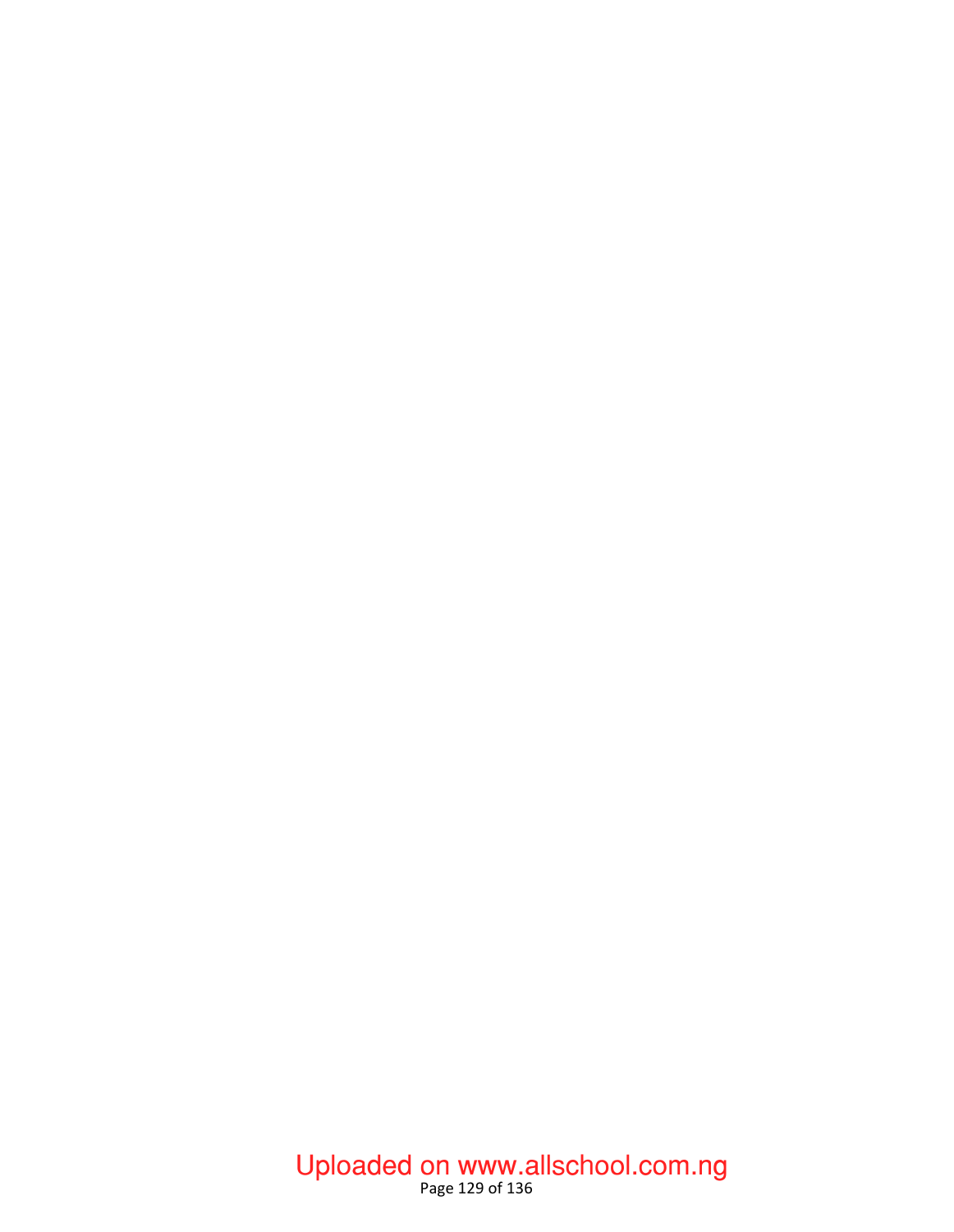### Page 130 of 136 Uploaded on www.allschool.com.ng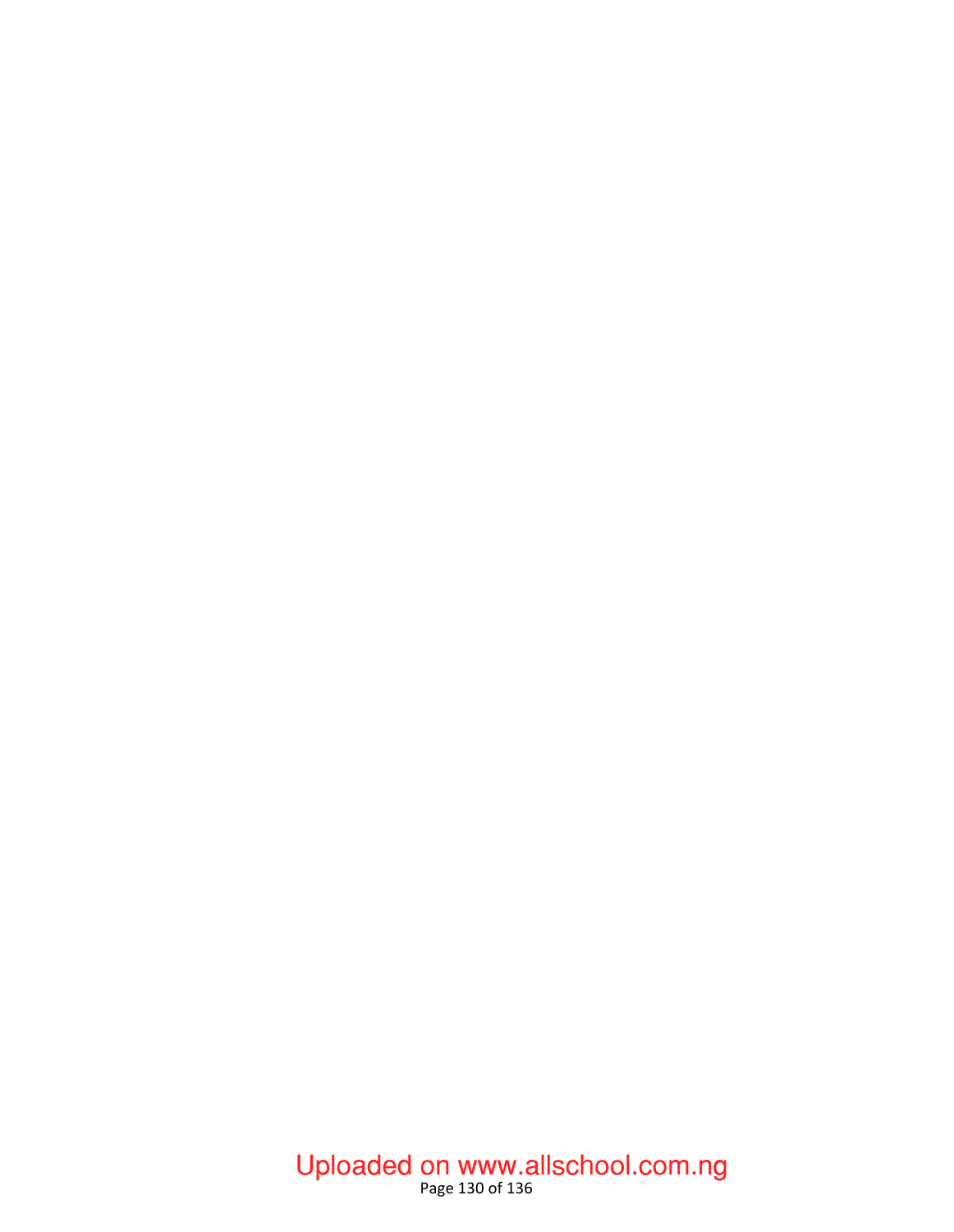## Page 131 of 136 Uploaded on www.allschool.com.ng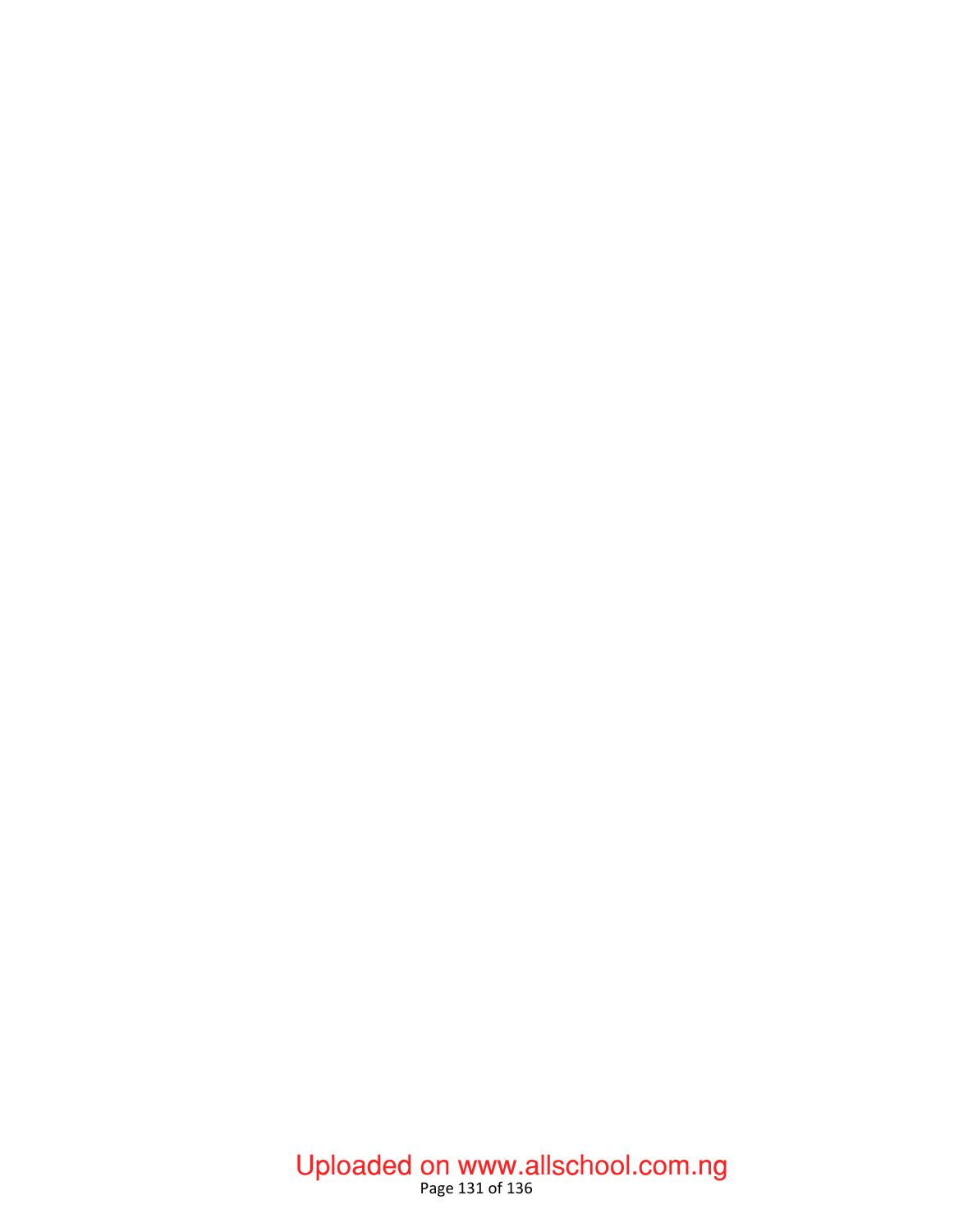## Page 132 of 136 Uploaded on www.allschool.com.ng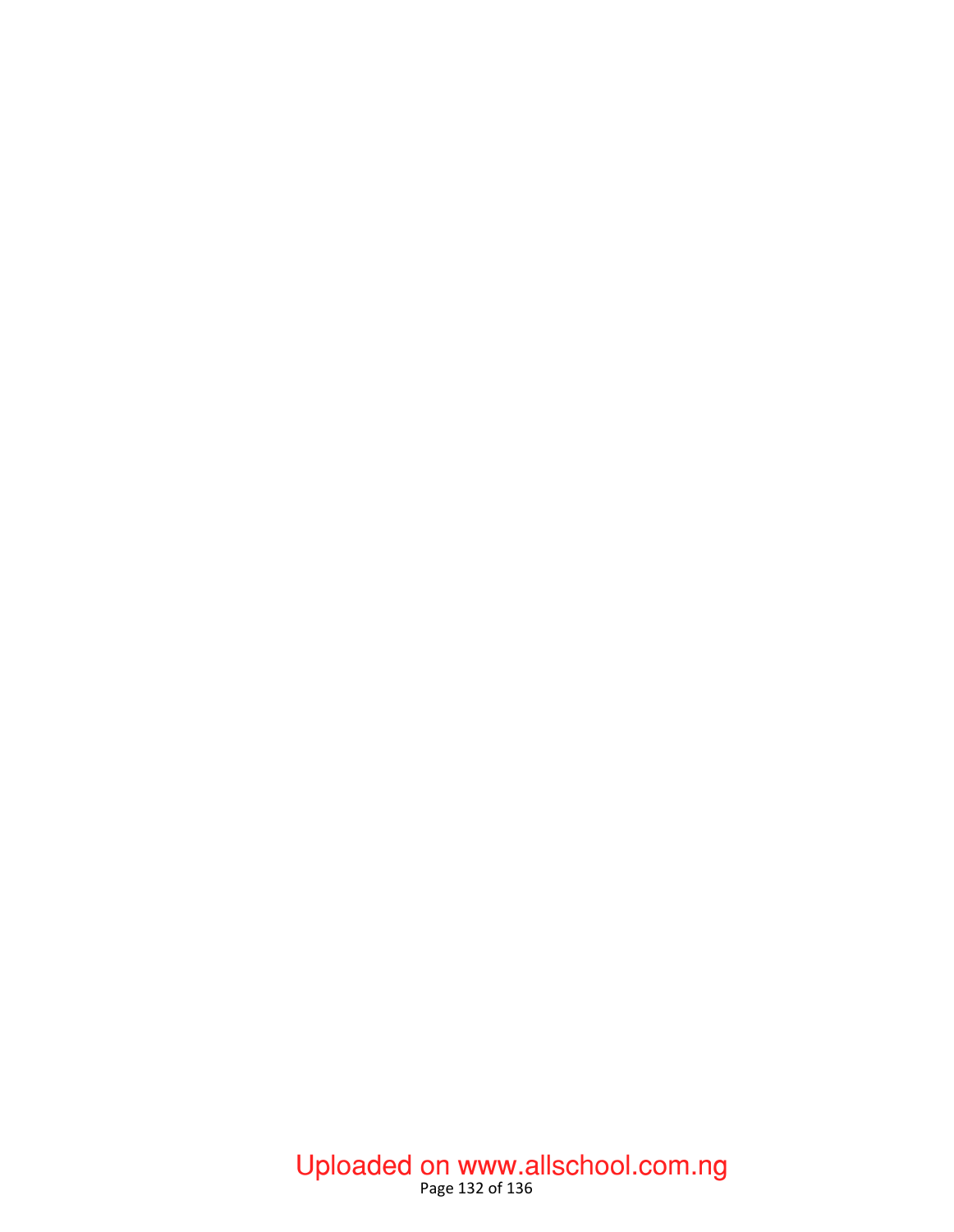## Page 133 of 136 Uploaded on www.allschool.com.ng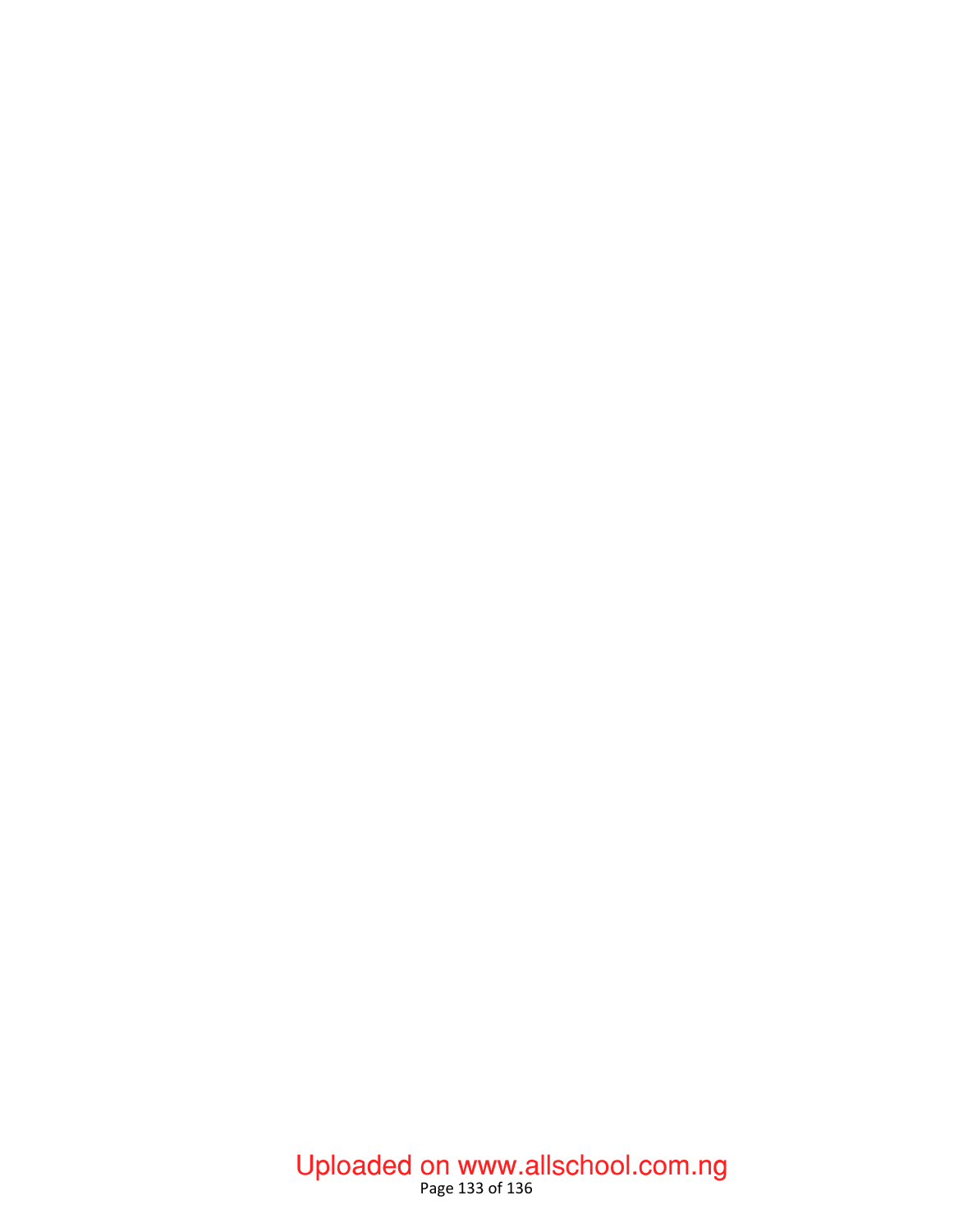### Page 134 of 136 Uploaded on www.allschool.com.ng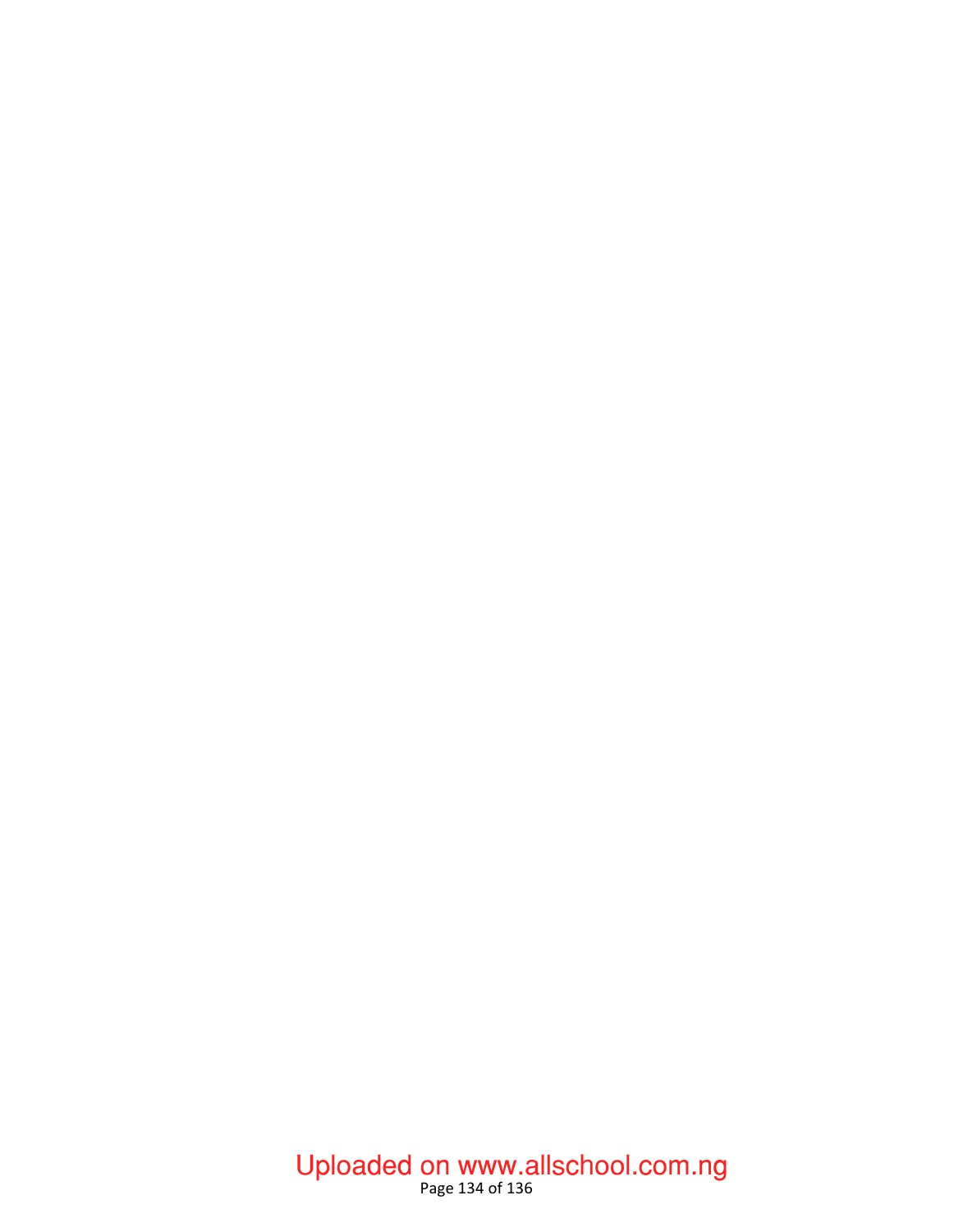## Page 135 of 136 Uploaded on www.allschool.com.ng